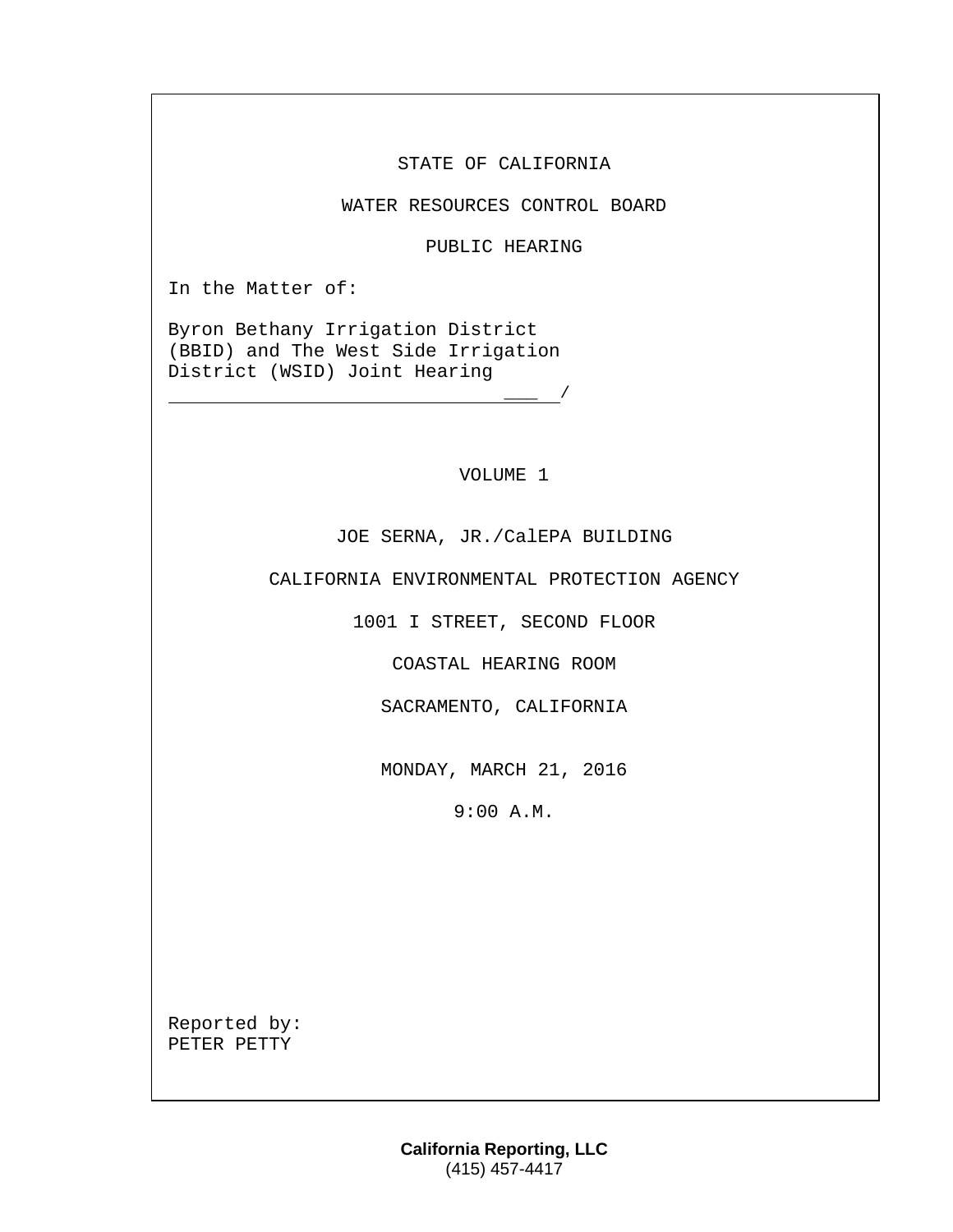#### APPEARANCES

# CO-HEARING OFFICERS:

Ms. Tam Doduc, Chair

Ms. Frances Spivy-Weber, Vice Chair

# WATER BOARD STAFF:

Ms. Nicole Kuenzi, Counsel

Mr. Ernie Mona, Water Resource Control Engineer

Ms. Jane Farwell-Jensen, Environmental Scientist

Mr. Rich Satkowski, Senior Water Resource Control Engineer

Mr. Michael Buckman, Hearing Unit Chief

# INTERESTED PARTIES:

DIVISION OF WATER RIGHTS (DWR) - PROSECUTION TEAM

Mr. Andrew Tauriainen, Senior Staff Counsel Office of Enforcement 1001 I Street Sacramento, CA 95814

Mr. Ken Petruzzelli

Mr. John Prager

Ms. Jennifer Kalnins Temple, Department of Justice, Office of Attorney General

Witnesses:

Mr. Steven A. Nemeth

Ms. Kathy Mrowka

Mr. Brian Coats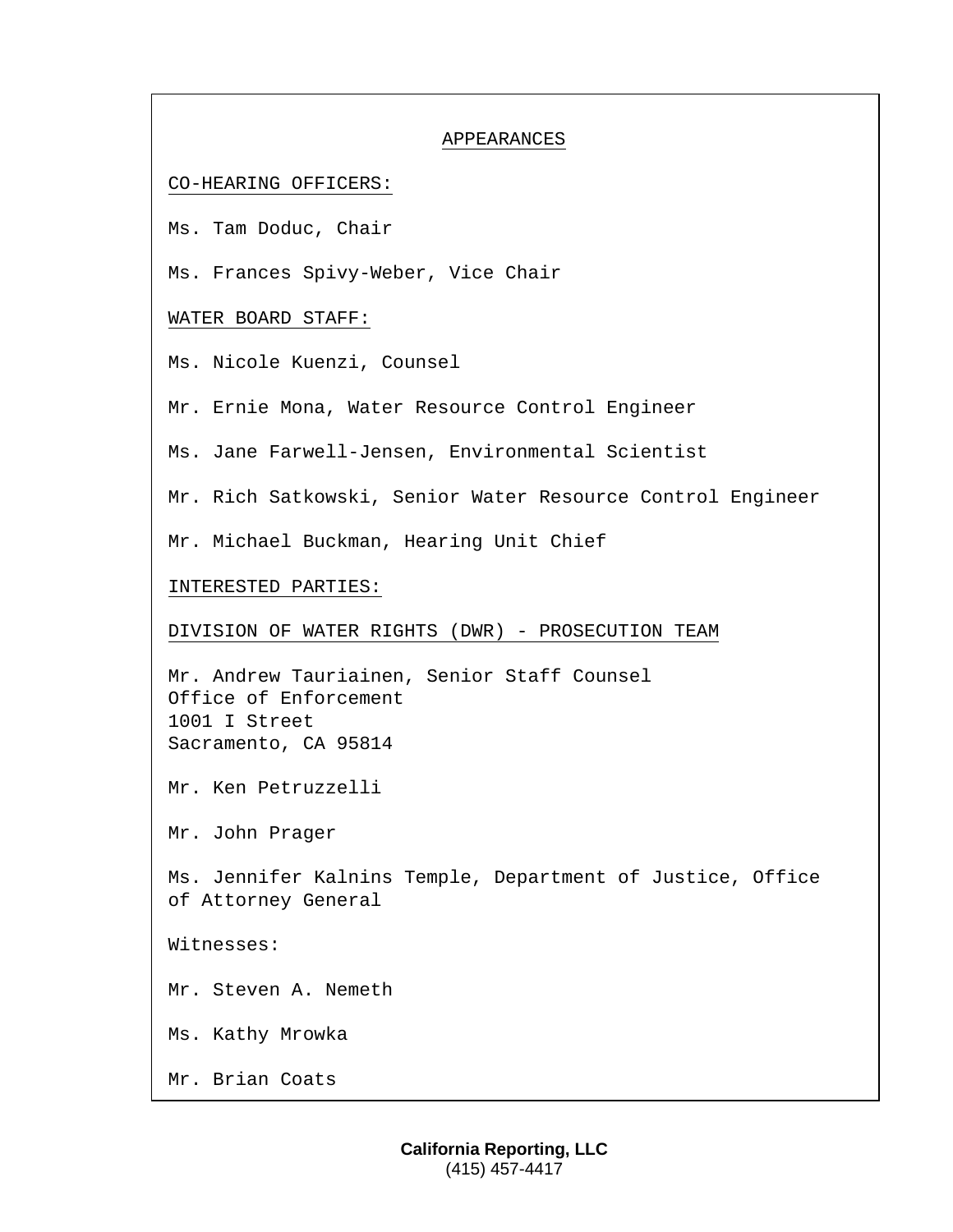Mr. Jeffrey Yeazell

Mr. Paul Wells APPEARANCES (CONT.)

CALIFORNIA DEPARTMENT OF WATER RESOURCES

Ms. Robin McGinnis, Office of Chief Counsel Ms. Cathy Cavanaugh, Office of Chief Counsel 1416 9th Street, 11th Floor Sacramento, CA 95814

# BYRON BETHANY IRRIGATION DISTRICT (BBID)

SOMACH SIMMONS & DUNN BY: Mr. Daniel Kelly Mr. Michael Vergara Mr. Aaron A. Ferguson Ms. Uoxina Santos-Aguirre, Paralegal 500 Capitol Mall, Suite 1000 Sacramento, CA 95814 Mr. Rick Gilmore, Byron Bethany Irrigation District Mr. Russell Kagehiro, BBID Board President Mr. Tim Maggiore, BBID Board Vice President Mr. Mark Maggiore, BBID Board Member Ms. Kelly Geyer, BBID Director of Administration Mr. Seth Harris, BBID General Manager Mr. Bob Elliott, San Joaquin County Supervisor THE WEST SIDE IRRIGATION DISTRICT (WSID)/BANTA-CARBONA IRRIGATION DISTRICT (BCID)/PATTERSON IRRIGATION DISTRICT (PID) HERUM, CRABTREE, SUNTAG BY: Ms. Jeanne M. Zolezzi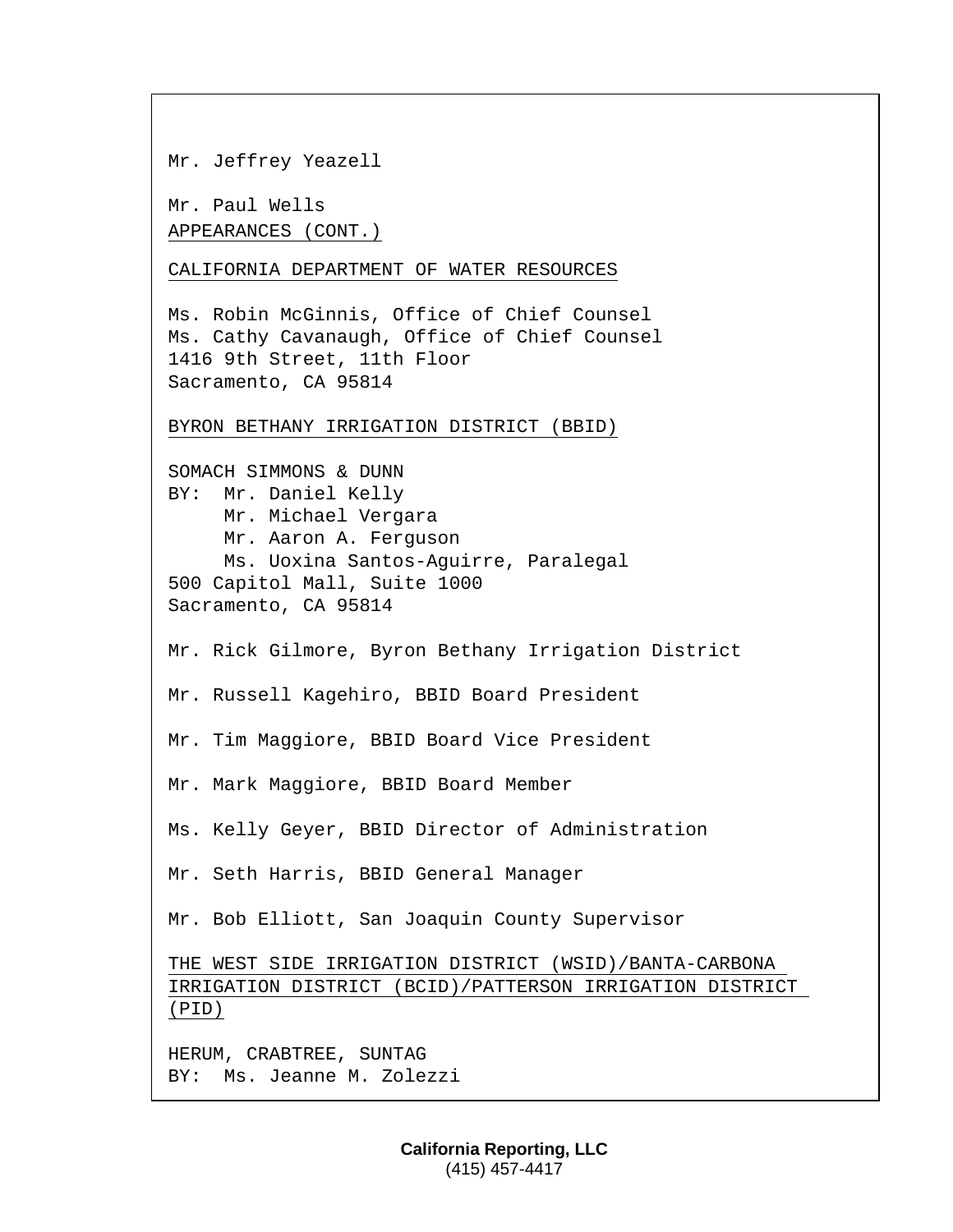Ms. Janelle Krattiger 5757 Pacific Avenue, Suite 222 Stockton, CA 95207

APPEARANCES (CONT.)

SOUTH DELTA WATER AGENCY

HARRIS PERISO & RUIZ By: Mr. Dean Ruiz 3439 Brookside Road Stockton, CA 95219

CENTRAL DELTA WATER AGENCY

SPALETTA LAW, PC By: Ms. Jennifer Spaletta Mr. Russell Frink 225 West Oak Street Lodi, CA 95240

# RICHARD MORAT

Mr. Richard Morat 2821 Berkshire Way Sacramento, CA 95864

CITY AND COUNTY OF SAN FRANCISCO AND SAN FRANCISCO PUBLIC UTILITIES COMMISSION

Mr. Jonathan Knapp 1390 Market Street, Suite 418 San Francisco, CA 94102

Mr. Robert Donlan, Ellison, Schneider & Harris

SAN JOAQUIN TRIBUTARIES AUTHORITY

O'Laughlin & Paris, LLP By: Mr. Tim O'Laughlin 2617 K Street, Suite 100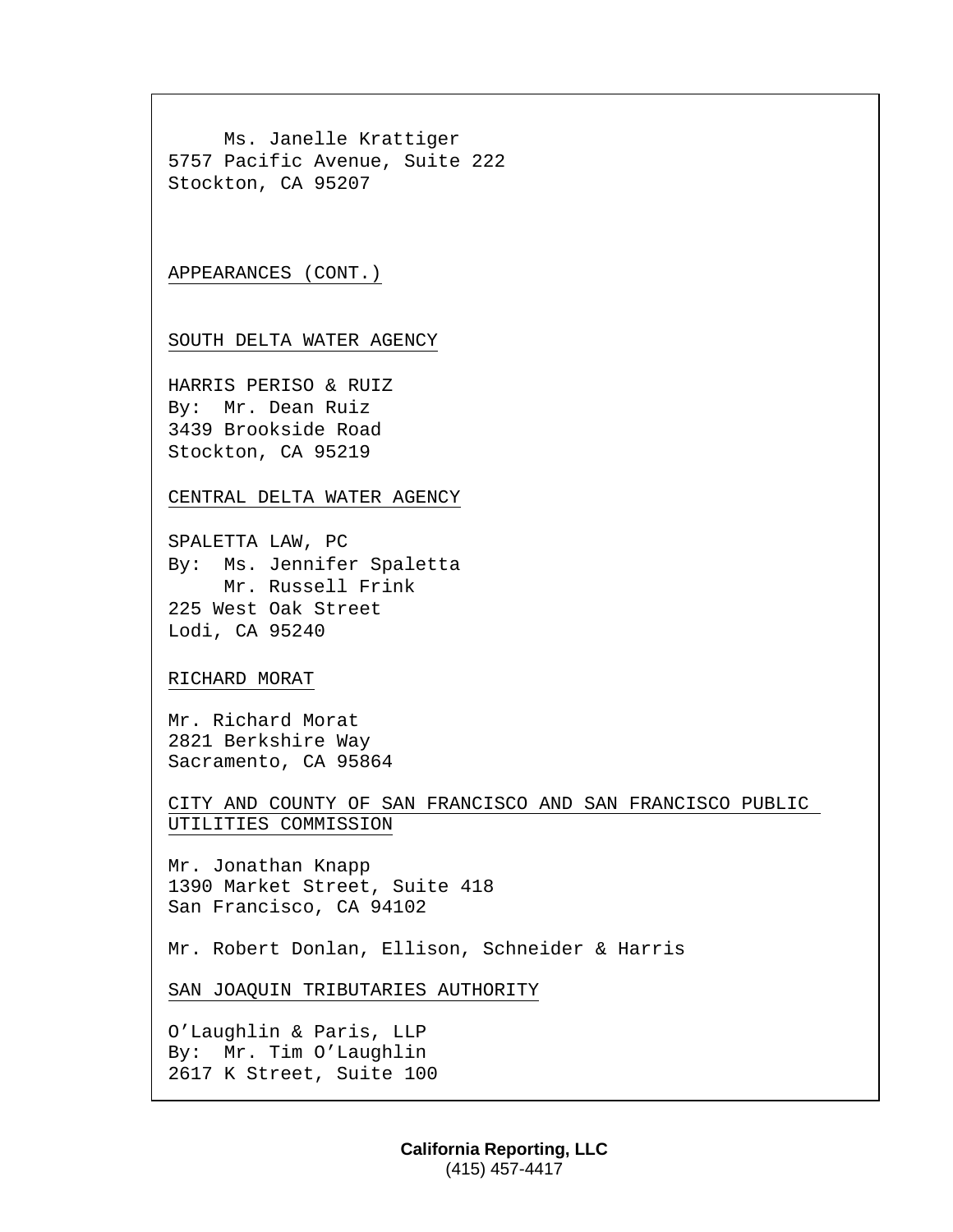Sacramento, CA 95816

APPEARANCES (CONT.)

STATE WATER CONTRACTORS

DUANE MORRIS By: Ms. Jolie-Anne Ansley One Market Plaza, Suite 2200 San Francisco, CA 94105

Ms. Becky Dell Sheehan, Metropolitan Water District of Southern California

WESTLANDS WATER DISTRICT (WWD)

Mr. Philip A. Williams, Deputy General Counsel, WWD 400 Capitol Mall, 20th Floor Sacramento, CA 95814

KRONICK, MOSKOVITZ, TIEDEMANN & GIRARD

By: Ms. Rebecca Akroyd Ms. Elizabeth Leeper 400 Capitol Mall, 27th Floor Sacramento, CA 95814

PUBLIC COMMENT/POLICY STATEMENTS

Ms. Gail Delihant, Western Growers Association

Mr. Dennis Lopez, Rancher

Mr. Greg Gartrell

Ms. Jill Duerig, Manager, Zone 7 Water Agency

Mr. Mario Arnaudo, Farm Owner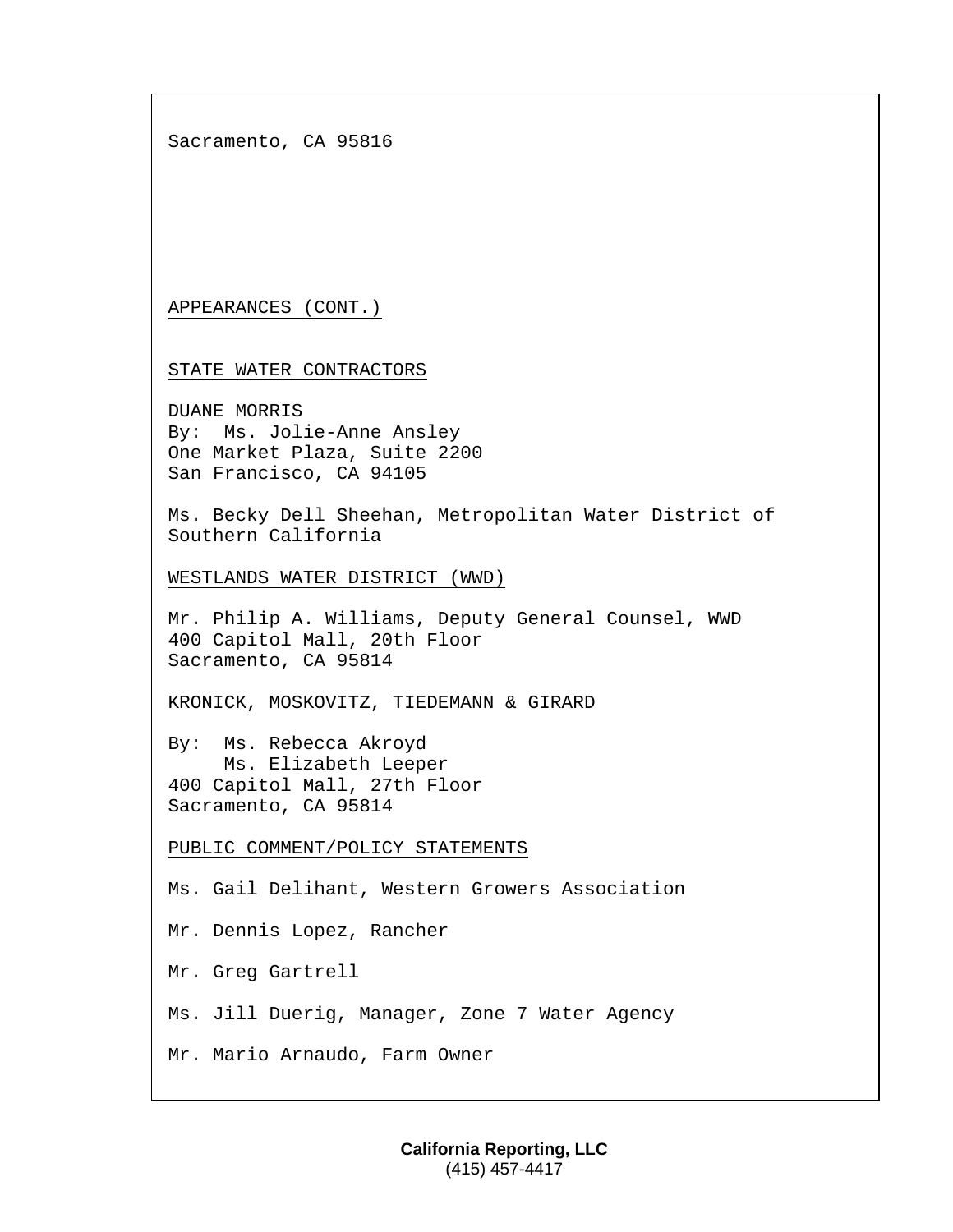Mr. Jason Peltier, Executive Director, San Luis and Delta Mendota Water Authority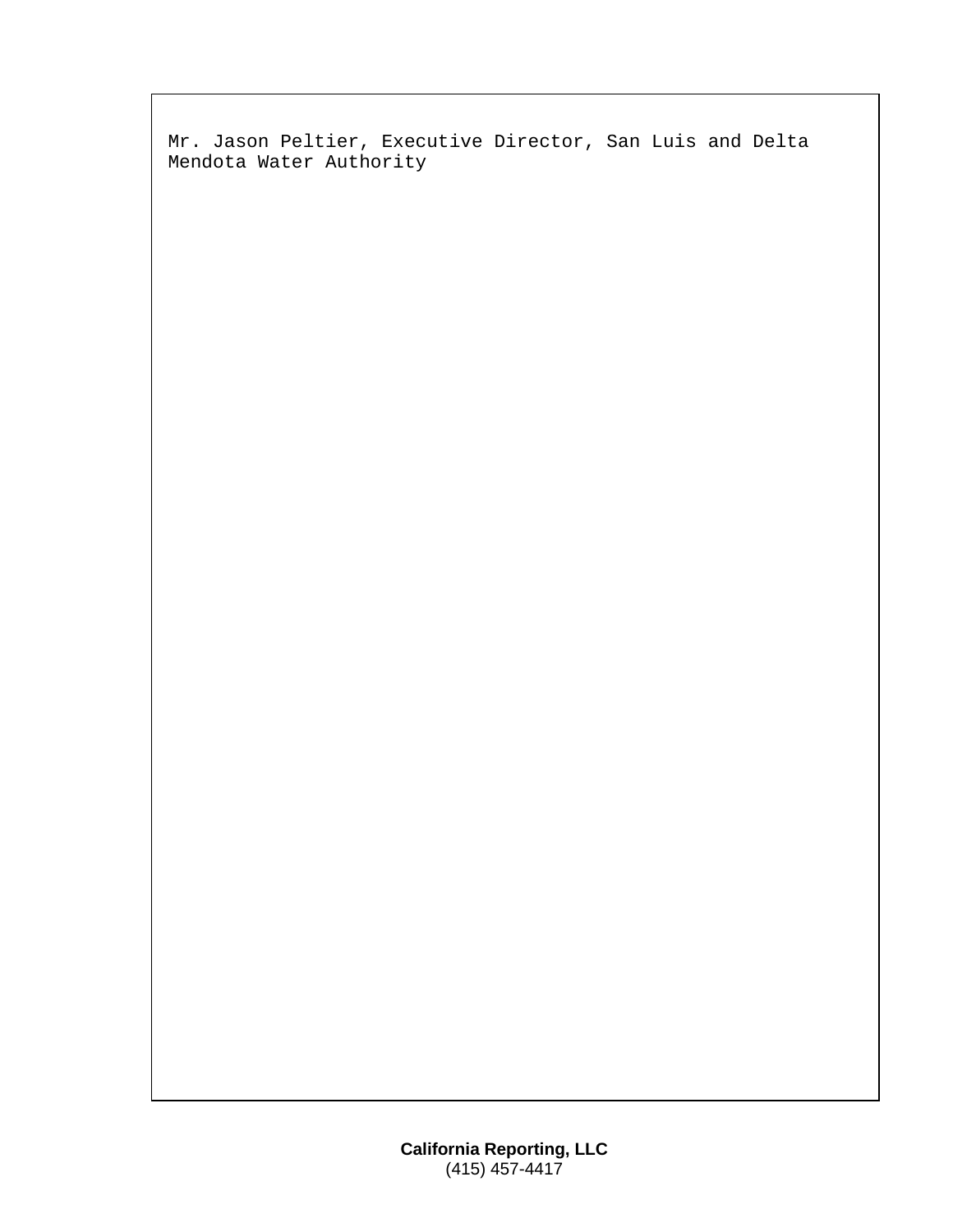# I N D E X

# EXAMINATIONS

# DIVISION Of WATER RIGHTS PROSECUTION TEAM

|                                                                                                                                                                            |                 |                                                 |                  | DIRECT CROSS REDIRECT REBUTTAL |
|----------------------------------------------------------------------------------------------------------------------------------------------------------------------------|-----------------|-------------------------------------------------|------------------|--------------------------------|
| Mr. Steven E. Nemeth                                                                                                                                                       |                 | $96 - T$ 144-S<br>$193 - Z$                     |                  |                                |
| Ms. Kathy Mrowka                                                                                                                                                           |                 | $183-S$<br>$248 - 0$<br>$268 - A$<br>$272 - AK$ | 97-Т 152-К 286-Т |                                |
| Mr. Brian Coats                                                                                                                                                            | $102 - T$ 200-S | $215-F$<br>$248 - 0$<br>$272 - AK$              |                  |                                |
| Mr. Jeffrey Yeazell 133-T 222-S                                                                                                                                            |                 | $233-F$<br>$248 - 0$                            |                  |                                |
| Mr. Paul Wells                                                                                                                                                             | $138-T$         |                                                 |                  |                                |
| LEGEND: $T = Mr. Tauriainen$<br>S = Ms. Spaletta<br>Z = Ms. Zolezzi<br>$K = Mr. Kelly$<br>$0 = Mr. O' Laughlin$<br>$F = Mr.$ Ferguson<br>A = Ms. Ansley<br>AK = Ms. Akroyd |                 |                                                 |                  |                                |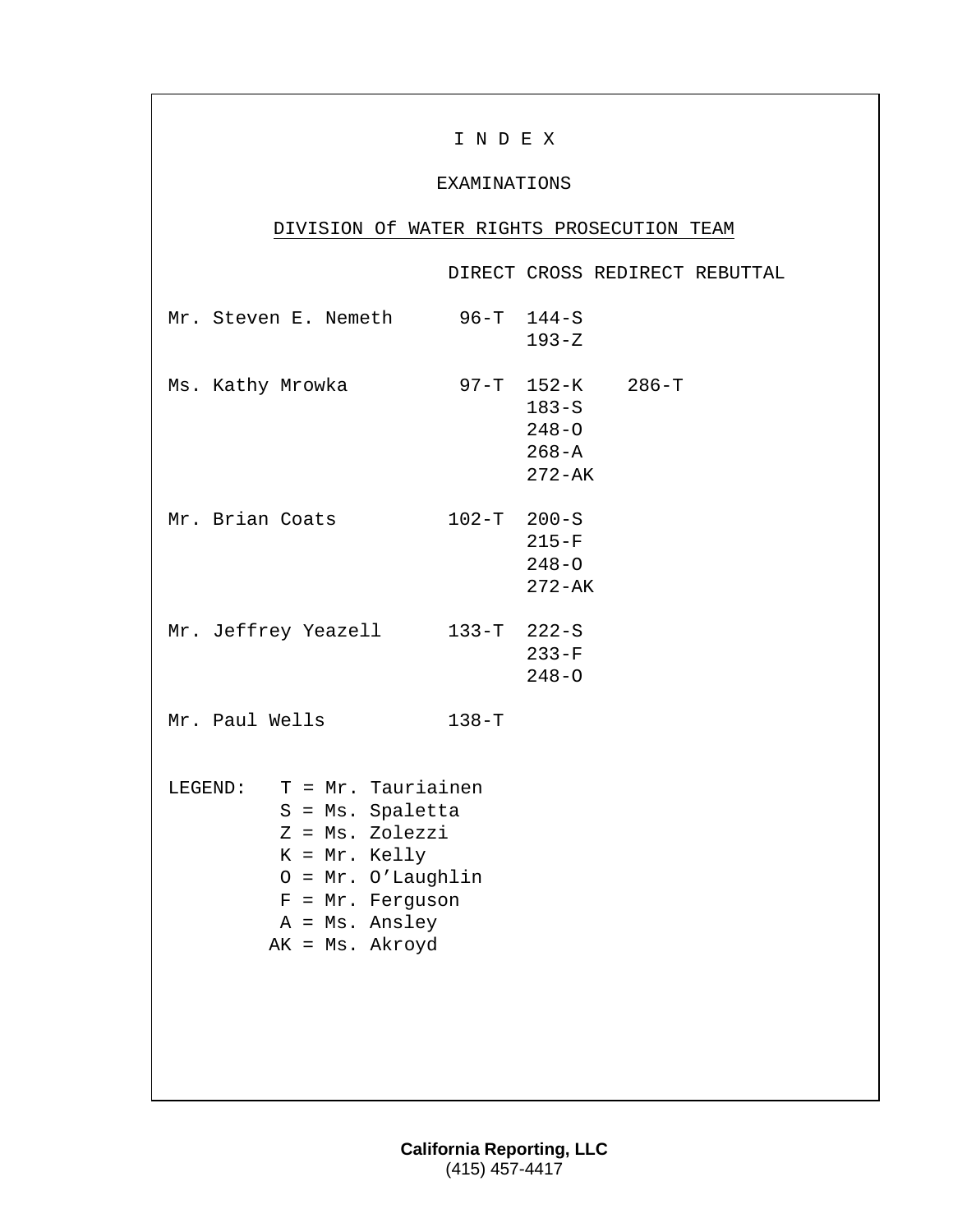# INDEX OF EXHIBITS

(Further detailed listing of exhibits can be found at www.waterboards.ca.gov.waterrights/water\_issues/programs/ hearings/byronbethany/exhibits/)

PROSECUTION TEAM

|                 | Description                                                                  | ID  | <b>EVD</b> |
|-----------------|------------------------------------------------------------------------------|-----|------------|
| WR-1 through 12 |                                                                              |     | 303        |
| $WR-17$         |                                                                              |     | 303        |
| $WR-18$         |                                                                              |     | 303        |
|                 | WEST SIDE IRRIGATION DISTRICT                                                |     |            |
|                 | Description                                                                  | ID  | <b>EVD</b> |
|                 | WSID-181 Monthly Flow-out Report for 2015                                    | 147 | 303        |
| WSID-182        | Summary of WSID-181                                                          | 148 | 303        |
| WSID-100        | Contract between North Delta Water<br>Agency & Department of Water Resources | 188 |            |
|                 | BYRON BETHANY IRRIGATION DISTRICT                                            |     |            |
|                 | Description                                                                  | ID  | EVD        |
|                 | BBID-400 E-mail, Grober/Mrowka                                               | 156 | 303        |
|                 | BBID-401 E-mail and attached letter                                          | 158 | 303        |
|                 | BBID-402 E-mail chain 6/16/15 - 8/3/15                                       | 167 | 303        |
| BBID-403        | Graph                                                                        | 172 | 303        |
| BBID-404        | E-mail from Tom Howard to                                                    |     |            |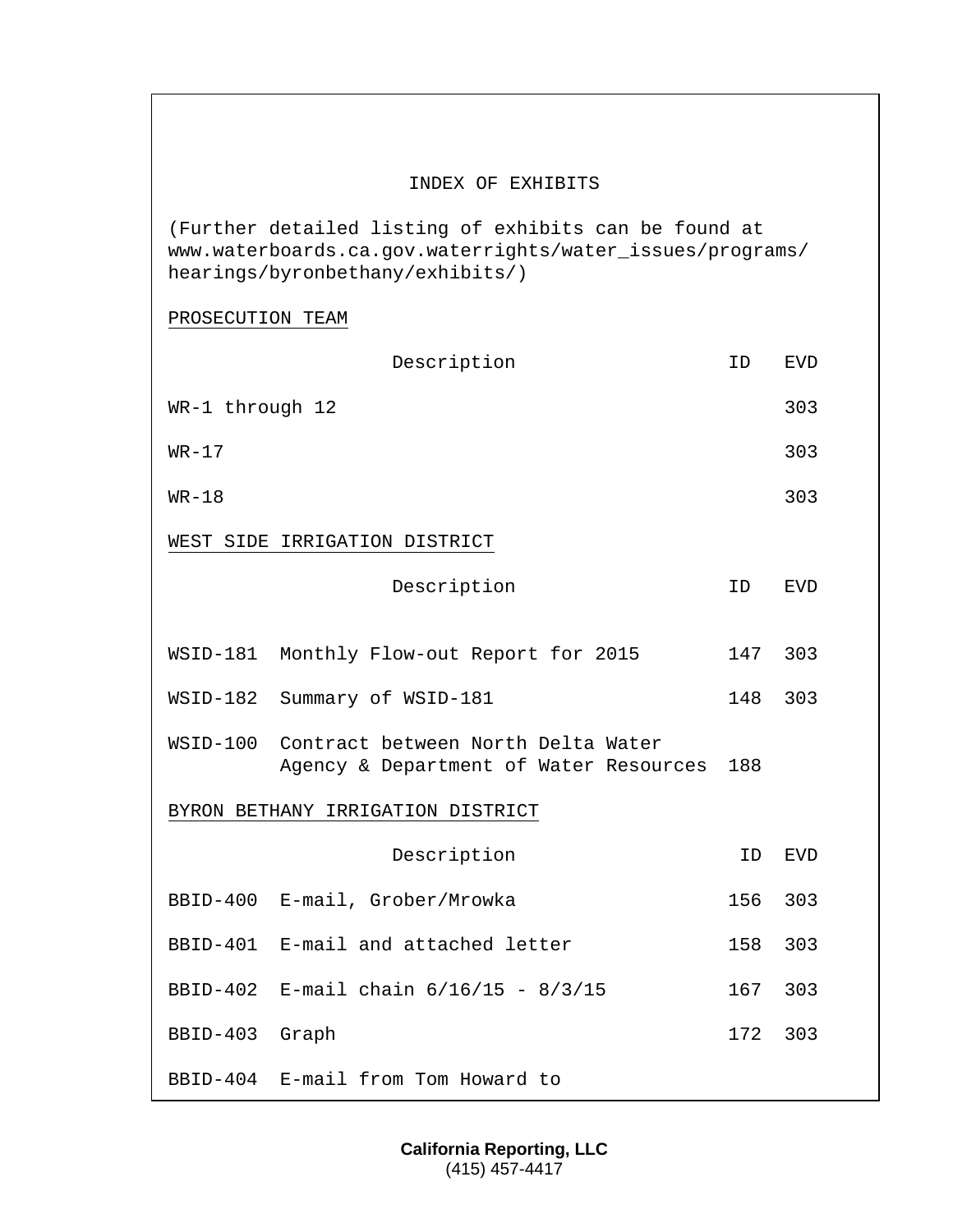|                   | Joe Schofield                                                         | 178     | 303         |
|-------------------|-----------------------------------------------------------------------|---------|-------------|
|                   | BBID-405 Spreadsheet for 1950 by Jeff Yeazell                         | 244 303 | (Continued) |
|                   | STATE WATER CONTRACTORS                                               |         |             |
|                   | Description                                                           |         |             |
|                   |                                                                       | ΙD      | EVD         |
| $SWC-007$         |                                                                       |         | 303         |
| POLICY STATEMENTS |                                                                       |         |             |
|                   |                                                                       |         | Page        |
| Ms. Gail Delihant |                                                                       |         | 16          |
| Mr. Dennis Lopez  |                                                                       |         | 18          |
| Mr. Greg Gartrell |                                                                       |         | 20          |
| Ms. Jill Duerig   |                                                                       |         | 23          |
| Mr. Mario Arnaudo |                                                                       |         | 26          |
| Mr. Jason Peltier |                                                                       |         | 27          |
|                   | OPENING STATEMENTS                                                    |         |             |
|                   | Mr. Andrew Tauriainen, Prosecution Team                               |         | 33          |
|                   | Mr. Daniel Kelly, Byron Bethany Irrigation District                   |         | 47          |
|                   | Ms. Jeanne Zolezzi, West Side Irrigation District                     |         | 62          |
|                   | Ms. Spaletta, Central Delta Water Agency,<br>South Delta Water Agency |         | 71          |
|                   | Mr. Jonathan Knapp, City and County of San Francisco                  |         | 80          |
|                   | Mr. Tim O'Laughlin, San Joaquin Tributaries Authority                 |         | 82          |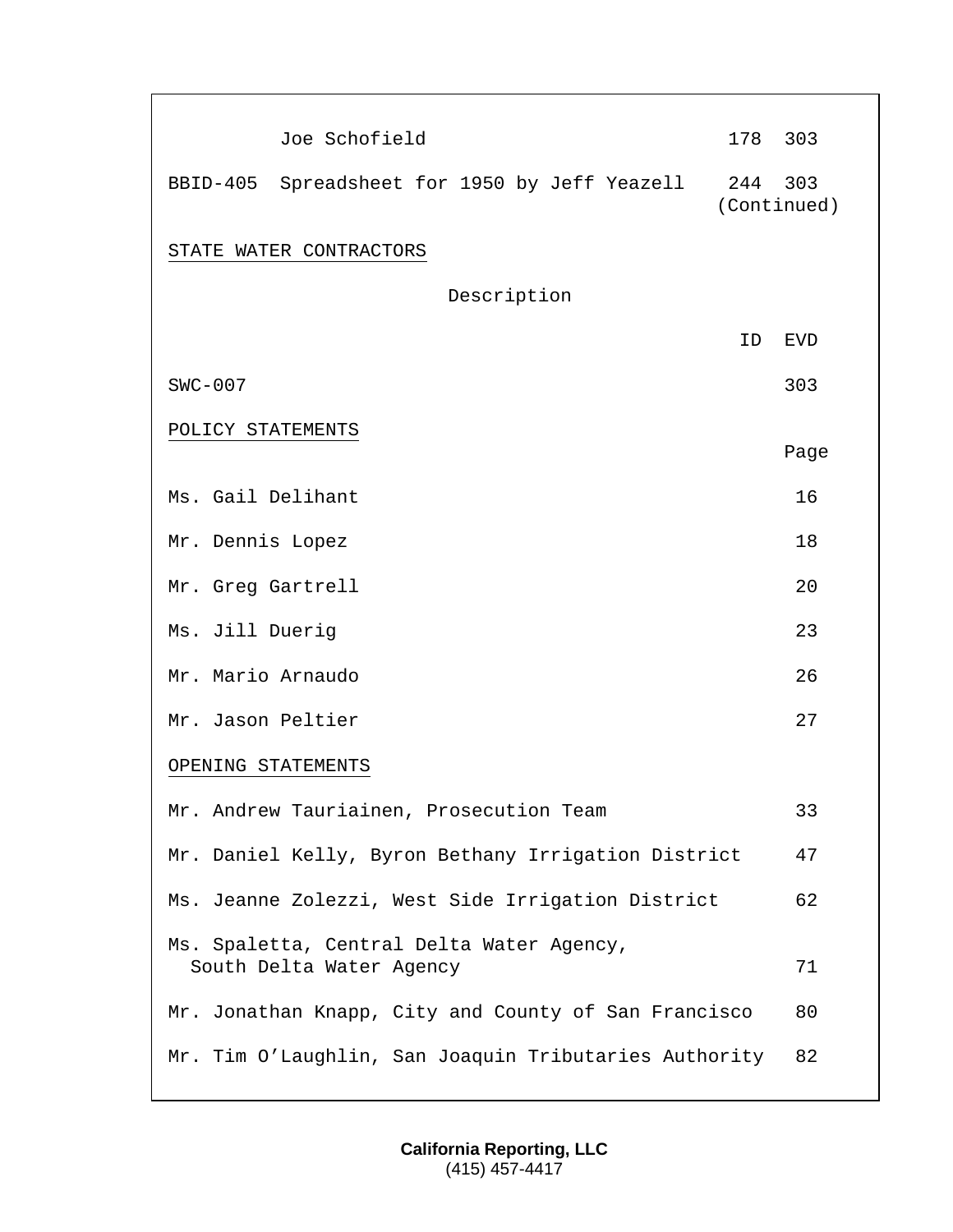| Ms. Robin McGinnis, California Department of Water<br>Resources | 85 |
|-----------------------------------------------------------------|----|
| Ms. Jolie-Anne Ansley, State Water Contractors                  | 89 |
| Mr. Philip A. Williams, Westlands Water District                | 90 |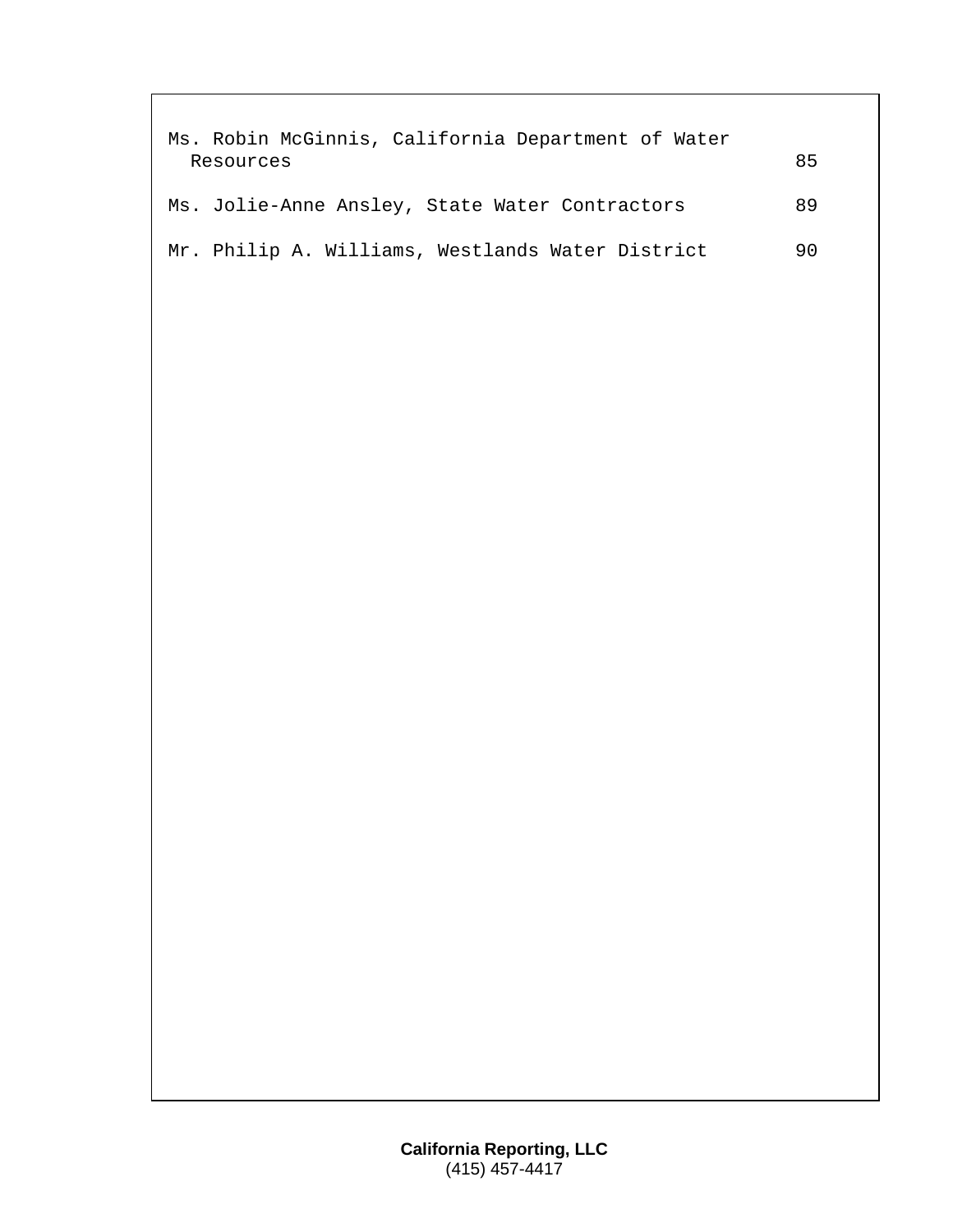` 1 1 P R O C E E D I N G S 2 March 21, 2016 9:00 a.m. 3 CO-HEARING OFFICER DODUC: Please take a seat and 4 we'll go ahead and get started. So, good morning, 5 everyone. I am State Water Board Member Tam Doduc, Hearing 6 Officer for the Byron Bethany Irrigation District 7 Administrative Civil Liability Complaint. 8 On my left is State Water Board Vice Chair, 9 Frances Spivey-Weber, Hearing Officer for the West Side 10 Irrigation District Draft Cease and Desist Order. 11 And assisting us today are, to my right, Staff 12 Counsel Nicole Kuenzi, to my left, Senior Engineer Rich 13 Satkowski, and Staff Engineer Ernie Mona. And also up here 14 is Staff Environmental Scientist Jane Farwell-Jensen. And 15 Mr. Michael Buckman, Hearing Unit Chief, is on the side 16 table over there. 17 So, welcome to Phase 1 of the hearings regarding 18 the ACL for BBID and the Draft CDO for West Side 19 Irrigation District. 20 The Administrative Civil Liability Complaint 21 against BBID was issued on July 20th, 2015, and a Draft CDO 22 against West Side was issued on July 16, 2015, by the 23 Assistant Deputy Director for Water Rights. 24 Okay, let me go over some general announcements. 25 Please take a look around, now, and identify the exits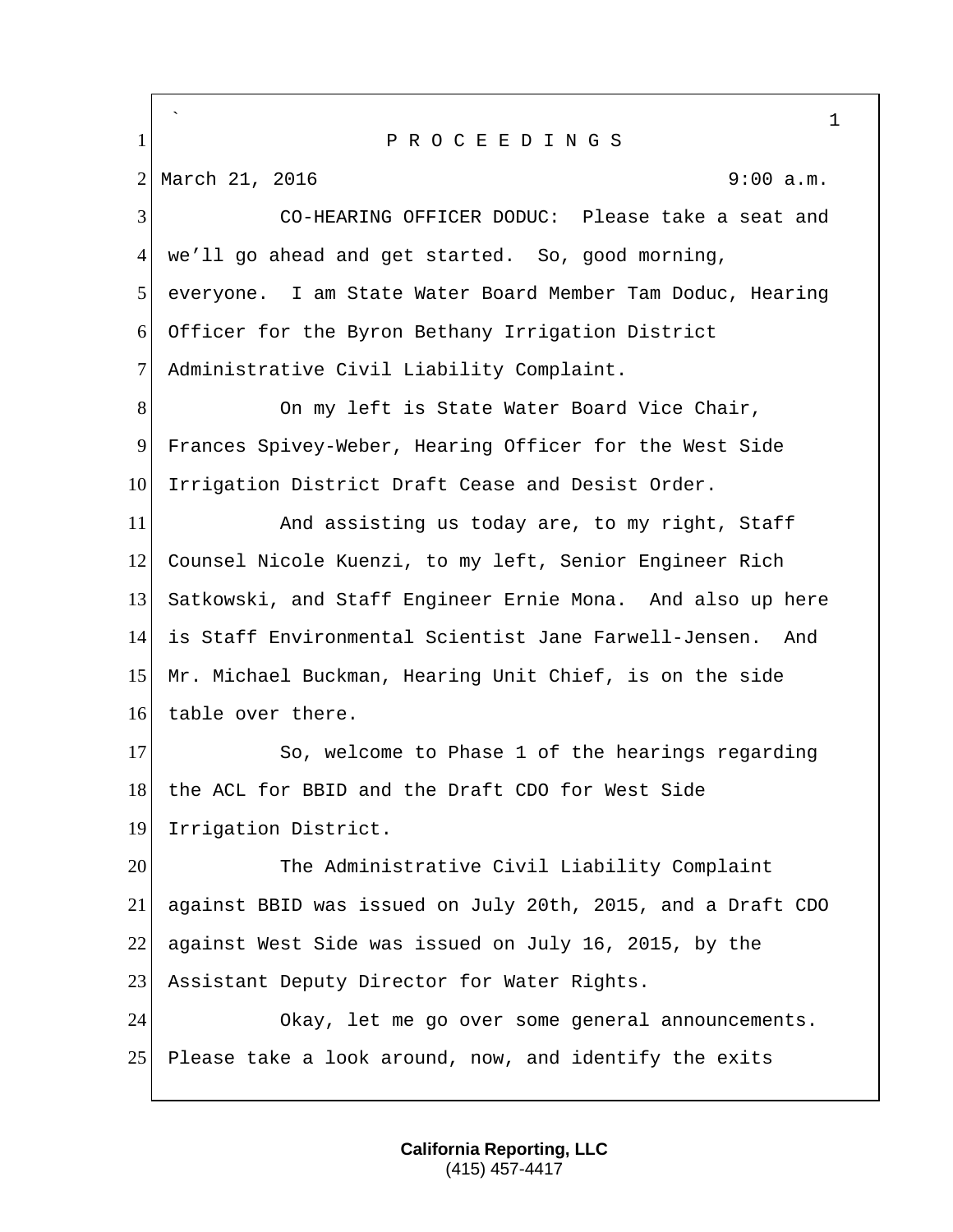` 1 closest to you. Should an alarm sound, we are required to 2 vacate this room immediately. Please take your valuables 3 with you. And use the stairways, not the elevators, to  $4$  exit the building to the relocation site across the street, 5 in Cesar Chavez Park.

6 If you cannot use the stairs, you will be 7 directed to a protective vestibule inside a stairwell.

8 The second announcement is that these hearings 9 are being webcasted on the internet and both the audio and 10 video are being recorded. So, please speak into the 11 microphone and begin by stating your name and affiliation.

12 A court reporter, actually two court reporters 13 are present today. The transcript, at least for one of the 14 court reporters, will be available on the State Water 15 Board's Hearing website for you, or you may make separate 16 arrangement with the court reporting service.

17 And then, most importantly, please take a moment 18 right now to turn off or mute your cell phones. Even if 19 you think it's already off or muted, please take a moment 20 and double check. We will pause while you do that.

21 Nothing annoys the Hearing Officer more than 22 hearing that little sound. Unless it's a really, really 23 good sound, and then I will ask for it.

24 All right, more information on conduct of the 25 hearings. The hearings are being held in concordance with

> **California Reporting, LLC** (415) 457-4417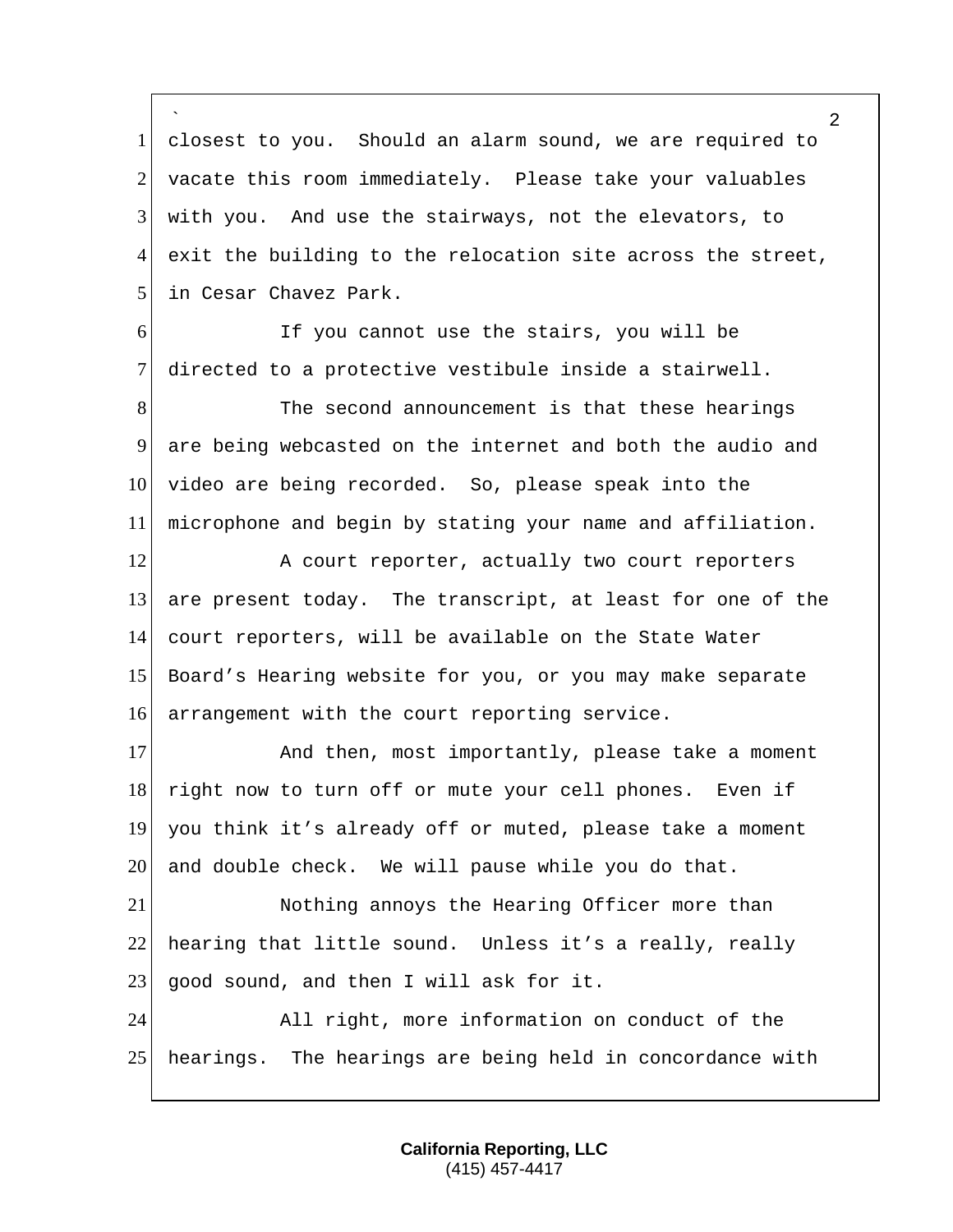` 1 the Notice of Revised Schedule for Public Hearings, dated 2 January 8th, 2016. As stated in the Notice, these hearings 3 have been consolidated, in part, and will be held in two  $4$  phases.

 In Phase 1, we will receive testimony and evidence regarding water availability. And in Phase 2 of both hearings we will receive evidence relevant to determining all issues, not addressed during Phase 1, that are within the scope of the key issues in the August 19th 10 and September 1st hearing notices for BBID ACL and the West 11 Side Draft CDO, respectively.

12 Like I said before, today we will begin Phase 1 of the consolidated hearing. Following Phase 1, Phase 2 of the BBID hearing will immediately commence. And after that, Phase 2 of the West Side Hearing will commence.

16 The purpose of these hearings is to afford the 17 parties an opportunity to present relevant oral testimony 18 and other evidence which addressed the noticed key issues.

19 Unless any party objects, I'm going to skip 20 reading those phase three key issues specified in the 21 notice. Sorry, Phase 1. See, I'm getting ahead of myself 22 already. Phase 1.

23 Does anyone object to my skipping reading those 24 key issues? Seeing no objection, let's move on.

25 Before I discuss the order of proceeding, I would

**California Reporting, LLC** (415) 457-4417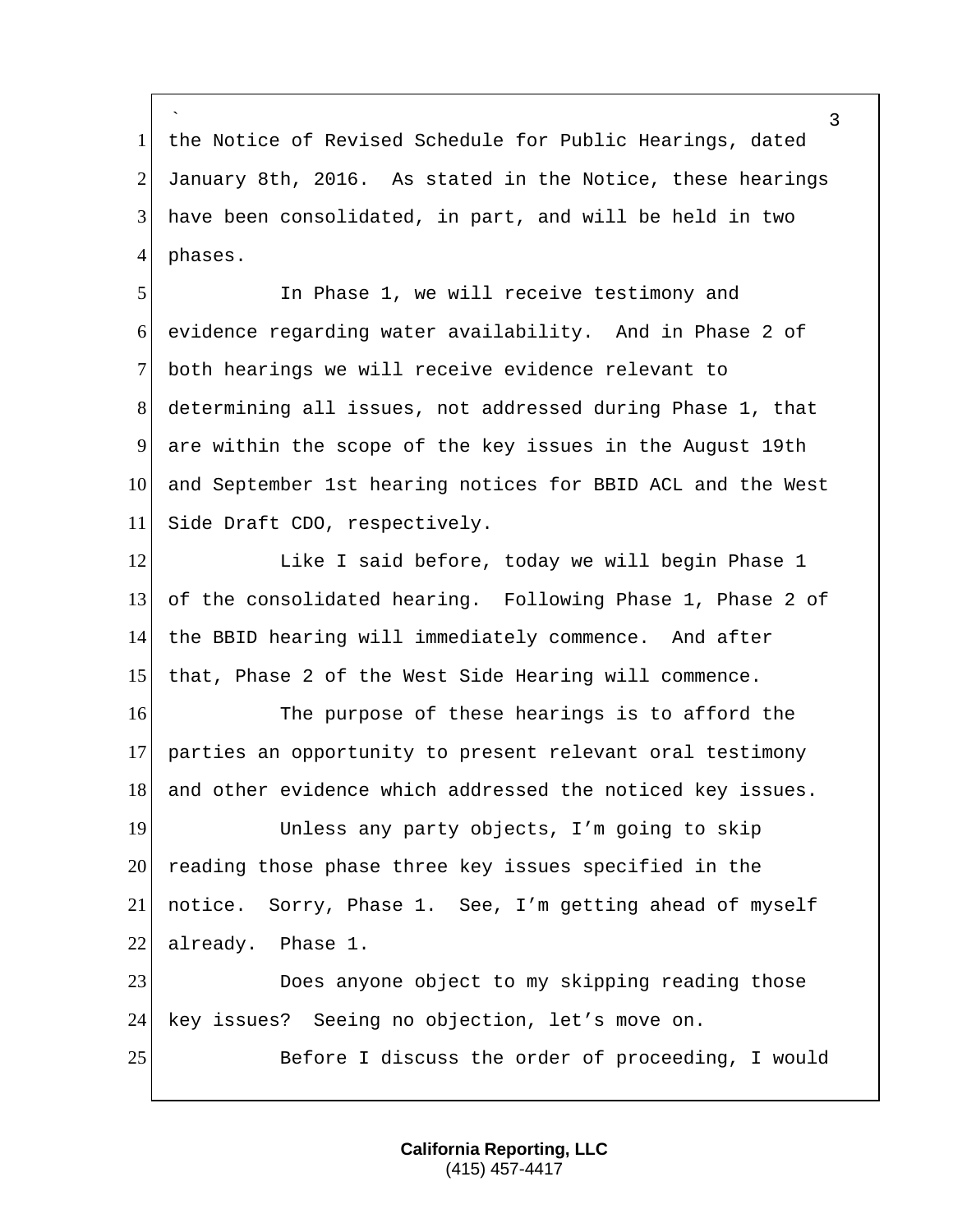` 1 like to note that we have received motions from the 2 parties, objecting to the admissibility of some of the  $3$  evidence that have been submitted to us.

4 As we stated in our response to these motions, we 5 | will consider the objections in weighing the evidence based 6 on the whole record. The parties should not raise the same 7 objections, orally, during these proceedings. Those 8 objections have been noted and will be considered.

9 All right, moving on to the order of proceedings. 10 We will begin, first, with Policy Statements. So, before 11 the evidentiary portion we will hear from speakers who did 12 not submit a Notice of Intent to Appear, but wish to make a 13 Policy Statement.

14 A Policy Statement is a non-evidentiary statement. It is subject to the limitations identified in the Hearing Notice. Persons making Policy Statements must not attempt to use their statements to present factual 18 evidence, either orally or by introduction of written exhibits.

20 Please note that we will allow all of the parties 21 to make an Opening Statement before presentation of 22 testimony. So, we will only allow oral Policy Statements 23 at this time. No additional oral or written Policy 24 Statements will be allowed prior to other phases of the 25 hearing.

> **California Reporting, LLC** (415) 457-4417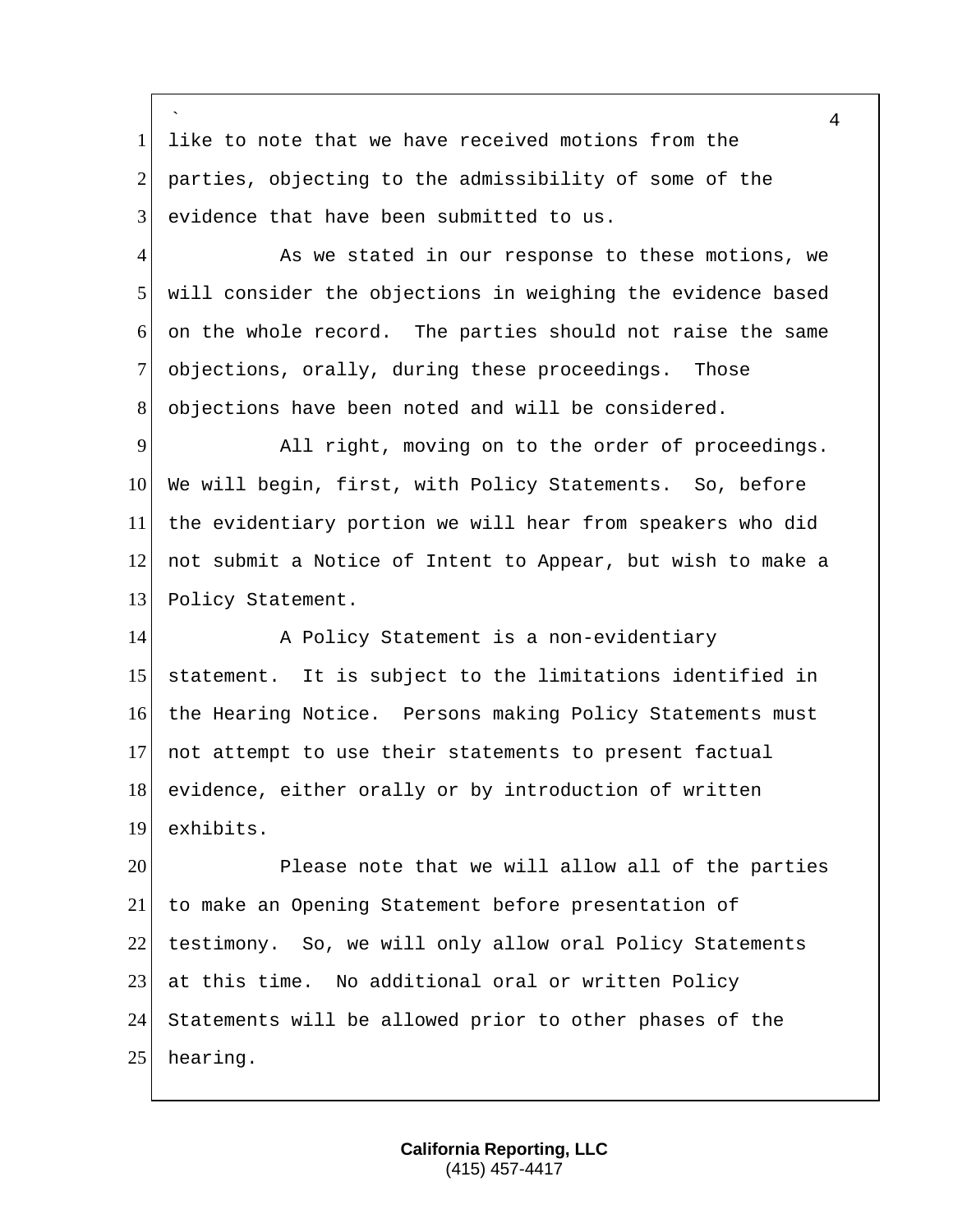` 5 1 So, I do have some comment cards, already, for 2 people who wish to provide non-evidentiary Policy 3 Statement. If there are others in the room, who wish to 4 make this policy statement, please fill out a blue card and 5 hand it to the staff, if you have not already done so. 6 Your blue card must be received by staff before we begin 7 the time for Policy Statement, if you wish to speak today. 8 MR. VERGARA: Board Member Doduc, may I interrupt 9 you for just one moment? 10 CO-HEARING OFFICER DODUC: Yes, please raise your 11 hand when you do that. 12 MR. VERGARA: All right. This is Mike Vergara, 13 Somach Simmons & Dunn, on behalf of BBID. 14 I want to first state and objection to these 15 proceedings, the commencement of these proceedings. We 16 have a number of motions pending, Motions to Dismiss, 17 Motions to Disqualify the Hearing Team, Motions to Strike 18 Certain Declarations. 19 The Hearing Team has not ruled on those motions 20 and several of those motions go to the jurisdiction, the 21 very jurisdiction of this court to commence this 22 proceeding. 23 It's my opinion that to proceed without a ruling 24 on those motions is tantamount to a de facto denial and we 25 have no understanding, at this point, why the Hearing Team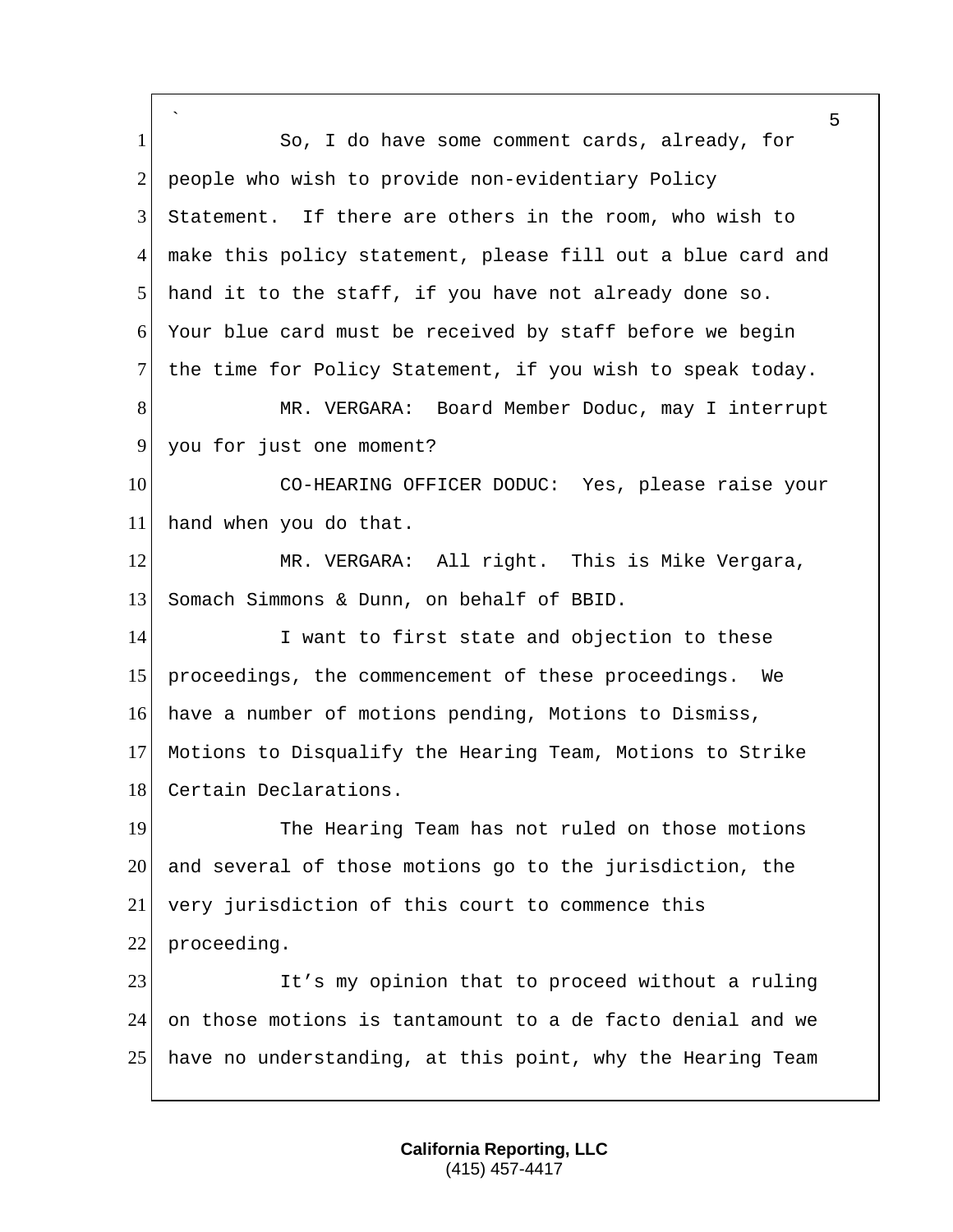` has denied those motions.

| $\overline{2}$ | CO-HEARING OFFICER DODUC: Thank you, your                   |
|----------------|-------------------------------------------------------------|
| 3              | objections are noted. They have been received in writing,   |
| 4              | as well. And so, with that notice, we will continue.        |
| 5              | MR. O'LAUGHLIN:<br>Tam?                                     |
| 6              | CO-HEARING OFFICER DODUC: Mr. O'Laughlin.                   |
| 7              | MR. O'LAUGHLIN: Just for the record, Tim                    |
| $8\,$          | O'Laughlin, representing San Joaquin Tributaries Authority. |
| 9              | I would like to join in that objection, please. Thanks.     |
| 10             | CO-HEARING OFFICER DODUC: Noted. Before I'm                 |
| 11             | further interrupted, does anyone else wish to join in on    |
| 12             | those objections? Thank you.                                |
| 13             | All right, so, resuming my little spiel. If you             |
| 14             | wish to provide a Policy Statement, please fill out a blue  |
| 15             | card and submit it. When we begin with the Policy           |
| 16             | Statement, we will not be accepting any further blue cards. |
| 17             | So, if you wish to provide those Policy Statements, please  |
| 18             | do provide those blue cards right now.                      |
| 19             | Okay, after the Policy Statements, let's talk               |
| 20             | about the party presentation order. As stated in our        |
| 21             | February 18th, 2016 procedural ruling, addressing           |
| 22             | procedural issues raised during the Pre-Hearing Conference, |
| 23             | the parties' presentations will proceed in the following    |
| 24             | order, and within the specified time limits, except for the |
| 25             | cross-examination and rebuttal of BBID, West Side, South    |

**California Reporting, LLC** (415) 457-4417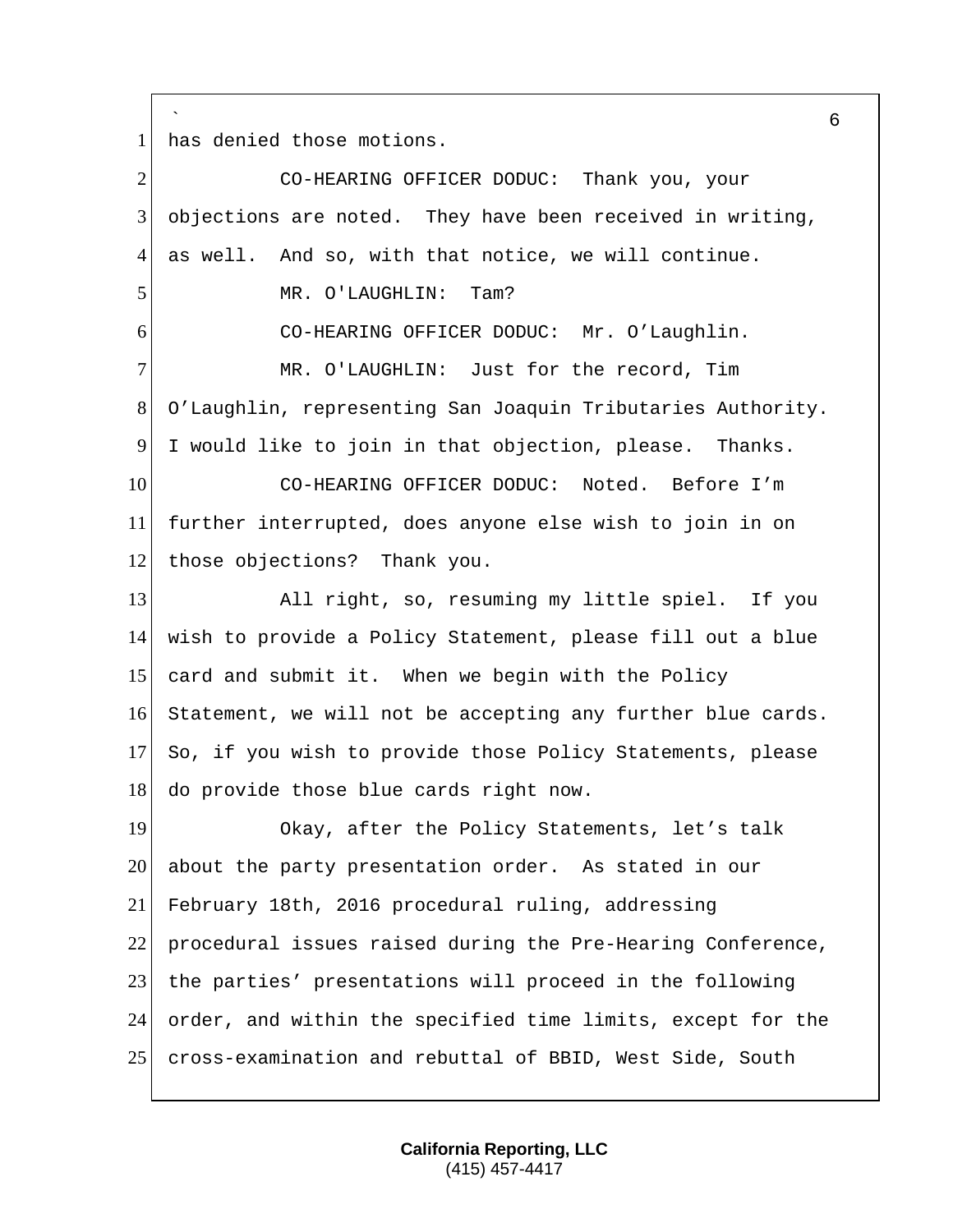` 1 Delta Water Agency, Central Delta Water Agency, Banta-2 Carbona Irrigation District, and Patterson Irrigation 3 District, who have elected to combine their allotted time.

4 We will begin the evidentiary portion, first, 5 with Opening Statements by the parties. We will allow all 6 the parties to make a single Opening Statement before the 7 Prosecution Team's testimony in Phase 1.

8 We will not be allowing time for additional 9 Opening Statements prior to Phase 2 of either hearing.

 Opening Statements should briefly summarize the parties' objectives in the case, the major points they intend to establish, and the relationship between the major points and the key issues. Policy-oriented statements may also be included in the Opening Statement.

15 We will hear Opening Statements in the following 16 order, Division of Water Rights Prosecution Team, BBID, 17 then West Side. Each will have 20 minutes.

18 And the remaining parties will be limited to five 19 minutes each, in the following order, Mr. Richard Morat, 20 South Delta, Central Delta, City and County of San 21 Francisco, San Joaquin Tributaries Authority, California 22 Department of Water Resources, State Water Contractors, 23 Patterson Irrigation District, Banta-Carbona, and then 24 Westlands Water District.

25 After the Opening Statements are presented, we

**California Reporting, LLC** (415) 457-4417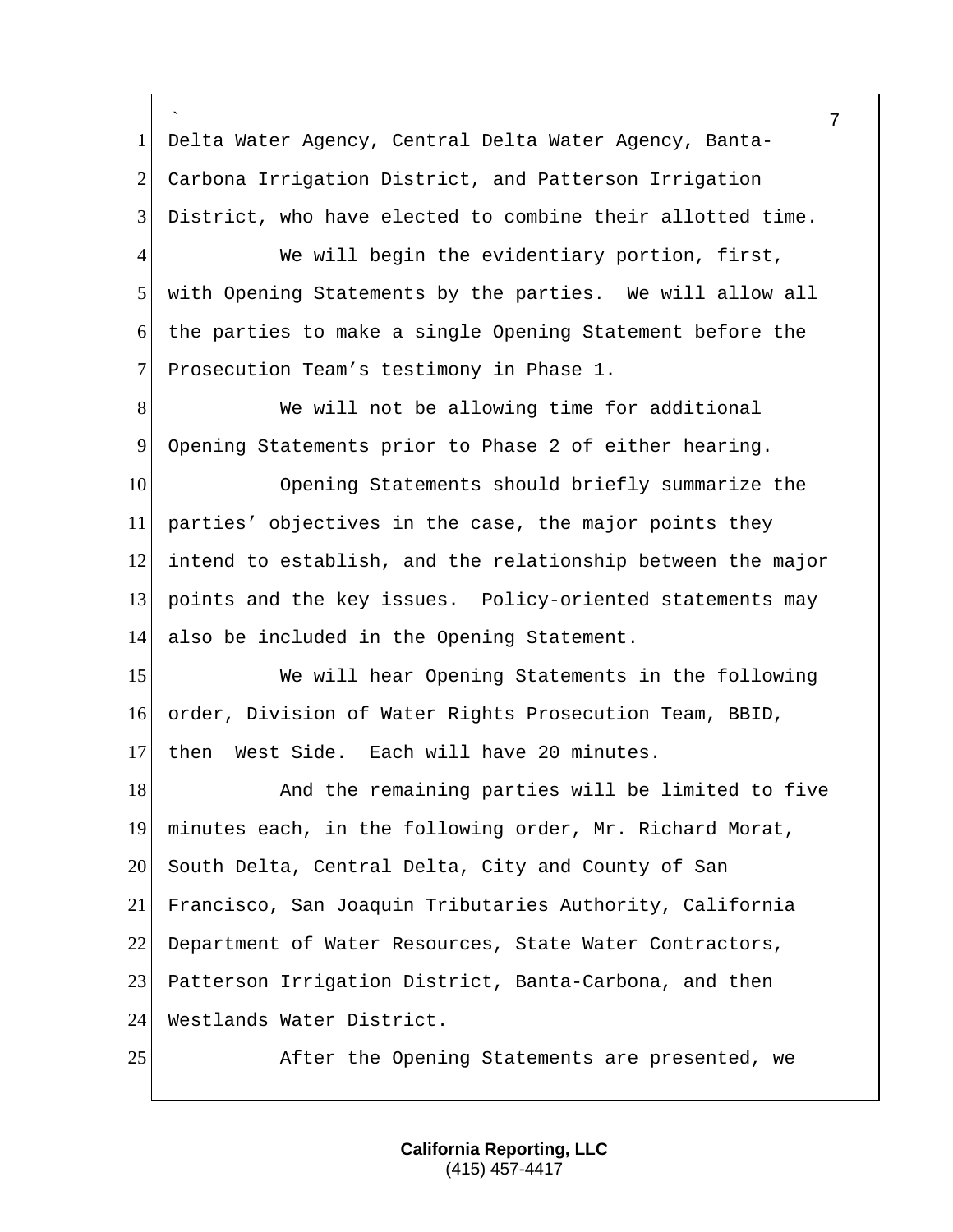` will hear oral testimony from the parties' witnesses. 2 Before testifying, witnesses should identify their written testimony as their own and affirm that it is true and 4 correct.

 Witnesses should summarize the key points in their written testimony and should not read their written 7 testimony into the record.

 Summaries of direct testimony for Phase 1 will be presented in the following order, Division of Water Rights 10 Prosecution Team, BBID, West Side, then South Delta. Division of Water Rights Prosecution Team, BBID, and West Side would each have 90 minutes and South Delta will have  $13 \mid 30.$ 

 After presentation of direct testimony, we will 15 have cross-examination by the other parties. Cross- examination is not limited to the scope of direct testimony. It must, however, be limited to the factual 18 issues in dispute.

 Cross-examination in Phase 1 will be conducted in the following order, Division of Water Rights Prosecution Team, with 60 minutes, the combination of BBID, West Side, South Delta, Central Delta, Banta-Carbona and Patterson will have 160 minutes. Then, the City and County of San Francisco, San Joaquin Tributaries Authority, California Department of Water Resources, State Water Contractors and

> **California Reporting, LLC** (415) 457-4417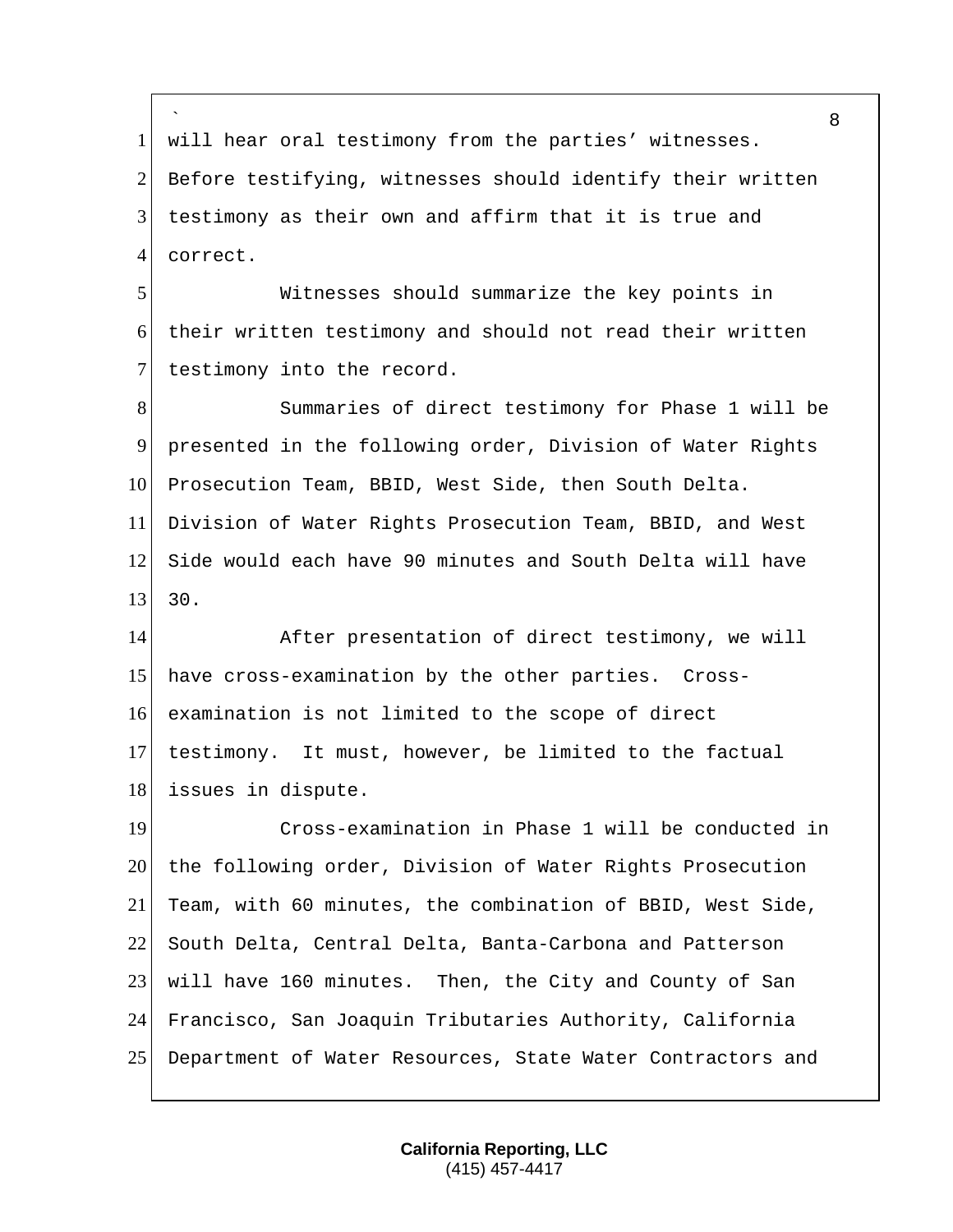` 9 1 Westlands will follow, each with 10 minutes. 2 While I really do appreciate the collaboration of 3 the parties to coordinate their cross-examination, I need 4 to emphasize that I expect you will use your time 5 efficiently and productively. If I find that your cross-6 examination of a particular witness is no longer 7 productive, I will direct you to move along. 8 I see hands. Mr. Kelly, first. 9 MR. KELLY: Yes, Board Member Doduc, and Vice 10 Chair Spivy-Weber, good morning. Daniel Kelly, for the 11 Byron Bethany Irrigation District. 12 I do have a question and, I guess, perhaps a 13 request as it relates to scheduling. Susan Paulson, who is 14 one of BBID's expert witnesses, is traveling here from 15 Southern California. She's actually on her way from the 16 airport right now. She is up here all week, except for 17 that Thursday morning she has a prior commitment in 18 Southern California that she needs to attend to. 19 My hope is that we get through her testimony, I'm 20 hoping tomorrow, and there may be some rebuttal. But I'm 21 just going to request now, before we get too far along, 22 that everybody keep that in mind and to the extent that we 23 can accommodate her previously-scheduled matters for 24 Thursday morning, that we try to do that. 25 CO-HEARING OFFICER DODUC: Thank you, Mr. Kelly.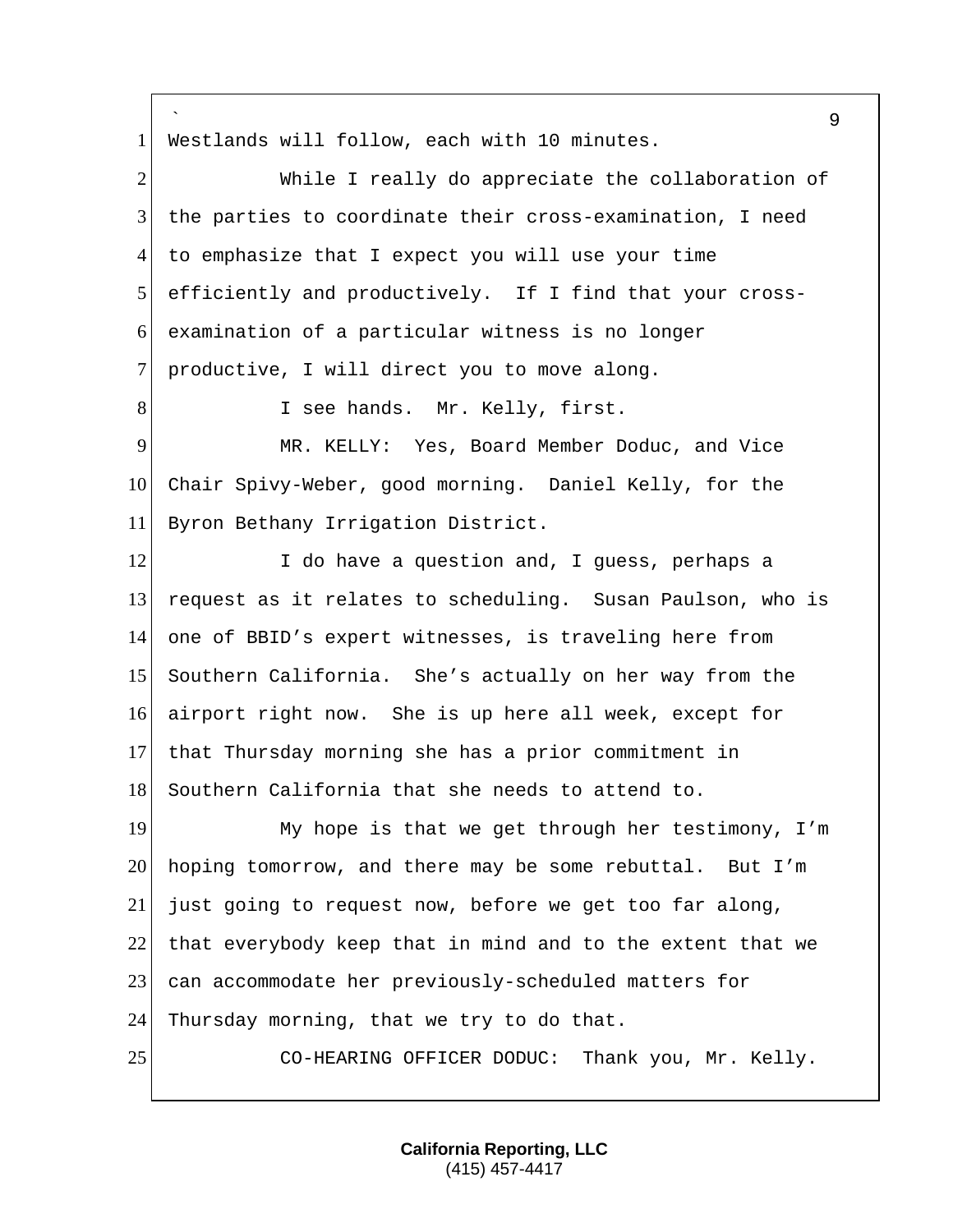` 10 1 | MR. KELLY: Thank you. 2 CO-HEARING OFFICER DODUC: And your timing is 3 perfect because Dr. Paulson just walked in the room. 4 MR. VERGARA: Board Member Doduc, Mike Vergara. 5 I also have a question or actually ask for some 6 clarification. Will the witnesses be sworn under penalty 7 of perjury? You said "affirm". 8 CO-HEARING OFFICER DODUC: There is an oath that 9 they will be taking. 10 MR. VERGARA: Thank you. 11 | MS. ANSLEY: Board Member Doduc? 12 CO-HEARING OFFICER DODUC: All right, we're going 13 to have to handle all these  $-$ - yes. Actually, I believe 14 Mr. O'Laughlin raised his hand, first. 15 MR. O'LAUGHLIN: I have two procedural questions. 16 One is, are we planning on going all day on Friday? 17 Friday's Good Friday. I just wanted to know. 18 CO-HEARING OFFICER DODUC: We will definitely 19 take that into consideration, Mr. O'Laughlin. 20 MR. O'LAUGHLIN: And can you tell me, briefly, 21 what the expected hearing days look like as far as 22 schedule? Are we planning to go  $9:00$  to  $10:30$ , take a 23 break, so we can kind of plan the rest of our next two 24 weeks? 25 CO-HEARING OFFICER DODUC: Well, I'm not planning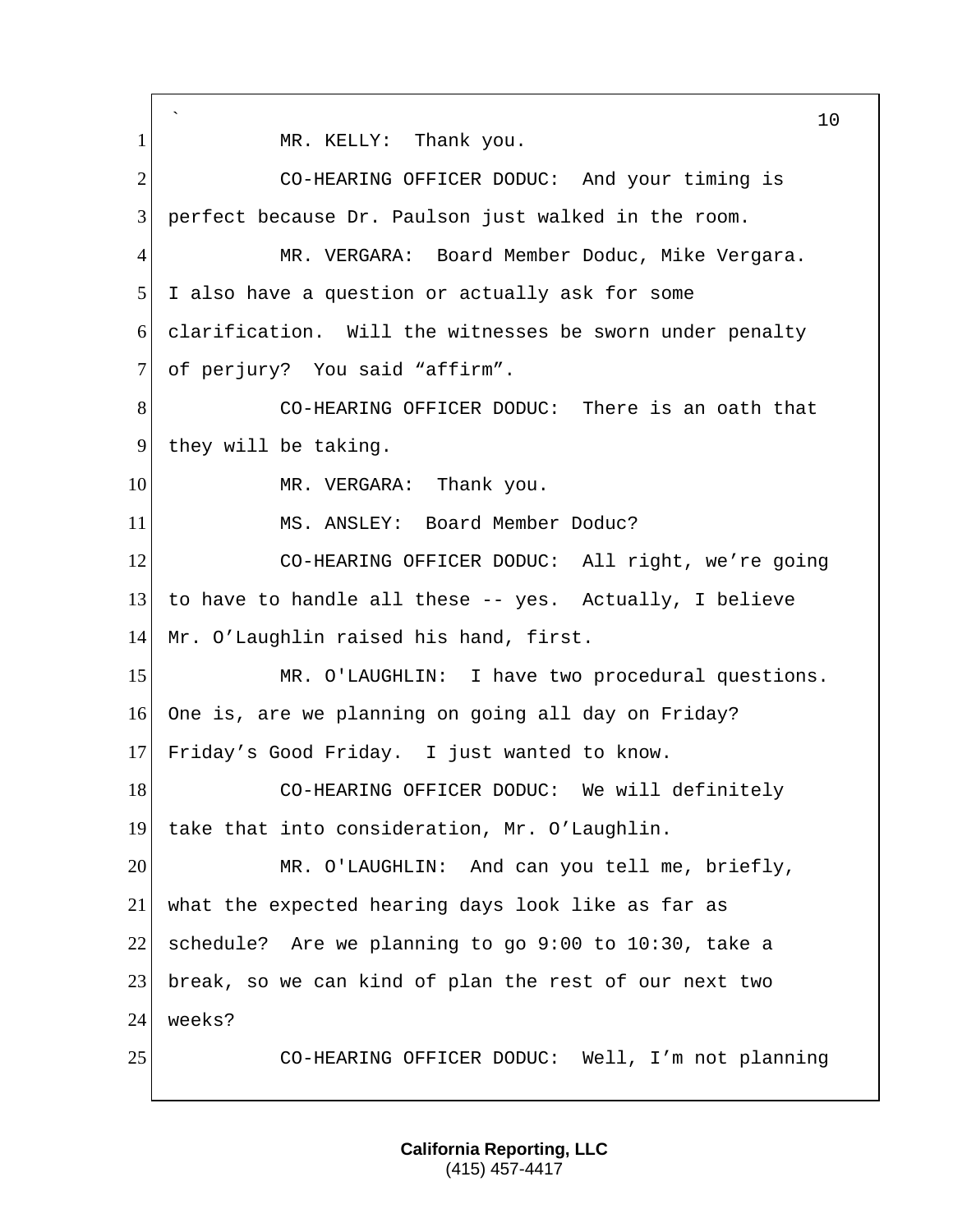` 1 my next two weeks except for being here, so I would expect you to do the same. The expectation is that we will at least have eight-hour days, depending on how things go. We will take a break in the morning, a break in the afternoon, 5 and about a half-an-hour break for lunch. My hope is we stick within the 9:00 to 5:00 7 timeframe. But again, depending on how things go, depending on the flow of the testimony and the flow of the proceedings, I might adjust that on a day-to-day basis. But do plan to be at least here 9:00 to 5:00 every day. Yes? MS. ANSLEY: Good morning, Jolie-Anne Ansley, Duane Morris, on behalf of the State Water Contractors. 14 Since Mr. Kelly had brought this up, we also have our sole rebuttal witnesses, Dr. Paul Hutton, who has a prior commitment on Friday and also for next week. I don't believe that this is a problem with the current schedule 18 | that you have set out, in terms of rebuttal testimony. But I just wanted to make the Hearing Officers aware that he is unavailable and our one witness might have to be taken out of order, perhaps, on Thursday. 22 CO-HEARING OFFICER DODUC: Thank you. 23 All right, where was I? I believe I just covered cross-examination. So, at our discretion, after completion of direct testimony and cross-examination, we may allow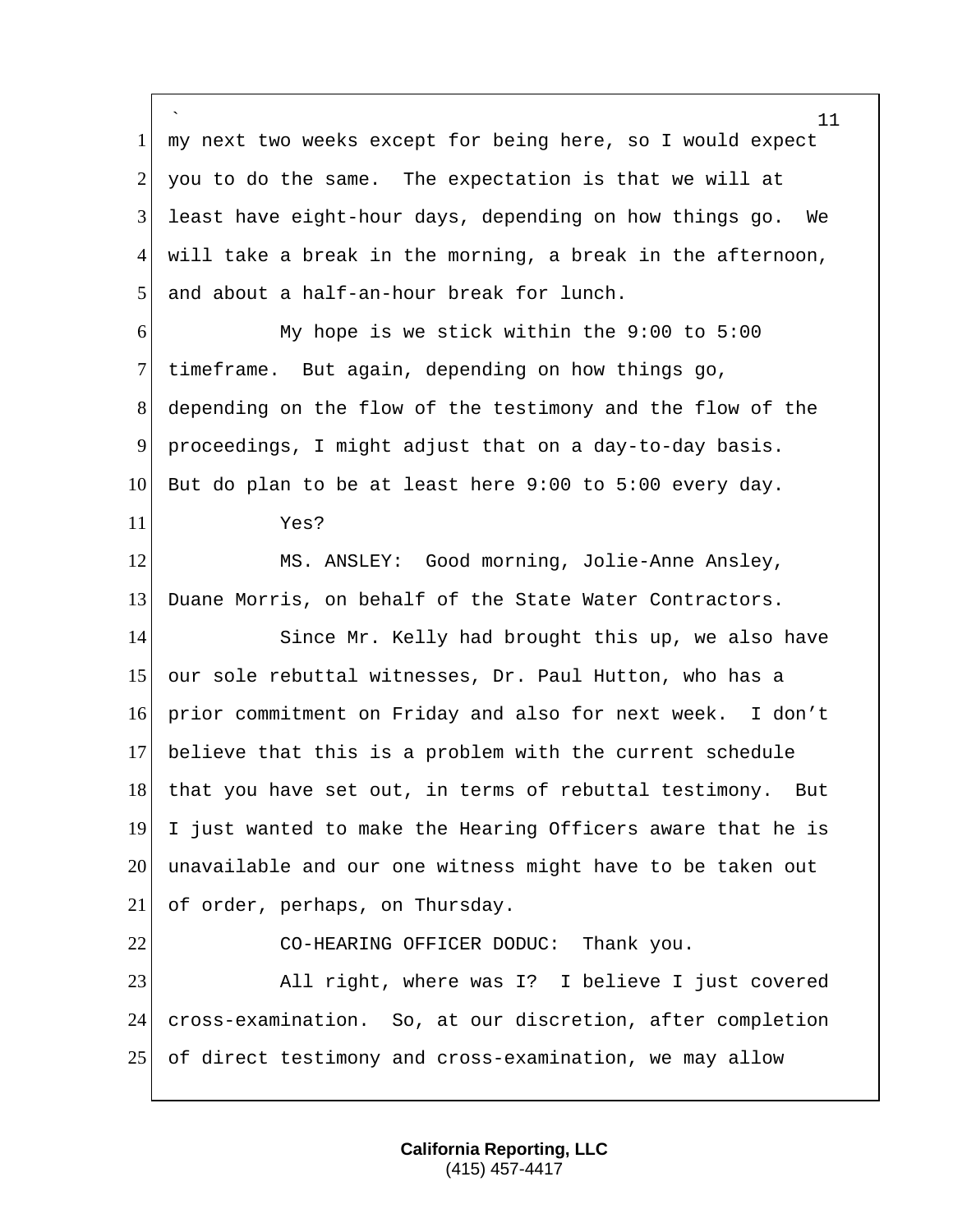` redirect examination upon an offer of proof as to the 2 substance, purpose and relevancy of the expected testimony. Recross-examination, if any, shall be limited to 4 the scope of the redirect testimony. And we'll get more 5 into that when we get to that point. **Rebuttal.** After the cases in chief are completed, the parties may present a summary of submitted written rebuttal testimony. Parties may also offer rebuttal testimony that is in response to new evidence and 10 could not have been previously submitted in writing. Cross-examination of rebuttal evidence shall be limited to the scope of the rebuttal evidence. Rebuttal evidence, in Phase 1, will be presented in the following order and with the following time limits. Division of Water Rights Prosecution Team 30 minutes. BBID and West Side 60 minutes. California Department of Water Resources 17 10 minutes. State Water Contractor 10 minutes. Cross-examination of rebuttal evidence will follow the same order as presentation of rebuttal. And we will determine time allowed for cross-rebuttal at a later 21 time during the hearing. Moving on to Closing Arguments. Oral Closing Arguments will not be permitted. We will allow the parties to submit one closing brief for each proceeding, after 25 completion of both phases of the hearings.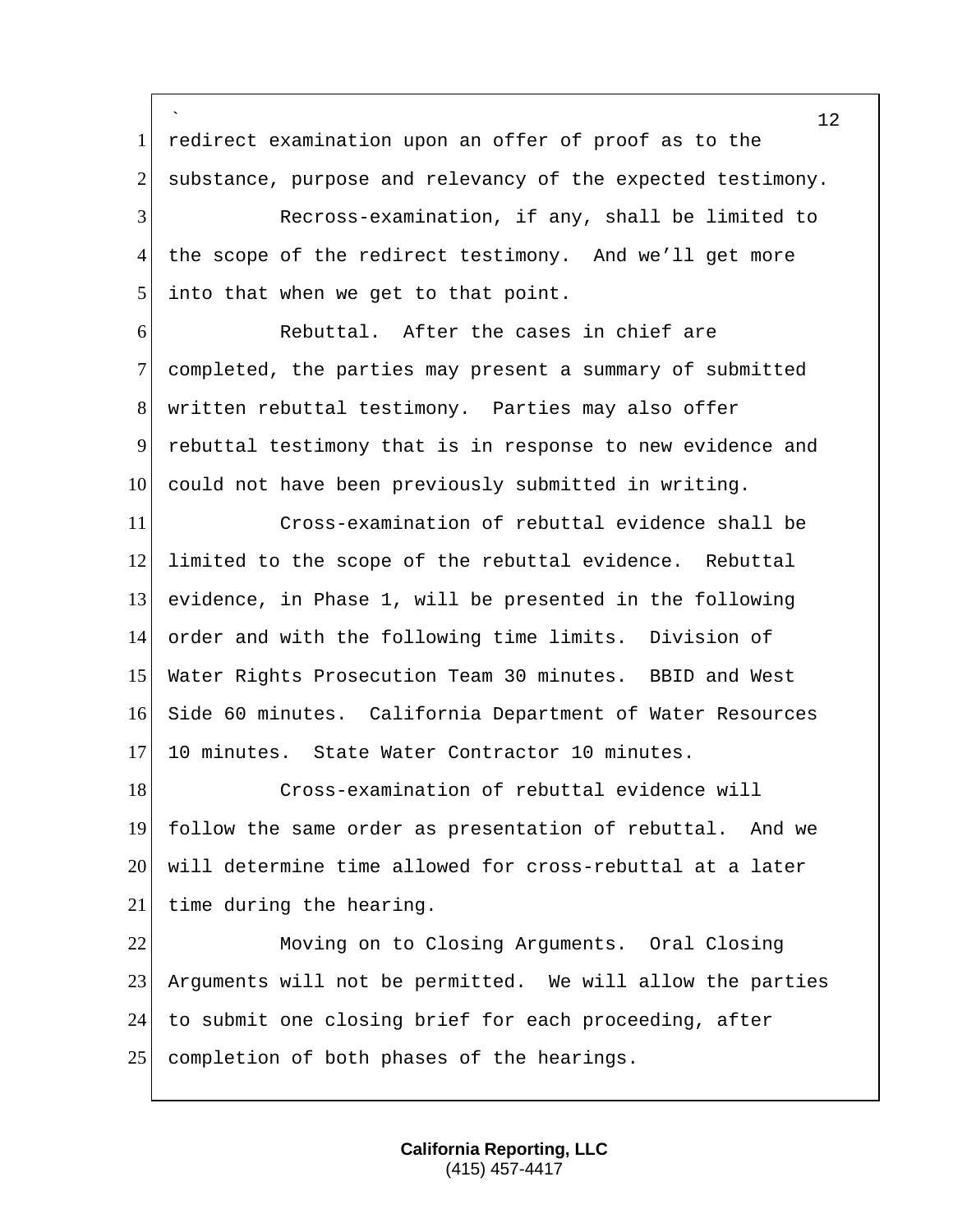` 1 All right, I have some housekeeping issues, and 2 you've actually beaten me to the punch, already, with 3 respect to time conflicts and requests for taking testimony 4 out of order. 5 So let me also note, Mr. Morat, that as we 6 acknowledge in our previous ruling, you will have the 7 opportunity to present your BBID Phase 2 testimony this 8 week. In the event the hearings have not progressed to 9 allow your testimony in the stated order, you will be taken 10 out of sequence in order to do so on Friday, March 25th. 11 I believe staff has a couple of housekeeping 12 items, as well. 13 MS. FARWELL-JENSEN: Thank you, Nicole. 14 CO-HEARING OFFICER DODUC, the Hearing Team will 15 include the Division of Water Rights' correspondence files 16 for BBID's Statement of Water Diversion and Use, S021256, 17 as Staff Exhibit 1 in hearing record. 18 Also, we'd like to include Division of Water 19 Rights' Correspondence files for the West Side's Water  $20$  Rights -- the West Side Water District, excuse me, Water

21 Right Application Number A000301, as Staff Exhibit Number 2

22 in the hearing record. Thank you.

23 CO-HEARING OFFICER DODUC: Mr. Kelly? 24 MR. KELLY: Yes, thank you, Hearing Officer 25 Doduc. I'm going to object to that. We were not notified,

> **California Reporting, LLC** (415) 457-4417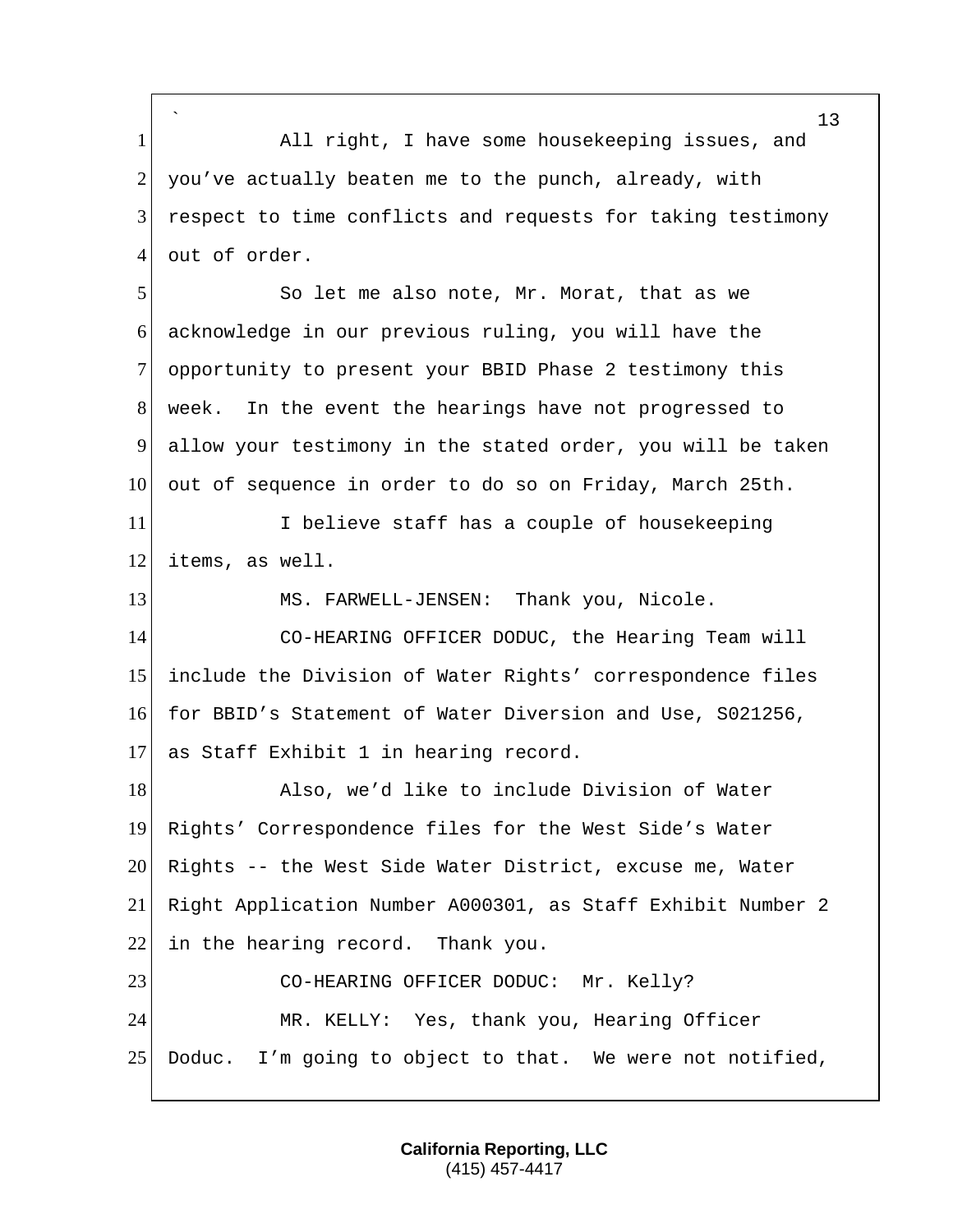` 1 prior to the commencement of this hearing, that there were 2 going to be exhibits offered by staff in this proceeding.  $3$  We've not seen any of that. And I don't understand how any 4 of that is relevant if the Prosecution Team has not offered 5 that as evidence in their case and chief. 6 And so, because we were all required to submit 7 our exhibits by, I believe it was January the 19th, or 8 22nd, I object to the presentation of any new exhibits at 9 this time. 10 CO-HEARING OFFICER DODUC: Mr. O'Laughlin? 11 MR. O'LAUGHLIN: I join in the objection. I 12 mean, this matter has been doing on for six months. And by 13 putting in exhibits, this is the very thing we talked about 14 earlier, staff then is taking over the job of the 15 Prosecution Team, whereas they're supposed to be neutral. 16 The evidence to be presented in this case is to 17 be presented by the Prosecution Team, not the staff. The 18 staff is to remain impartial, unbiased, and neutral. So, 19 we firmly objection to the submittal of this testimony at 20 this late date and view it as highly prejudicial. 21 CO-HEARING OFFICER DODUC: Ms. Zolezzi? It would 22 be really helpful to me if you could raise your hand, 23 because there are so many of you. 24 MS. ZOLEZZI: Jeanne Zolezzi, representing the 25 West Side Irrigation District. I would echo the protest

> **California Reporting, LLC** (415) 457-4417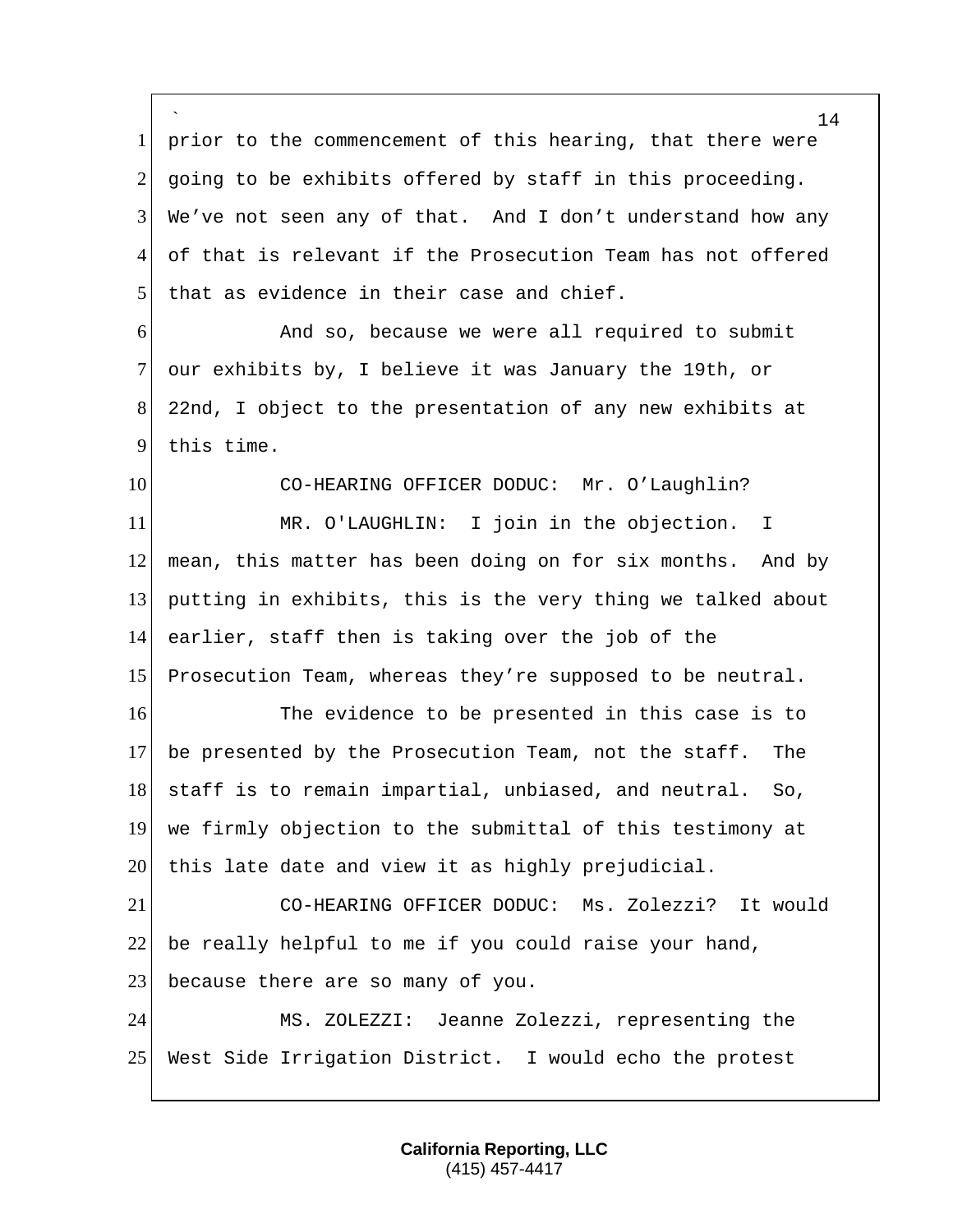` for the various reasons that were mentioned. But most 2 particularly, at this point, because we don't have an opportunity to review whatever it is that's being submitted 4 as an exhibit. Thank you. CO-HEARING OFFICER DODUC: Thank you. Anyone else? 7 All right, we will take that under advisement. 8 CO-HEARING OFFICER DODUC: Have all -- Ms. 9 Spaletta? 10 MS. SPALETTA: Thank you, Hearing Officer Doduc. CO-HEARING OFFICER DODUC: Is your microphone on? MS. SPALETTA: It is, I'm not close enough. I understand you're taking the offer of evidence and the objections under advisement. But because none of the parties have a copy of the documents that staff is asking to add as an exhibit, unless you grant -- or, excuse me, agree with the objections and exclude the offer, then I would request that at some point today you make a decision on the objection. And if you decide to let the evidence in, you require staff to immediately provide a complete 21 electronic copy to all of the parties. CO-HEARING OFFICER DODUC: Thank you, Ms. 23 Spaletta. I will take that under consideration. Now, I would like to hear Policy Statements. I do have some cards. Does anyone else have comment cards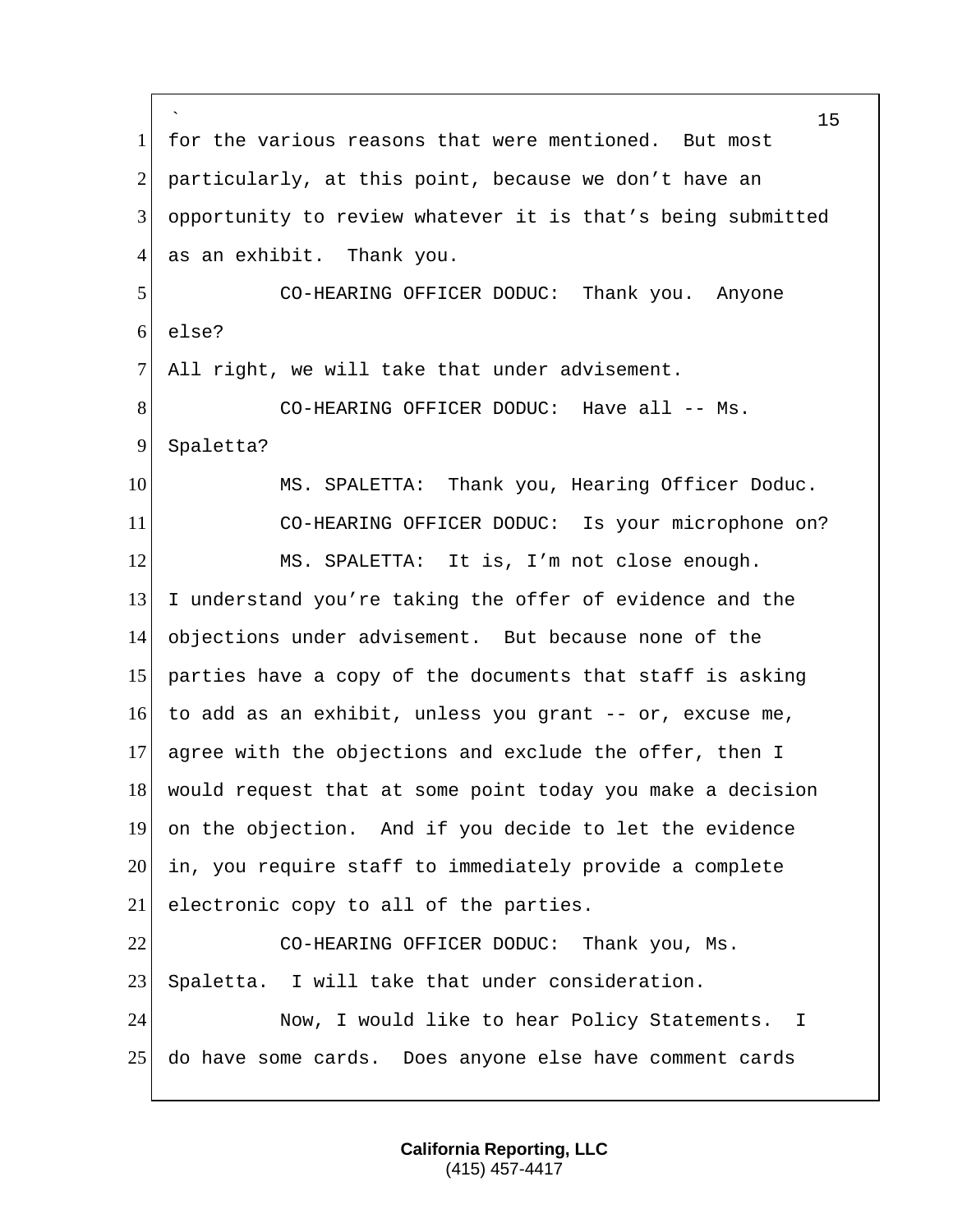` 1 for a Policy Statement? Seeing none, I will close the 2 window for submitting Policy Statements and we'll start 3 calling up those that did provide cards.

4 I will provide you five minutes each. We'll 5 begin with Ms. Gail Delihant and followed by Mr. Dennis 6 Lopez.

# 7 POLICY STATEMENT BY MS. GAIL DELIHANT

8 MS. DELIHANT: How's that? Sorry. Gail Delihant with Western Growers Association. Just for the record, Western Growers is a grower, packer, shipper of probably about 50 percent of the nation's fresh produce, in this 12 State. We have a lot of growers who rely on our water managers and our water rights process. And I'm here to speak on behalf of BBID this morning.

15 Just for the record, in 2014, Western Growers was 16 very concerned that the drought was affecting water 17 supplies. We called your staff, asked that the water 18 managers and the water rights folks be at the table as 19 they're discussing how to manage the water in this State.

20 And we were told that that actually didn't 21 happen. They were getting information second and third 22 hand, and they really weren't allowed at the table.

23 And then, in a proceeding before your Board, you 24 guys decided that this next year, 2015, that the process 25 would be more open, that the water managers would be

> **California Reporting, LLC** (415) 457-4417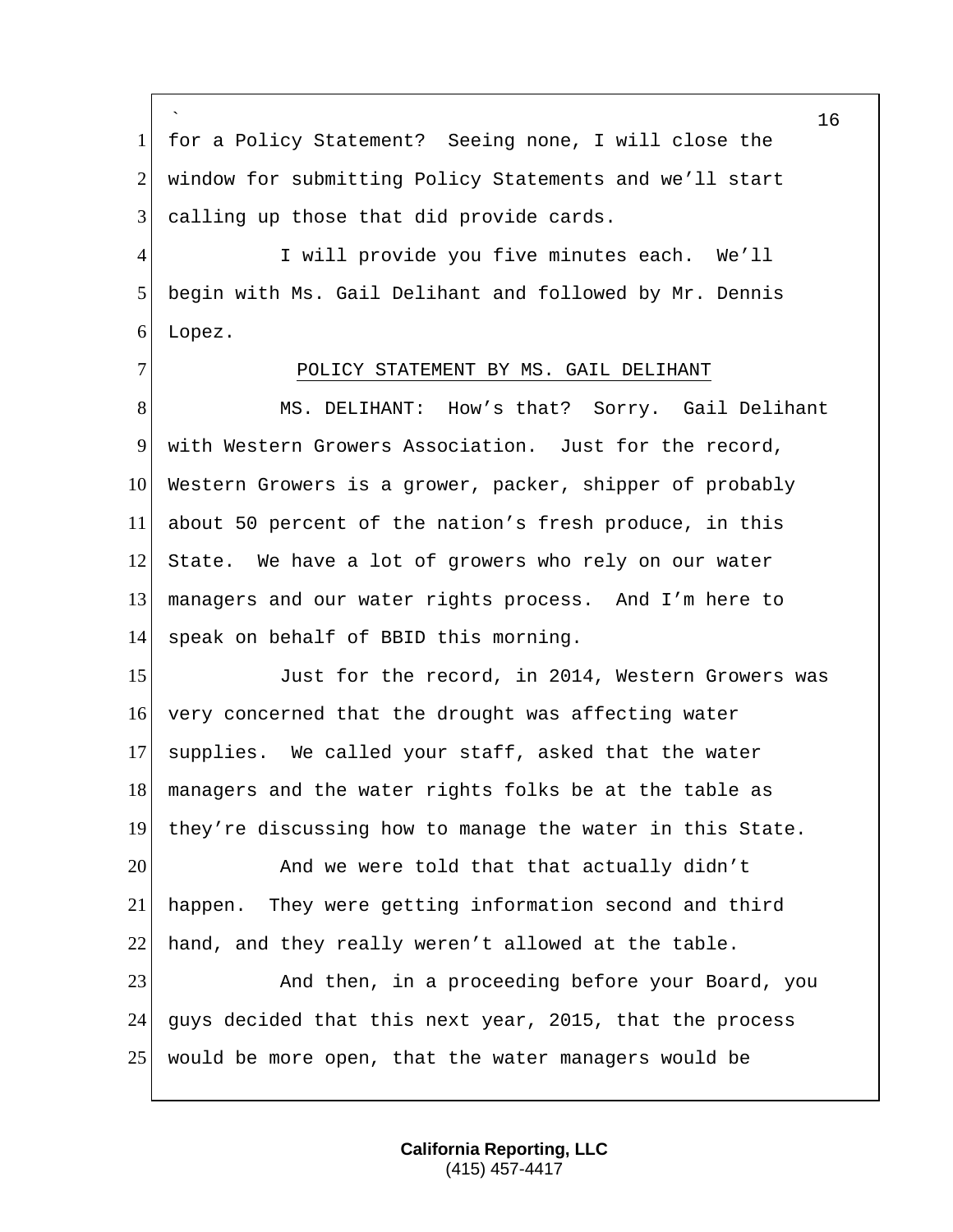` allowed to come to the table and discuss. Since they are 2 the ones who have managed the water in this State for decades and decades, they really have the expertise on how to do it rightly, in our view.

 We were also told that didn't happen. And that is very discouraging to us and, frankly, egregious. There are significant questions raised in this proceeding that causes trust to be completely eroded in how the State will 9 implement the curtailments going forward.

10 We know that the drought probably is not over and we're going to go down this road again, and it is critical that you have an open process, a public process, that the water managers are at the table, not hearing it second and third hand from bureaucrats in the administration, either federal or state. But that they are at the table so that trust can be built back up. Because, frankly, we see that it's completed eroded.

18 Doing a proceeding such as this, we believe is punitive. This is a very small irrigation district who, in our view, was just asking question after question to make 21 sure that the information that they were getting was 22 accurate.

 We had a hearing before this Board on the temperature of Shasta and the water -- the Federal government was wrong in how -- what the temperature was.

> **California Reporting, LLC** (415) 457-4417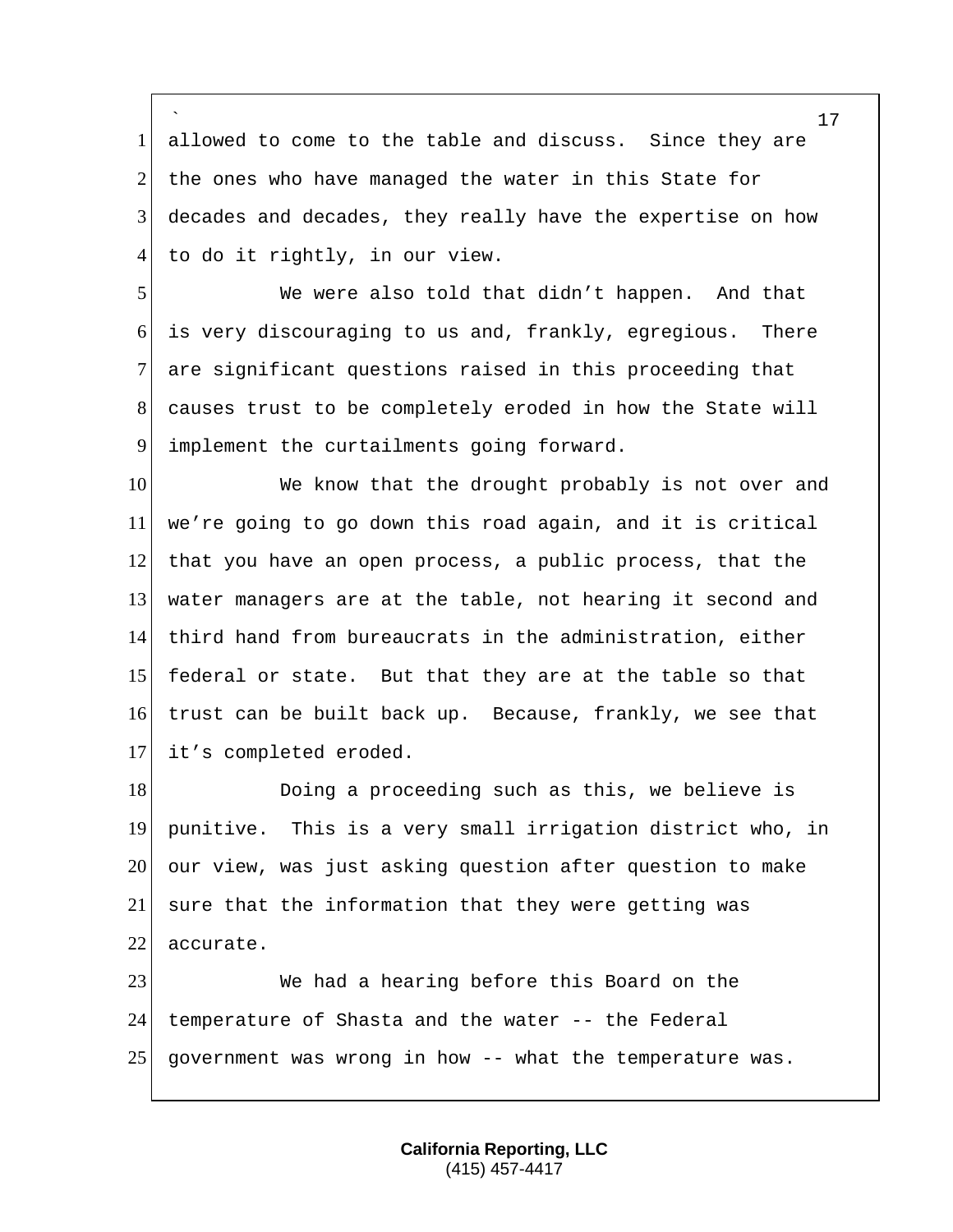` 18 1 That caused a significant curtailment on water being 2 released. 3 This proceeding should be actually, in our view, 4 dismissed. You should go back to the table with the water 5 managers and you should work this thing out so that the 6 confidence is not eroded going forward. 7 And I appreciate your hearing my views this 8 morning and do ask that you dismiss this. Thank you. 9 CO-HEARING OFFICER DODUC: Thank you, Ms. 10 Delihant. 11 Mr. Lopez, followed by Mr. Greg Gartrell. 12 POLICY STATEMENT BY MR. DENNIS LOPEZ 13 MR. LOPEZ: My name is Dennis Lopez, from Byron, 14 California. I'm in the Byron MAC. And we came to Bryon in 15 the -- my family came to Byron in 1889, from Germany and 16 Portugal, and we gave four lives fighting for this country. 17 Four lives. 18 And my grandparents and my great-grandparents 19 helped build the canals and administrative the water, and 20 worked for the Water District in periods of time off of our 21 ranch. 22 I can't believe that we're living in a period of 23 time where we're fighting with water. One of my great-24 uncles, one time said, oil is going to be -- oil and water 25 are going to be the two most important things that we're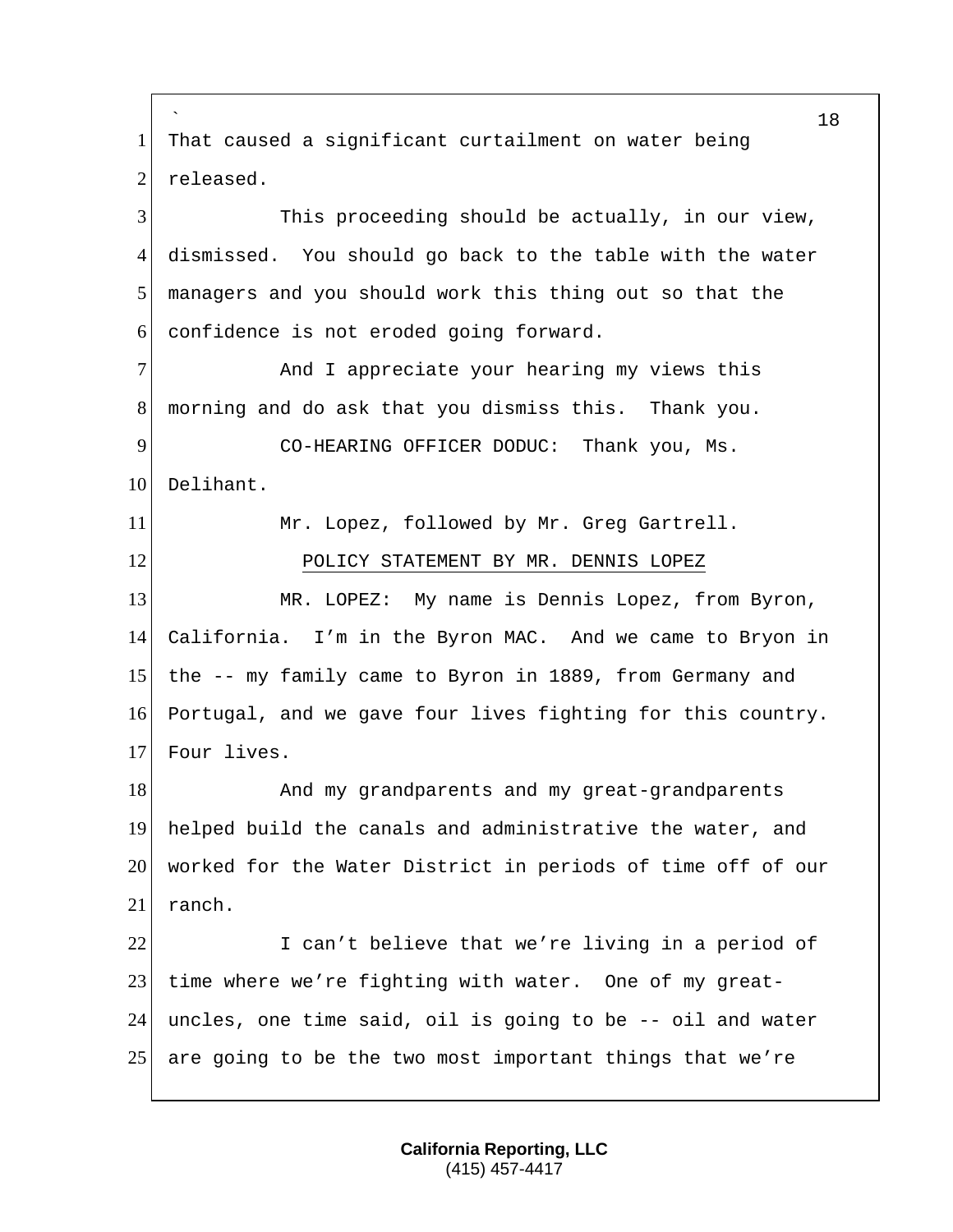` dealing with in modern day times. And this was, I don't know, 50 years ago when we said it. I can't believe that we're picking on BBID District, Water District, when they've always managed the water and distributed the water in a professional manner. There was nobody that got over anybody, or anything else. I think the management, I think the Board of BBID is doing a great job. I'm very nervous for being up here because I see so much wrong, and not so much right. It's like, just this water issue is just -- if it was misused or mismanaged, I can understand you'd have something to complain about. But every drop of water creates employment, creates food, 14 creates everything. 15 It's like right now, I'm worried about the water being cutting off because we're dealing with Gallo Wine, we're dealing with G3, we're dealing with people that employ four, five thousand people. We're dealing people that create glass bottles for wine, for agriculture. I mean, we're dealing with food products, we're dealing with people products, we're dealing with the whole Maryann. 22 And it seems like that we're all talking about 23 water, but we're talking about the future, we're talking about a lot of issues that have nothing to do with just plain water. This water is necessary for agriculture. My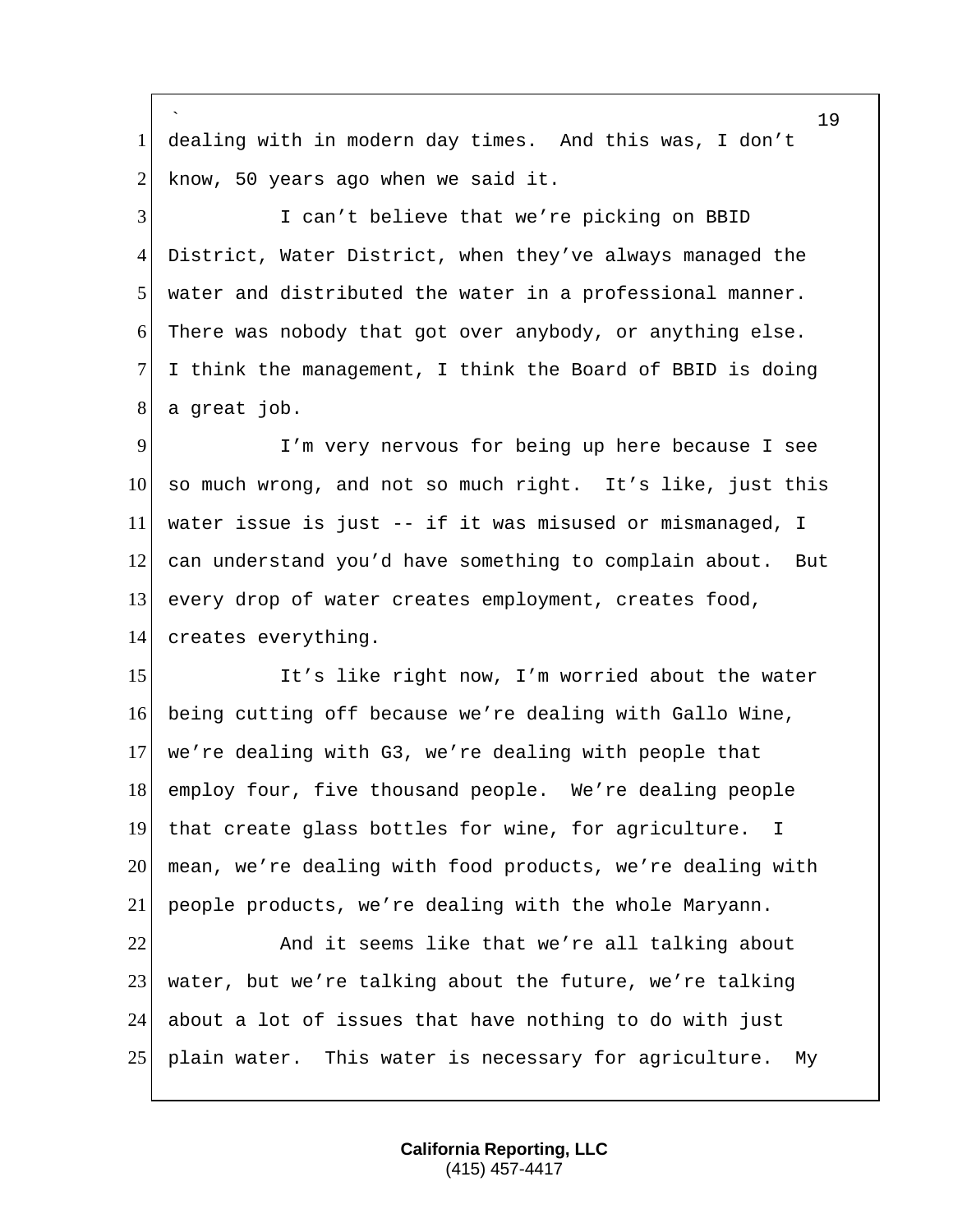` 20 1 job is agriculture. I can't live without water. My cows  $2$  won't survive without water. It just won't happen. 3 It's a situation where I think it's all -- it's 4 so far out of line it's not even -- it's not even -- it's 5 not even directly to do with water. It's to do with 6 politics and it makes me sick. It really bothers me. 7 That's all I have to say, thank you. 8 CO-HEARING OFFICER DODUC: Thank you, Mr. Lopez. 9 (Applause) 10 CO-HEARING OFFICER DODUC: I appreciate your 11 enthusiasm, but this is not the forum for applause. 12 Mr. Gartrell, followed Ms. Jill Duerig. 13 POLICY STATEMENT BY MR. GREG GARTRELL 14 MR. GARTRELL: Good morning, Board Members and 15 Hearing Officers. I want to thank you for the opportunity 16 to address you this morning. I just have a few, quick 17 points I'd like to make. 18 First, for a couple of reasons I believe your 19 final order should state, explicitly, that the methodology 20 used ultimately for determining water availability does not 21 set a precedent. 22 And I say that for a couple of reasons. One is 23 that while the notice regarding water available discussion 24 was specifically to a certain period in 2015, the testimony 25 of a number of parties, or all of the parties that provided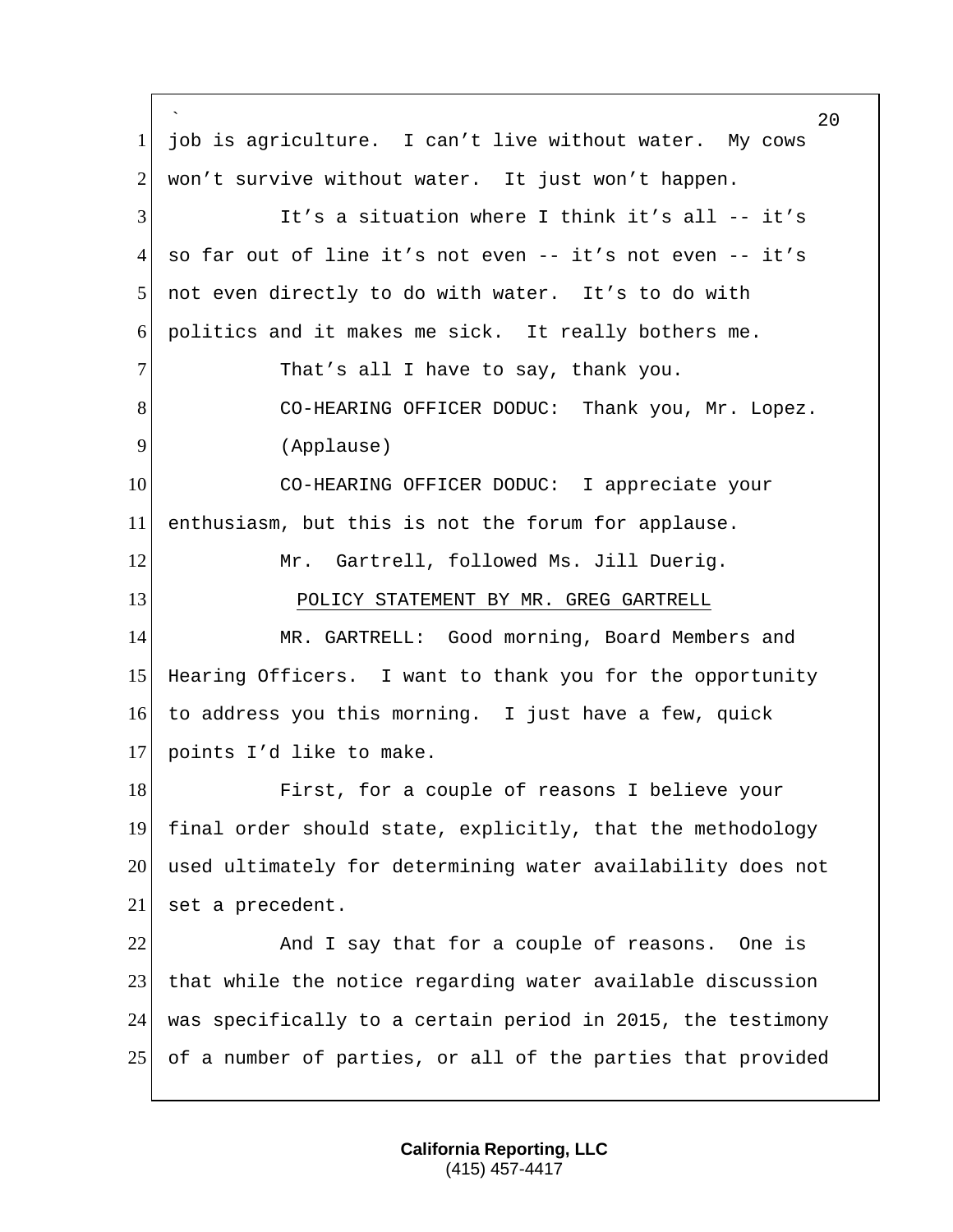` 1 that, really assumed there was a universal methodology, 2 although their testimony and their exhibits don't agree on  $3$  that methodology. And there really isn't.

4 And this, I think, is a problem. Not just for 5 this hearing, but out into the future. This isn't the last 6 time we're going to be discussing this. With climate 7 change, this is going to become more and more frequent. In 8 my view, I think that there's a lot of good expertise here. 9 There's a lot of merit to the methodologies that have been 10 presented to you, but each has its own flaws. And none of 11 them, in my view, is definitive.

12 I think that if the State Board were to, and I think they should, soon convene a process that allows the stakeholder expertise that you have here, plus others, and there's plenty within the USGS and universities in the 16 area, that you can get independent experts together, along with stakeholders and develop a process that is reasoned, 18 that is fair, and that is clear and available to everybody. In advance of the next process so everybody can know and see what's coming.

21 If you do that right, I think you'll have much 22 less adversarial issues in the future.

23 Part of the reason for this is the complexity of 24 the Delta. And once again, whether it's regarding fish or 25 water availability, the Delta is immensely complex. It is,

> **California Reporting, LLC** (415) 457-4417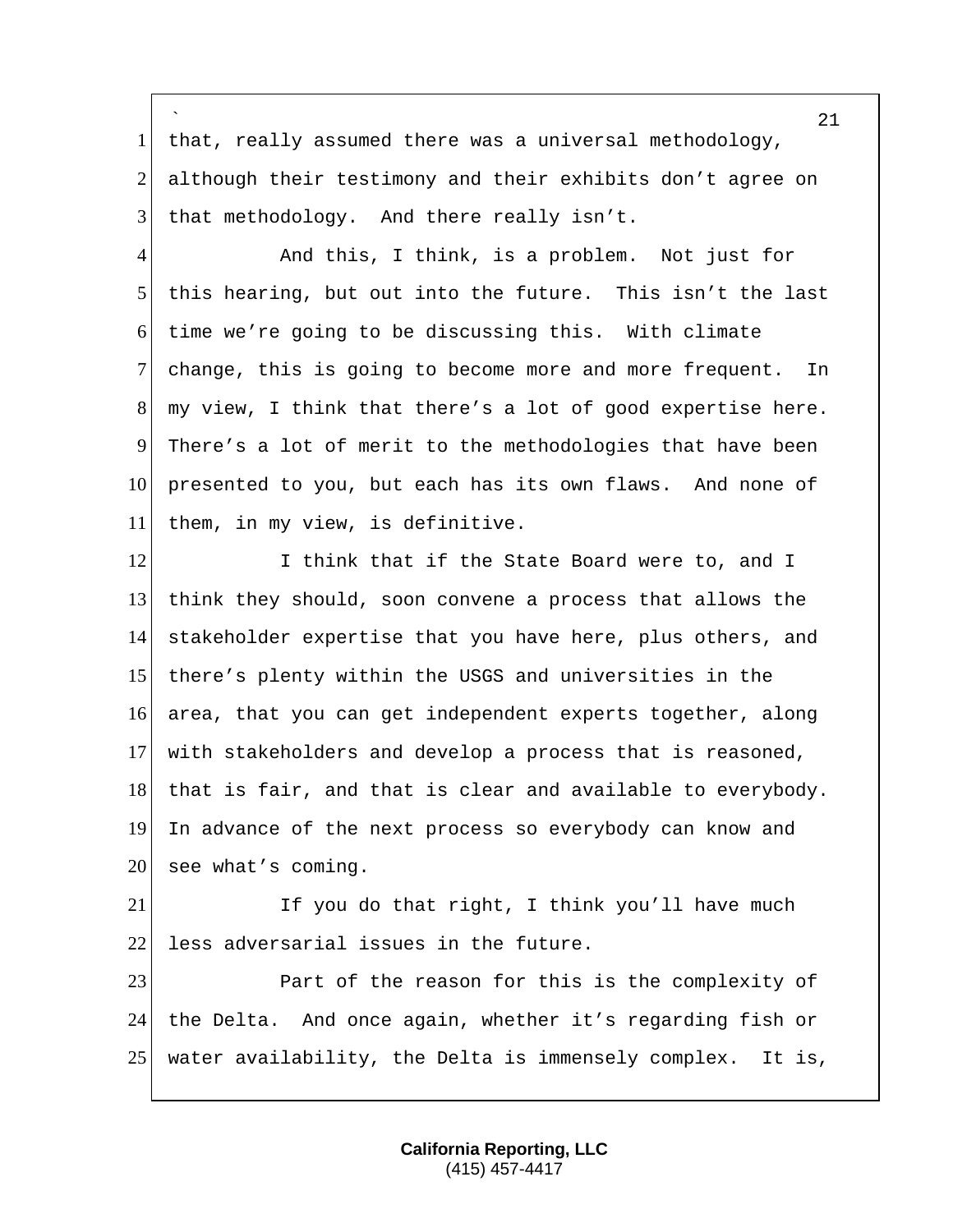` 1 in effect, a wide spot in the river. It has its own 2 storage. In dry times, the amount of storage within the 3 Delta channels is much, much greater than the flow coming 4 in and out.

5 And in particular -- and that, everybody has 6 taken advantage of that storage, from the projects and how 7 they operate to meet standards, and water quality 8 standards, to the water users within the Delta.

 It's not unprecedented to keep track of the water 10 that is in a reservoir. For example, the state and federal projects do that on a daily basis with San Luis, as water's coming in, as water's going out. They don't get into the 13 mess that you can get into, if you get to complex on this. Well, my water's near the intake and I have to take mine before yours.

16 You can make it reasoned and simple, but you can 17 do a tracking methodology. I think that is something that 18 you need to look for and do in the future, but I think that 19 it's important that you not make this a precedent on the 20 methodology for future use. I think that needs to be a 21 separate process.

 Finally, I conclude with saying that based on the testimony that I've reviewed, I think you'll find there is clear evidence that there was, probably, water available for BBID up through June of 2015. Beyond that, I think it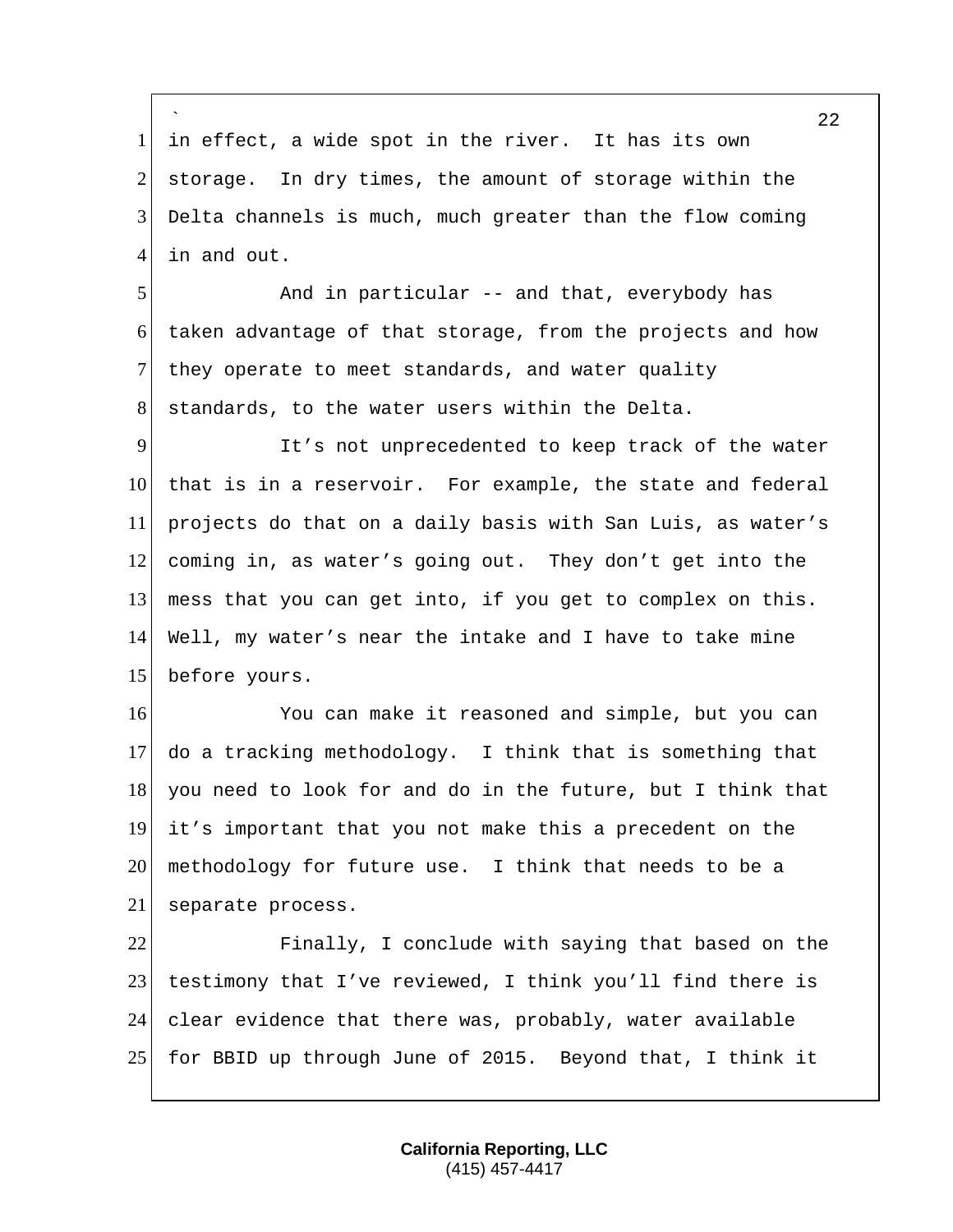` 23 1 becomes more complex and more difficult to say precisely, 2 based on the evidence in the exhibits I've examined. It 3 is a complex problem. I wish you well in making your 4 determination on that. I don't think it's an easy issue. 5 But I think I will just leave it at that and thank you for 6 this opportunity. 7 CO-HEARING OFFICER DODUC: Thank you. 8 Ms. Duerig, followed by Mario Arnaudo. 9 POLICY STATEMENT BY MS. JILL DUERIG 10 MS. DUERIG: Thanks. I have to relocate it. 11 Good morning, Hearing Officer Doduc and -- 12 CO-HEARING OFFICER DODUC: You'll need to get 13 closer to the microphone. 14 MS. DUERIG: Is that better? 15 CO-HEARING OFFICER DODUC: Yes. 16 MS. DUERIG: Okay. Good morning, Hearing Officer 17 Doduc and Hearing Officer Spivy-Weber. My name is Jill 18 Duerig and I'm the Manager of Zone 7 Water Agency, which 19 serves Eastern Alameda County. 20 Zone 7 is a State Water Project Contractor that 21 receives State Project water conveyed through the Delta, 22 via the Banks Pumping Plant and the South Bay Pumping 23 Plant, which then pumps into the South Bay Aqueduct. 24 Byron Bethany Irrigation District diverts water 25 from the Banks Pumping Plant intake channel and then into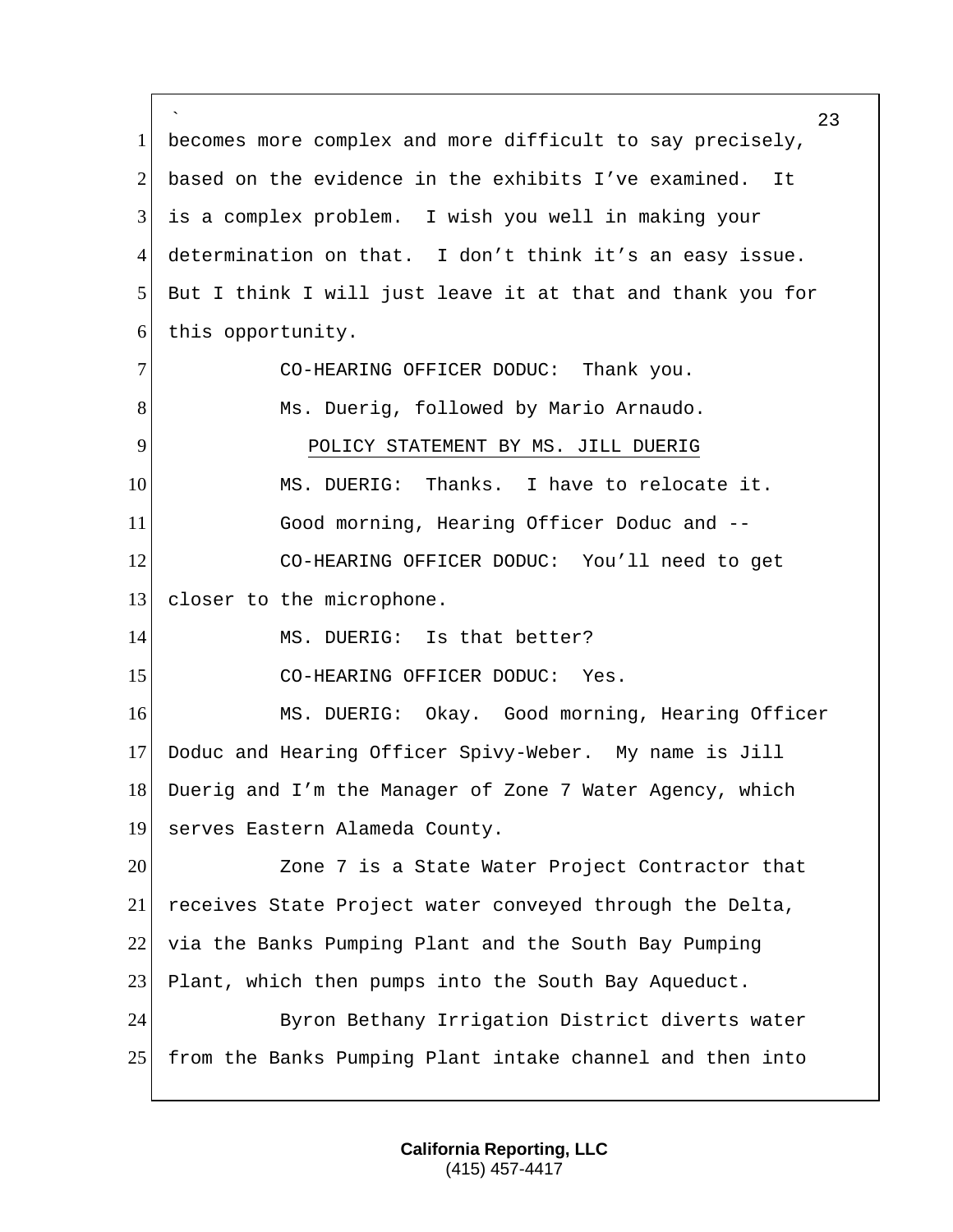` 1 the South Bay Aqueduct. Zone 7 has a long-standing 2 contract with BBID to receive up to  $5,000$  acre feet 3 annually of surplus water from BBID, when it is available. 4 This water, again, is delivered to Zone 7 the same way the 5 State Project Water is delivered. Zone 7 has a long-6 standing contract and it receives this routinely.

7 While we have not received any water under this 8 agreement since 2013, that water is an important part of 9 our overall water supply portfolio because it enables us to 10 serve not only our irrigation customers, we have about 11 3,500 acres that are largely vineyards, but also our four 12 retail water agencies which, in turn, serve water to 13 225,000 people and businesses in the Cities of Livermore, 14 Pleasanton, Dublin, and the Dougherty Valley portion of San 15 Ramon.

 Zone 7 has been following the State Board's enforcement action since its inception last summer. We 18 understand and support the State Board's desire to work with water agencies across California to manage our State's 20 scarce water resources, especially during an extended drought. In fact, we commend the State Board for its creative efforts to ensure that all parts of California 23 have sufficient water.

24 CO-HEARING OFFICER DODUC: Ms. Duerig, I actually 25 do have your written policy statement. Thank you very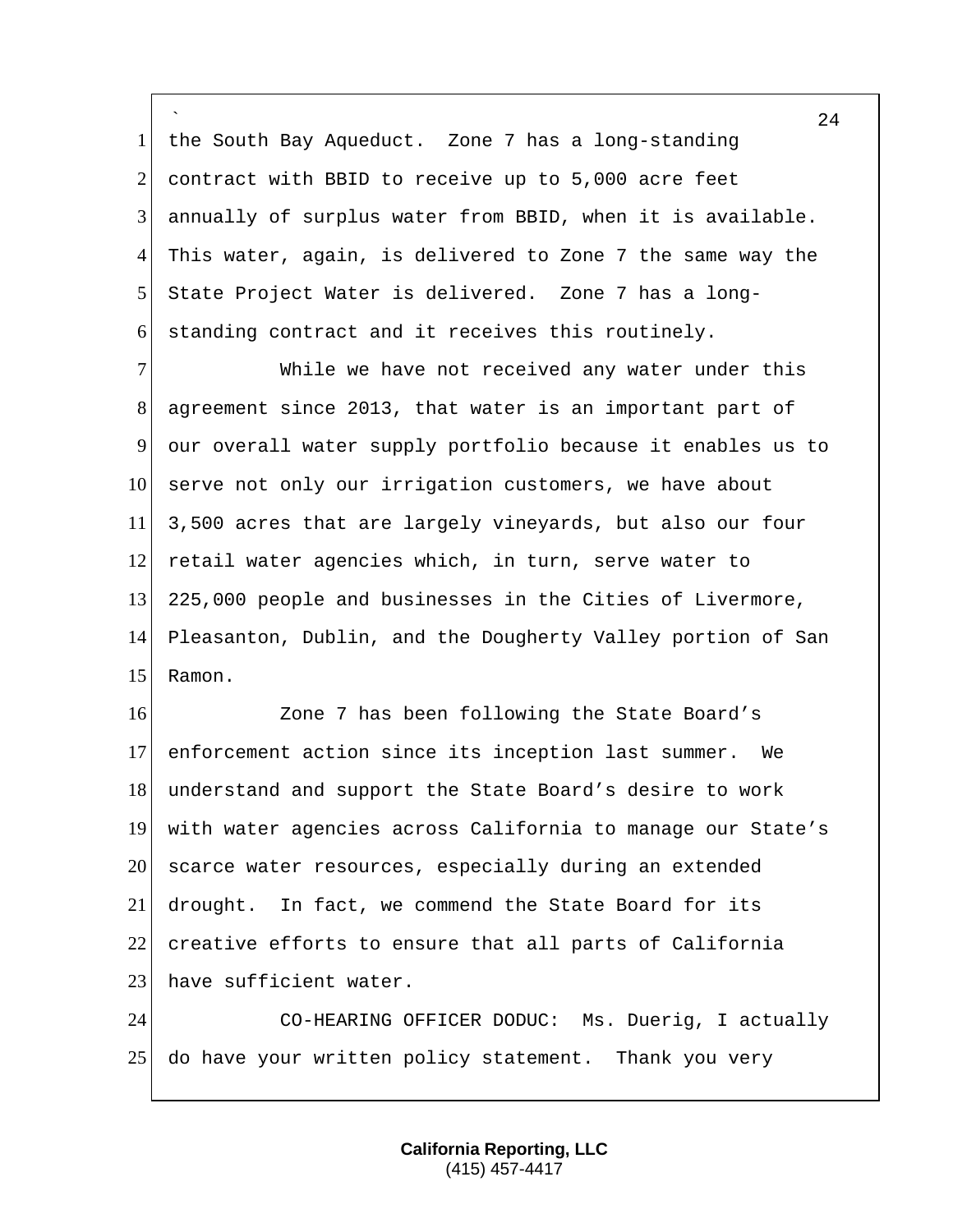` much. And it seems like you're just reading it. I need to urge you to summarize and move on. MS. DUERIG: Okay, I would be happy to do that. I wasn't sure of that. In any case, primarily I was here to emphasize that we are supportive of the State's approach to the pre-1914 rules and we want to emphasize that we support the idea that the Legislature, when it adopted the Water Commission Act of 1913, did so with a grandfathering of all water rights that were pre-14. 10 We feel very strongly that the State Board cannot and should not take any action in excess of that authority. For that reason, we urge the State Board and the Hearing Officers, as their representatives, to dismiss this action 14 and return to the previous policy of working cooperatively 15 with the water users, especially during droughts. 16 We feel that we have expertise to contribute and we think that the water agencies, as a whole, can work with 18 you to manage the State water resources in such a way that 19 we can meet the needs of the State. Thank you so much for giving me the opportunity to provide these comments. CO-HEARING OFFICER DODUC: Thank you. And again, 23 thank you for your written statement, which we will include. 25 Mr. Arnaudo. I apologize if I mangle people's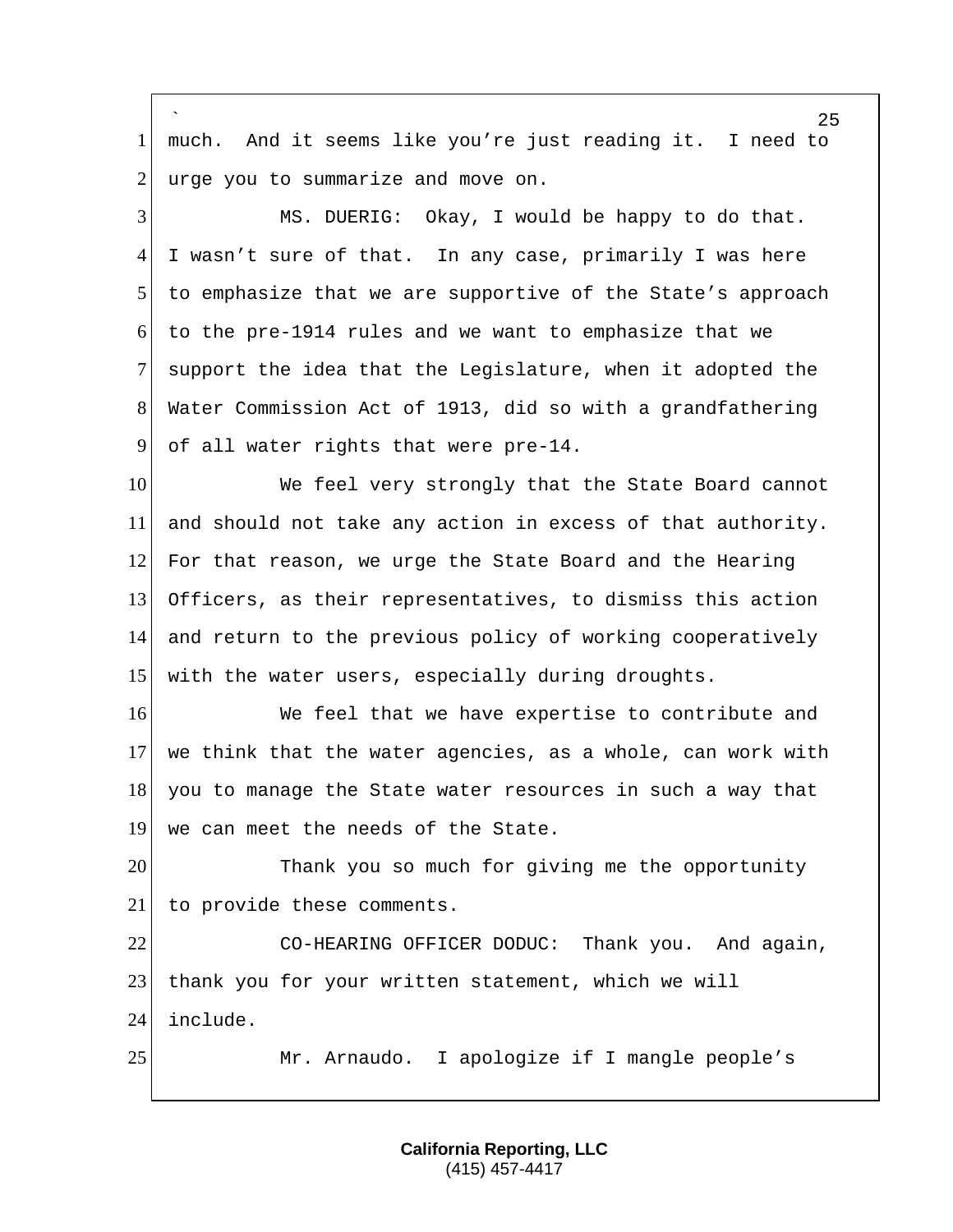` 26 1 | name. And then followed by our final Policy Statement, 2 from Mr. Jason Peltier. 3 POLICY STATEMENT BY MR. MARIO ARNAUDO 4 MR. ARNAUDO: All right, yeah, my name's Mario 5 Arnaudo. I'm the Manager of our family farm, in the BBID 6 Irrigation District. I'm a third generation farmer on this 7 property that my grandfather purchases in the late '60s. 8 The ranch is approximately 600 acres of farmable land and 9 300 acres of hills and pasture. 10 We employ five workers, three seasonal, and two 11 full time. Between working cows and working the fields, 12 these men stay very busy. 13 Last year was especially hard for us because we 14 had to sell about half of our herd and only harvest two 15 cuttings, out of seven, of alfalfa that we should have had. 16 **Due** to the lack of work, because of the 17 uncertainty from the State Water Board, of when and if 18 we're allowed to irrigate, we had to lay off two of three 19 seasonal employees. And explaining to the men as to why 20 they lost their jobs was extremely difficult to do. 21 If we are not allowed to obtain water this year,  $22$  I can guarantee you we will have to lay off the rest of our 23 employees. However, it comes to my understanding that the 24 water prices may go up due to the lawsuit on the District. 25 As you already know, the price of crops around the area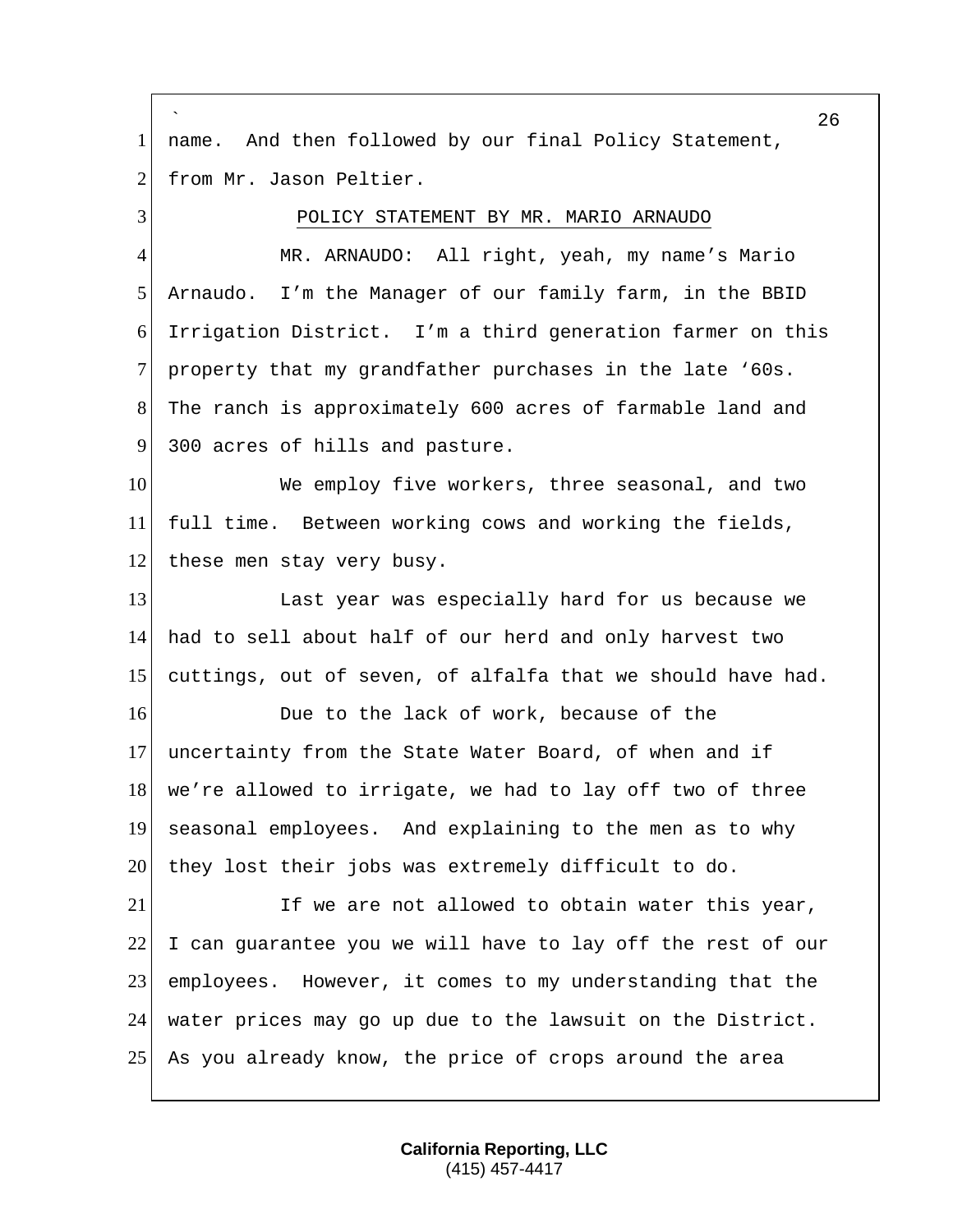` 27 1 have decreased drastically. There is no way we will be 2 able to afford such increases on the water. 3 Thus, if we can get the water, but at an 4 outrageous rate, we will still have no water. Once again, 5 we will not be farming and will have to lay off the rest of 6 our men. 7 And then, also, my family farms the land in the 8 Stockton Delta, and in that area we were able to reduce by 9 25 percent, but didn't get completely cut off. And it's 10 hard to understand why an irrigation district, such as 11 BBID, that has been around for over 100 years, got shut 12 off, while just down the road we were able to keep the 13 water flowing. 14 We need to be able to farm this land for many 15 reasons. One benefit to keeping ranches, such as ours, 16 with water is that these ranches employ men. These men are 17 the providers for their families. If they don't make 18 money, they do not feed their families. 19 Farming employs so many more people than that, 20 however. So many businesses function of men and women in 21 the fields. I don't think the State realizes the 22 importance of agriculture. Without it, our economy will 23 collapse. And we need to keep the water flowing, but at a 24 rate we can afford. Thank you. 25 CO-HEARING OFFICER DODUC: Mr. Peltier.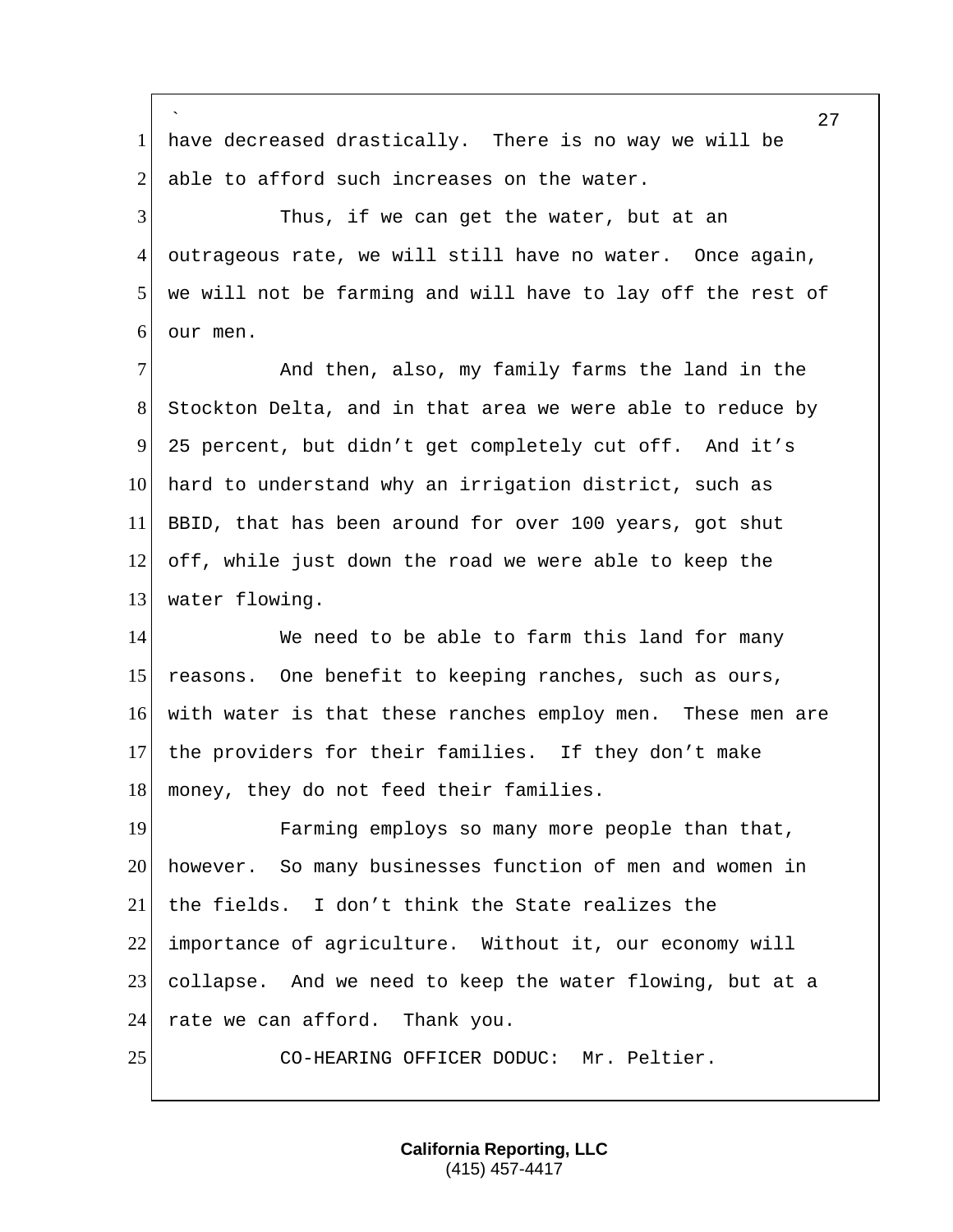` 28 1 POLICY STATEMENT BY MR. JASON PELTIER 2 MR. PELTIER: Good morning, I'm Jason Peltier, 3 Executive Director of the San Luis and Delta Mendota Water 4 Authority. I appreciate the opportunity to speak with you 5 briefly this morning. 6 Our 29-member agencies have all suffered through 7 the hydrologic drought we've gone through in the last few 8 years. The Authority has expended significant resources 9 attempting to protect the water supplies developed by the 10 Central Valley Project. And we continue and will continue 11 on into the future as we're certain to have regulatory 12 drought on into the future as we go forward. 13 This proceeding, however, does not appear to us 14 to be the proper venue. And as numerous folks have said, 15 previously, going to a more cooperative, collaborative kind 16 of venue, and forum, and means of doing business would be 17 most productive, much more productive given the 18 complexities of the case, of the issues before you. 19 If there was a silver lining to the drought,  $20$  certainly it was that there was very little  $-$ - considering 21 the consequences of the drought and the breadth of impacts, 22 there was very, very little litigation, very little 23 regulatory conflict, like you're setting up here. And I 24 was quite  $-$  I think we should all be quite proud of that, 25 the way we worked through the last few years. And not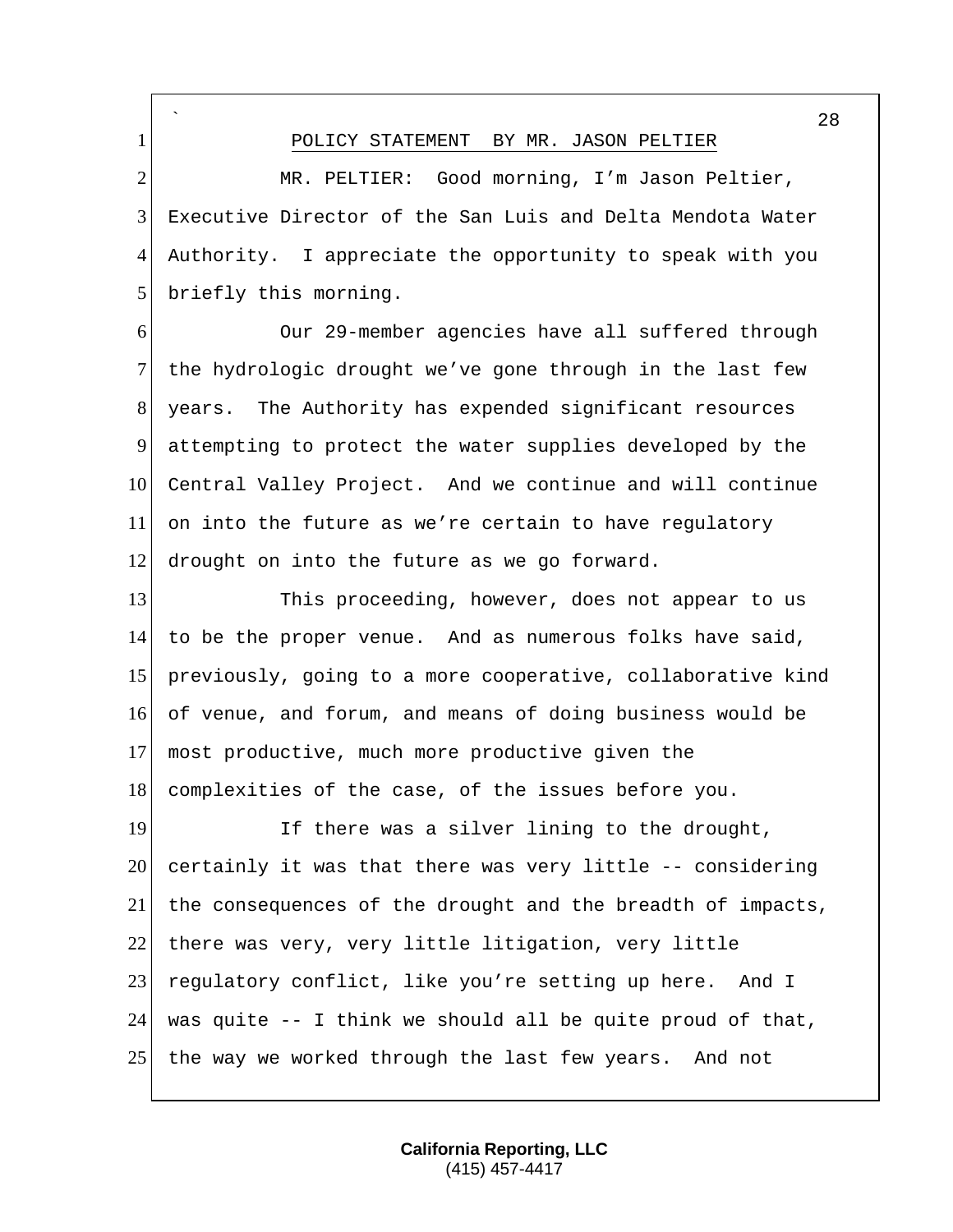` 29 1 focusing on conflict so much as how do we provide mutual 2 aid? How do we work together? How do we collaborate? How 3 do we recognize the needs of each other and do what we can 4 to help everybody through the process? 5 And that is exactly the kind of way that I would  $6$  suggest that the Board move forward, in a more 7 collaborative process than what you're about to embark on 8 in the next couple of weeks. Thank you. 9 CO-HEARING OFFICER DODUC: Mr. Peltier, that 10 concludes our Policy Statement. 11 So, now, I will invite appearances by the 12 parties, who are participating in the evidentiary portion 13 of the hearings. 14 and let me just go ahead and just go through, 15 recognize you. And will those to be making appearances, 16 please, as I call your party, state your name, address, and 17 whom you represent, so that the court reporter can capture 18 this information for the record. 19 I will begin with the Division of Water Rights 20 Prosecution Team. This is just to identify yourself for 21 the record. 22 MR. TAURIAINEN: Andrew Tauriainen, of the Office 23 of Enforcement, 1001 I Street, Sacramento, for the 24 Prosecution Team. 25 CO-HEARING OFFICER DODUC: Byron Bethany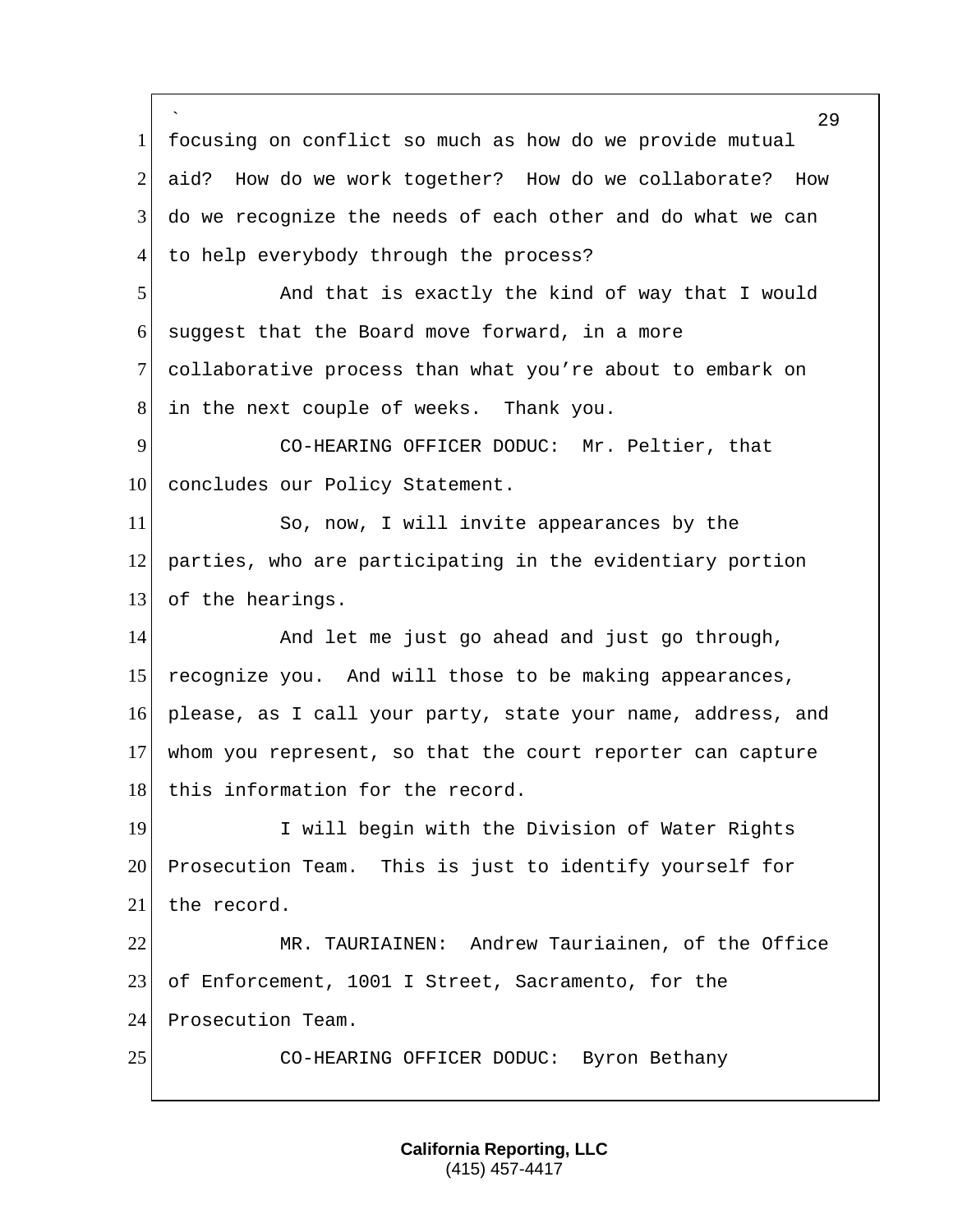` 30 1 Irrigation District. 2 MR. KELLY: Daniel Kelly, with Somach Simmons & 3 Dunn, 500 Capitol Mall, Suite 1000, Sacramento, California 4 95814. 5 With me, I have Rick Gilmore, BBID's General 6 Manager, Mike Vergara, with my office, Aaron Ferguson, with 7 my office, and Theresa Barfield, behind me, also with my 8 office, all here for the Byron Bethany Irrigation District. 9 CO-HEARING OFFICER DODUC: Thank you, Mr. Kelly. 10 West Side Irrigation District. 11 MS. ZOLEZZI: Good morning. Jeanne Zolezzi, 12 Herum, Crabtree, Suntag, 5757 Pacific Avenue, Suite 222, 13 Stockton, California 95207, representing the West Side 14 Irrigation District. 15 I also have with me, from my office, directly 16 behind me, Janelle Krattiger, also representing the 17 District. 18 And I'm also representing Patterson Irrigation 19 District and Banta-Carbona Irrigation District. Thank you. 20 CO-HEARING OFFICER DODUC: Thank you for your 21 efficiency. 22 Mr. Richard Morat? 23 MR. MORAT: Is it working? 24 CO-HEARING OFFICER DODUC: Yes. 25 MR. MORAT: Thank you. Richard Morat,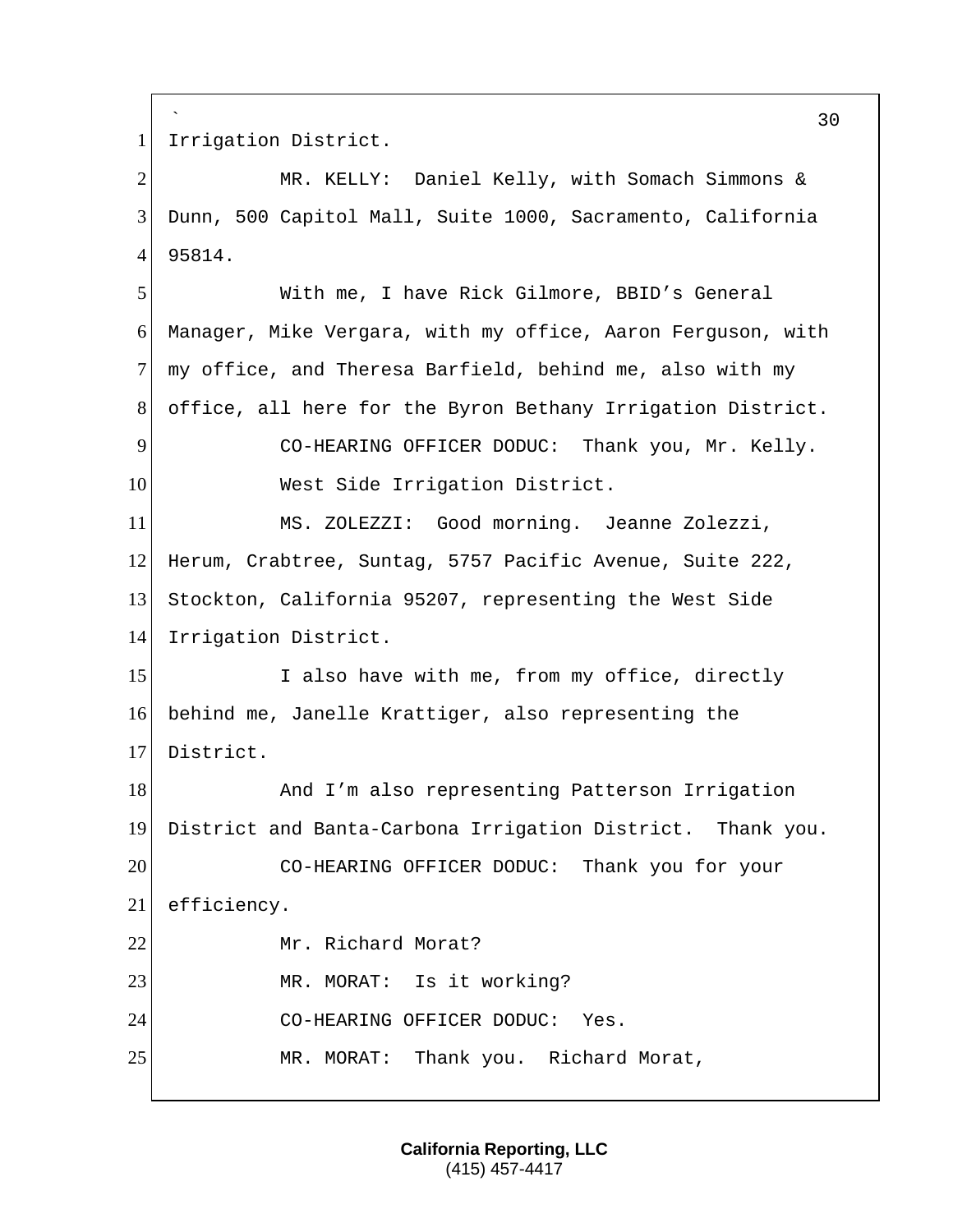` representing myself, 2821 Berkshire Way, Sacramento 95864. 2 CO-HEARING OFFICER DODUC: Thank you, Mr. Morat. 3 South Delta Water Agency? MR. RUIZ: Good morning, Dean Ruiz, of Harris, Perisho & Ruiz, 3439 Brookside Road, Stockton, California 95219, representing the South Delta Water Agency. CO-HEARING OFFICER DODUC: Central Delta Water Agency. MS. SPALETTA: Good morning, Jennifer Spaletta, Spaletta Law, PC, 225 West Oak Street, Lodi, California 95240, representing Central Delta Water Agency. 12 And with me today, from my office, is Russell Frink. CO-HEARING OFFICER DODUC: Thank you. 15 City and County of San Francisco. 16 MR. KNAPP: Good morning. My name's Jonathan Knapp. I'm representing the San Francisco City Attorney's 18 Office, on behalf of the City and County of San Francisco, and the San Francisco Public Utilities Commission. And my address is 1390 Market Street, Suite 418, San Francisco, California 94102. And with me, to my left, is Robert Donlan, from Ellison Schneider & Harris, outside counsel for the City 24 and County. Thank you. 25 CO-HEARING OFFICER DODUC: Thank you, Mr. Knapp.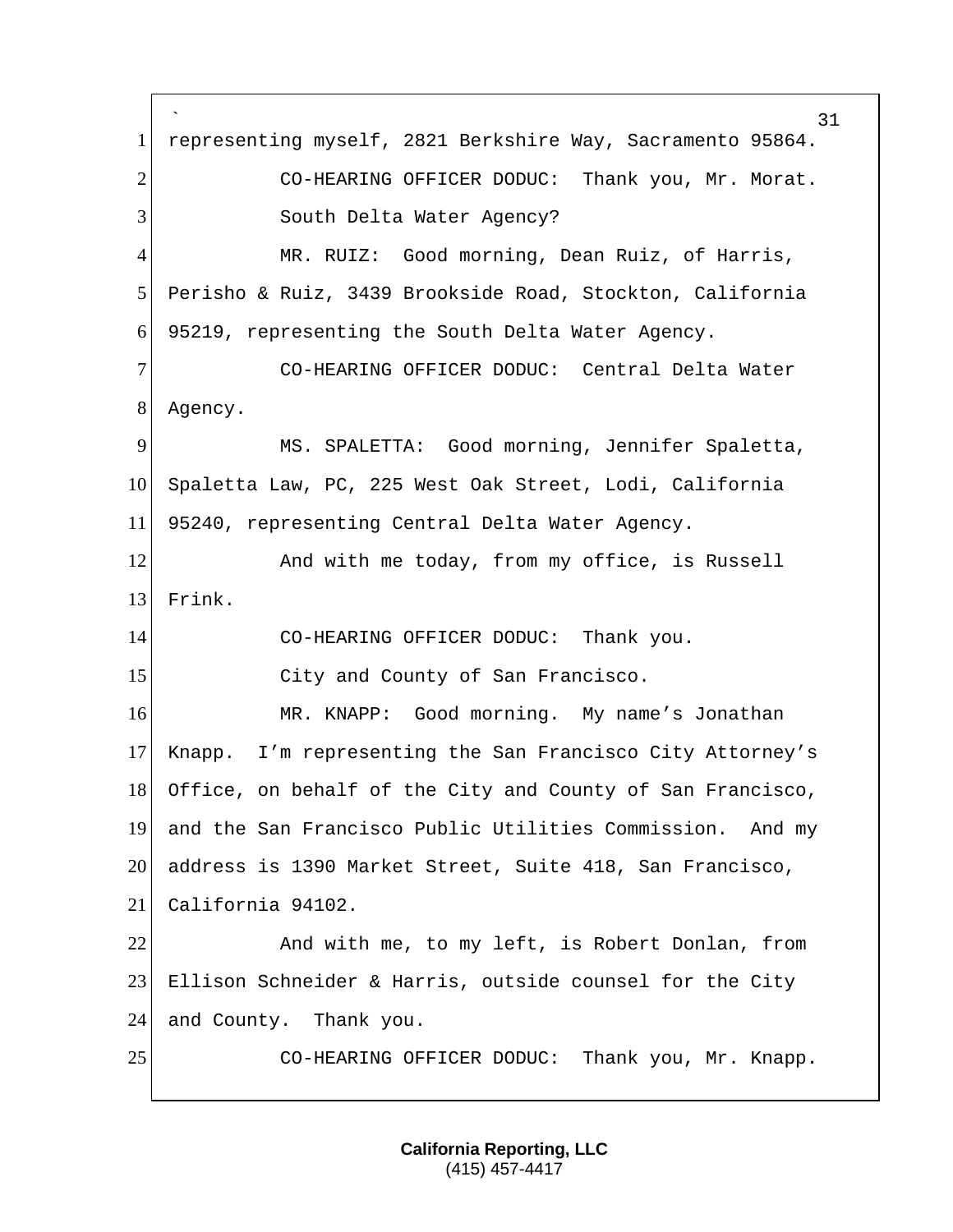` 32 1 San Joaquin Tributaries Authority. 2 MR. O'LAUGHLIN: Tim O'Laughlin, O'Laughlin & 3 Paris, LLP, 2617 K Street, Suite 100, Sacramento, 4 California 95816. 5 CO-HEARING OFFICER DODUC: California Department 6 of Water Resources. 7 MS. MC GINNIS: Robin McGinnis, Office of the 8 Chief Counsel, California Department of Water Resources. 9 Also here is my co-counsel, Cathy Cavanaugh, from the 10 Office of the Chief Counsel. 11 Our address is 1416 9th Street, 11th Floor, 12 Sacramento, California 95814. 13 CO-HEARING OFFICER DODUC: Thank you, Ms. 14 McGinnis. 15 The State Water Contractors. 16 MS. ANSLEY: Good morning. Jolie-Anne Ansley 17 with the Law Firm of Duane Morris, LLP, here representing 18 the State Water Contractors. My address is One Market 19 Plaza, Suite 2200, San Francisco, California 94105. 20 With me today is Becky Sheehan, with the 21 Metropolitan Water District of Southern California for the 22 State Water Contractors. Thank you. 23 CO-HEARING OFFICER DODUC: And that was Ms. 24 Ansley. 25 MS. ANSLEY: Jolie-Anne Ansley.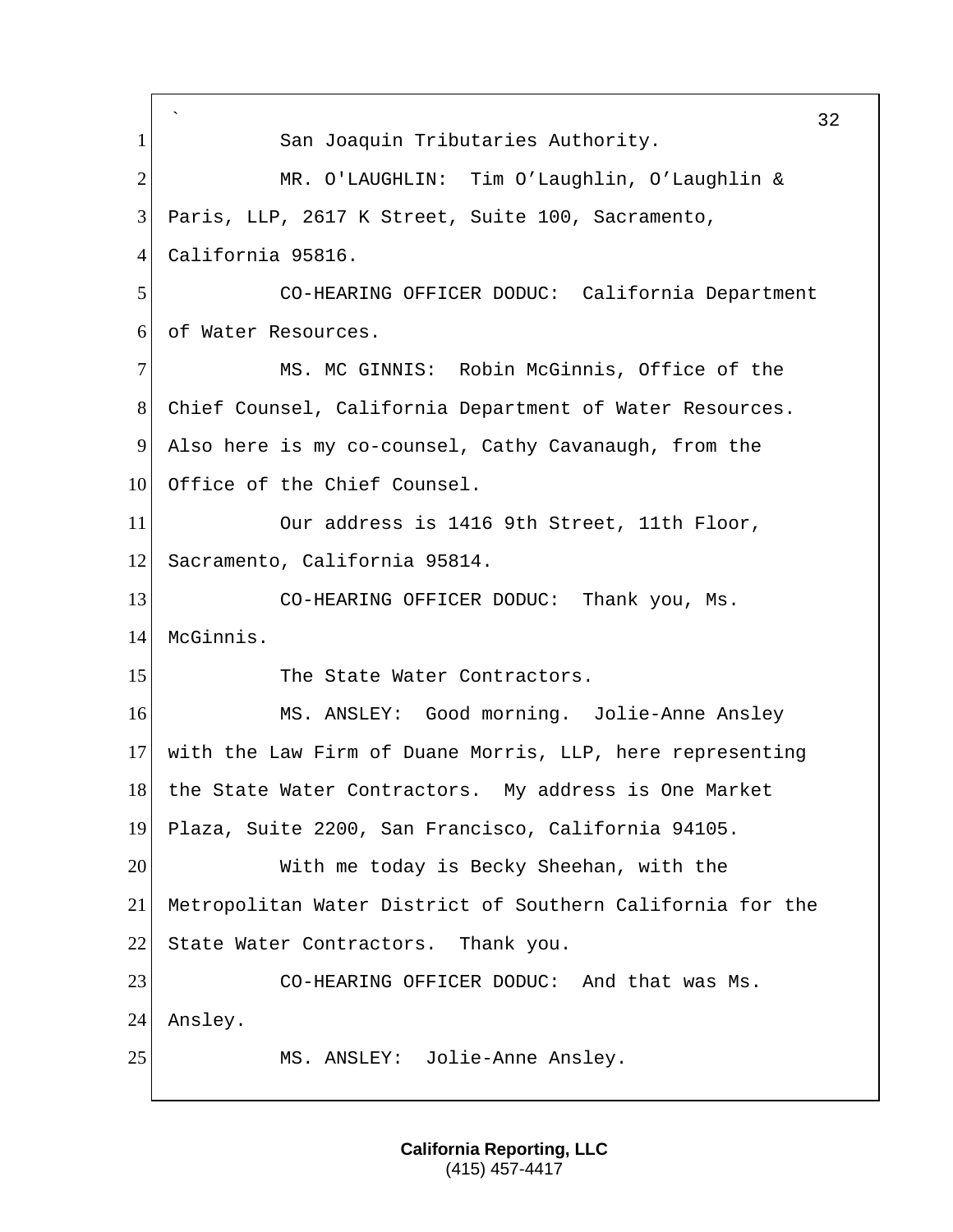` 33 1 CO-HEARING OFFICER DODUC: And Ms. Zolezzi was 2 already efficient in identifying herself for Patterson and 3 Banta-Carbona. So, Westlands. 4 MR. WILLIAMS: Good morning, Ma'am, Philip 5 Williams, representing Westlands, at 400 Capitol Mall, the 6 28th Floor, Sacramento, California 95814. 7 I'm joined by Ms. Rebecca Akroyd and Ms. 8 Elizabeth Leeper, of Kronick, Moskovitz, at 400 Capitol 9 Mall, 27th Floor, Sacramento, California 95814. Thank you. 10 CO-HEARING OFFICER DODUC: That's Mr. Williams. 11 Thank you. 12 Those are all the parties I have, so now we will 13 begin Opening Statement with the Prosecution Team. 14 OPENING STATEMENT BY MR. ANDREW TAURIAINEN ON BEHALF OF 15 CALIFORNIA STATE WATER RESOURCES BOARD 16 MR. TAURIAINEN: Thank you. Good morning, Vice 17 Chair Spivy-Weber, Board Member Doduc, Members of the 18 Hearing Team. I'm Andrew Tauriainen, of the Office of 19 Enforcement, for the --20 CO-HEARING OFFICER DODUC: You need to get to get 21 closer to the microphone. 22 MR. TAURIAINEN: Okay. 23 CO-HEARING OFFICER DODUC: If I can barely hear  $24$  you then --25 MR. TAURIAINEN: I'm Andrew Tauriainen, with the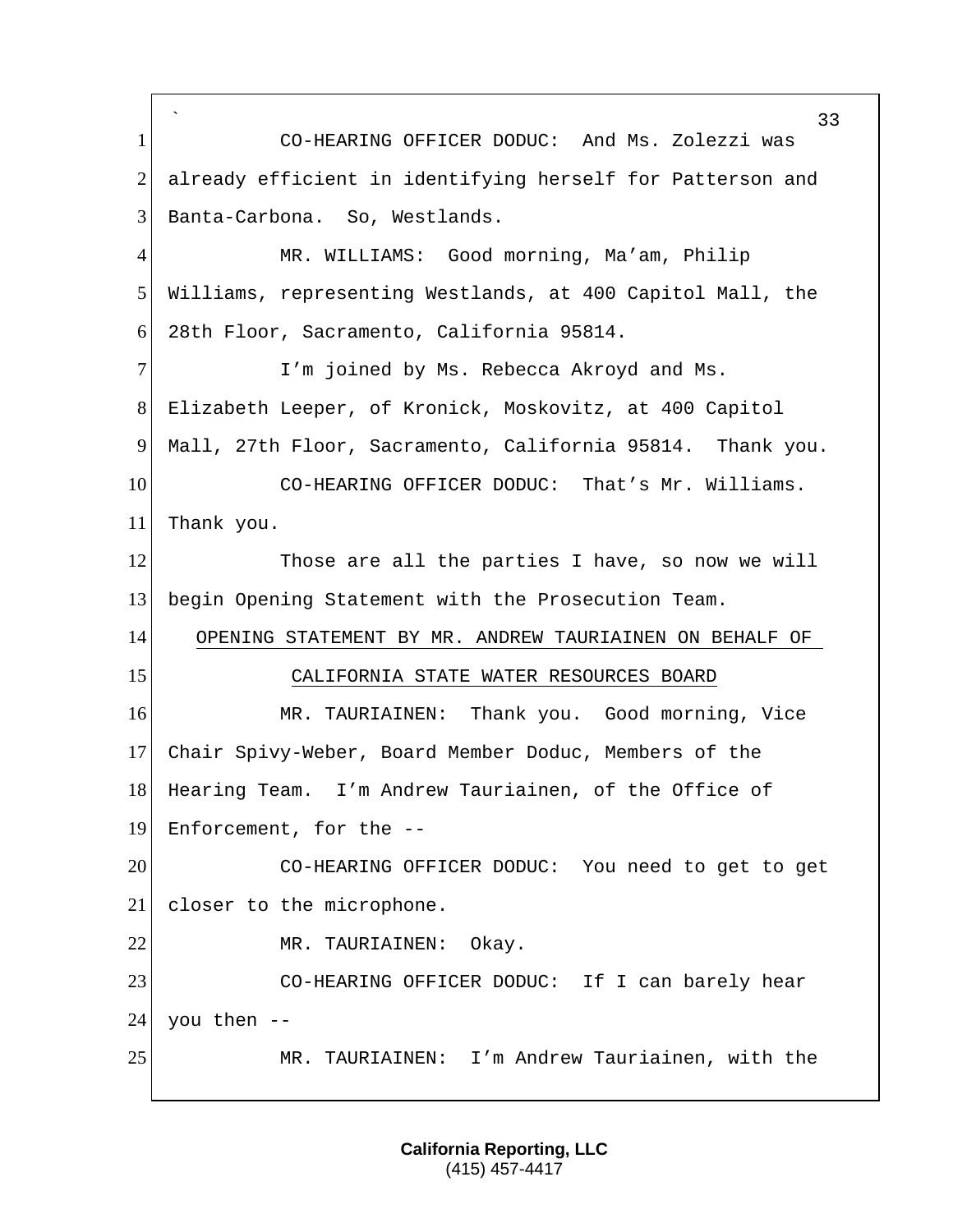` 1 Office of Enforcement, for the Prosecution Team. These cases are about water districts that ignored, blatantly ignored Board staff efforts to protect 4 water priority during the worst drought in recorded history. They're also about how these districts should be punished. Evidence will show that there was no water available for BBID's diversions or West Sides actual or threatened diversions during parts of 2015. Evidence will 10 also show that BBID should receive an administrative civil liability of not less than just over \$1.4 million. 12 And that West Side should receive a CDO, prohibiting diversions during periods of unavailability, unless West Side can ensure that any diversions are within its valid rights. Unauthorized diversion is a trespass subject to administrative civil liability. The Board may issue a 18 cease and desist order to any person who's violating or threatening to violate the prohibition against unauthorized diverse. In these proceedings, each party has the burden to prove each fact that's essential for their claims or defenses by a preponderance of the evidence. That's a low standard. It just means that the party needs to provide evidence that demonstrates that their fact is more likely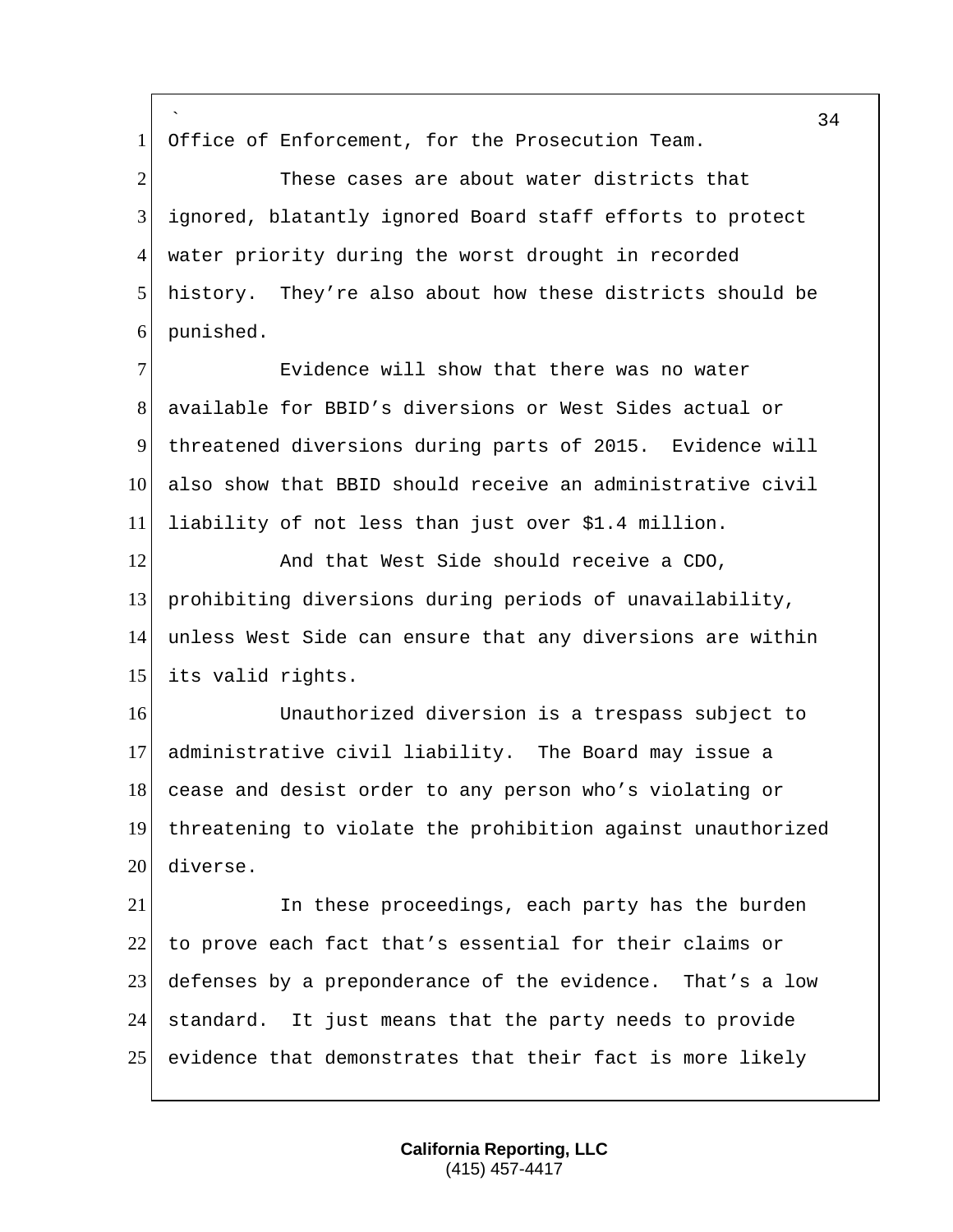` 35 1 | than not to be true, which means greater than 50 percent. 2 1 In the case of conflicting evidence, 3 preponderance means the more convincing evidence. We don't 4 need a higher standard in these proceedings because no 5 water right claimant holds a vested right to divert water 6 that's not available for that right. 7 Phase 1 is about whether there was water 8 available for BBID and West Side during the relevant 9 periods. It's not about whether any notice is enforceable, 10 that was received by the parties. It's about whether they 11 diverted or threatened to divert during the relevant 12 periods. 13 In this relatively wet March, we shouldn't forget 14 that we've experienced the worst drought in recorded 15 history. In 2014  $-$  or by 2014 and 2015, the Governor, the 16 Legislature and the Board took action to protect the water 17 right priority system. This is the backdrop to the 18 Division's water availability determinations in 2015. 19 Brian Coats, with the Division, will describe the 20 supply and demand methodology that the Division used to 21 determine water availability in 2015. The methodology 22 compares the available water suppliers to water demands in 23 watersheds and sub-watersheds. 24 It has its roots in the '77 drought. The 25 Division implemented a version of the methodology in 2014.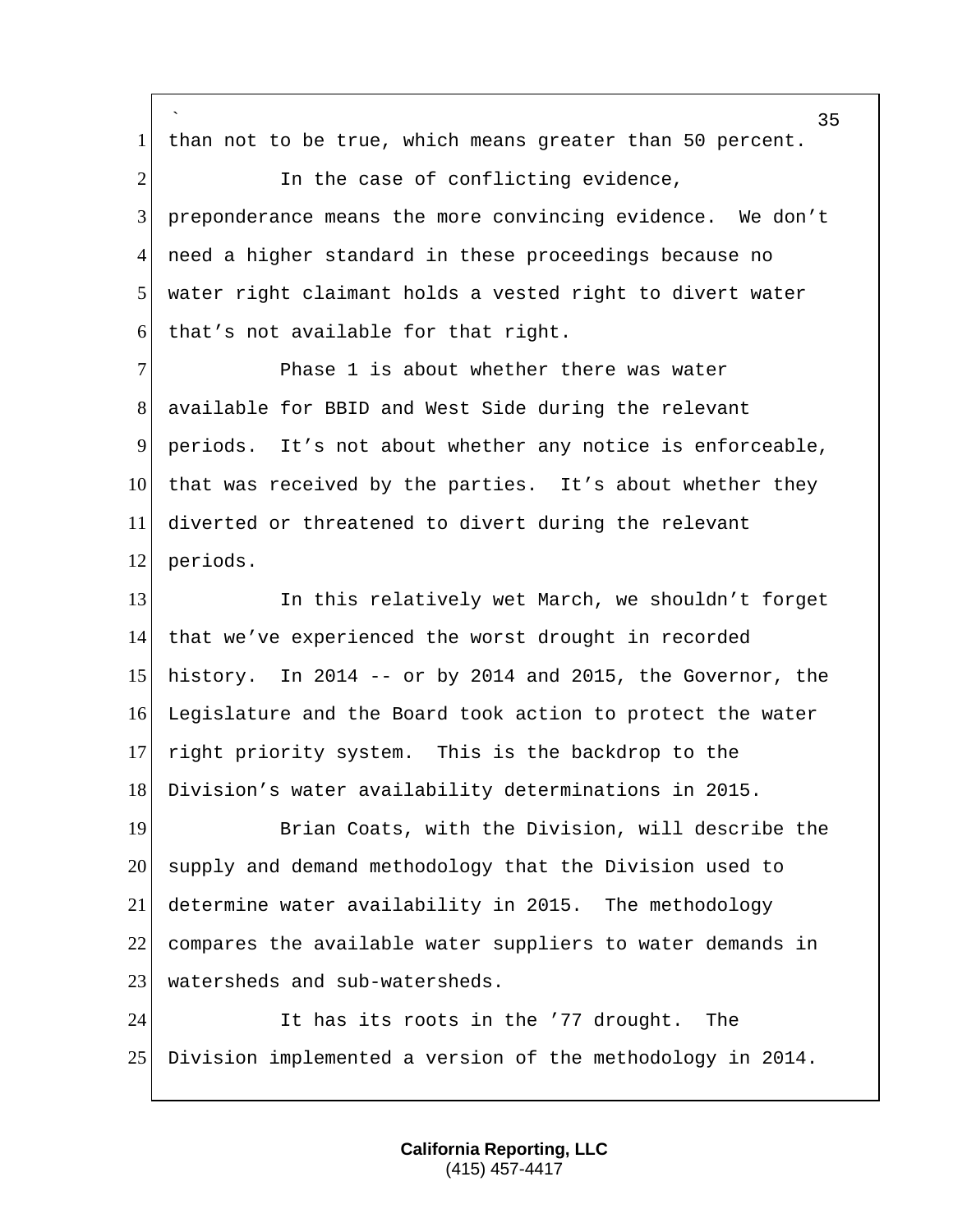` 1 In 2014, they refined the methodology in ways that 2 benefited diverters. The methodology is simple math, like  $3$  what you'd use to set a budget. And with any budget, when 4 demand outstrips supply, you need to adjust your spending. 5 Mr. Coats describes how staff defined the 6 watersheds for this supply and demand methodology. For 7 2015, staff included the Delta in both the Sacramento and 8 the San Joaquin River watersheds, and then assigned Delta 9 demands, depending on how much water supply was flowing 10 into the Delta from each watershed. 11 This prorated Delta method credits Southern Delta 12 diverters, like BBID and West Side, with Sacramento River 13 flows that they would not naturally receive. This allowed 14 them to divert for longer in 2015, after San Joaquin flows 15 had dropped to almost nothing. 16 Mr. Coats and Jeff Yeazell describe how staff 17 determined the available supplies, using DWR's Bulletin 18 120, Full Natural Flow Forecasts, and DWR's Full Natural 19 Flow Daily Calculations. 20 Steve Nemeth, of DWR, describes how DWR develops 21 those forecasts and those calculations. 22 DWR has been doing those forecasts and those 23 calculations for decades and they're relied on by many 24 public agencies and private entities. 25 Mr. Coats and Mr. Yeazell will also discuss how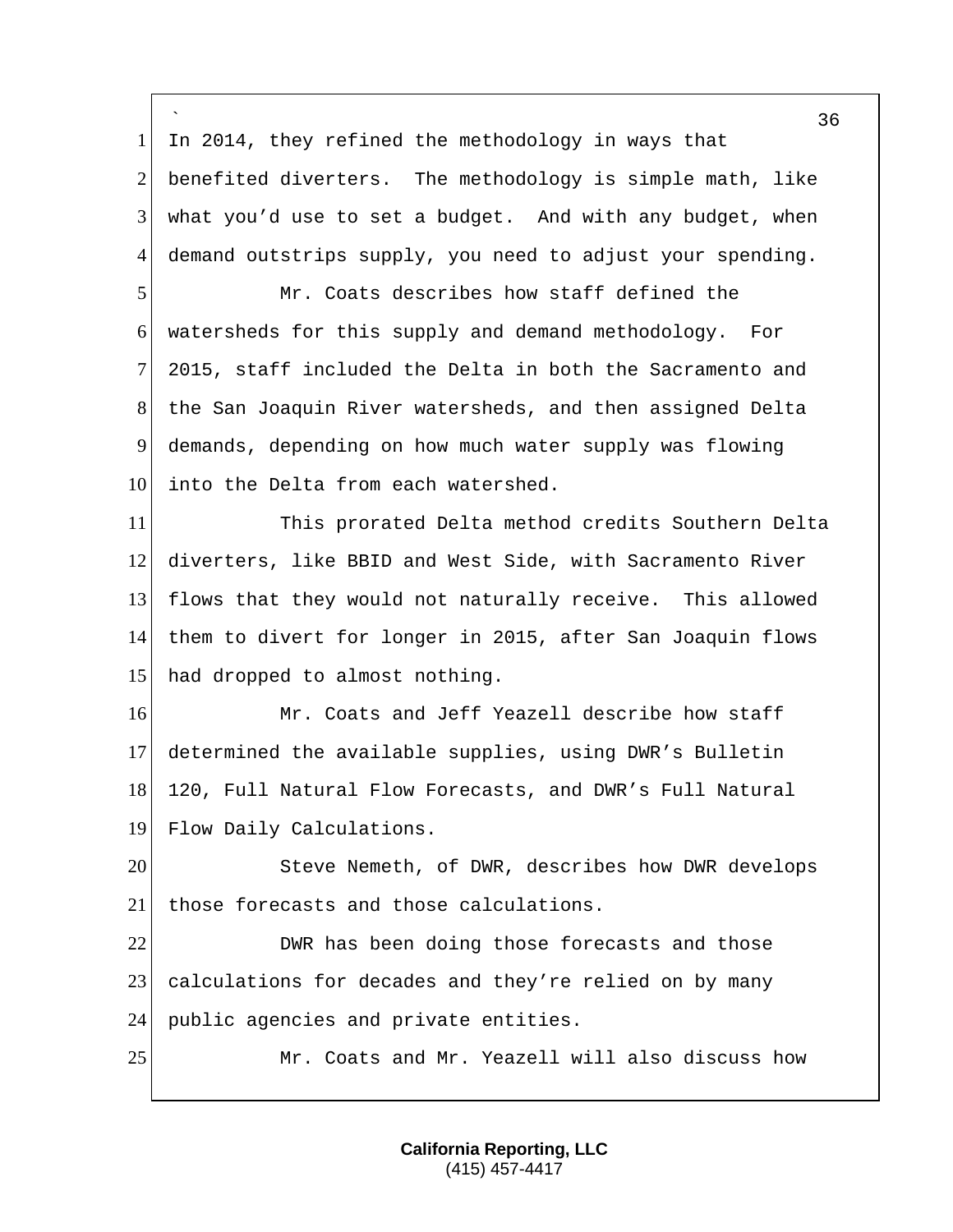` 1 staff adjusted the supply information that more generously estimated the available supply, which benefited diverters. Most notable, staff included a 40 percent return flow 4 credit to Delta stakeholders, at the stakeholders' request.

 Mr. Coats and Mr. Yeazell describe how staff determined the demand for water in the watersheds. The demand comes from the Board's own information, which is provided by the water users, themselves, in the forms of the annual Reports of Licensees and Permittees, and the 10 triannual Reports from Statement Filers, pre-14s and riparians.

12 Staff also incorporated usage data received from the February 2015 Information Order, which went to the top 90 percent, by volume, of riparian pre-14 claimants. Staff performed significant quality control on the demand data, again making every estimate in favor of diverters. All told, this is the best available demand data.

18 What the supply and demand methodology showed, in 2015, was that the late winter and spring runoff season was absolutely dismal. There was not enough water to serve post-14 rights in the Sacramento watershed, and in the 22 Delta, including West Side's license, by May 1st. 23 Staff issued a Notice of Unavailability to these

 water right holders by May 1st. These conditions of unavailability lasted for those right holders until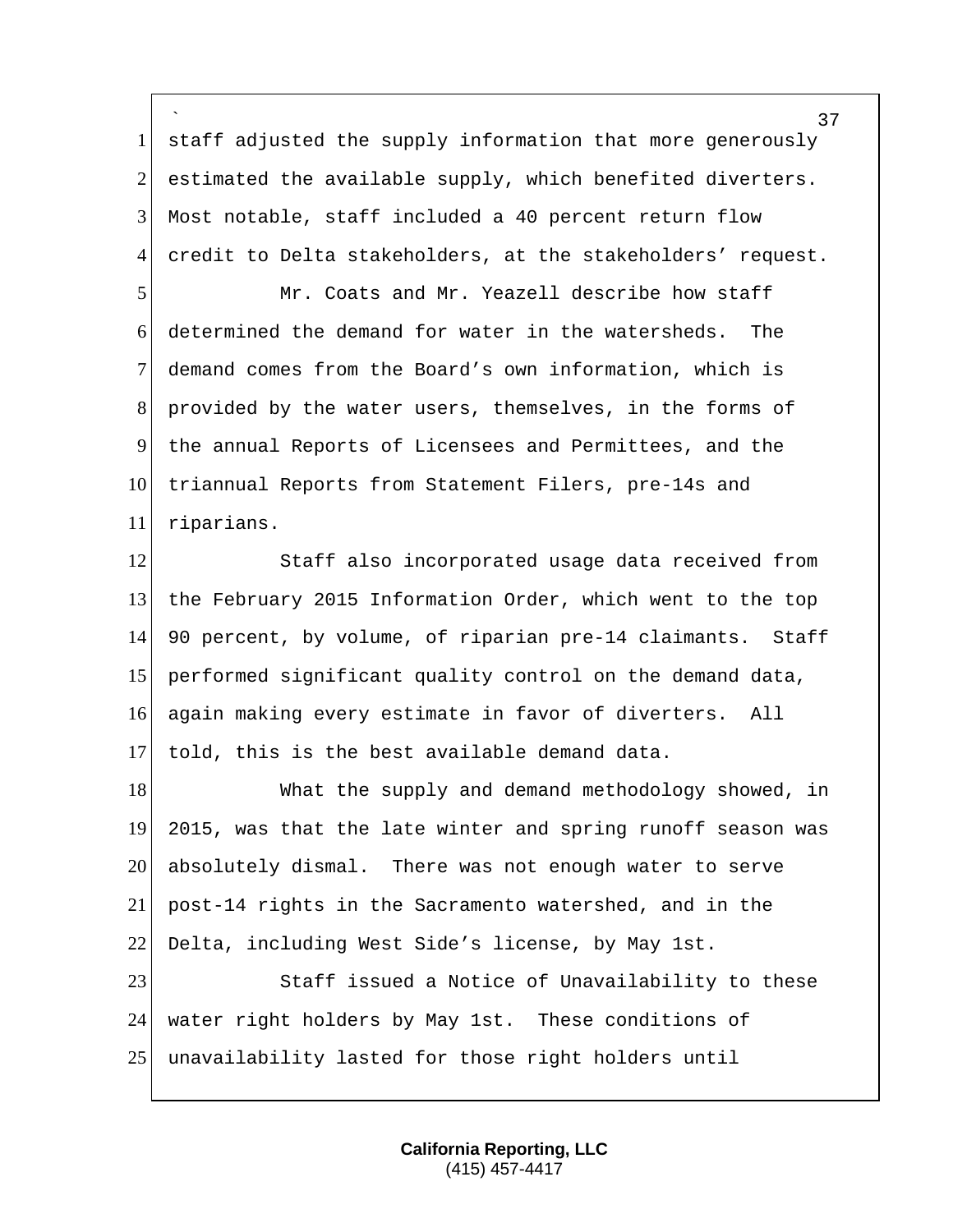` 1 November 2nd.

2 Conditions were so bad that by June 12th, there was no water available for diversion by pre-1914 right claimants, with priorities of 1903 and later. This means that any diversions by post-1902 diverters took away water from senior right holders, or from parties who had released 7 stored water upstream.

8 Staff issued a Notice of Unavailability to these 9 right holders, including BBID, on June 12th. The 10 conditions of unavailability for those right holders lasted 11 until September 17.

12 Staff will show how the data available since 13 those notices went out validates the findings of 14 unavailability noticed in those notices. For example, this 15 chart shows the combined Sacramento and San Joaquin River 16 Basin supply and demand as of August 19th. It includes the 17 actual full natural flow readings, which is the dark, 18 squiggly line.

19 You can see that after June 12th, the available 20 supply dropped precipitously and actually reached into 21 riparian levels by around July 1st.

22 Mr. Coats -- pardon, this chart shows San Joaquin 23 flows measured at Vernalis, with actual flow data through 24 most of July, all of which is well below the demand levels 25 of rights at BBID and West Side's priorities.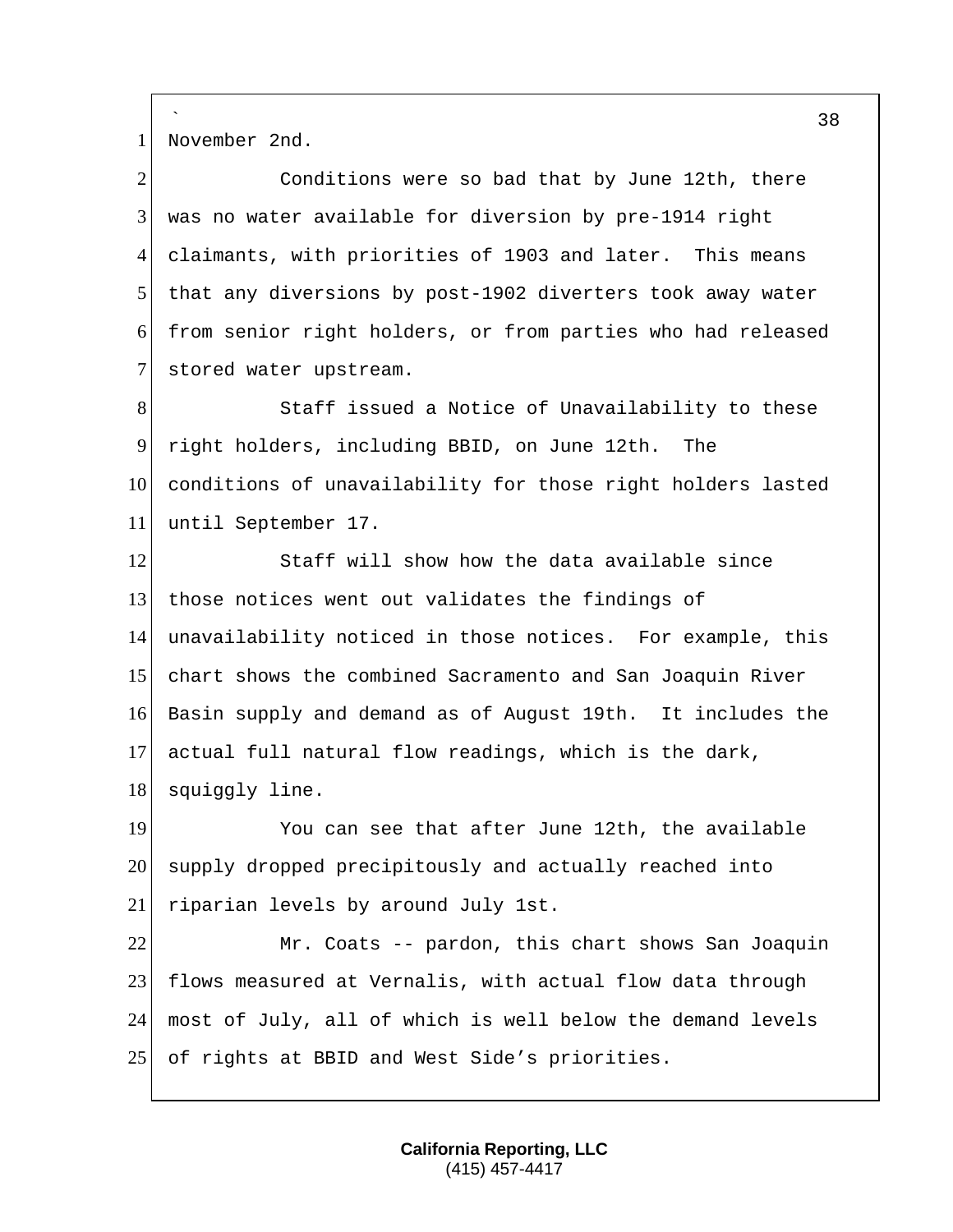` 1 Mr. Coats and Mr. Yeazell discuss the various 2 critiques of the supply and demand methodology offered by 3 the Delta party's witnesses, Greg Young and Nick 4 Bonsignore. The witnesses critique aspects of the 5 methodology, but they don't expose any significant flaws. 6 For illustration, Mr. Yeazell shows how this

 chart, which is based on a chart from Greg Young, and incorporates critiques presented by Young and Bonsignore, and makes every assumption in their favor, shows that even 10 then there would not have been water available for BBID after June 12th.

12 Les Grober, in a couple days, will discuss the Delta party's latest iteration of the Delta pool theory, as expressed by Burke and Paulson. The Delta parties argue that the principles of supply and demand basically work differently in the Delta. Even using their own assumptions, though, 2015 was so dry in terms of late winter and spring runoff that there was no water to serve 19 BBID and West Side last summer.

20 2015 was much worse than any other drought year, worse even than 1931. The drought was so bad, in fact, that the DSM2 model essentially breaks down as a predictive 23 tool, at least for the purposes that Burke and Paulson try to put it. While there may have been fresh water in the channels at BBID and West Side's points of diversion, that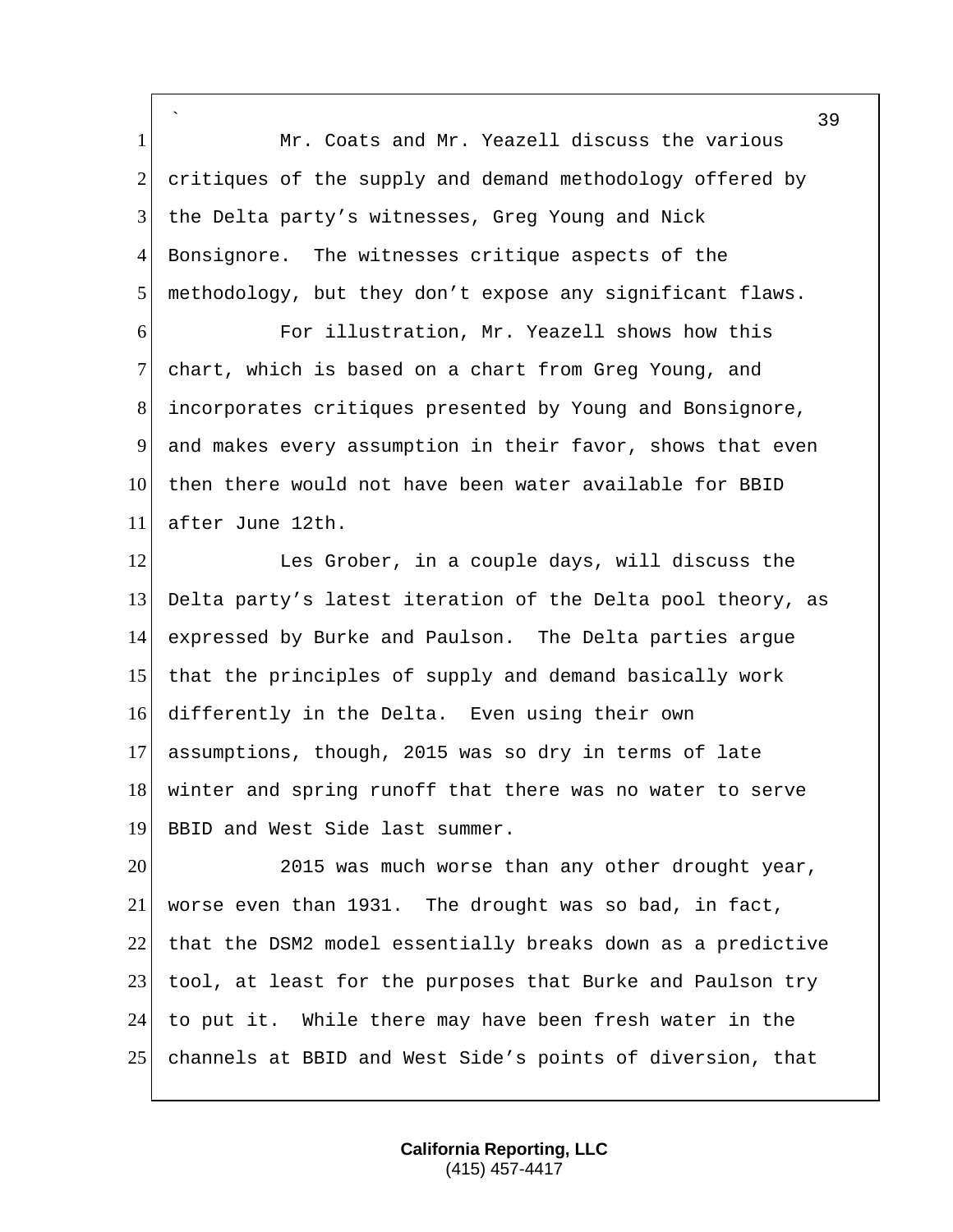1 water belonged to others.

`

 Mr. Grober also discusses how Dr. Paulson's assumptions regarding the resident's time of water in the Delta are just wrong. This figure shows that the Delta is not an unlimited pool of fresh water that can always provide water for in-Delta uses and still hold back the 7 tide.

8 The Delta, and particularly the Southern Delta, which is the very small, blue square, kind of on the right- hand side, have extremely limited volumes and they rely on freshwater inflow to keep the salt water out. In a year 12 like 2015, when there was very little fresh water inflow during the spring runoff season, the state and federal project releases kept the water fresh at BBID and West Side's diversions during the summer. BBID and West Side 16 are not entitled to divert that water.

17 The Prosecution Team recommends, for Phase 1, 18 that the Board find that no water was available for BBID's diversions from June 13th through June 24th, 2015, and that no water was available for West Side's actual or threatened diversions during May 1st through November 2nd.

 BBID Phase 2 examines how BBID responded to the conditions of unavailability after June 12th. Kathy Mrowka and Paul Wells discuss BBID's rights and their diversions. The sole right available for BBID's diversion during the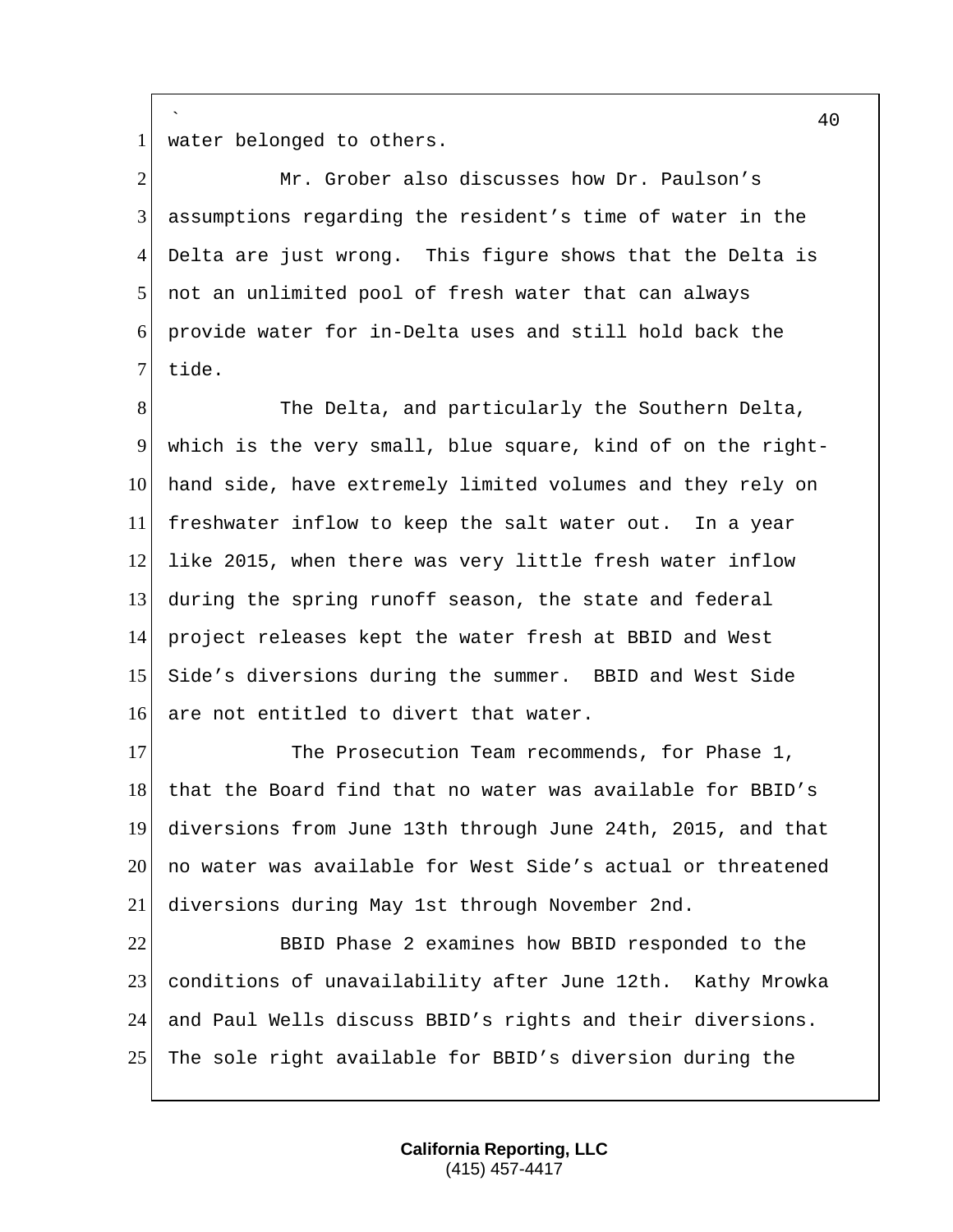` relevant period, in June 2015, is a pre-14 claim, Statement 21256, that has a priority date of May 1914. BBID, therefore, was subject to the June 12th unavailability 4 notice and it was served with that notice. It's important to note, though, that this proceeding is not about enforcing that notice. That notice was not an order of the Board. That notice was not even a staff order. It was simply notifying the parties that staff had done math and had determined that there wasn't 10 any water available for them. Now, this is an important point. What got the Enforcement Unit's attention about Byron Bethany was public statements made after June 12th, regarding Byron Bethany's continued diversions. 15 This is an article from June 25th, that quotes Byron Bethany's General Manager, Rick Gilmore, as saying that Byron Bethany had just turned off its pumps on Wednesday, the 24th, and that Byron Bethany hadn't decided whether to keep the pumps off, yet. Needless to say, statements like that, during the worst drought in recorded history, will get the attention of the Board staff who are tasked with investigating 23 unauthorized diversions. So, investigate staff did. One of the lessons from this drought is the importance of having real-time data. Byron Bethany self-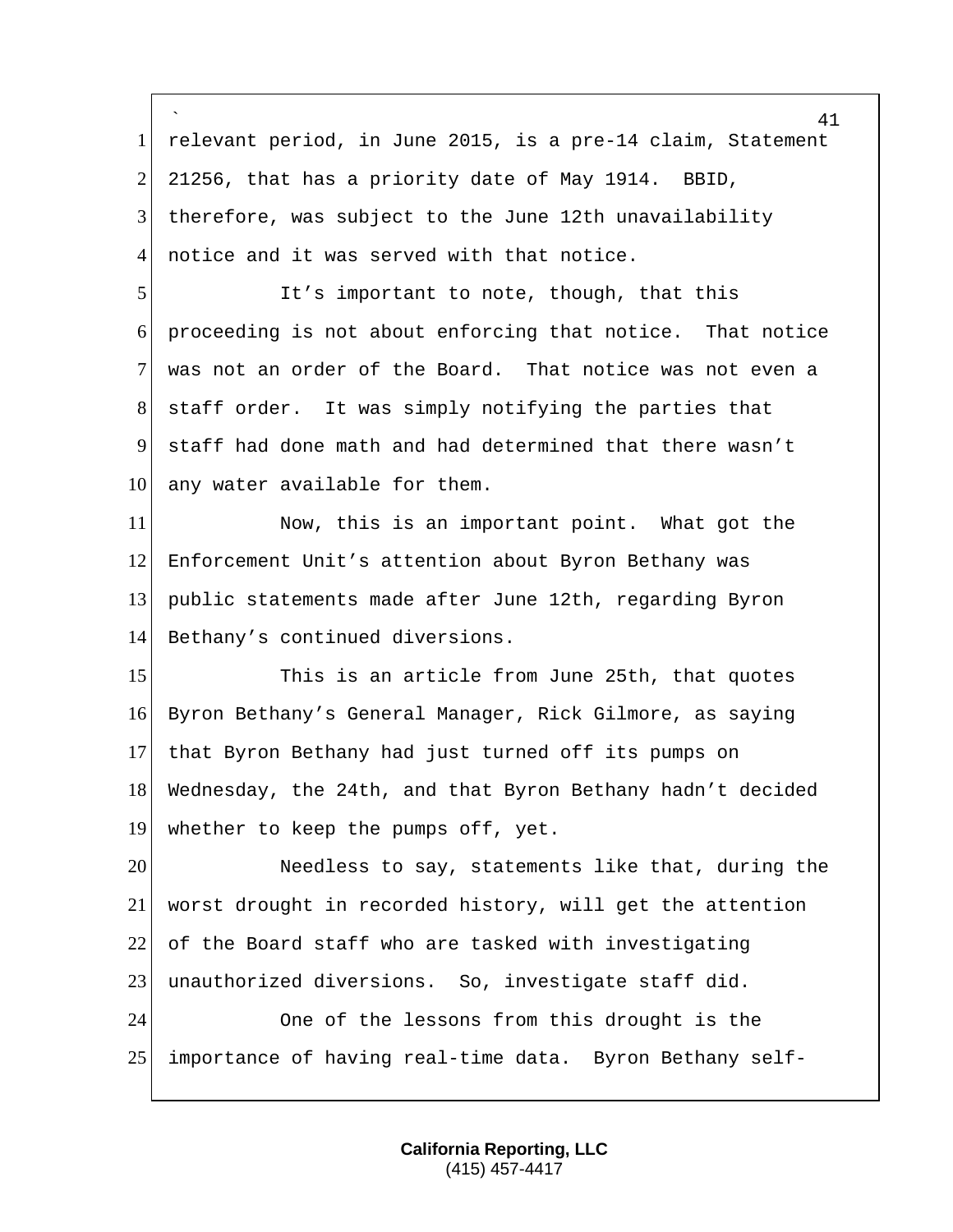` 1 reports its diversions every day to the Department of Water 2 Resources, and those diversions get posted to a public 3 database called the CDEC website.

 Mr. Wells looked there and took this information. This shows BBID's June diversion and average CFS per day. Now, it turns out there's a day lag in between the reporting and the actual posting, so June 1st's diversion 8 show upon CDEC as June 2nd.

9 But the Enforcement Unit took a look and 10 concluded that BBID's diversion during June 13 through June 11 24th were generally consistent with its diversions from 12 June 1st through June 12th, and that therefore Mr. Gilmore 13 was speaking the truth in the newspaper. On that basis, 14 the Prosecution Team issued the ACL Complaint.

15 The evidence will show that all told BBID 16 diverted 1,887 acre feet from June 13th to June 24th. They 17 haven't provided any basis for reducing that volume for 18 calculating an administrative civil liability penalty.

19 1,887 acre feet is reasonably close to the amount 20 that you would expect Byron Bethany to divert during any 12 21 days in June, based on Byron Bethany's recent year 22 reportings.

23 Applying the enhanced drought penalties, 24 available under Water Code Section 1052, BBID's maximum 25 penalty is just over \$4.7 million. However, the

> **California Reporting, LLC** (415) 457-4417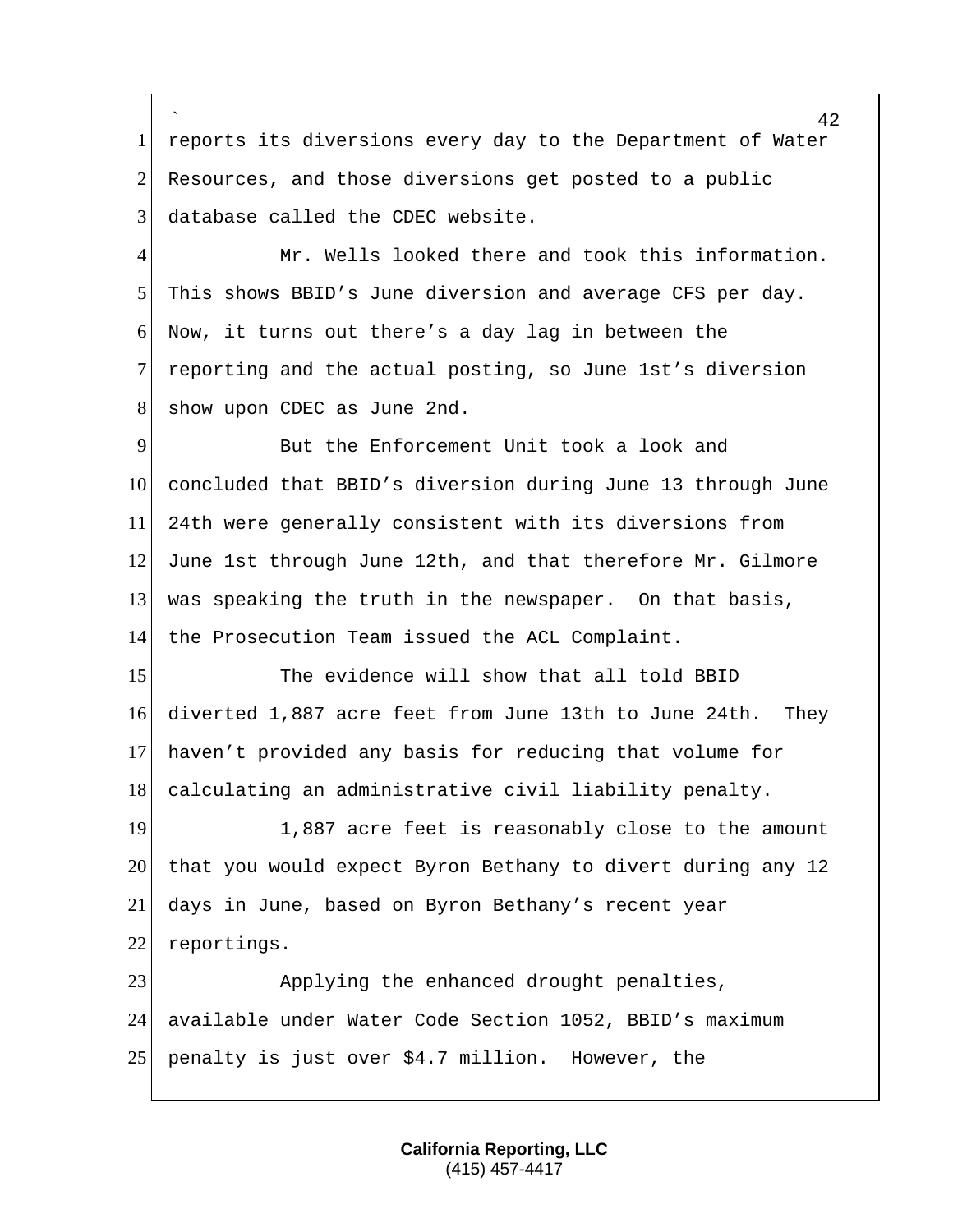` 1 Prosecution Team applied the factors as required under 2 Water Code 1055.3 and concludes and recommends that Byron Bethany should be awarded an administrative civil liability of just over \$1.4 million. This amount is an appropriate punishment for BBID's unlawful diversions and it provides a strong disincentive to others who might be tempted to disregard 8 staff notices regarding water unavailability. West Side Phase 2 examines how West Side 10 responded to conditions of unavailability starting on May 1st. 12 Kathy Mrowka and Cathy Bare discuss West Side's T License 1381, which is a post-14 right, with a priority date in 1916. License 1381 was subject to the May 1st notice and West Side was served with the notice. But as 16 with the Byron Bethany matter, the West Side enforcement matter is not about enforcing the May 1st notice. The May 18 1st simply provided notice that there was no water for West Side, starting on May 1st. In 2015, West Side also had an agreement with the Banta-Carbona Irrigation District to divert water pursuant to Banta-Carbona's pre-14 claim, which has a priority date of 1912 and was, itself, subject to the June 12th notice. Cathy Bare discusses her investigation into West Side, which began in March 2015, after a public complaint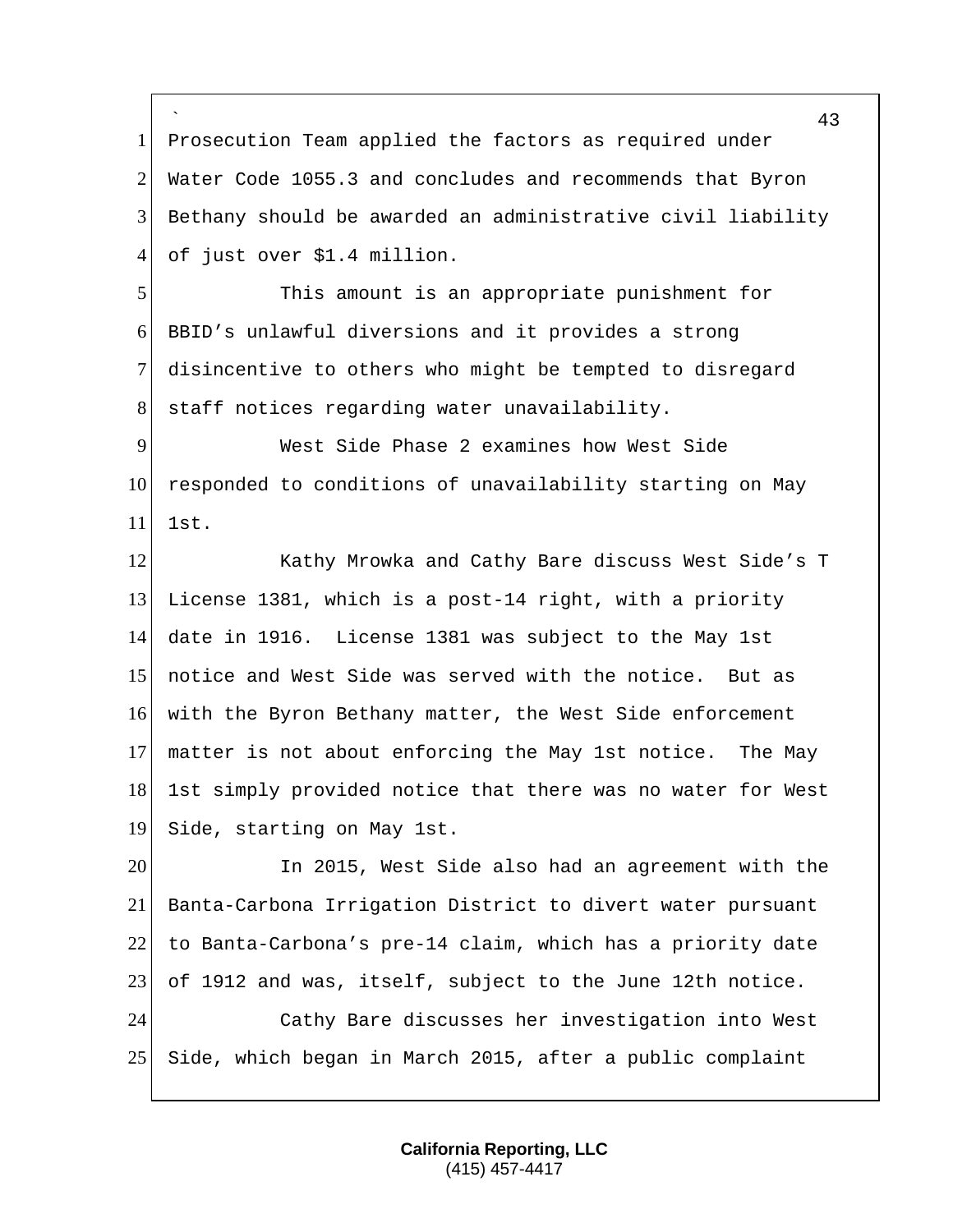` 1 regarding an agreement between the City of Tracy and West 2 Side, under which West Side was going to divert Tracy's 3 wastewater out of the Old River.

4 John Collins, of the Delta Water Master's Office, 5 describes his May 18 site inspection, during which staff 6 told him that the District continued to divert, but that 7 they were diverting tail water from the Bethany drain.

8 So, staff investigated and determined two things. First, that the Tracy Wastewater Agreement had not sought or obtain a Wastewater Change Petition, as required under the Water Code, from the State Board. And second, that West Side may not have rights to divert all of the water 13 coming out of Bethany drain.

 By July 7th, the District's counsel, Ms. Zolezzi, wrote to the Board staff and indicated that the District may resume diversions at any time. The same letter also confirmed that West Side diverts tail water from Bethany 18 drain. On the basis of these threatened diversions, the Prosecution Team issued the Draft CDO.

**Another lesson from this drought is how important**  it is to have the right information gathering tools. This 22 is part of a table that West Side provided in response to an Information Order that was issued contemporaneously with the Draft CDO. And also, we had to seek the same 25 information later, under a subpoena.

> **California Reporting, LLC** (415) 457-4417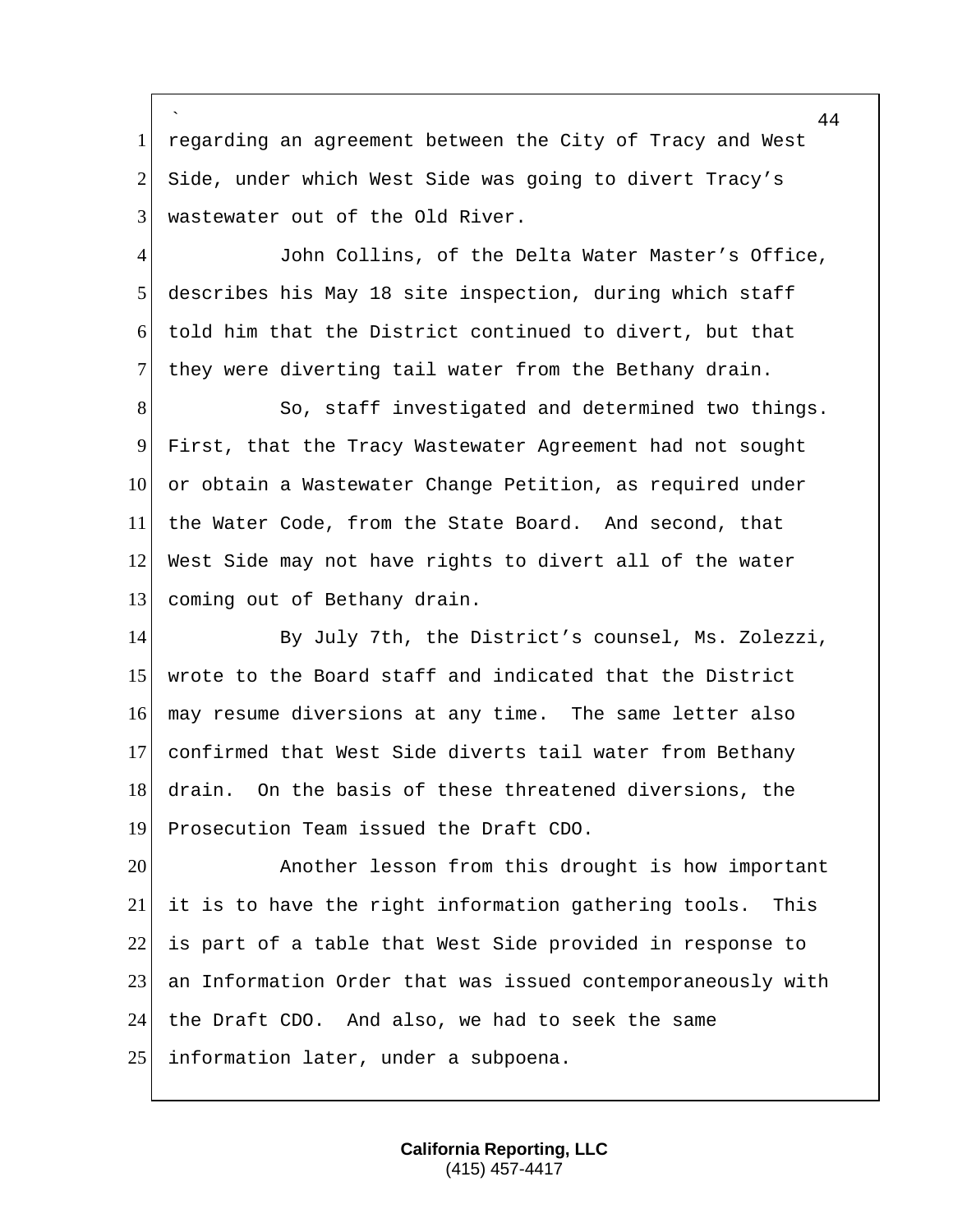` 1 It shows that West Side diverted over 735 acre 2 feet from May 1st through May 13th. The evidence indicates that these diversions were likely under License 1381. 4 Well, wait a minute, though, perhaps these diversions were under the Banta-Carbona pre-14 right, which West Side also had in 2015. Well, no, West Side's Information Order response tabulated the Banta-Carbona diversion separately and demonstrate that West Side didn't start diverting under Banta-Carbona agreement until June 12th -- or, June 1st, pardon me. 12 The West Side also diverted over 85 acre feet from June 17th through June 27th, in 2015, after the June 12th notice and when no water was available for the Banta- Carbona right. Wait a minute, maybe those diversions are all tail water diversions. West Side claims the right to 18 divert tail water from Bethany drain, maybe that's what those were. Well, no, the May 1st through May 13th diversions and the June 17th through June 27th diversions weren't tail water because West Side tabulated those differently. West Side diverted tail water, which it calls 24 accretion water, throughout the entire unavailability period.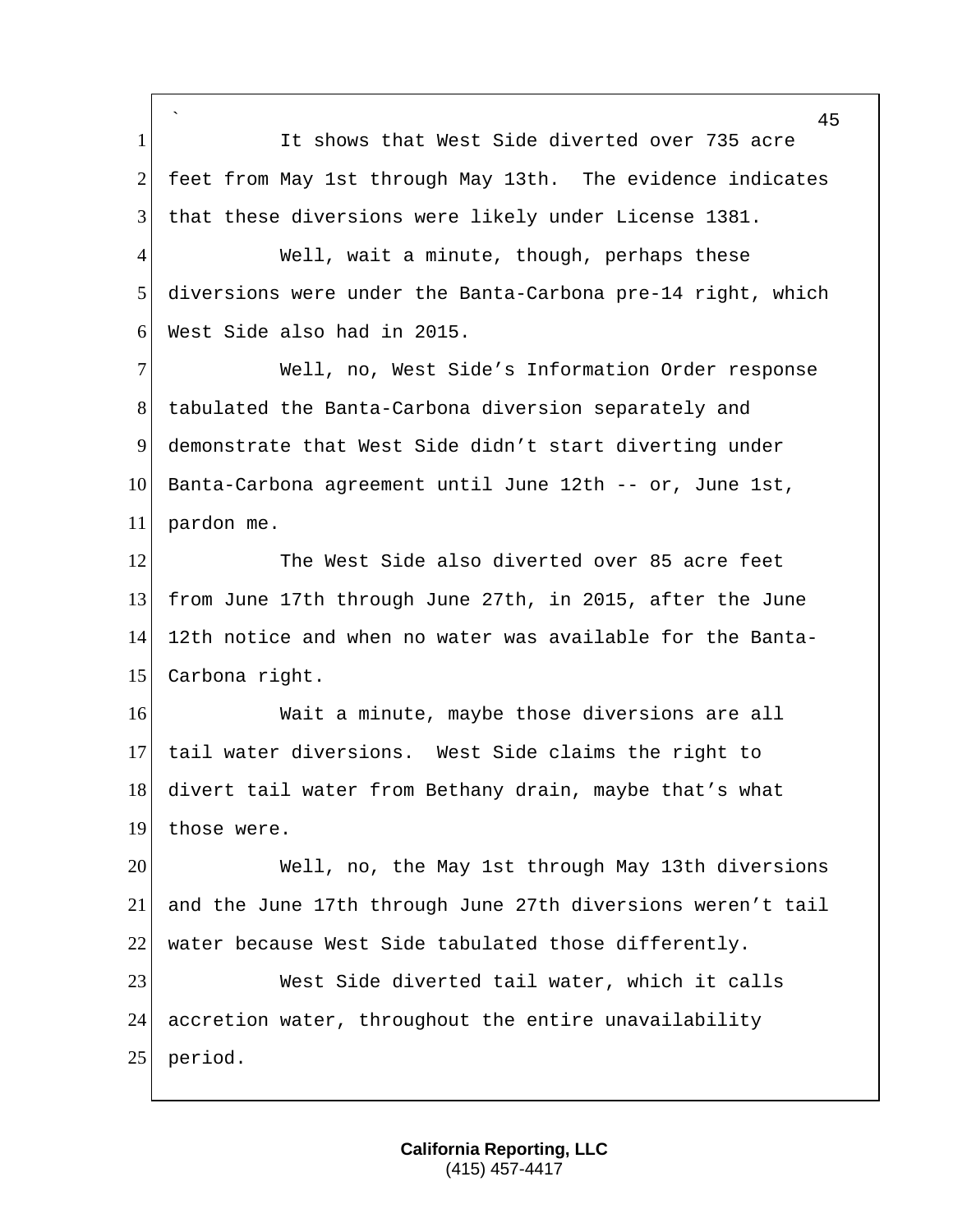` 1 There are a number of problems with the diversion 2 of flows from the Bethany drain. First, the evidence shows that West Side doesn't measure them properly, doesn't measure them precisely. Second, not all of the flows arise on West Side's lands. Third, West Side does not even attempt to balance the diversions with the discharges from 7 the drain.

 Instead, West Side balances its deliveries to the discharges from the drain. The discharge goes into the Old River and West Side pulls the water back out of the Old River. By balancing its deliveries with the discharges from the drain, it ignores potential conveyance losses 13 within its own system.

14 So, after the investigation and discovery process in this case, there are at least four bases for a CDO against West Side. We'll see in a few days, in Phase 2, that there might be a fifth. Any of these actual or 18 threatened unauthorized diversions, by themselves, warrant a Cease and Desist Order against West Side.

 Finally, the Prosecution Team recommends an ACL against Byron Bethany of at least \$1.4 million and a Cease and Desist Order against West Side, in accordance with the 23 terms that Kathy Mrowka proposes in her testimony.

 These cases are important. These cases aren't 25 important because we're violating some sort of

> **California Reporting, LLC** (415) 457-4417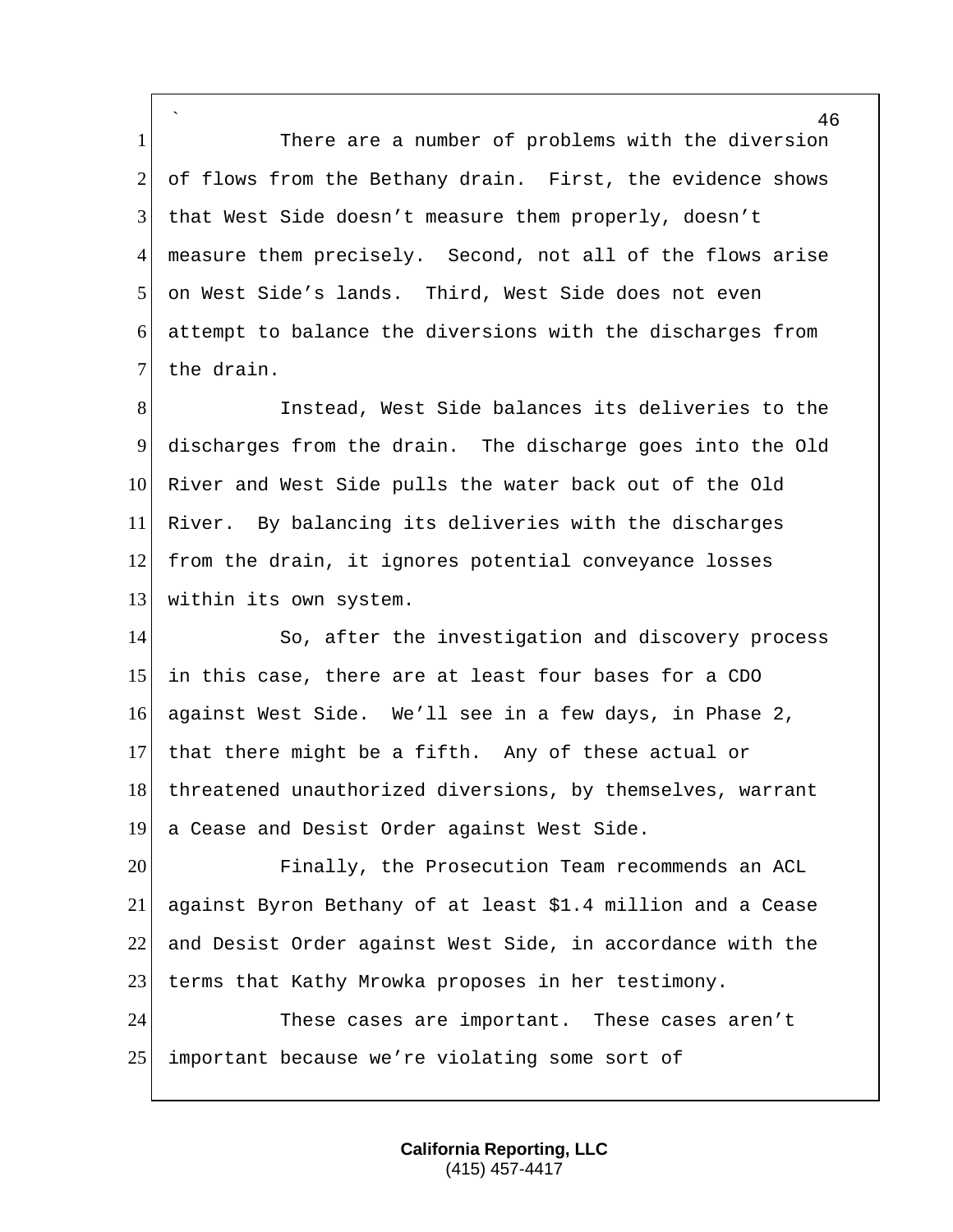` collaborative process. I think, if you had been part of the proceedings the last couple years, you would see that there was an attempt by the Board staff to engage with the regulated community, and with the pre-14 and riparian community. That's part of the evidence in this case.

 Instead, these cases are important because Byron Bethany and West Side blatantly disregarded staff notices that there was not water available to serve their rights during the worst drought in recorded history. They took water that should have gone to senior right holders, or which was released to upstream storage and which belonged 12 to others.

 Other, similarly-situated water right holders heeded the call to cease diverting when there wasn't sufficient flow this time. But if this level of blatant noncompliance goes unpunished, the Board should expect less compliance in future droughts. Thank you.

18 CO-HEARING OFFICER DODUC: Thank you. BBID. OPENING STATEMENT BY MR. DANIEL KELLY ON BEHALF OF 20 BRYON BETHANY IRRIGATION DISTRICT MR. KELLY: While we're waiting for the Power

 Point to load, I have a few slides that are going to help 23 | with my Opening Statement today.

 I just want to recognize a few folks that are in attendance today. Russell Kagehiro, BBID's Board

> **California Reporting, LLC** (415) 457-4417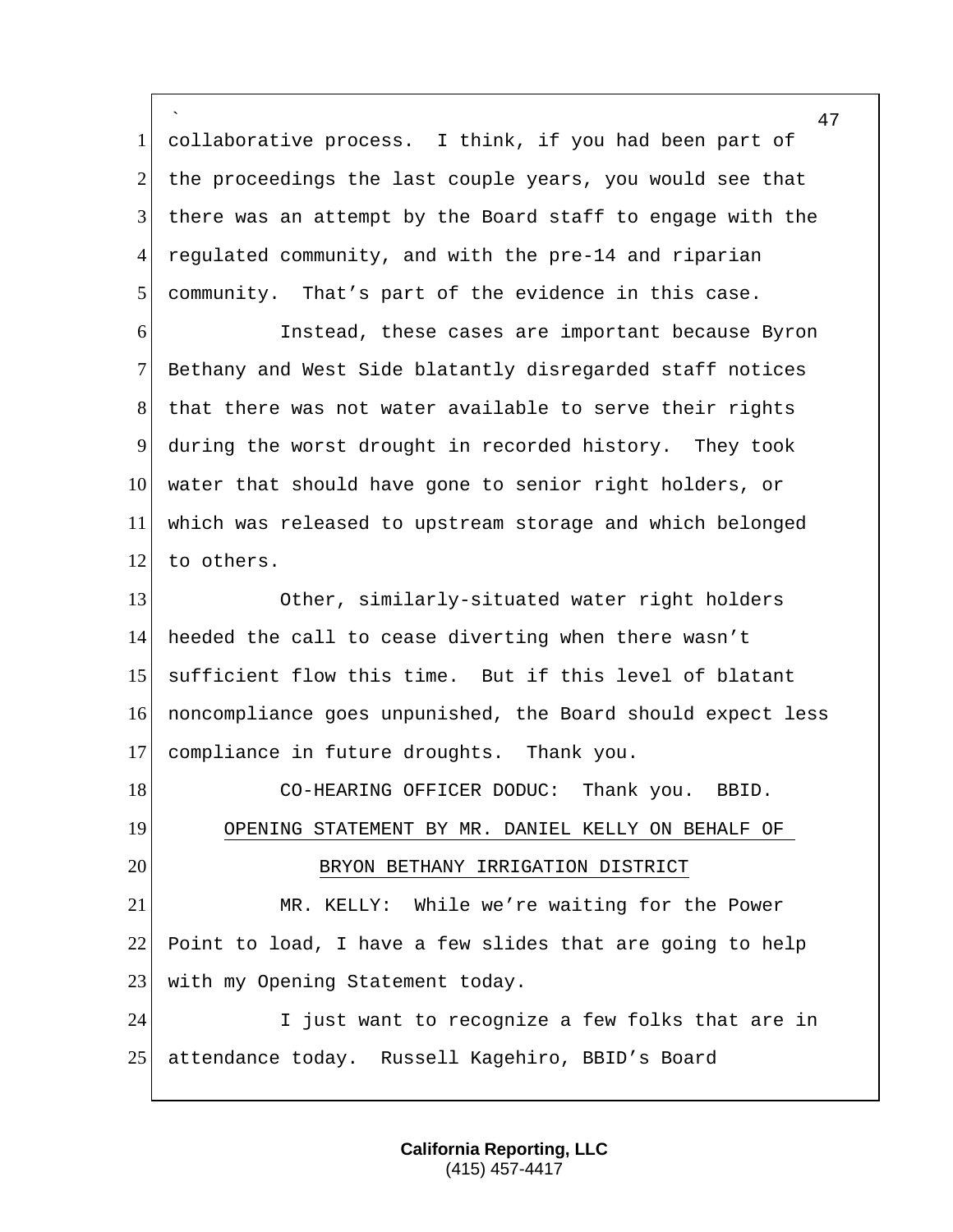` 48 1 President, is here, along with BBID's Vice President, Tim 2 Maggiore, Mark Maggiore, one of our Board Members. Rick 3 Gilmore is here. Kelly Geyer, BBID's Director of 4 Administration, is here. Seth Harris, the District's 5 General Manager, is also here. And we have San Joaquin 6 County Supervisor, Bob Elliott, also here to observe these 7 proceedings. And I just want to let you know that they're 8 all in attendance because they recognize the importance of 9 what's going on here. 10 and just so I know here, which button do I hit to 11 advance the slide? Okay. 12 I think what you're going to see a lot of in this 13 proceeding is confirmation bias. I wasn't going to talk 14 about that at all, right now, until I listened to the 15 Prosecution Team's Opening Statement. 16 And so, I'm going to deviate a little bit from 17 what I was going to say. The Prosecution Team and all of 18 the parties were presented with overwhelming evidence in 19 this proceeding about the availability of water in the 20 Delta. None of what you're going to see, from the 21 Prosecution Team, addresses any of that. 22 And so, I'm concerned that what we've got going 23 on here is confirmation bias. It's a pre-determined result 24 that everything they did following that June 12th notice 25 was done with the sole purpose of proving that they were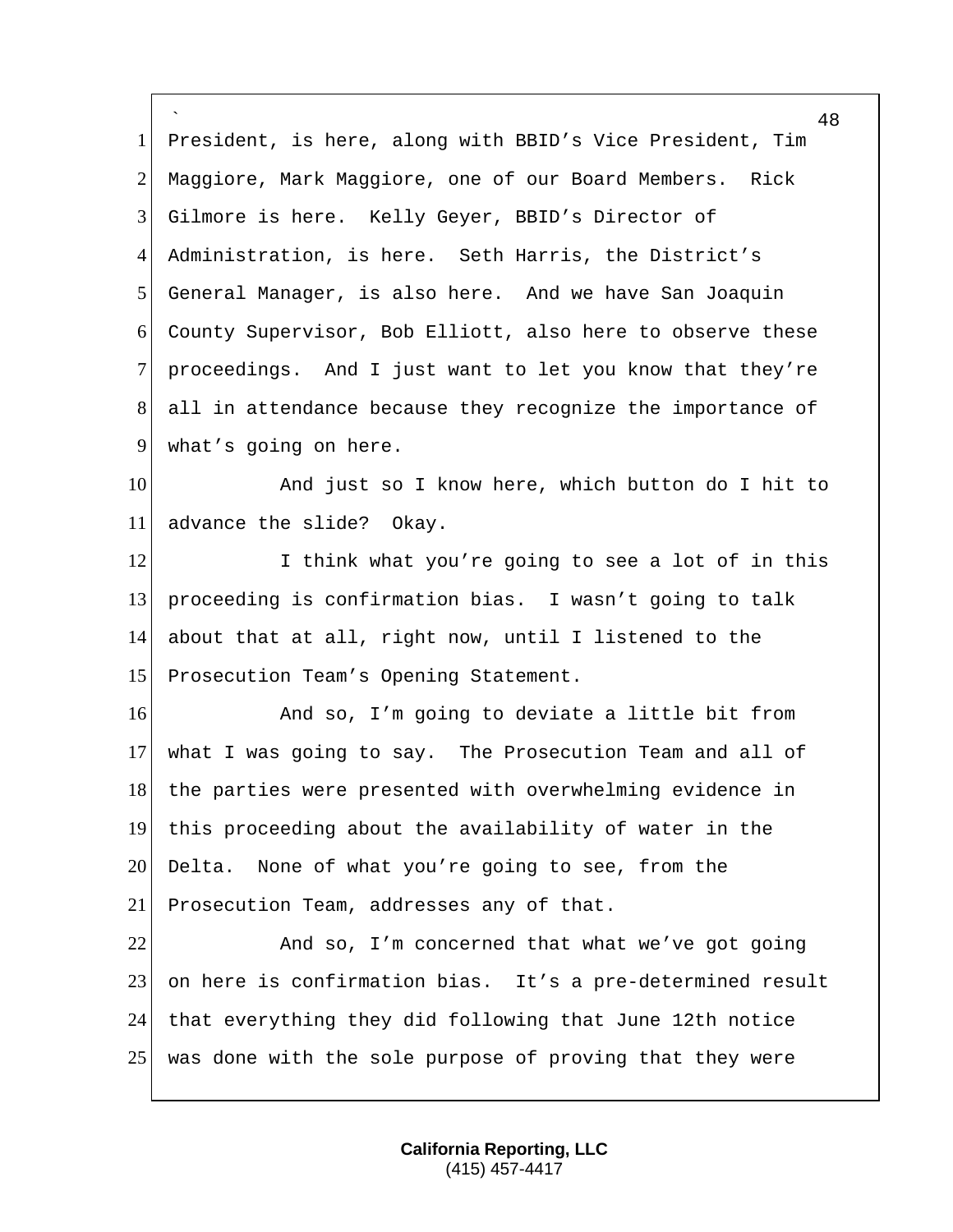` 1 right. And it's not right.

| $\overline{2}$ | Now, I'm also going to say that the                         |
|----------------|-------------------------------------------------------------|
| 3              | Administrative Civil Liability Complaint in this proceeding |
| $\overline{4}$ | was not based on a newspaper article that somebody read on  |
| 5              | June the 25th. You're going to see evidence that when BBID  |
| 6              | sent a letter to this Board, on June the 23rd, questioning  |
| 7              | what this Board was doing in court with respect to water    |
| 8              | availability and curtailments, within 24 minutes of         |
| 9              | receiving that letter on June the 23rd, the Prosecution     |
| 10             | Team, Office of Enforcement, and State Water Board          |
| 11             | Management directed the action be taken. It has nothing to  |
| 12             | do with a newspaper on June the 25th.                       |
| 13             | It has everything to do with the fact that BBID             |
| 14             | stood up for itself and stood up for other water diverters, |
| 15             | and questioned what was going on, and they were targeted    |
| 16             | for this proceeding. And the evidence will demonstrate      |
| 17             | that unquestionably.                                        |
| 18             | Now, with that as background, on June the 12th,             |
| 19             | 2015, the State Water Board issued a Curtailment Notice to  |
| 20             | It wasn't from staff. It was from the State Water<br>BBID.  |
| 21             | Board and it was under Tom Howard's signature. It directed  |
| 22             | BBID to cease diverting water under its pre-1914            |
| 23             | Appropriative Water Right from the Delta.                   |
| 24             | The notice was based on a watershed-wide                    |
| 25             | assessment. And you're going to see that and nobody's       |

**California Reporting, LLC** (415) 457-4417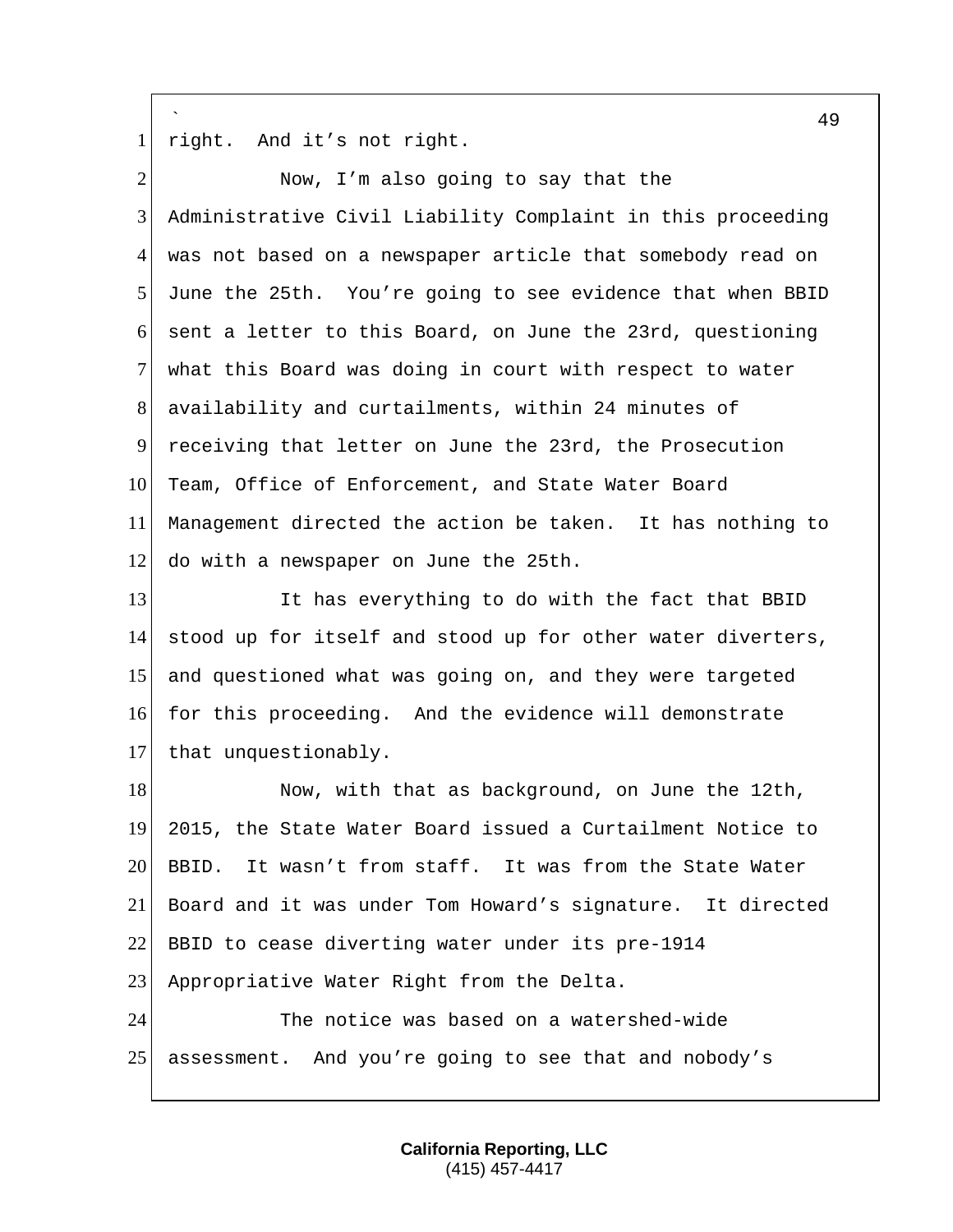` going to debate that. It's undisputed. 2 And so, in addition to having errors that overstated demand and understated supplies, it absolutely failed to take into account the historic conditions of the Delta. It failed to take into account the Delta as a reservoir, that you heard in some of the Policy Statements, 7 and you're going to see a lot of evidence in this 8 proceeding on that issue. So, why are we here? When the State Water Board initially issued the Curtailment Notices, it believed that water right holders needed to comply with the directives contained in the notice. It ordered everybody to stop diverting. That's what the notices say and that's why the 14 court's found them problematic. While this Board later rescinded and clarified that June the 12th notice, the prior finding of unavailability was maintained, and you're going to see 18 evidence of that as well. 19 So, how can the State Water Board curtail water 20 rights without having considered the source of water that's been available to BBID and the rest of the folks in the 22 Delta for the past hundred years? Well, in order to find out, BBID sought reconsideration of the findings contained in that Curtailment Notice, with this Board. But you rejected it.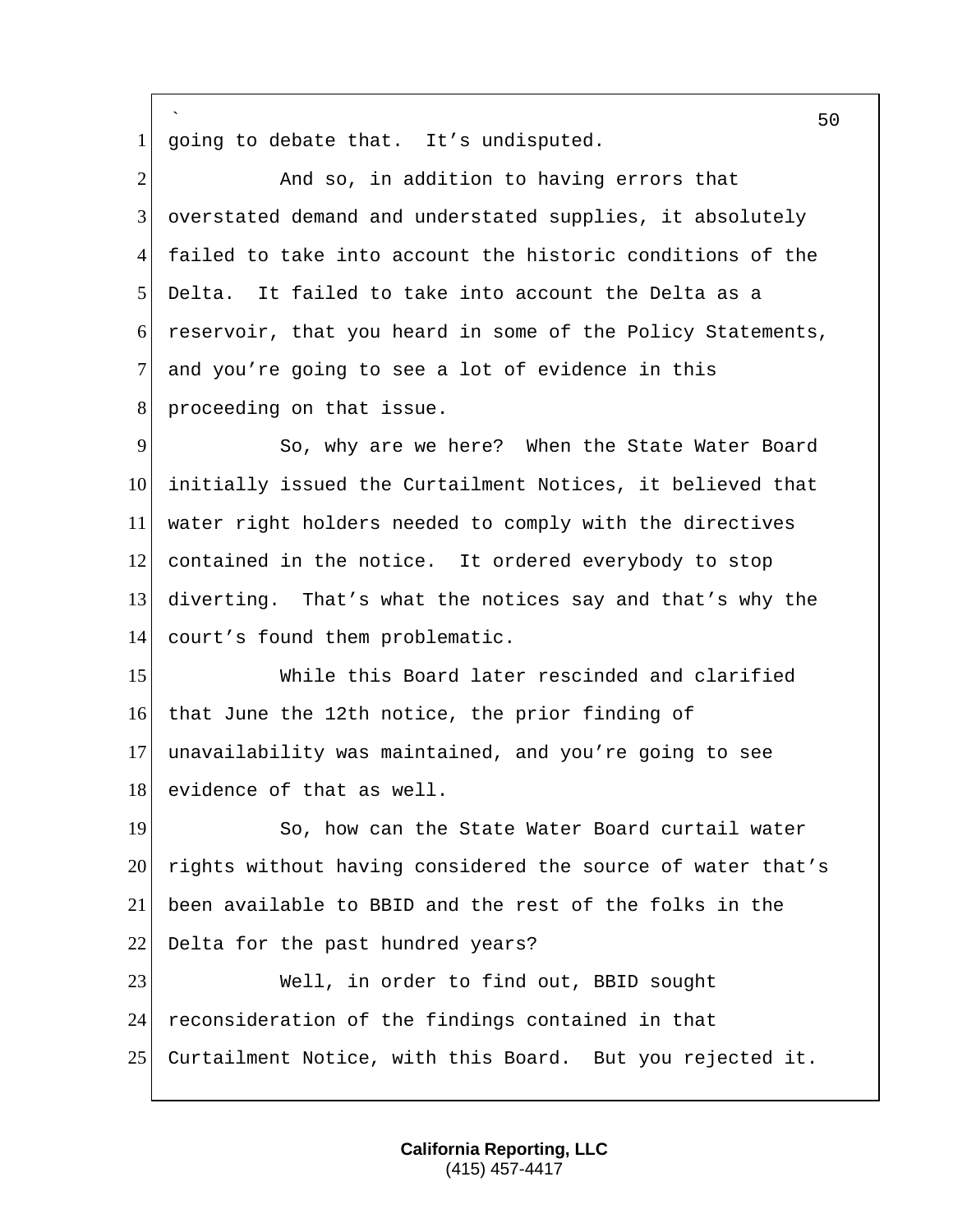` You refused to even hear the request for reconsideration.  $2<sup>l</sup>$  We asked you to have a hearing so we could test the water availability that required us to curtail our water rights 4 and you said, you can't have it reconsidered.

 So, BBID filed a lawsuit, challenging that notice, to try to defend its water rights. It challenged the June 12th notice and the rescission clarification because you and your staff failed to consider that historic source of water in the Delta. You, not the Prosecution 10 Team, this Board argued in court that BBID not only couldn't seek reconsideration, but couldn't bring a judicial action to challenge what you did, and to challenge 13 that Water Availability Notice in court.

 You argued to the court that BBID couldn't do that unless and until you brought an enforcement action. So, what did you expect for BBID to do? What did the Office of Enforcement expect BBID to do?

18 After receiving that Curtailment Notice and the rescission clarification -- well, after receiving the 20 Curtailment Notice, then, BBID had two options. Let's make this very clear, two options. One, comply and stop diverting. That's what staff wanted, that's what staff demanded.

 Two, keep diverting and be subject to 25 enforcement. That was it.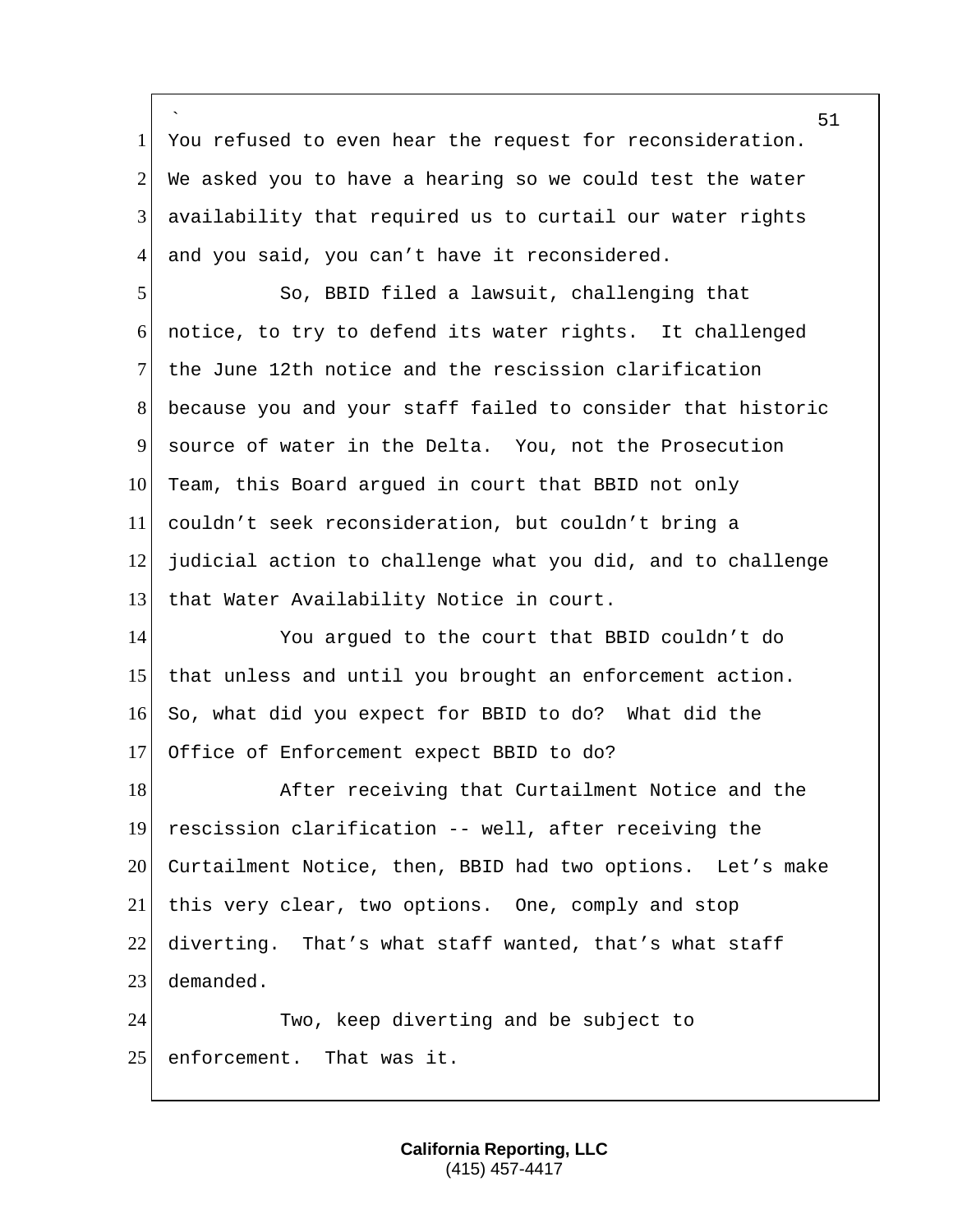` 1 There was no way for BBID to come here and to ask you to verify what had been done. There was no opportunity for a hearing. There was no opportunity for a workshop to test that water availability analysis at all. BBID had to 5 either comply or subject itself to enforcement.

 Now, if BBID would have just walked away and stopped diverting, it would have not protected the water rights of all of the farmers that you see here in the room. It would not have done that. They would have just walked away and it would never have had its day in court on this water availability question. That's unacceptable. It's an unacceptable result. But that's why we're here today.

13 Now, it is undisputed that BBID diverted water that was present in the Delta when flows into the Delta subsided. Prior to the existence of the Federal and State Water Projects, BBID diverted water from the interior of the Delta when flows dropped -- coming into the Delta, when 18 flows dropped off. That source of water was ignored.

19 So, what you see on the screen is going to be a 20 part of evidence. It was referenced in Susan  $-$ - Dr. Paulson's report, it's BBID Exhibit 384. And we're going 22 to look at that this week. And what that shows is, that shows the condition in 1931. The two darker lines at the bottom of the graph show flows into the Delta dropping off in late June and early July, to not even near zero, but it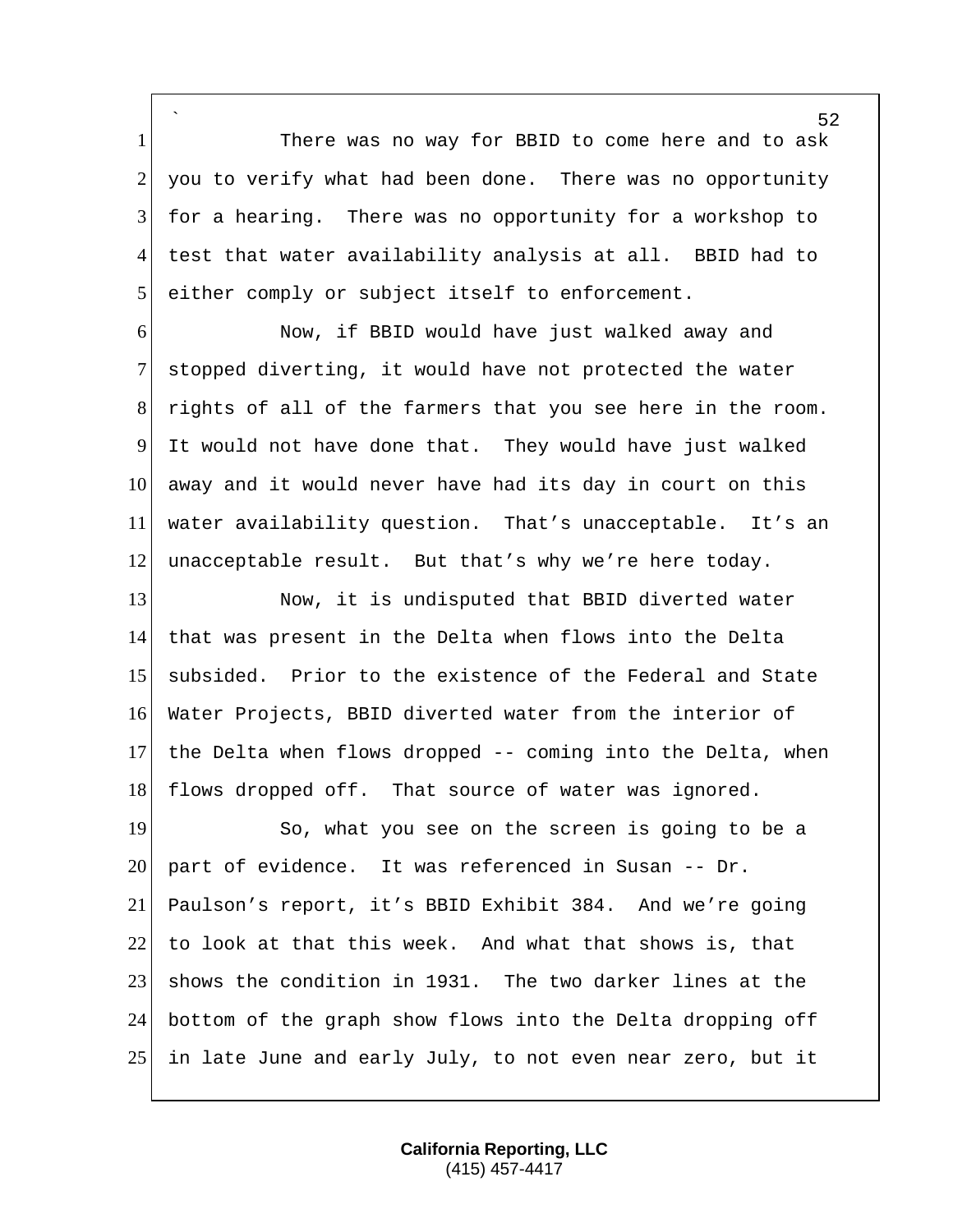1 appears they go actually below zero.

`

2 And if you thought about that graph in the context of the water availability analysis that the staff did, that would mean that there was no water available for any water rights. It would be physically impossible. There were no State and Federal Water Projects in existence in 1931. And based on that kind of analysis, there shouldn't be any water physically available for anybody to 9 divert. But what do we know? Can we go to the next slide. There we go. What do we know? This table is from 12 that same DWR report, Bulletin 23. What do we know? In that bottom graph, the second line is the Byron Bethany Irrigation District. And in 1931, you see that they diverted water all summer long. All summer long. 16 So, why are we here? In your rulings on the motions in limine, with respect to some of the testimony, 18 you said that you were interested in hearing evidence on 19 the historic conditions of the Delta and water availability 20 in the Delta prior to the projects. The Prosecution Team had this. The Prosecution Team had this during depositions. None of this was 23 considered. The water that was present in the Delta when

25 Why is the Prosecution Team and the Office of Enforcement

24 the flows dropped was never considered. Why are we here?

**California Reporting, LLC** (415) 457-4417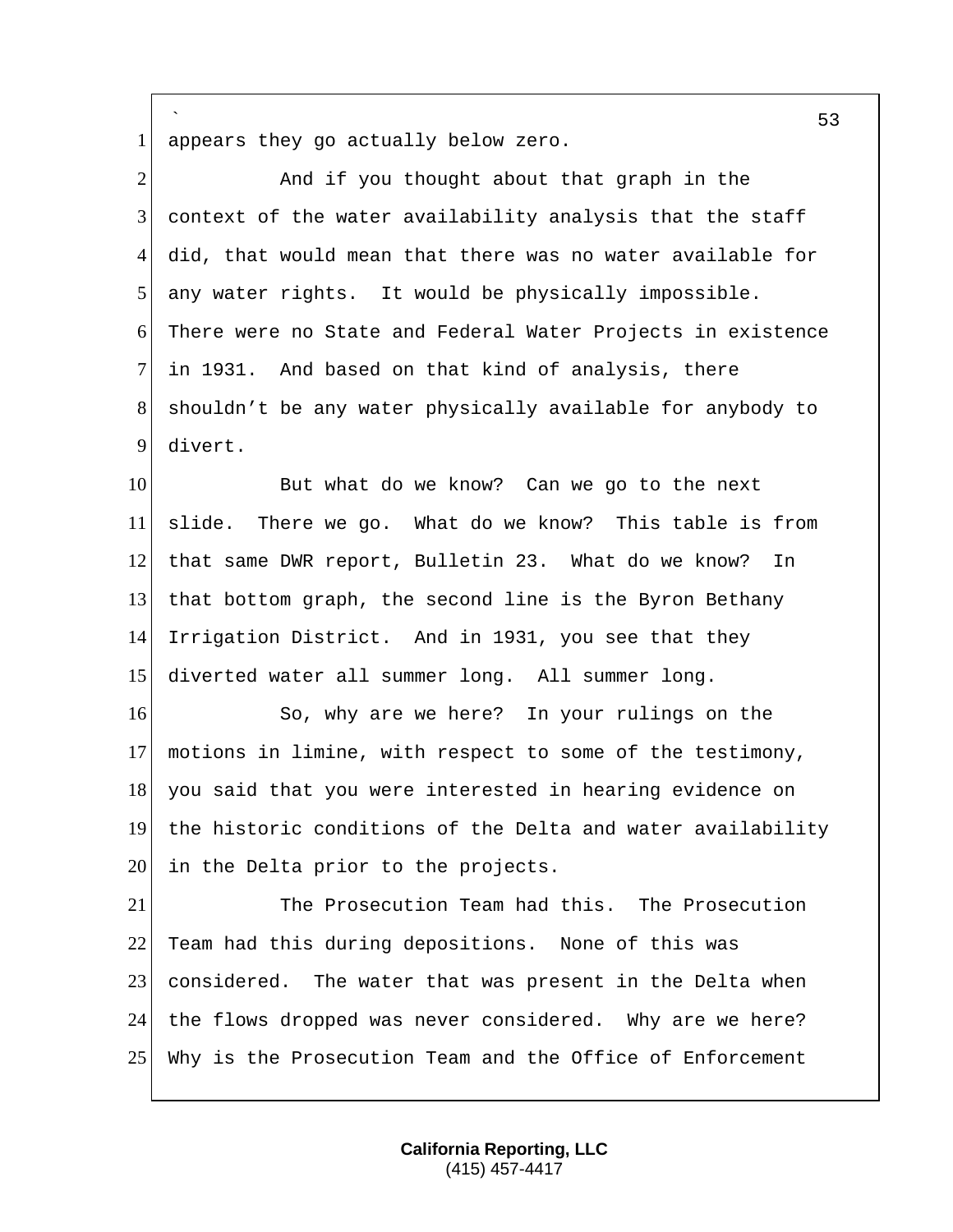` 1 holding a sledgehammer over these farmers, with a proposed 2 over \$5 million fine, when they didn't include any of this  $3$  supply?

4 Now, Hearing Officer Doduc, I saw you were 5 surprised about that. They've said in the ACL that the 6 largest possible fine exceeds \$5 million. And they're here 7 asking for at least \$1.4 million. but that's what's 8 hanging over these folks. And nobody considered this. And 9 we want to know why. And we wanted to know why when we 10 filed our Petition for Reconsideration in June. We wanted  $11$  to know why when we filed the litigation challenging this, 12 after we filed the Petition for Reconsideration. We still 13 don't know why.

14 Another thing that I find interesting and perhaps a little troubling is at least the Hearing Officers here have heard from these people before. These same folks that you're going to hear testimony from have appeared before 18 you for the past year and a half on curtailments and water availability. And they've shown a lot of what they're going to show you today to you, already.

21 And it's unclear to me why now these questions 22 are being asked and they weren't asked when the analysis 23 was being conducted originally. Why are we here?

24 Back in July of 2014, you committed to a process 25 to figure this out. To figure out how this could happen

> **California Reporting, LLC** (415) 457-4417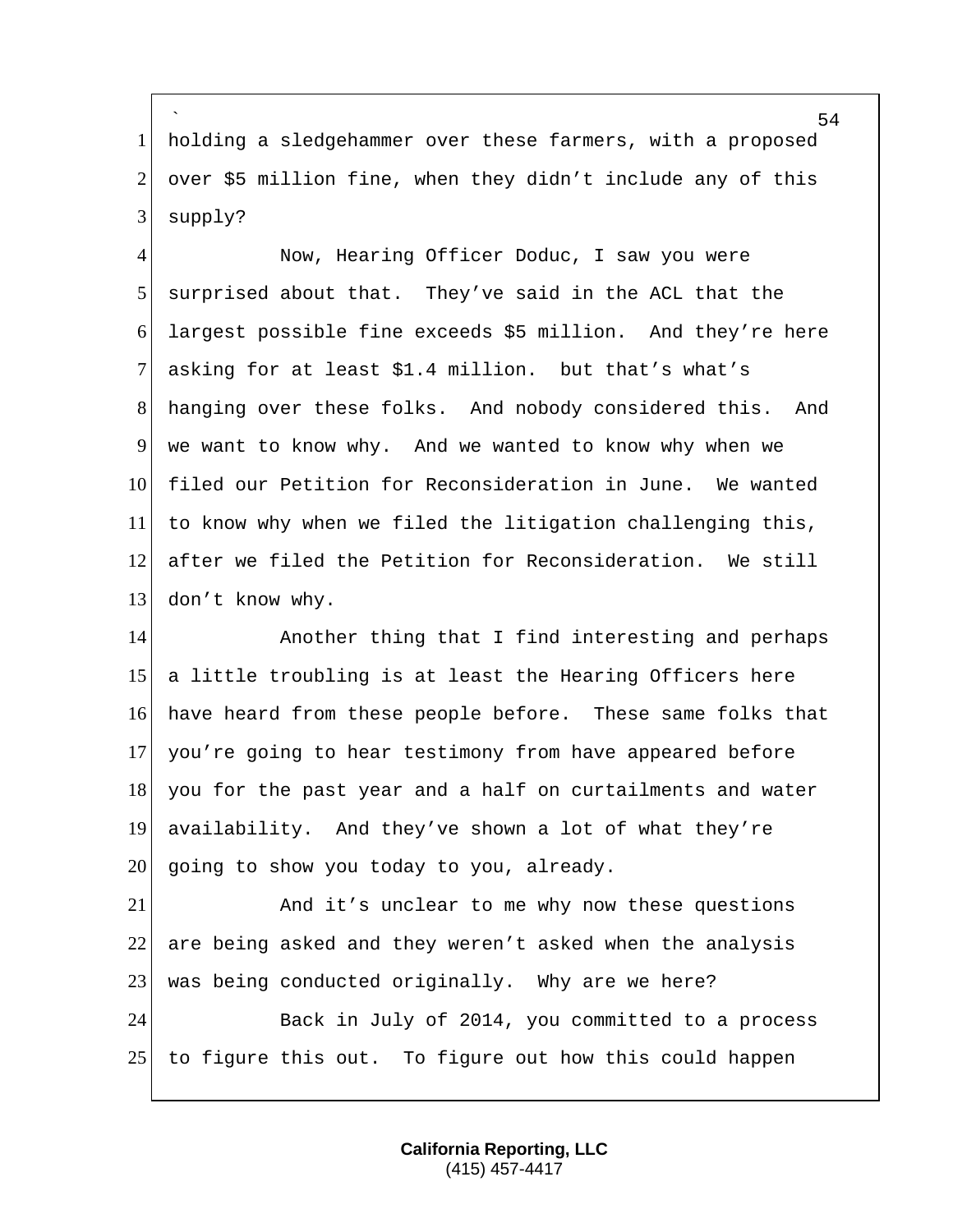` 1 and to figure out what water availability means in the 2 Delta and watershed-wide. You committed to that process in 3 2014.

4 The San Joaquin Tributary Authority outlined that 5 whole process, that you promised to have, in their opening 6 brief, so I'm not going to repeat it now. But the goal of 7 that proceeding or that process was to be to understand 8 this. It never happened.

9 So, with the Water Availability Analysis that the 10 Prosecution Team is going to put before you, what it failed 11 to do is it failed to consider water that remained in the 12 Delta, even in a pre-project condition, when flows upstream 13 of the Delta subsided. It simply can't do that.

 What history tells us is that even in the driest years BBID could divert and it did divert water from the Delta, even when inflows into the Delta dropped off. It's not in dispute.

18 You're going to hear testimony with respect to 19 Delta conditions, diversions and ag production in 1931.  $20$  Some people are going to tell you about how, yeah, they 21 diverted in 1931, but there was crop losses, and there were 22 voluntary curtailments that happened to enable these people 23 to continue to divert all summer long.

24 But what the evidence is going to show you is the 25 production loss is less than five percent of the total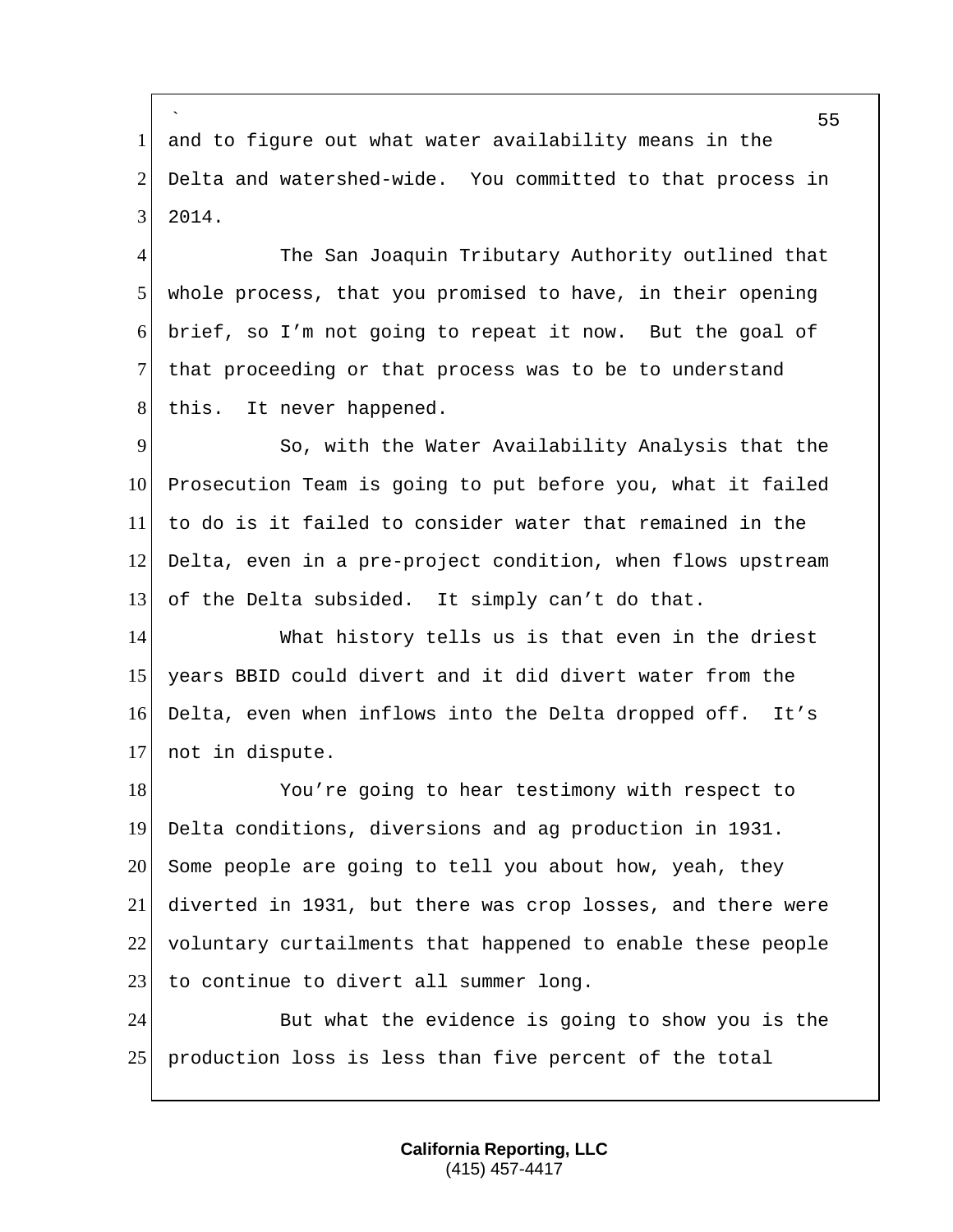` Delta ag value, and so it's not a significant drop in crop production. But what it does show you is that diversions and ag production proceeded all summer long, when flows into the Delta dropped off to zero.

 The State Water Board Prosecution Team's analysis cannot explain that. It's physically impossible under the 7 analysis that they did.

8 You're going to hear criticism of what Dr. Paulsen and what Tom Burke did, and you're going to hear 10 criticism of Greg Young and Nick Bonsignore. And you're going to hear criticism from me of Dr. Hutton. And you're going to hear criticism from me of Paul Marshall.

13 But what you're not going to hear is you're not going to hear any credible testimony that says that it's an inappropriate method. That looking at what happens in the Delta, when flows drop off, nobody's going to say it was an inappropriate method in determining water availability.

18 You're not going to hear that testimony.

19 And none of the experts are going to be able to explain to you, using the State Water Board Prosecution 21 Team's methodology, how this was possible.

 This is a slide from a complaint that the State Water Contractors filed against in-Delta diverters on June the 6th, of 2015. You're going to see this. This was submitted prior to the curtailments going into effect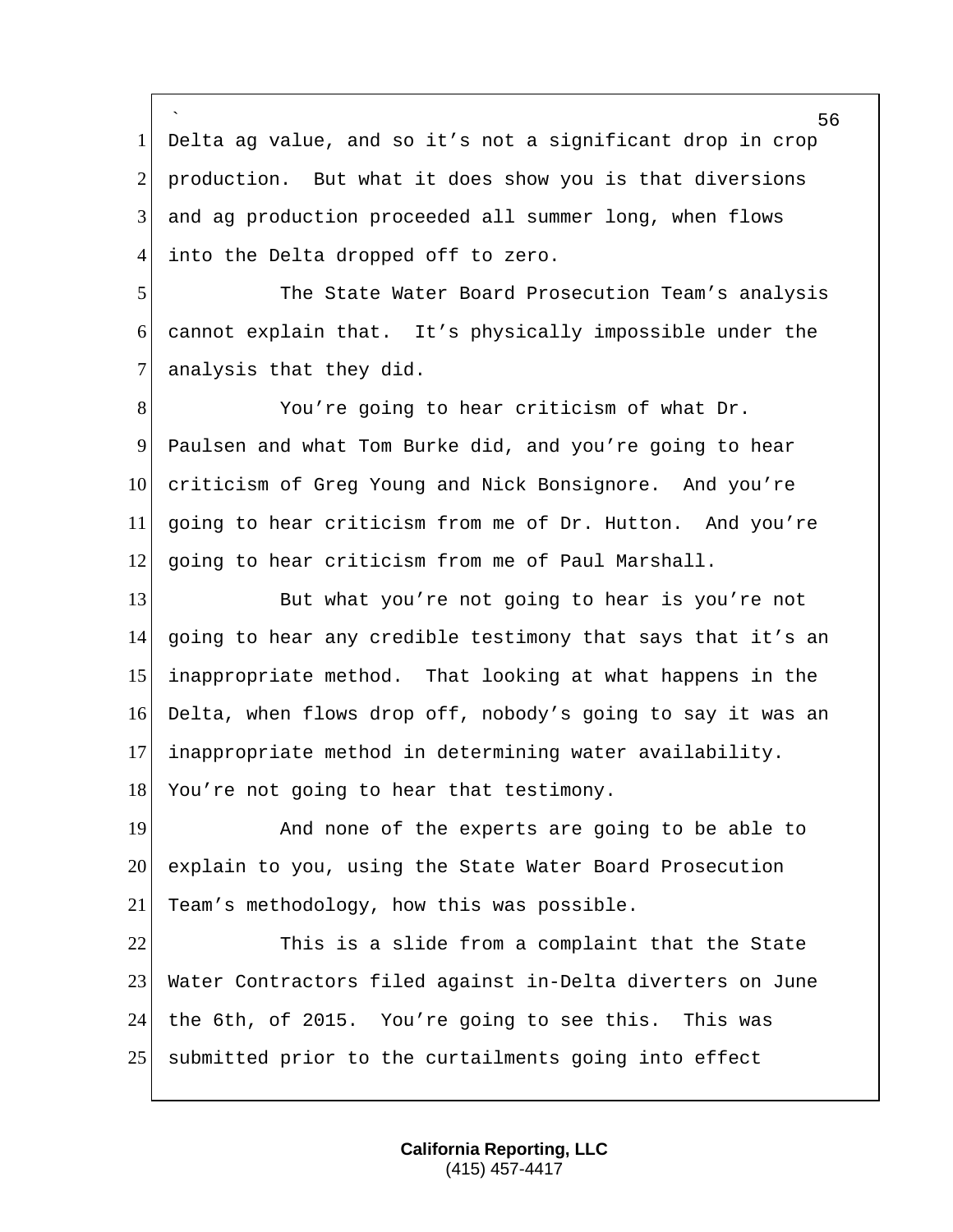` 1 watershed-wide. They had CH2MHill conduct an analysis of 2 the California Delta, you know, with and without project 3 condition.

 Now, I'm going to be critical, when Dr. Hutton comes on and testifies about this, about what they used to do this modeling. Because I think they made some incredibly conservative assumptions that aren't supported.

8 But what does this show you? Now, they ran this for three years, from 2012 through 2015. So, they gave the model a couple of years to spin up, as they say. And what does it show you? It shows you on June the 13th, of 2015 -- now, the with-project model run is on the run and 13 the without-project run is on the right.

14 And what does it show you? That without the projects being in place at all, no projects, the Delta would have been sufficiently fresh for people to use that water for agricultural purposes. It's not in dispute.

18 The Prosecution Team has had this since June. It 19 was part of the depositions. I asked the Prosecution Team 20 questions about this. Did you consider it? Is it 21 relevant? And everybody looked confused.

22 Why are we here? Why are these people under 23 threat of those fines? Everybody has this information. 24 This is the State Water Contractors' modeling run. It's 25 not mine.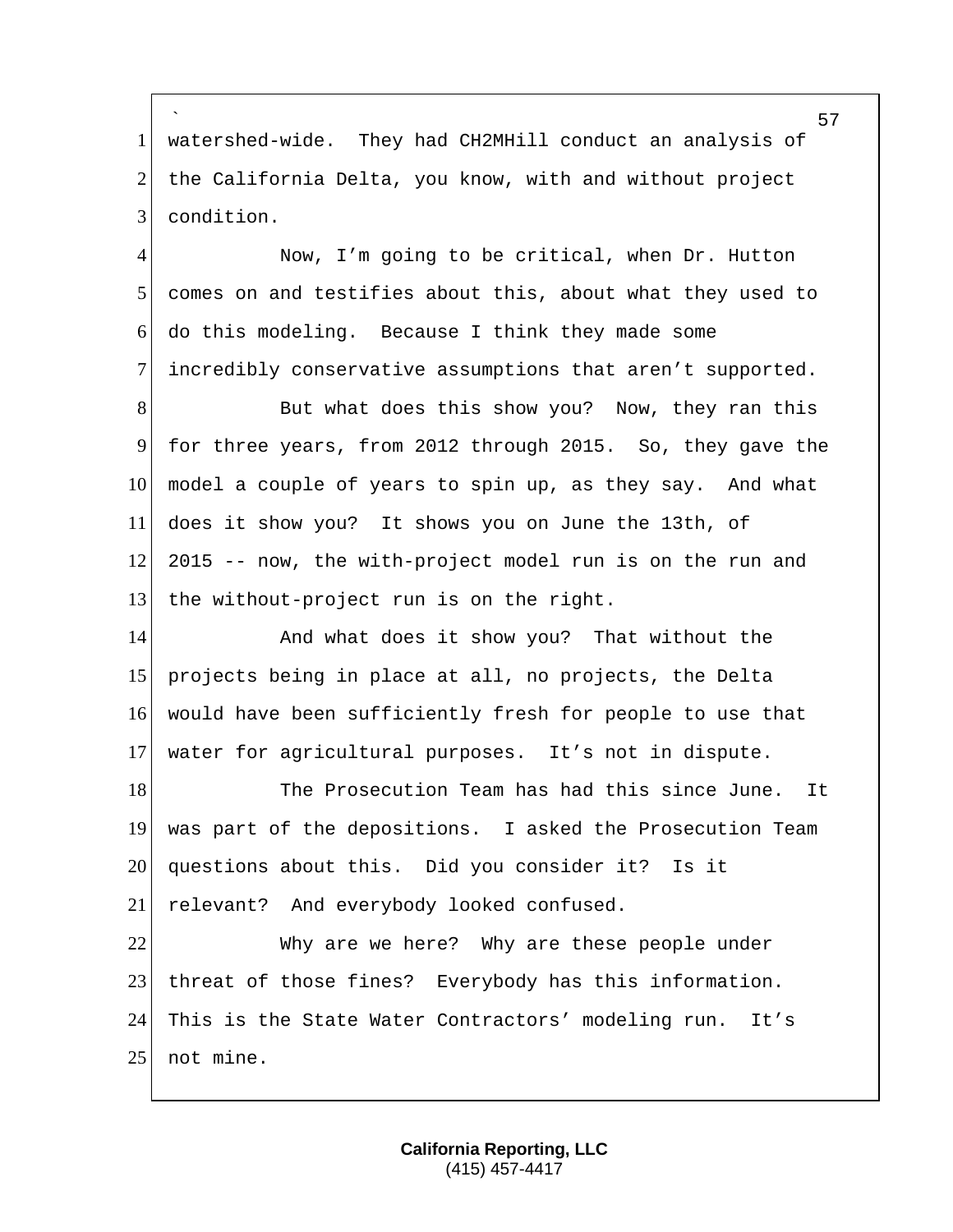` 1 1 Like I said, what you're not going to hear is how 2 1931 could have happened, using the method the Prosecution 3 Team employed. This can and it does. It shows you why. 4 It captures the concept of the Delta being, as Greg 5 Gartrell phrased it, a reservoir at the end of the system. 6 None of that water was part of the analysis.

7 So, at the end of the day, the Prosecution Team hasn't even come close to establishing that there was insufficient water available for BBID or for West Side. Certainly not for BBID in those two weeks in June. That's what the Delta looked -- would have looked like in June, without the projects. BBID is at the bottom of that 13 diagram. Not in dispute.

14 This is what BBID came to you about in its 15 Petition for Reconsideration, in June. You insisted BBID 16 stop diverting and be subject to enforcement. With this 17 kind of information, what did you expect BBID to do? Walk 18 away and give up its water rights, and let the farmers that 19 came here today go without water, without putting up a 20 fight? Absolutely not. No way.

21 And so with that in mind, I want you to listen 22 carefully to what the Prosecution Team witnesses testify 23 to, because they testify that there was no available, based 24 on the analysis they did. They're not going to say that 25 there was no water available. There was no water available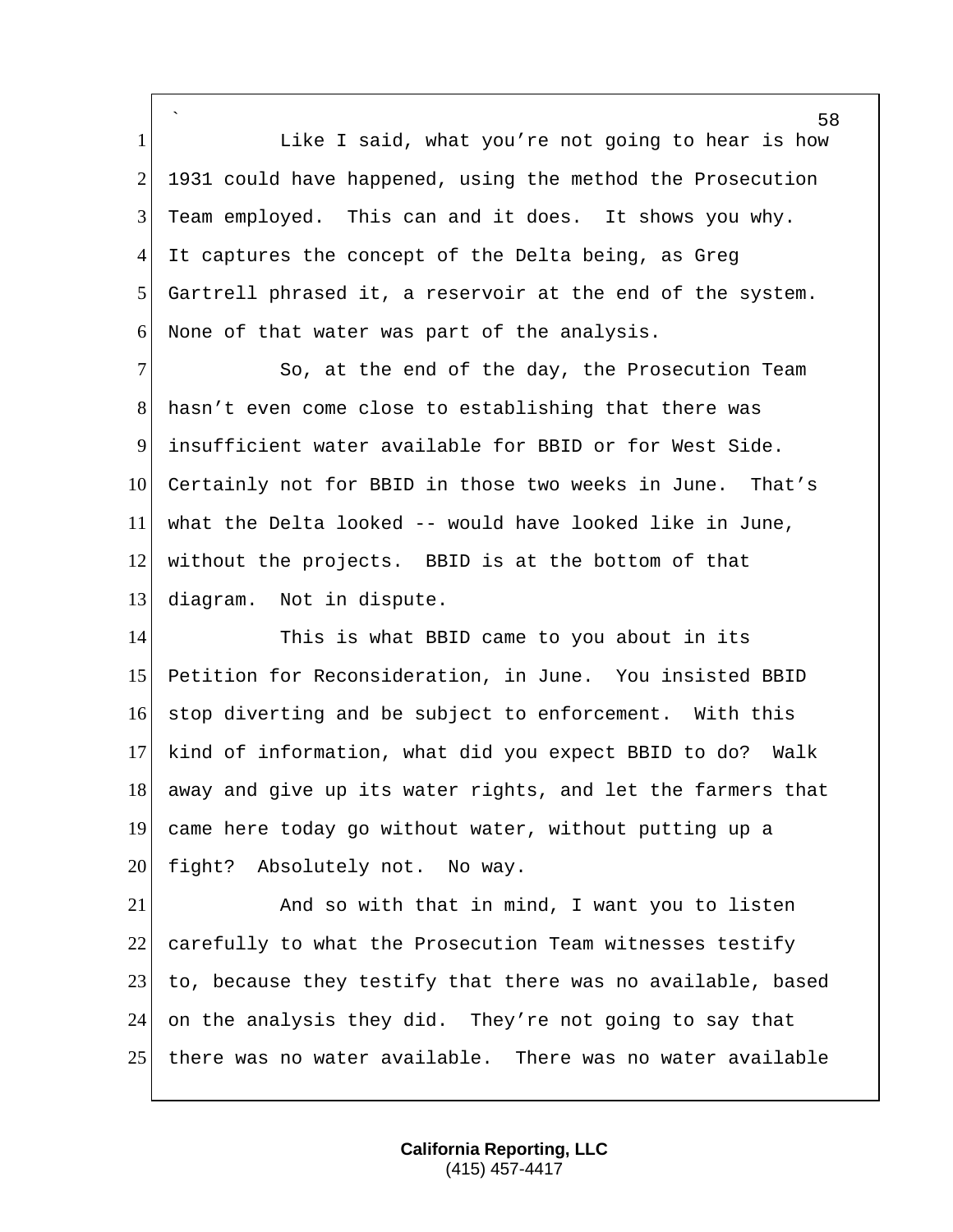` 1 based on the watershed-wide, simple math analysis that they 2 did. That's not good enough. It's not good enough. The analysis wasn't good enough, it didn't capture any of this.

 You cannot issue an Administrative Civil Liability Complaint against BBID, aside from all the legal issues we raised, when you look at this from the State Water Contractors. You can't impose an Administrative Civil Liability Penalty on BBID based on an analysis that doesn't capture any of this. You can't do it.

10 I'm actually glad the Prosecution Team used this in their Opening Statement, because I've been looking at 12 this since the fall, and I'm trying to understand what it means. And Mr. Tauriainen explained that if you look at the dark blue, squiggling line, that was the full natural 15 flow number that supported what they did. That when the demands dropped below the squiggly line, that anybody who diverted above that, there was insufficient water available 18 for them and they were violating Water Code Section 1052.

19 So, let's put this in context. You're going to see a lot of graphs that show only the pre-14 and riparian demands as part of the testimony. This shows all the demands in the watershed. All the pre-14, all the riparian, and all of the post-1914 demands. Look at where that squiggly line is. It's at the, roughly, 10,000 CFS 25 | mark on March the 1st.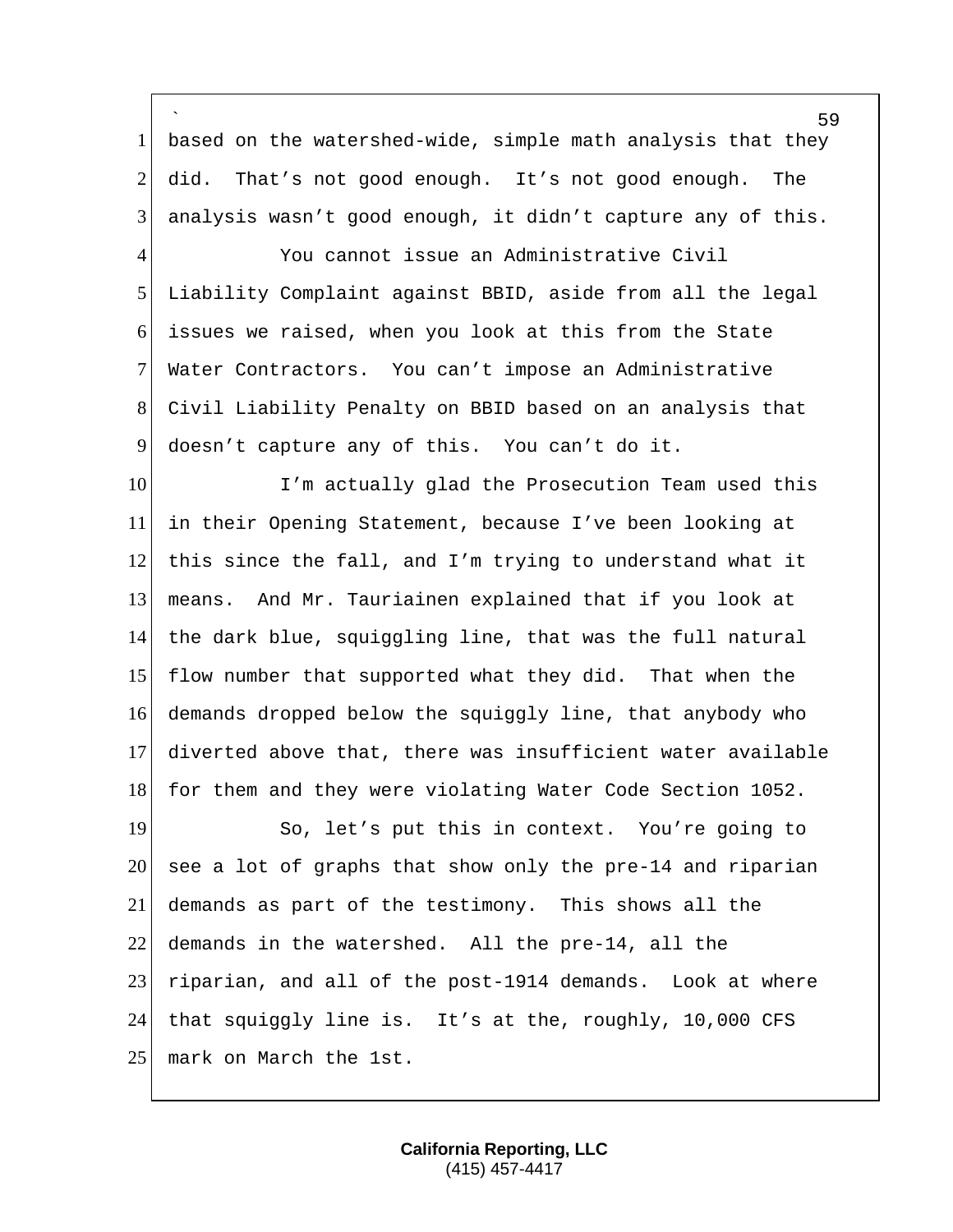` 1 The Prosecution Team said that the Unavailability 2 Notices went out May the 1st, to post-1914 water right 3 holders. What does this show? This shows, then, that 4 anybody above the 10,000 CFS demand, in the month of March, 5 diverted when there was insufficient water available, 6 according to their analysis, insufficient water available 7 for diversions.

8 Kelook at how many -- look at how much water falls 9 within that demand section. I will tell you that the 10 California Department of Water Resources rights for 11 Oroville to store water, that third demand shows up in the 12 top of that graph. We've looked into it. They're demand 13 falls into the top of that graph.

14 The Department of Water Resources diverted water 15 under its 1951 priority from December the 3rd through April 16 the 17th, of 2015.

17 When you plot their priority on that graph, all 18 the water that went into storage in Oroville is well above 19 that full natural flow line, well above it. Why aren't 20 they going after the Department of Water Resources? Why 21 aren't they going after any of the other people in that 22 area above the squiggly line prior to May 1st? Why BBID? 23 It's because BBID stood up for itself. There's 24 no other explanation. There's none. BBID's diversions and 25 portion of that pre-14 demand are a very thin, paper thin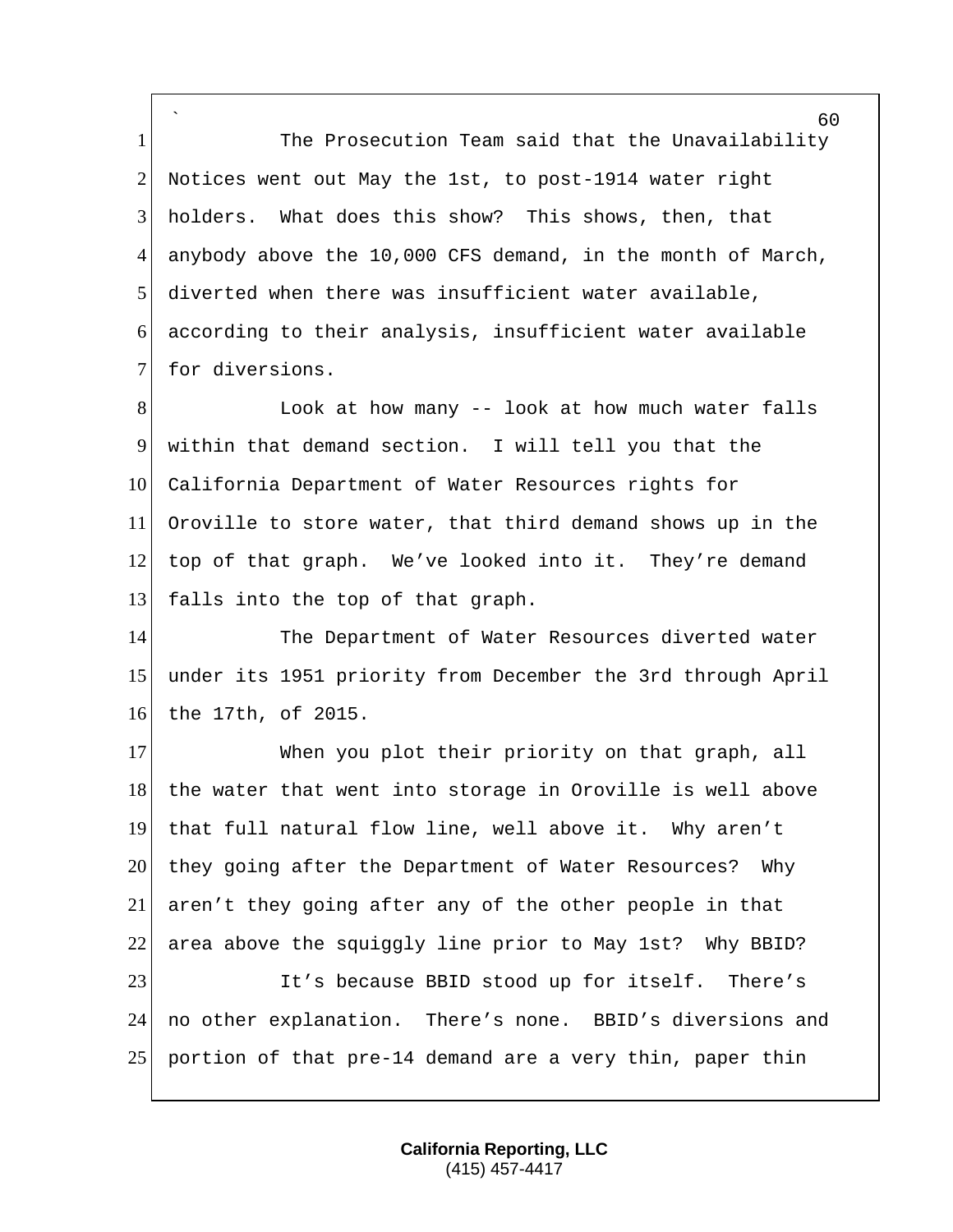` 61 1 slice of that demand. Look at all the water and all the 2 demand above that squiggly line in March and in April. Why  $3$  aren't they going after those people? 4 If this is so important to teach people a lesson, 5 and if it's solely based on availability and not on the 6 receipt of a notice, and if it's not based on BBID standing 7 up for itself, why aren't they going after those people? 8 It's outrageous. 9 The farmers in this room are being punished 10 because that District stood up for itself. It's 11 outrageous. 12 So, I certainly hope that this proceeding isn't 13 being maintained to prove a point or to tee up a legal 14 issue. 15 CO-HEARING OFFICER DODUC: I hope you're wrapping 16 up. I wasn't paying attention to the clock and you're out 17 of time. 18 MR. KELLY: I'll wrap up. I hope that this 19 proceeding isn't being maintained to prove a point or to 20 get at an important legal issue that people think need to 21 be addressed. Because doing it in the context of a \$5 22 million fine against these farmers is not the right way to  $23$  go about that. 24 If you want to get at those legal issues, we'll 25 get at those legal issues. But don't do it under the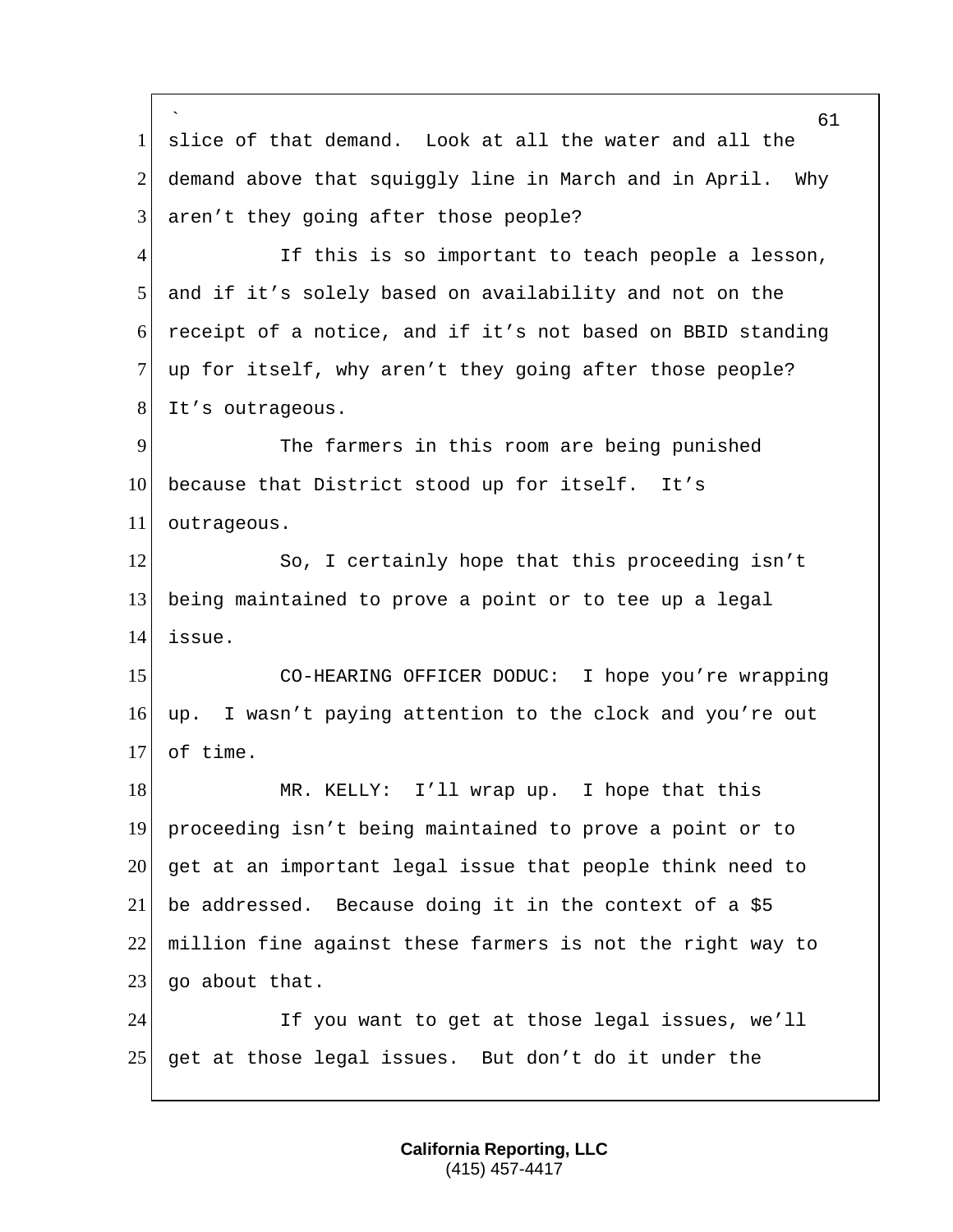` 62 1 threat of a \$5 million fine, when you know and they know 2 that the analysis didn't capture the water that was 3 available in the Delta. 4 CO-HEARING OFFICER DODUC: Thank you, Mr. Kelly. 5 Before West Side comes up, let's address this 6 logistic issue. I actually have a timer in front of me. 7 Do you know how to operate that? Okay, so please, so that 8 I can keep an eye on it, because I'm not going to turn this 9 way. 10 All right, West Side. 11 OPENING STATEMENT BY MS. ZOLEZZI ON BEHALF OF 12 WEST SIDE IRRIGATION DISTRICT 13 MS. ZOLEZZI: Thank you. Jeanne Zolezzi for the 14 West Side Irrigation District. I'm going to address only 15 Phase 2 issues, so you'll have to try to remember those for 16 about a week. 17 And what you will see in Phase 2 of the 18 proceedings, regarding the West Side Irrigation District, 19 is a District desperately trying to provide water to its 20 landowners, in full compliance with the law. 21 The situation for West Side, in 2014 and 2015, 22 was desperate and without minimal supplies of water trees 23 and crops in the District would have died. 24 So, what West Side did was take its staff, they 25 put their head together in consultation with their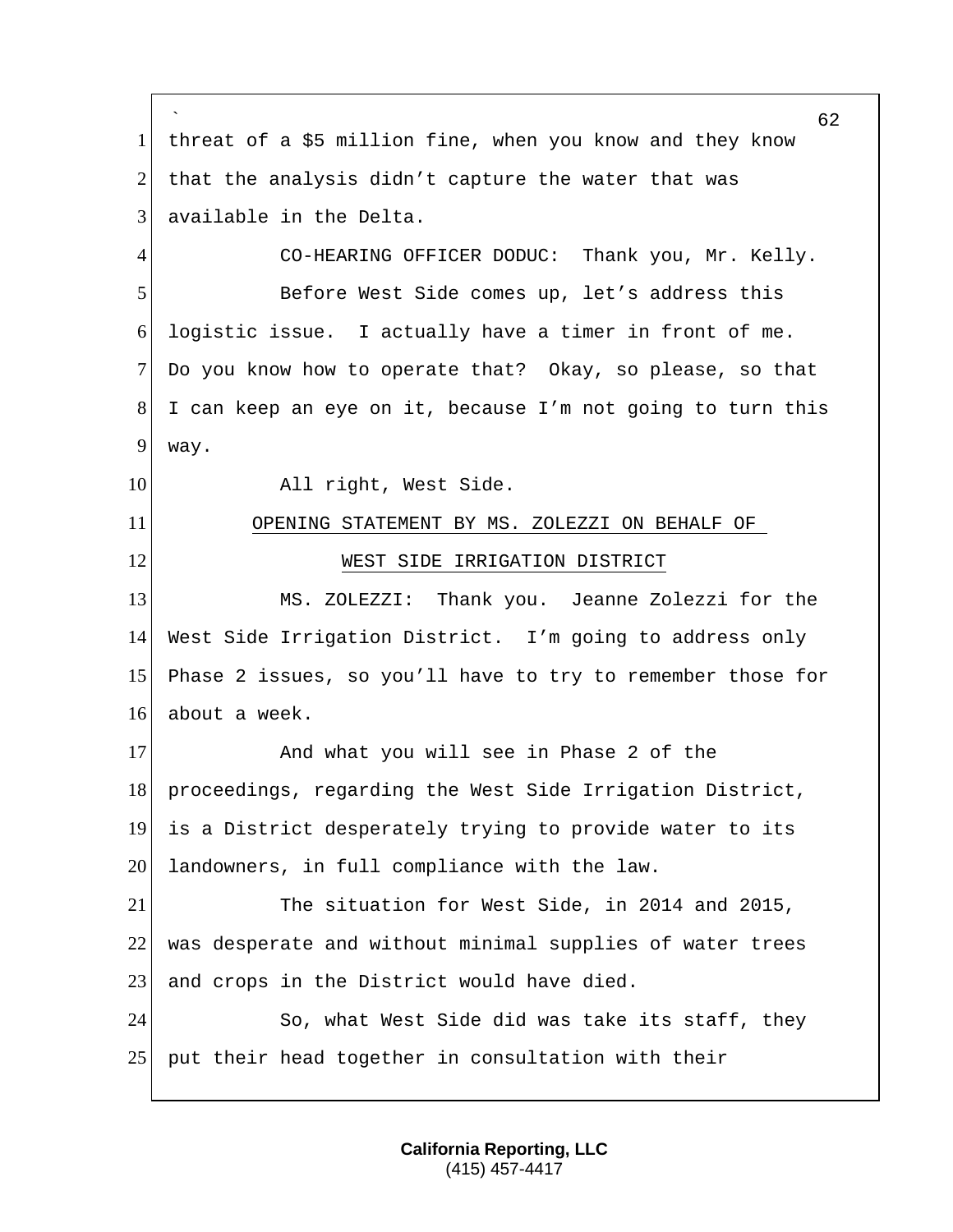` 1 attorneys, and with the generous support of its neighboring 2 districts, the District was able to get by just barely. No 3 trees died, fortunately.

4 In the seven years prior to 2014, the District pumped an average of 22,000 acre feet of water every year. In 2014, the District pumped just over 8,000 acre feet. And in 2015, the District pumped just under 6,000 acre feet of water. In 2015, to put it into perspective, the District pumped 75 percent less than in a normal year.

10 Now, for some reason, the Prosecution Team wants 11 you to see the District as irresponsible and as flouting 12 the law. The testimony and other evidence that you'll 13 hear, however, will paint a different picture.

 What you'll see is a District that worked hard to develop legal alternative sources of water to prevent trees and crops from dying. It took pains to comply with the  $17$  law.

18 There are two issues to be addressed in West 19 Side's Phase 2. The first is West Side's use of its 20 irrigation tail water and groundwater supplies. And the 21 second is its use of treated wastewater under contract with 22 the City of Tracy.

23 Now, regarding the tail water, West Side's 24 actions in using the tail water and salvaged groundwater 25 have been supported by California Water Law for over 150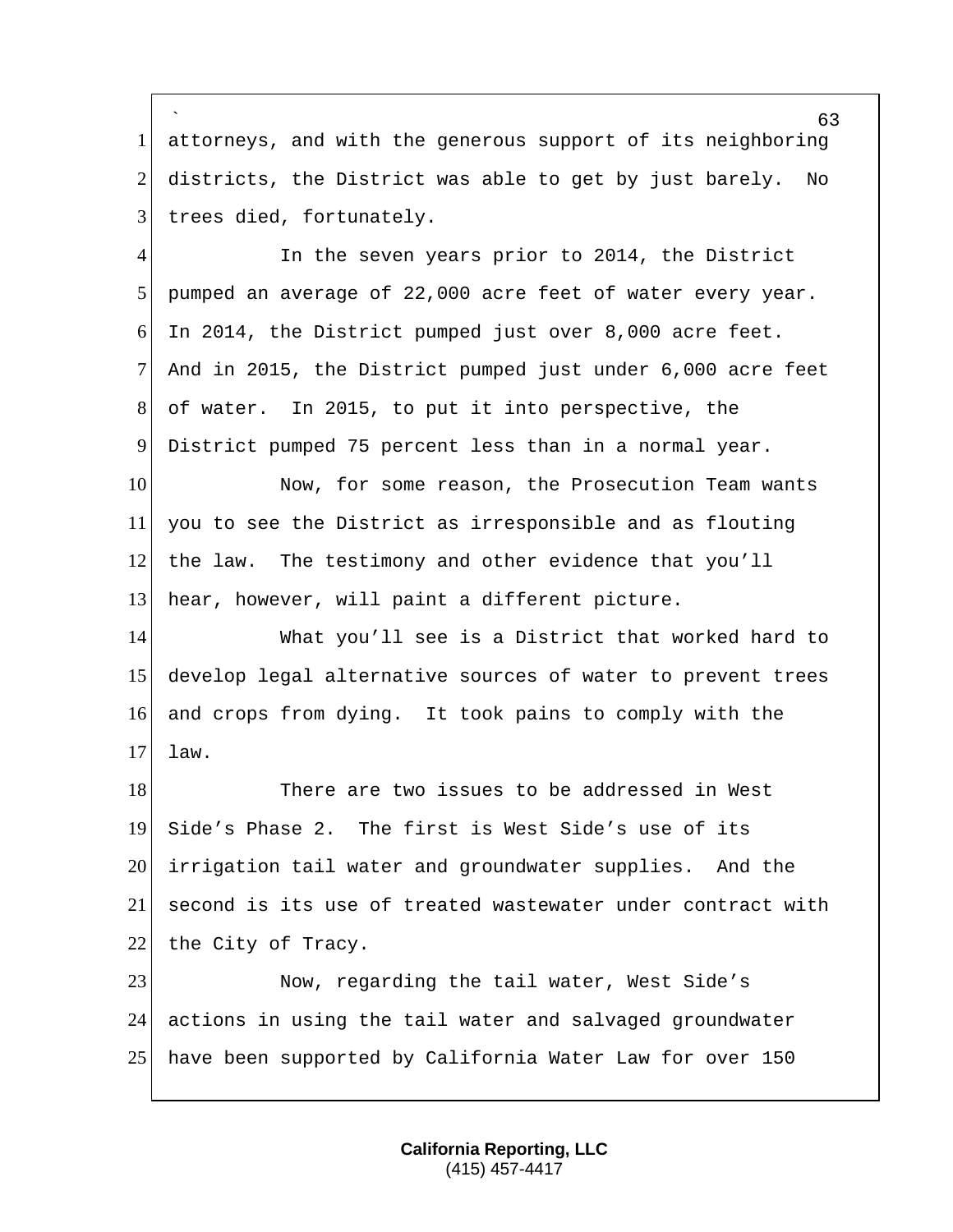` 1 years. We are not creating new law here. The right has 2 been recognized by the California Supreme Court, by this 3 Board, and by the Legislature.

4 Why the Prosecution Team has chosen to challenge 5 West Side's reuse of its returned flows and groundwater, 6 particularly when they've known about them for at least 18 7 years, is uncertain.

8 The testimony in Phase 2 will show that water in 9 the Bethany drain, during the irrigation season, when it 10 was being reused by the District, is comprised solely of 11 two sources. The first is irrigation tail water from lands 12 within the District. That is, water that is irrigated, 13 will have some of that surface water applied to irrigation, 14 run off the land and back into the drain. That is a very 15 minor source of water in the drain.

16 Now, the Prosecution Team told you that West Side is not entitled to some of the water in the drain because 18 it comes from outside of the District. The sole source of water, and it's a minor source, but the sole source of water coming outside of the District, into that drain, is groundwater.

 Groundwater is intercepted through tile drains 23 that were installed by the District decades ago. The majority of the water in the Bethany drain, during the irrigation season, is that shallow groundwater captured by

> **California Reporting, LLC** (415) 457-4417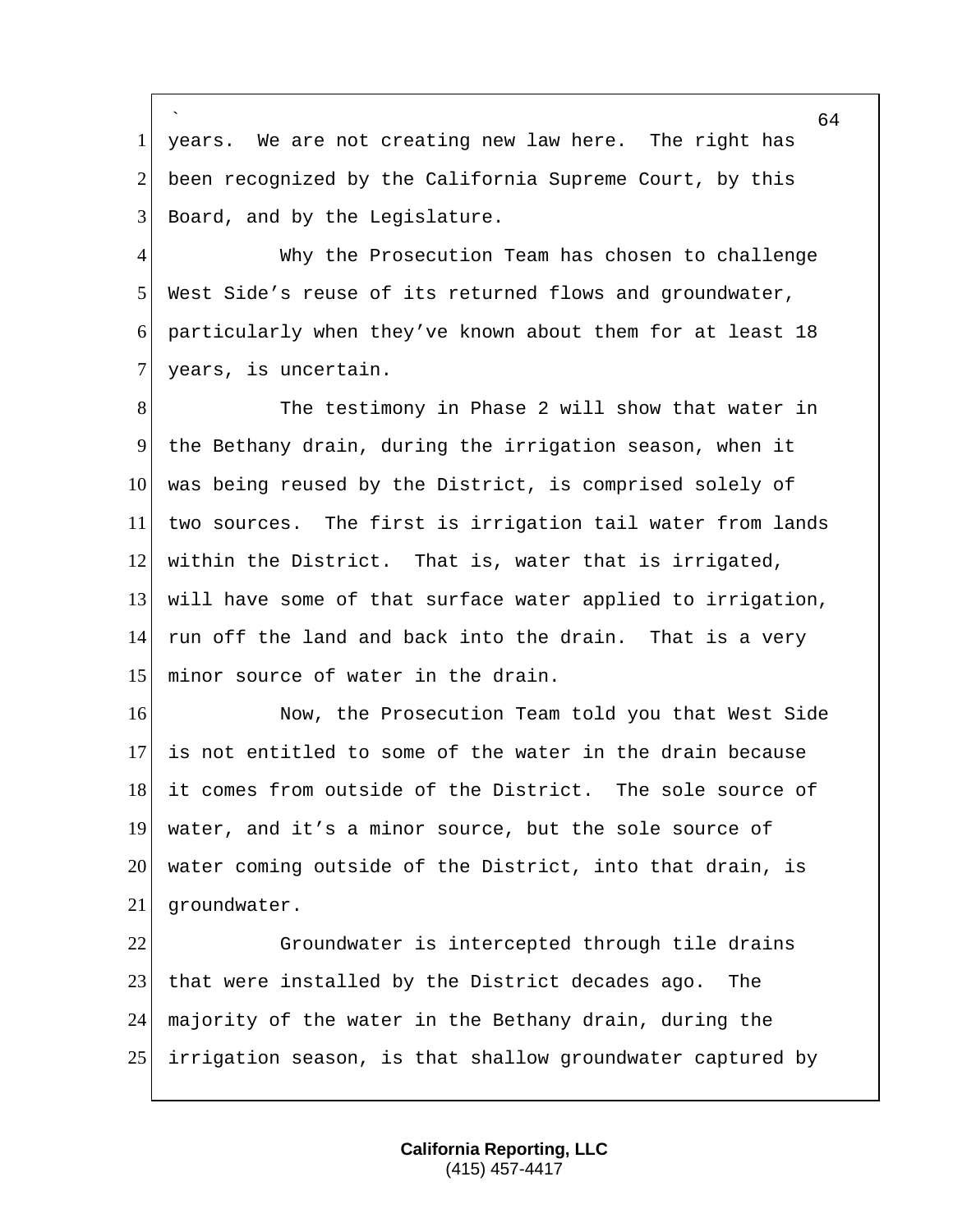` 1 the District through tile drains.

2 And the flow does not vary much year-round. The flow sustains itself. It is not increased when there is irrigation, it's not decreased when there's irrigation. It 5 remains the same year-round.

 West Side captures the water in the Bethany drain, this tail water and the groundwater, and transport it to the District's intake canal, which is not Old River. You'll see, through the testimony, that it is set back from Old River through a man-made, dredged canal, and it dumps it into the end of that intake canal shortly before where the District pumps from the intake canal into its laterals.

13 And the Bethany drain is discharged there for the specific purpose of recapture into the District's irrigation system.

16 Now, for some reason, also, the Prosecution Team said today that West Side does not measure the discharge into that Bethany drain. And I continue to be confused as to why they maintain this. They have information from the 20 District about exactly how we measure. And we measure consistent with accepted engineering standards. And you 22 will hear testimony to that effect.

 You also heard that the District doesn't even attempt to balance what it pumps from the Bethany drain, dumped into the intake canal, with what it delivers to its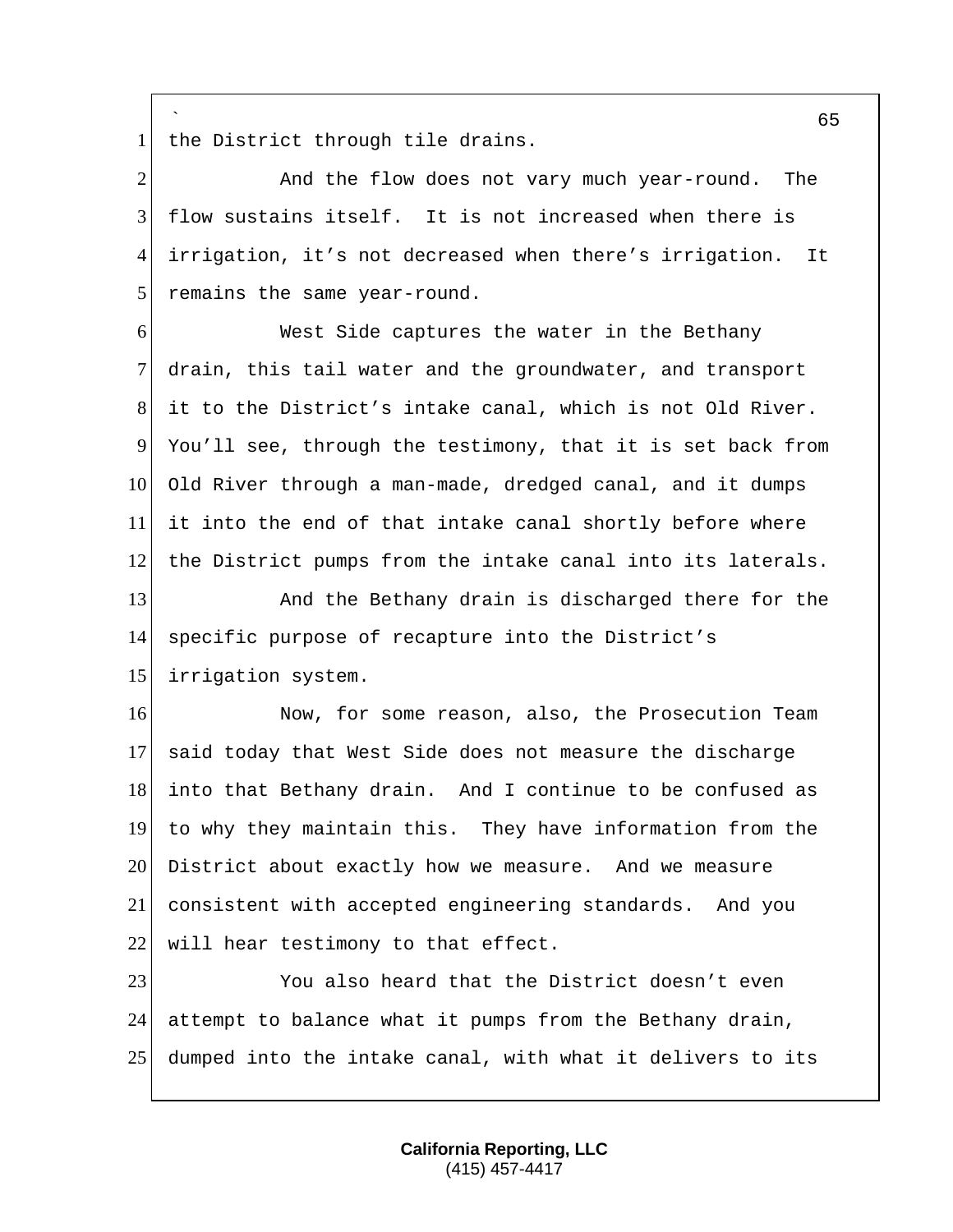` 1 landowners.

| The record will show and the testimony will                  |
|--------------------------------------------------------------|
| establish that in 2014 and 2015, West Side recaptured less   |
| than 70 percent of the water discharged from the Bethany     |
| drain into the intake canal. We believe that provides more   |
| than enough leeway for any kind of conveyance loss.<br>Which |
| you will also hear testimony is approximately five percent.  |
| In short, West Side's actions in recycling and               |
| reusing the tail water and shallow groundwater are in full   |
| compliance with the law. In fact, California law and         |
| statutes allow exactly the kind of actions that West Side    |
| undertook in 2014 and 2015, that are being challenged by     |
| the Prosecution Team.                                        |
| Regarding the City of Tracy wastewater. Again,               |
| West Side worked closely with its attorneys. It worked       |
| closely with the City of Tracy and the City of Tracy's       |
| General Counsel to develop a plan to utilize this treated    |
| wastewater.                                                  |
| And again, while the Prosecution Team paints us a            |
| rogue District, acting in disregard of the law, nothing is   |
| further from the truth. West Side spent a lot of money       |
| working with the City to determine whether or not its        |
| actions in entering into the contract, in 2014, would be in  |
| compliance with the law, and concluded that it was.          |
| It then fully complied with the California                   |
|                                                              |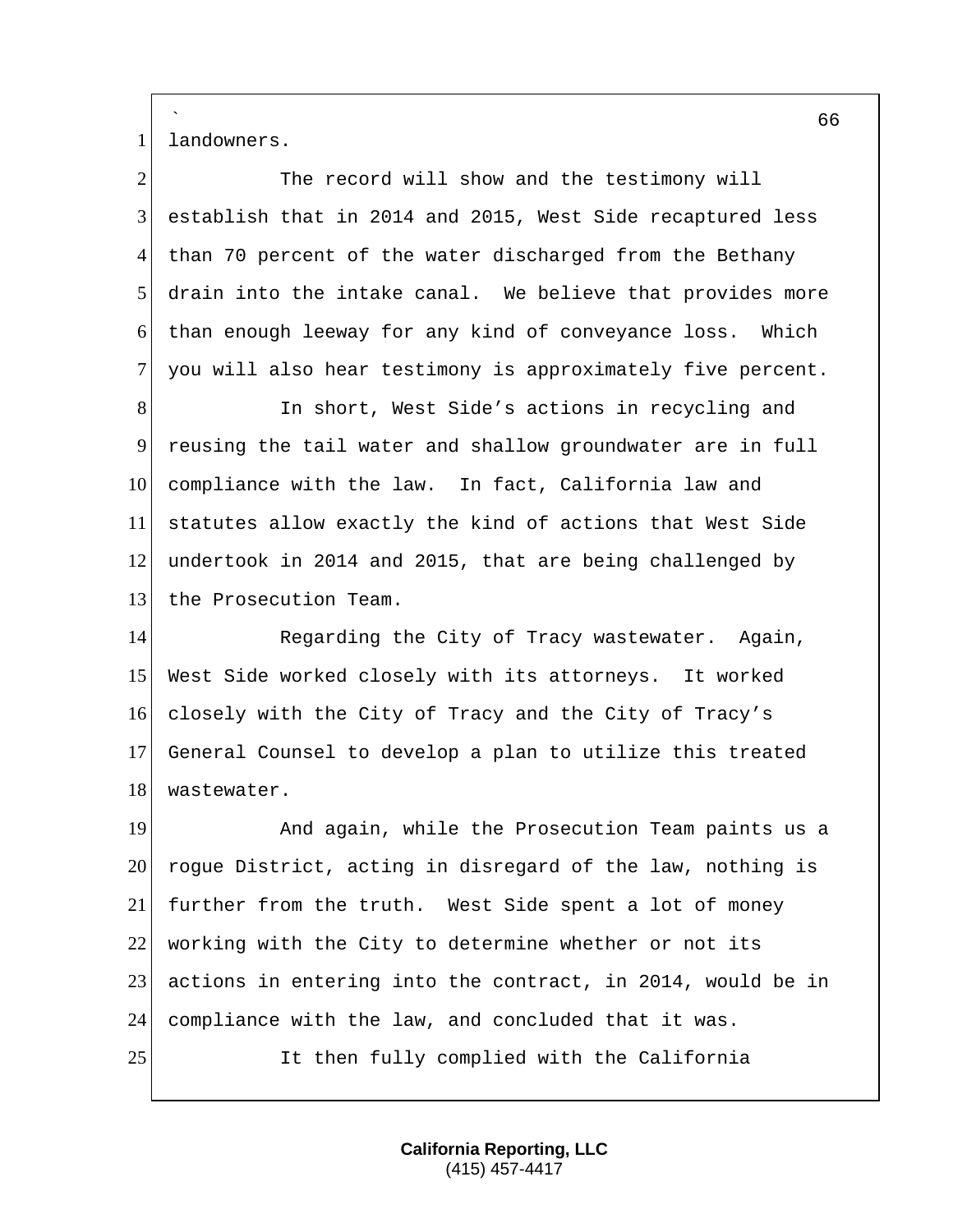` Environmental Quality Act, received no comments on that, 2 and proceeding, in 2014, to pump water under the agreement. Now, all parties agree, including West Side, that Water Code Section 1211 requires approval of the State Board, in most instances, when treated wastewater is contracted with a third party for reuse. It's very clear. 7 However, the law expressly provides an exception to that rule. Section 1211(b), in the Water Code, provides that no approval of the State Board is needed for "changes in the discharge or use of treated wastewater that do not result in decreasing the flow in any portion of the 12 course". 13 Now, this exception to the rule was added to the law in 2001, at the request of the State Water Resources Control Board, which argued to the Legislature that where 16 there is no threat to in-stream flows, or third-party water right holders, requiring State Board review is an 18 unnecessary burden on wastewater reclamation. 19 So, in its written testimony, submitted to you, 20 the Division of Water Rights staff acknowledged that a single, small diversion of 14 CFS from the Delta, such as that being made by West Side Irrigation District, under contract with the City of Tracy, from a relatively large channel, would have no substantive observed effect on flow 25 or levels in the Delta channels.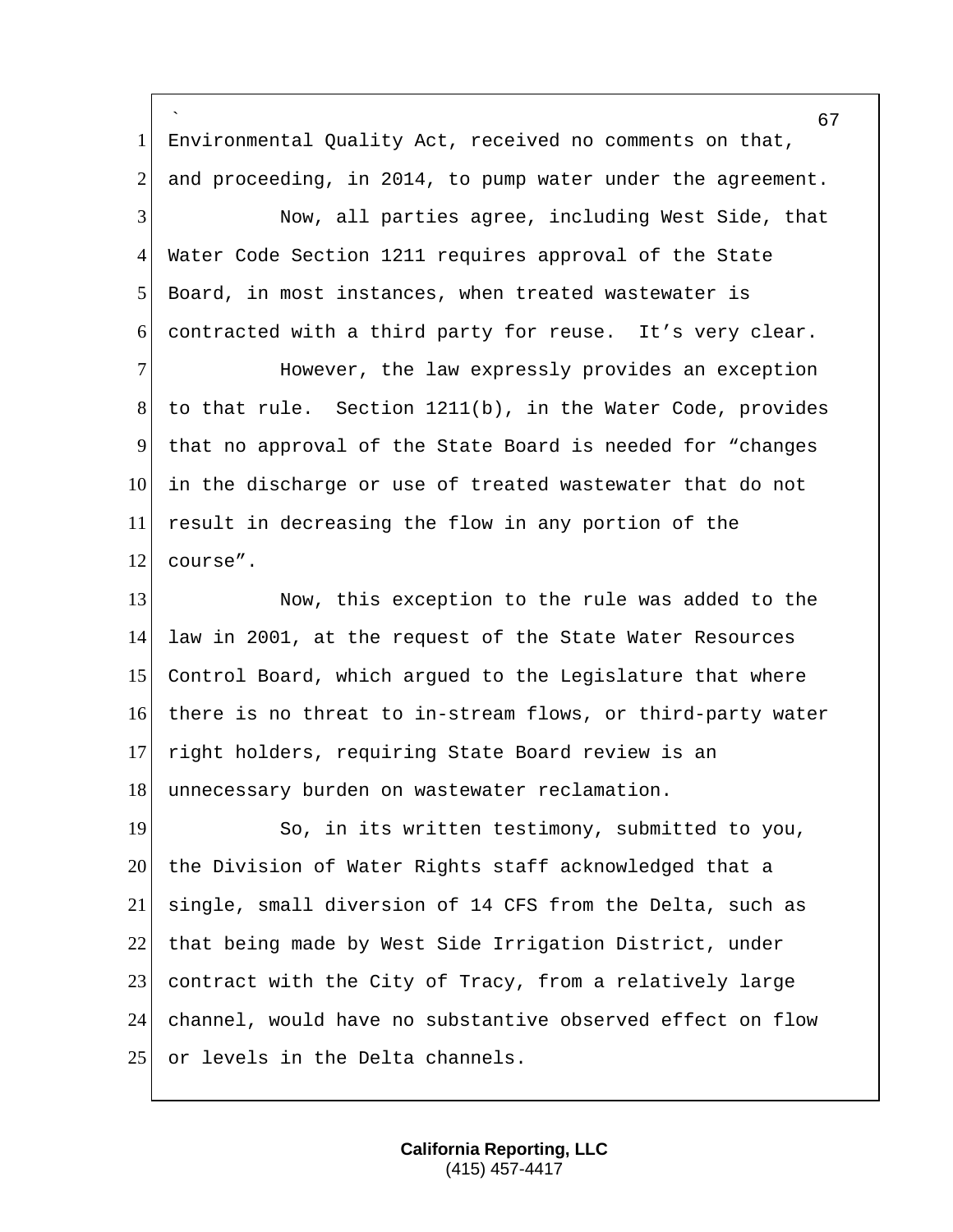` 1 Again, this is not West Side's testimony. This 2 is testimony submitted by the Prosecution Team. Therefore, by its own testimony, the Prosecution Team has acknowledged that Water Code Section 1211 does not apply to West Side's diversion. 6 The Division of Water Rights is also -- staff is 7 also, for some reason, now claiming that not only should West Side comply with 1211 of the Water Code, but that for some reason it needs a Water Right Permit to divert that 10 water. And that water under the control of a party, being conveyed in a natural water course, cannot be diverted without a Water Right Permit. And it seems, for reasons of being right here, it's simply reinventing the law and placing another layer on water rights. 15 Because any water right lawyer will tell you that's simply not the case and has not been the case in California for over a hundred years. And it's most 18 recently been supported by the courts in 2012, in the Santa Maria Groundwater adjudication, where the court again 20 stated that when you have control of that water, you developed it and you are transporting it in a natural water course, it is not subject to appropriation. It is in your 23 control and you have the prior right to take it. So, in conclusion, as to the Phase 2 issues, we believe the Prosecution Team brought the CDO simply as a

> **California Reporting, LLC** (415) 457-4417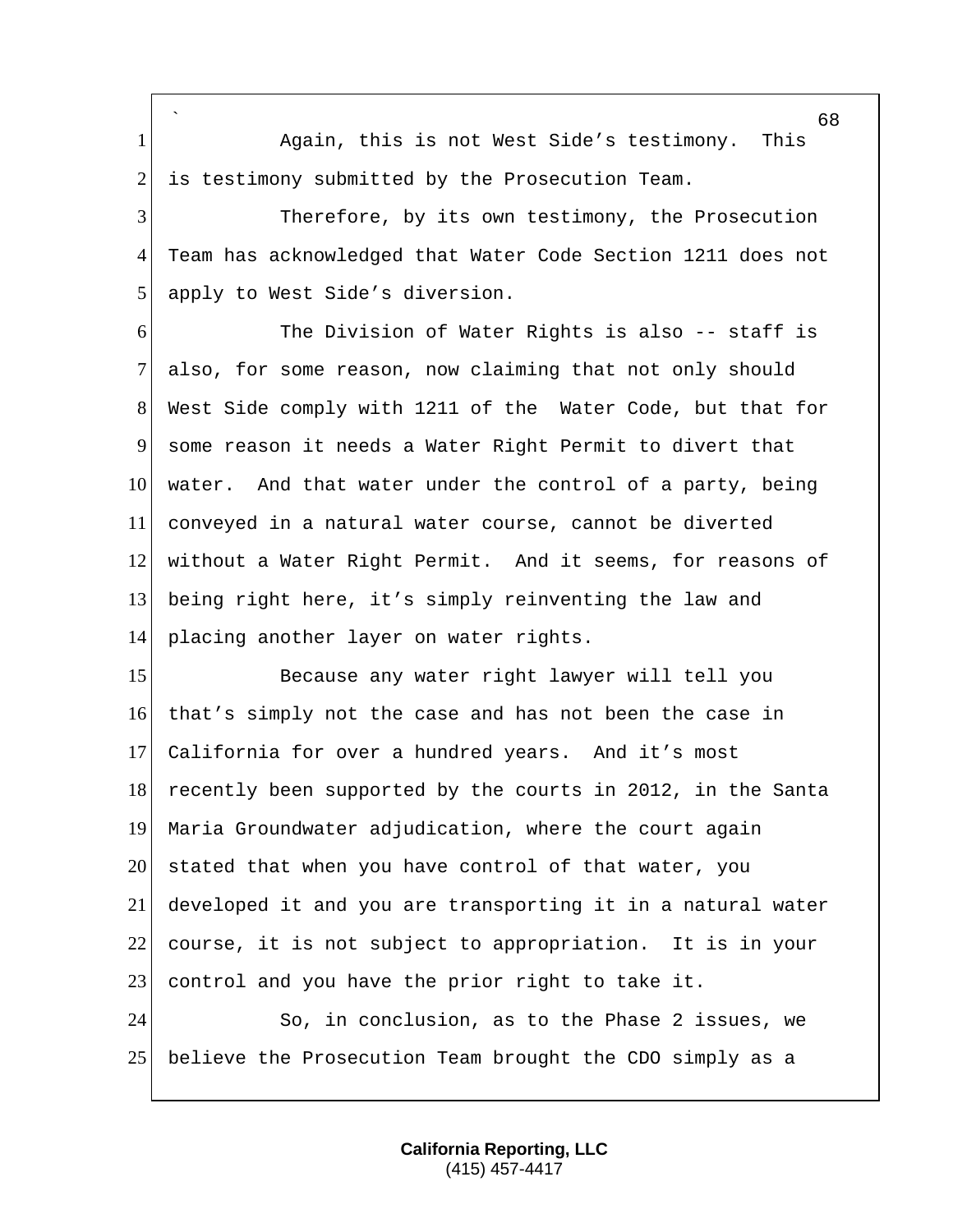` 69 1 knee-jerk reaction to seeing the fact that West Side was 2 continuing to pump after the Curtailment Notice went out. 3 What the Prosecution Team didn't do, and we were 4 very shocked to see, is they didn't do a thorough 5 investigation of the legal basis for why West Side was 6 pumping. They didn't contact West Side. They didn't sit 7 down with us one time to ask us under what right we were 8 pumping, and allow us to give that information. They 9 simply brought the CDO action. 10 The approach has cost both the District and the 11 State a tremendous amount of time and money that could have 12 been spent elsewhere. We believe it was an unnecessary 13 enforcement. 14 The evidence will show that West Side has ensured 15 that its diversions in 2014 and 2015 were authorized under 16 the law. So, no CDO is warranted. 17 And I have to echo Mr. Kelly's statements that 18 why are we here? Thank you for your time. 19 CO-HEARING OFFICER DODUC: Thank you, Ms. 20 Zolezzi. 21 I promised you a morning break, so let's take it 22 now, before we go into the remaining Opening Statements. 23 We will -- it's now 10:40. We will resume at  $24$  10:50.  $25$  (Off the record at  $10:40$  a.m.)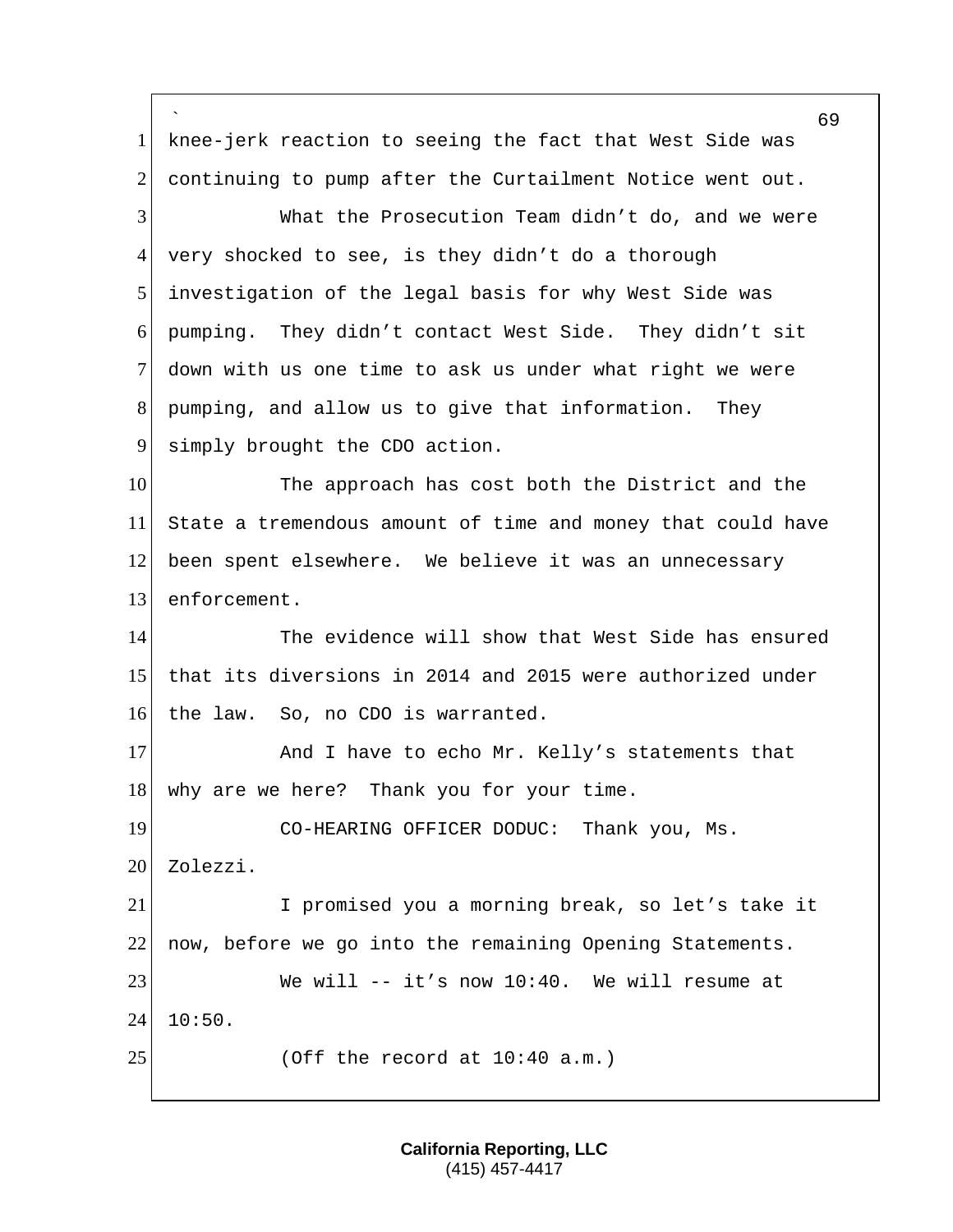`  $1$  (On the record at  $10:51$  a.m.) 2 CO-HEARING OFFICER DODUC: All right, take a seat  $3$  and we're going to resume. 4 Before we begin, two items. First, regarding the 5 opposition -- the objections made earlier this morning 6 regarding staff's introduction -- or least the Hearing 7 Team's introduction of two exhibits, I've considered your 8 objections and I am ruling that these exhibits will not be 9 included in the record. 10 I am not doing it on the basis of your argument, 11 Mr. O'Laughlin. Staff does have, the Hearing Team does 12 have the opportunity to provide exhibits and introduce 13 exhibits into the record. But I am not allowing these 14 particular exhibits because they are not available to be 15 made to the parties today. 16 And in future practices, looking at my staff, we 17 will ensure that any exhibits introduced by the Hearing 18 Team will be made earlier and will be made available to all 19 parties. 20 With that, also, I wanted to give you a little 21 bit of logistics. We have about ten other parties 22 providing Opening Statements. What I would like to do is 23 take a short, 30-minute lunch break after those parties 24 have provided their Opening Statements. So that when we

25 reconvene, the Prosecution Team can present their direct

**California Reporting, LLC** (415) 457-4417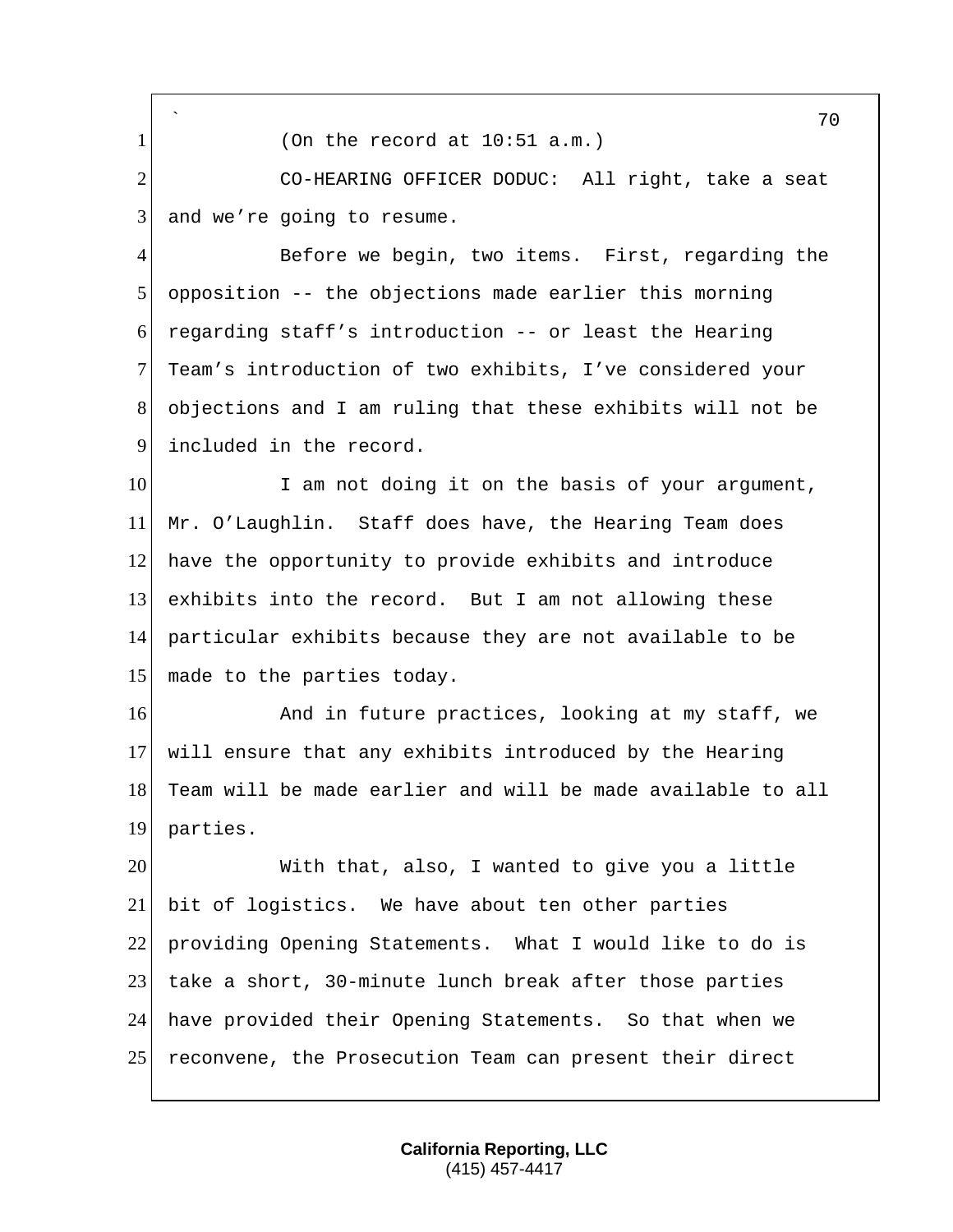` 71 1 testimony in its entirety, without having to take a break 2 in the middle. 3 So with that, I will now turn to Mr. Morat for 4 your Opening Statement, followed by South Delta Water 5 Agency. And you will each have five minutes. 6 MR. MORAT: Hearing Officer Doduc, I'm with the 7 Phase 2 BBID. You have my written Opening Statement. I 8 don't think it would benefit you or the staff to summarize 9 it. If that's okay with you, I'll pass. 10 CO-HEARING OFFICER DODUC: Thank you, Mr. Morat. 11 You are setting a fine example. 12 South Delta Water Agency, followed by Central 13 Delta. 14 MS. SPALETTA: Good morning, Jennifer Spaletta 15 and I will be providing a combined Opening Statement for 16 Central Delta and South Delta this morning. So, if I do 17 exceed the five minutes, I would like the ability to have 18 the time for both agencies. Thank you. 19 CO-HEARING OFFICER DODUC: Granted. 20 OPENING STATEMENT BY MS. SPALETTA ON BEHALF OF 21 CENTRAL DELTA WATER AGENCY AND SOUTH DELTA WATER AGENCY 22 MS. SPALETTA: First of all, when we started this 23 process it wasn't really clear how involved the Delta 24 Agencies were going to be. And I will just tell you that 25 as the process went along it became imperative that the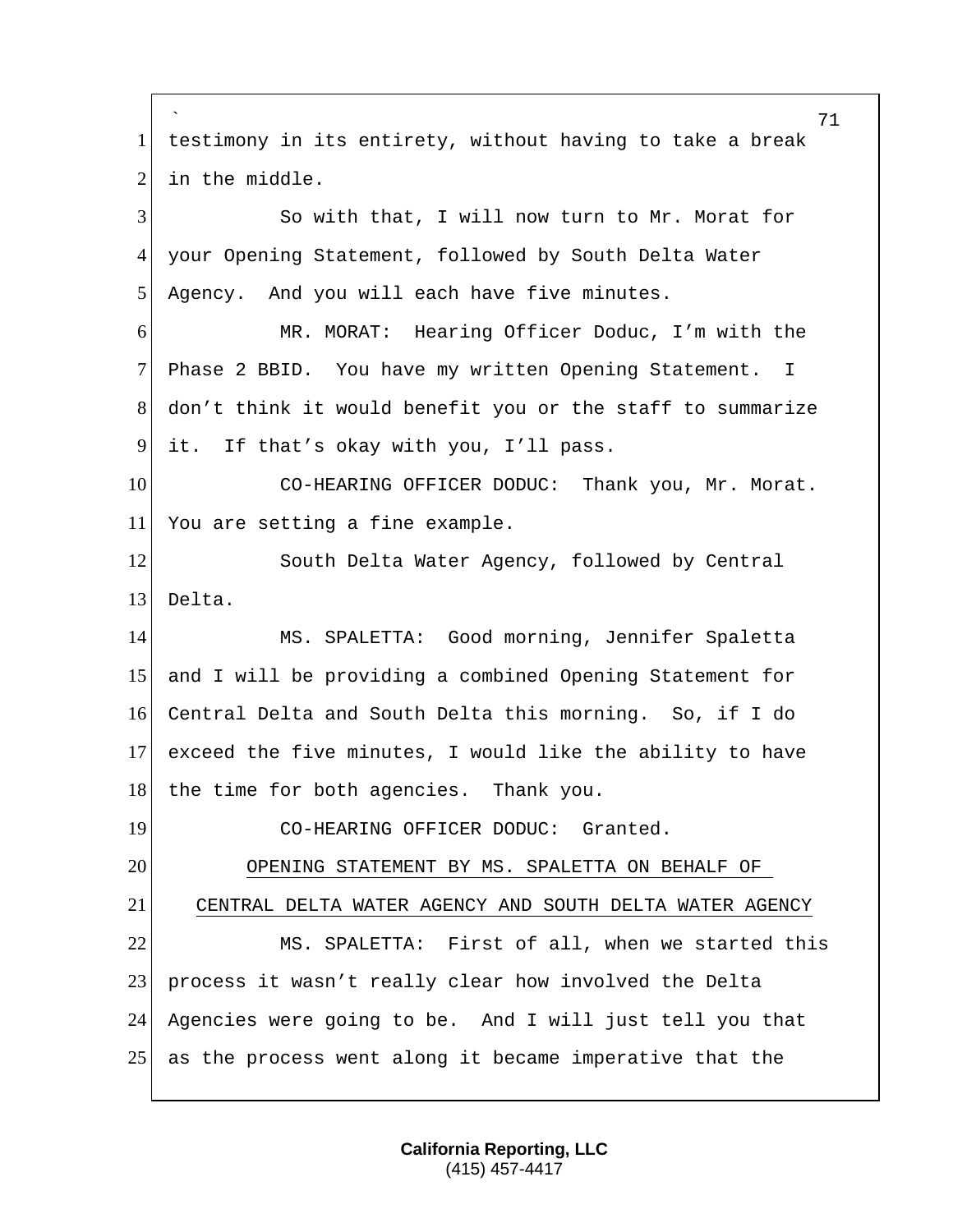` Delta Agencies become more and more involved because of the way that the Prosecution Team handled the cases. Both the filing of the initial Draft Enforcement Actions, handling 4 the preparation of the case, and the way they're presenting the arguments and the evidence to you here, today.

 It has become clear to us that this is really not a hearing about addressing egregious behavior in the time of a drought. Rather, it's a hearing about trying to get to some key, but very complex, factual and legal issues 10 that the State Board wants to resolve regarding water availability in the Delta.

12 And that's why these two entities, located almost next to each other on a Delta channel, appear to have been selected for enforcement. And the Delta Agencies feel very strongly that this enforcement proceeding is not the right place to address those complex, legal and factual issues.

17 We agree with some of the prior comments that 18 when the State Board suggested, in the middle of 2014, that 19 there be a public workshop process on water availability in 20 the Delta during drought that that was, by far, a better 21 process than trying to get at the issues in these 22 enforcement proceedings.

23 Now, when it comes to legal issues, we have 24 raised several in our pre-trial briefings. And I will not 25 repeat those here. We will deal with them in the closing

> **California Reporting, LLC** (415) 457-4417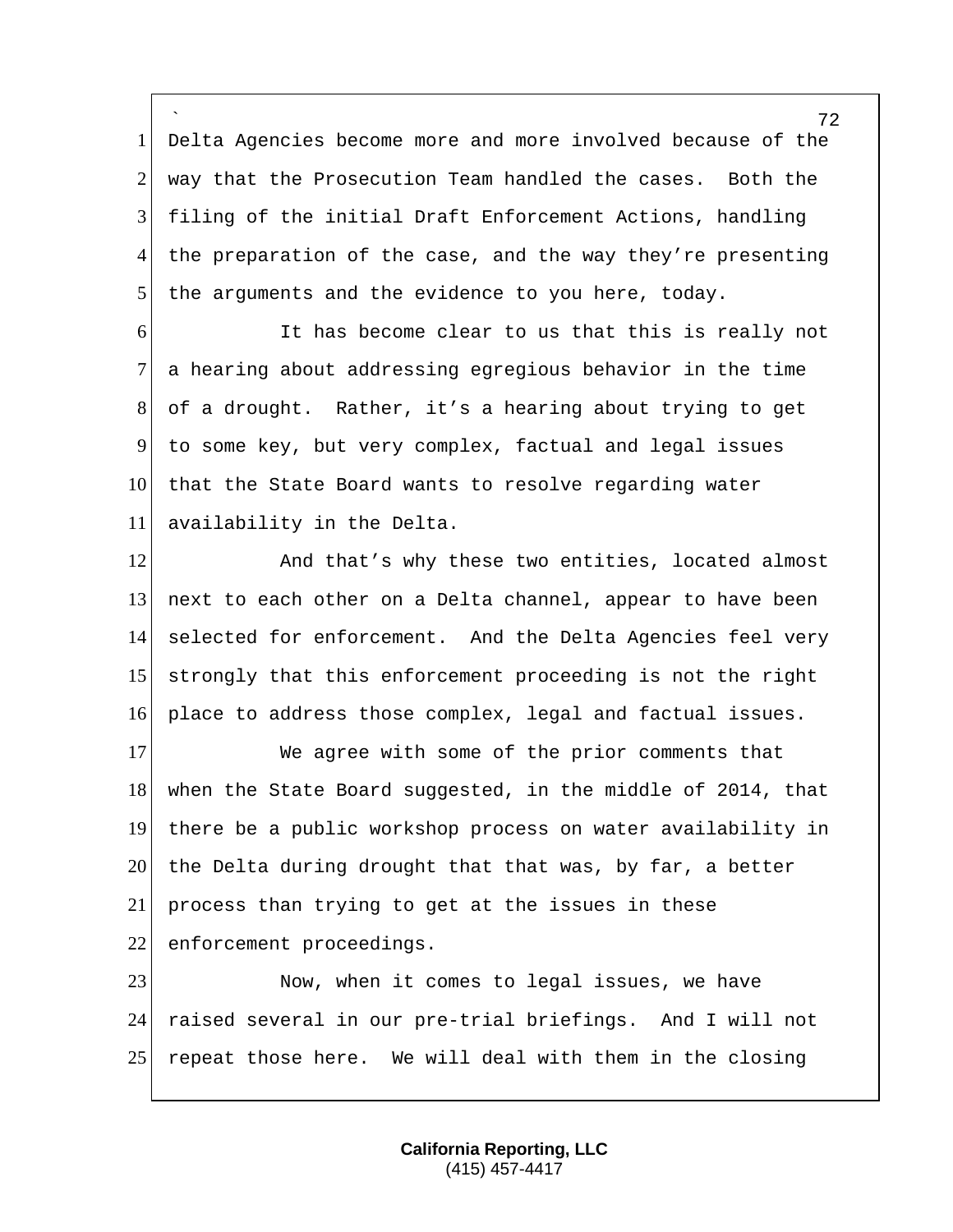` brief.

2 So, I want to focus, instead, on the factual issues, what you're going to hear in this hearing and how 4 the burdens of proof are going to work.

 I took issue with something that the Prosecution Team's counsel said during their opening. They made the 7 argument that this was a preponderance of the evidence case. There's actually significant case law in the State of California that indicates that preponderance of the evidence is not the right burden of proof when you are dealing with important rights.

12 And so, the proper burden of proof when you're dealing with important rights is that there's no doubt that 14 the evidence proves the point.

15 And I think that we briefed that for you, but I want to make it clear that this is not a preponderance of the evidence case. And so, this is not about whether it's 18 a close call. It's about whether the Prosecution Team can prove beyond any reasonable doubt, essentially, that they 20 are correct.

 Now, I also want to talk about what they have to prove. And I think Mr. Tauriainen mentioned this, but his evidence doesn't reflect it. The Prosecution Team has to prove that there was actually, in the real world, not water available for either West Side or BBID to divert during the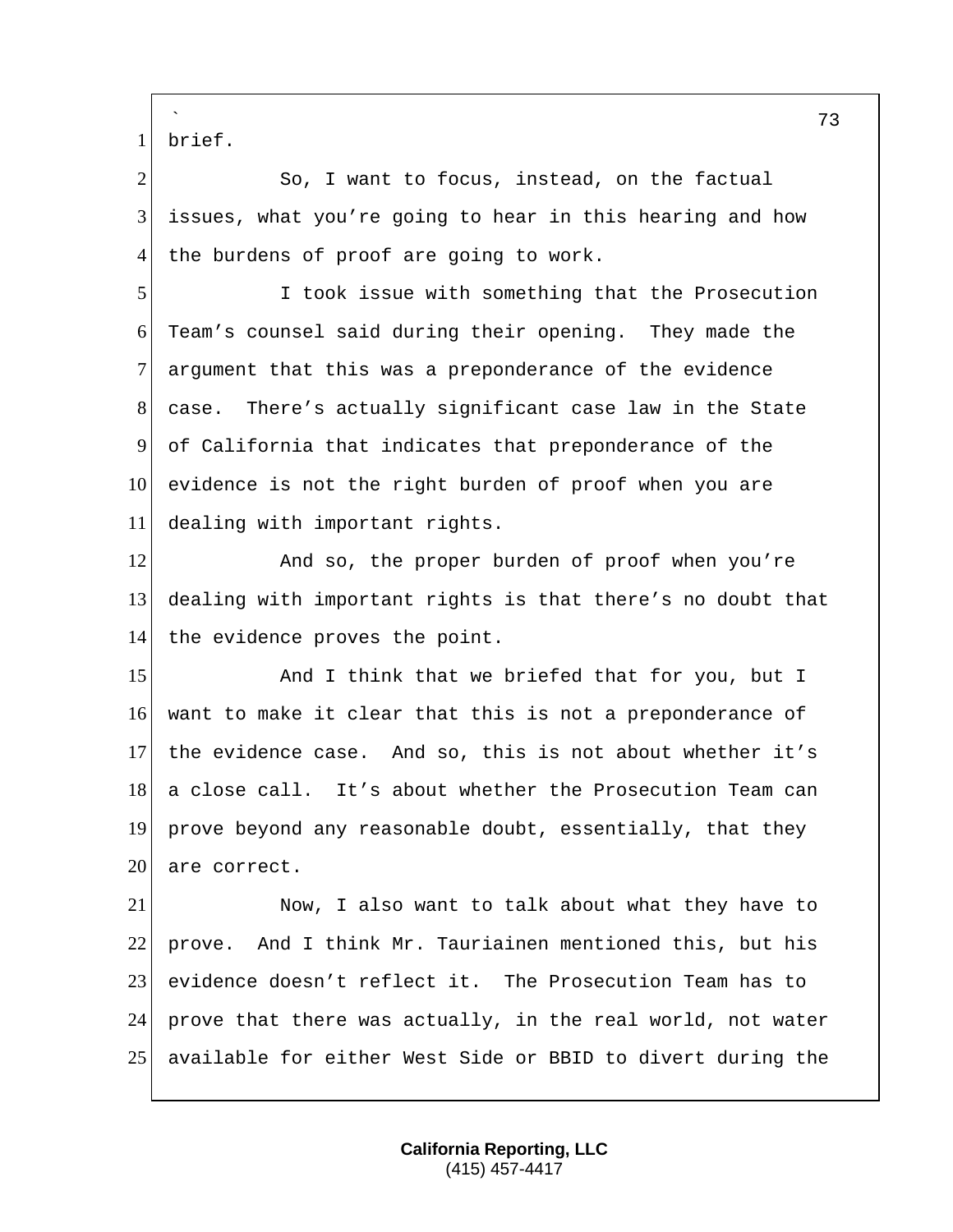` 1 relevant time periods, at the specific points of diversion, 2 in the channel. They have no evidence that addresses that 3 burden.

4 Instead, they are attempting to meet that burden 5 by relying on calculations that were performed a year ago, 6 using forecasted or projected information as a proxy. And 7 that is a problem.

8 What's particularly troublesome about it is that 9 here we are, a year later, and we have, and the Prosecution 10 Team has, and the State Board has the actual data. We have 11 the actual, updated, DWR unimpaired flow data that shows 12 the unimpaired flow, assuming that's the proper measurement 13 as the State Board has asserted, was significantly higher 14 than any of the forecasted flows that are going to show up 15 on the charts that they show you during their case in 16 chief. But they haven't updated a chart for this 17 proceeding that includes that most recent, updated DWR 18 monthly flow.

19 The other thing you're going to see is that Mr. 20 Tauriainen, in his opening, claimed that they used the best 21 available information because it was what they got from the 22 2015 Information Order. That's a misleading statement.

23 The 2015 Information Order requested three types 24 of information, 2014 actual diversions, 2015 projected 25 diversions and then, by the 5th of every month, actual 2015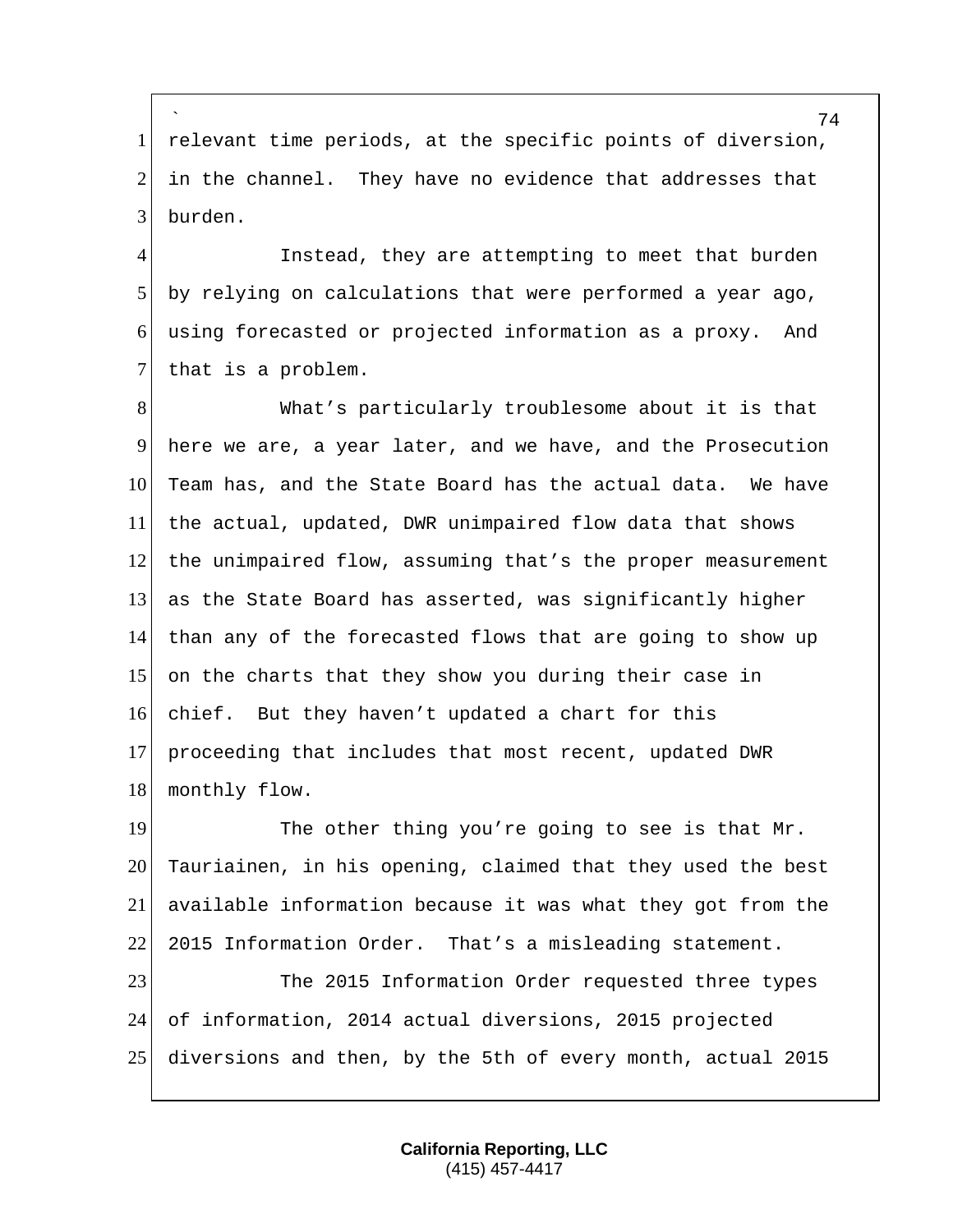` 1 diversions. The only data from the 2015 Information Order 2 that was used by State Board staff for curtailment, and 3 then incorporated into the Prosecution Team's case was the 4 2014 diversion information.

 So, even though this Board authorized information orders for the specific purpose of getting 2015 actual diversion data, it was not used. And when you look at it after the fact, that diversion data shows that diversions were significantly less than what the State Board staff 10 projected.

11 There are several other things that are missing 12 from the State Board staff's water availability analysis, 13 and you're going to hear a lot about those today and over 14 the course of the next couple days.

15 For one, Mr. Tauriainen asserted, in his opening, 16 that on these charts, these colorful charts that show 17 supply and demand, that the data validated the State Board 18 staff's determination. Now, he promised you the data would 19 validate the State Board staff's determinations. But what 20 he didn't tell you is what the data is that's on those 21 lines.

22 And what you're going to find out is when the 23 State Board staff did its analysis, it looked at full 24 natural flow, but it also looked at other sources of 25 supply, like return flows. A significant amount of return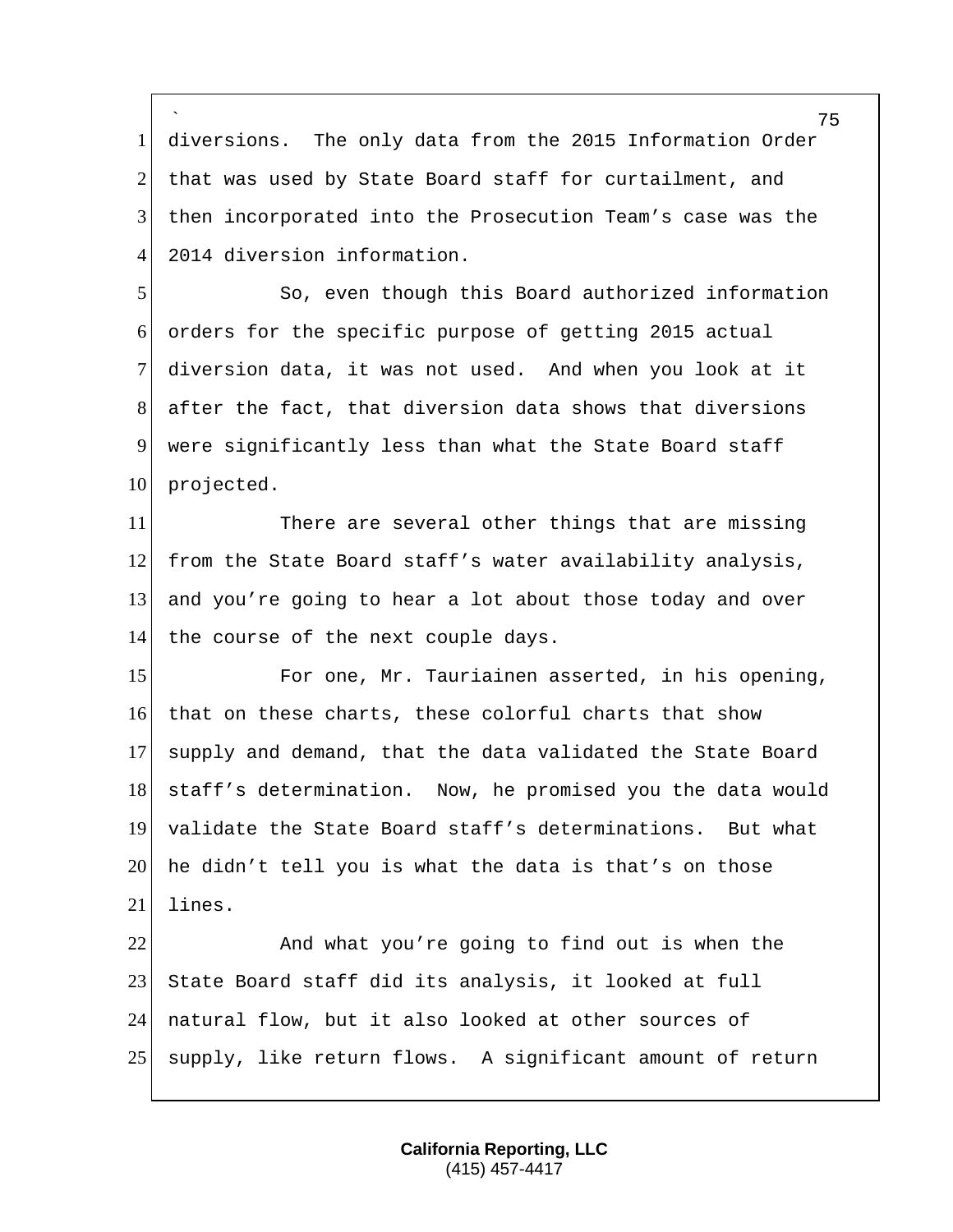` flows in the Delta. It looked at return flows from the 2 Sacramento River and the San Joaquin River. It looked at additional flow from minor tributaries, that's not included in DWR's full natural flow calculations. And it put that data into its spreadsheet. But when it generated that nice, solid blue line on all these charts, it didn't 7 include any of that supply.

8 So, when Mr. Tauriainen promises you that the 9 data validates their prior determinations, I'd like you to 10 think about that as each one of his witnesses testifies, 11 and we ask them exactly what was included in the data 12 points that are on his graph and what was excluded.

13 The other thing that you're going to hear is what 14 was completely missing from the State Board staff's 15 determination of water availability, what was omitted. And 16 what was omitted is really, really important.

17 Now, staff is going to say that they attempted to 18 collaborate, in Mr. Tauriainen's words, with the 19 stakeholders. But to be frank, having an impromptu meeting  $20$  two weeks before or after a curtailment notice is issued, 21 and providing no explanation of how staff came up with the 22 numbers on the chart is not collaboration.

23 It has taken us every single bit of the time 24 you've provided in these hearings to understand what is in 25 Mr. Yeazell's spreadsheets. And to this day, there are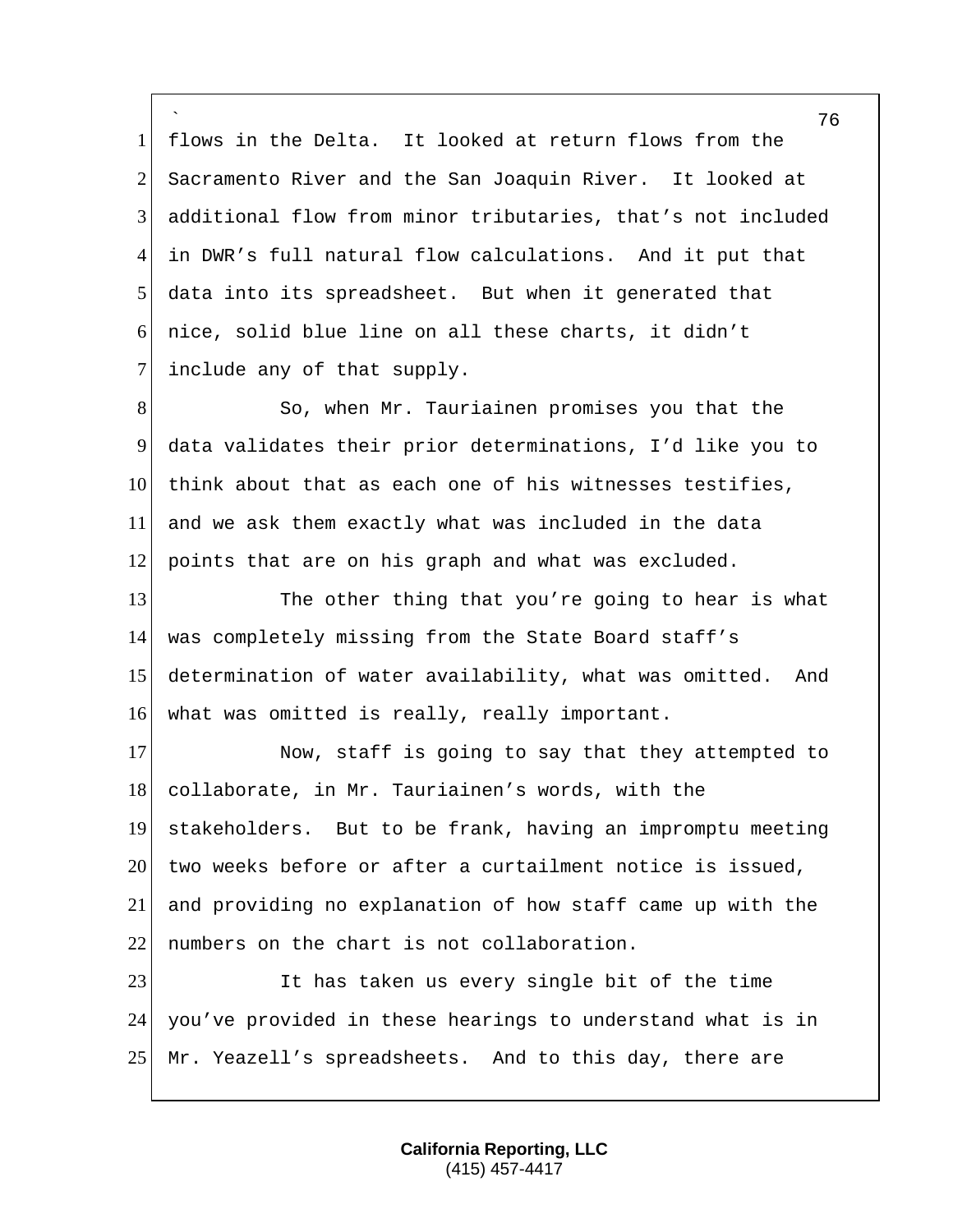` 1 still questions. From his testimony, which took, I 2 believe, a combined more than 30 pages to explain what he 3 did, he references nine separate spreadsheet models. Those 4 are not available on your website. They certainly were not 5 provided to these stakeholders prior to the curtailment, 6 nor was there any formal process for these stakeholders to 7 explain to the State Board staff why the operations in the 8 spreadsheet did not make analytical sense in the real 9 world.

10 So, the biggest missing component, of course, is 11 supply in the Delta channels. And you're going to hear a 12 lot about how the Delta channels work, how there's a 13 reservoir of water there. How water that flows in from the 14 Sacramento River, in prior months, hangs around in the 15 Delta. It sloshes back and forth and provides an available 16 supply for months after it enters the Delta. None of that 17 was considered by the State Board staff.

18 And not only was it not considered when they did 19 their curtailments, but as Mr. Kelly described, it wasn't 20 even considered for the purposes of these enforcement 21 proceedings. And that is troubling. It is, if staff, in 22 the enforcement proceedings, chose not to look at something 23 that they fully understand exists. And we're still trying 24 to get to the bottom of why that choice was made. It's as 25 if someone told them to ignore part of the real world.

> **California Reporting, LLC** (415) 457-4417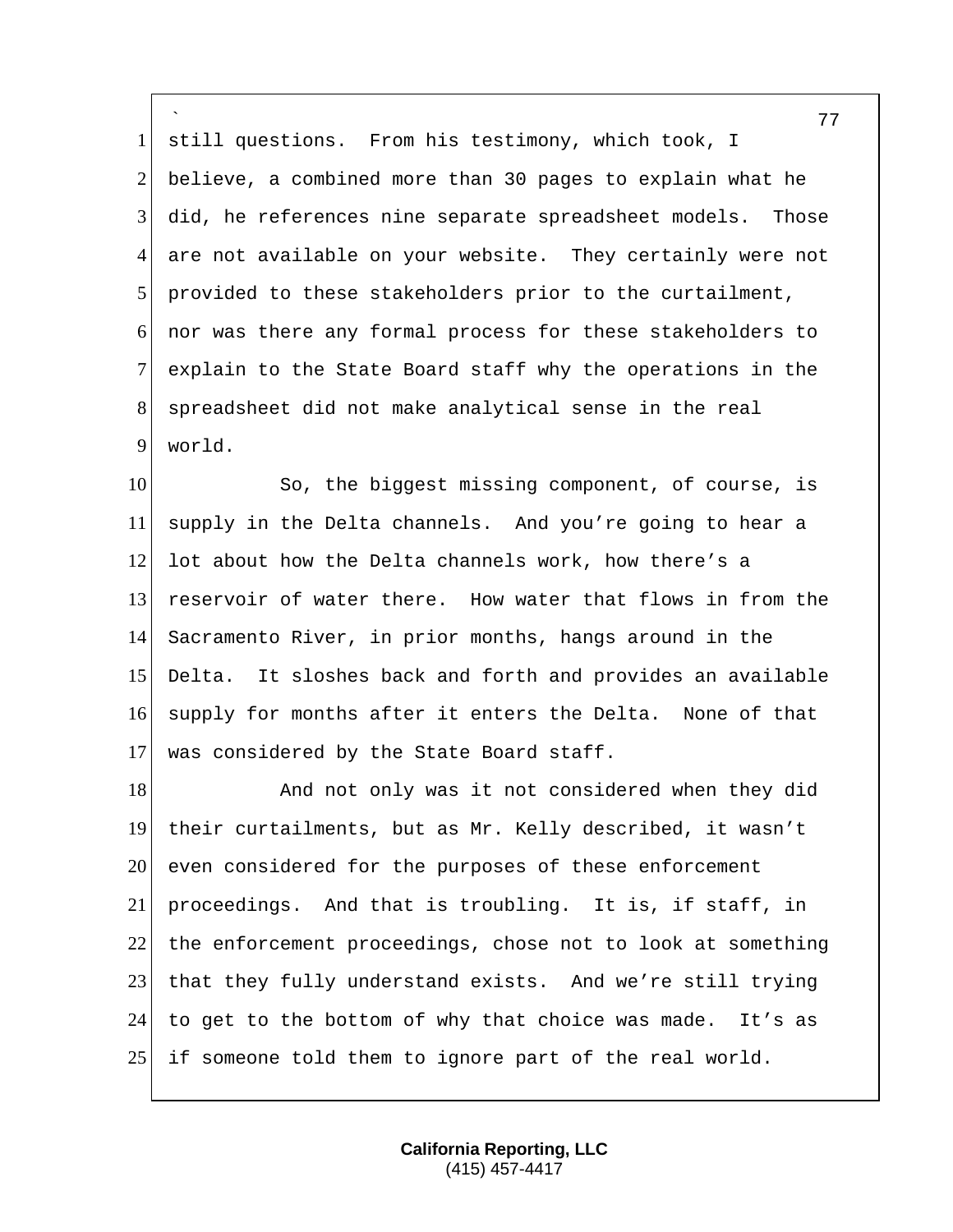` 1 There are other things that are completely 2 missing from the Prosecution Team's case and also from what the State Board staff did with respect to curtailments. There was a significant amount of stored water that moved through the system in 2015, and satisfied demands. The North Delta Water Agency has a contract with DWR. None of the stored water released pursuant to that contract was counted in supply, but all of the demand was. 9 Similarly -- CO-HEARING OFFICER DODUC: Give Ms. Spaletta another five minutes since she's presenting for two parties. 13 No, you only gave her five. MS. SPALETTA: West Side had unused time and I'm actually addressing the water availability issues for them, as well. I will wrap up, though, quickly. 17 CO-HEARING OFFICER DODUC: Thank you. 18 MS. SPALETTA: Yeah. The other thing about stored water is a lot of stored water was delivered to settlement contractors on the Sacramento River, settlement contractors on the Feather River and, most significantly, 22 the San Joaquin River Exchange Contractors. All of the demand for the exchange contractors was included as riparian demand showing up on the charts that the staff prepared, but none of the stored water that was delivered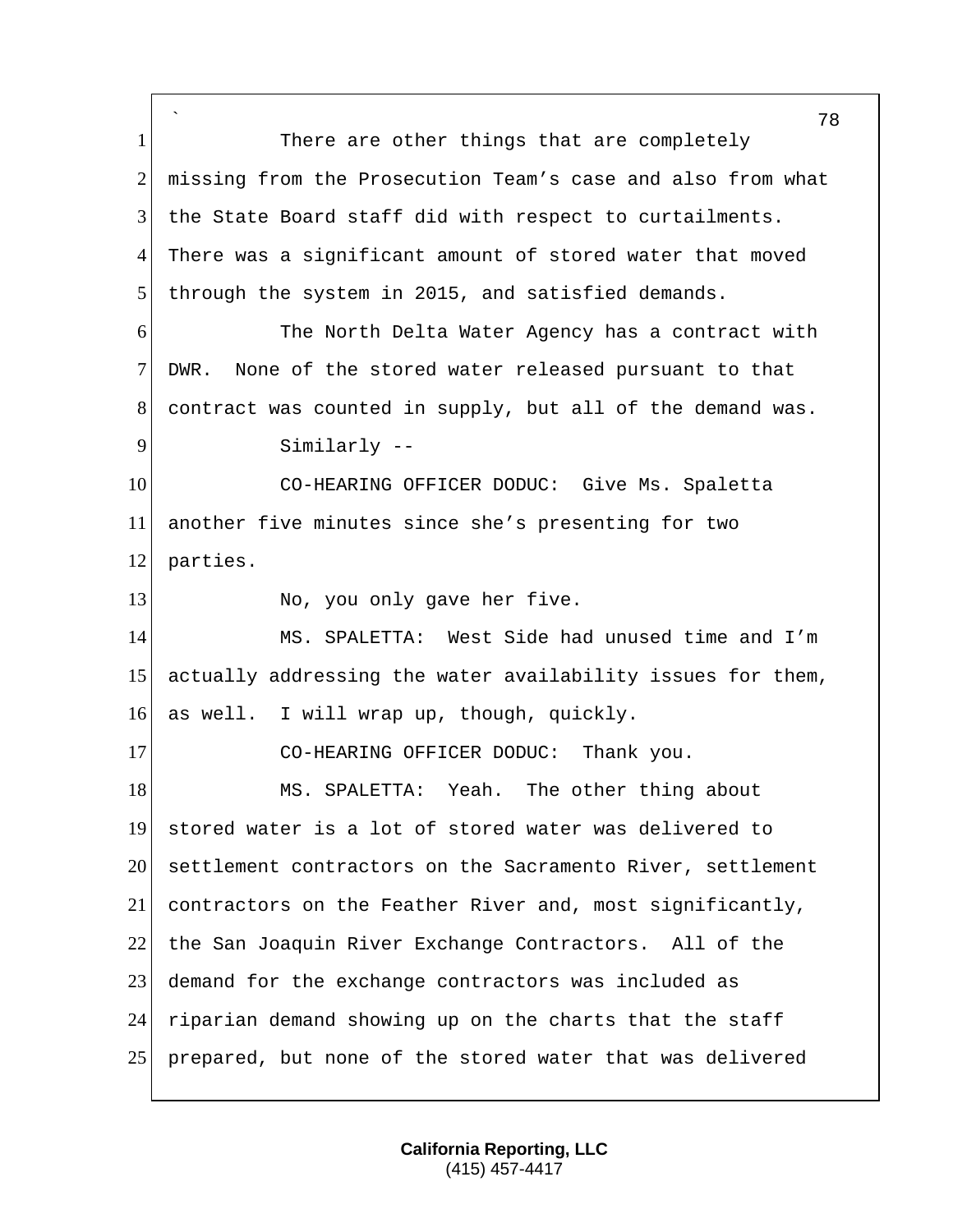` 79 1 to satisfy that demand was included in supply. 2 And that results in an incredibly misleading 3 picture of supply and demand. And it took us a lot of time 4 to sort through the minutia of the cells in these very 5 large databases, and questioning of Mr. Yeazell to figure 6 that out. And that's really, really unfortunate. That's 7 not how this process should work. 8 Finally, Mr. Tauriainen put up a charge prepared 9 by one of our experts, Mr. Greg Young, and asserted that 10 this chart, which adjusted demand downward, makes every 11 assumption in favor of the diverters and shows no 12 significant different in the supply and demand 13 determination. 14 He was flat out misleading this tribunal and 15 violating the duty of candor. Greg Young prepared that 16 chart to represent a single adjustment that was one of many 17 criticisms that we made to the Prosecution Team's theory of 18 water availability. 19 There was significant other information that you 20 will hear, from Mr. Bonsignore and Mr. Young, about other 21 adjustments. And you'll also hear the Prosecution Team's 22 own witnesses explain adjustments that they have now made 23 after the fact, for purposes of rebuttal. 24 So, again, I take the duty of candor to this 25 tribunal very seriously. You will not hear our witnesses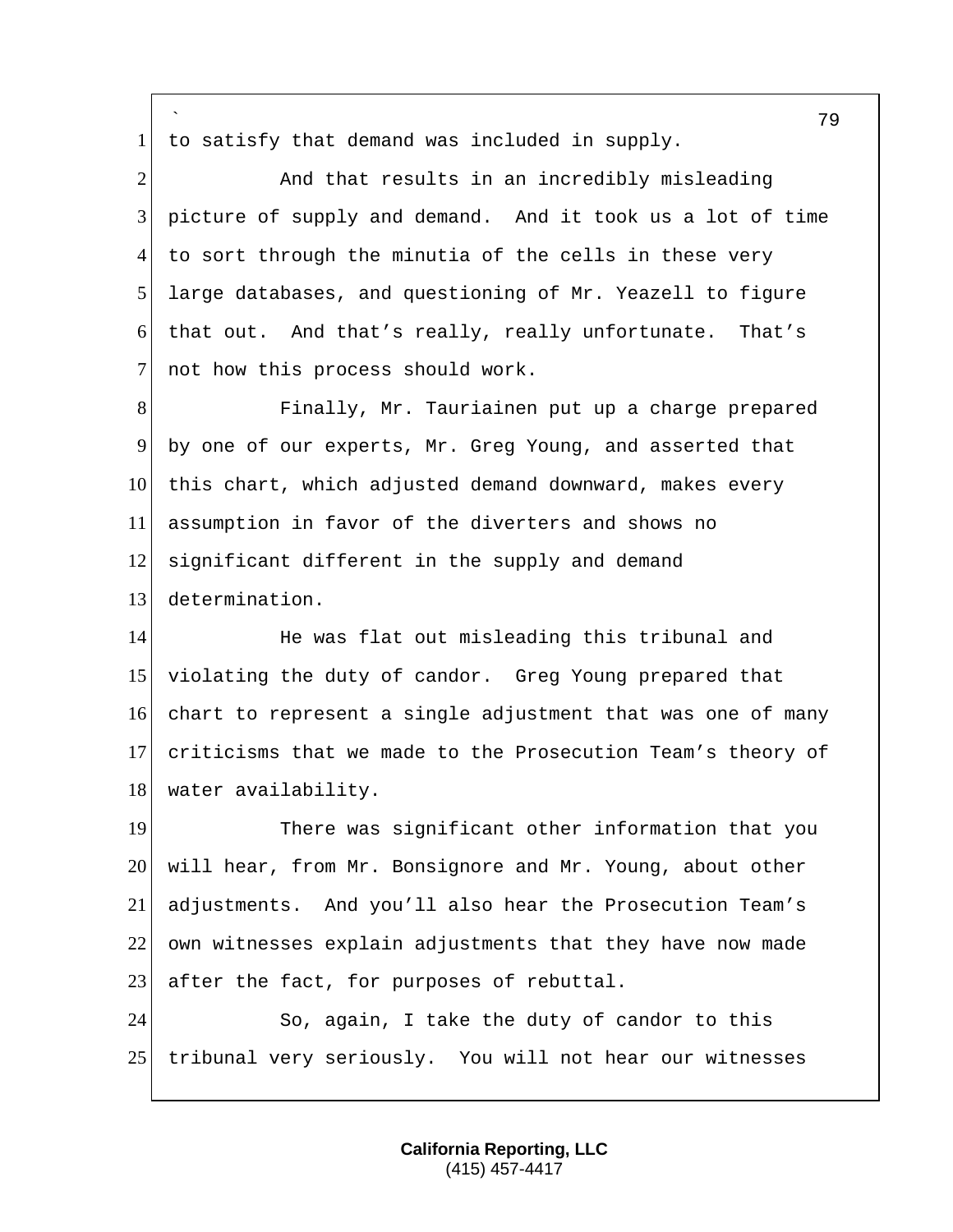` 1 or our experts overstate anything. You will not hear them make conclusions that are not supported by the evidence. And I hope that you hold that same standard to every other party in this case. Thank you. CO-HEARING OFFICER DODUC: Thank you, Ms. Spaletta. 7 and just for the record there are only two of us 8 here, unless you count me twice. City and County of San Francisco, followed by San 10 Joaquin Tributaries Authority. OPENING STATEMENT BY MR. JONATHAN KNAPP ON BEHALF OF CITY AND COUNTY OF SAN FRANCISCO 13 MR. KNAPP: Good morning. My name is Jonathan Knapp. I'm a Deputy City Attorney with the City and County of San Francisco. I'm here on behalf of the City and County, and the San Francisco Public Utilities Commission. San Francisco appreciates the opportunity to give this Opening Statement and to appear in these proceedings. 19 San Francisco is appearing in these proceedings 20 for the limited purpose of preserving its rights and positions with respect to certain threshold matters, and joins in the positions taken by several parties regarding 23 these matters. First, San Francisco questions the State Water Board's jurisdiction to bring the enforcement proceeding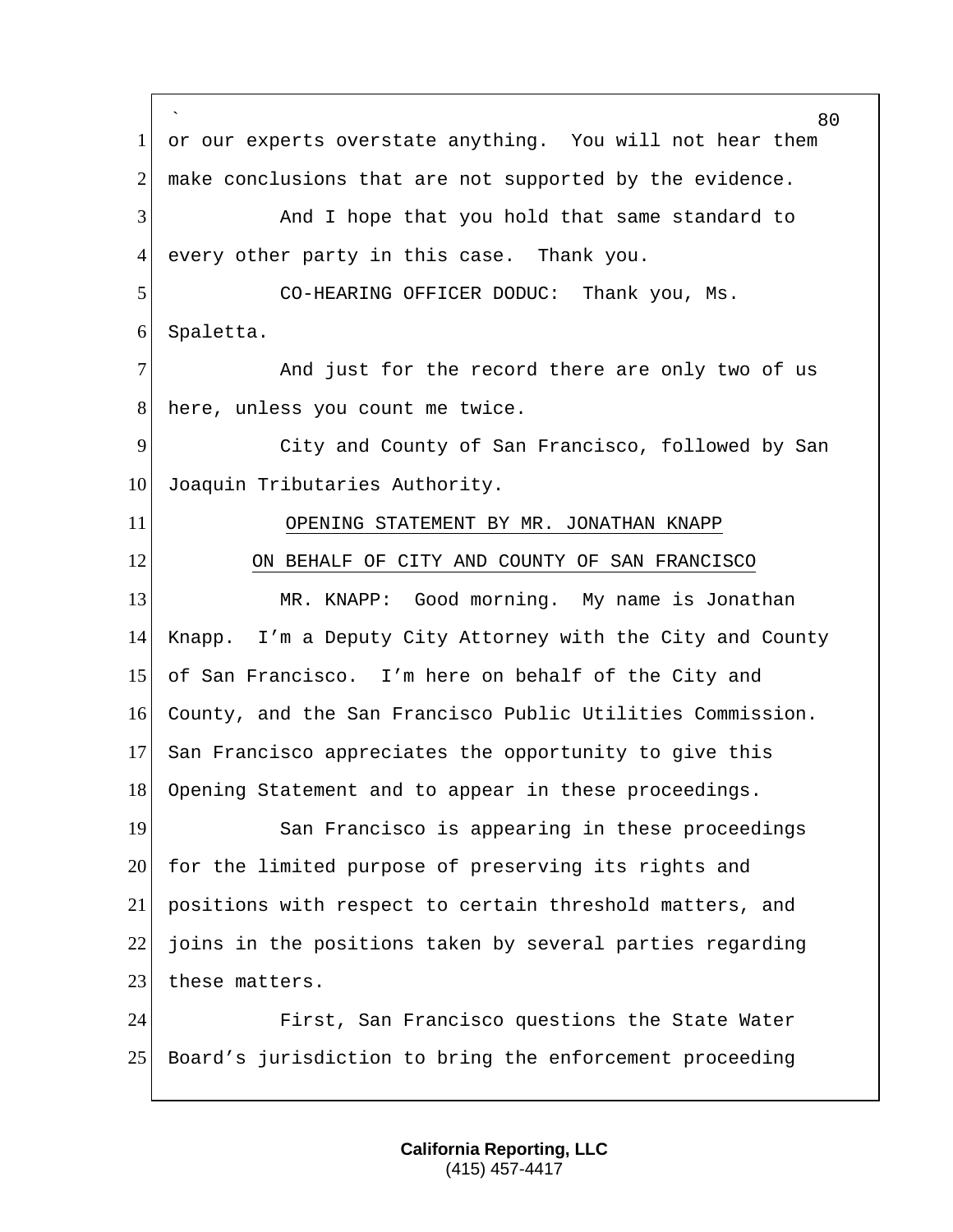` against Byron Bethany Irrigation District, a pre-1914 2 appropriator, under the authority of Water Code Section 1052.

4 San Francisco respectfully submits, as set forth in our briefs, that Water Code Section 1052 does not authorize the State Water Board to administratively prohibit the use of valid pre-1914 appropriative rights that are being exercised within the proper scope of such rights.

10 Second, San Francisco shares many of the concerns raised by other parties about the methodology developed by State Water Board staff to determine water availability, which ultimately led to the enforcement actions in these proceedings.

15 In particular, San Francisco believes that the water availability methodology developed and used by State Water Board staff constitutes a rule or regulation of general applicability, under the California Administrative Procedures Act, that was not lawfully adopted and 20 promulgated by the State Water Board.

 San Francisco also shares concerns with several 22 other parties regarding the inadequacies of the 23 methodology, itself.

 San Francisco does not intend to put on a direct case in this proceeding, but respectfully reserves the

> **California Reporting, LLC** (415) 457-4417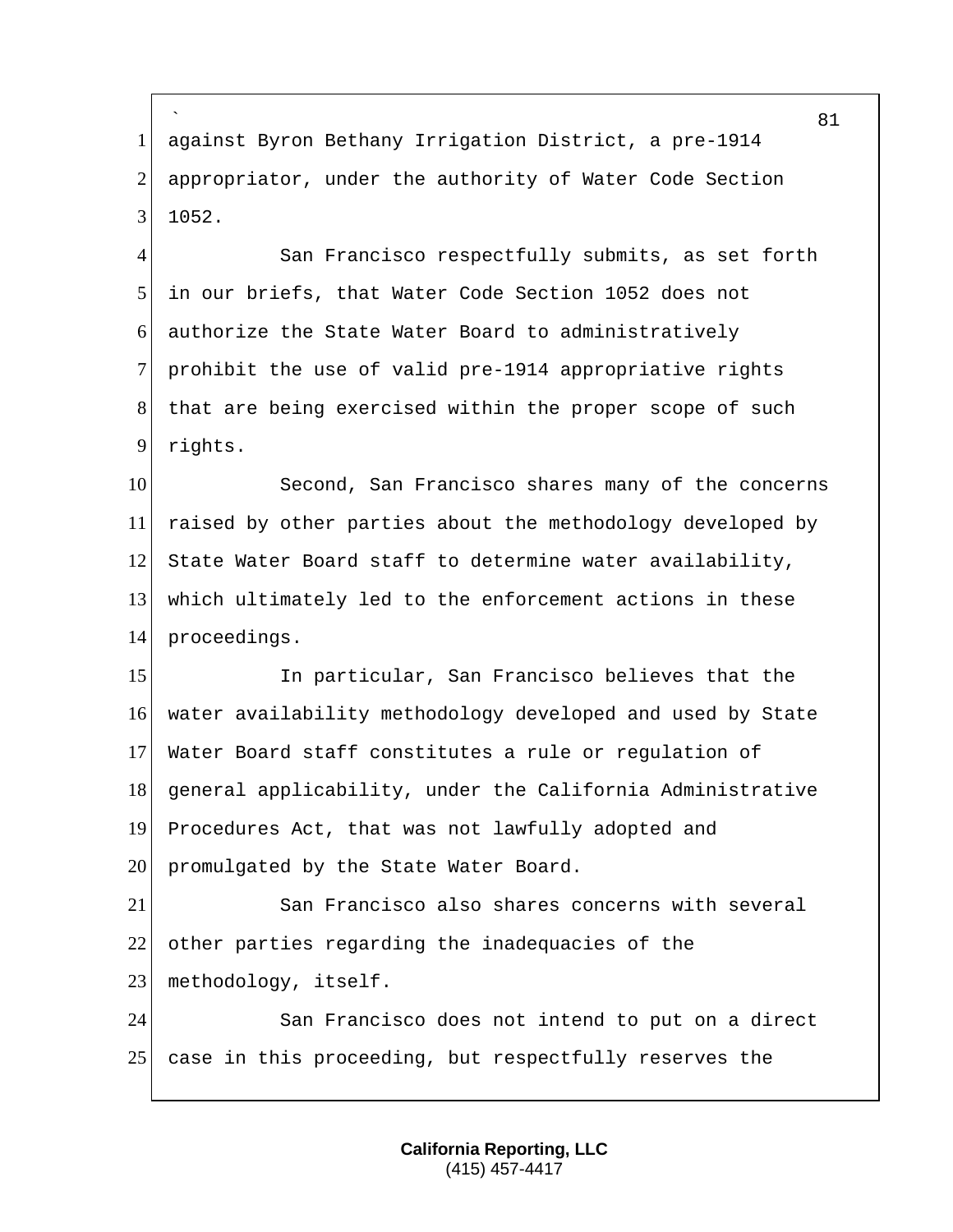` 82 1 right to participate in all other respects. San Francisco 2 also plans to fully participating in post-hearing briefing. 3 Thank you. 4 CO-HEARING OFFICER DODUC: Thank you, Mr. Knapp. 5 San Joaquin Tributaries Authority, followed by 6 the Department of Water Resources. 7 OPENING STATEMENT BY MR. O'LAUGHLIN ON BEHALF OF 8 | SAN JOAQUIN TRIBUTARIES AUTHORITY 9 MR. O'LAUGHLIN: Good morning, Tim O'Laughlin, 10 the San Joaquin Tributaries Authority. We're going to be 11 spending a lot of time here this year, it seems like. 12 A couple quick ones. I think the evidence will 13 show that in California, and I don't think there's any 14 disagreement on this point, that we have a dual system of a 15 riparian and appropriative system. 16 I think the evidence will show that the 17 methodology used by staff was only applicable to a riparian 18 analysis and it cannot be used in an analysis of water 19 available subject to an appropriative right. 20 The other point I'd like to make, and we left it 21 in our brief, and I'm not going to belabor the point, but I 22 remember appearing in front of this Board and talking about 23 a collaborative process whereby we could arrive at a 24 methodology to inform water users of water availability. 25 That process did not occur. Well, it did not happen and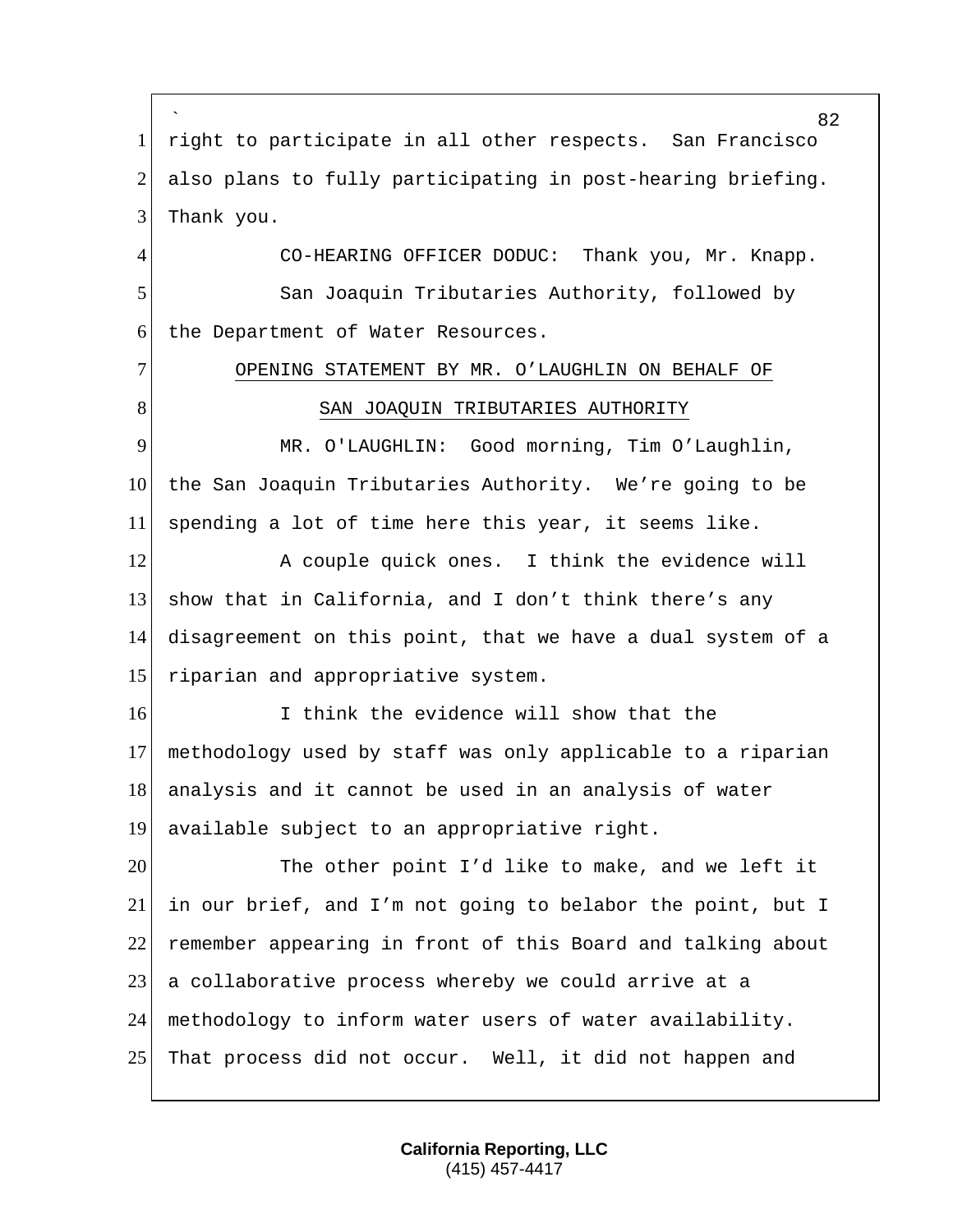` 1 it's unfortunate that it did not happen.

2 But even though that process did not happen, the  $3$  point that was most important coming out of that  $-$  or 4 would have been important coming out of that process would 5 have been the information. But we can't lose sight that in 6 an enforcement proceeding it is fact-specific as to each 7 diversion and each diversion's location, and cannot be done 8 on a basin-wide, general applicability of water 9 availability.

10 And finally, I'd like to address what I think is probably the fundamental flaws in this case. The Prosecution Team, in their Opening Statement, said that they were here to protect water right priorities. Well, that's an interesting statement. Is that protecting water right priorities in the abstract? Because that's not 16 allowed under the law.

17 In fact, the problem with this case, that I've seen from the get-go, is that the Prosecution Team flip- flops between water right priorities and protecting senior 20 water rights. And yet, to this day, at every deposition that was taken, and you'll hear it as we go through the case, not one single entity has been identified that has 23 suffered an injury or impact to their water right diversions.

25 But you heard the veiled, underlying, kind of

83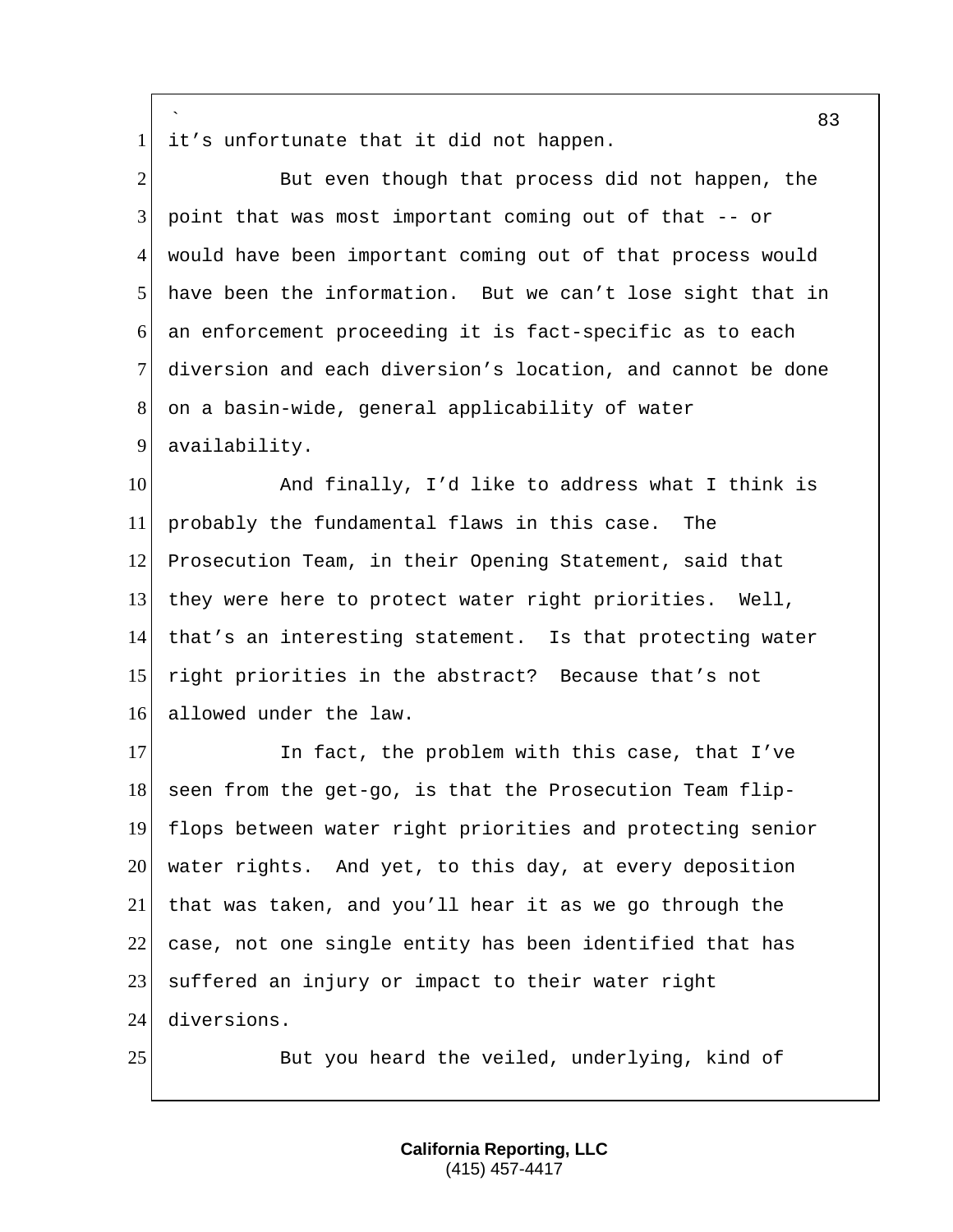` 1 | threat or threat to a water right, and the Prosecution Team 2 stated this in their Opening Statement, that the DWR kept 3 the water fresh at their, i.e. BBID and West Side's 4 diversions.

 This all goes back to DWR's complaint that their stored water was being diverted in the Delta. And to date, the State Water Resources Control Board has failed to take 8 action on that compliant.

 And in this case there's a major, fundamental 10 issue. And the major, fundamental issue is this, 4,000 CFS was being released by DWR and the Bureau of Reclamation in this time period to maintain Delta outflow. And the sole question that comes to mind is was that water protected? 14 Because remember, the water released under that

15 criteria is for a water quality objective and is not a 16 water right.

17 So, when the San Joaquin Tributaries Authority 18 went to implement the San Joaquin River Agreement, in the 19 1995 Water Quality Control Plan, we had to do a 1707 to 20 protect our water being released to meet a water quality 21 objective at Vernalis.

22 We've asked, of all of the witnesses from the 23 Prosecution Team, if there is any protection for the water 24 being released by DWR, in reclamation, to meet the 4,000 25 CFS outflow requirement?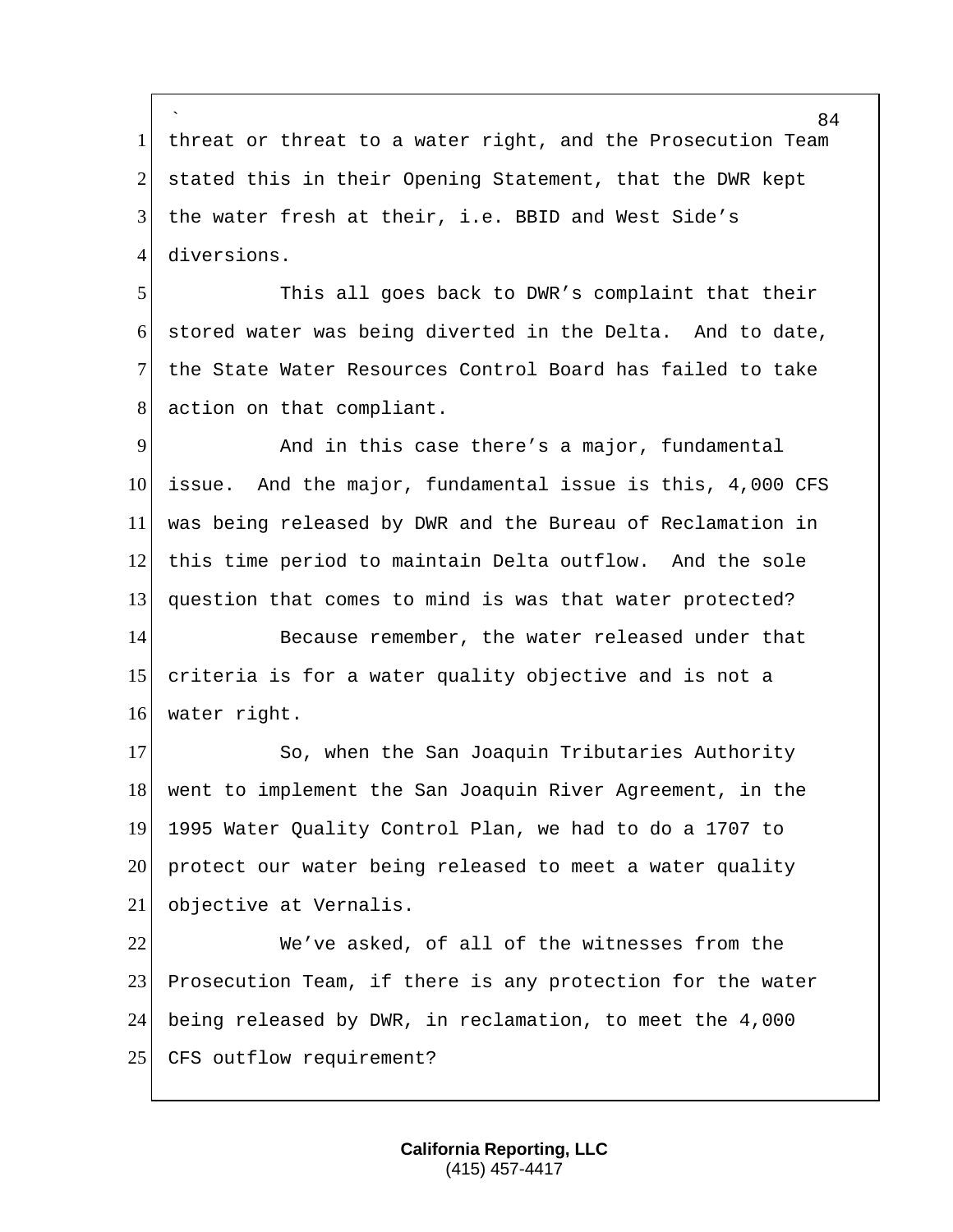` 1 Because you're going to hear from experts that 2 that 4,000 CFS just doesn't leave in one day. It sloshes 3 back and forth, back and forth. Well, if it's abandoned 4 water, but previously stored, it is subject to 5 appropriation by a senior appropriative right. It may not 6 be available for riparians, but it's clearly available for 7 an appropriative right.

8 So we think, in a large way, and you've read the 9 testimony of Mr. Michael George, that this is an indirect 10 attack or approach to resolving the DWR complaint. And 11 this problem isn't going to go away because this problem is 12 going to raise its head, unfortunately, in the Water Fix 13 proceeding as well.

14 Until this Board tells the regulated community how water that's being released, under a water right, to meet a Water Quality Control Plan objection, is or isn't protected as it moves through the system, we will continue to have this problem on the Sacramento, the San Joaquin,

19 and in the Delta.

20 Thank you.

21 CO-HEARING OFFICER DODUC: Thank you, Mr. 22 O'Laughlin.

23 DWR, followed by the State Water Contractors. 24 OPENING STATEMENT BY MS. MC GINNIS ON BEHALF OF 25 CALIFORNIA DEPARTMENT OF WATER RESOURCES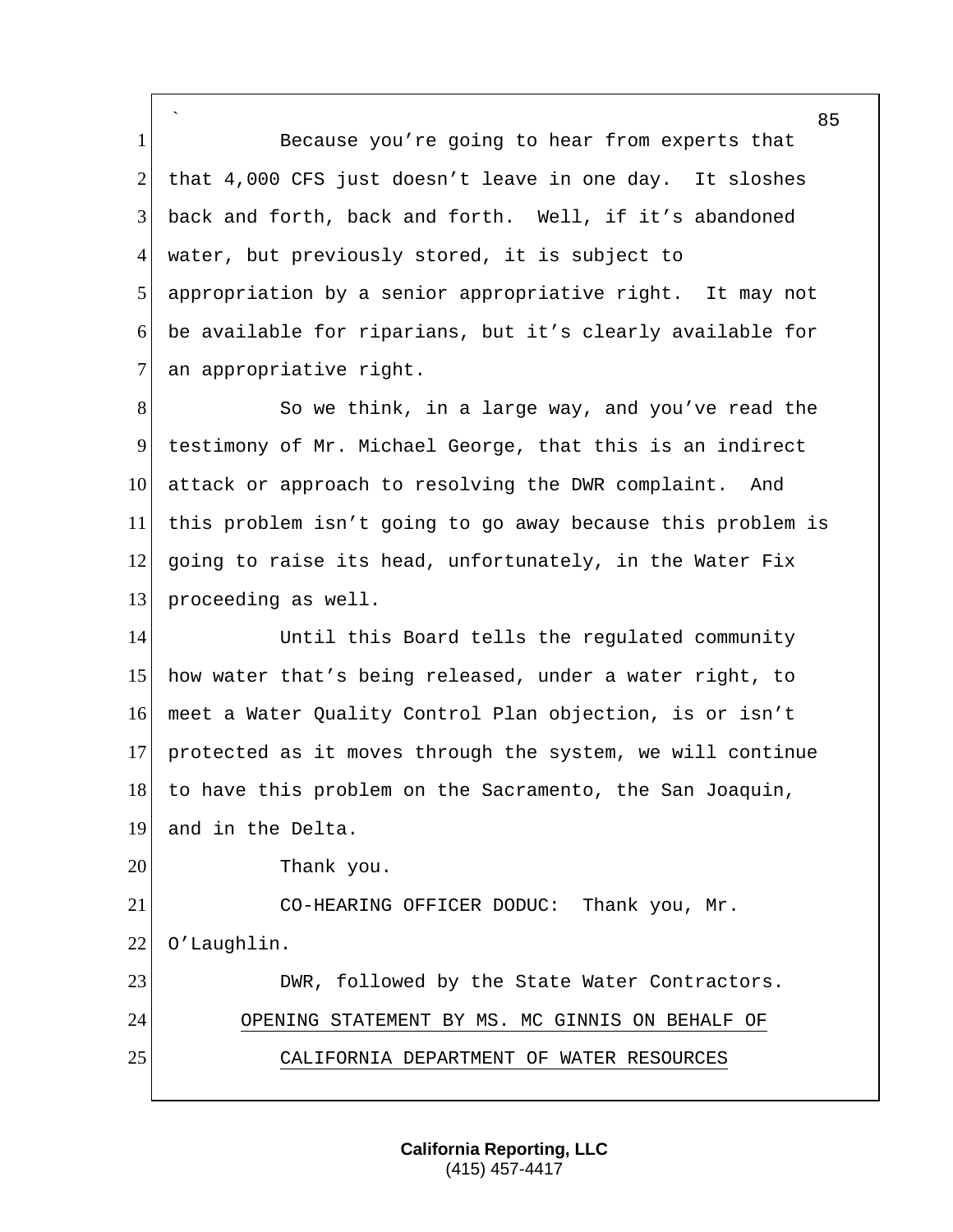` 86 1 MS. MC GINNIS: Good morning, Hearing Officers 2 and Hearing Team members. Robin McGinnis, for the 3 California Department of Water Resources. I'm pleased to 4 present the Opening Statement of DWR. 5 These enforcement actions are about whether BBID 6 and West Side diverted water illegally. They are not about 7 the Board's statutory or constitutional authority, whether 8 water is stored in Delta channels, or rights to stored 9 water. 10 DWR supports the actions taken by the Division of 11 Water Rights in 2015, regarding alleged actual and 12 threatened diversions by BBID and West Side. 13 Water Code Section 1051 states, "The Board may 14 determine whether water appropriates are legal", and the 15 California Supreme Court held that, "The Board has 16 authority to prevent illegal diversions, waste and 17 unreasonable use of water regardless of the type of water 18 right". 19 DWR sought to be designated as a party in these 20 enforcement actions to provide information to the Board and 21 clarify issues related to the operation of the State Water 22 Project. 23 DWR was concerned that the parties to these 24 enforcement actions would submit evidence outside of the 25 scope of the hearing notices and mischaracterize conditions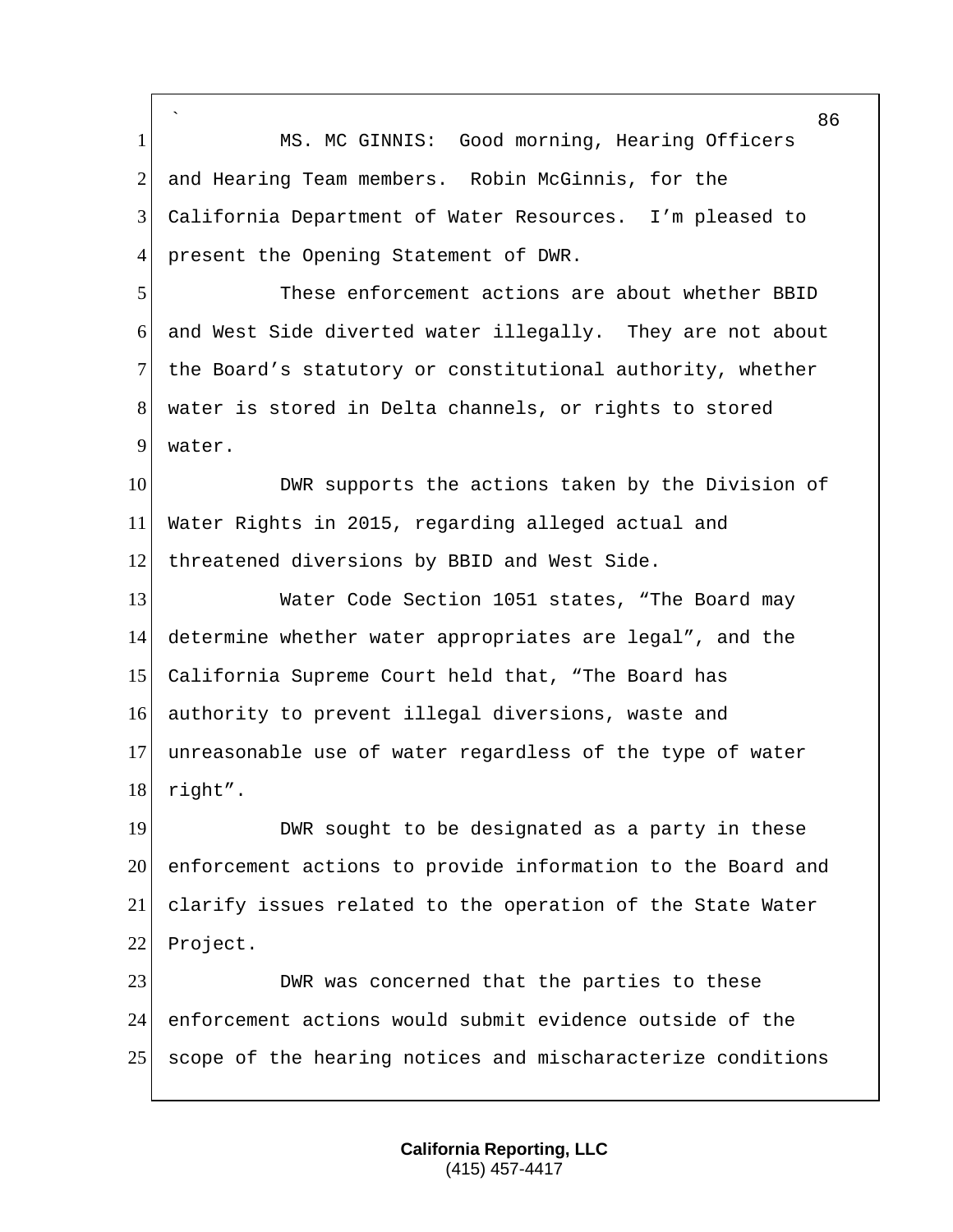` in the Delta, and agreements between DWR and BBID, which is exactly what happened.

 DWR's rebuttal testimony offers evidence in response to information and assertions made in the direct testimony of BBID and West Side.

 In BBID's Exhibit Numbers 384 and 388, and West Side's Exhibits Numbers 123 and 124, their experts state 8 that water is always available in the Delta in terms of quantity and quality. However, they offer an incomplete 10 description of Delta hydrodynamics and the California Water System, as a whole, and the relative influences of various factors, especially in a drought year like 2015, when the Delta system was imbalanced conditions.

 DWR's evidence shows there is no water stored in the Delta. It is not a source of water. That water comes 16 from upstream.

**During the ongoing drought and pursuant to Board** 18 orders, DWR and the U.S. Bureau of Reclamation released stored water to meet Delta water quality standards, which we're required to do as a condition of our water right permits.

22 As DWR's testimony shows, illegal diversions during these extraordinarily dry conditions caused DWR and Reclamation to release more water from reservoirs that would be released in the absence of those diversions.

> **California Reporting, LLC** (415) 457-4417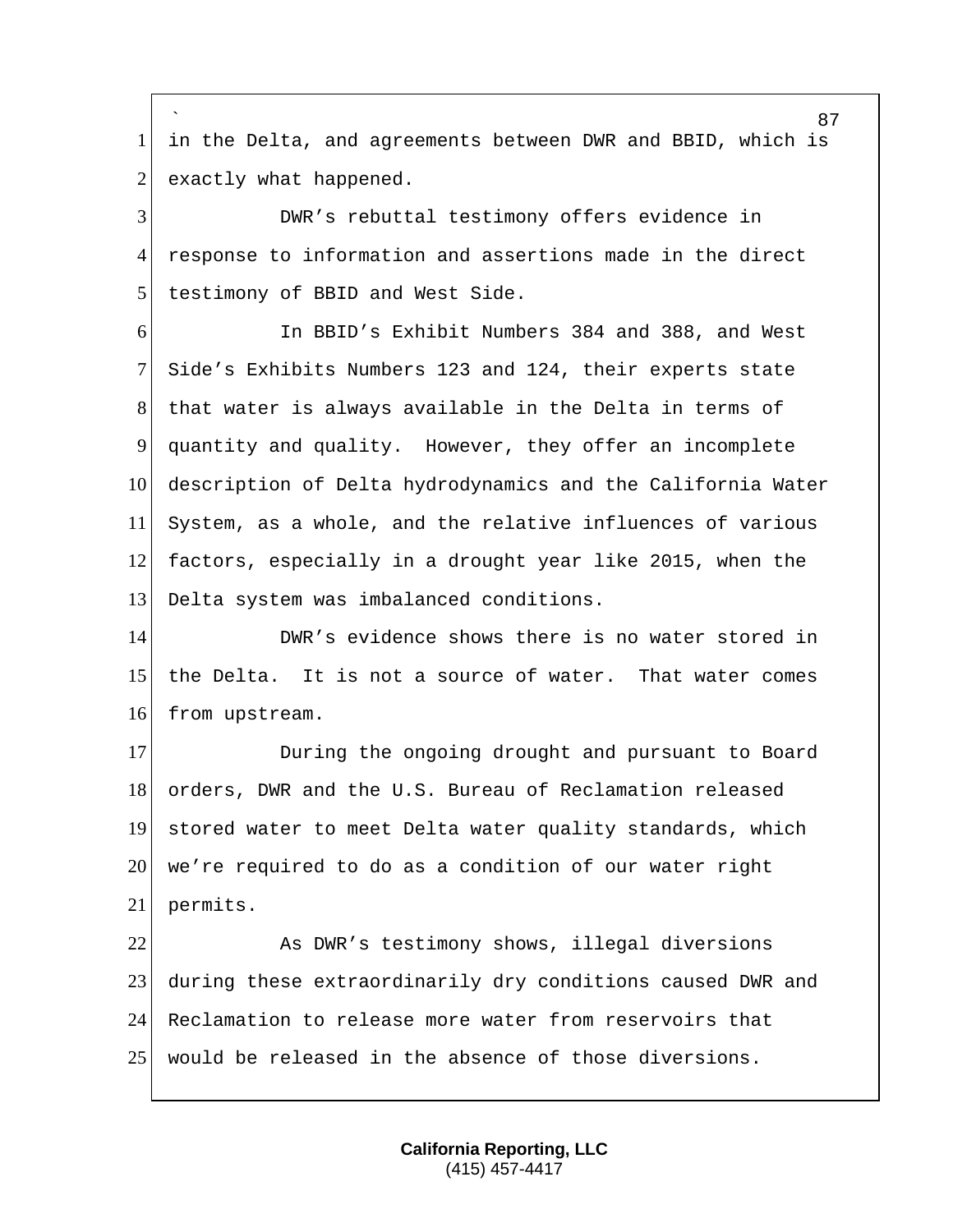` 1 These additional releases have the effect of 2 reducing the stored water available for critical water 3 needs, endangered species protection, and Delta water 4 quality protection. 5 DWR also followed these actions because it has 6 entered into agreements with BBID over the years. In 7 BBID's Exhibit 201, BBID's witness states that DWR provides 8 BBID with 50,000 acre feet of water per year. But this 9 statement is contrary to the express terms in the 10 agreements between BBID and DWR. 11 DWR submitted rebuttal testimony to set the 12 record straight here. BBID diverts under its water rights, 13 which are subject to the Board's authority. 14 Also in Exhibit 201, BBID mischaracterized 15 discussions it had with DWR, in 2015, regarding its efforts 16 to obtain alternate water supplies. 17 DWR's rebuttal testimony offers its view of these 18 discussions. 19 These enforcement actions are fairly straight 20 forward. Did BBID and West Side divert illegally and are 21 they subject to any penalties? 22 In their cases in chief and legal briefs, other 23 parties have attempted to enlarge the scope of these 24 hearings beyond what is appropriate to be heard and decided 25 in these enforcement actions against these two parties.

> **California Reporting, LLC** (415) 457-4417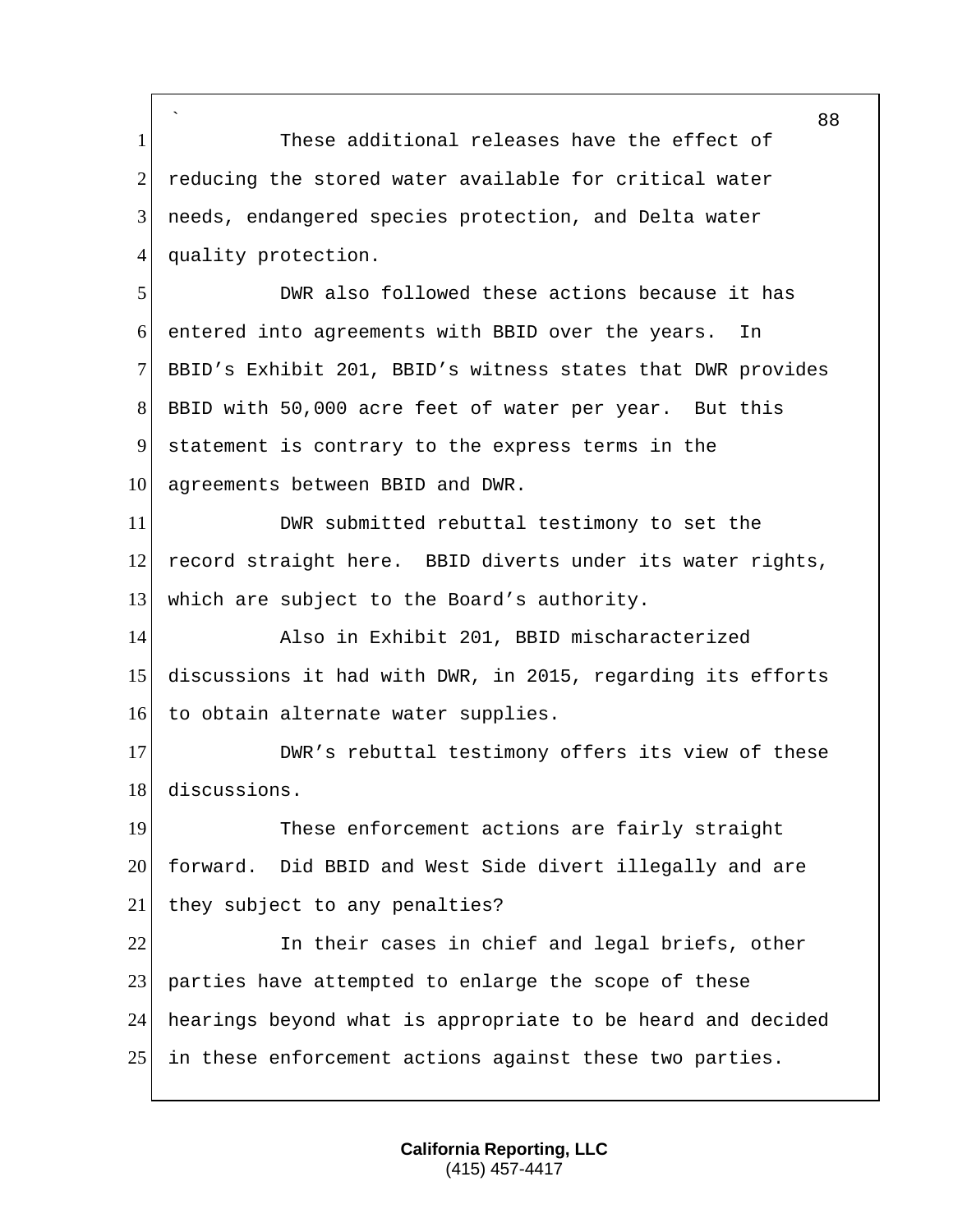` 89 1 DWR decided to follow these enforcement actions, 2 hoping they would remain limited in scope and the parties 3 would not attempt to confuse the issues and muddy the 4 record. 5 However, this has happened because the parties 6 submitted incomplete evidence, mischaracterized agreements, 7 and made strained legal arguments. 8 Thank you. DWR looks forward to participating in 9 these hearings. 10 CO-HEARING OFFICER DODUC: Thank you, Ms. 11 McGinnis. 12 The State Water Contractors, followed by 13 Patterson Irrigation District. 14 OPENING STATEMENT BY MS. ANSLEY ON BEHALF OF 15 STATE WATER CONTRACTORS 16 MS. ANSLEY: Good morning, Jolie-Anne Ansley from 17 State Water Contractors. We just briefly wanted to state 18 that we are here not putting on a case in chief. We are 19 here simply for the limited purpose of protecting stored 20 water supplies in the context, as it has come up in these 21 proceedings, regarding water availability. 22 We do intend to fully participate in cross and 23 rebuttal, but we did want to emphasize the limited nature 24 of our involvement. Thank you very much. 25 CO-HEARING OFFICER DODUC: Thank you.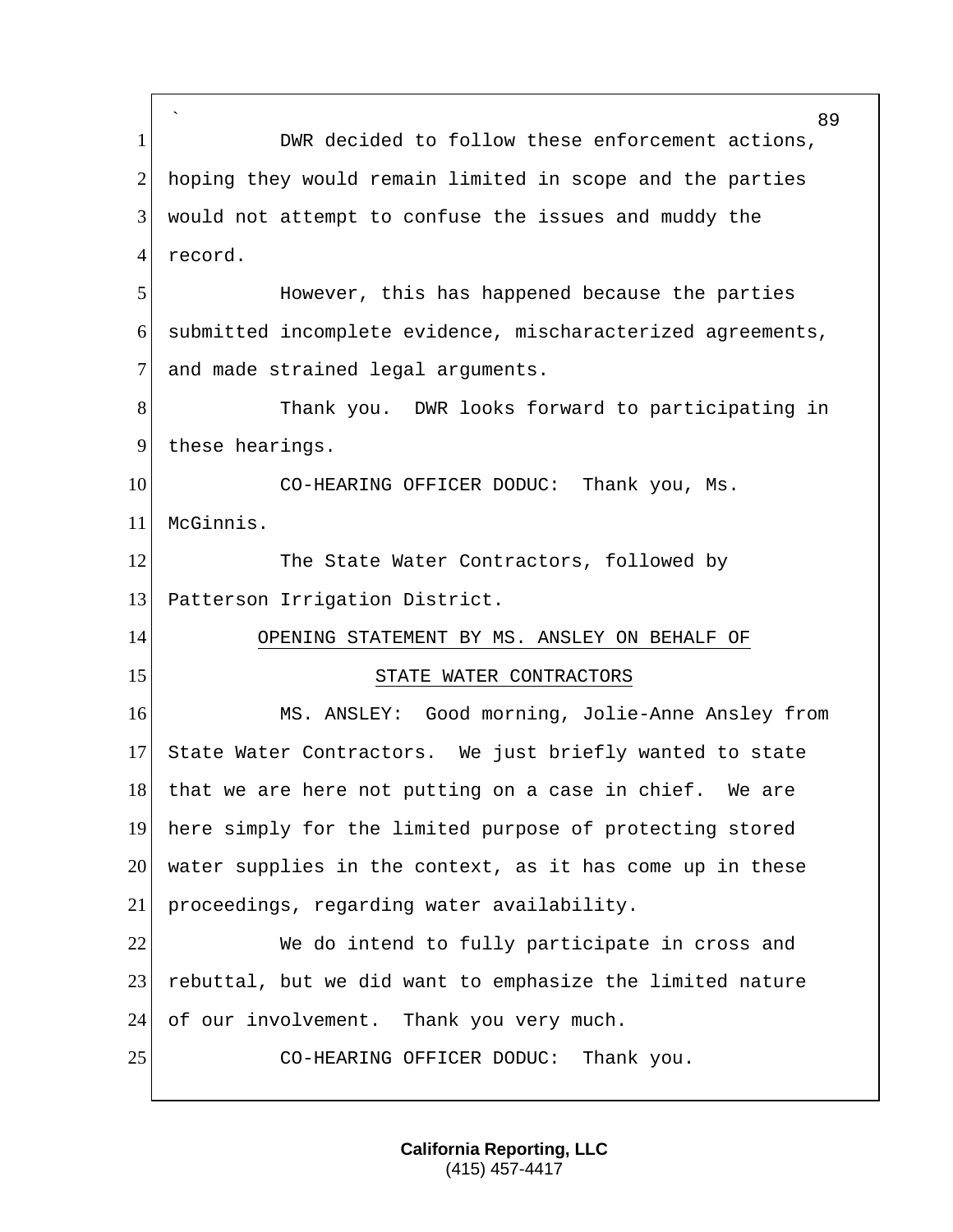` 90 1 Ms. Zolezzi, Patterson. 2 MS. ZOLEZZI: Patterson Irrigation District and 3 Banta-Carbona Irrigation District do not have an Opening 4 Statement. Thank you. 5 CO-HEARING OFFICER DODUC: Westlands. 6 OPENING STATEMENT BY MR. WILLIAMS ON BEHALF OF 7 WESTLANDS WATER DISTRICT 8 MR. WILLIAMS: Good morning, Ma'am. My name is 9 Philip A. Williams. I serve as the Deputy General Counsel 10 for Westlands Water District. 11 As I'm sure you know, Westlands is a Central 12 Valley Project Water Contractor. As such, we rely on water 13 captured at Shasta, later released, and that water has to 14 survive its journey through the Delta. 15 In particular, in the past few years, we have 16 relied extensively on water transfers from our fellow water 17 users. And our neighbors have kept us alive in the past 18 three years. But that transfer water also has to survive 19 its journey through the Delta. 20 Westlands is a party to the West Side Irrigation 21 District Draft CDO proceeding, only. West Side advances 22 arguments, as I believe they have done in the past, about 23 the availability of water for diversion in the Delta. 24 Participating in this one proceeding preserves our ability 25 to engage in larger legal issues about the availability of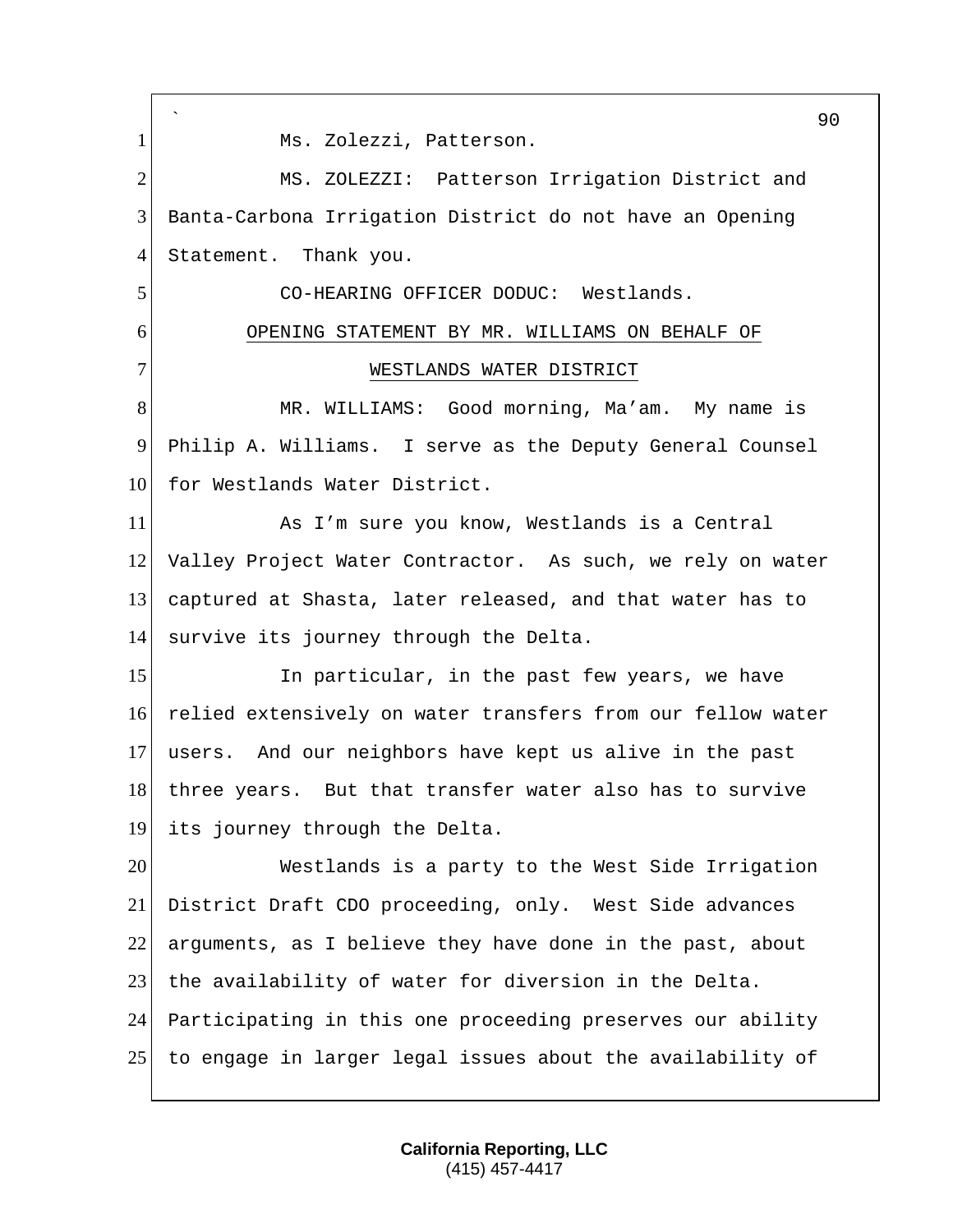` 1 water for diversion in the Delta, without getting distracted in the noise of what was characterized as punishment, of \$1.4 million against other water users. It inserts, it injects a significant amount of murkiness into 5 an already pretty muddy process. We have two major objectives. And this was a deliberate exercise that we went through at Westlands. The first is we protect stored water and transfer water as it 9 passes through the Delta. 10 The second, we want to support the State Water Board's ability to properly and effectively administer water rights, and administer against unlawful diversions. We intend to establish two main points. The first is the State Water Board has the authority to issue Draft CDO against West Side Irrigation District. 16 Secondly, and relatedly, the exercise of that authority leaves much to be desired. 18 To my first point, the recent decisions in Millview & Young provide this body with ample authority to conduct the kind of threshold inquiries necessary to effect 21 a statutory mandate. Now, hindsight's 20/20. We can always look back and look at the way we could have done things better. The proper perspective here is a prospective one and not a 25 retrospective on.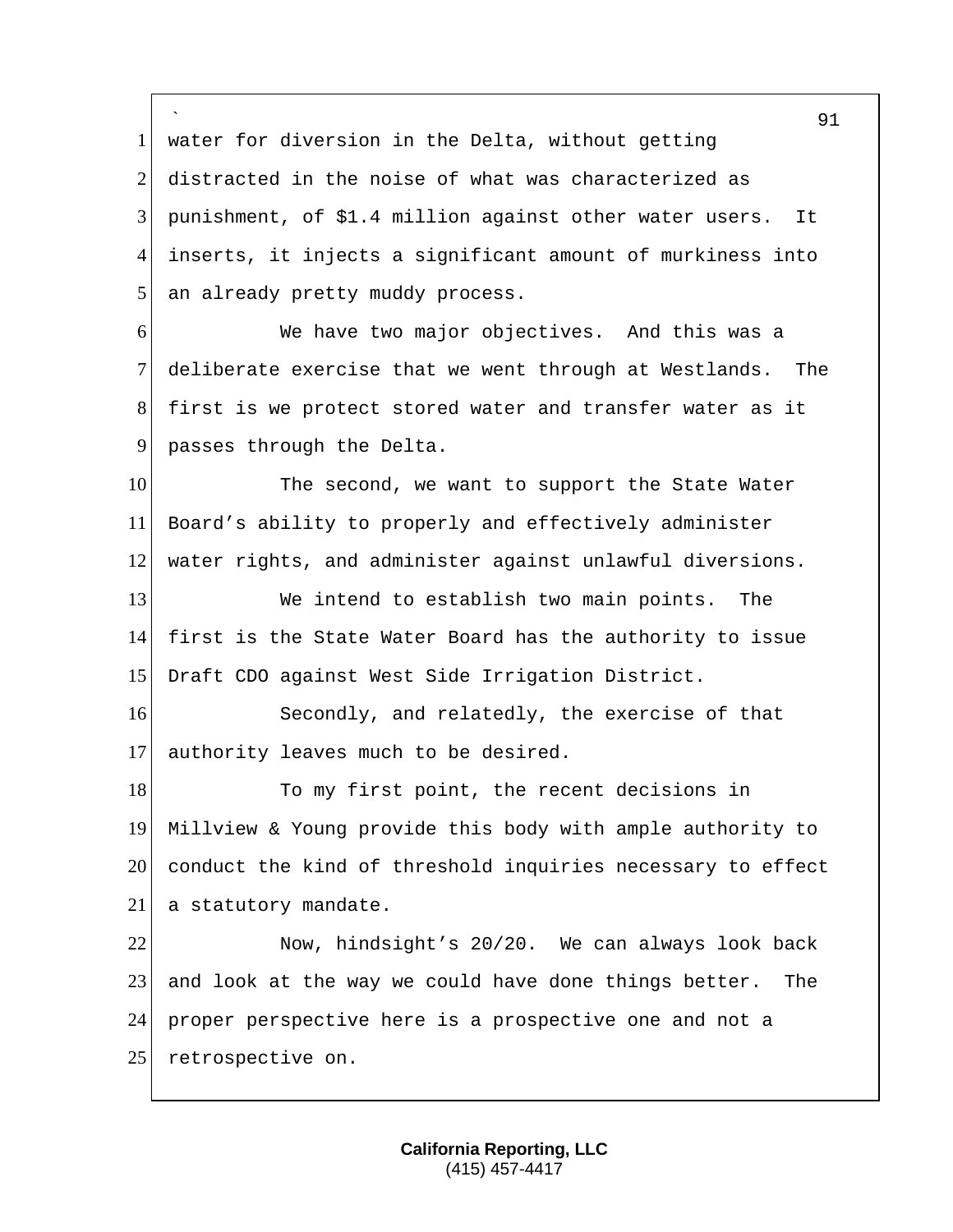` 1 and to the second point about there being room 2 for improvement, the question is whether the analyses 3 underlying the water availability determinations, and this 4 enforcement proceeding, were proper. Everything flows from  $5$  there. And that, frankly, is an open question.

 To the extent the underlying analyses are not 7 proper, then we are only perpetuating a problem of ineffective administration. And it will not be long before we all find ourselves here again, arguing the exact same issues, again. It's imperative that we keep the question before us precise and we not get distracted by noise. And, frankly, what could be characterized as blood lust.

 Three primary flaws stand out. The State Board used an aggregated water availability analysis, where demand from one stream was counted against the supply from a hydrologically disconnected stream. A theoretical impossibility and perhaps even nonsense.

18 There's no basis for return flows in the Delta, 19 other than a conversation between water users and State 20 Board staff, where apparently 40 percent was a number 21 arrived at. And while it may be a valid opinion, 22 rightfully held, there's no data to support it. And, yet, 23 we are administering and curtailing, or shutting people off 24 from their water based on an opinion. No data. 25 And relatedly, no data, no measuring, no

> **California Reporting, LLC** (415) 457-4417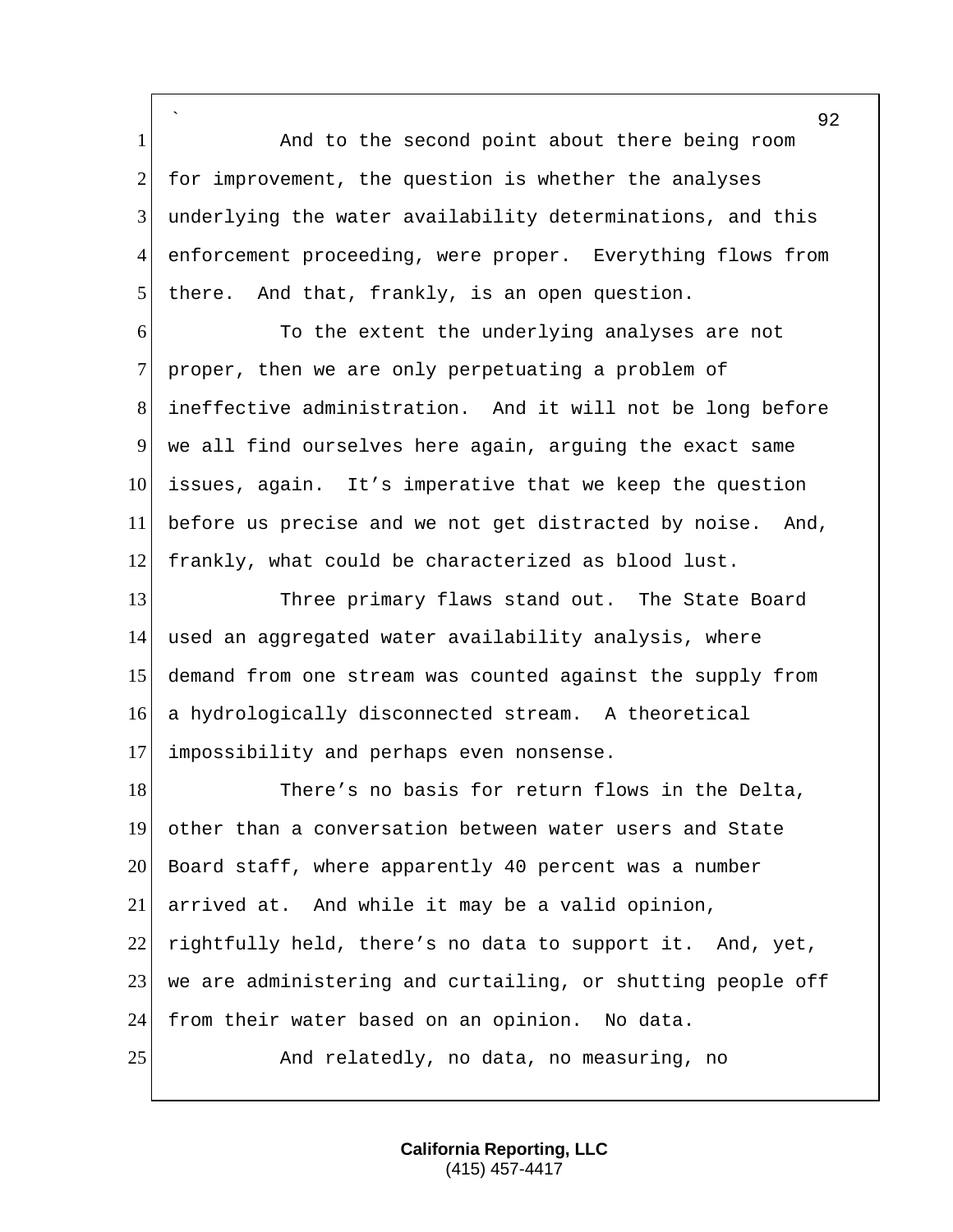` 93 monitoring, toothless reporting requirements. For years, we've been talking about this issue. It's not a new issue. The fact is that the availability analysis the 4 State Water Board conducted suffers from, frankly, 5 surprising technical and hydrological imprecision. Now that being said, and I'll disagree with Mr. Kelly, it's probably not -- it probably is good enough. And that's embarrassing, personally. Given the standard of review, it probably is good enough. 10 This proceeding is the result of a dereliction that we have inherited, a legacy of imprecise application of fundamental tenets of California Water Law, a legacy of imprecise or altogether absent data on water availability, diversion and use. And a resulting legacy of an imprecise 15 and arbitrary application of authority to the ultimate detriment of men, women, and children who rely on a 17 reliable water source. 18 The only real question before us is whether we will perpetuate that legacy. Thank you. 20 CO-HEARING OFFICER DODUC: Thank you, Mr. Williams. That concludes the Opening Statements. You all have been much more efficient than I anticipated. So, let  $\vert$  me ask Mr. Tauriainen, do you anticipate using up the 25 entire 90 minutes for your direct?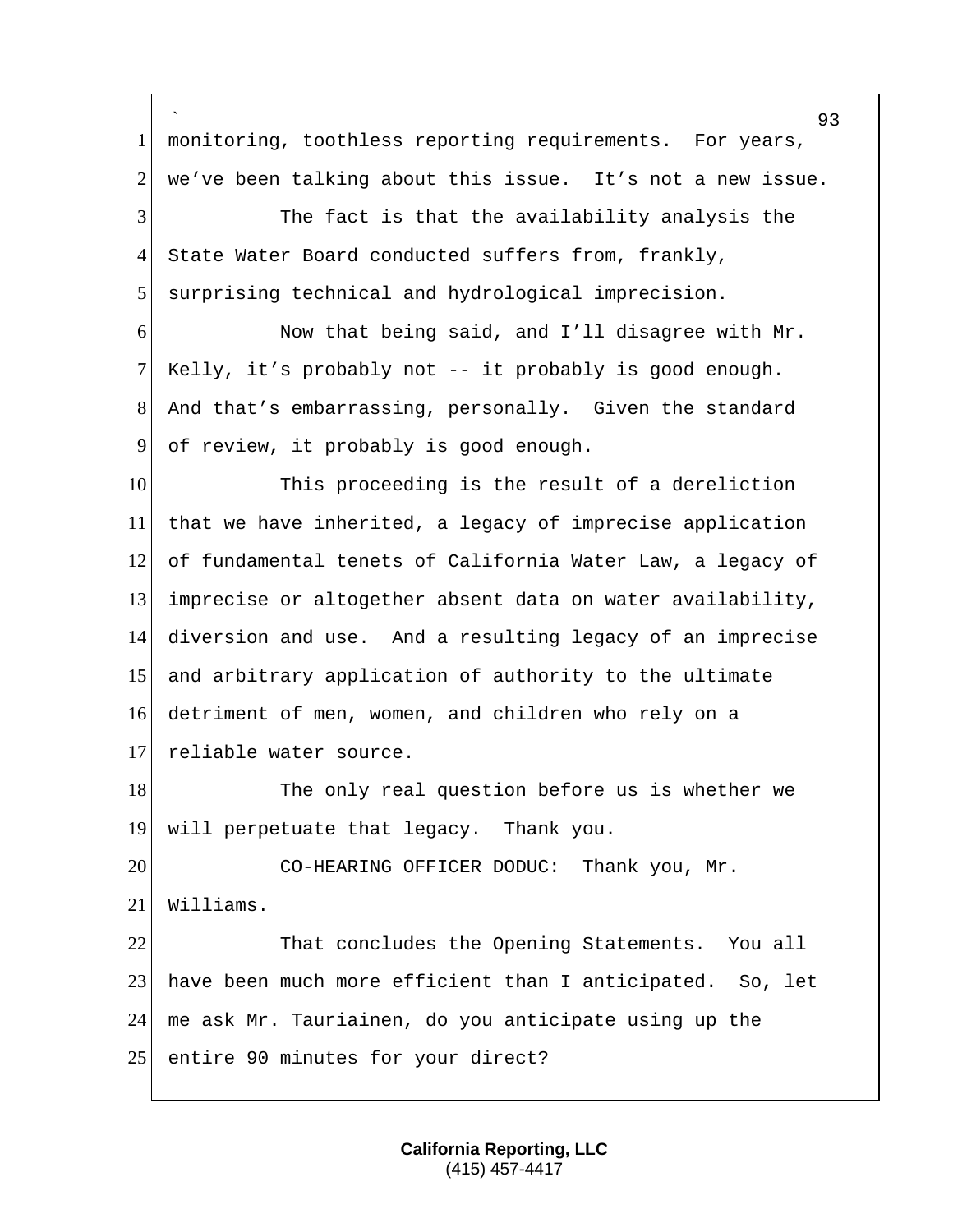` 94 1 MR. TAURIAINEN: Yes. 2 CO-HEARING OFFICER DODUC: All right. In that 3 case, then my preference is to take the lunch break and 4 then we will resume at noon to begin the Prosecution Team's 5 direct testimony.  $6$  (Off the record at  $11:24$  a.m.)  $7$  (On the record at 12:03 p.m.) 8 CO-HEARING OFFICER DODUC: Before we get to the 9 Prosecution Team, I have a correction to make with respect 10 to our evacuation procedures. I've been advised that our 11 assembly location, in the event of an evacuation is not the 12 park, but it is now J. Neely Johnson Parking and Community 13 Garden located at 516 11th Street, on 11th Street between E 14 and F. So, if we need to evacuate, find your way to that 15 location. 16 The second item I wanted to quickly go over, 17 before Mr. O'Laughlin, who's not back yet, is with respect 18 to Good Friday. I am entertaining the notion of breaking 19 early Friday to accommodate those who wish to pursue those 20 activities. 21 Any parties wishing to express any concerns or 22 suggestions with respect to the potential breaking early on 23 Friday? 24 Mr. Morat, we will not break before we get to 25 you, obviously.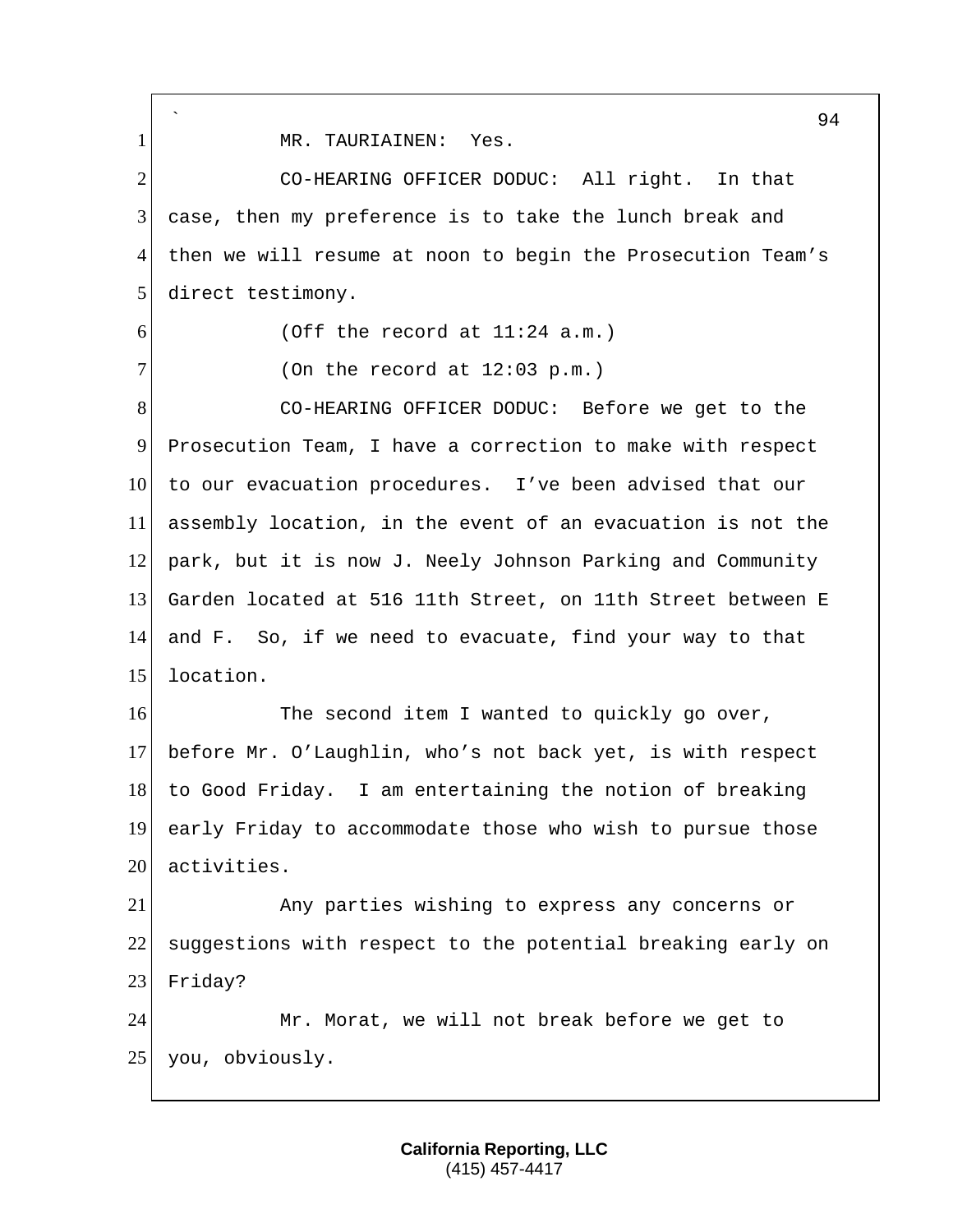` 95 1 MR. MORAT: Thank you. 2 CO-HEARING OFFICER DODUC: Was that your only 3 concern? 4 All right, in that case, then, let's plan on 5 breaking at an appropriate time, but no later than noon. 6 6 And with that, we will now hear from the 7 Prosecution Team, ready to present your direct testimony. 8 At this time, I will ask the Prosecution Team's witnesses 9 to stand up and raise your right hand. 10 (Potential witnesses complying) 11 CO-HEARING OFFICER DODUC: Do you swear or affirm 12 that the testimony you're about to give is the truth? 13 THE WITNESSES: (collectively): I do. 14 CO-HEARING OFFICER DODUC: Thank you. You may be 15 seated. And, Counsel, you may proceed. 16 MR. TAURIAINEN: Thank you. Yes, Board Member 17 Doduc. A couple of very minor housekeeping points before 18 the witnesses start their presentation. First, once my 19 computer gets booted up, I will e-mail to all the parties, 20 and to the Hearing Team, a PDF copy of this presentation, 21 which is marked as Prosecution Exhibit 253. 22 And second, I think we should be able to get 23 through this today, but we will have -- we have one witness 24 from the Department of Water Resources who needs to get 25 back to work tomorrow. So, I would ask that, to the extent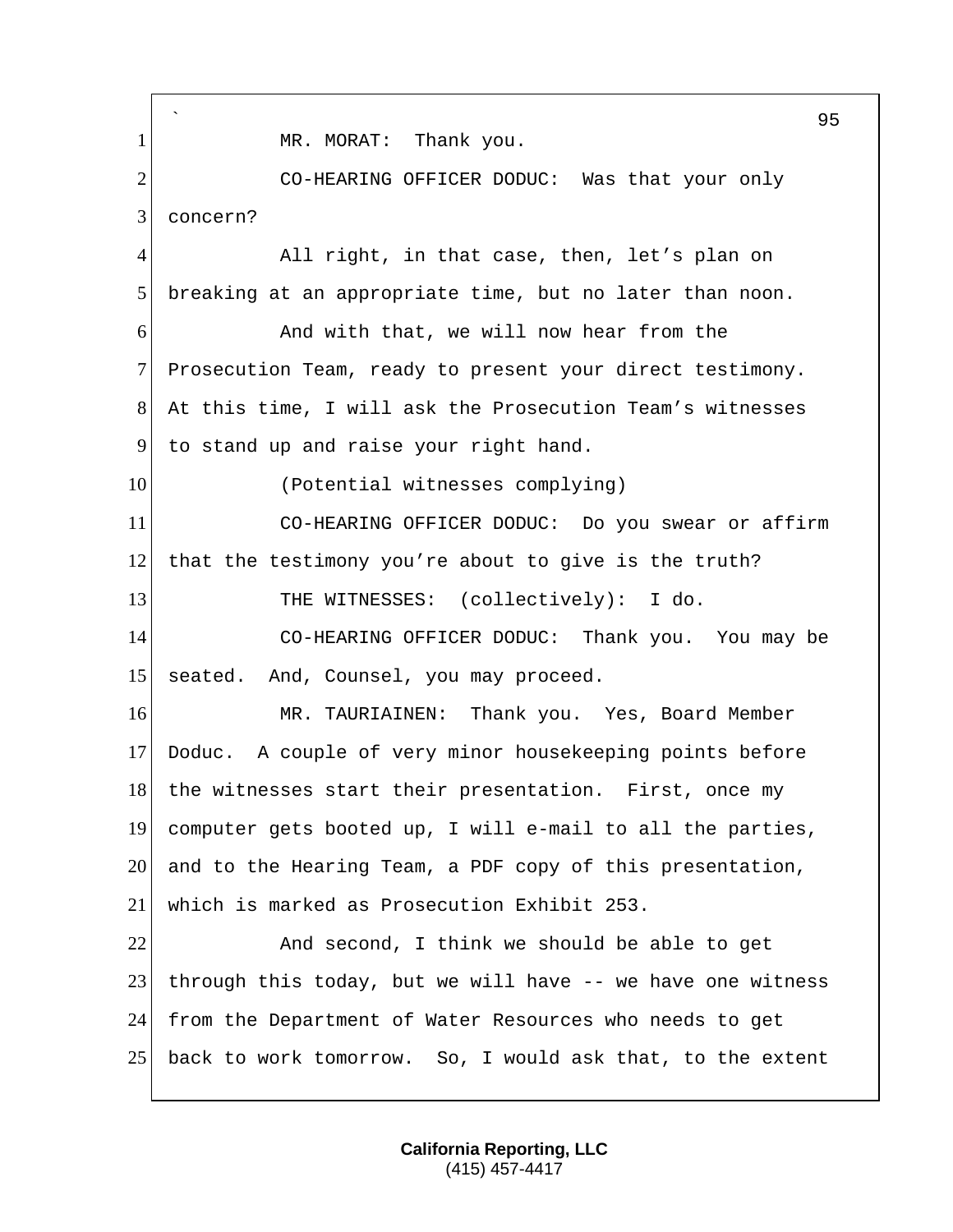` 96 1 | that any cross-examination will be done today, that we can 2 include Mr. Nemeth as part of that cross-examination, or 3 for Board questions for today so we can fully dismiss him 4 at the close of today's proceedings. 5 CO-HEARING OFFICER DODUC: We'll note that. 6 Thank you. 7 MR. TAURIAINEN: With that, the bulk of our 8 witnesses will be giving one Power Point presentation, but 9 Mr. Nemeth won't be part of that Power Point presentation. 10 He's just going to just do a brief statement, first, and 11 then we'll go into the Power Point witnesses. 12 STEVEN E. NEMETH 13 Called by THE PROSECUTION TEAM 14 DIRECT EXAMINATION BY MR. TAURIAINEN 15 MR. TAURIAINEN: Mr. Nemeth. 16 MR. NEMETH: My name is Steven E. Nemeth. 17 I have taken the oath. I am a professional engineer and I 18 work in the Snow Survey Section of the Department of Water 19 Resources, at the Joint Operation Center located at 3310 El 20 Camino Avenue, Sacramento, California. 21 My written case in chief testimony is Exhibit WR-22 17. I have reviewed Exhibit WR-17 and it is true and 23 correct, to the best of my knowledge, and I do not have any 24 changes to it. 25 The exhibits referenced in my witness statement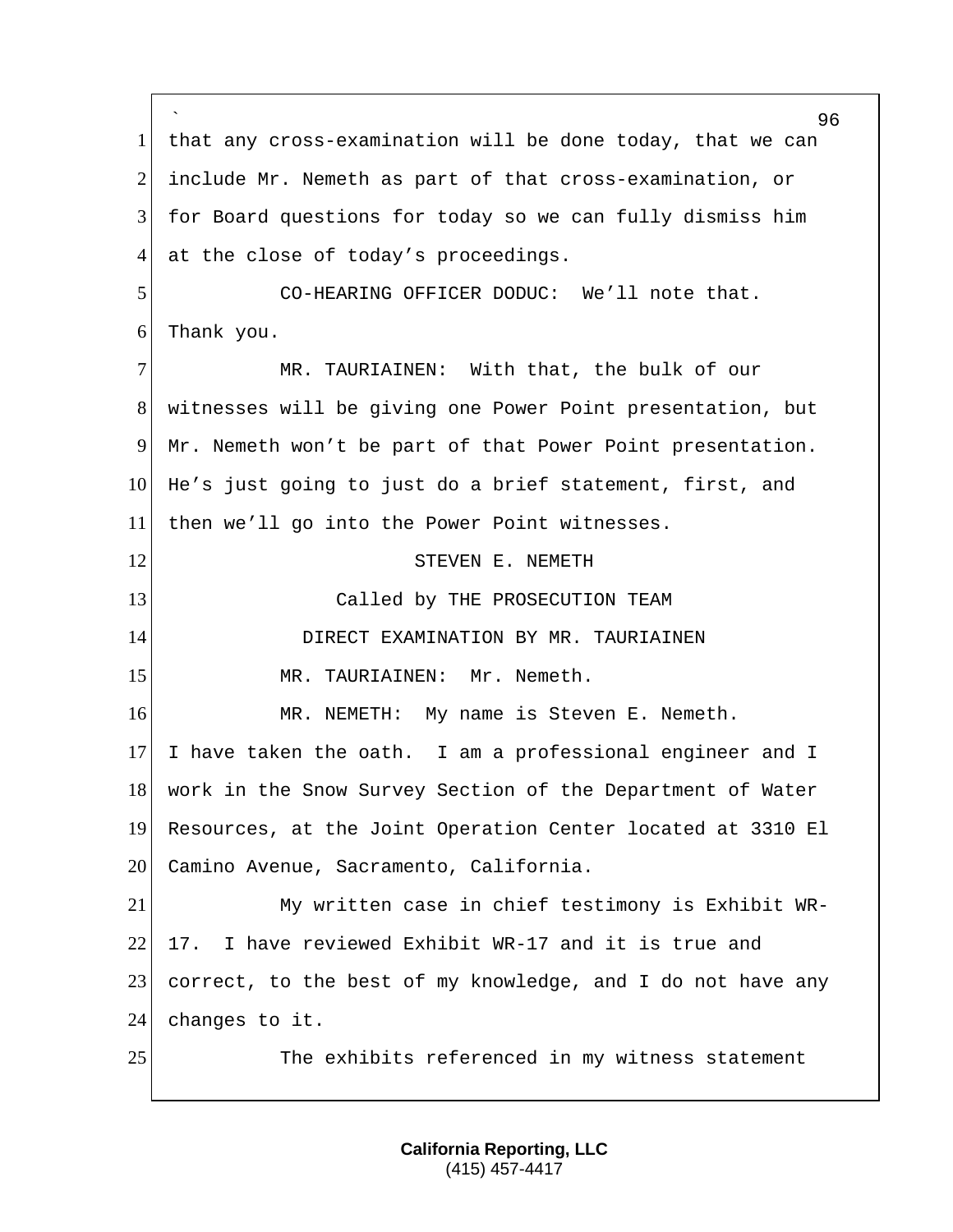` 1 are also true and correct. I am a member of the team that 2 develops the Bulletin 120, Full Natural Flow Forecasts of 3 the April through July, and October through September full 4 natural flow for major rivers in California. My group 5 prepares and publishes these forecasts each year. 6 My team also calculates daily full natural flow 7 values for major rivers in California and publishes them 8 through the internet. 9 The Department has been preparing full natural 10 flow forecasts and calculations for many years, and these 11 forecasts are relied on by a host of public and private 12 entities for water supply planning purposes. 13 I will be available for cross-examination. 14 KATHY MROWKA 15 Called by the PROSECUTION TEAM 16 **DIRECT EXAMINATION BY MR. TAURIAINEN** 17 MS. MROWKA: Good morning. I am Kathy Mrowka and  $18$  I have taken the oath. My written case in chief testimony 19 is Exhibit WR-7. I have reviewed Exhibit WR-7 and I have 20 three minor corrections to it. 21 On page 2, at line 5, the word "or" should be 22 "of". The line should read, "Available under the priority 23 of right". 24 On page 3, there are two minor corrections. On 25 paragraph 2, line 3, it should read, "Unavailability, there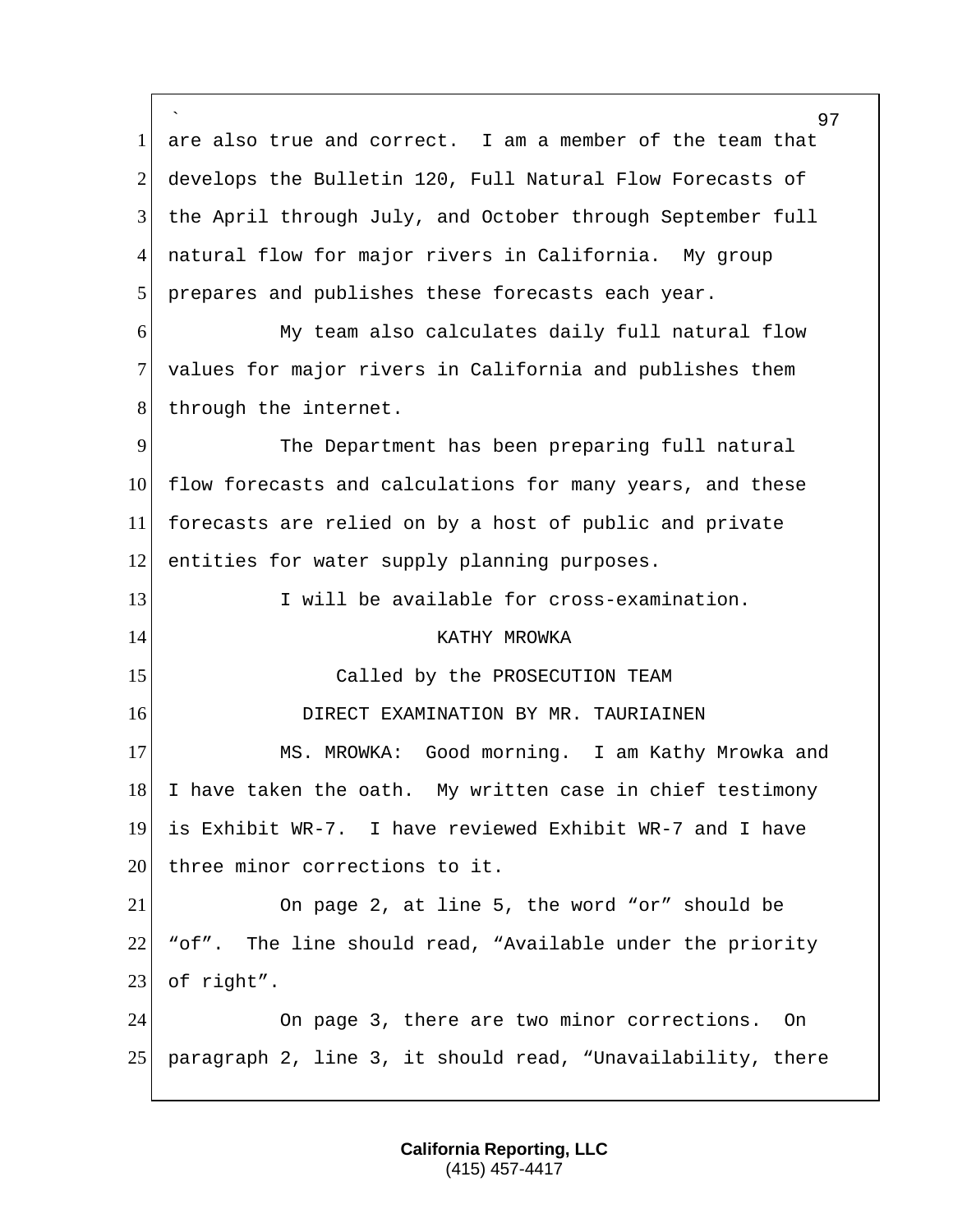` 98 1 was no water available". And the word "was", the second  $2$  word, "was", is deleted. 3 Page 3, paragraph 3, line 3, there's an extra 4 word "was". It should read, "There was no water 5 available". 6 With those edits, my testimony is true and 7 correct. 8 I am the Program Manager for the Enforcement 9 Program in the State Water Board, Division of Water Rights. 10 I manage units responsible for complaint inspections, 11 compliance inspections, drought response, development of 12 regulations, and other tasks including enforcement actions. 13 The drought response has included determining the 14 adequacy of water supply to serve the various priorities of 15 water rights in the Sacramento, San Joaquin, Bay Delta 16 Watersheds, as well as inspections to determine whether 17 anyone has diverted water after receiving notice from the 18 State Water Board that there is inadequate water supply to 19 serve their priority of rights. 20 I directly supervise, among others, Paul Wells, 21 Brian Coats, who supervises Jeff Yeazell and Victor 22 Vasquez, who supervises Katherine Bare. 23 My supervisor is the Assistant Deputy Director 24 for Water Rights, John O'Hagan. 25 During my tenure as Program Manager for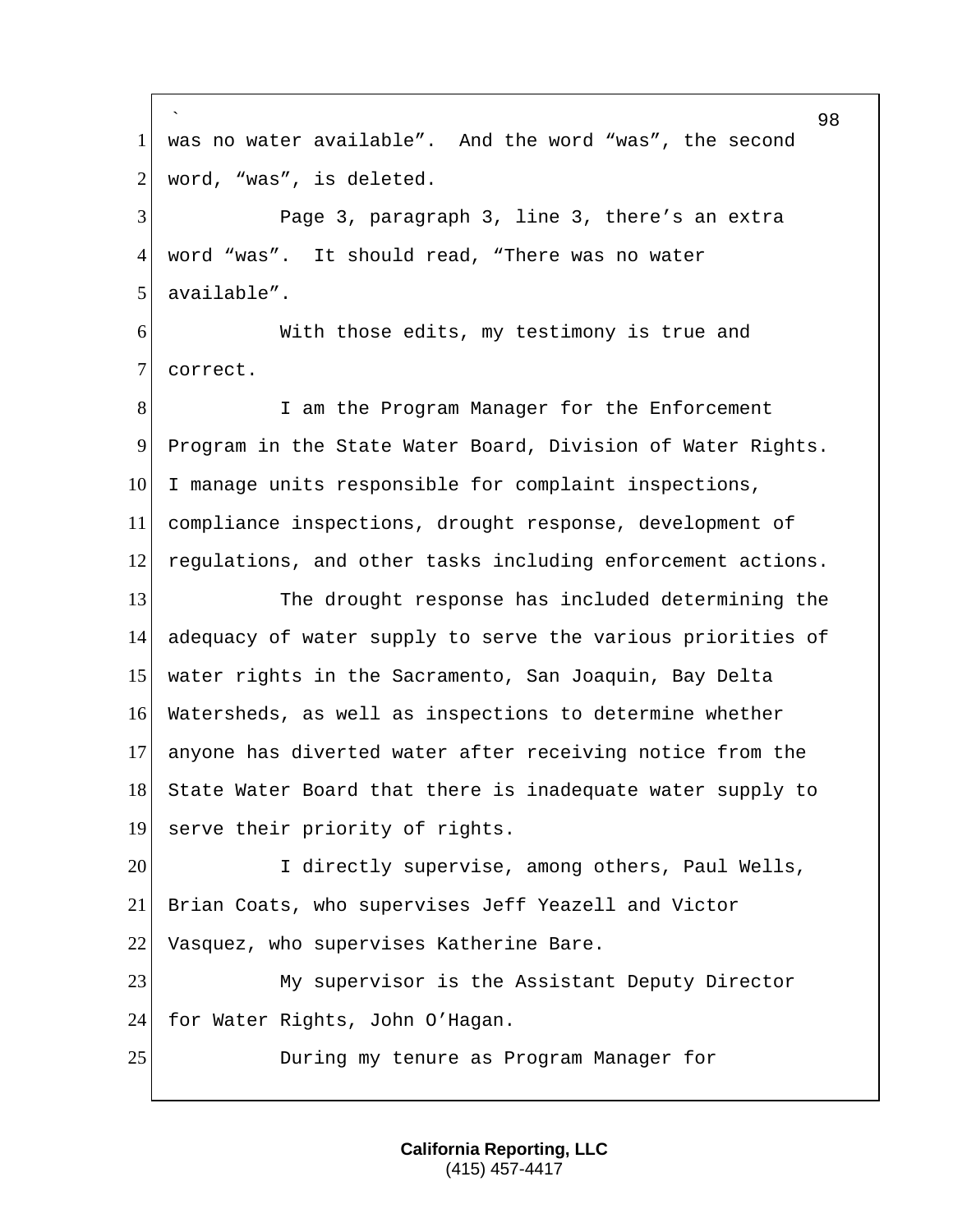` 1 Enforcement, I have supervised and I have been directly 2 involved in drought response activities. Along with my 3 supervisor, John O'Hagan, I actively participated in, and 4 helped to direct, the 2015 Water Availability Analysis 5 conducted by Coats and Yeazell. 6 I am the Prosecution Team lead in both

7 enforcement actions.

8 In 2015, California was in its fourth year of 9 drought, the worst in decades. 2012 was below normal. 10 2013 was the driest year in recorded history for much of 11 California. 2014 was the third driest in 119 years of 12 record. And 2015 had the lowest snow pack on record. 13 The Governor responded with a series of 14 proclamations. The January 17th, 2014 Proclamation ordered 15 the Board to notify water right holders throughout the 16 State that they may be directed to cease or reduce water 17 diversions due to shortages.

18 Pursuant to the Governor's direction, the Board 19 notified water right holders of potential shortages.

 The Legislature has vested the State Water Board with the authority to prevent unauthorized diversions and 22 supervise the water right priority system. Drought management of water rights is necessary to ensure that water, to which senior water right holders are entitled, is 25 actually available to them.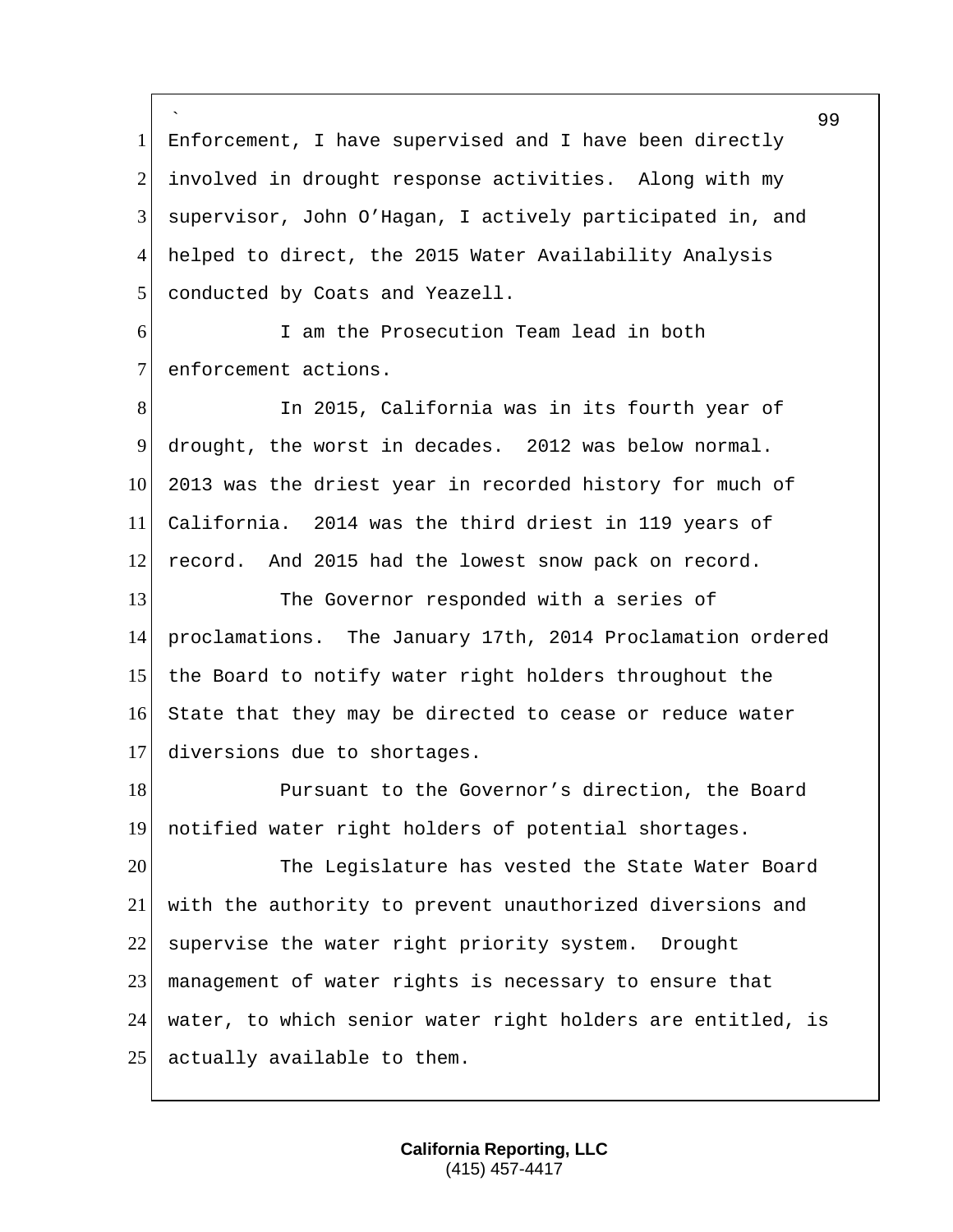` 100 1 This requires that some water remain in most 2 streams to satisfy senior demands at the furthest 3 downstream point of diversion of these water rights. 4 The failure of junior diverters to cease 5 diversion, when no water is available for their priority of 6 right, has a direct, immediate impact on other diverters. 7 The Division's Drought Water Supply and Demand 8 Analysis, and the enforcement actions against BBID and West 9 Side, are within the scope of the Board's authority and the 10 Division's duties. 11 Although, I was not Program Manager for the 12 Enforcement Unit during most of 2014, as Mr. O'Hagan served 13 in that capacity then, I have become familiar with the 14 supply and demand analysis conducted during that year. 15 Along with my supervisor, Mr. O'Hagan, I actively 16 participated in the 2015 drought water availability staff 17 determinations, and I am familiar with the supply and 18 demand analyses as supervisor to Brian Coats and Jeff 19 Yeazell. 20 As part of my duties, I regularly interacted with 21 members of the public and with the water rights community 22 regarding the drought water availability analysis. 23 To make water availability determinations during 24 the drought emergencies, the Division started with the 1977 25 Drought Report as a conceptual template. Nobody had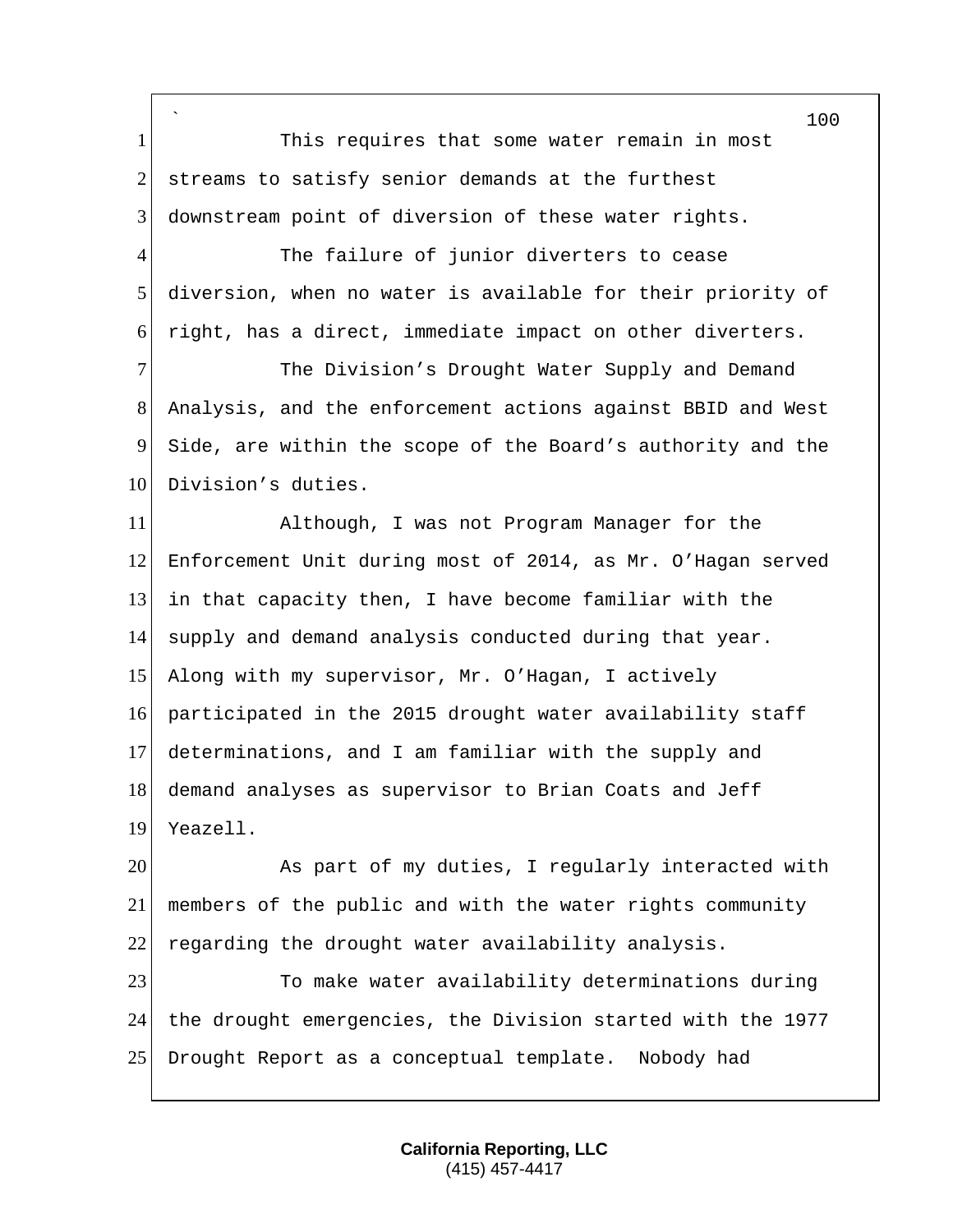` 1 performed an analysis like this in recent years. 2 To respond to the significant drought emergency and extreme water shortage, Division staff adapted the 1977 template to modern data processing capabilities, using the best available supply and demand information and they did an excellent job given their urgent circumstances and tight 7 timeline. 8 The drought water availability analysis methodology evolved from 2014 into 2015, as we gathered new 10 and better information. Mr. Coats and Mr. Yeazell will discuss the water supply analysis in greater detail. 12 Based on the Division's drought water availability supply and demand analysis, there was no water available under the priority of West Side's License 1381, as of May 1, 2015. For BBID's claimed pre-1914 right, the drought water availability supply and demand analysis indicated 18 there was no water available as of June 12th, 2015. The West Side and BBID were both sent notices on the appropriate dates that I just mentioned. The notices for West Side and BBID were both based on an appropriate drought water availability analysis methodology and incorporated the best available supply and demand information. 25 The Division has used the term "water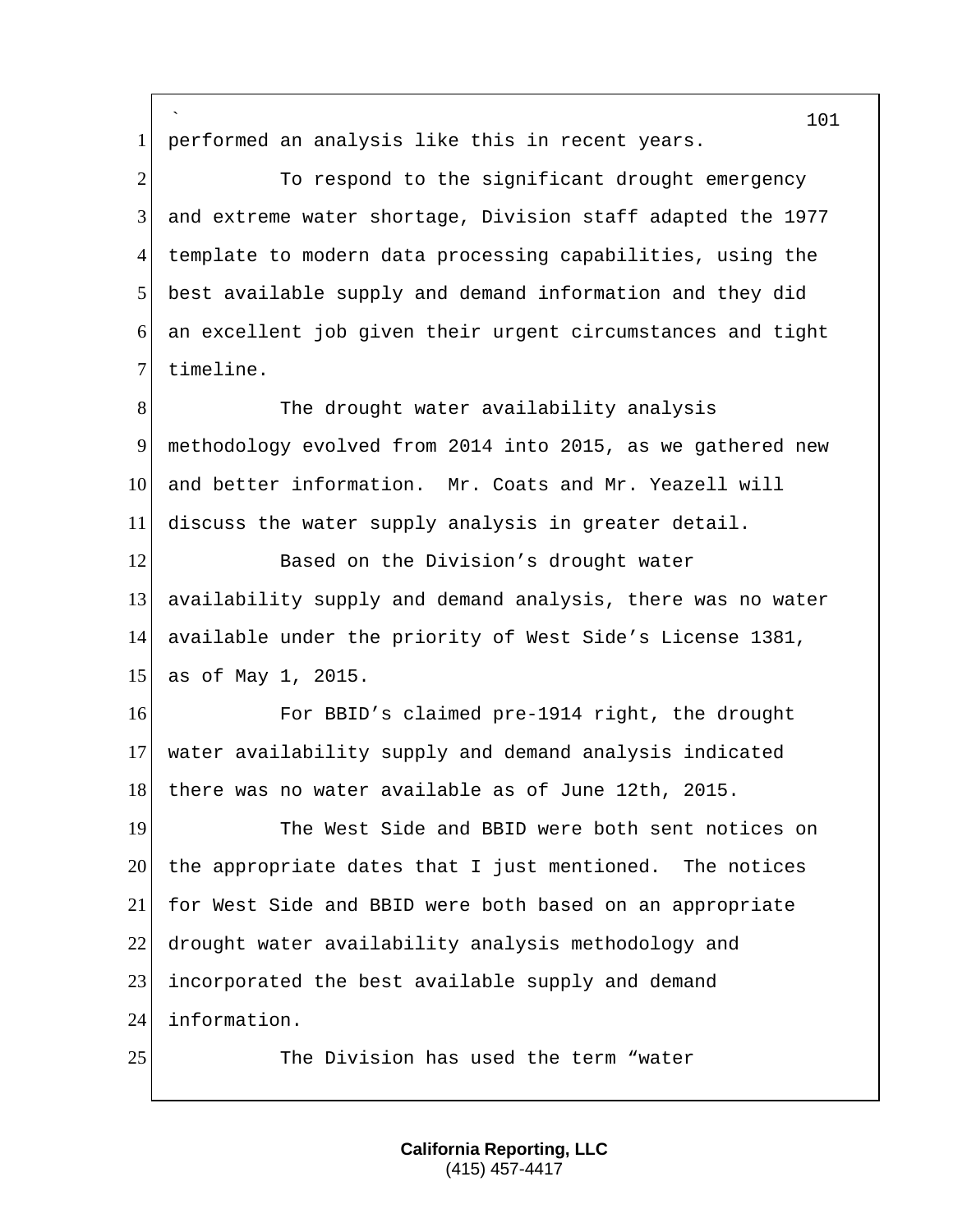` 1 availability analysis" in 2014 and 2015 to describe the 2 drought supply and demand analysis conducted, leading to 3 the various notices of unavailability of water, including 4 the ones at issue in the BBID and West Side enforcement 5 proceedings.

6 6 The Division also uses the term "water 7 availability analysis" to describe a site-specific water 8 availability analysis conducted as part of the water rights 9 permitting process.

10 I worked in the Permitting Unit for many years and I am familiar with the permitting water availability analysis. Those analyses are relatively common. They use the face value of the water rights and the computations, and many persons are familiar with them.

15 The drought water availability analysis is 16 fundamentally different. It is a supply and demand 17 analysis methodology that can be used to determine whether 18 water is available for various water right priority levels 19 over entire watersheds, or groups of watersheds during 20 extreme drought emergencies.

21 To my knowledge, until 2014, nobody attempted 22 this type of drought water availability analysis in modern 23 times. A lot has changed since the 1977 drought 24 curtailment, so this was really something nobody had done 25 before.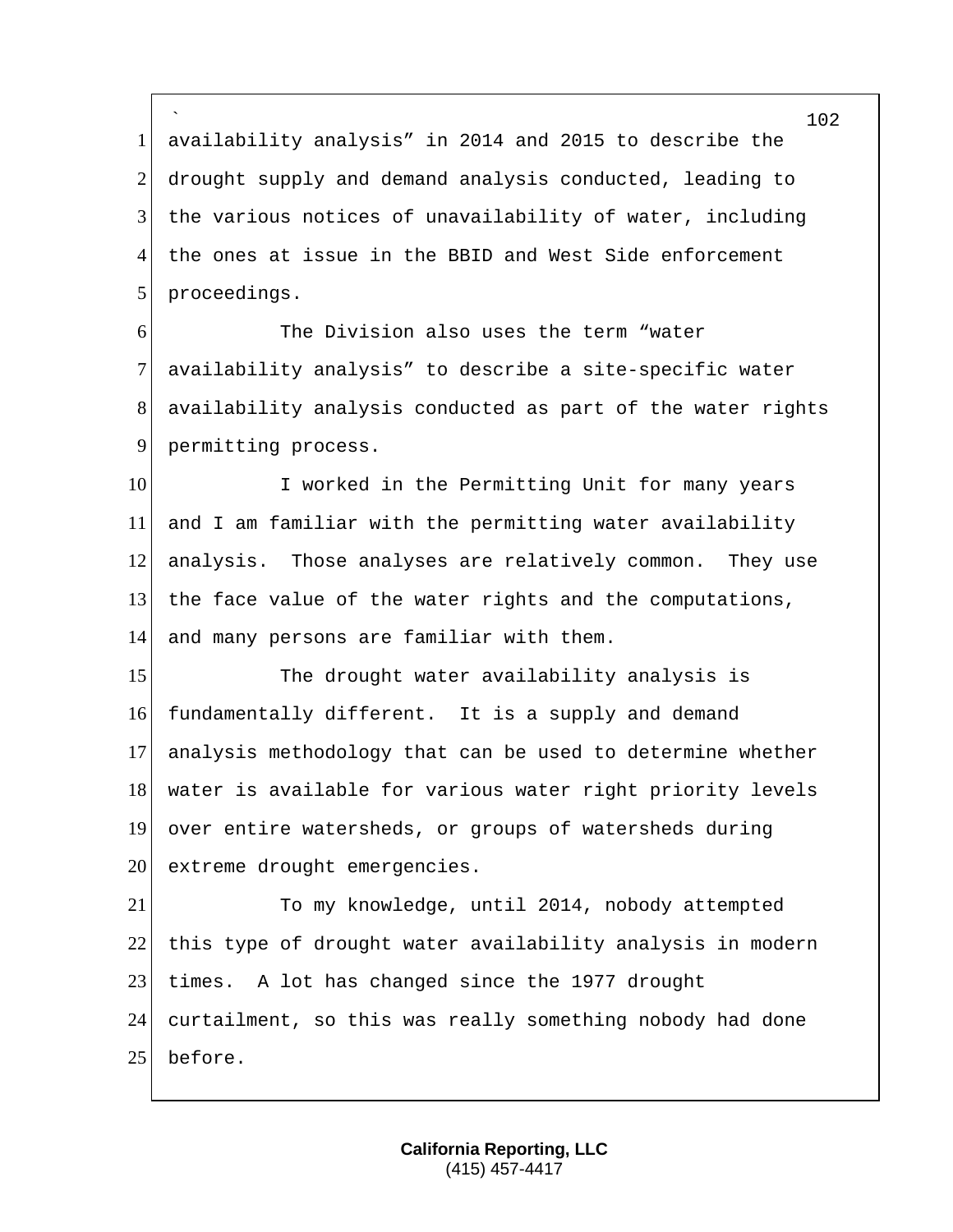` 103 1 Still, the Division did a great job gathering 2 information, analyzing supply and demand, and notifying 3 right holders. 4 I will now turn the presentation over to Brian 5 Coates. 6 BRIAN COATS 7 Called by THE PROSECUTION TEAM 8 DIRECT EXAMINATION BY MR. TAURIAINEN 9 MR. COATS: Good afternoon, Board Members and 10 Hearing Team. My name is Brian Coats and I've taken the 11 oath. 12 My written case in chief testimony is Exhibit WR-13 9. I have reviewed Exhibit WR-9. It is true and correct 14 to the best of my knowledge and I do not have any changes. 15 A true and correct copy of my statement of qualifications 16 is attached as Exhibit WR-10 17 I have been an employee for the State Water 18 Board's Division of Water Rights for 16 years. I received 19 a Bachelor's Degree in Chemical Engineering, from UC Davis, 20 in 1996, and I'm a registered Professional Chemical 21 Engineer with the State of California. 22 I'm currently supervised by Kathy Mrowka, to my 23 left, who is the Enforcement Program Manager. 24 As a Senior Water Resource Control Engineer, one 25 of my duties includes supervising engineers, one of which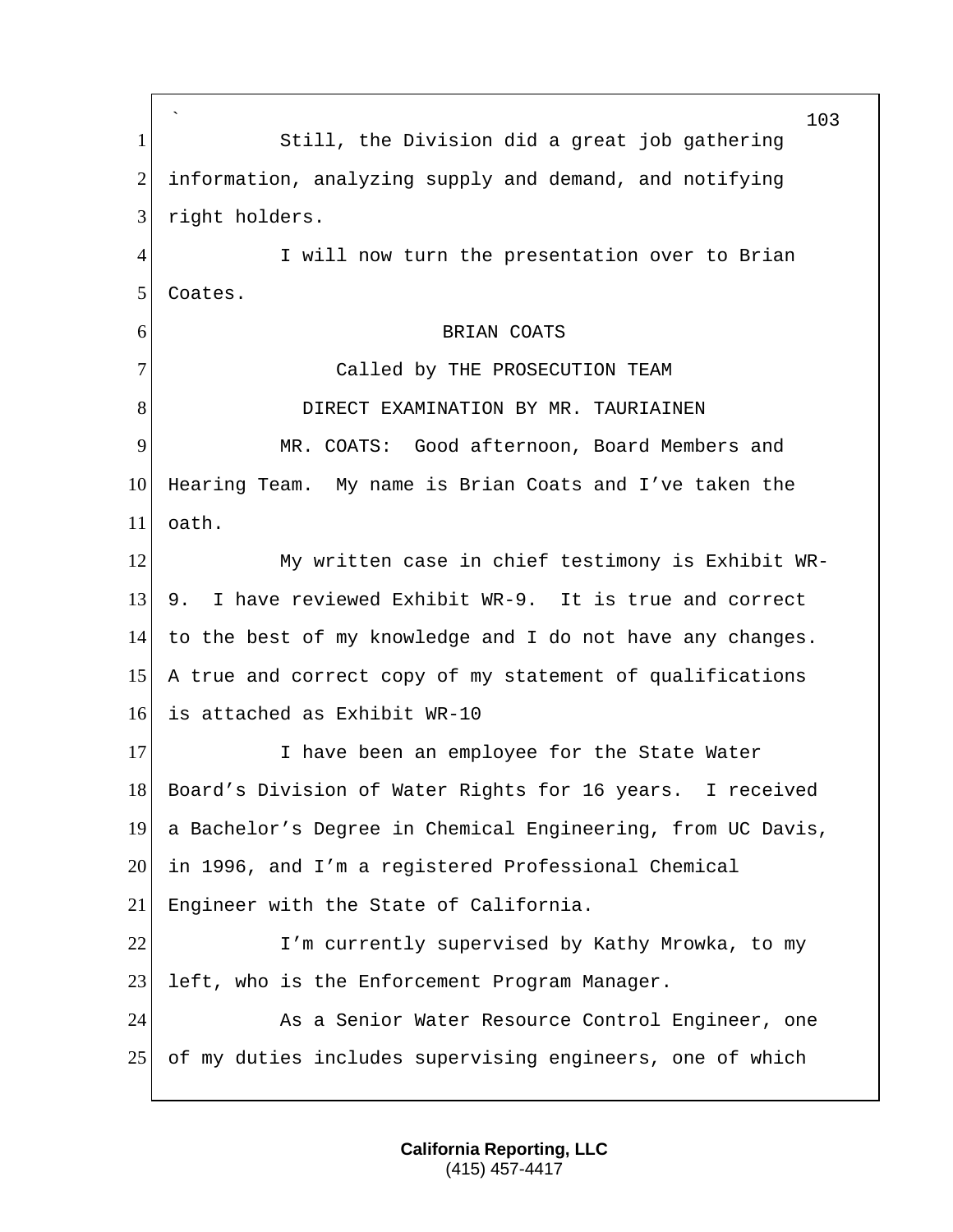` 104 1 is Jeff Yeazell, to my right, who you will hear from 2 shortly. My remaining duties currently include compliance 3 and enforcement of water rights and coordinating supply and 4 demand analysis for select watersheds. 5 The purpose of my testimony today is to describe 6 the supply and demand analysis undertaken for 2015. My 7 written testimony outlines the specific details of the 8 analysis. I will be testifying to the data or inputs we 9 used in the analysis, whereas Jeff Yeazell will be 10 addressing how the data was collected, organized, and 11 analyzed. 12 Mr. Yeazell reported the outcome of the analysis 13 to me, which was relayed to Kathy Mrowka, who decided if 14 enforcement actions should proceed. 15 The most basic tenet of water rights in 16 California is the first-in-time/first-in-right principle, 17 which essentially means whoever has an earlier claim to 18 divert water has the higher priority for that water, should 19 water supply be restricted. 20 During a drought, water supply is limited and 21 allocation of the restricted supply follows the first-in-22 time/first-in-right principle. The three main classes of 23 rights are riparian, pre-14 claims of right, and post-1914 24 water rights. While exceptions do exist, riparian 25 rights -- riparian claim of rights generally have priority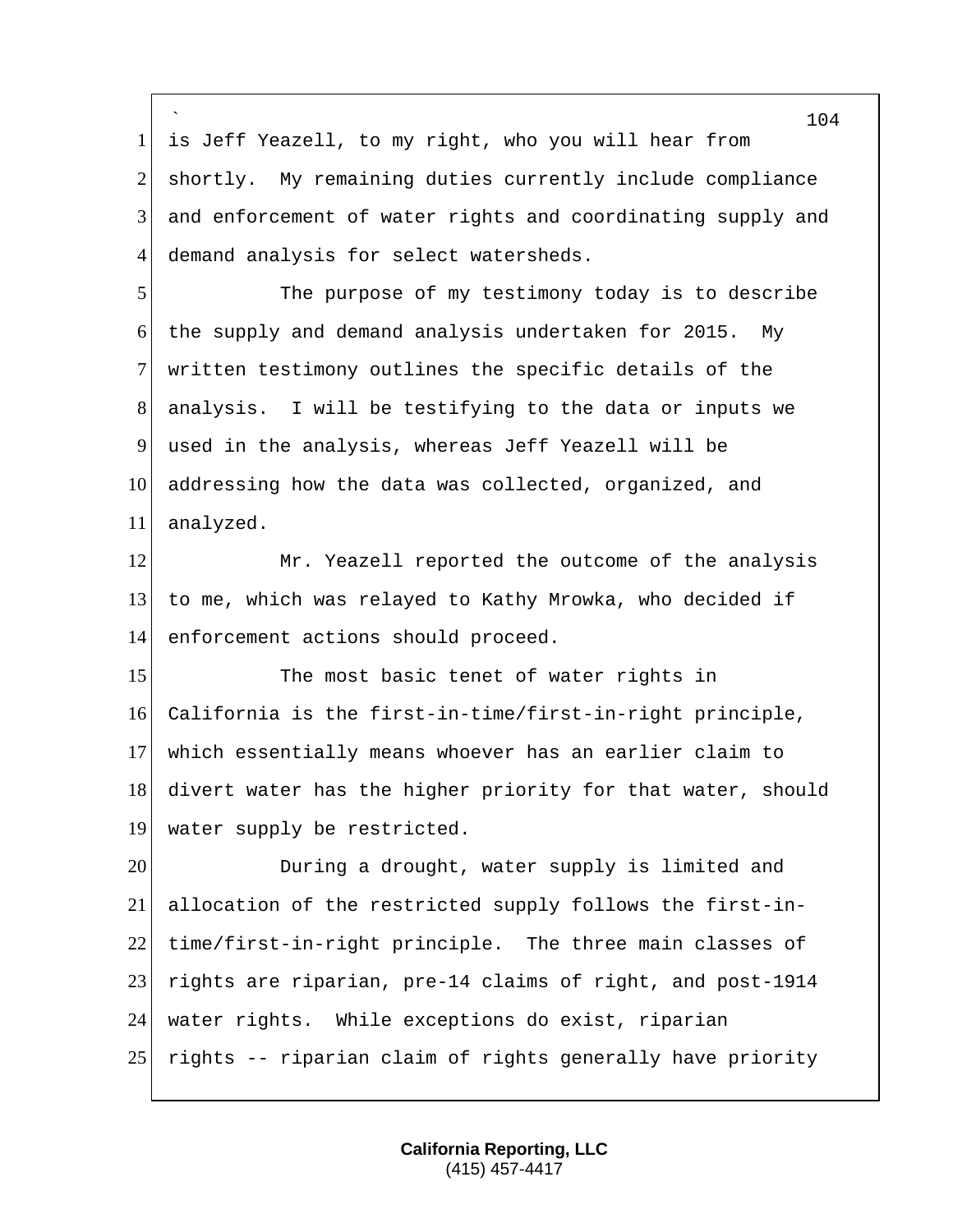` over pre-14 and post-1914 rights, but are not allowed to store water for use at a later time. The types of water frequently encountered can be classified as either natural, stored or abandoned. Natural water is rainfall or runoff that has not been diverted for use. Only natural water is subject to priority allocation. An adjustment for return flows can be made, if applicable. 8 Stored water is water that has been diverted to storage for use at another time. Since the paramount right 10 to the water lies with the party storing the water, stored water is not subject to priority allocation. **Abandoned water is water that has been used for a** 13 purpose, with the excess or unneeded amounts released with no claim of ownership, such as some return flows or wastewater treatment plan discharges. 16 Due to a diverter's uncertainty of the type of water available at their point of diversion, Division staff 18 may issue Water Shortage Notices or Notices of Water Unavailability to clarify. Following Governor Brown's Drought Proclamation and Executive Order, the Division issued an Informational Order to the top 90 percent of diverters within the Sacramento River, San Joaquin River, and Delta, requesting use data for the 2014 diversions and anticipated 2015 25 diversions in advance of the irrigation season.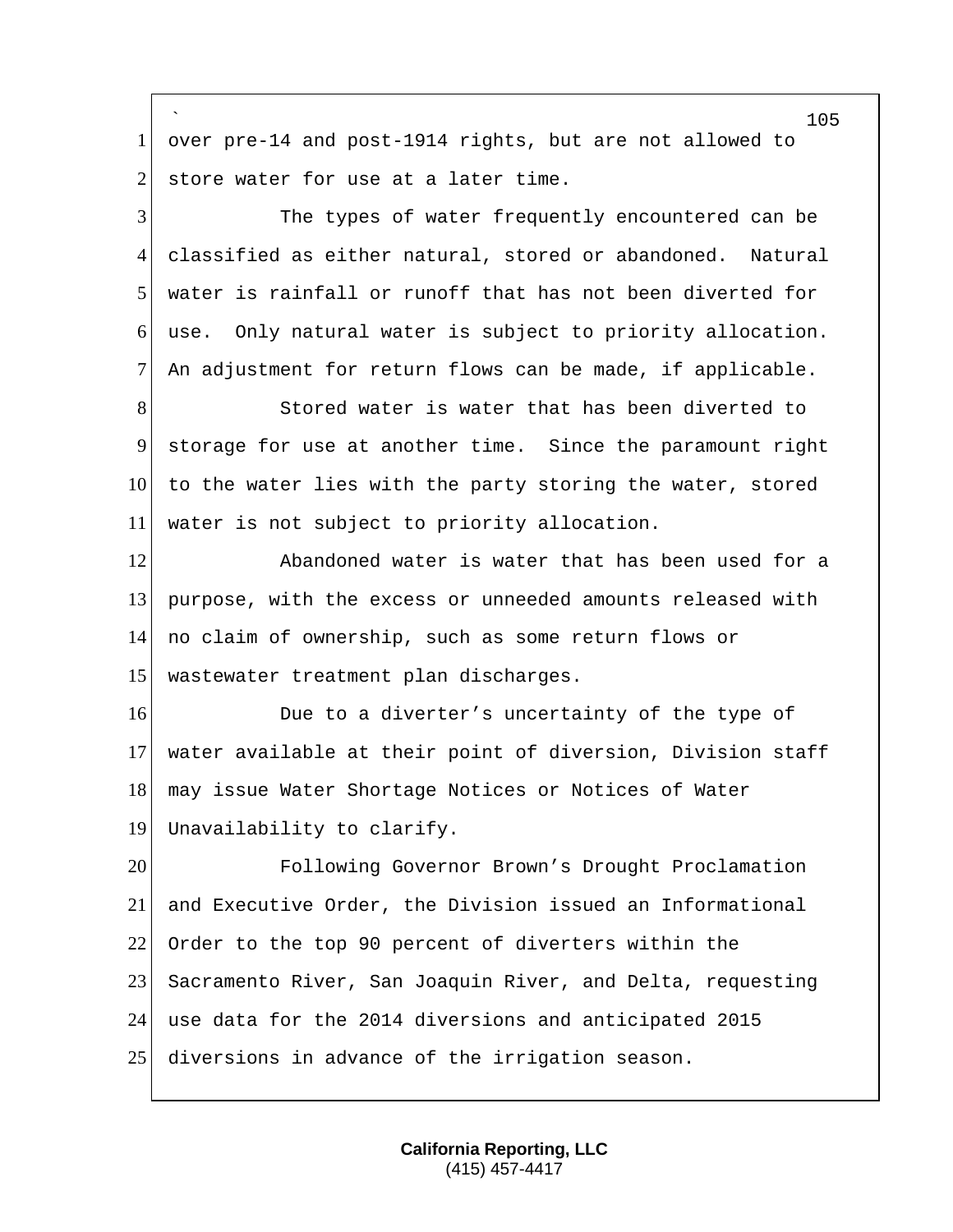` Division staff incorporated the results of the 2 Informational Order responses into our 2015 Supply and Demand Analysis. Once the Division completed the supply 4 and demand analysis for select watersheds, Notices of Water 5 Unavailability were issued to affected parties.

**Notice of Water Unavailability are letters**  informing water right holders that due to a supply shortage water has determined to be unavailability at their priority of right. Diverters who do not consumptively use water, 10 such as for power generation or for aquaculture are exempted from the supply and demand analysis, since water is not used.

 The Unavailability Notices only consider the specific right. Other claims of right, such as senior 15 rights held by the diverter, or alternative bases of rights, such as private contracts, water transfers or 17 groundwater supplies are separate.

18 For 2015, Water Unavailability Notices were issued to post-1914 water rights in the Sacramento, and San Joaquin Rivers, and Delta on May 1st, 2015, due to declining water supplies.

22 As the water supply worsened, Unavailability Notices were issued to 1903 and later, pre-1914 claims of right in the Sacramento River, San Joaquin River, and Delta on June 12th, 2015.

> **California Reporting, LLC** (415) 457-4417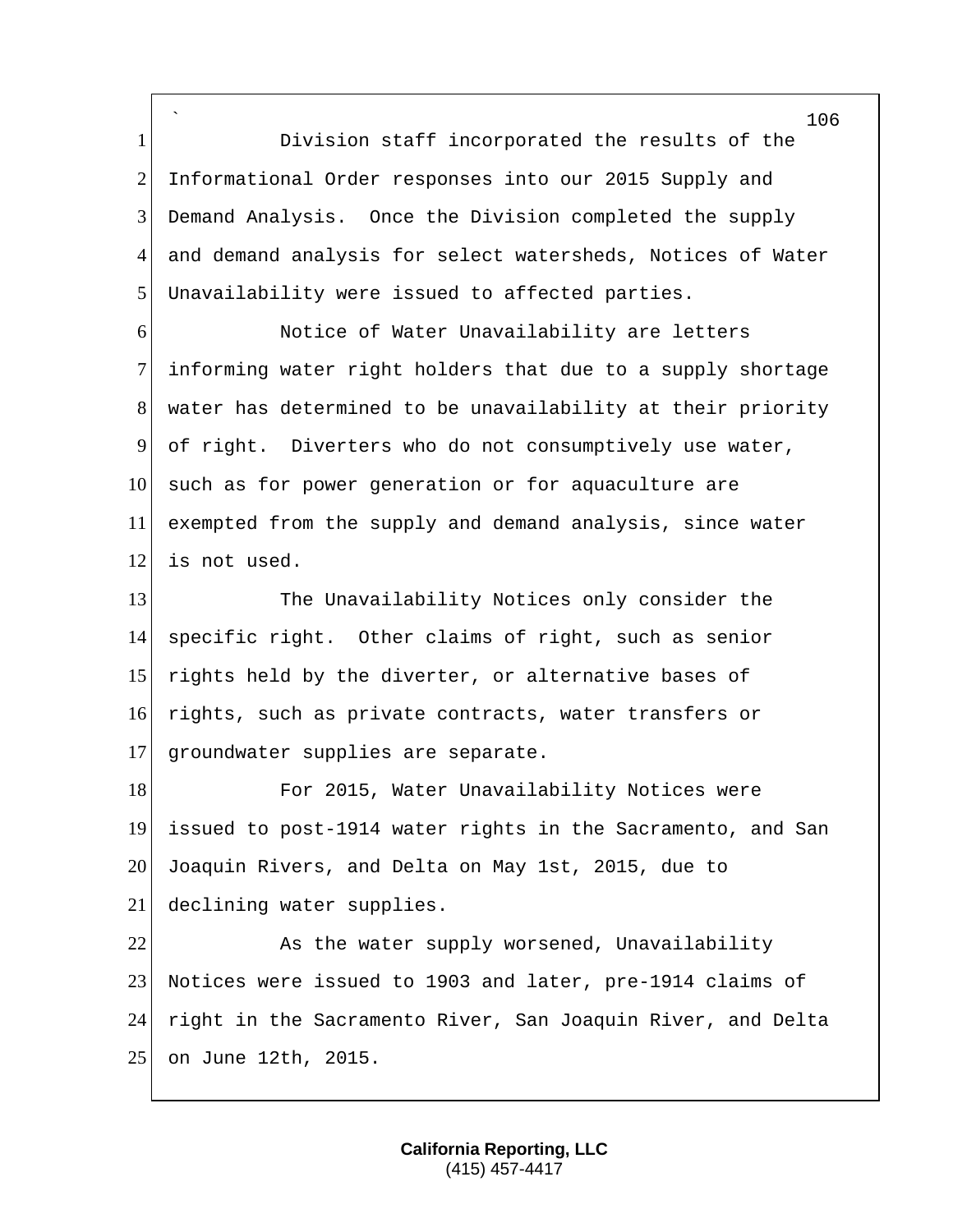` 1 Both notices reflect Division staff 2 determinations that existing water was insufficient to meet 3 demands. The pre-1914 notice affecting Byron Bethany 4 Irrigation District was in effect until September 17th, 5 2015, with the post-1914 notice impacting West Side in 6 place until November 2nd, 2015.

 Before any notices were issued, the Division compared the water supply to reported demands. Division staff performed a similar analysis in 1977, comparing the 10 natural water supply with water at demand by month. The starting point for the 2014 and 2015 analyses was a graphically summary prepared by the Division of Water Rights Application Section Program Manager, Mert K. Lininger, in 1977.

15 This graphical summary, shown on the following 16 slide, was prepared alongside the 1977 Dry Year Report, and 17 was adapted to current conditions in 2014 and 2015, using 18 the best available information.

19 In the 1977 chart, shown here, water supply is 20 shown as a red curve peaking in the winter and receding in 21 the late summer. The three main types of rights referred 22 to earlier, riparian,  $pre-14$ , and  $post-14$  rights are shown 23 as blue curves building up from the time access, reflecting 24 the decreasing seniority as you move upwards.

25 The time axis is shown in month increments. As

**California Reporting, LLC** (415) 457-4417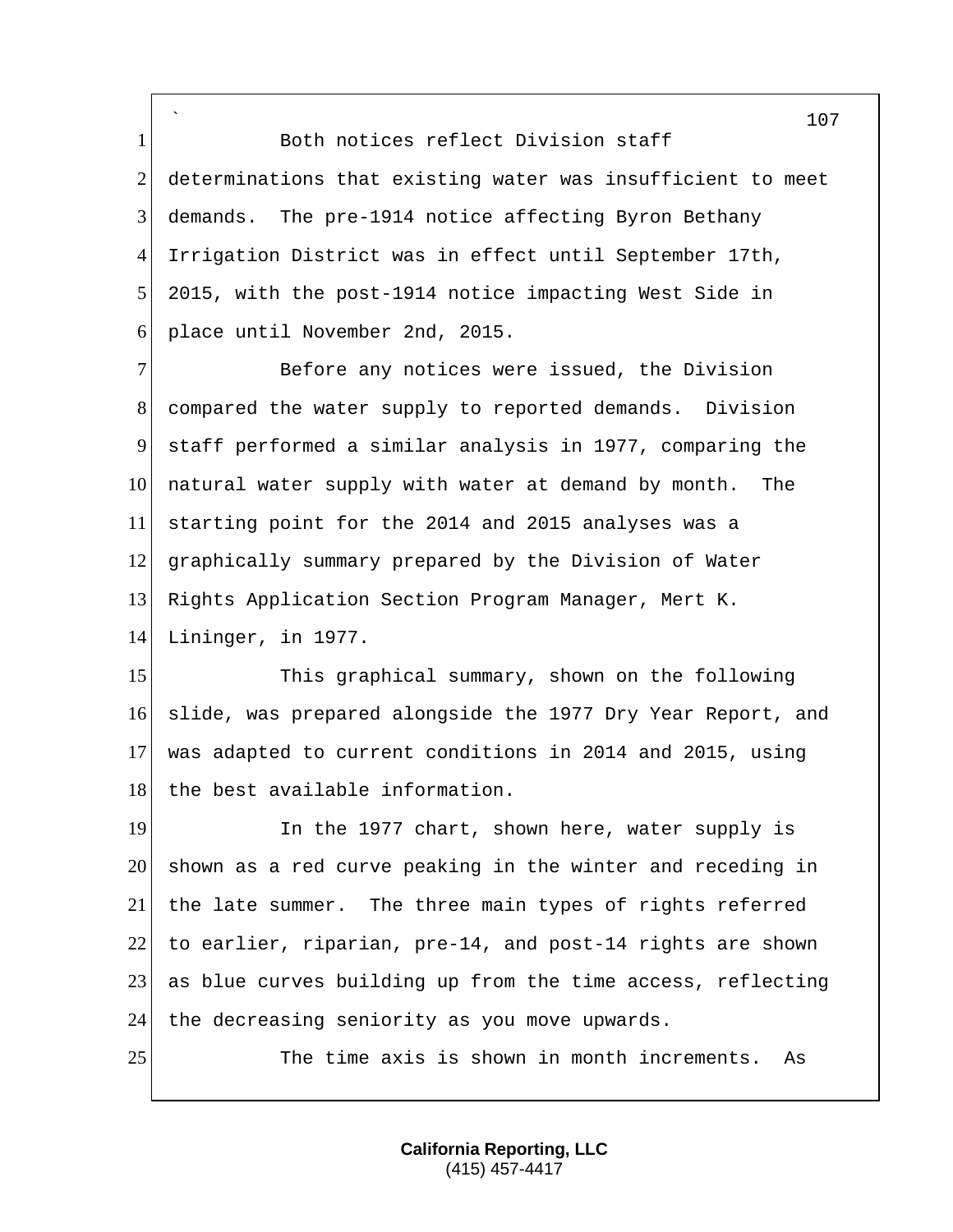` 1 supply drops and intersects the demand curve, the demand 2 curve affected does not have enough supply to meet the 3 demand and a portion, or priority, are notified.

4 Here, we see a 2015 version of the 1977 curve, adapted to the Sacramento River Watershed. Here is the 6 2015 version of the combined Sacramento and San Joaquin River Watershed, the specifics of which will be addressed 8 by Jeff Yeazell, later.

 For the supply and demand analysis, the general method is to first identify an area of interest, define a boundary for that area of interest, compare water supplies 12 to the demands within that boundary, and issue Unavailability Notices to those with demands exceeding the available supply for the area of interest that is determined by management. For example the Sacramento, San Joaquin or Russian Rivers.

17 After the area has been decided, the next decision is what type of boundary or boundaries should be used for that area. Boundary options include a global, local, tributary or sub-tributary boundary, as shown on the following slides.

**Here, we see a global boundary incorporating the**  entire Sacramento and San Joaquin River Watershed, including the Delta. The drawback to using a global boundary include the availability of supply issues, which

> **California Reporting, LLC** (415) 457-4417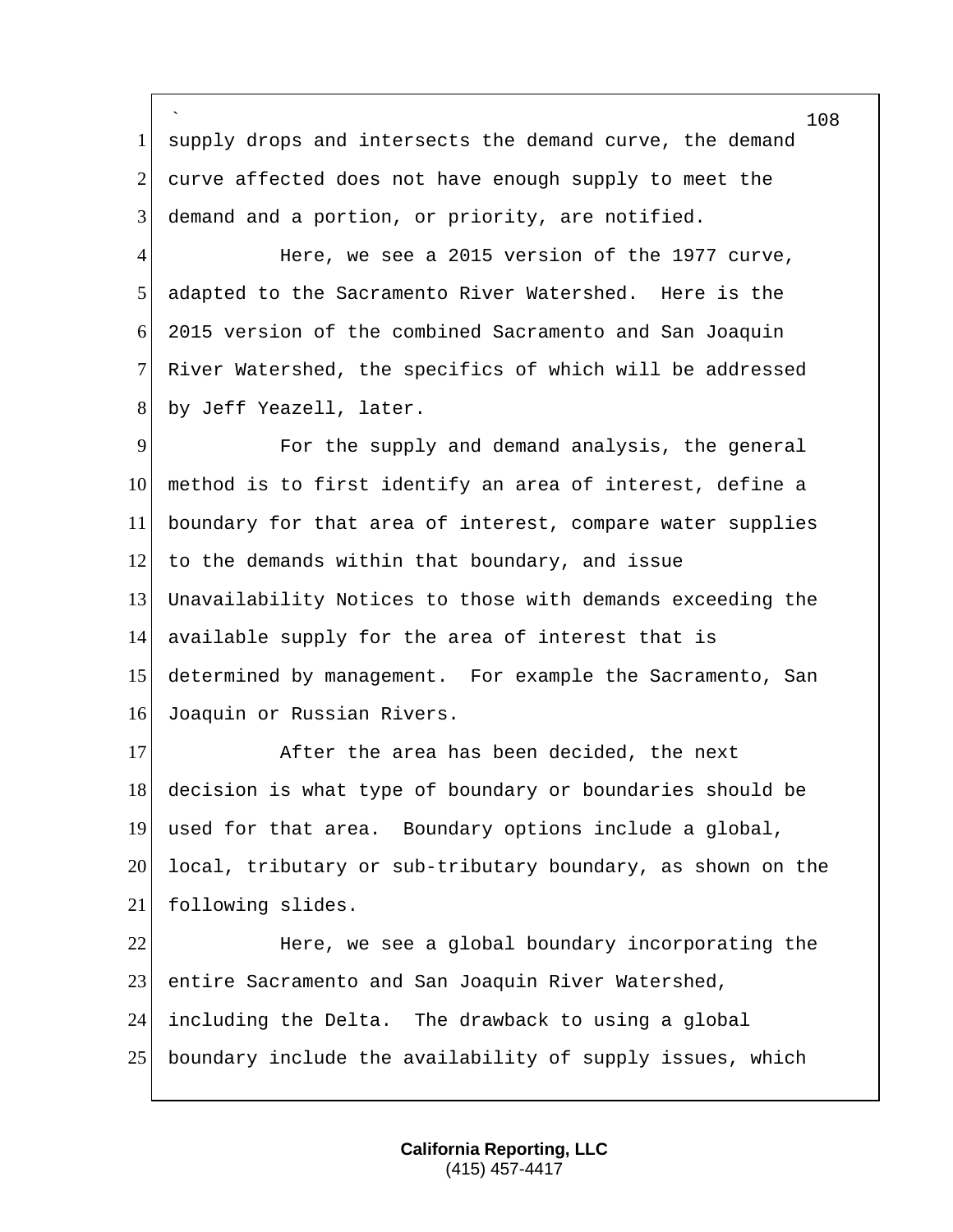` 1 we will talk about later.

| $\overline{2}$ | Here, we have a couple of local boundaries which            |
|----------------|-------------------------------------------------------------|
| 3              | are for the Sacramento and San Joaquin River Watersheds.    |
| 4              | In the first Sacramento River boundary, on the left, we see |
| 5              | the high number of senior claims of right in the Delta,     |
| 6              | which are shown as dark purple dots. The second boundary,   |
| 7              | on the right, is a similar area for the San Joaquin River   |
| 8              | Watershed.                                                  |
| 9              | The advantage of the local boundary, in these               |
| 10             | cases, lie with the large number of downstream senior       |
| 11             | rights, shown as the dots, which depend on the fresh        |
| 12             | natural supplies provided by the upstream locations.        |
| 13             | Going even further, a tributary boundary option             |
| 14             | exists, as shown here for the Stanislaus River.<br>The      |
| 15             | tributary option is acceptable for hydraulically            |
| 16             | disconnected areas, where natural water would not reach     |
| 17             | beyond the tributary boundary, perhaps due to natural       |
| 18             | depletion losses or unauthorized diversions. Thus,          |
| 19             | downstream higher priority rights are moot.                 |
| 20             | Lastly, an even smaller boundary, down to the               |
| 21             | sub-tributary level can be chosen. But the drawback here    |
| 22             | lies with not knowing how much natural supply is available  |
| 23             | and issues of downstream higher priority rights laying      |
| 24             | claim to the water.                                         |
| 25             | In summary, the choice of boundary depends on the           |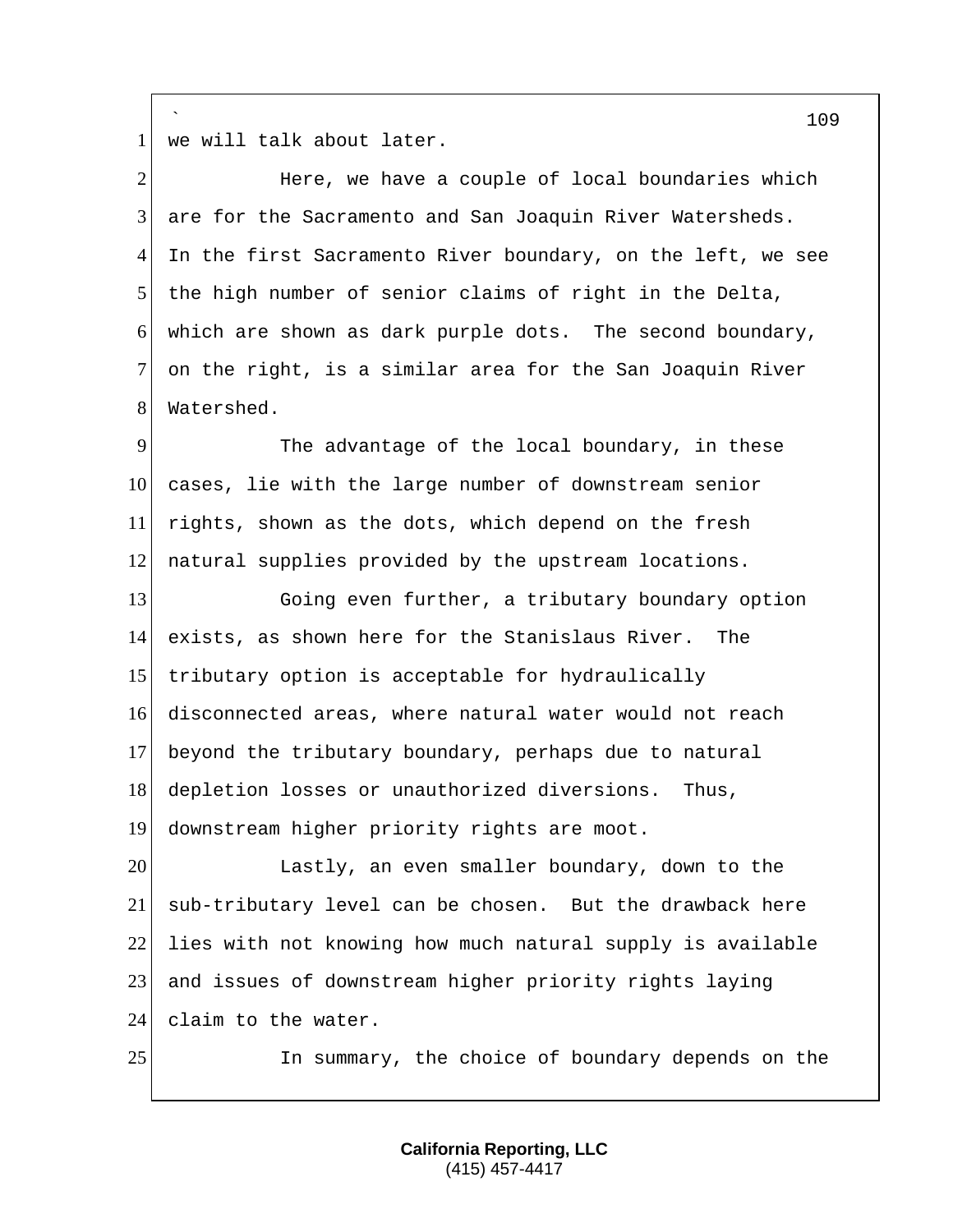` distribution of high priority rights and hydraulic connectivity. Smaller boundaries are chosen for low 3 natural water supplies, where natural depletions would absorb the flow in the absence of diversion. Larger boundaries chosen are chosen for downstream higher priority rights with flows supporting 7 hydraulic connectivity. 8 The ideal boundary is as small as possible, where natural flows are known, and no competing claims to the water, outside the boundary, exist. For West Side and Byron Bethany, both points of diversion are located within the South Delta. The question is what boundary to choose for the supply and demand 14 analysis? 15 For 2014, the boundary was chosen based on geography where, due to the source listed as the San Joaquin for a majority of rights within the Central and 18 South Delta, the boundary was extended into the associated areas. For 2015, the boundary was chosen to include the entire Delta, but instead of allocating all of the demand, 22 only a prorated or proportional amount, based on the percentage of natural supplies coming into the Delta from the Sacramento or San Joaquin River Watersheds was included.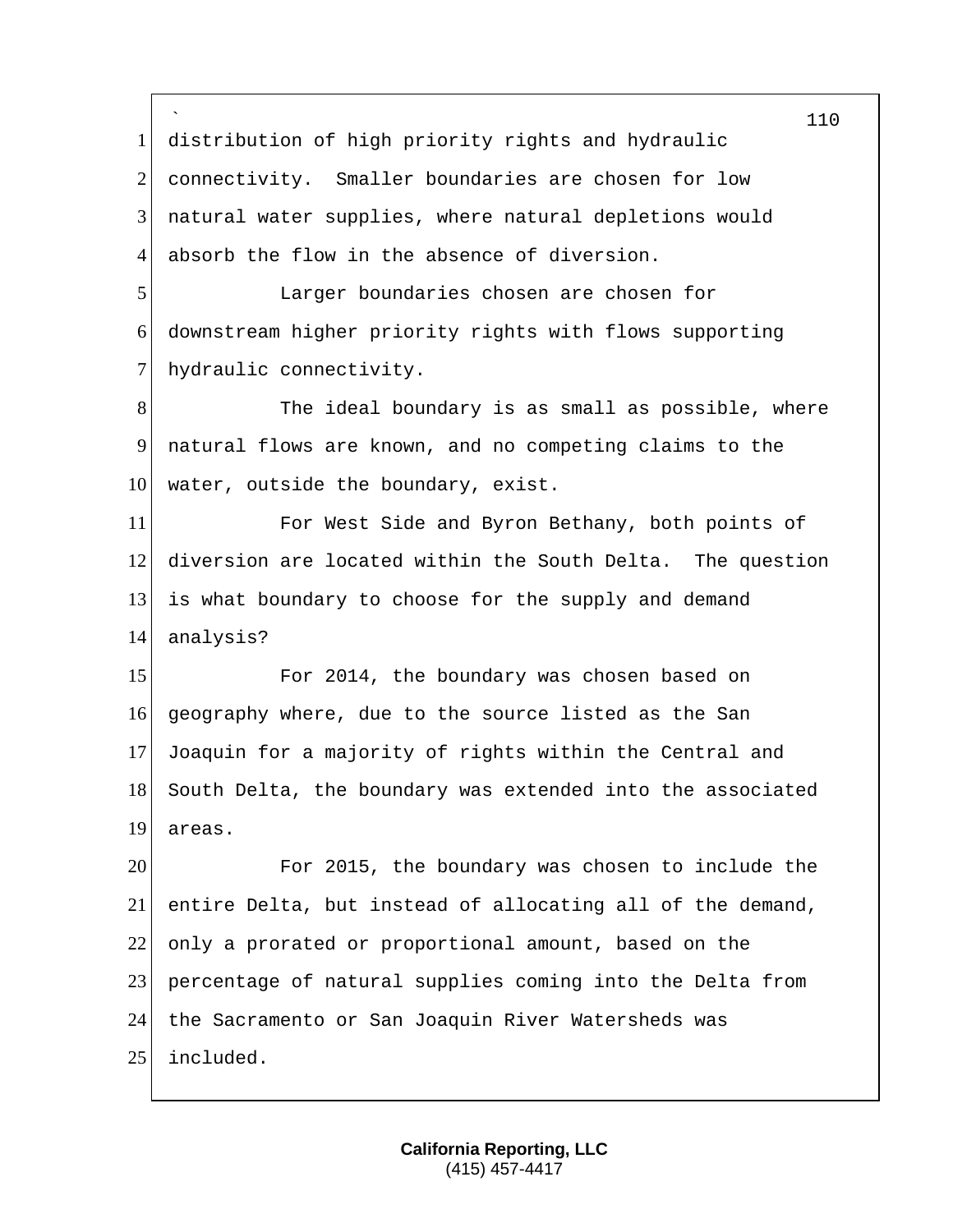` 1 As noted in the graphs incorporating this 2 proportional demand allocation, the choice of a prorated 3 demand is not a policy decision by the State Water Board. 4 But, instead, just used for supply and demand analysis.

 Since the Delta is hydraulically connected to both the Sacramento and San Joaquin Rivers, the idea that the Delta's demands should be shared was implemented with 8 | the sharing fraction determined by freshwater supplies.

9 For example, if 80 percent of the natural 10 freshwater entering comes from the Sacramento River, 80 11 percent of the Delta demands would be assigned to the 12 Sacramento River analysis.

13 Based on the DWR supply forecast for April, the 14 estimated percentage of natural freshwater entering the 15 Delta from the Sacramento River was 71 percent. Due to 16 this high percentage, the supply and demand analysis 17 performed in April 2015, for the May 1, 2015 Notice, used 18 the Sacramento River boundary for those diverters in the 19 Delta.

 For the pre-14 Notice on June 12th, 2015, affecting Byron Bethany, a global Sacramento and San Joaquin River boundary was chosen. While a local boundary could have been chosen, the results were the same as shown 24 on the following charts.

25 For the local San Joaquin River chart, prepared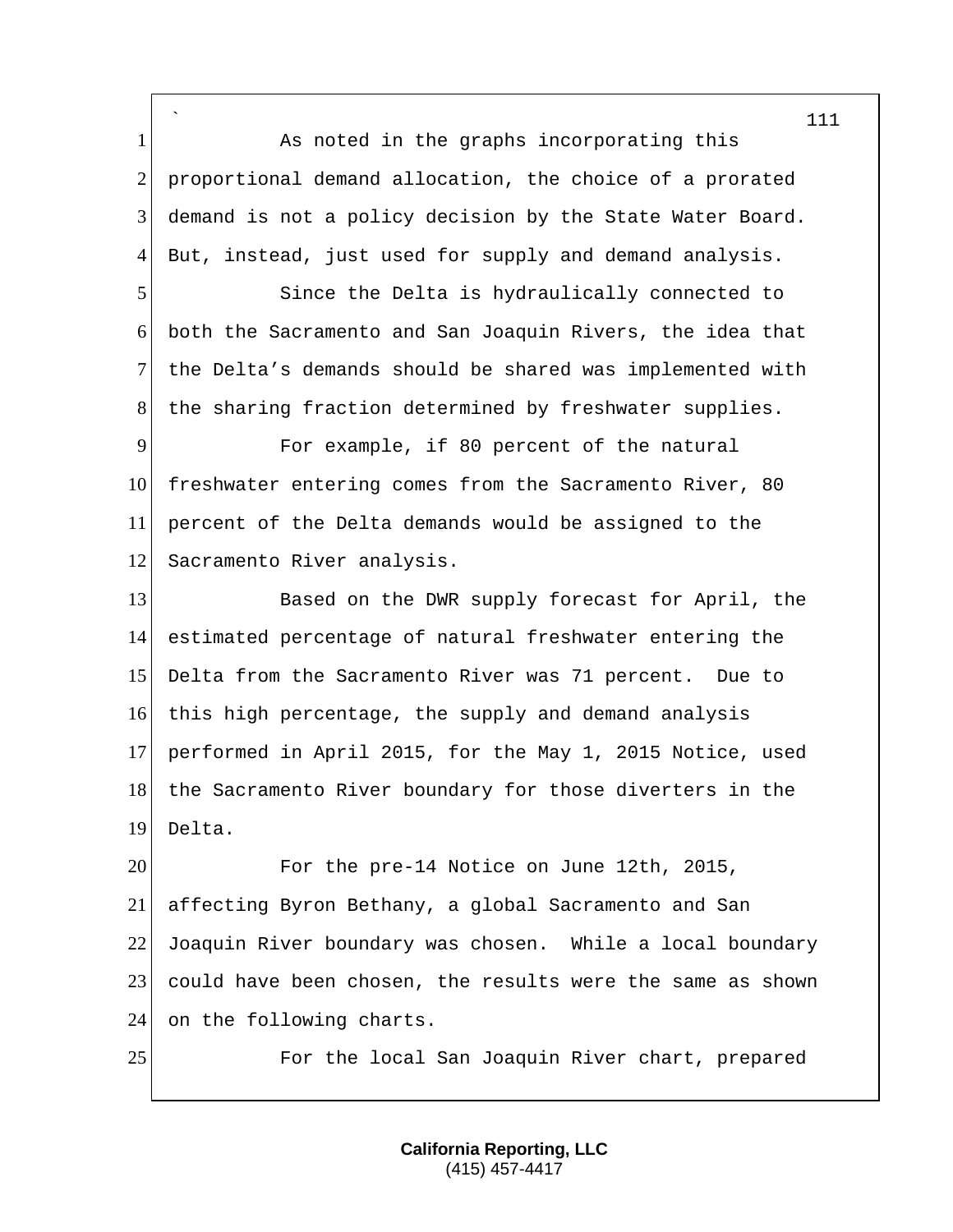` in June 2015, we see the same DWR supply forecasts, except 2 for the San Joaquin River stations, declined rapidly in June to within the riparian demand area, shown in yellow. Had we used the local San Joaquin River chart, the impact 5 to diverters would have been more severe.

 With the combined Sacramento and San Joaquin River global boundaries, all of the DWR supply forecasts for June, including the provisional adjusted 50 percent supply point provided at the request of Division staff, 10 following an unexpected June precipitation event, were below the 1902 priority demand line.

 For West Side, the boundary was chosen to be the Sacramento River, due to a higher proportion of freshwater 14 entering the Delta from the Sacramento River.

**For Byron Bethany, the combined Sacramento and**  San Joaquin boundary was chosen due to a deeper and earlier notice to just the San Joaquin boundary, and the local 18 Sacramento boundary producing similar results to the global boundary.

 The supplies are published by DWR in their B-120 forecast every year, from February to May, which includes 22 the largest impacts to a river's natural water supplies. For the May 1, 2015 Notice, impacting West Side, the stations include the Sacramento River at Bend Bridge, Feather River at Oroville, Yuba River at Smartsville, and

> **California Reporting, LLC** (415) 457-4417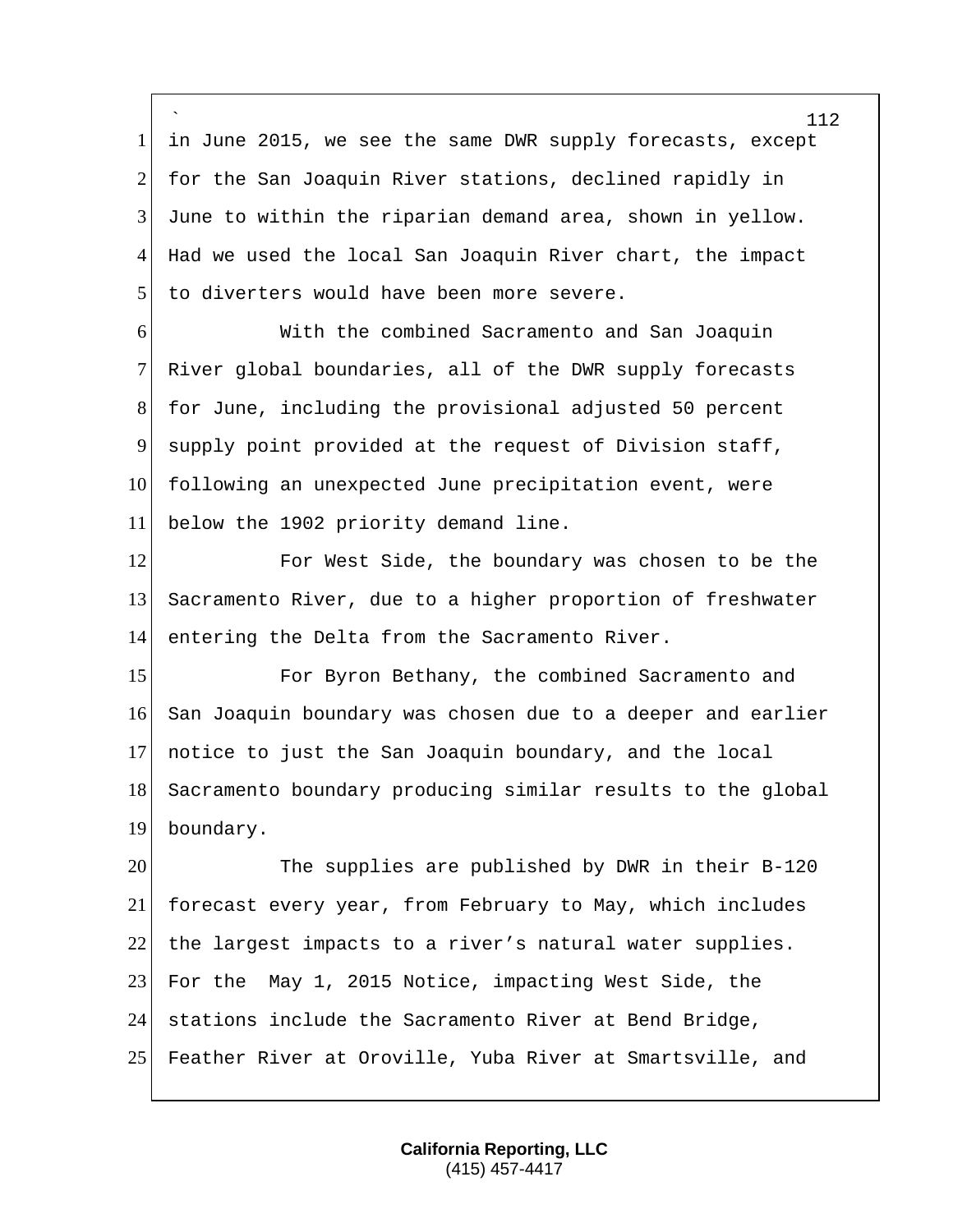` 1 the American River at Folsom.

2 For the June 12th Notice, affecting Byron 3 Bethany, since it was a global boundary, Division staff 4 added the Stanislaus, Tuolumne, Merced, Upper San Joaquin, 5 Mokelumne and Consumnes River Stations to the Sacramento 6 River Stations.

**For the DWR supply forecasts, since they are**  statistical in nature, various levels of uncertainty are provided for each watershed, based on the snow pack and other data. Each forecast predicts how much natural flow is expected to be available upstream of each location for the rest of the water year, which is October 1st to September 30th.

14 As emphasized, the forecasts incorporate upstream 15 influences, only. Downstream sources and depletions are 16 not reported.

17 Here, we have a sample DWR B-120 report. The 18 exceedance percentage, which is listed as the header for 19 each row in the B-120 table, is the percent of time that 20 the actual flow is expected to exceed the projected flow. 21 The topmost table, highlighted as shown, is for 22 the Stanislaus River below Goodwin Reservoir.

23 Each row's values are the forecasted month's 24 values in thousands of acre feet.

25 For past months, which in this case are October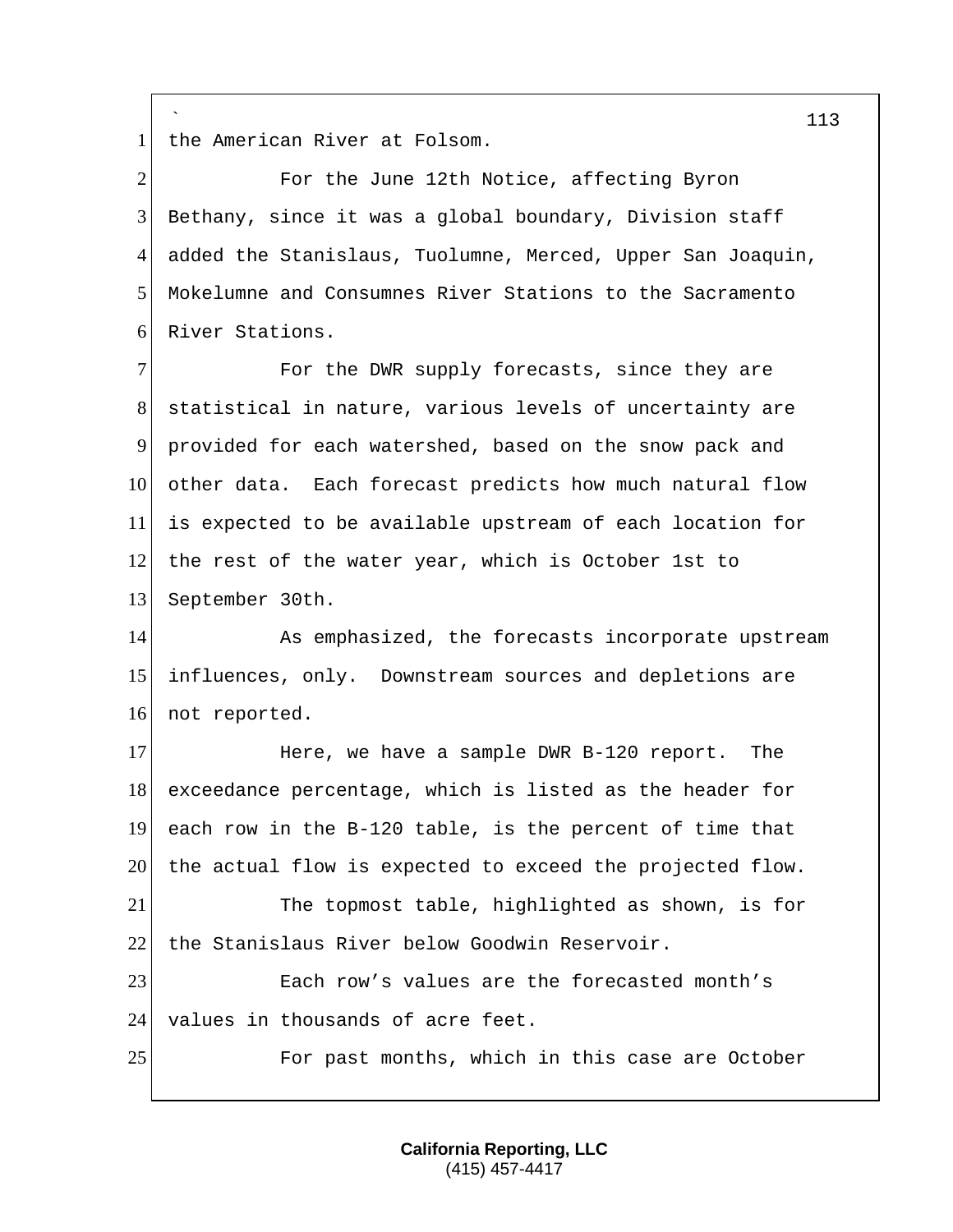` to March, highlighted in yellow, the value is the same for 2 each forecast since past amounts are known. There is no 3 uncertainty.

4 Beginning in May, the amount is uncertain. In the blue-highlighted section, the April data is known, which is the same for all forecast rows. In May, since the 7 month is not over yet, the forecast values differ.

8 As the exceedance forecast drops from 99 to 50 percent, the forecasted amounts increase since there is now a smaller chance, just 50 percent, that the actual flows will be higher.

12 Division staff used DWR's 50, 90 and 99 percent monthly exceedance forecasts for its analysis, together with DWR's daily full natural flow data.

15 As seen in prior charts, we used both the monthly full natural flow, or FNF, as well as the daily full natural flow. Monthly FNF is based on historical and snow pack data, while the daily FNF is a calculation performed by DWR, which uses current stream gauge values, known upstream diversions and reservoir data to arrive at the amount of available water that day.

22 Daily FNF is used in two ways. One, to serve as a qualifier when Division staff select which monthly forecast exceedance to follow, for example the 99, 90 percent or 50 percent, to use. The other is to serve as a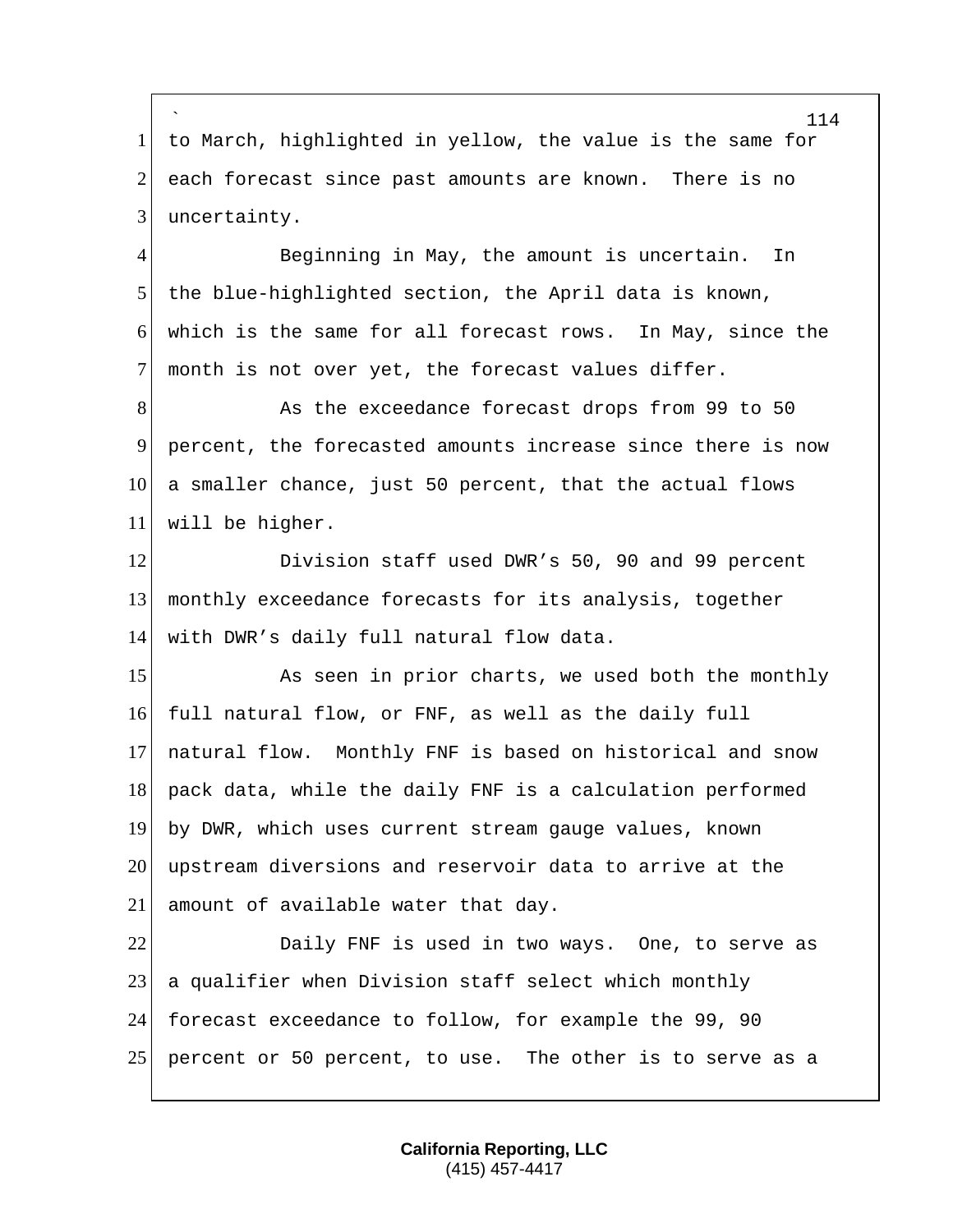` backup supply in case the monthly B-120 forecast is zero. 2 1 In determining supply, the Division makes every assumption in favor of the diverters. For example, in the summer of 2015, the last DWR updates to the B-120 forecast was in May. In this forecast, three rivers in the San Joaquin River Watershed estimated as zero supply for August and September. However, the daily FNF, while low, was 8 above zero for some days. So, Division staff used the daily FNF trend as a supply estimate. 10 In WR-78, shown here, which is a supply and demand chart for the San Joaquin River, generated in August 2015, the blue daily FNF line is above the B-120 supply forecast for July and August. Since the daily FNF is slightly positive, Division staff used the daily FNF trend in our monitoring, since even a small supply is of more benefit.

17 Here we have, in WR-52, the chart from August 2015 for the combined Sacramento and San Joaquin River Watershed. We see the daily FNF above the B-120 forecast point in June for the first half of the month, and below that for the latter half, averaging out to the daily 22 average forecast point for the month.

 This averaging shows that DWR's monthly B-120 24 forecasts were appropriate predictors.

25 Since the full natural flows only incorporate

**California Reporting, LLC** (415) 457-4417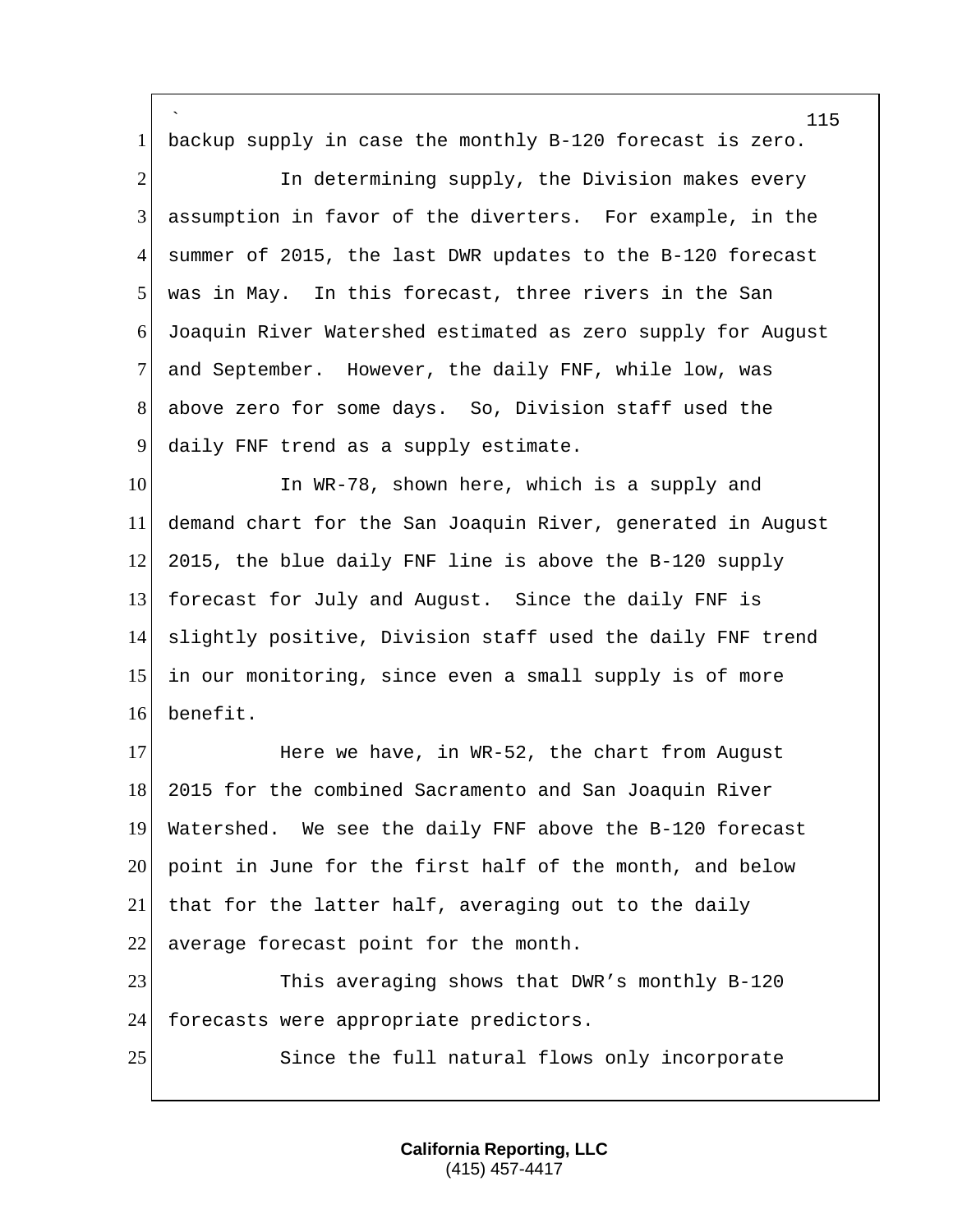` upstream sources and depletions, and downstream adjustments 2 need to be made to account for the full picture, here we 3 describe adjustments to the supply to incorporate 4 unimpaired flow from below the full natural flow stations, in the valley flow, along with adjustments to either the supply or demand via return flows.

 On May 12th, 2015, Division staff met with San Joaquin River and Delta stakeholders to discuss an adjustment for return flows. Stakeholders indicated that incorporating a 40 percent demand reduction would be appropriate to address actual net irrigation demand.

12 Without any data to support the 40-percent figure, Division staff incorporated an increase to the supply amount, which was later routed to a demand reduction to the same effect, prior to the June 12th, 2015 notice.

16 For the 1977 Dry Year Report, a return flow adjustment was made to the valley floor in the San Joaquin 18 River Watershed, along with the natural depletion amount 19 for the Delta.

 For the 2015 analysis, an adjustment was made to the supply for the return flows, but not for Delta depletions.

 For the unimpaired flows below the full natural flow stations, Division staff used supply estimates taken from a report, prepared by DWR's Bay Delta Office in 2007,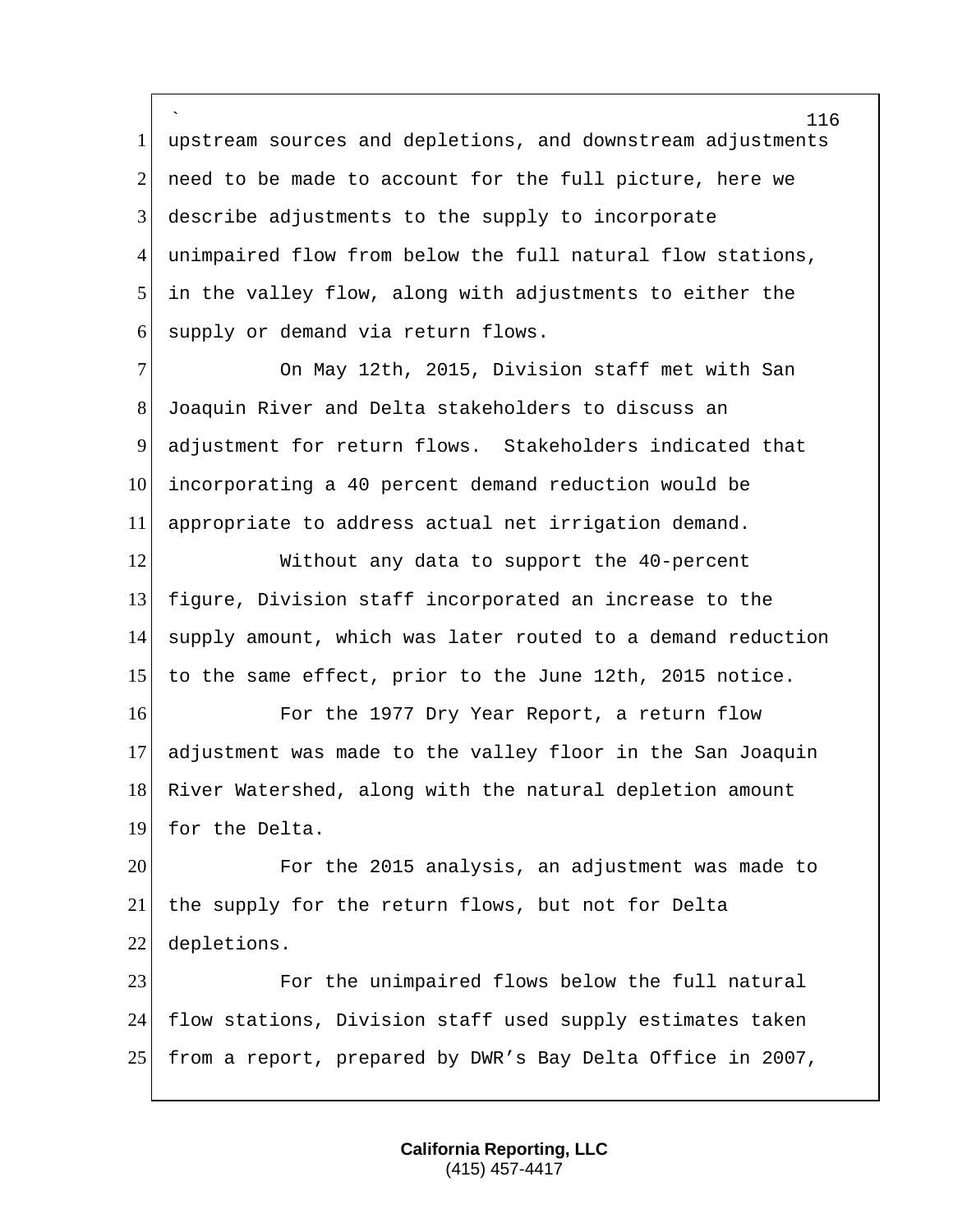` titled, "California Central Valley Unimpaired Flow Data". 2 The report provides unimpaired supply estimates for the regions within the Sacramento and San Joaquin Valley. The estimates are based on monthly historical data. As a selection criteria for which year to choose, Division staff chose 1977 to represent 2015 conditions, since the 1977 snow pack was better than 2015 levels. 8 In summary, the supply used for the supply and analysis includes the monthly FNF station values, any 10 return flow adjustments or equivalent demand reductions, and unimpaired flow from the valley floor. 12 These monthly totals, in acre feet, were converted to a daily-averaged, cubic-feet-per-second rate, so that the daily FNFs, which are provided in similar 15 units, could be charted on the same time step. **For example, on the table on the bottom, here is**  a summary for the total supply for the San Joaquin River Watershed in June of 2015. The first row is the total for the six FNF stations, with the second row a supply adjustment for return flow. Which, as I said earlier, can be routed to a demand reduction to the same effect. 22 Producing a 1,924 CFS total at the bottom. 23 Here, in WR-78, is the corresponding chart for the San Joaquin River Watershed, prepared on August 19th, 2015. The dark blue point, labeled "Adjusted 50 percent

> **California Reporting, LLC** (415) 457-4417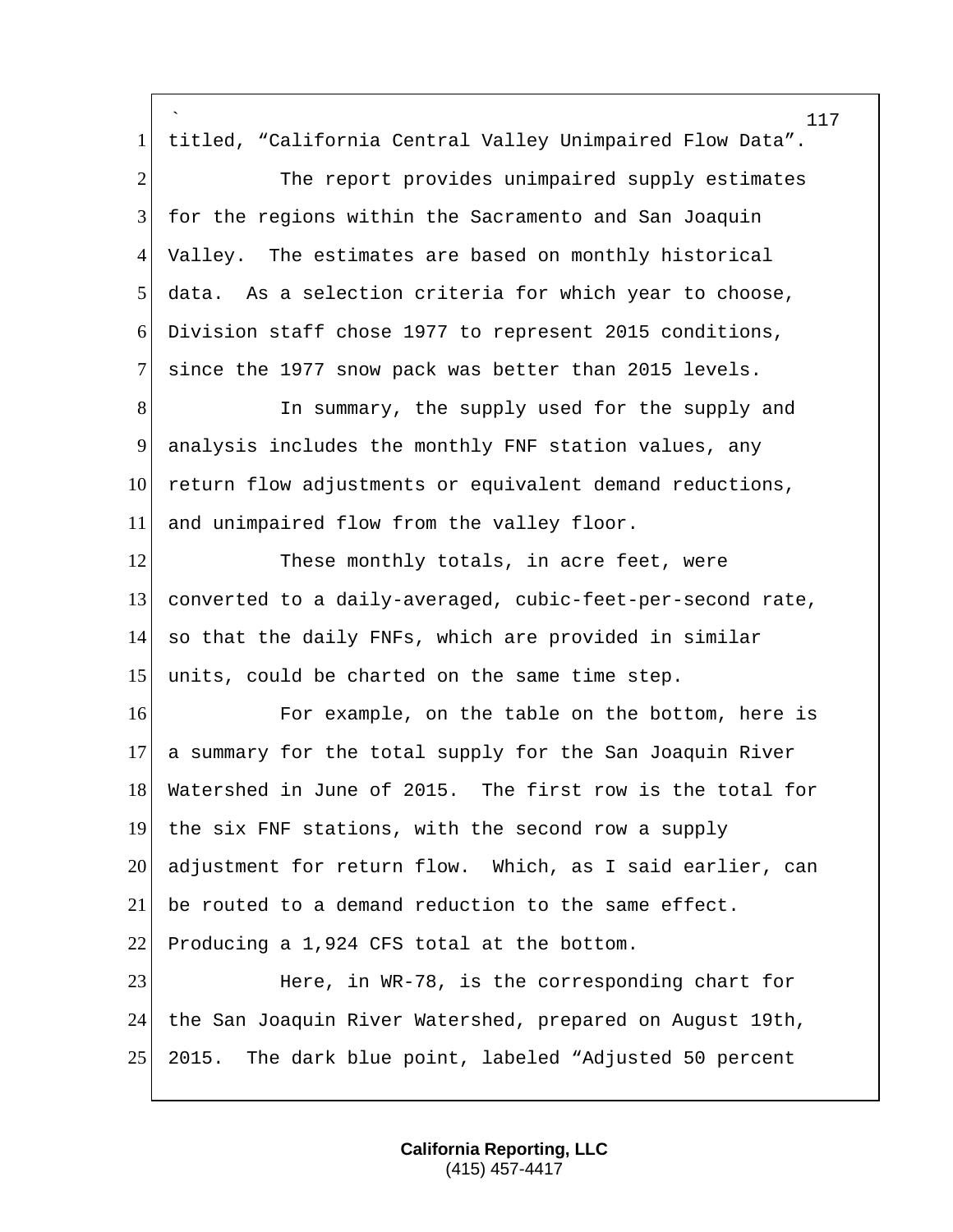` 118 1 FNF Forecast" directly above the month of June -- where am 2 I at? Okay. The dark blue point, labeled "Adjusted  $50$ 3 percent FNF Forecast", directly above the month of June, 4 has a value extrapolated to the flow access, on the left, 5 of 1,924 CFS. 6 For the demand data, Division staff relied on the 7 reported use data from water right holders, themselves, who 8 are required to report this information to the best of 9 their knowledge. Annual use data is required to be 10 reported every one to three years, depending on the type of 11 right. 12 For riparian and pre-14 claims of right, use data 13 is submitted every three years. For example, a third of 14 the riparian and pre-14 users report in one year, the next 15 third the following year, and so on. 16 Byron Bethany reported their 2010 through 2012 17 use, as seen in WR-85 through WR-87, but will not have to 18 report their 2015 to '15 use until June 30th, 2016. 19 19 Due to the lack of recent data for all diverters 20 for the 2014 drought, the Division used the most recent 21 completed demand dataset, which was 2010, for riparian and 22 pre-14 claims, and either 2010 or 2012 for post-1914 water 23 rights, depending on the watershed. 24 For 2015, the Division used a four-year average 25 demand from 2010 to 2013, or whatever years were available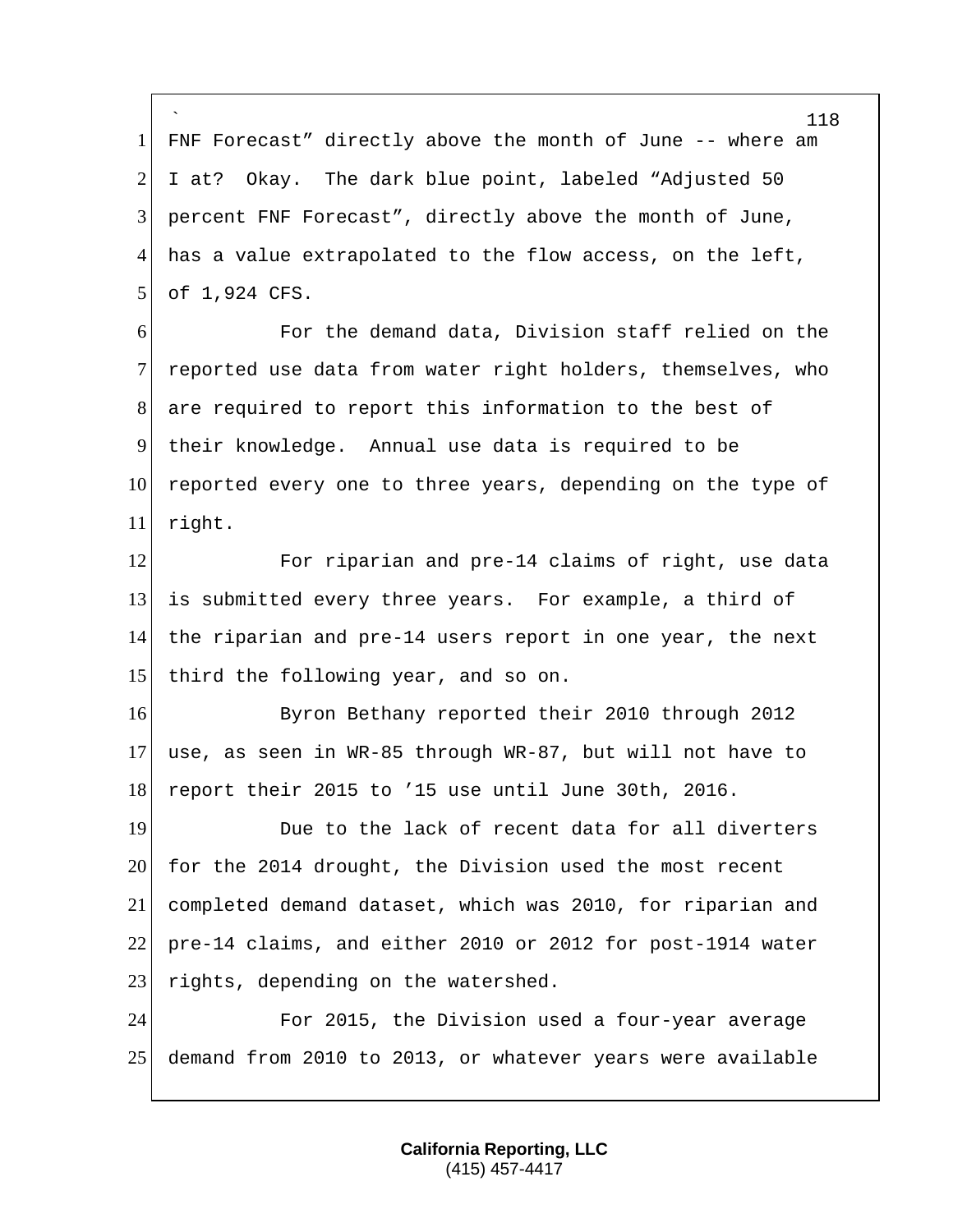|                | 119                                                          |
|----------------|--------------------------------------------------------------|
| $\mathbf{1}$   | within that range, to best represent demand for those not    |
| 2              | subject to the Informational Order.                          |
| 3              | As mentioned earlier, the Division issued an                 |
| $\overline{4}$ | Informational Order in February 2015, to the top 90 percent  |
| 5              | of diverters, as measured by reported use, in the            |
| 6              | Sacramento and San Joaquin Rivers, and Delta.                |
| $\tau$         | The order required an advanced reporting of the              |
| 8              | 2014 use, which was not normally due until June 30th, of     |
| 9              | 2015, along with their projected 2015 use to assist the      |
| 10             | Division's supply and demand analysis. In addition, those    |
| 11             | subject to the order were required to submit their past      |
| 12             | month's use, in arrears, in order to provide a check         |
| 13             | against their projected 2015 use.                            |
| 14             | For the order recipients, their four-year average            |
| 15             | demand was replaced by their 2014 Informational Order        |
| 16             | value. While those not subject to the order kept their       |
| 17             | four-year average demand.                                    |
| 18             | West Side, holding a post-1914 water right, was              |
| 19             | not subject to the order and their four-year average demand  |
| 20             | was used. Whereas, Byron Bethany had their Information       |
| 21             | Demand used in the supply and demand analysis.               |
| 22             | Including the order data resulted in decreased               |
| 23             | projected demand, which means more water was available for   |
| 24             | various water right classes, for a longer period of time in  |
| 25             | 2015.<br>As compared to what would have been available using |

Г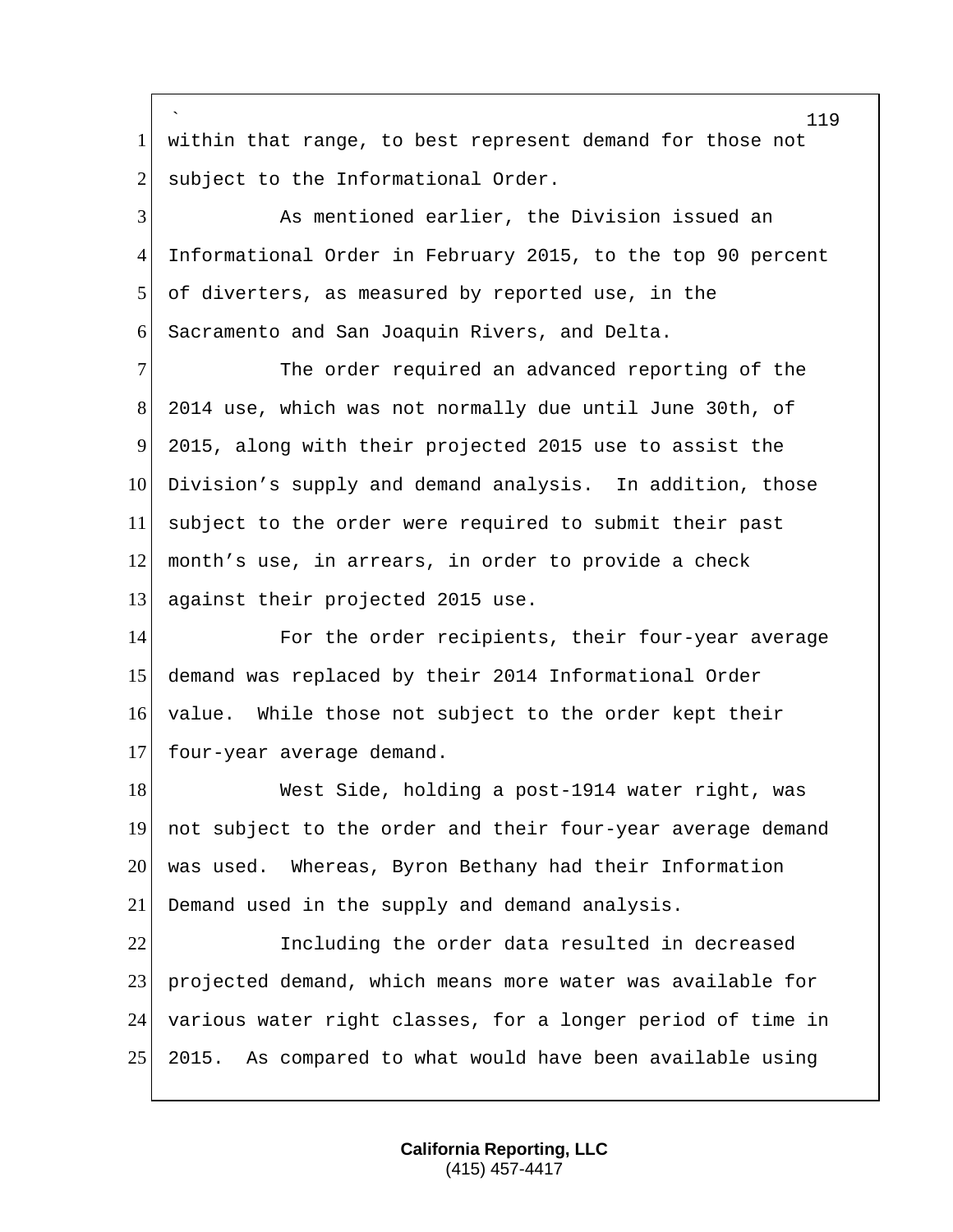` the methodology employed in 2014. This is another example 2 of how the Division's analysis, in 2015, made every effort to err on the side of caution in favor of diverters. For an example, CWR-88, which is Byron Bethany's initial 5 response to the Informational Order.

 Special consideration of demand was made for those Delta diverters claiming both a riparian and pre-1914 claim of right. For these parties, any demand reported under their pre-14 claim of right would be rolled over into 10 their riparian use, being treated as a higher priority for the supply and demand analysis. After being advised of the rollover by San Joaquin stakeholders, Division staff, in order to realize a savings for the supply and demand analysis, applied pre-14 demand for those redundant claims 15 to the riparian category.

**Quality control of the demand data was performed**  by Jeff Yeazell, who describes the method in WR-11. All 18 demand data was posted to the internet for public review. Outside comments were received on the 2014 use data, obtained from the Informational Order, as well as the four-year average demands for the remaining diverters.

22 Since the Delta is hydraulically connected to both the Sacramento and San Joaquin Rivers, and each 24 supplies a different amount of water, Division staff allocated, after management's direction, a proportion of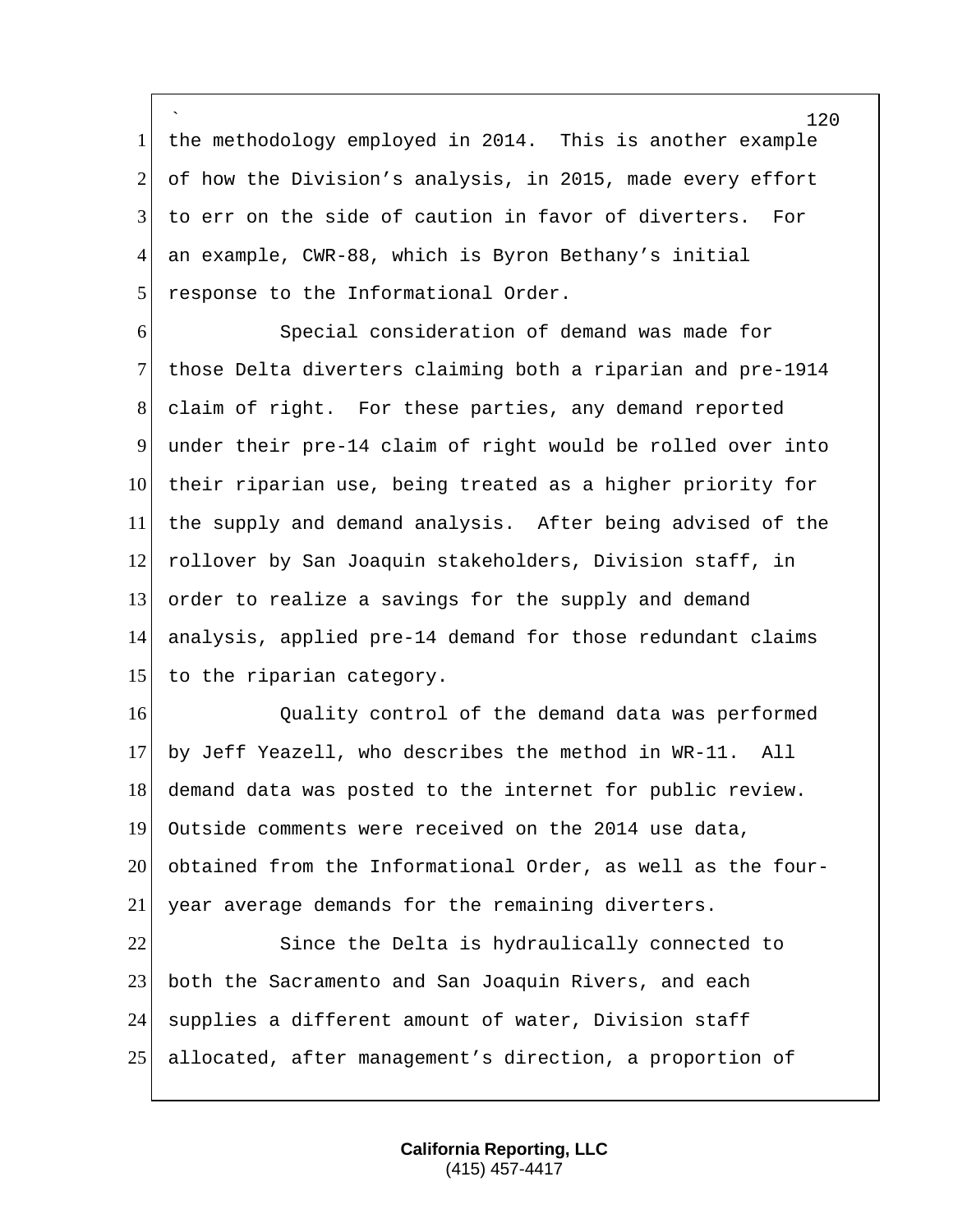` Delta demand to each watershed based on their respective 2 full natural flow supplies.

 The proposal was vetted to San Joaquin River stakeholders during the May 12th, 2015 meeting, which was agreed to be more of benefit to their watershed, in comparison of the 2014 allocation of the entire Central and 7 South Delta demand.

8 Here we have the April 29th, 2015 chart, which was the basis for the May 1, 2015 notice. As you can see, 10 there is insufficient supply to serve all the post-1914 rights between the 90 and 99 percent forecast supply 12 points, which are the blue and violet dots.

**Here you notice the daily FNF trending near the** 14 lower 99 supply forecast.

15 Looking hindsight, WR-55 is the October 30th, 2015 graph of the same Sacramento River Watershed, which shows the daily FNF trending in pre-1914 demand levels from May through August. This confirms there was not enough supply to satisfy West Side's demand from May 1, onwards.

 Here is WR-48, which is the combined Sacramento and San Joaquin River chart, prepared on June 10th, 2015, for the pre-1914 notice issued on June 12th. The chart 23 shows the daily FNF trending downward, at around 11,000 CFS, while the B-120 supply forecast was even lower at 9,000. Again, Division staff erred in the favor of

> **California Reporting, LLC** (415) 457-4417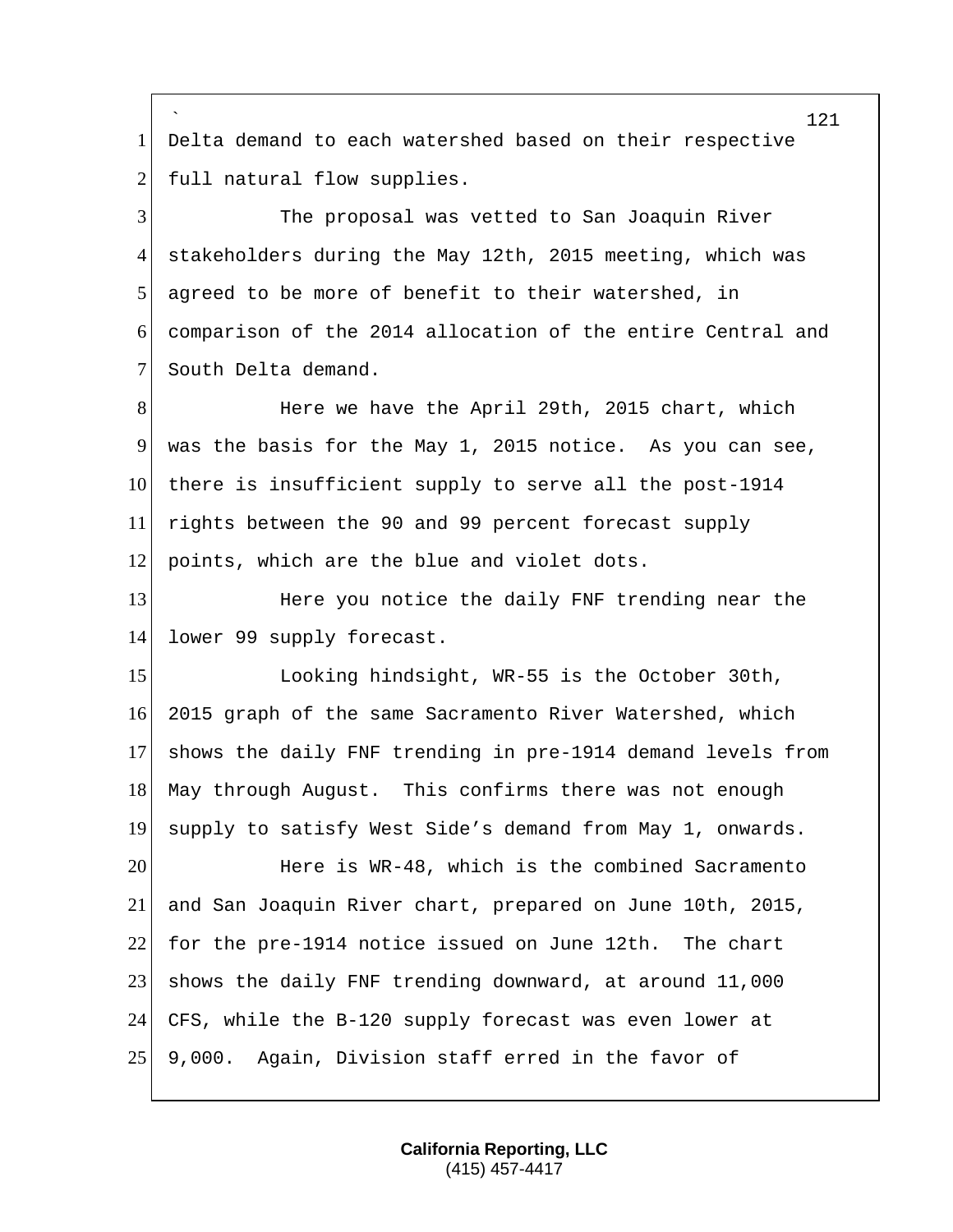` diverters, where possible.

2 Even using the entire daily FNF trend at 11,000, which is normally used for B-120 forecasts of zero flow, the demand through the 1902 priority level was about 2,000 5 CFS higher.

 Looking hindsight, WR-52 shows the same combined 7 boundary graph two months later. Here you see the daily FNF dropping precipitously in mid-June, into the riparian level, before July 1, 2015. This shows there was not 10 enough supply to satisfy remaining pre-1903 claims of right, thus confirming there was not enough water available 12 for Bryon Bethany's junior priority from June 12th, onwards.

14 In closing, a separate analysis, using the Vernalis gauge data, in comparison to the downstream prorated Delta demand, was performed after the June 12th notice. Which shows that even with gauge-impaired supply data, not full natural flow data, there was enough water to meet that demand -- there was not enough water to meet that demand.

 The Vernalis gauge is located upstream of the Delta and is able to confirm whether there is enough measured flow, including storage releases, which are not 24 subject to priority allocation, at its location, to satisfy remaining downstream pre-1903 demands, which are the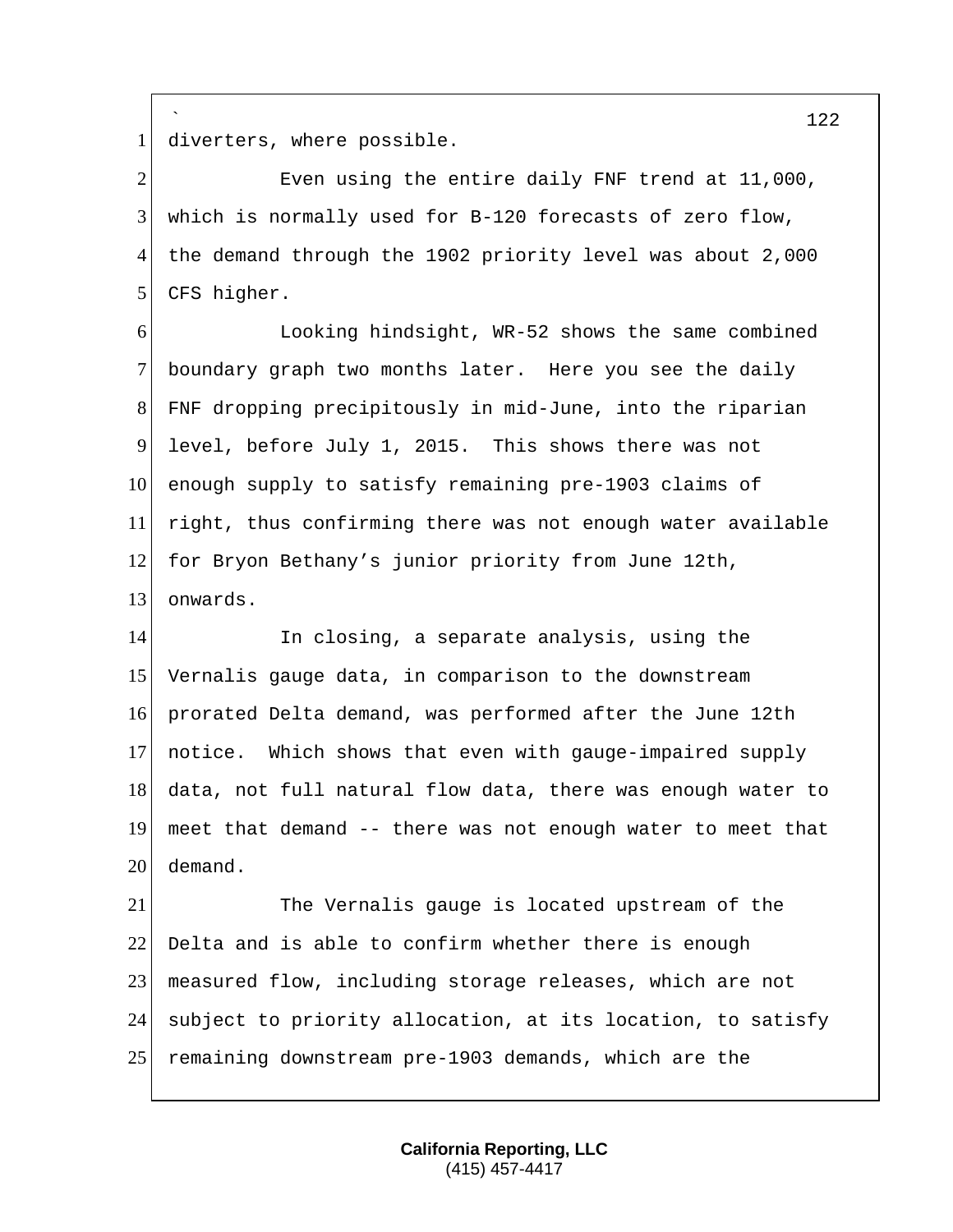` demands senior to BBID's priority. 2 Here you can see in the graphs, the green and violet lines represent the prorated senior demand north of Mossdale Bridge, and the full demand of the Delta south of Mossdale, with and without the 40 percent return flow credit. The red hashed demand line, also shown on the 8 chart, is the entire Central and South Delta demand, which is much higher than the prorated level. 10 The blue line is the gauged Vernalis flow, while the vertical purple lines denote when unavailability notices were issued. Even under the best case scenario of using the smaller, prorated Delta demand, available flow at Vernalis was needed by downstream senior right holders, 15 riparian and pre-1914 rights, before 1902 priority, and was not available for Byron Bethany's diversion during the June 17 13th through 24th time period. 18 In closing, this also demonstrates that no water was available to serve West Side's license at any time after the May 1 notice, until November of 2015. Now, I'll hand over the presentation to Jeff 22 Yeazell. JEFFREY YEAZELL Called by THE PROSECUTION TEAM DIRECT EXAMINATION BY MR. TAURIAINEN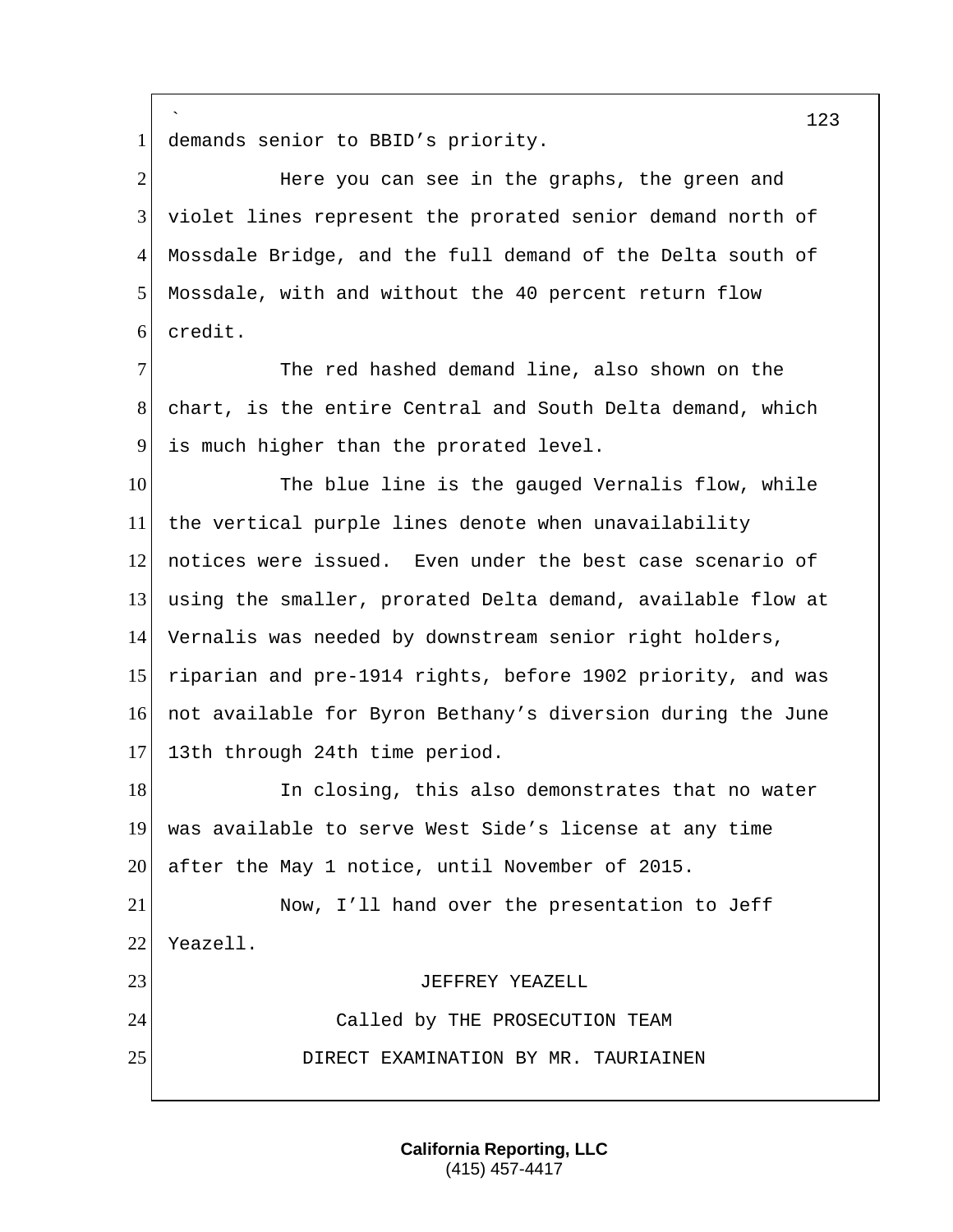` 1 MR. YEAZELL: My name is Jeffrey Yeazell. I've 2 taken the oath. My written case in chief testimony is 3 Exhibit WR-11. I've reviewed Exhibit WR-11 and it is true 4 and correct to the best of my knowledge, with the exception 5 of one item that I'll identify at the appropriate time in 6 my presentation.

7 A true and correct copy of my Statement of Qualifications, is attached as Exhibit WR-12. I'm a Water Resource Control Engineer with the State Water Board's Division of Water Rights. I have a Bachelor of Science Degree in Environmental Resources Engineering from Humboldt State University. I'm a registered professional engineer 13 in California.

14 Since August 2013, my primary duties have included compiling, organizing and maintaining water supply data and demand data for purposes of conducting drought- related water availability analyses. The resulting 18 deliverables were graphs comparing water supply to water demand in various watersheds.

20 My testimony focuses on how these water 21 availability graphs were generated.

 This slide presents Exhibit WR-47, which is a 23 graph showing the conditions at the time of the May 1 notice, for post-14 rights in Sacramento and Legal Delta areas. I will discuss what the various parts of the graph

> **California Reporting, LLC** (415) 457-4417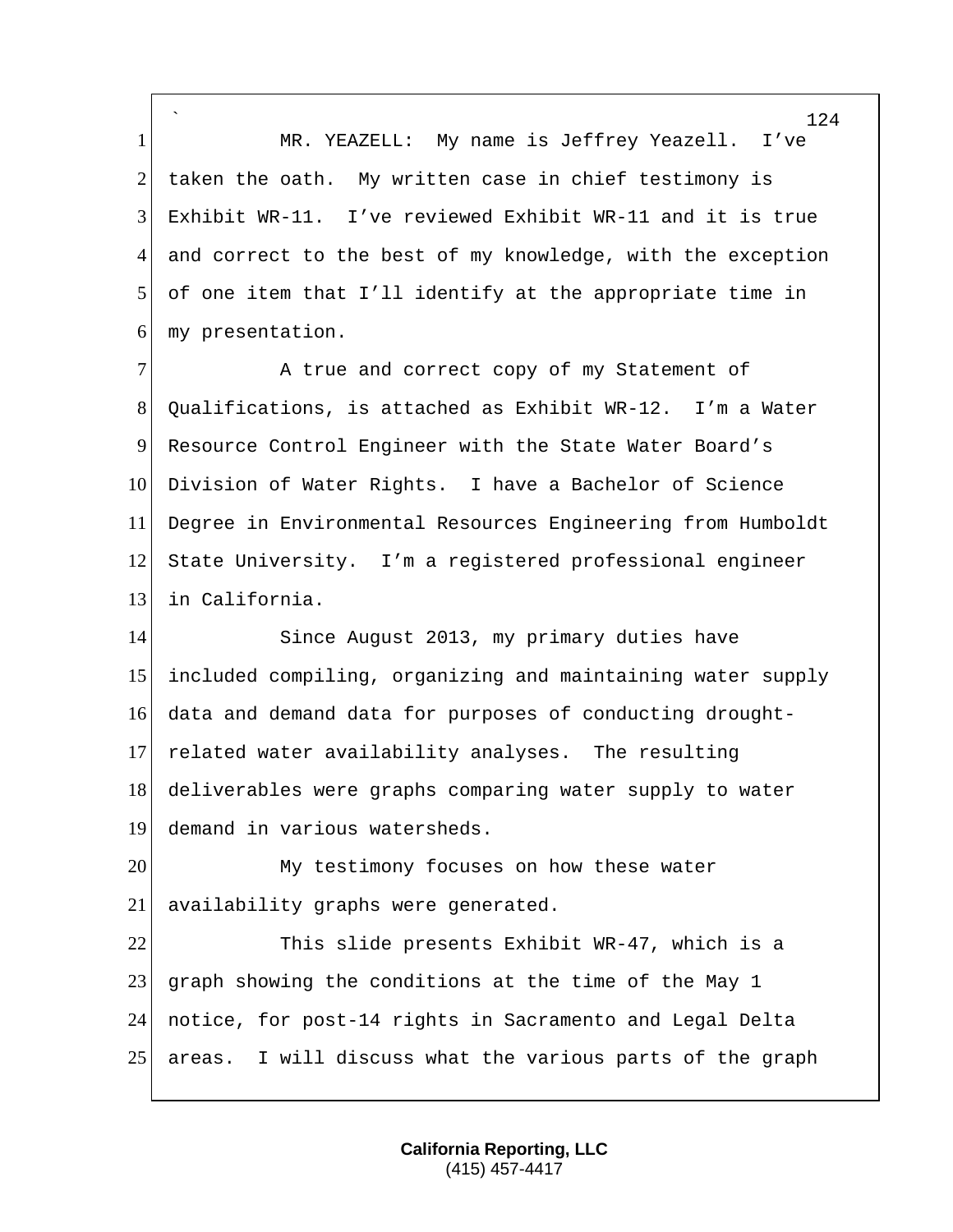` 1 represent later, in my presentation.

2 And this slide presents Exhibit WR-48, which is a graph showing the conditions at the time of the June 12th notice of pre-14 claims of right, having 1903 and junior priorities in the Sacramento, San Joaquin, and legal Delta areas.

7 The basic approach to developing the supply/demand graph was fairly simple. I compiled and organized diversion data and use data to represent demand. 10 I compiled and organized actual daily and forecasted full monthly flow, or FNF, data to represent supply. I applied adjustments on these supply and demand data based on directives by my supervisors, and then plotted the relevant data on time series graphs.

15 Although the basic approach is simple, there are many intricacies involved in creating these datasets and graphs, which I've described in detail in my written 18 testimony.

19 Today, I would like to present a general overview of the tasks I undertook to develop the water availability graphs, beginning with developing the demand dataset. The demand dataset is also known as a water

23 rights use dataset, or its acronym, WRUDS. It is a living dataset and is modified as additional information is made known to Division staff. It is a single source of demand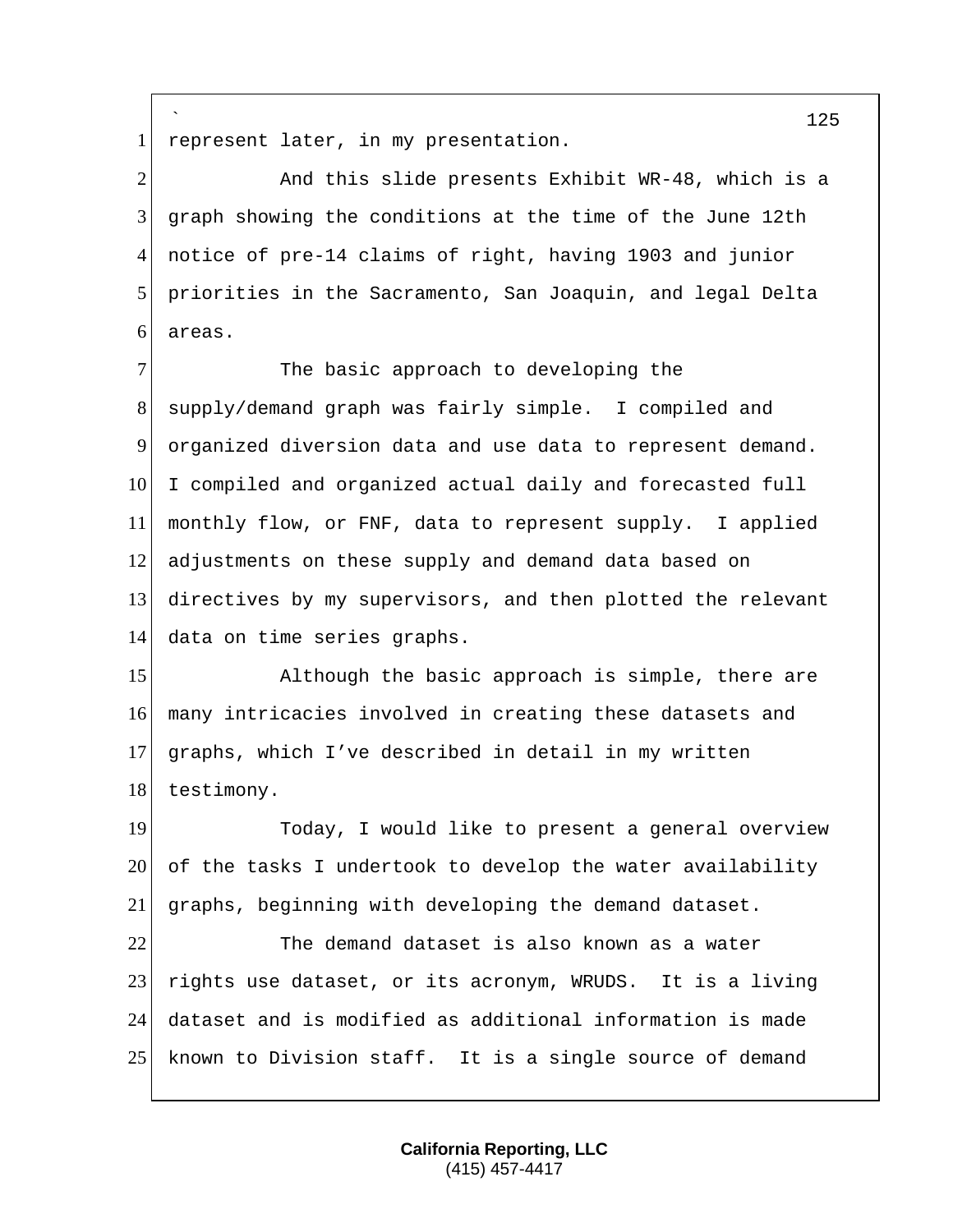` data that can be queried through filters and worksheet 2 calculations to generate subsets and summaries of demand data to help answer questions posed by Division staff, and management, relating to water availability.

 WRUDS began with a raw data file provided by the Division's Data Management Unit, in February 2015. The data file, which is presented as Exhibit WR-70, contains available information from the Water Board's eWRIMS and RMS databases. These databases were developed by the State 10 Water Board to track information on water rights.

 Pertinent information in the databases include monthly diversion and use data from annual reports and statements of water diversion of use, water right types, hydrologic units, priority dates, face values, and net 15 irrigated acreages, among others.

16 The raw data file contained monthly diversion and use data, as reported by the water right holders for the 18 years 2010 through 2013. The file provided to me contained data for all of California.

20 Because of the large size of the dataset, the first order of business was to reduce it to a more reasonable size. I extracted data for water rights within 23 the Sacramento, San Joaquin, Eel River, Russian River, and Legal Delta watershed areas, as these were the areas 25 considered in the 2014 analyses.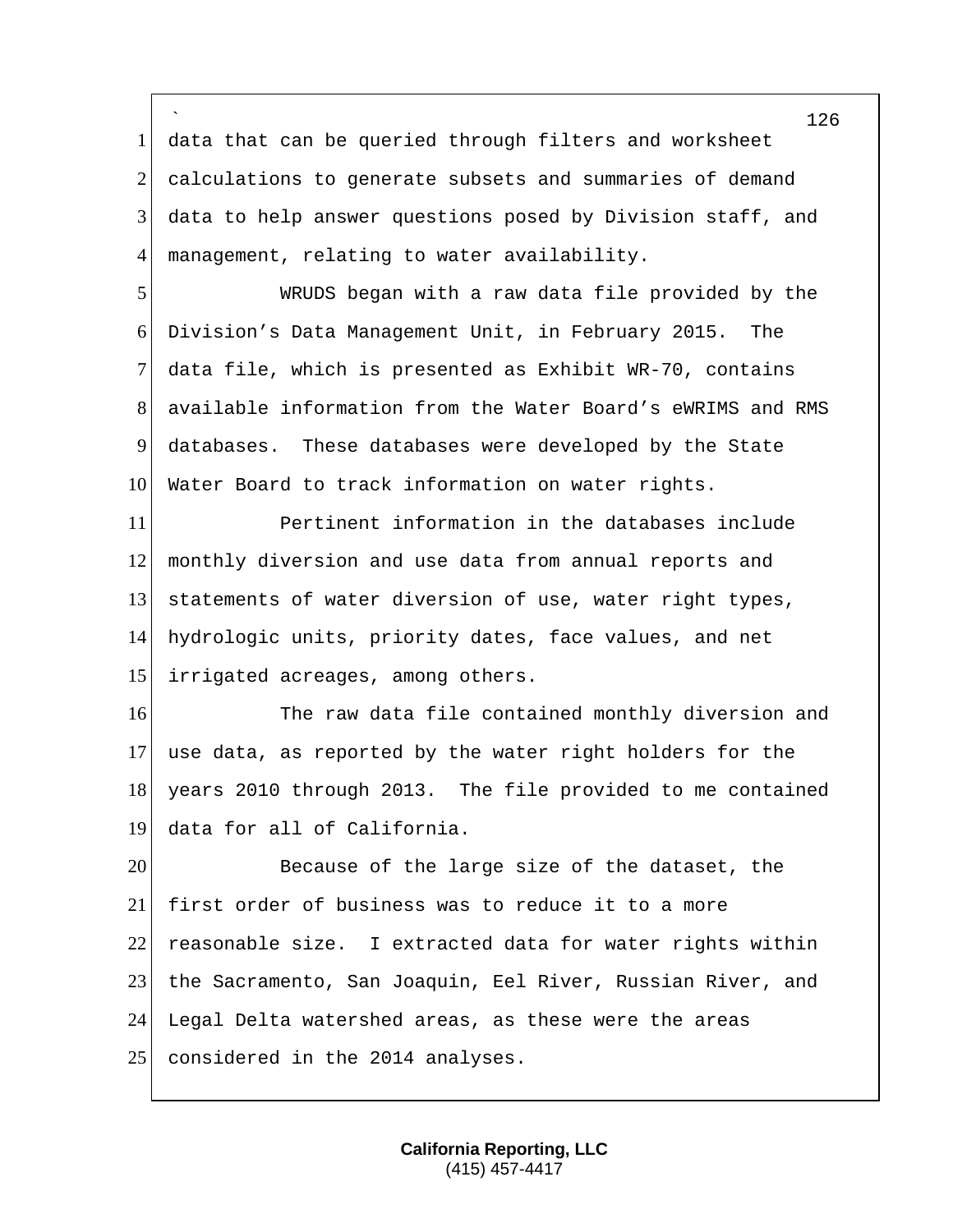` 1 I also removed inactive or revoked rights, as 2 well as stock pond, livestock, and other minor water right 3 types.

4 The raw data file contained records by points of 5 diversion, or PODs, rather than by individual water rights 6 identified by application or statement numbers, on which 7 the analyses were ultimately based. Generally, riparian 8 and pre-14 rights have single PODs, whereas post-14 rights 9 can have multiple PODs.

10 For post-14 rights, with multiple PODs located in the same watershed, all but one record were removed, so that one representative record for each right remained. For the rights with multiple PODs located in more than one watershed, the watershed in which the majority of the PODs 15 resided was designated as the primary watershed.

16 Next, each water right was assigned an analysis area based on the watersheds listed in WRUDS. The three primary analysis areas were Sacramento, San Joaquin, and the Legal Delta. The Eel and Russian analysis areas were also assigned. However, they were not used in 2015.

 Once the raw data file was cleaned up, the next 22 step was to develop the monthly demand estimates for each water right. Initially, each monthly demand was assumed to be the average reported diversion over the four years' of data. For example, the June diversions reported by West

> **California Reporting, LLC** (415) 457-4417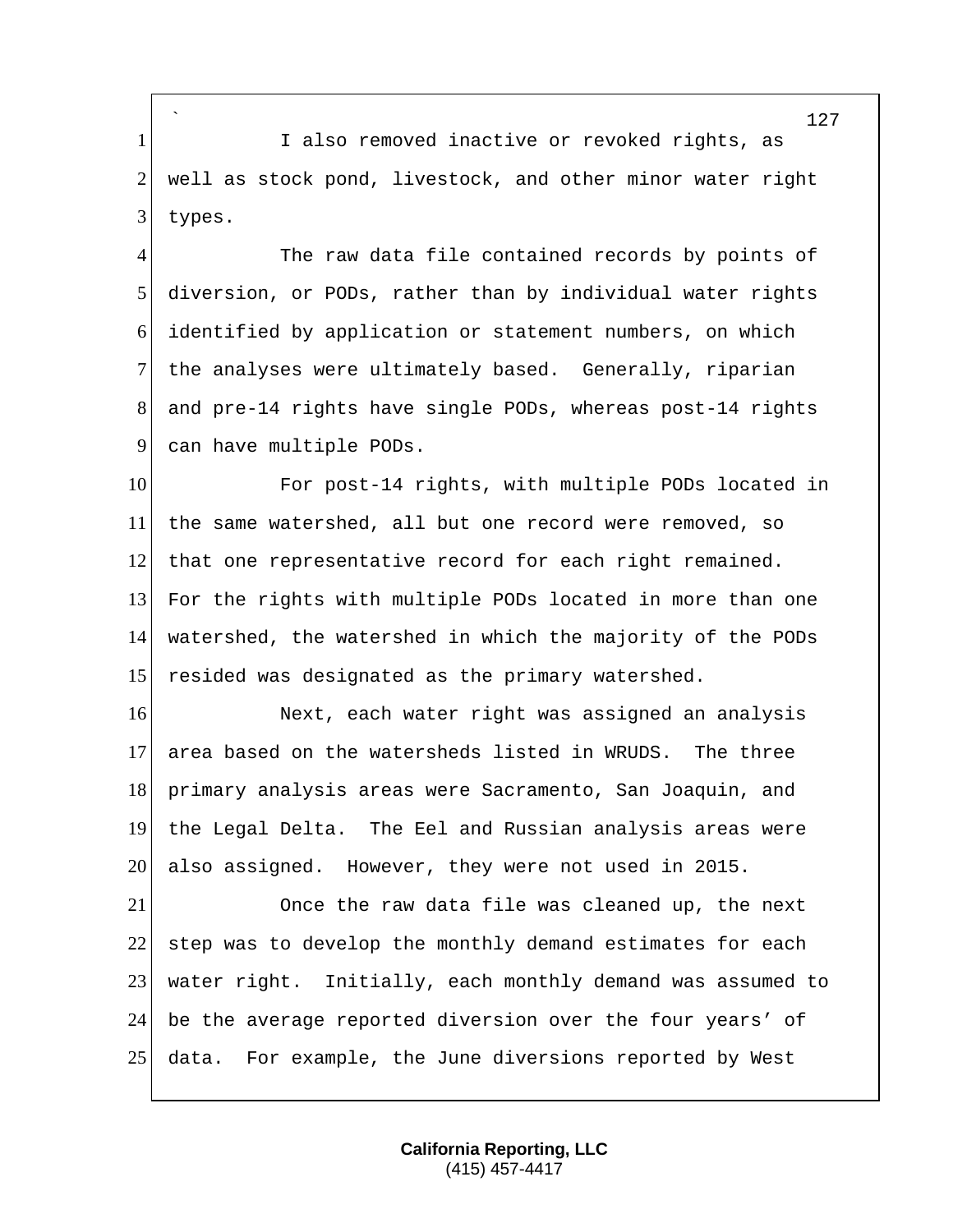` 128 1 Side, under License 1381, were 3,442, 3,182, 3,320, and  $2\vert$  3,163 acre feet for the years 2000 through 2013, 3 respectively. 4 The resulting June demand used in WRUDS, for this 5 water right, was the average of the four values, which is 6 3,277 acre feet. The same calculation was applied for each 7 of the other 11 months. 8 Although the water right holders are required to 9 report their diversions and uses truthfully and accurately, 10 on inspecting the raw data it was apparent that this was 11 not always the case. There were certain conditions where 12 the demands should be adjusted or further evaluated. The 13 three conditions I evaluated were potential over-reporting, 14 power-only and non-consumptive uses, and potential 15 duplicates. 16 Beginning with likely over-reporting, some post-17 14 right holders reported diverting over one million times 18 the face value and some senior right holders reported 19 diverting over 40,000 times a worse case water duty of 20 eight acre feet per acre. 21 To compensate for these obvious excess demands, I 22 worked formulas into the WRUDS workbook to make adjustments 23 to average monthly diversions for each water right, if 24 necessary. 25 For post-14 rights, demands exceeding their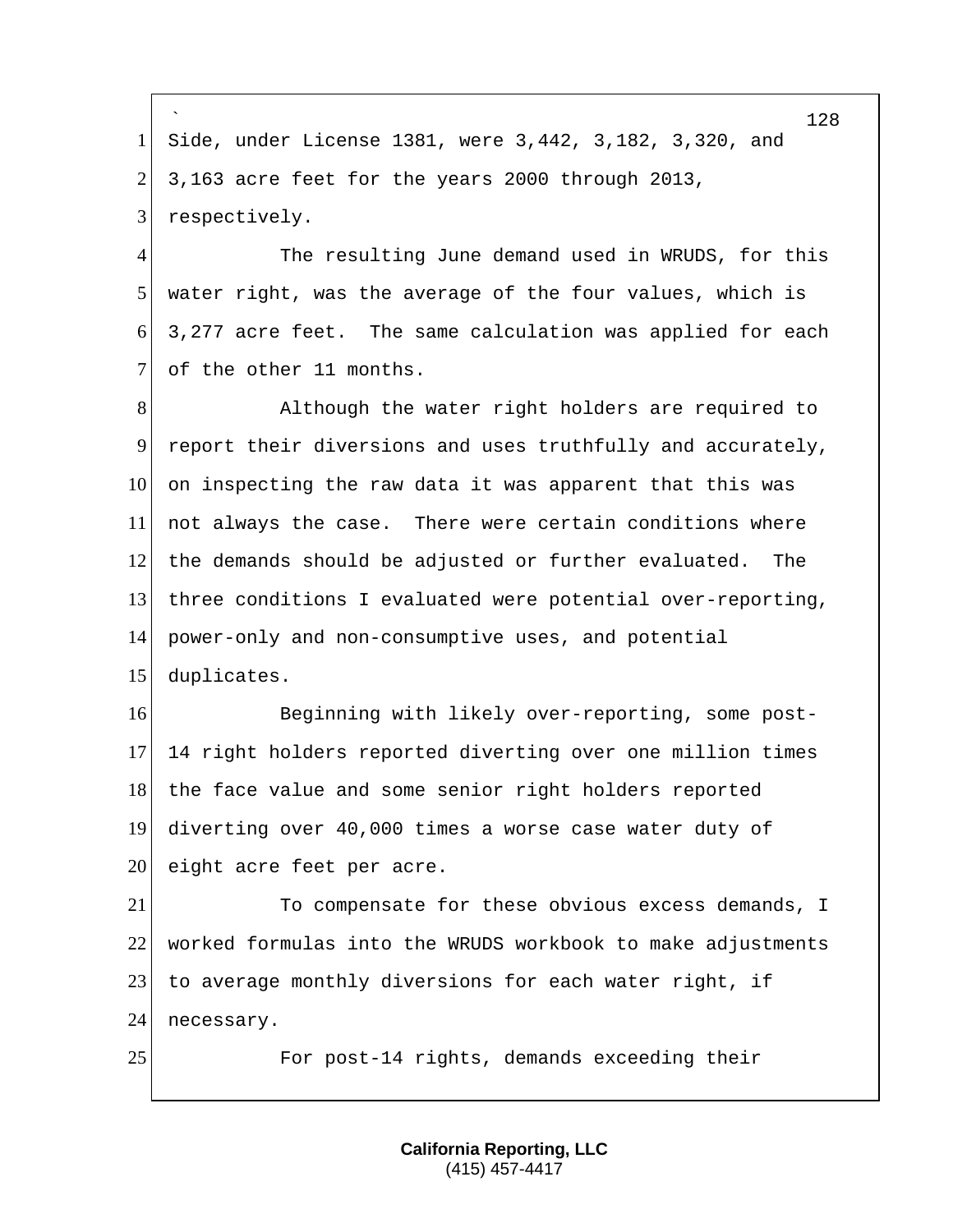` 129 1 respective face values were reduced to equal their face 2 values listed in eWRIMS. Each monthly demand was reduced 3 in proportion to its weight of the initial monthly average 4 diversion. Using the WRUDS worksheet, in Exhibit WR-68, 5 diversion of WRUDs used in supporting the May 1 notice, 584 6 post-14 rights, with uses other than power-only, had 7 average annual demands greater than their respective face 8 values. 9 Applying the adjustment formulas to these over-10 reported values reduced their combined demand from 11 approximately 43 million to 380,000 acre feet. 12 Riparian and pre-15 claims do not have face 13 values associated with them, but some have net acreage 14 values reported in eWRIMS. Net acreage is the amount of 15 land, in acres, available for farming.

16 For the water rights that had reported net 17 acreages values greater than zero, the formulas would 18 evaluate whether the total acreage reported the total 19 average reported demand for the year exceeded a water duty 20 of eight acre feet per acre.

21 If exceeded, the formulas would reduce the annual 22 demand down to eight acre feet per acre, with monthly 23 demands weighted in the same proportion as the original 24 average monthly diversions.

25 Again, using the spreadsheet in Exhibit WR-68 as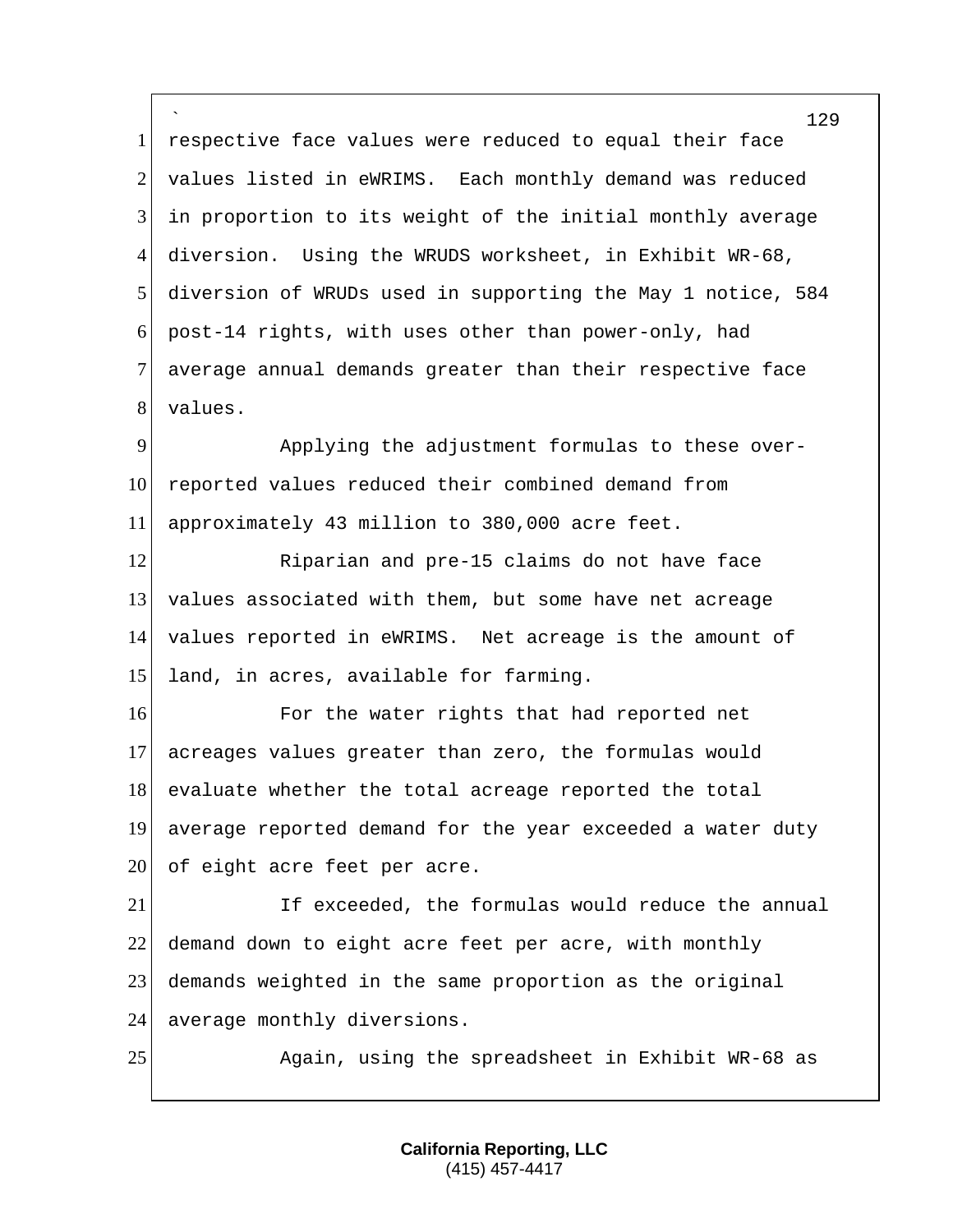` 130 1 an example, approximately 2,000 statements, not subject to 2 the Information Order, had net acreage values greater than 3 zero. Of these, 93 met the criteria to reduce demand. 4 Adjustments to these 93 diversions resulted in a 5 reduction of demand from approximately 173,000 to 51,000 6 acre feet. 7 To adjust for power-only demands, I reviewed each 8 water right in the dataset that listed power as a 9 beneficial use. I researched relevant permits, licenses, 10 annual reports, and initial and supplemental statements of 11 diversion and use in eWRIMS to confirm whether the right to 12 be considered a power-only diversion. 13 If confirmed, I would then determine whether it 14 was a direct diversion or a diversion to storage right. If 15 the right only had points of direct diversion, the use was 16 considered non-consumptive and the demands for each month 17 were set for zero. 18 If the right had a diversion to storage 19 component, the monthly demand was calculated to be the net 20 diversion, which is the amount diverted minus the amount 21 used. In ones where the amount used was greater than the 22 amount diverted, the demand was set to zero. 23 To evaluate for potential duplicate reporting, I 24 wrote a formula in WRUDS that would flag groups of water 25 rights that had identical owner names and equal monthly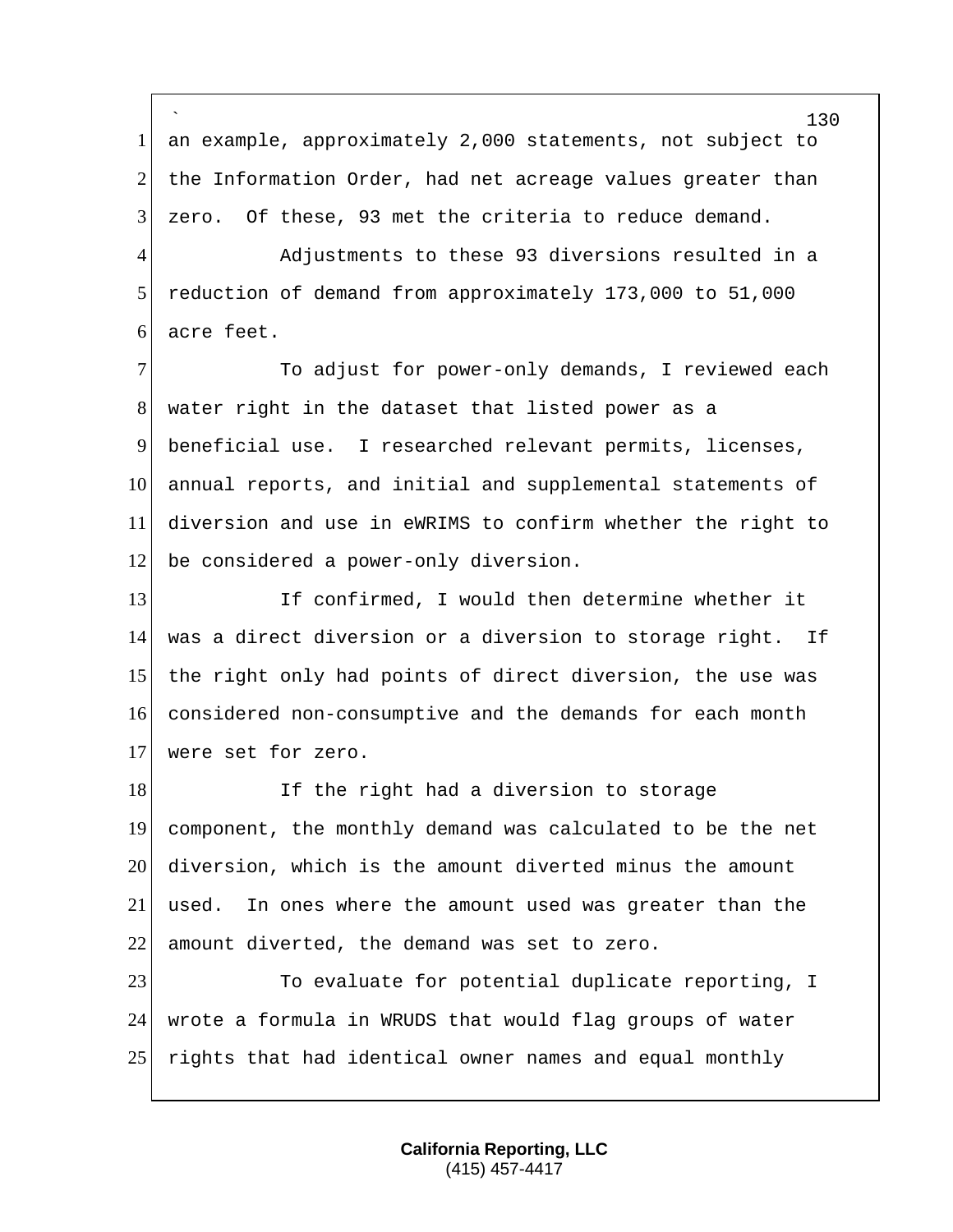` 1 average diversions in each of the 12 months. I then 2 reviewed relevant annual reports and statements in eWRIMS 3 for evidence that supported duplicate reporting.

4 If the evidence was compelling, such as the 5 diverter explicitly stated that the amounts are duplicates, 6 then all but one right were flagged as duplicates and their 7 monthly demands were set to zero.

8 As I mentioned previously, WRUDS is a living 9 document and changes are made to it as staff is made light 10 of new information. So, the overall demand used for the 11 May 1 notice will be somewhat different than what was used 12 for the June 12th notice.

13 Additional adjustments to the demand have been 14 made after identifying inconsistencies while working with 15 the data. For instance, Statement 8720 reported excessive 16 diversions for domestic and fire protection use. It 17 reported diversions of 138,000 acre feet for 2013, compared 18 to an average household domestic use of around 0.4 acre 19 feet. This was clearly an excessive amount and was 20 ultimately removed from the demand.

21 Demands were also adjusted to reflect stakeholder 22 comments, as presented in the testimony of Brian Coats. 23 After the initial data cleanup and adjustments 24 were made in WRUDS, I incorporated the 2014 demands, 25 provided by the diverters subject to the 2015 Information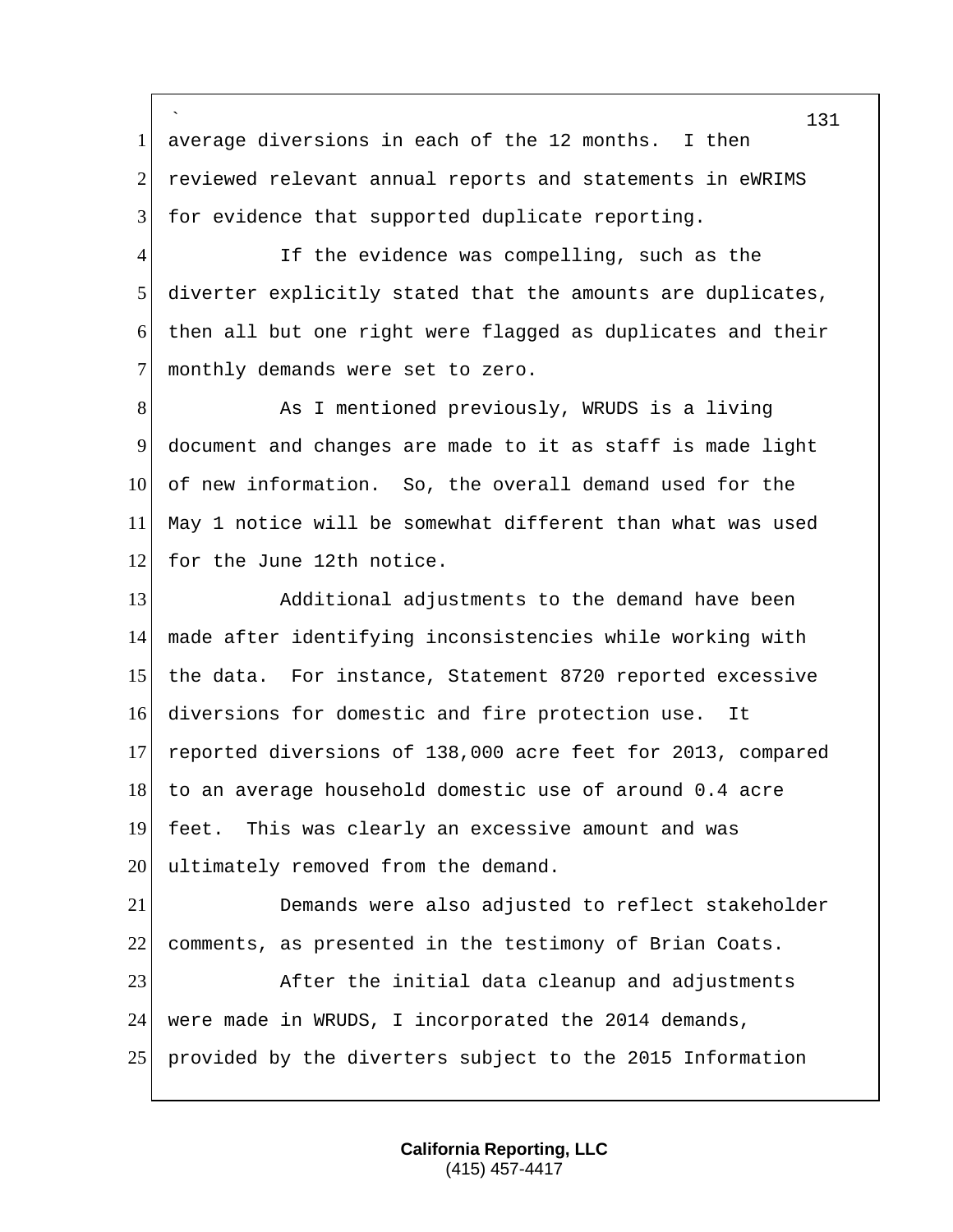` 1 Order, by replacing the monthly average demands originally 2 calculated in WRUDS with their respective 2014 values. If 2014 data were not reported, the original monthly average 4 values were still used for those diverters. Once the demand dataset was complete, the next step was to collect and organize water supply data, which I maintained in a Microsoft Excel workbook. The workbook contained daily FNF data reported on the CDEC website, and monthly FNF forecast data provided by the Department of 10 Water Resources. I collected data from the ten river stations 12 discussed by Mr. Coats, in his testimony. 13 To collect the daily FNF data, I would visit the CDEC website several times a week, and copy new or updated data into the supply workbook. Formulas in the workbook would add the individual station values together to get combined daily supply data for each analysis area. 18 For the monthly FNF forecasts, I compiled the 50, 90 and 99 percent exceedance values for the ten stations, 20 for May 1 -- from the May 1, 2015 Sacramento River and San Joaquin River water forecast breakdowns into the supply workbook. Only 50 percent exceedance values are provided by the DWR for the Consumnes and Mokelumne Rivers. Therefore, these 50 percent exceedance values were also used in the 90 and 99 percent FNF forecast calculations.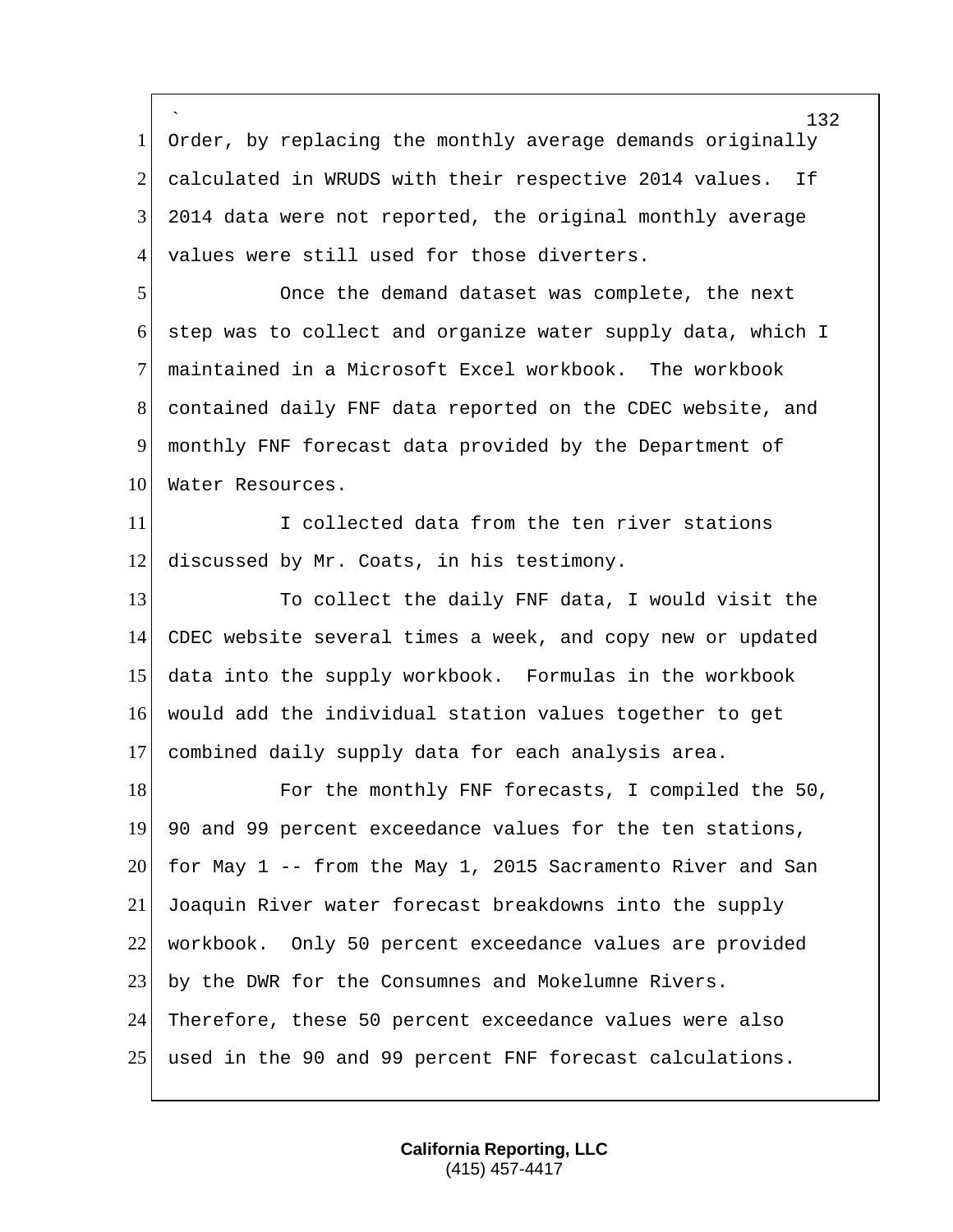` 1 Now that we have compiled the supply and demand 2 data, we are ready to build the graphs. The graphs 3 visually compare FNF supply to demand on a monthly basis. 4 If demand is greater than supply in a given month, a water 5 shortage is indicated.

6 These analyses are not intended to be hydrologic 7 models, but tools to compare supply and demand, and to find 8 areas of interest, and to estimate at what priority demand 9 would be greater than supply in a given month.

10 At this point, I would like to make the 11 correction to my written testimony. Due to the large 12 number of analysis iterations I've made, I lost track of 13 the timeline as I prepared my witness statement. Exhibit 14 WR-77 is the true and correct spreadsheet that produced the 15 resulting graph in Exhibit WR-58.

16 I used a June 9th, 2012 version of the WRUDS as 17 the starting point for the supply demand analysis in 18 Exhibit WR-77.

19 As I previously stated, WRUDS is a living 20 document and is updated as additional information is made 21 available. I reviewed earlier versions of WRUDS and 22 analysis workbooks, which were also provided in the PRA 23 response, and found that prior versions of WRUDS, through 24 June 12th, did not contain certain adjustments previously 25 requested by stakeholders, that should have been included.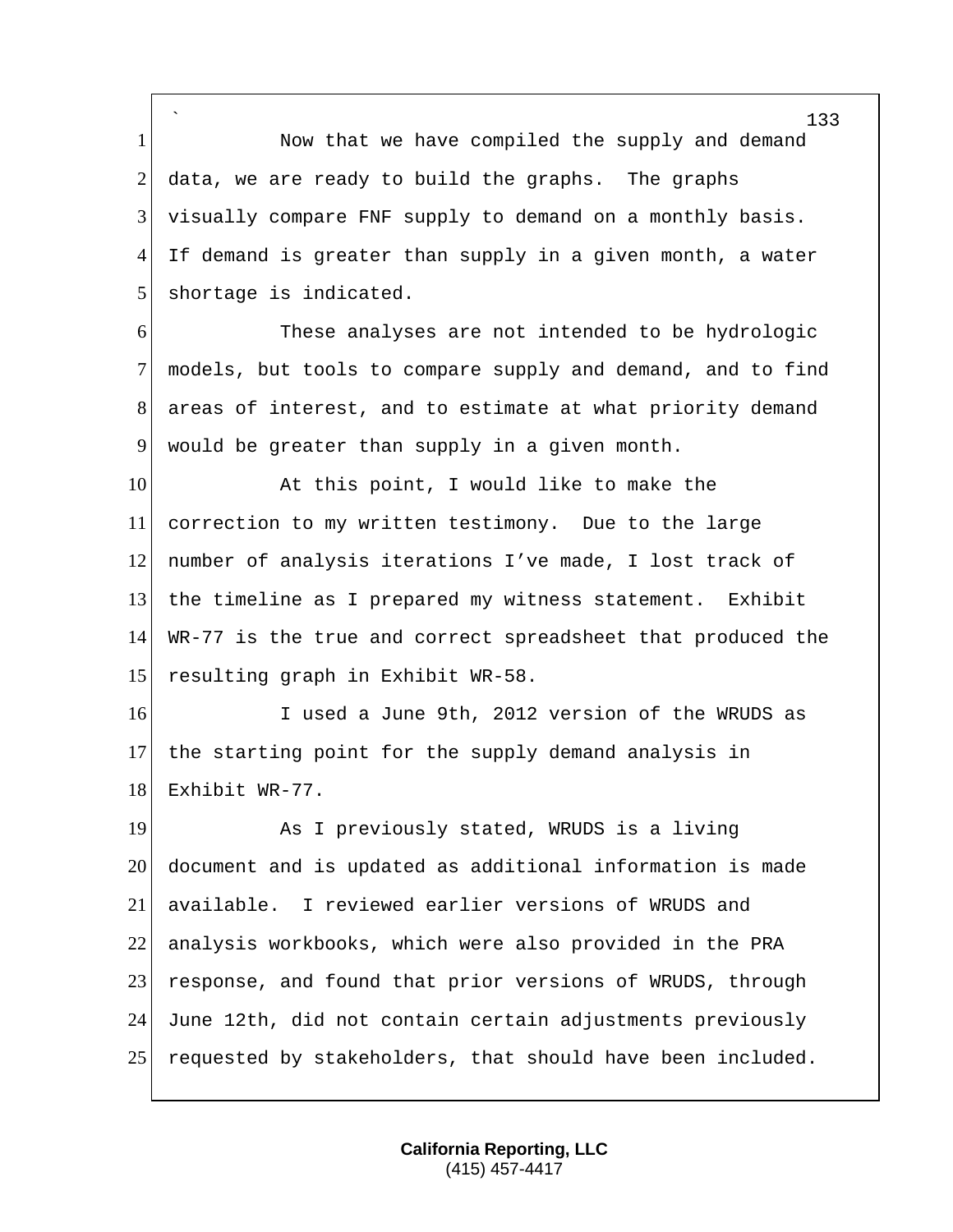` 1 After being made aware of this omission, I 2 updated WRUDS to include these adjustments. I also removed rights that had been revoked or inactivated since obtaining the February eWRIMS raw data file, and whose demands should no longer be considered. I saved this workbook as the June 15th, 2015 version of WRUDS, which is identified as Exhibit WR-51. I did not keep a copy of the June 9th version of WRUDS. Exhibit WR-53 contains a supply/demand graph 10 using the same analysis parameters that were used in Exhibit WR-77, but includes demands from the June 15th version of WRUDS, rather than the June 9th version. The differences in demands are so minor that staff's recommendations on timing of issuing the June 12th notice 15 would not have changed. 16 This concludes the correction to my written testimony. 18 Each analysis workbook started with the WRUDS dataset that was current at that time. For the analysis associated with the May 1 notice, I used a version of WRUDS dated May 1, 2015. For the analysis associated with the June 12th notice, I used a June 9, 2015 version as the 23 starting point. 24 The area to be evaluated for each analysis was then defined. For the May 1 graph, the Sacramento and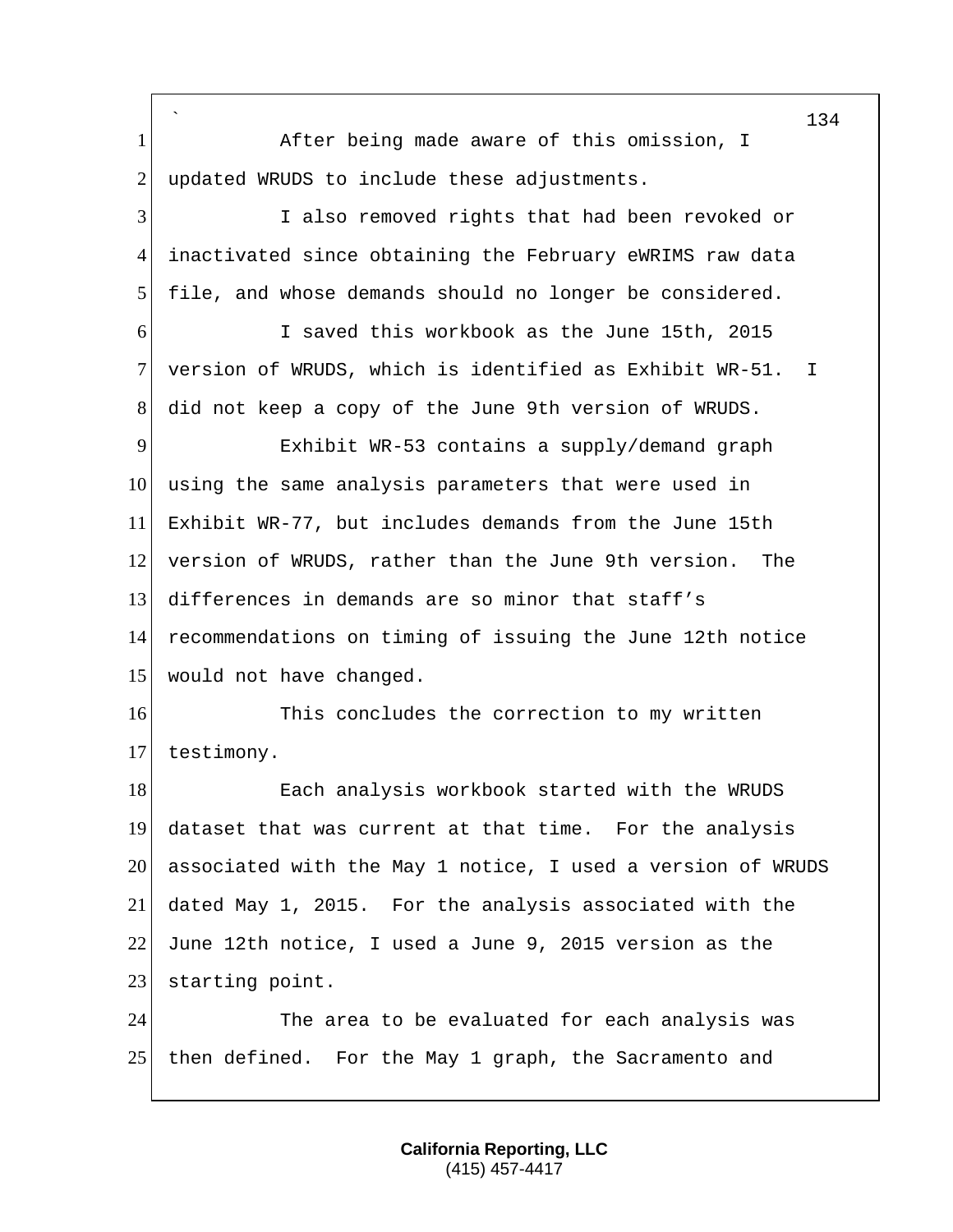` 1 Legal Delta areas were considered. For the June 12th 2 graph, the Legal Delta area, San Joaquin area, and Sacramento area, excluding the Cache Creek and Putah Creek 4 Watersheds, were considered. I then created pivot tables to filter and subtotal demands of the three water right types. For the May 1 analysis, I created a riparian demand pivot table, a pre-14 demand pivot table, and a post-14 pivot table. For the June 12th analysis, only riparian and pre-14 demands needed to be considered. For this scenario, 11 I created a Delta-combined, senior demand pivot table, which combined riparian and pre-14 demands reported under the Information Order, and were treated as riparian demands. 15 I also created a Delta pre-14 pivot table, which was set up to consider pre-15 only demands. Riparian and pre-14 demand pivot tables were created for demands outside 18 the Legal Delta. Using the filtering capabilities in the pivot tables, I subtotaled the demands by area and water right type, and compiled them into demand summary tables, as 22 shown in the following slide for the May 1 analysis. 23 The table shows the demands split up by three water right types. And underneath each of those, the demands are split out by analysis area. The table shows

> **California Reporting, LLC** (415) 457-4417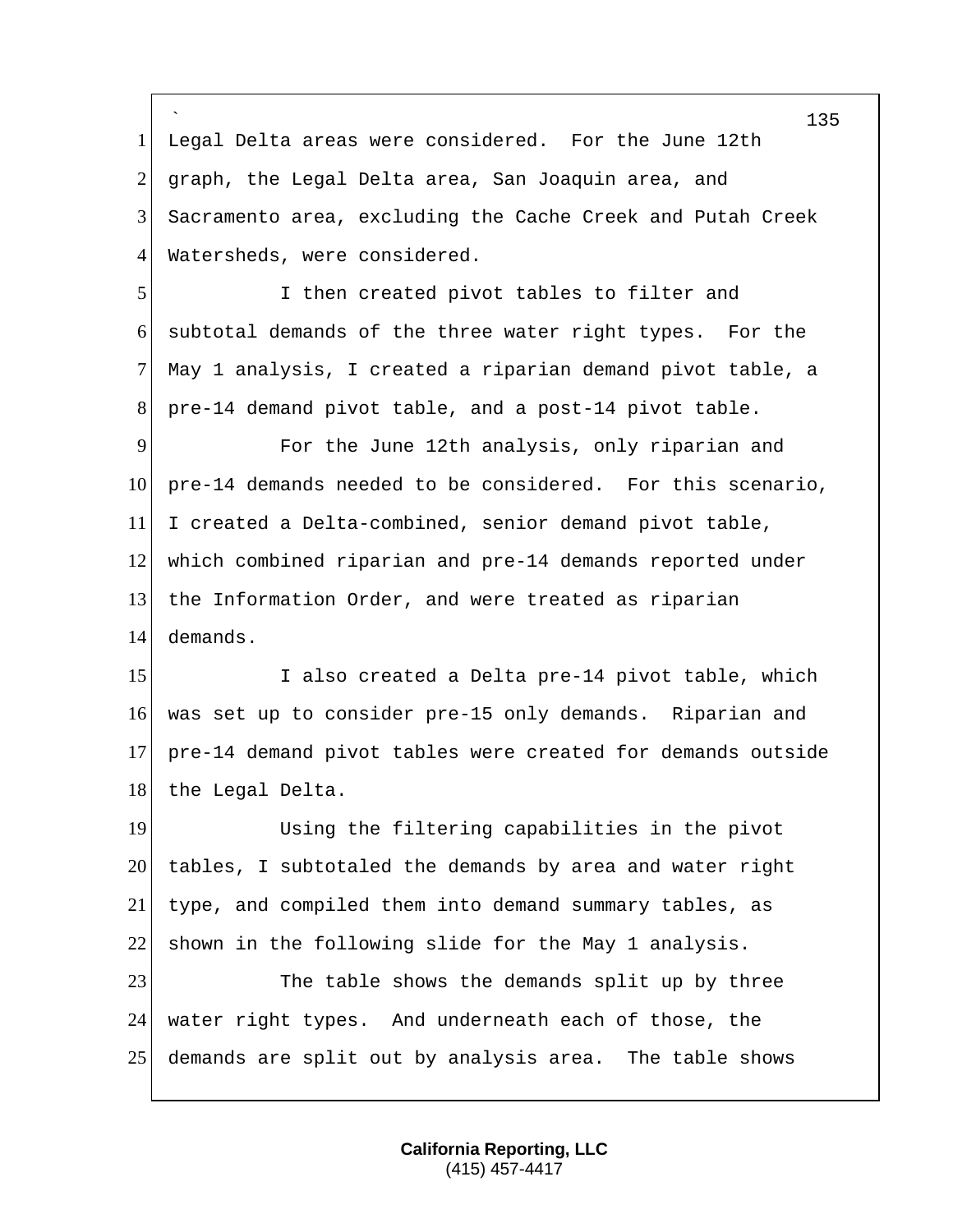` 136 1 that the Delta demand was prorated by the values in the FNR 2 ratio row, as described by Mr. Coats, in his testimony. 3 But the monthly demands are shown to the right 4 for the months of March through September. 5 After the monthly demands were calculated and 6 totaled, they were converted from monthly acre feet to 7 daily cubic feet per second, and then arranged so that they 8 could be plotted on the graph. 9 This next series of slides show how the demands 10 are stacked in order of priority type, using the data and 11 graph from Exhibit WR-75. The X axis represents the time 12 period from March 1 through September 30th, 2015. The Y 13 axis represents flow in cubic feet per second. 14 So first, the riparian demand is plotted. The 15 closer the demand is to the X axis, the higher the priority 16 it has. Next is the pre-14 demand, then comes some of the 17 post-14 demand. The post-14 demand here would represent 18 the more senior rights. 19 The next layer represents post-14 demands more 20 junior than the previous. And again, addition of more 21 junior post-14 demands. More junior post-14 demands until 22 all the demands are represented. 23 Now, the supply portions of the graph will be 24 constructed. For the forecasted FNFs, I started with the 25 water year forecast breakdown data and I compiled into the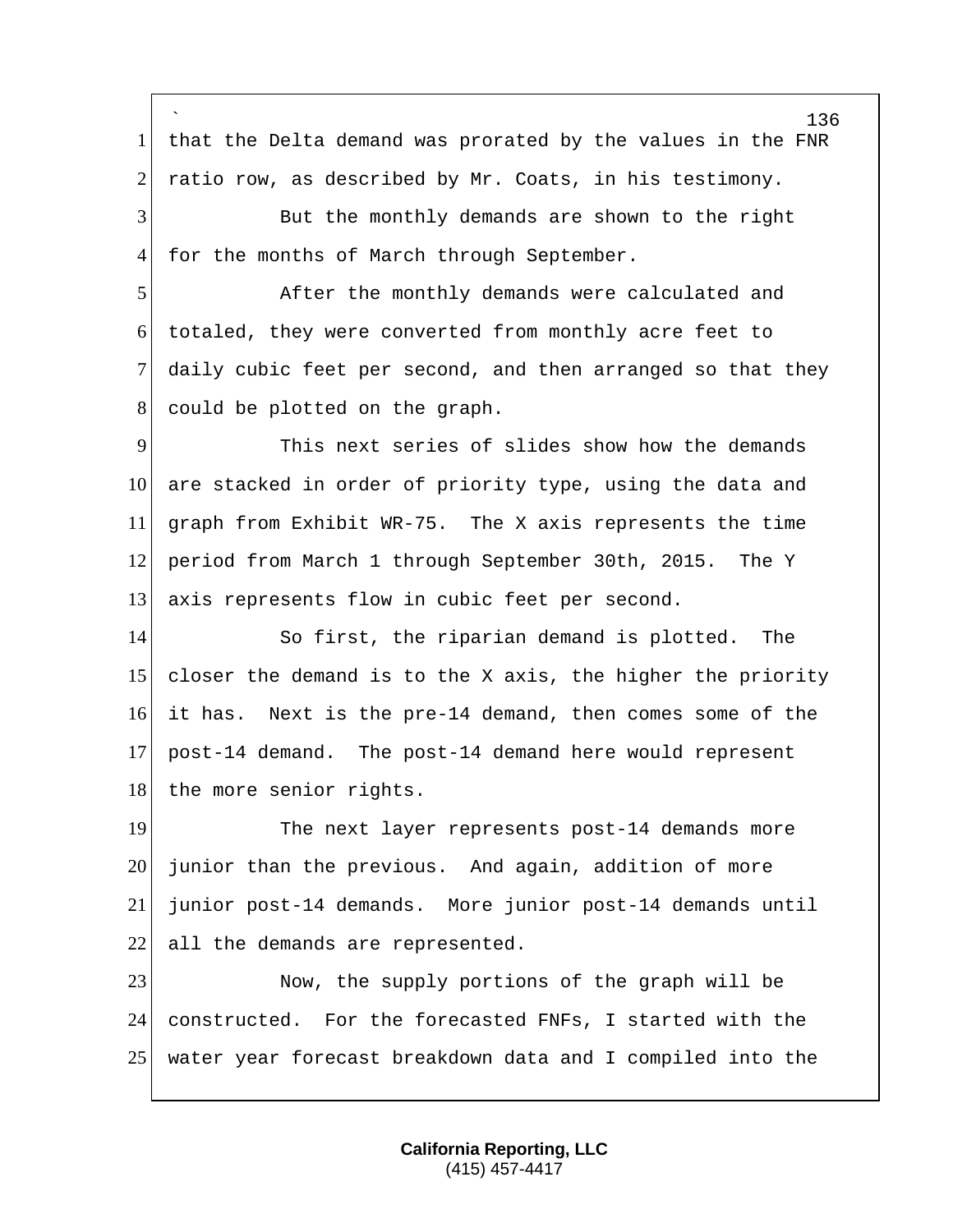` 1 CDEC supply table's workbook. Adjustments were then made 2 to account for minor tributary flow additions and return 3 flows. 4 The May 1 analysis, minor tributary flow 5 additions were added to the FNF forecast. 6 For the June 12th analysis, riparian return flows 7 from the San Joaquin, and riparian and pre-14 return flows 8 from the Delta were added to the forecasted full natural 9 flows, in addition to minor tributary flows. 10 This table shows the monthly minor tributary 11 additions in acre feet, applied for the May 1 analysis. 12 The bottom row shows the values in CFS. 13 This table shows the monthly additions in acre 14 feet applied for the June 12th analysis. The additions

15 were subtotaled, converted to CFS, then added to the 16 forecasted FNFs before plotting.

17 This next series of slides show how the demands 18 are stacked in order of priority type and then the supply 19 data values are added, this time using the data from 20 Exhibit WR-77, the supply/demand analysis in support of the 21 June 12th notice.

22 So, first, the riparian demand is plotted. 23 Again, the closer the demand is to the X axis, the higher 24 the priority it has. Next is the pre-14 demand, through 25 the 1902 priority. Next is the remaining pre-14 demand

> **California Reporting, LLC** (415) 457-4417

137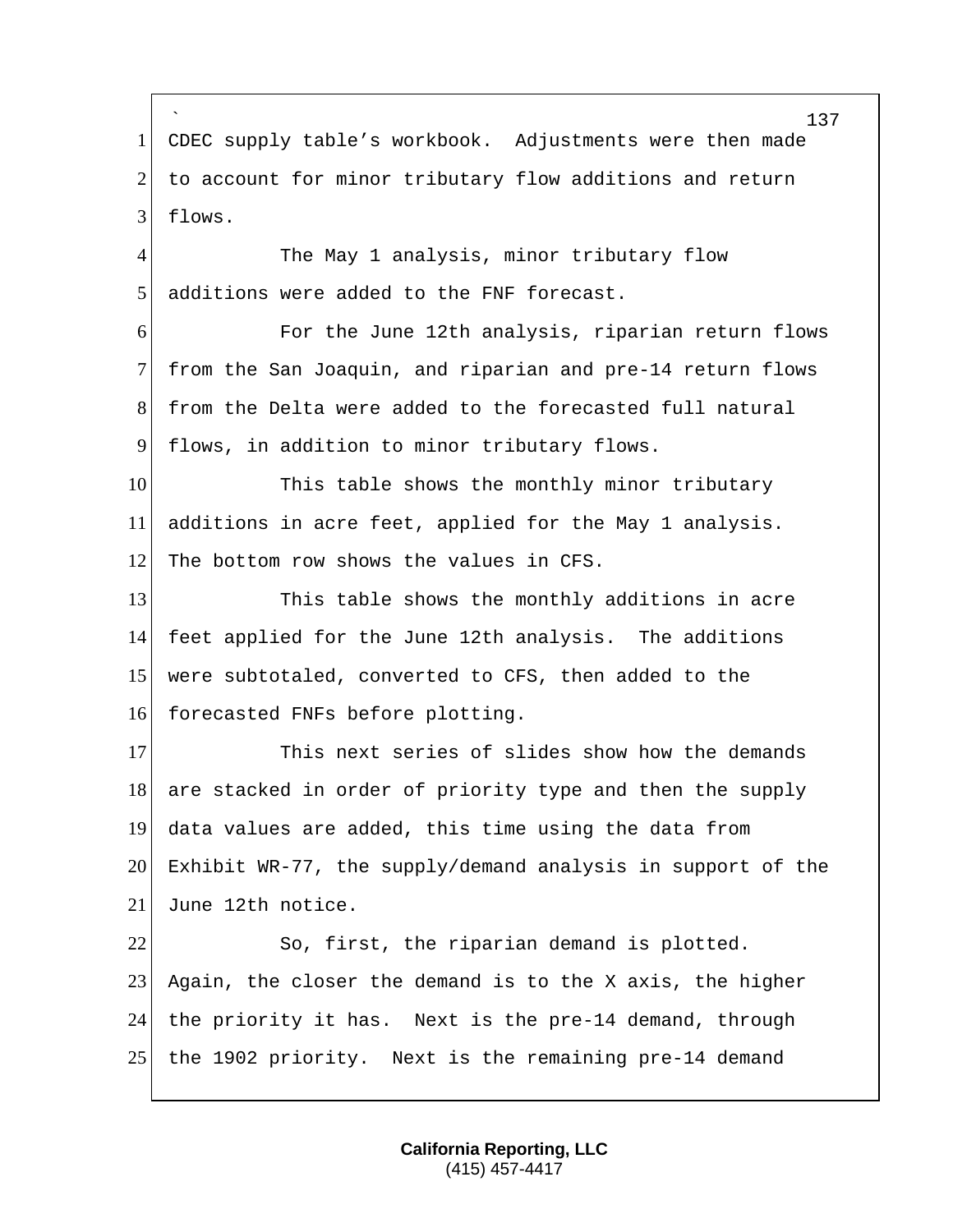` 1 junior to 1902. 2 Next, I added the adjusted 50 percent FNF 3 forecast points. The adjusted FNF points are plotted at 4 the mid-point of each month to represent a monthly value. 5 Next, I added the adjusted 90 percent FNF 6 forecast points. Then I added the daily FNF data through 7 June 7th, 2015. 8 Then I added supporting text and put the 9 finishing touches on the graph to publish, Exhibit WR-48, 10 the conditions at the time of the June 12th notice. 11 This same general process was done to create the 12 graph in Exhibit WR-47, the conditions at the time of the 13 May 1 notice. 14 Thank you. I will now turn the presentation over 15 to Paul Wells. 16 PAUL WELLS 17 Called by THE PROSECUTION TEAM 18 DIRECT EXAMINATION BY MR. TAURIAINEN 19 MR. WELLS: Good afternoon. My name is Paul 20 Wells. I have taken the oath. I am -- oh, let me get to 21 my slides, sorry. I am a Professional Engineer and a 22 Senior Water Resource Control Engineer with the State Water 23 Resources Control Board, the Division of Water Rights. 24 My written case in chief testimony is Exhibit WR-25 15. I have reviewed Exhibit WR-15 and it is true and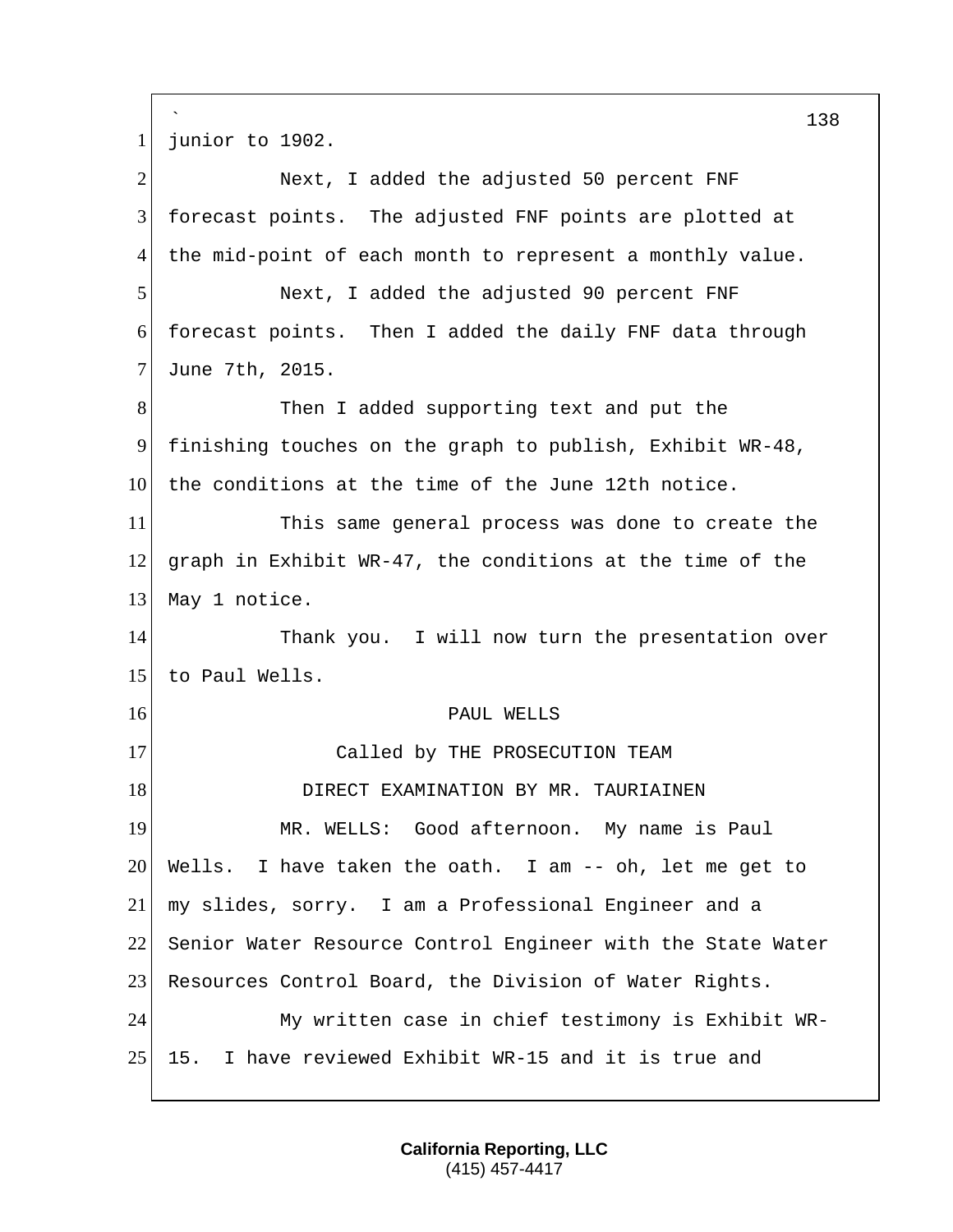` 1 correct to the best of my knowledge, and I do not have any 2 changes. Most of my testimony relates to Phase 2 of the BBID proceedings and I will discuss it during that phase. But I will now briefly summarize the portions of my testimony related to BBID's diversions after June 12th, 2015, as an offer of proof that BBID did divert during the 8 2015 unavailability period. BBID self-reports its diversions every day, and the diversion amounts are published daily on the Department of Water Resources' CDEC website. There is a day lag between reporting and posting, so the June 1st diversions 13 show up as June 2nd. I reviewed the relevant CDEC data and found that BBID diverted 1,887 acre feet from June 12th through June 24th. Sorry, that's June 13th through June 24th. 17 There is a difference from the ACL complaint 18 diversion amount because of the day lag in reporting, which 19 we weren't aware of until later. According to BBID's reports of diversions for recent years, BBID typically diverts 1,920 acre feet in any 12-day period in June. So, the CDEC diversion amount is 23 reasonable. I have reviewed the information provided by BBID's witnesses and in their subpoena response, and they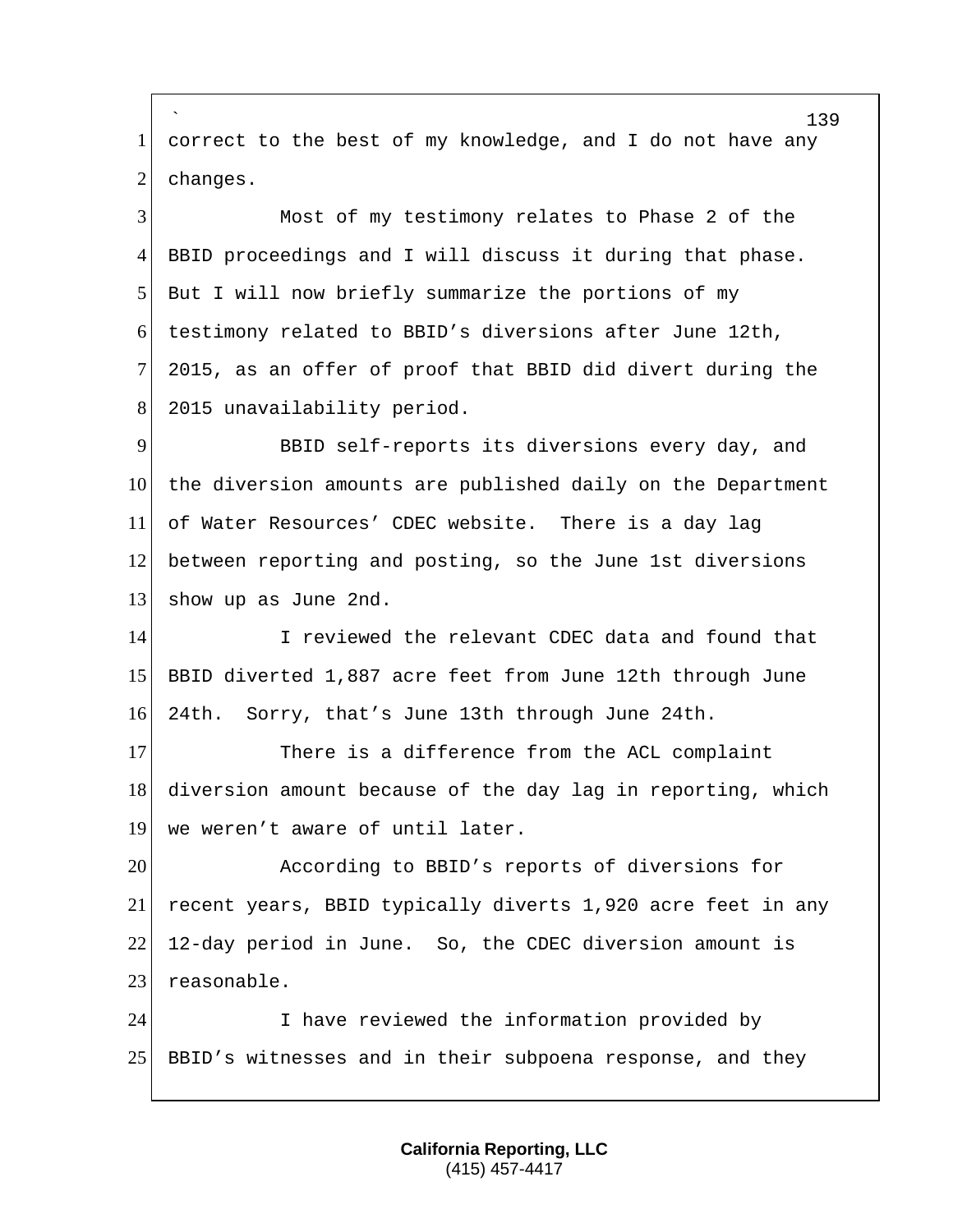` have not provided information indicating that any of the diversions during this period should be deducted from that 3 reported on the CDEC website. CO-HEARING OFFICER DODUC: Hold on a second, 5 please. Stop the clock. 6 Mr. Kelly? MR. KELLY: Thank you, Board Member Doduc. I have an objection. The first part of this proceeding is supposed to be water availability. While I understand the testimony and what Mr. Wells is trying to explain, I think that's probably better part of Phase 2. And because it deals with whether or not BBID diverted and then how much water diverted was not going to be the subject of the water availability portion of the hearing. And so, I just want to get clarification on whether it's properly part of this 16 phase of the proceeding. 17 CO-HEARING OFFICER DODUC: Thank you, Mr. Kelly. 18 I was just wondering the same thing. Mr. Tauriainen, would you like to respond to that? MR. TAURIAINEN: Yeah, as Mr. Wells indicated, we're just offering this as an offer of proof. The key 22 issues that no party objected to you skipping reading this morning indicated that the questions for the Phase 1 of the proceeding are whether the water that was diverted by the two parties, during the relevant periods. And then there's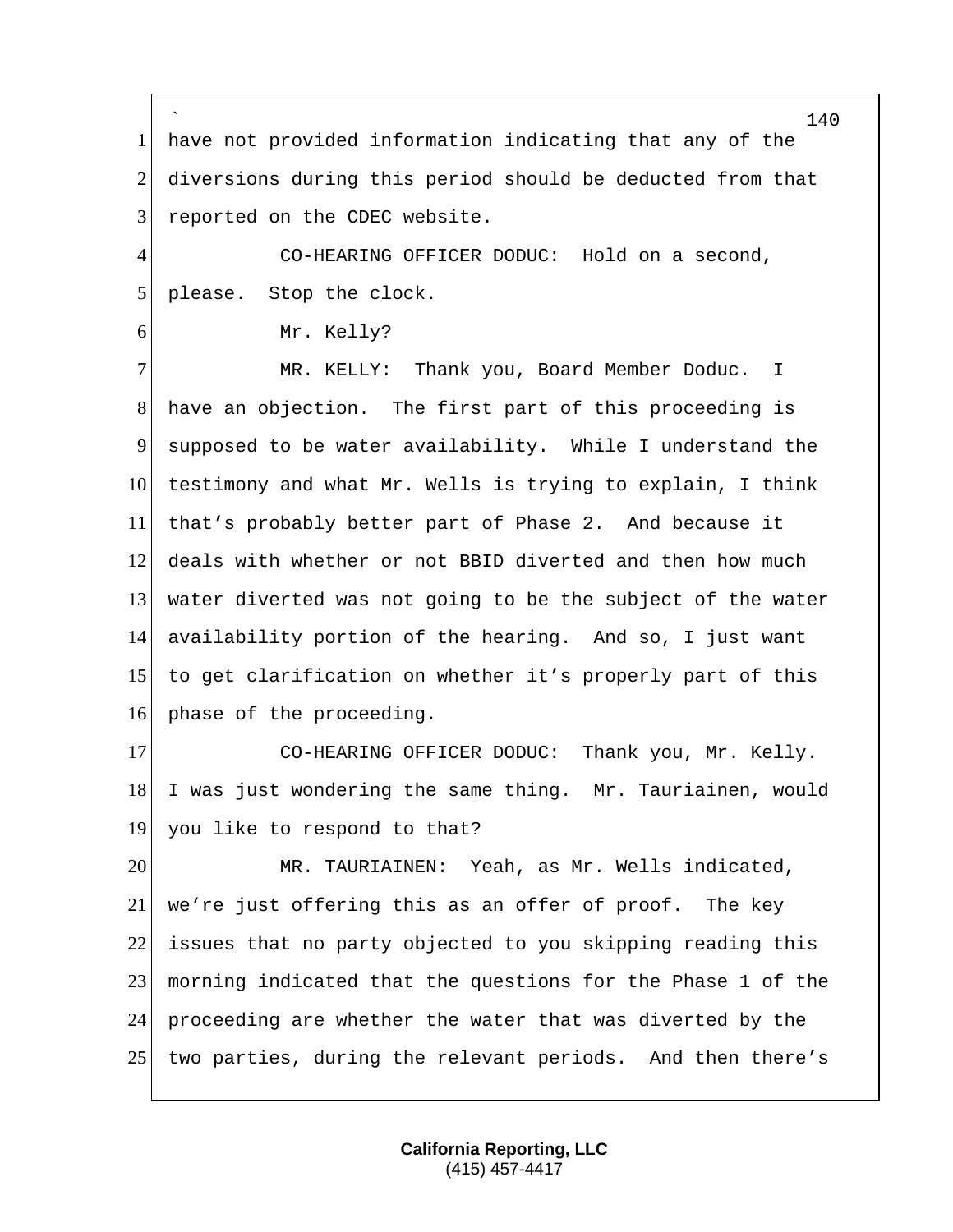` 141 1 an "if any" in the key issues. 2 And I took that to mean that we should at least 3 make a basic offer of proof. Although, you have ruled that 4 parties can't move for directed verdicts or judgments on 5 | that I, just out of an abundance of caution, had these  $-$ -6 Mr. Wells, and Ms. Bare after Mr. Wells, are going to be 7 making the same types of testimony regarding to the two 8 Phase 2 proceedings. 9 11 If the parties are willing to agree not to object 10 to us not putting on evidence about how much Byron Bethany 11 or West Side diverted during the relevant periods during 12 Phase 1, we can skip the rest of our Phase 1 presentation. 13 CO-HEARING OFFICER DODUC: And reserve it for 14 Phase 2? 15 MR. TAURIAINEN: That's correct. 16 CO-HEARING OFFICER DODUC: That's actually my 17 preference. 18 MR. TAURIAINEN: Okay. 19 CO-HEARING OFFICER DODUC: So, you're hereby 20 directed to do so. 21 MR. TAURIAINEN: I think that wraps up our Phase 22 1 presentation. 23 CO-HEARING OFFICER DODUC: Thank you very much. 24 How are the court reporters doing? Can we go through or do 25 you need a break? You're good, all right.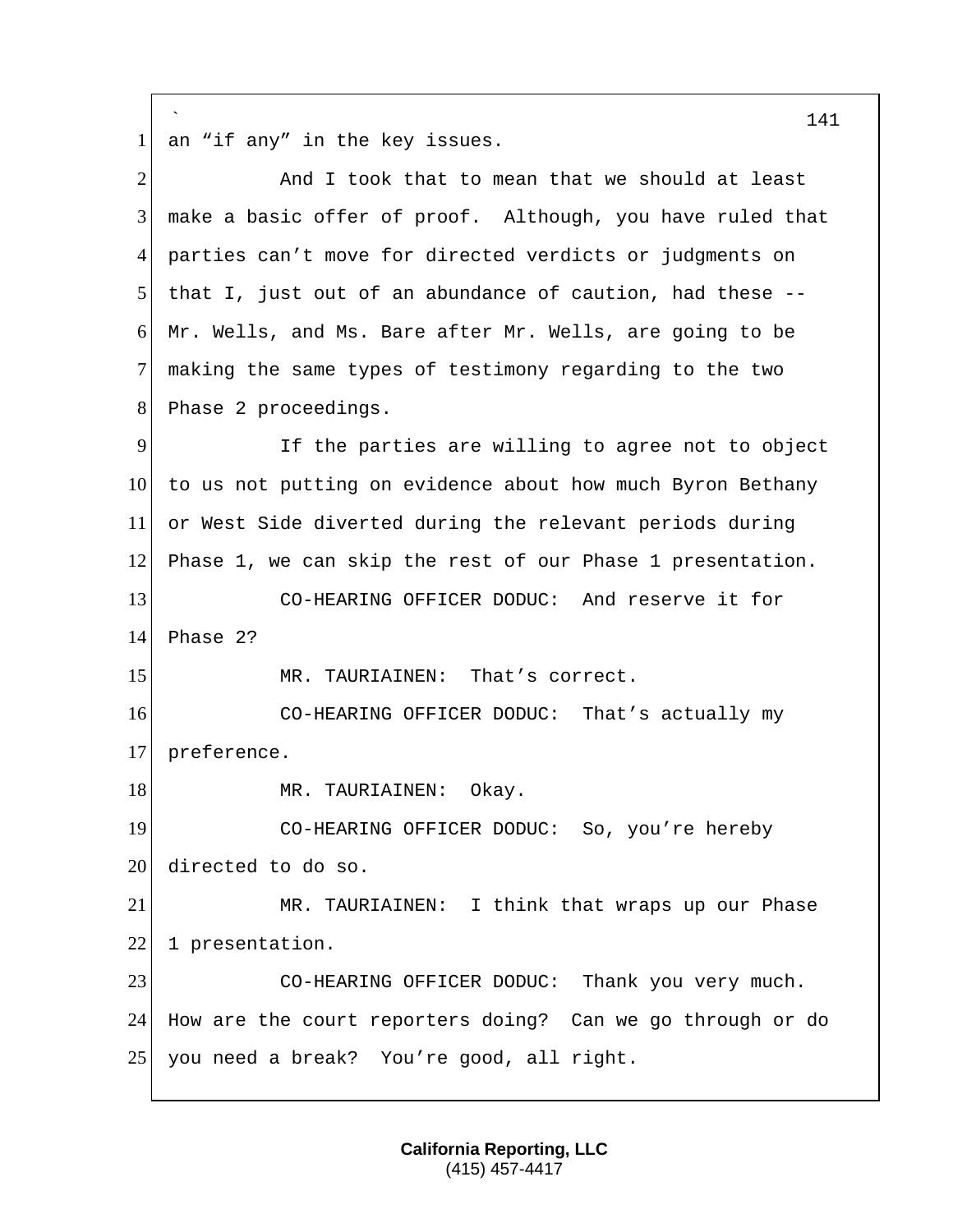` 142 1 Because of the Prosecution Team's request, it was 2 back to the unavailability of Mr. -- I've forgotten his 3 name  $-$ - Nemeth tomorrow. I would request that  $-$ - actually, 4 since the first party to conduct cross is the BBID, West 5 Side, South Delta, Central Delta, Banta-Carbona ID and 6 Patterson ID has a huge chunk of time, let me ask, do any 7 of the other parties, meaning San Francisco, San Joaquin 8 Tributaries Authority, DWR, State Water Contractor, and 9 Westlands, do you have questions for Mr. Nemeth? This is 10 only Mr. Nemeth, who will not be returning tomorrow. 11 All right. 12 MS. ANSLEY: No, as to the State Water 13 Contractors. 14 CO-HEARING OFFICER DODUC: Not hearing any 15 takers, I will conclude that none of the other parties have 16 questions or cross-exam for Mr. Nemeth. 17 And now, I will turn cross-exam over to the Joint 18 Party of BBID, West Side, South Delta, Central Delta, 19 Banta-Carbona and Patterson, who have consolidated their  $20$  cross. 21 MR. KELLY: Thank you, Hearing Officer Doduc. If  $22$  I may, I know that there are court reporters here and I 23 think it would be good for us, personally, to talk amongst 24 ourselves as we prepare. Can we take a five-, ten-minute 25 break?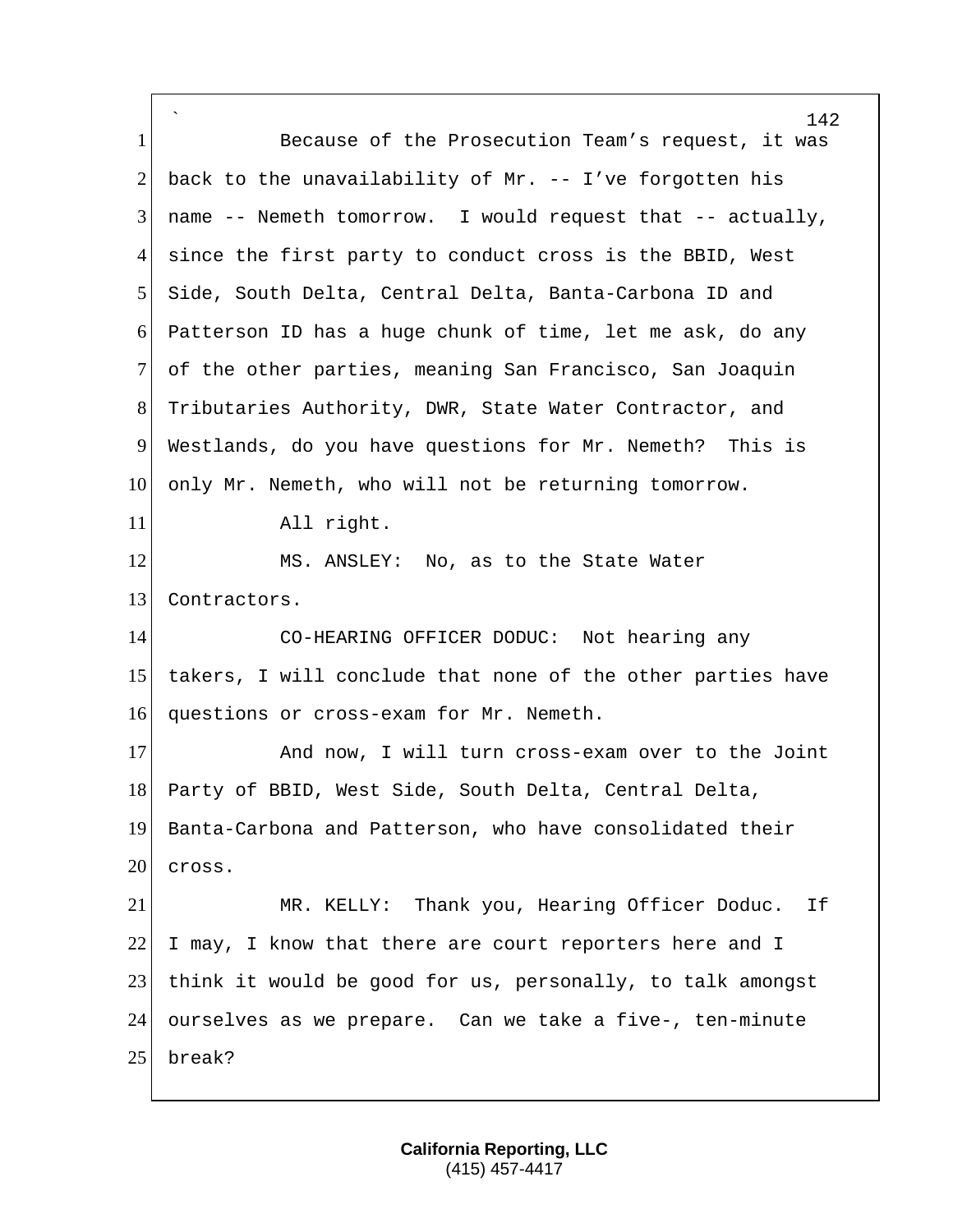` 143 1 CO-HEARING OFFICER DODUC: You have not talked 2 among yourselves and coordinated before this? 3 MR. KELLY: We have. But in light of some of the 4 corrections that were made to the testimony, we just would 5 like a few minutes to confer. And maybe just take a couple 6 of minutes before we then transition into cross-7 examination. 8 CO-HEARING OFFICER DODUC: All right, we'll take 9 a five-minute break and resume at 1:15. 10 MR. KELLY: Thank you.  $11$  (Off the record at 1:11 p.m.)  $12$  (On the record at 1:19 p.m.) 13 CO-HEARING OFFICER DODUC: Question, I don't see 14 Mr. Collins and Mr. George. Oh, they're in the audience. 15 At least Mr. George is in the audience. 16 Do you have cross-examination of Mr. George and 17 Mr. Collins? 18 MS. SPALETTA: They haven't put on their 19 testimony, yet, so we're assuming that's going to be Phase  $20 \mid 2.$ 21 CO-HEARING OFFICER DODUC: They're indicated, at 22 least on their exhibits list, that their testimonies are 23 for Phase 1 and Phase 2 of West Side. 24 MS. SPALETTA: I understand that, but the 25 Prosecution Team apparently elected not to enter their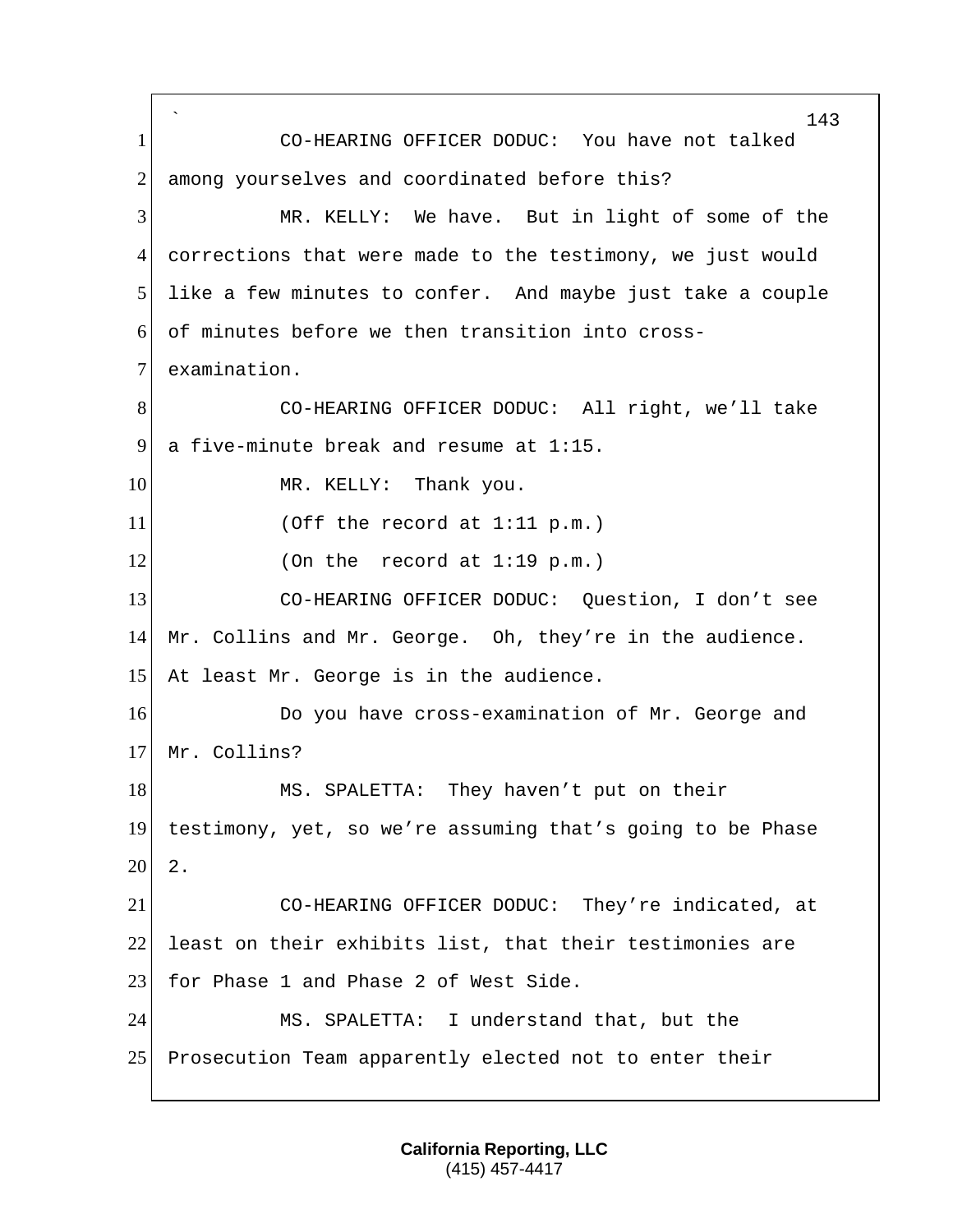` 1 testimony. We can confirm that. 2 CO-HEARING OFFICER DODUC: Is that correct? 3 Please confirm. 4 MR. TAURIAINEN: That's correct. Again, we

 listed Phase 1 on the exhibit list out of an abundance of caution. But the Phase 1 witnesses  $-$  actually, now, with the exclusion of Mr. Wells and Ms. Bare are just the four 8 seated there, now.

9 CO-HEARING OFFICER DODUC: All right. We'll have 10 that on the record. Thank you. You may proceed, then.

 MS. SPALETTA: Hearing Officers, if it would be okay, we're thinking that, just from a logistics stand point it may make sense to go ahead and cross-examine Mr. Nemeth, and get any redirect and recross done with him so 15 that he can sit down and not have any need to come back tomorrow.

17 CO-HEARING OFFICER DODUC: An excellent 18 suggestion, thank you.

19 STEVEN E. NEMETH 20 CROSS-EXAMINATION BY MS. SPALETTA 21 FOR WEST SIDE IRRIGATION DISTRICT, 22 SOUTH DELTA WATER AGENCY, 23 CENTRAL DELTA WATER AGENCY 24 MS. SPALETTA: This is kind of an awkward setup. 25 But good afternoon, Mr. Nemeth. My name is Jennifer

> **California Reporting, LLC** (415) 457-4417

144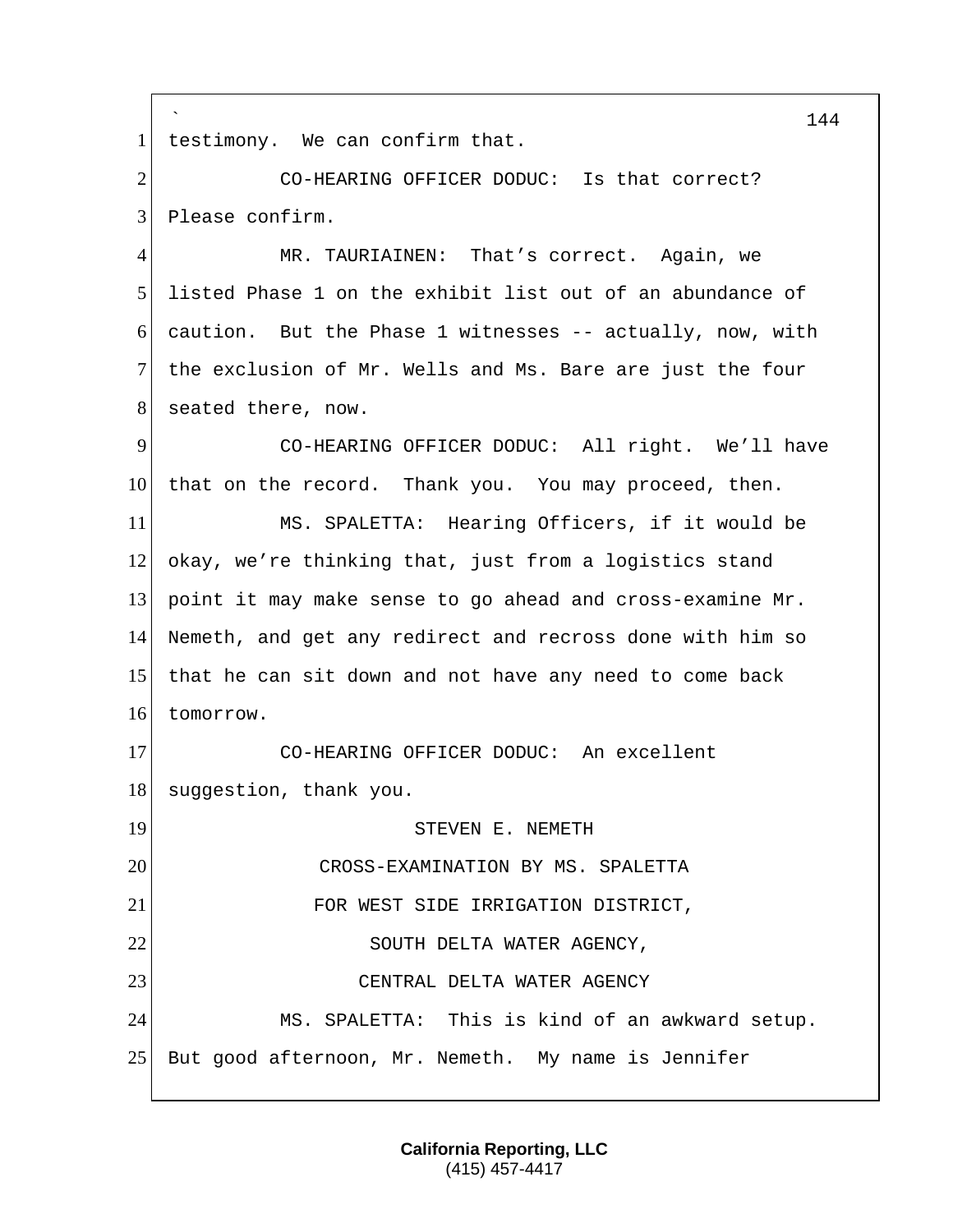` 145 1 Spaletta. We met before, at your deposition. Thank you  $2$  for appearing today. I do have a few questions to follow  $3$  up on  $-$ 4 CO-HEARING OFFICER DODUC: Actually, if I may 5 interrupt and request that Mr. Nemeth move further down, 6 that way it won't be as awkward for you. 7 MS. SPALETTA: That would be wonderful. 8 CO-HEARING OFFICER DODUC: We would not want you 9 to be uncomfortable. 10 MS. SPALETTA: All right, good afternoon, Mr. 11 Nemeth. My name is Jennifer Spaletta, as I said. I'm here 12 asking you questions today on behalf of Central Delta, 13 South Delta, West Side Irrigation Districts. 14 And the first thing I wanted to have you do is 15 just clarify that your work at DWR involves the calculation 16 of actually three different types of full natural flows. 17 There's the forecasted full natural flow, the actual daily 18 calculated full natural flow, and then the monthly 19 unimpaired flow. Can you just explain to us what the 20 difference is between those three things. 21 MR. NEMETH: The daily full natural flow is the 22 expected  $-$  no, is the actual full natural flow that has 23 occurred over a 24-hour period. 24 The monthly full natural flow, in many cases, is 25 calculated with the same method and it is for a monthly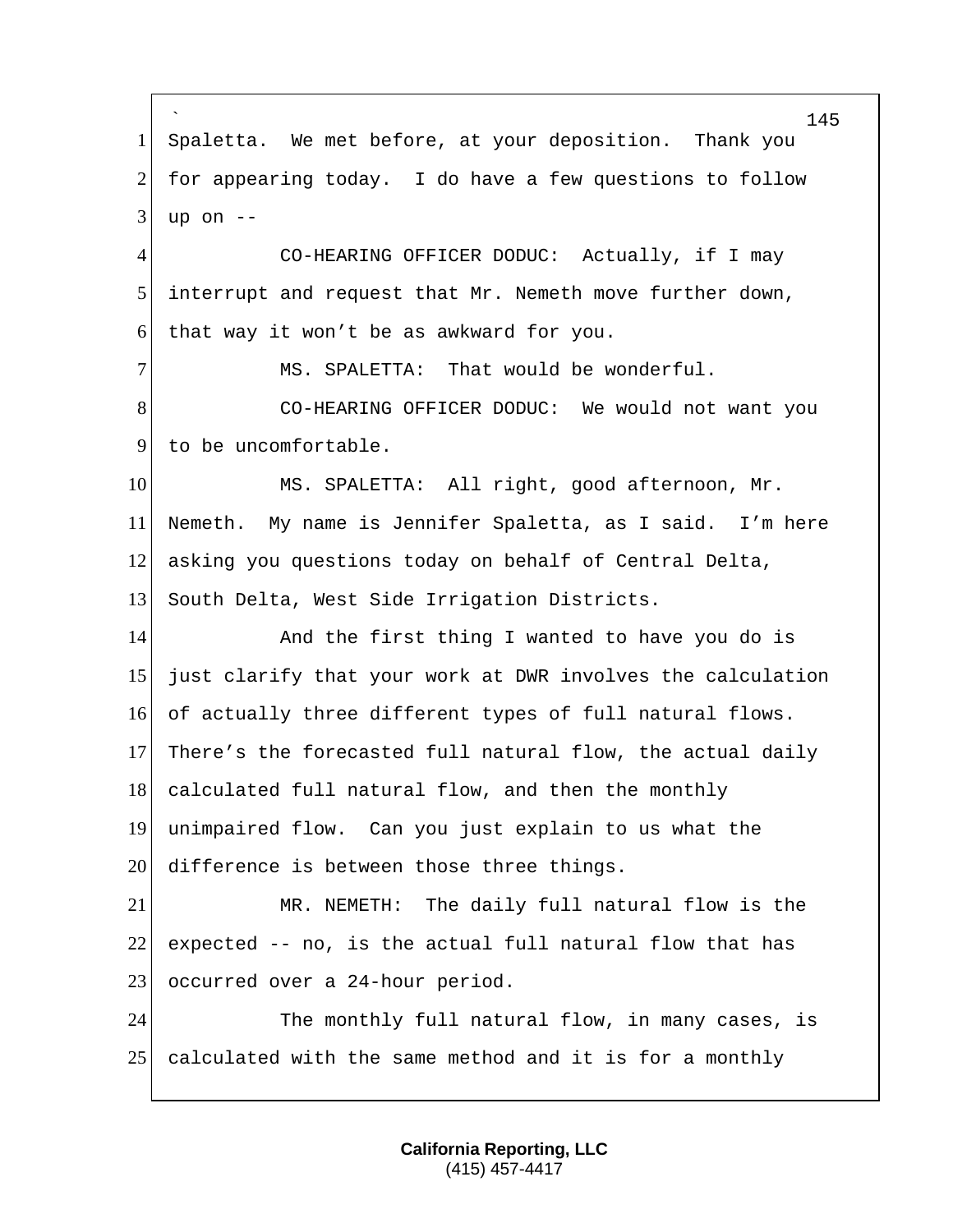` period, going from the end of one month to the end of the 2 following month. Part of the water supply forecasting effort that I help with involves calculating the full natural flow up to the date of forecast. And thereafter, the full natural flows made on a monthly basis are expected. 7 MS. SPALETTA: And then, is there an after-the-8 fact calculation of the monthly unimpaired flow? MR. NEMETH: In some cases there is because some of the observed flows upon which the full natural flow calculations are based come from the USGS, the US Geological Survey. And the following spring is a time when they publish their final monthly values. And it is during that time that I will look into what their final monthly values are, enter those into CDEC, and recalculate the 16 monthly full natural flows. 17 MS. SPALETTA: And so it occurs, then, that once 18 you calculate the monthly full natural flows, they can actually be different than the dailies, if you're corrected 20 any gauge errors or other errors that occurred in the dailies. Correct? MR. NEMETH: The equations for the dailies and 23 the monthlies for some of the rivers are identical. In the end, there could be a slight difference between the sum of the daily values and the monthly value.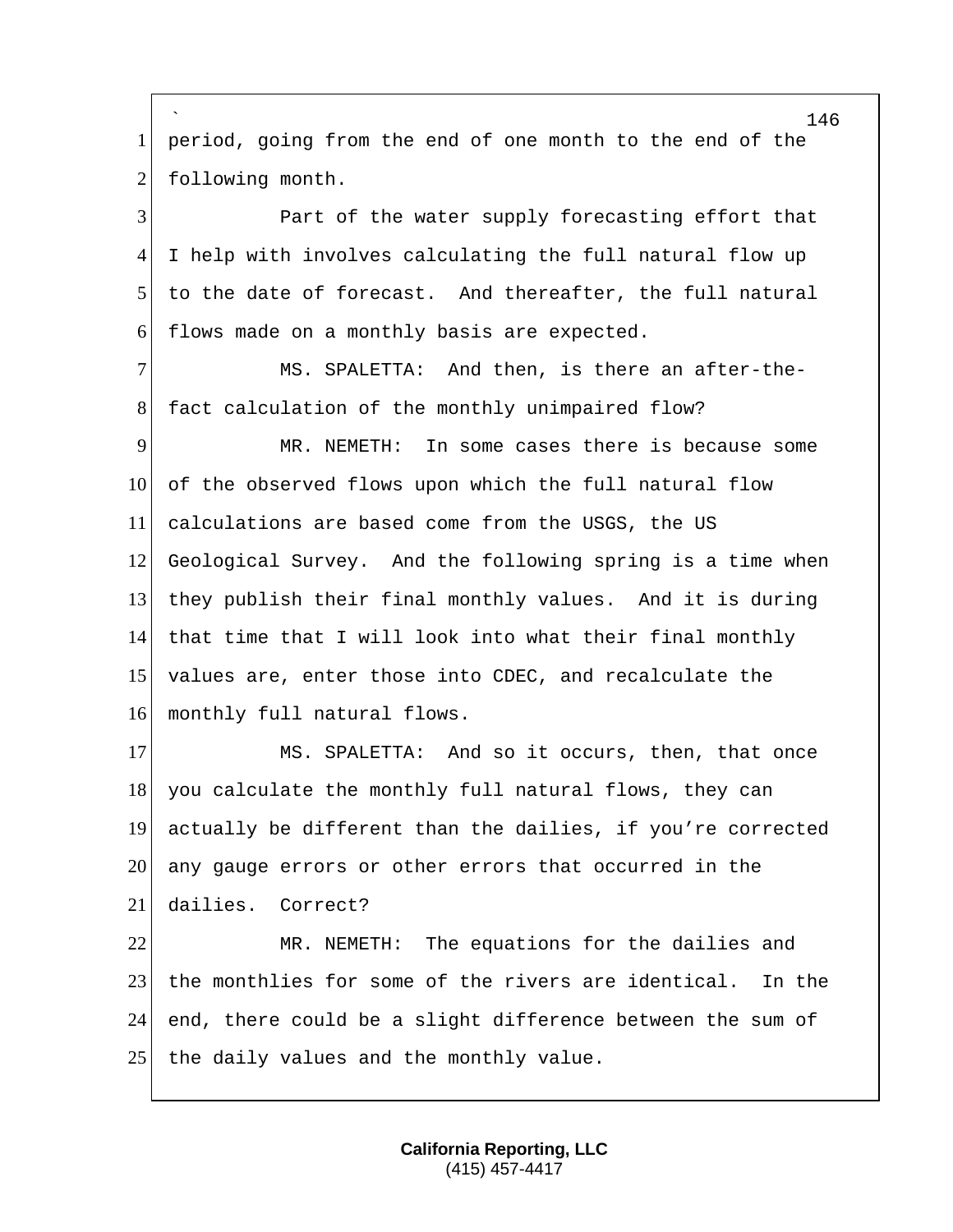` 147 1 MS. SPALETTA: And isn't it also true that the 2 after-the-fact monthly calculation can be different than 3 the forecasted full natural flows? 4 MR. NEMETH: Yes, unless our forecast is 5 absolutely perfect to the nearest acre foot. 6 MS. SPALETTA: I'd like to mark West Side Exhibit 7 181. 8 Can I approach? It's not. 9 CO-HEARING OFFICER DODUC: It's a cross-10 examination exhibit. 11 (Exhibit WSID-181 was marked for 12 identification.) 13 MS. SPALETTA: Mr. Nemeth, I pulled the document 14 that's been marked as West Side Exhibit 181 off of DWR's 15 CDEC website, from the monthly flow-out report. Do you 16 recognize this information? 17 MR. NEMETH: Yes. 18 MS. SPALETTA: And does this provide the after-19 the-fact monthly, full unimpaired flow calculations for the 20 Sacramento Basin stations and the San Joaquin Basin 21 stations, as well as others? 22 MR. NEMETH: Yes, this is the monthly flow-out 23 report for May 2015. And I am responsible for this. 24 MS. SPALETTA: Now, I noticed that on this report 25 the monthly totals are expressed in terms of thousand acre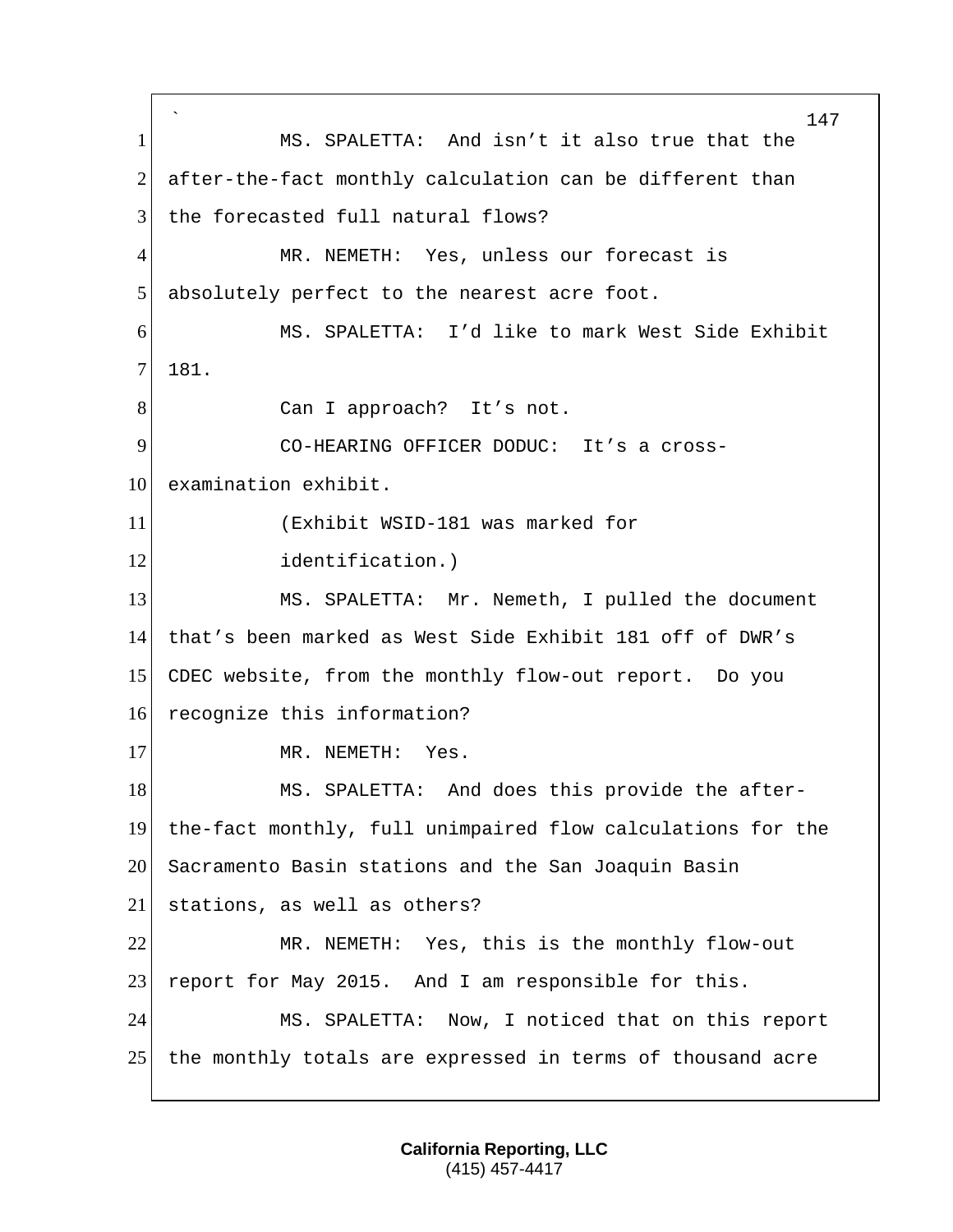` 148 1 feet per month. So for example, on page 1, for May, you 2 see the Sacramento River above Bend Bridge, which is the 3 last item on the page, shows a monthly total of 280,000 4 acre feet per month? 5 MR. NEMETH: Correct, for that month. 6 MS. SPALETTA: And then if we turn to the next 7 page, we see the other stations for the Sacramento River 8 with a total for the Sacramento River of -- or Sacramento 9 Basin, I should say, of  $506,400$ ? 10 MR. NEMETH: Yes. 11 MS. SPALETTA: And then the total for the San 12 Joaquin Basin being 360,900 for May? 13 MR. NEMETH: Yes. 14 MS. SPALETTA: My next exhibit is going to be 15 marked as West Side Exhibit 182. 16 (Exhibit WSID-182 was marked for identification.) 17 MS. SPALETTA: So, to save all of us from having 18 to flip through this lengthy document as we go here, the 19 next couple of weeks, I went ahead and summarized the acre 20 feet from the months for the Sacramento and the San Joaquin 21 Watershed from Exhibit 181, and put it on Exhibit 182. I 22 just wanted you to confirm for me that that summary looks 23 accurate. 24 MR. NEMETH: Well, I'm looking at the report you 25 provided me a moment ago and it looks like the 506,000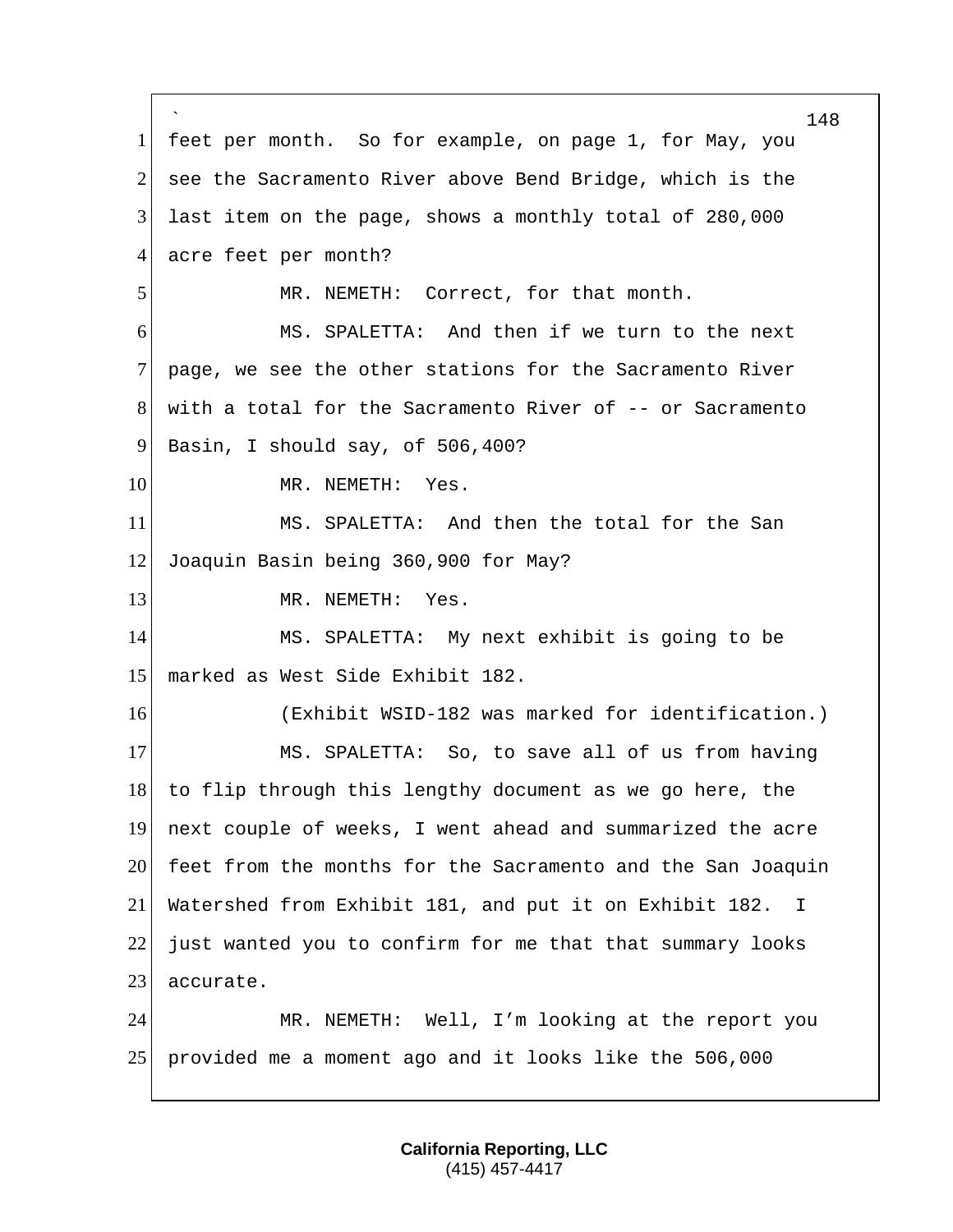` 1 number is correct, and the 306,000 number is correct for  $2$  May. 3 MS. SPALETTA: And then, if we were to convert 4 those monthly acre feet numbers into a CFS figure, is the 5 generally accepted way to do it to simply divide by 30, and 6 then divide again by 1.98? 7 MR. NEMETH: I would divide by the number of days 8 in the month, whether it's 30 or not, 30 or 31, to give me 9 the acre feet per day. And then, multiple that number by 10 12.1 and divide that by 24, which approximates the 1.98 11 ratio you mentioned. 12 MS. SPALETTA: Okay, very good. So, I actually 13 did it the rougher way on here. We might need to do a 14 revised exhibit that does the calculation. But thank you 15 for explaining it to me. 16 Now, I wanted to confirm with you that when you 17 put together the full natural flow, both the forecast and 18 the after-the-fact monthly numbers, and even the daily 19 numbers, that's dealing with the amount of flow you would 20 expect at the measurement station based on what's occurring 21 upstream naturally, correct? It doesn't include any flow 22 that enters the river below the measurement station? 23 MR. NEMETH: Yes, the forecasts and the full 24 natural flows that I calculate are at the Foothill location 25 and don't include anything below that point.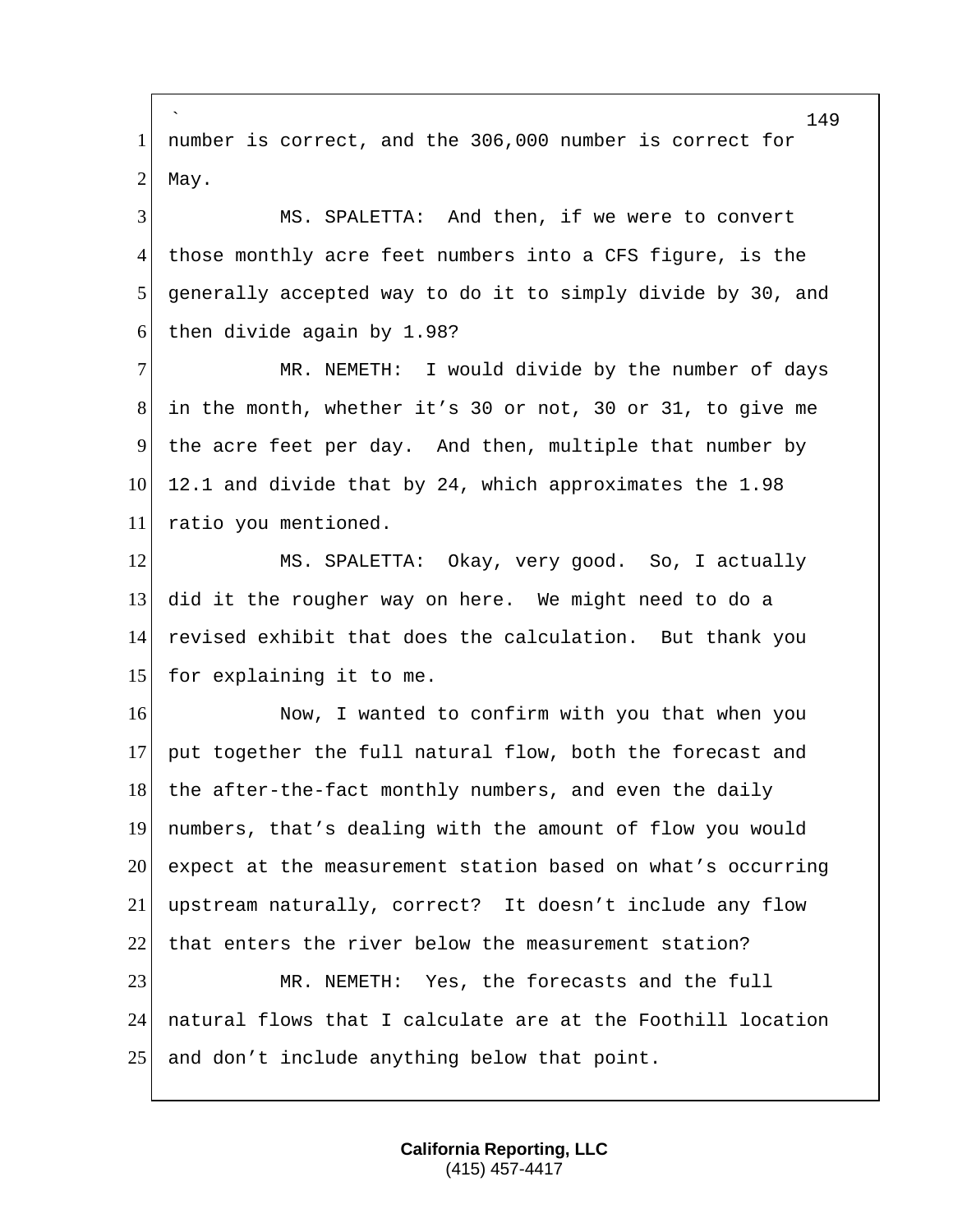` 150 1 MS. SPALETTA: And then, I also wanted to confirm  $2$  that the data that you used to compute the forecasted full 3 natural flows, some of that actually comes from other 4 parties, right. Other parties provide you with information 5 on the daily full natural flows. Other parties provide you 6 with information on changes in storage or other things that 7 are happening upstream in order for you to make those 8 calculations. Correct? 9 MR. NEMETH: Well, if you're referring to other 10 parties as utilities and water agencies then, yes, I do get 11 data from them. 12 MS. SPALETTA: And the daily full natural flows 13 for the San Joaquin River, the Merced River and the 14 Tuolumne River, those actually are not computed by DWR, 15 they're computed by other agencies, correct? 16 MR. NEMETH: Can you repeat those three? 17 MS. SPALETTA: Sure. The San Joaquin River, the 18 Merced River and the Tuolumne River. 19 MR. NEMETH: Yes, I get those daily FNF values 20 from other agencies. 21 MS. SPALETTA: I don't have any other questions 22 for you, Mr. Nemeth, thank you. 23 MR. KELLY: No follow up for BBID. Ms. Spaletta 24 covered my questions. 25 CO-HEARING OFFICER DODUC: What about the other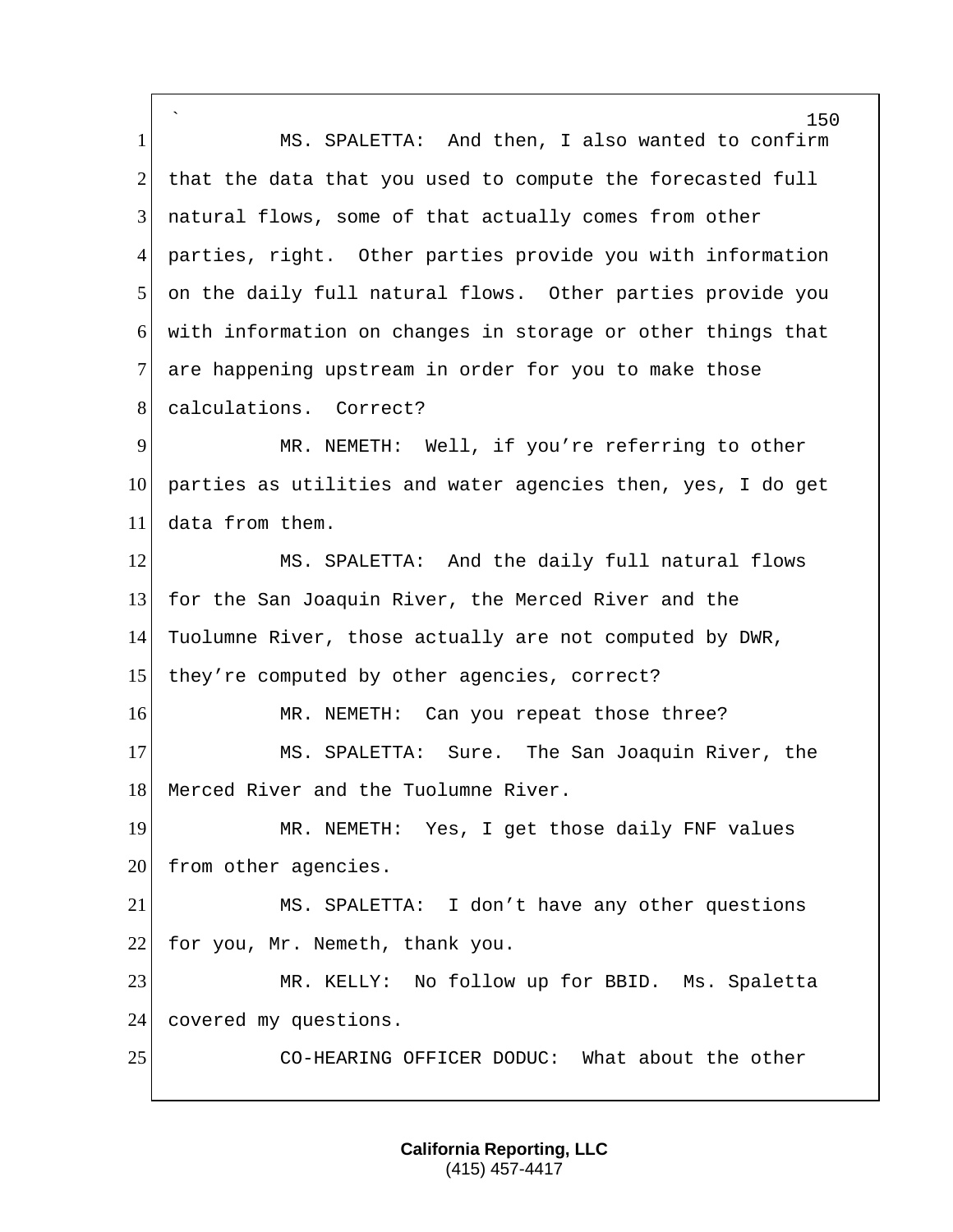` 151 1 members of this joint party, any additional cross for Mr. 2 Nemeth? 3 MS. SPALETTA: I do have just one thing that 4 someone caught. There was a transposition on my attempt to 5 do a summary exhibit. It says, for San Joaquin Watershed, 6 it says 306,900. It should say 360,900. Correct, for May? 7 CO-HEARING OFFICER DODUC: Does that complete 8 your cross for Mr. Nemeth? 9 MS. SPALETTA: I'd like him to answer the 10 question and then it will, yes. 11 CO-HEARING OFFICER DODUC: Oh. 12 MR. NEMETH: Yes, the full report says 360.9 and, 13 yes, your sheet that you gave me, that summarizes the five 14 months, has Many as 306. 15 MS. SPALETTA: So, fixing that, we'd put 360,900? 16 Thank you. 17 CO-HEARING OFFICER DODUC: Does that complete 18 your cross of Mr. Nemeth? 19 MS. SPALETTA: It does. 20 CO-HEARING OFFICER DODUC: Do you wish to 21 redirect and, if so, for what purpose? 22 MR. TAURIAINEN: No, no need for redirect. 23 CO-HEARING OFFICER DODUC: In that case, we are 24 done with Mr. Nemeth. Thank you very much. 25 You may now continue your cross of the other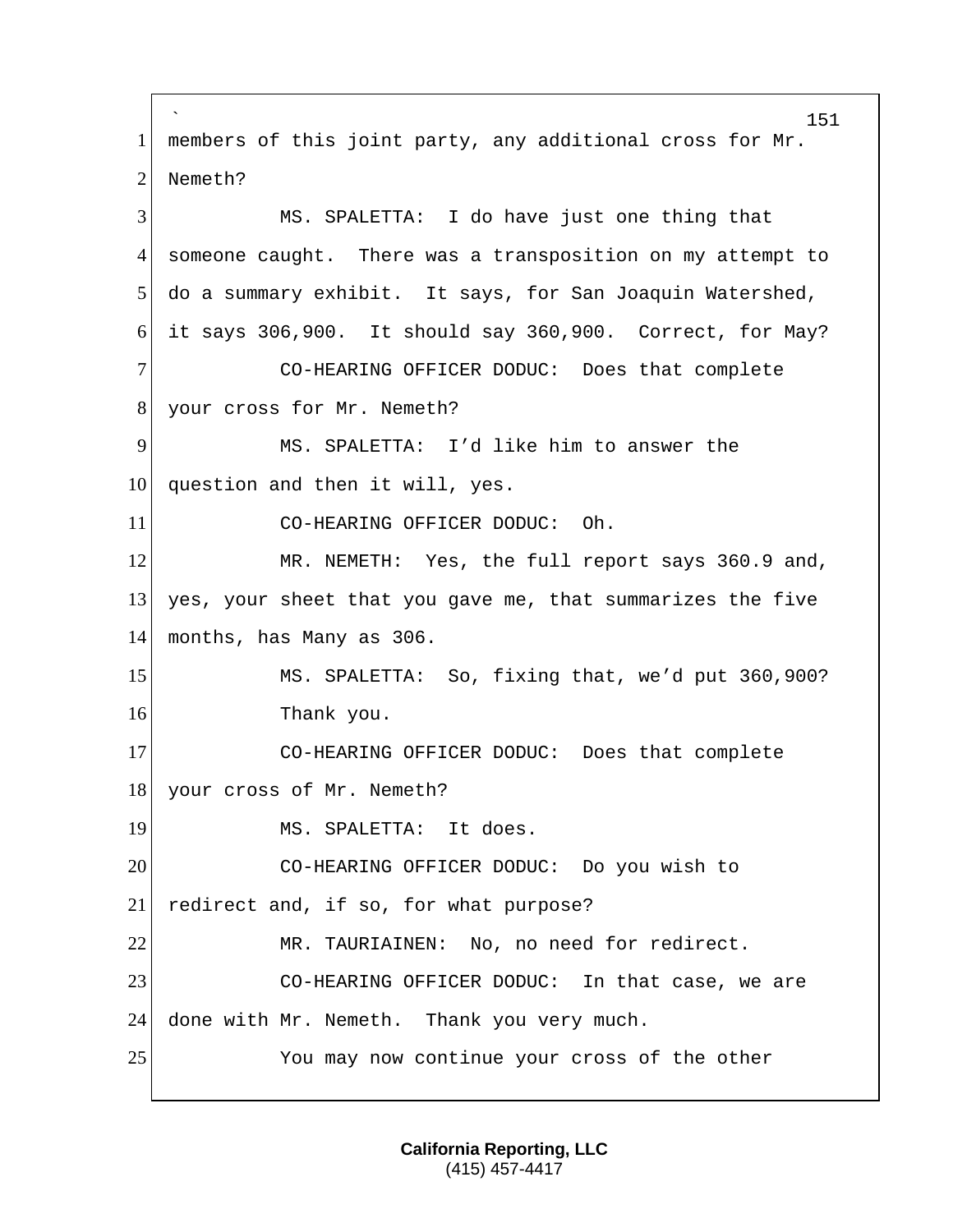` 152 1 witnesses. 2 KATHY MROWKA 3 CROSS-EXAMINATION BY MR. KELLY 4 FOR BYRON BETHANY IRRIGATION DISTRICT 5 MR. KELLY: Ms. Mrowka, my name's Dan Kelly. I'm 6 General Counsel for the Byron Bethany Irrigation District. 7 And I'm going to be asking you some questions, and then 8 Ms. Spaletta and Ms. Zolezzi may have some follow up. 9 In your testimony today, and in other documents 10 that I've seen, I see that you've used the word "staff" a 11 lot. Like when you said that the water availability 12 analysis was conducted, it was conducted by staff. And 13 that when the notices went out, they were staff findings. 14 Is that a correct representation of your testimony? 15 MS. MROWKA: Yes, it is. 16 MR. KELLY: So, then are you considered staff at 17 the State Water Resources Control Board? 18 MS. MROWKA: I consider myself staff. I'm not in 19 the Executive Office, nor am I in the Board level. 20 MR. KELLY: John O'Hagan, is he staff? 21 MS. MROWKA: John is. 22 MR. KELLY: Tom Howard, is Tom Howard staff? 23 MS. MROWKA: Tom Howard's in the Executive 24 Office. 25 MR. KELLY: So, he would not be staff, in your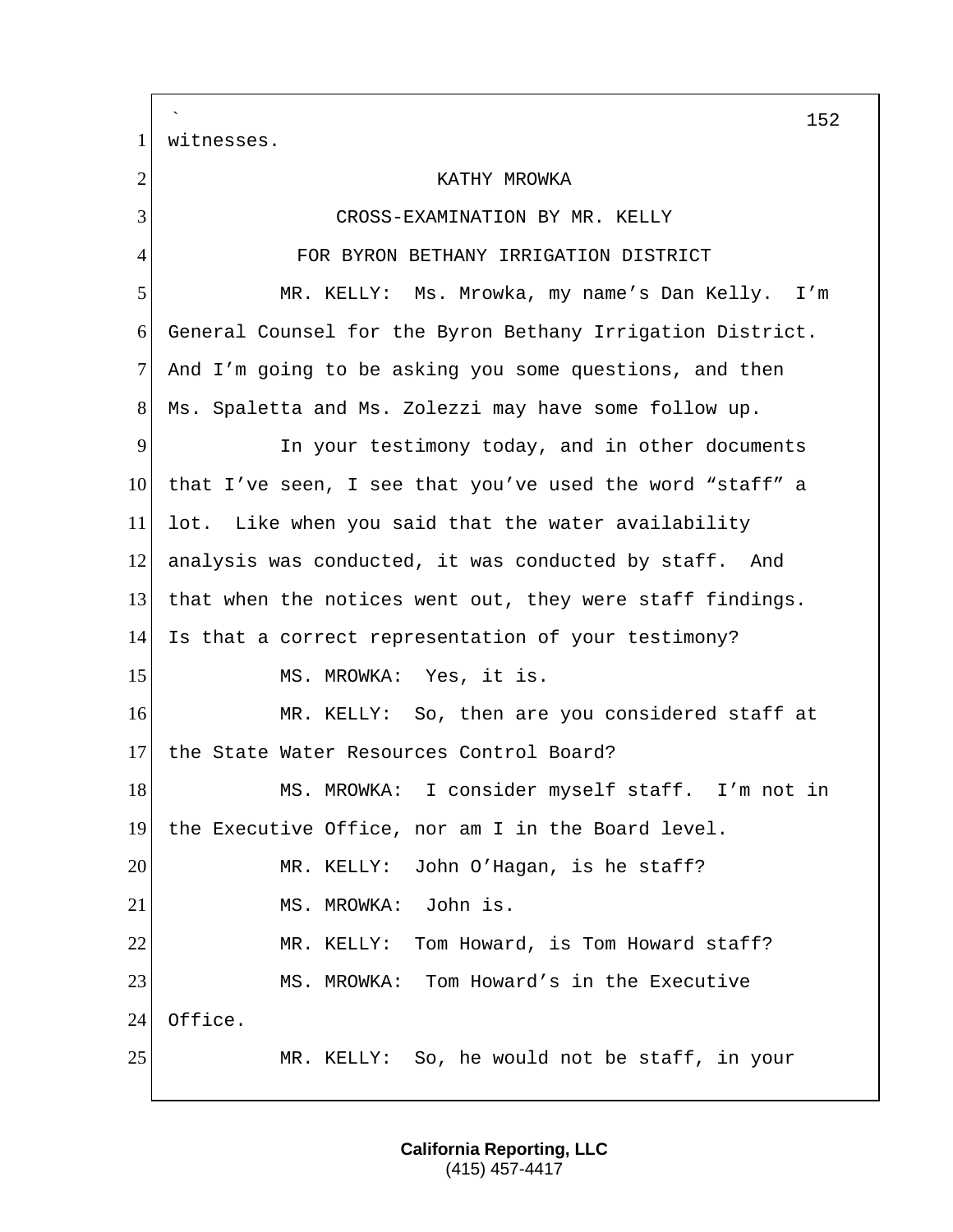` 153 1 view? 2 MS. MROWKA: He's in the Executive Office. 3 MR. KELLY: So, would he be staff at the State 4 Water Board, in your view? 5 MS. MROWKA: In my view, he serves as one of my 6 supervisors. 7 MR. KELLY: Well, John O'Hagan is your 8 supervisor, right? 9 MS. MROWKA: Correct. 10 MR. KELLY: But you said that he was staff. And 11 so, I want to know if you consider Mr. Howard to also be  $12$  staff? 13 MS. MROWKA: Mr. Howard is one of the Executive 14 Officers and, as such, I don't know that he would be 15 considered staff in certain matters, but other matters he 16 may be considered staff. It would depend on his role in 17 that matter. 18 MR. KELLY: And can you explain to me how his 19 role would change from staff to something else? Can you  $20$  give me an example? 21 MS. MROWKA: If I was working with Mr. Howard on 22 a matter, directly with him, then I would  $-$  we may be 23 working as staff, together, on the matter. 24 In matters where there's a delegated authority 25 and we're abiding by strict rules regarding that delegation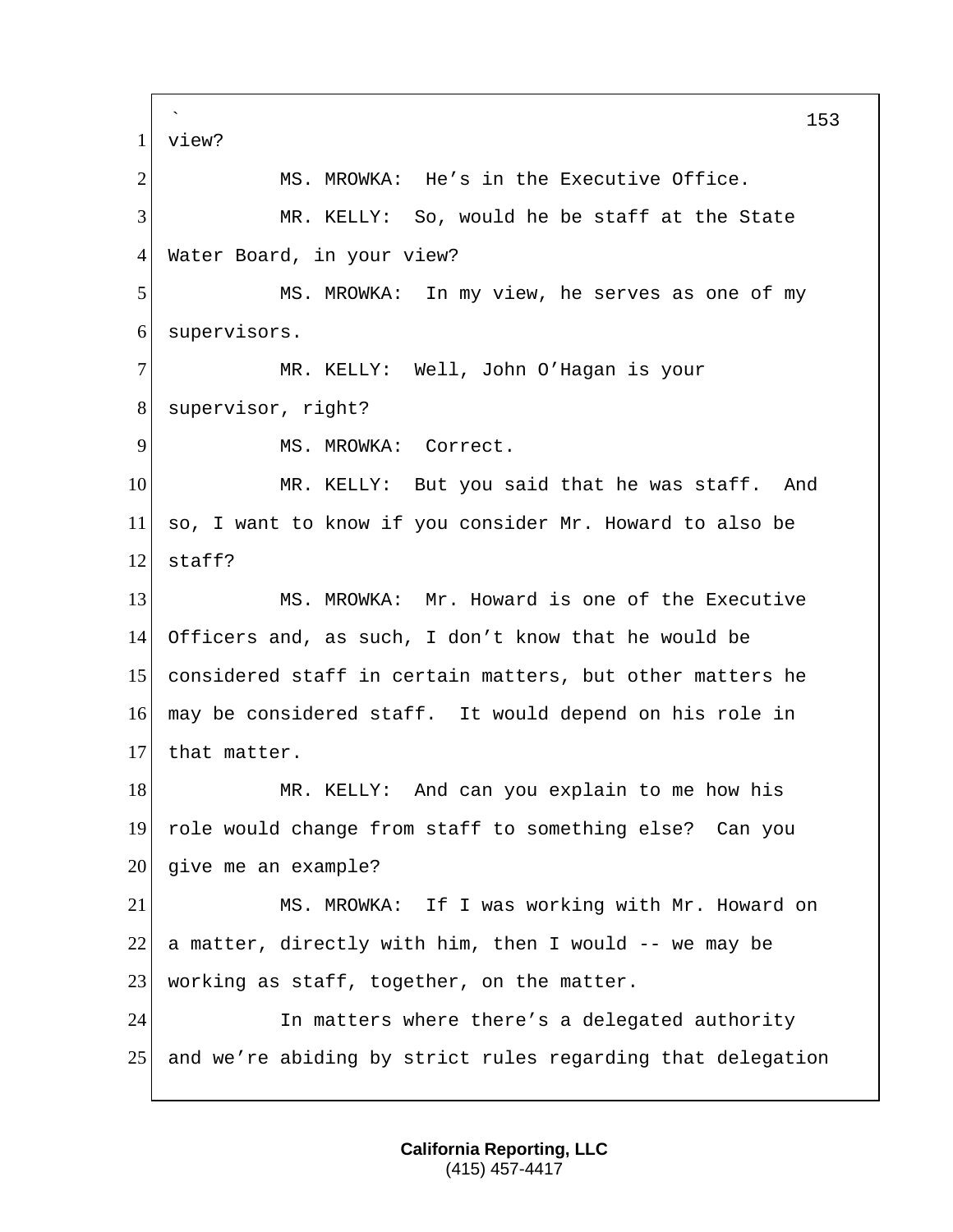` 154 1 of authority, then he may not be sitting as staff in that  $2^{\vert}$  case. 3 MR. KELLY: How about Les Grober. Is Les Grober 4 staff? 5 MS. MROWKA: Les Grober sits in the same 6 equivalent role as Mr. O'Hagan. 7 MR. KELLY: So, he would be staff? 8 MS. MROWKA: Yes. 9 MR. KELLY: Is Les Grober, if you know, a member 10 of the Prosecution Team or is he a member of the Hearing 11 Team? 12 MS. MROWKA: Mr. Grober is appearing on behalf of 13 the Prosecution Team. 14 MR. KELLY: Do you remember me asking you that 15 question during your deposition? 16 MS. MROWKA: Yes. 17 MR. KELLY: Do you remember, do you recall what 18 your answer was during the deposition? 19 MS. MROWKA: I don't recall. 20 MR. KELLY: Ms. Mrowka's deposition is WSID-152. 21 At page 167, at line 16, I asked you a question 22 about who was on your side of the wall. And then I asked 23 who was on the other side of the wall that you can't 24 communicate with. 25 Beginning on line 23, you said, "I can't talk to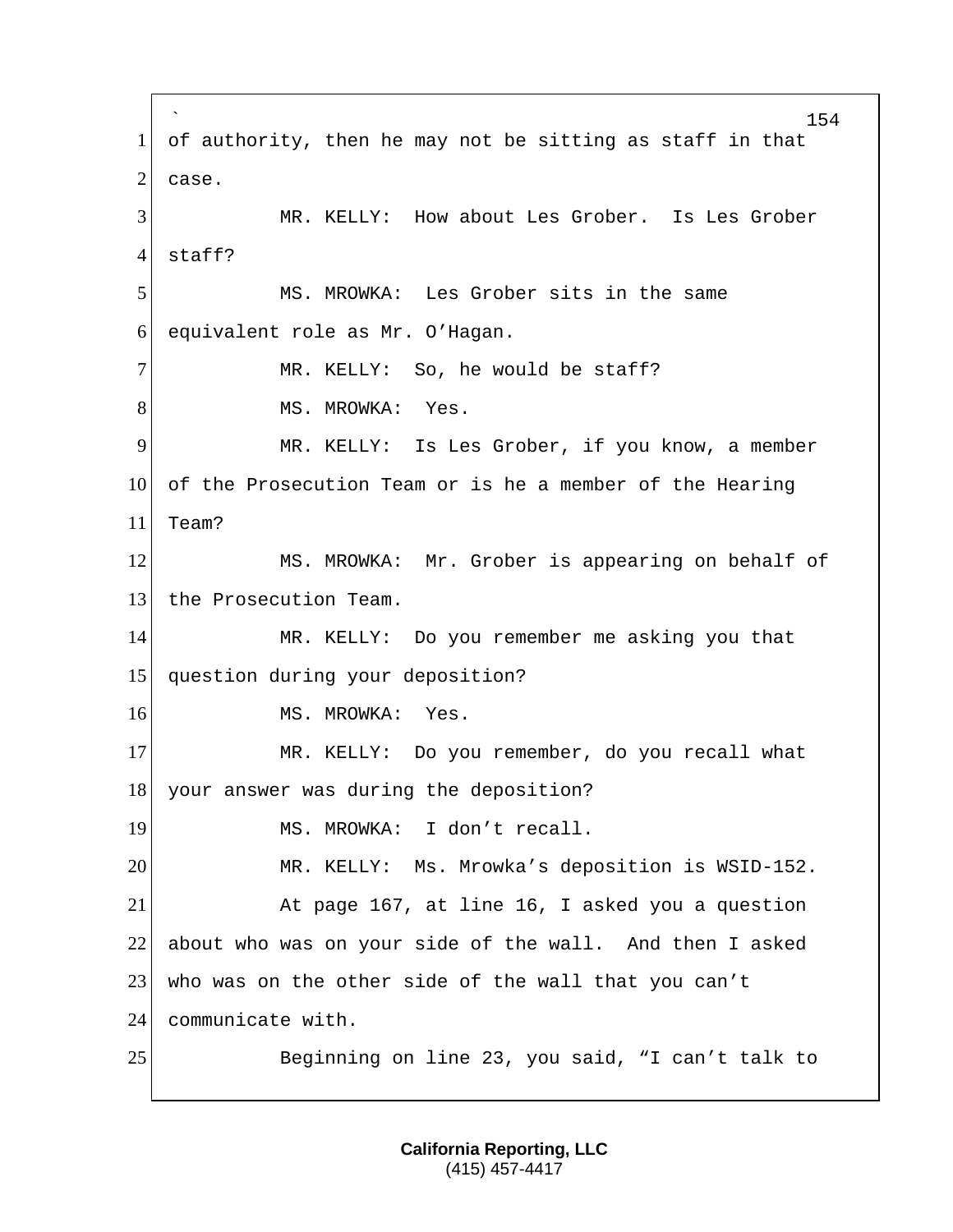` 155 1 and don't talk to Les Grober because he is the Assistant 2 Deputy for the hearing side of the house". 3 Was that your testimony, your sworn testimony at 4 your deposition? 5 MS. MROWKA: Yes, it was. And subsequent to 6 that, because that deposition was taken very early in this 7 process, we had asked for Mr. Grober's assistance on the 8 prosecution side. 9 MR. KELLY: I'd like to strike the second half of 10 that answer as nonresponsive. I simply asked if that was 11 her sworn testimony in her deposition. 12 CO-HEARING OFFICER DODUC: Noted. 13 MR. KELLY: So, Mr. Grober is now a member of the 14 Prosecution Team? 15 MS. MROWKA: Yes, he is. 16 MR. KELLY: And you said that he supervises the 17 hearing staff? 18 MS. MROWKA: In general, although he's not 19 participating in that function in this matter, since we 20 asked him to join the Prosecution Team. 21 MR. KELLY: When did you ask him to join the 22 Prosecution Team? 23 MS. MROWKA: I do not know. My attorney asked 24 for his assistance. I didn't personally communicate with 25 him on that.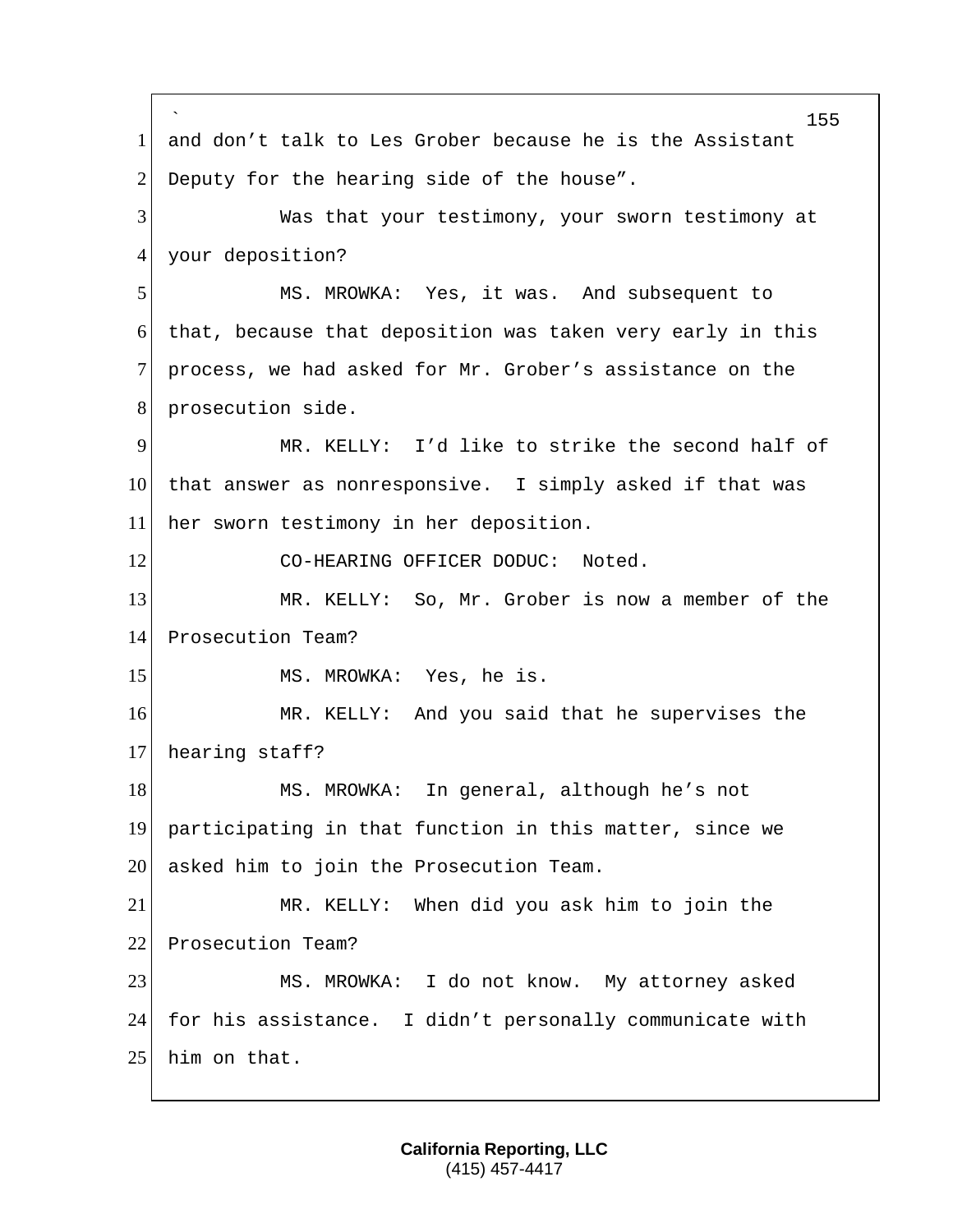` 156 1 MR. KELLY: So, you don't know the date that Mr. 2 Grober became a member of the Prosecution Team? 3 MS. MROWKA: I wasn't a party to that 4 conversation. 5 MR. KELLY: Can I approach the witness with an 6 exhibit? 7 CO-HEARING OFFICER DODUC: Yes. 8 MR. KELLY: This is being marked as BBID Exhibit 9 400. 10 (Thereupon Exhibit BBID-400 was marked for 11 identification.) 12 MR. KELLY: Ms. Mrowka, do you recognize what's 13 been marked as BBID-400? 14 MS. MROWKA: I see that it's an e-mail, which I 15 had received a cc of. 16 MR. KELLY: And that e-mail is from Les Grober? 17 MS. MROWKA: It is. 18 MR. KELLY: So, do you know whether Les Grober 19 participated in developing the water availability analysis 20 that was implemented in 2015? 21 MS. MROWKA: He did not do so. 22 MR. KELLY: What was his role in the water 23 availability analysis for 2015? 24 MS. MROWKA: To the best of my knowledge, Mr. 25 Grober was not involved in the water availability analysis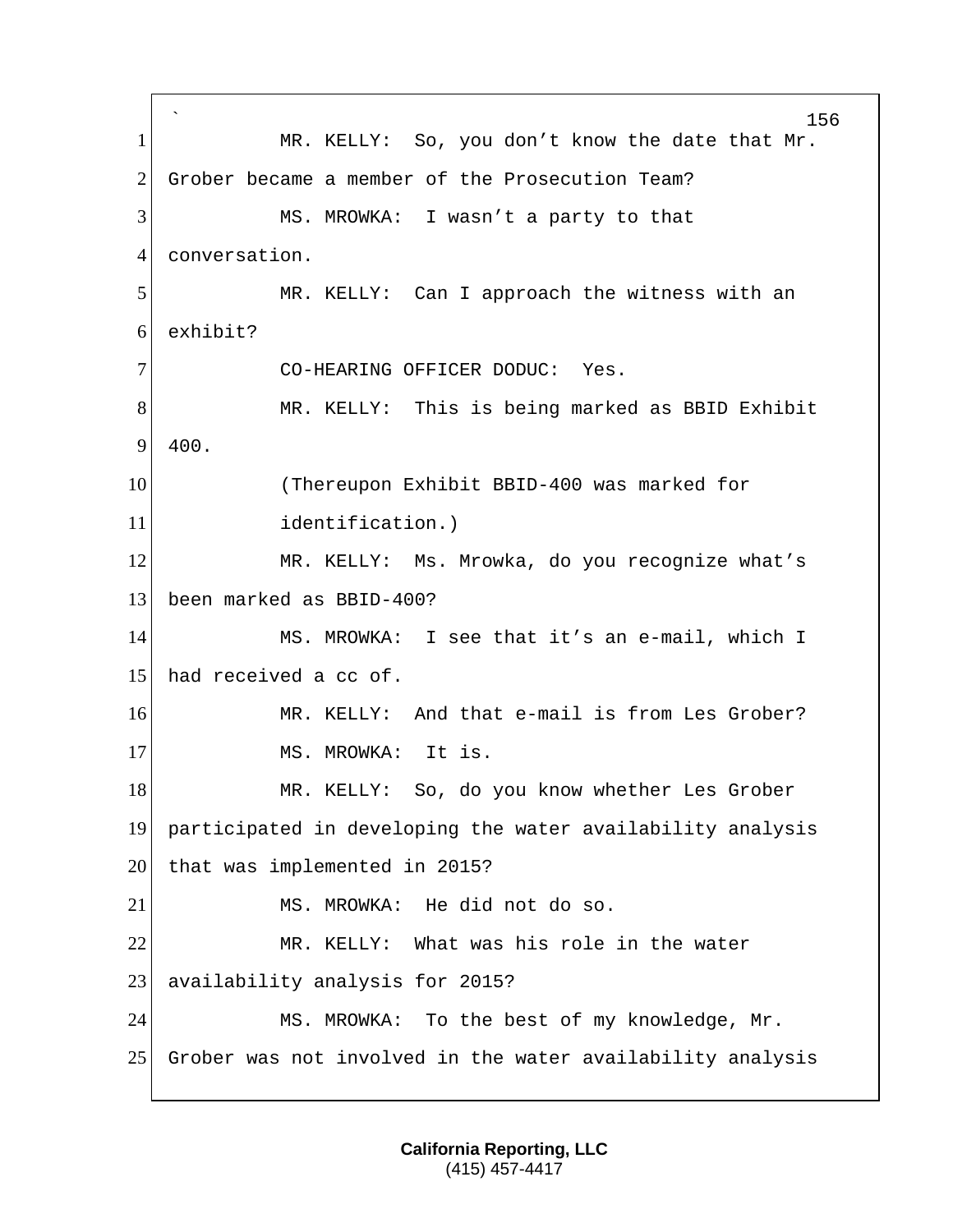` 1 performed for the drought analysis work. Mr. Grober also 2 has other functions in the Division related to Delta 3 information. And my staff had current information in their 4 databases regarding the water demands and uses of parties. 5 So, we may have been discussing with him about demands and  $6$  uses. 7 MR. KELLY: As part of the water availability 8 analysis? 9 MS. MROWKA: Mr. Grober did not direct any of the 10 water availability work. Mr. O'Hagan and myself did. 11 MR. KELLY: You indicated that you were asking 12 information on, I believe you said supply and demand. Was 13 that for the water availability analysis that you and your 14 staff were conducting? 15 MS. MROWKA: What I indicated was that my staff 16 had the most current database information on demand data 17 that they had compiled it to use for our work in the 18 drought curtailment issues. And that, you know, others in 19 the Division were aware that we had very current 20 information. 21 | MR. KELLY: So, Mr. Grober was not involved at 22 all in the water availability analysis for 2015? 23 MS. MROWKA: To the best of my knowledge, no. 24 MR. KELLY: Thank you. I'm going to show you an 25 exhibit that's being marked as BBID-401.

> **California Reporting, LLC** (415) 457-4417

157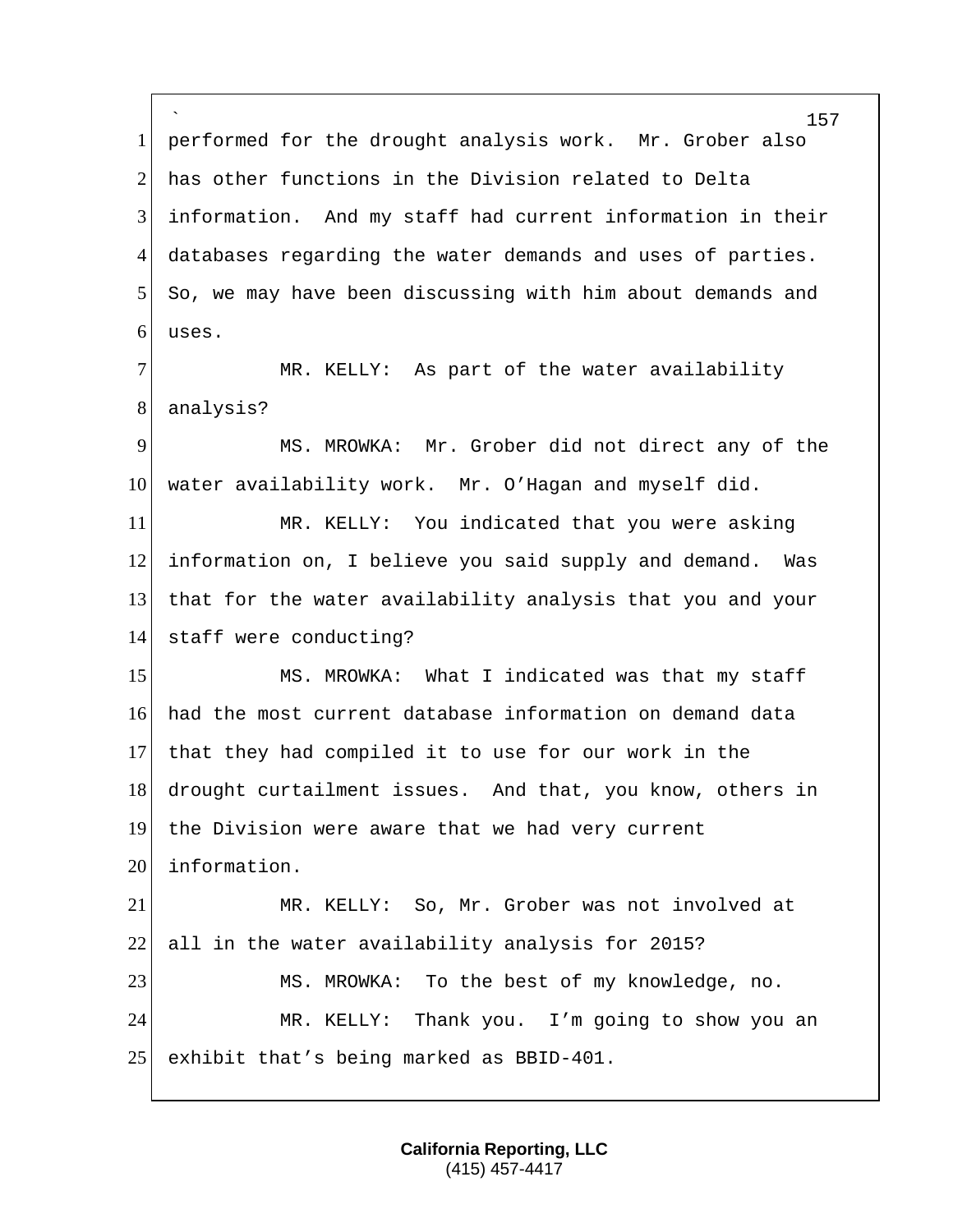` 158 1 (Thereupon Exhibit BBID-401 was marked for 2 identification.) 3 MR. KELLY: Ms. Mrowka, were you here for the 4 Prosecution Team Opening Statement? 5 MS. MROWKA: Yes, I was. 6 MR. KELLY: And did you hear Mr. Tauriainen 7 explain that the reason the Prosecution Team initiated the 8 enforcement action against BBID was because of statements 9 made in a San Francisco newspaper on June the 25th? 10 MS. MROWKA: I heard him make that statement. 11 MR. KELLY: I want you to take a look at what's 12 been marked as BBID-401. Do you recognize this e-mail and 13 the letter that's attached to it? 14 MS. MROWKA: I do. 15 MR. KELLY: And by this e-mail, on Tuesday, June 16 the 23rd, of 2015, to 2:40 in the afternoon, Byron Bethany 17 Irrigation District caused this letter to be sent to Mr. 18 Howard. Isn't that what this e-mail says. 19 And then 19 minutes later Mr. Howard sent it to 20 you, Mr. O'Hagan, Ms. Evoy and Ms. Trgovich, correct? 21 MS. MROWKA: Yes. 22 MR. KELLY: And then five minutes later, you 23 reported to somebody named Taro Murano that "Tom wanted us 24 to enforce ASAP". Isn't that correct? 25 MS. MROWKA: Yes.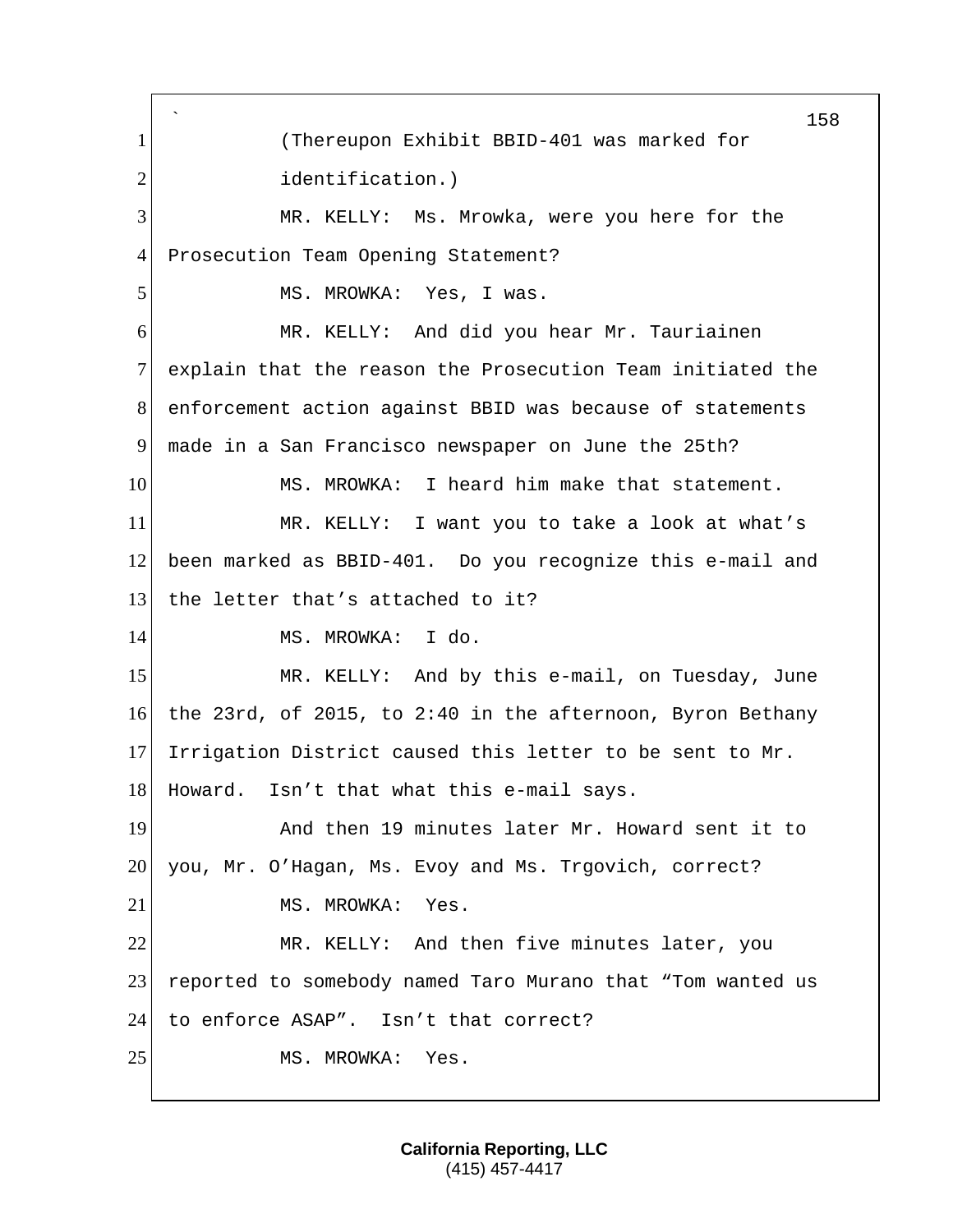` 159 1 MR. KELLY: And so, the decision to bring the 2 enforcement action against the Byron Bethany Irrigation 3 District wasn't made on June the 25th, as a result of 4 something that was said in the newspapers, was it? 5 MS. MROWKA: No, it was made based on information 6 we received from that newspaper article. 7 MR. KELLY: On the 25th? 8 MS. MROWKA: That we were looking at the issue 9 and determining whether or not we should bring enforcement 10 action. We're going to look at all the factors that would 11 help to ascertain whether we should bring enforcement 12 action. And especially with respect to whether the 13 violation appears to be continuing. 14 MR. KELLY: Ms. Mrowka --15 MS. MROWKA: And so, the newspaper article did 16 inform our actions. 17 MR. KELLY: Ms. Mrowka, wasn't the decision to 18 enforce against BBID made on June the 23rd, at 3:04 p.m.? 19 MS. MROWKA: We received information from Mr. 20 Howard that he would like us to enforce. However, you 21 know, the enforcement task is delegated to the Prosecution 22 Branch, and we had to look and make sure that we were going 23 to take action. You're talking about a time differential 24 of two days. In two days, we don't have everything line up 25 and we don't have -- we're still looking at facts to decide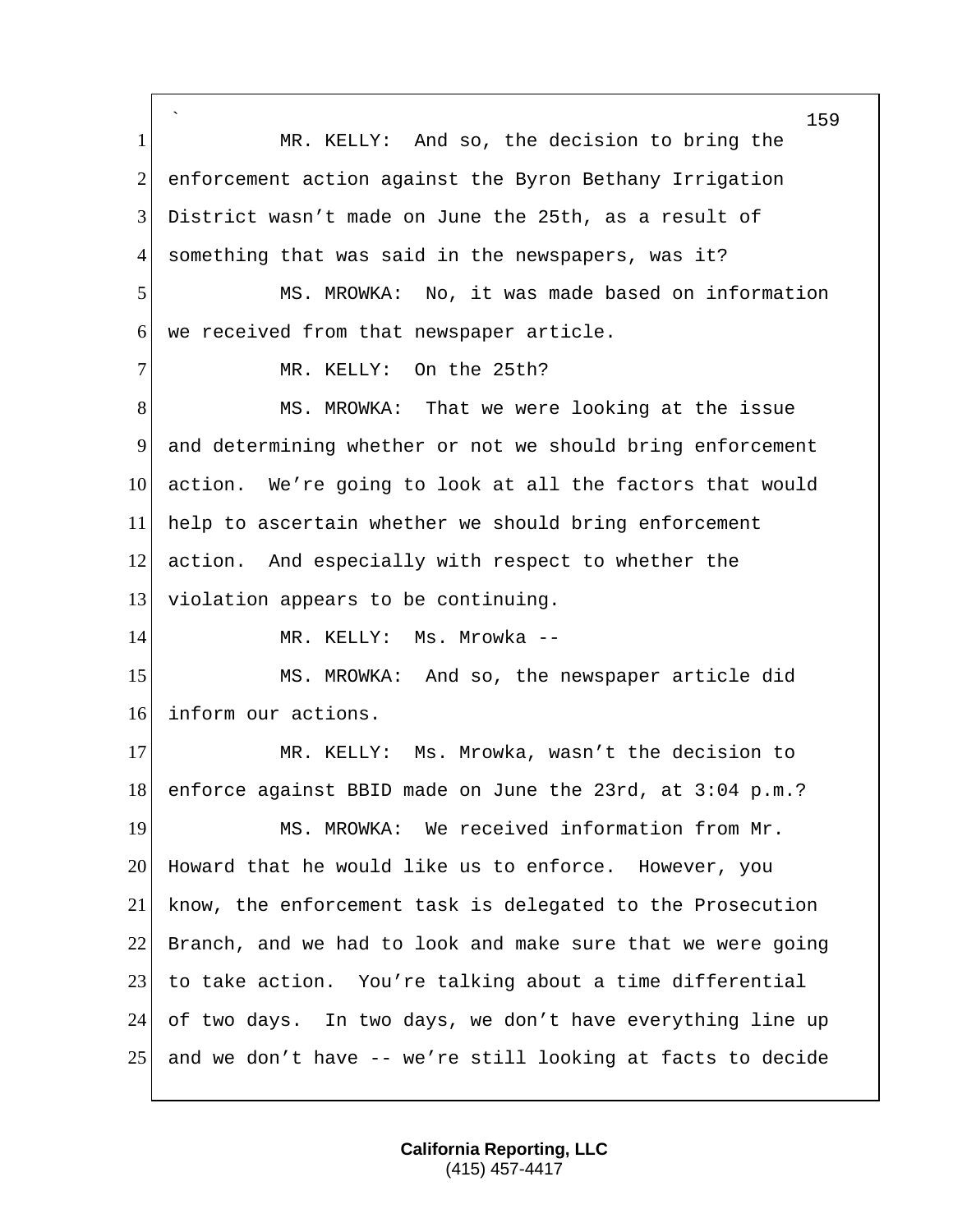` how we're going to move on a matter. And then, we looked at the newspaper article and that helped to inform our 3 decision making process. 4 MR. KELLY: It seemed like somebody was able to make that decision in 24 minutes, at the State Water Board, doesn't it? MS. MROWKA: I don't know how long Mr. Howard 8 looked at this issue. I couldn't tell you that. MR. KELLY: In your testimony, you testified that 10 the units that you manage are responsible for the development of regulations at the State Water Board. Is 12 that an accurate  $-$  MS. MROWKA: That is. We just recently did the Water Reporting and Measurement Regulation. 15 MR. KELLY: Were any of your staff involved in the development of regulations in 2014, for the curtailment of post-1914 water rights? 18 MS. MROWKA: As I said in my testimony, I didn't have this position during most of 2014. I stepped into this role on September 11th, 2014. So, I can't answer that very well. MR. KELLY: Subsequent to your assuming the position you're currently in, were you involved at all in the development of regulations for the curtailment of water rights?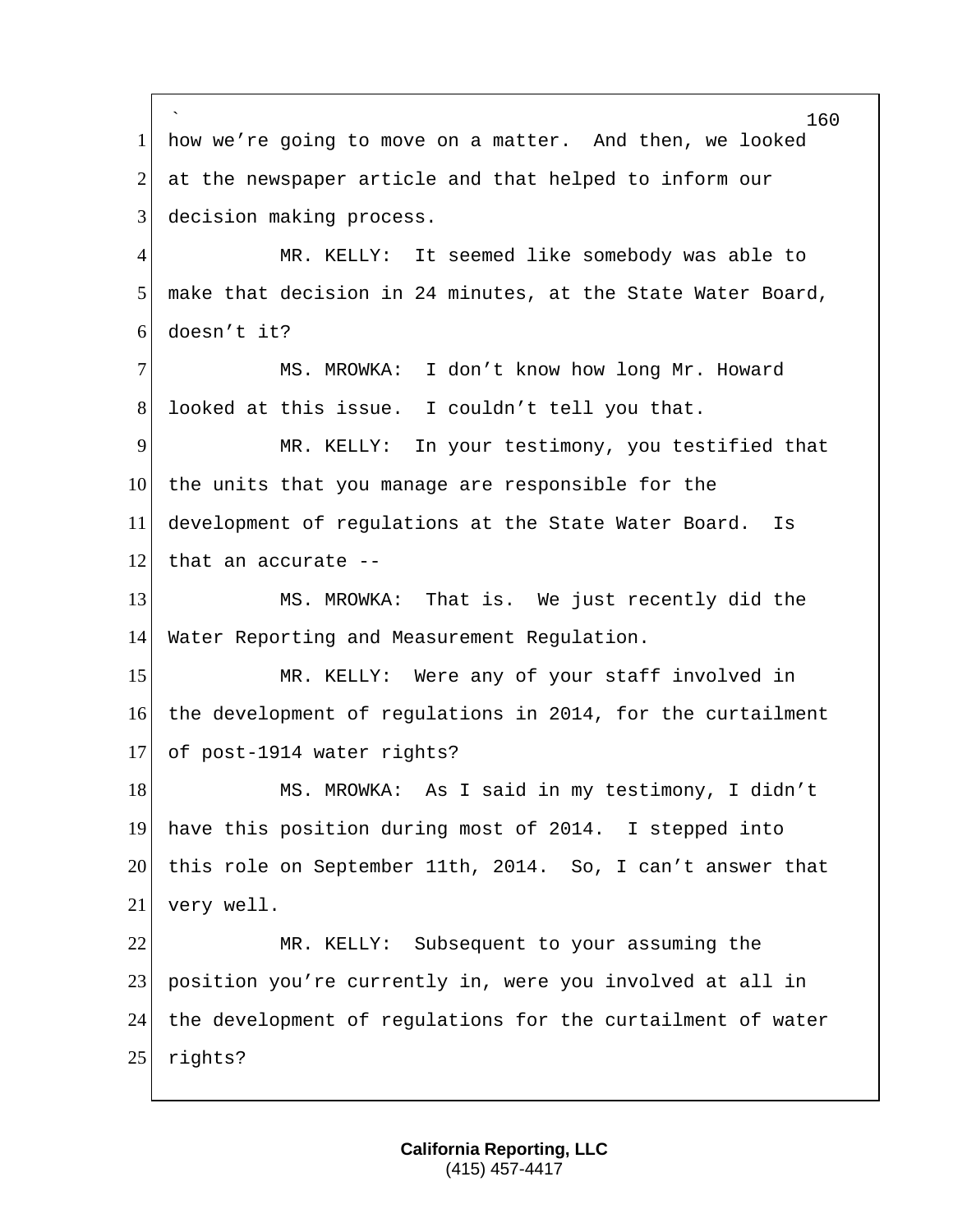` 161 1 MS. MROWKA: No. 2 MR. KELLY: Are you aware of any regulations that 3 were in existence, any State Water Resources Control Board 4 regulations that were in existence providing for the 5 curtailment of water rights in 2015? 6 MS. MROWKA: For 2015, no. Except insofar as 7 there were ones relating to fishery-based curtailments. 8 There were regulations pertaining to those. 9 MR. KELLY: And those would have been Deer, Mill 10 and Antelope Creeks, I believe? 11 MS. MROWKA: That's correct. 12 MR. KELLY: Other than regulations for the 13 curtailment to protect fisheries on those three 14 tributaries, do you know of any regulations that were in 15 effect at the State Water Resources Control Board for the 16 curtailment of water rights? 17 MS. MROWKA: We had the Information Order type 18 regulations that were for the purpose of obtaining 19 information. 20 MR. KELLY: But they didn't provide for the 21 curtailment of water rights though, did they? 22 MS. MROWKA: No. 23 MR. KELLY: There were some statements in the 24 Opening Statement of the Prosecution Team, and I didn't 25 hear any testimony in this respect, so I need to understand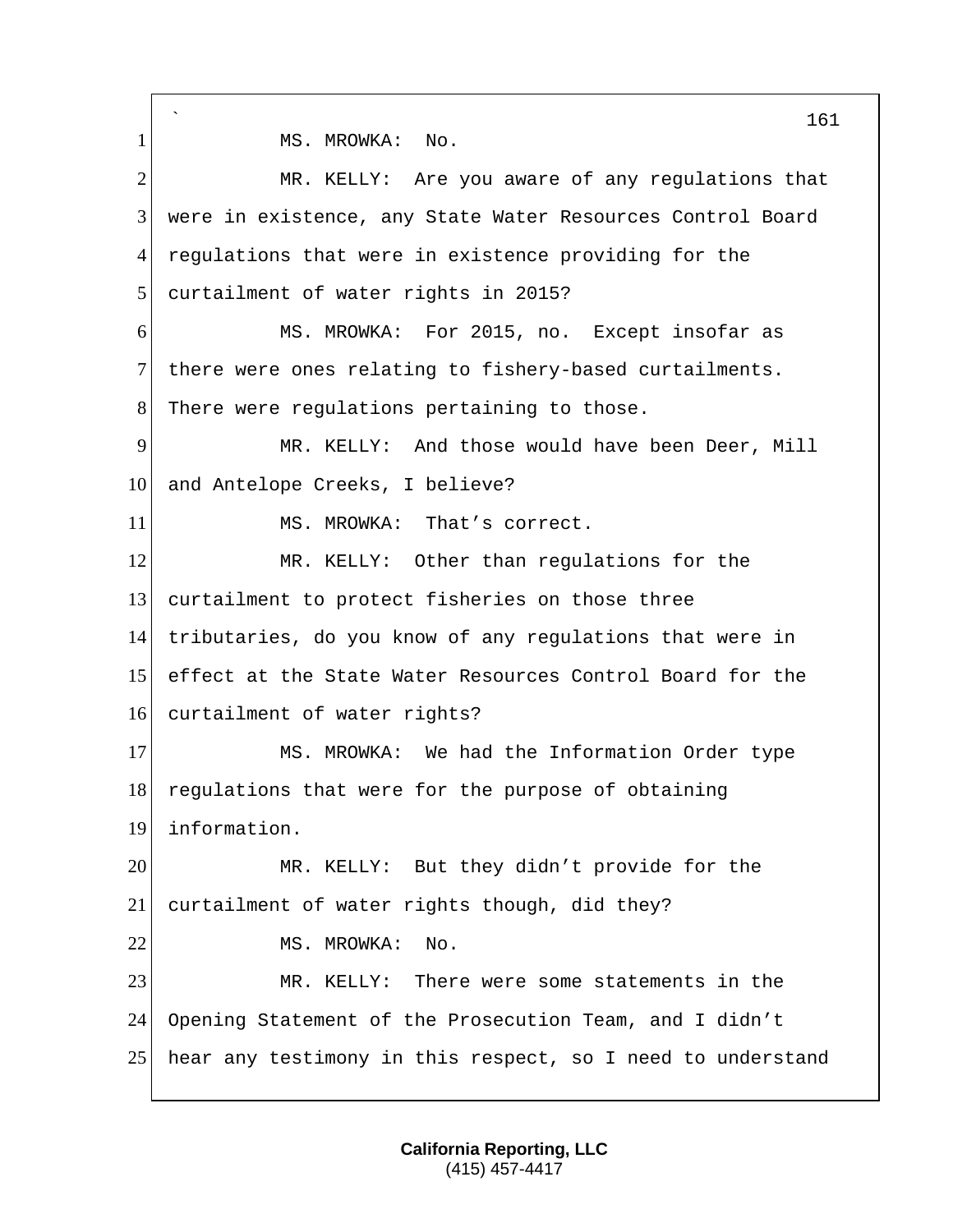` something. Through this water availability analysis that 2 you conducted and in issuing the Administrative Civil Liability Complaint, BBID is only accused of taking water that was needed for appropriators senior to BBID and 5 riparian water right holders. Isn't that correct? 6 MS. MROWKA: That is correct. MR. KELLY: So, there's nothing contained in the Administrative Civil Liability Complaint, and certainly nothing that you've provided, that would suggest that BBID 10 had taken any stored project water, correct? MS. MROWKA: That issue was not evaluated in determining whether there was sufficient supply to meet demands. MR. KELLY: And so, you're not seeking to establish that BBID took stored water, correct? MS. MROWKA: The issue was simply not a part of what we evaluated. And because we looked at full natural 18 flow and full natural flow does not include the stored 19 water element. MR. KELLY: Who decided what water supplies would be included in the water availability analysis? MS. MROWKA: Again, I assumed this role after the initial 2014 work. But what we did look at, and you can ask Jeff Yeazell and Brian Coats, they were there for 2014 25 and 2015 and they can give you a better picture.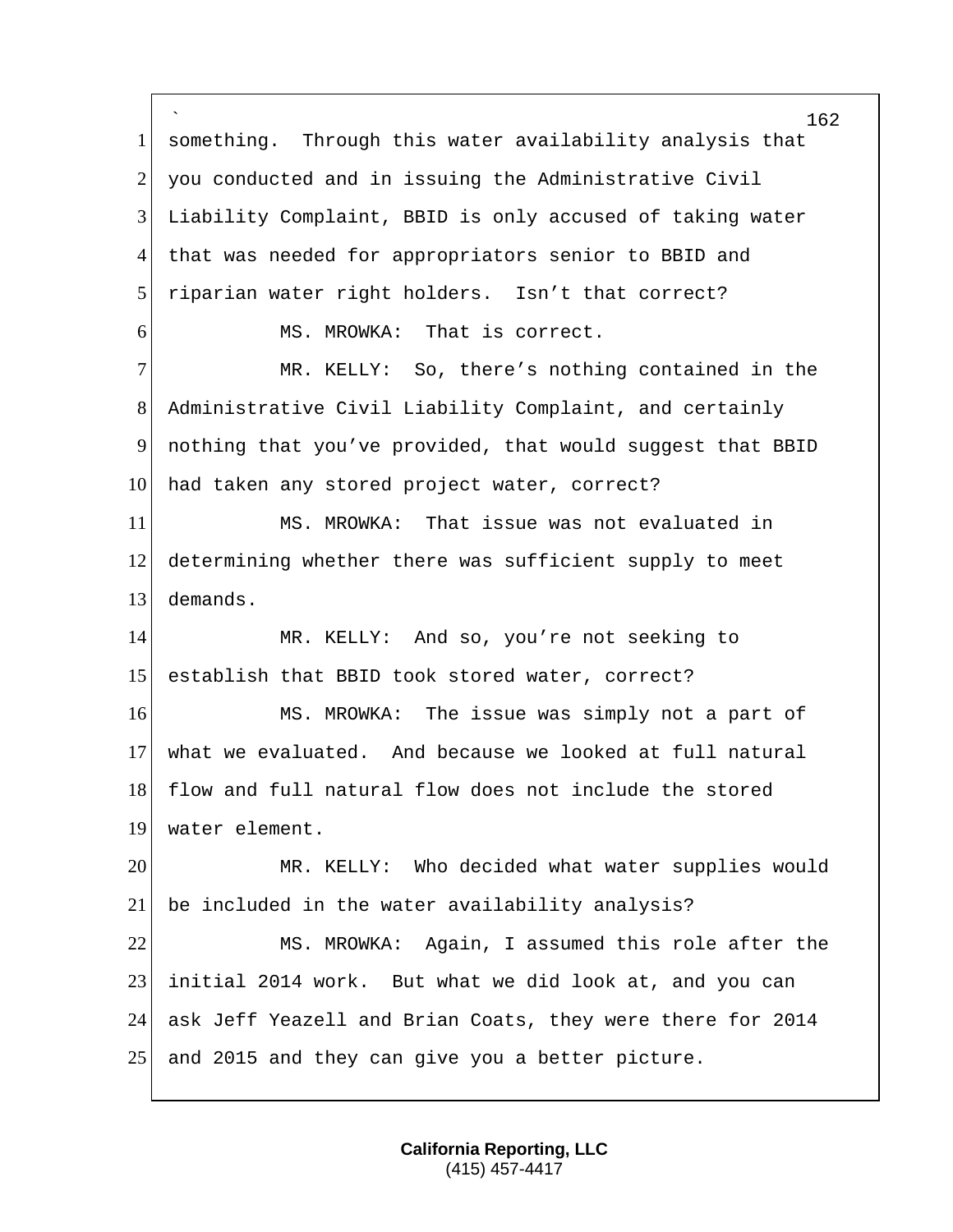` 1 MR. KELLY: So, then, you were not involved in  $2$  the decisions on which supplies to include. Is that a fair 3 statement? 4 MS. MROWKA: I was not involved in those

5 decisions in 2014, which is when the modeling initiated.  $6$  In 2015, I was involved in the decisions regarding 7 refinements of the modeling.

8 MR. KELLY: What decisions were you involved in with respect to refinements in the modeling? And let me back up. I thought I heard testimony from somebody that this really wasn't a model, that it was a spreadsheet. 12 You're using the word "modeling". And so, we seem to be getting different characterizations of what the effort was. Mr. Tauriainen referred to this as "simple math".

15 In your view, was the analysis that was conducted 16 a model?

17 MS. MROWKA: The analysis was a series of 18 calculations and, oftentimes, people use lingo for a series 19 of calculations saying "the model". It's lingo.

20 MR. KELLY: Do you understand it to be a model? 21 MS. MROWKA: I would characterize it as -- a 22 model can  $-$  yes, I would say it's a  $-$  I'm using lingo and 23 my lingo would be a model, or the derivations, or the 24 spreadsheet-based analysis. All of those are very 25 equivalent in my mind.

> **California Reporting, LLC** (415) 457-4417

163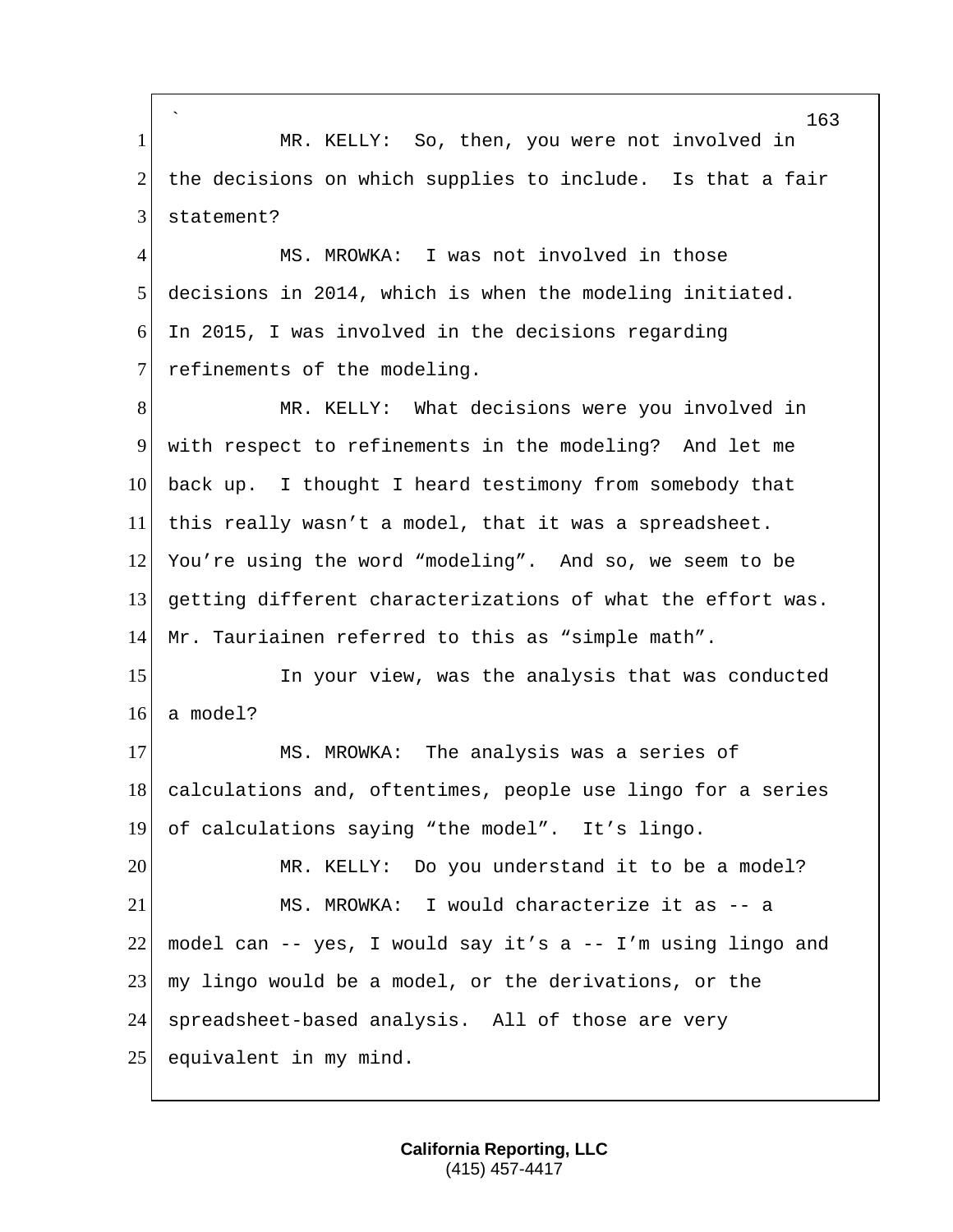` 164 1 MR. KELLY: Mr. Tauriainen referred to it as "a 2 budget". Are you familiar with budgets? 3 MS. MROWKA: Yes, I am. 4 MR. KELLY: Would you consider a budget to be a 5 model? 6 MS. MROWKA: Depending on -- you know, it depends 7 on what I'm looking at. 8 MR. KELLY: A budget. Would you consider a 9 budget to be a model? 10 MS. MROWKA: It models my household expenses. 11 MR. KELLY: Okay. Do you know whether any return 12 flows were included in what you're referring to as a model? 13 MS. MROWKA: That is one of the adjustments that 14 was made in 2015. 15 MR. KELLY: What return flows were included? 16 MS. MROWKA: Again, I'd prefer, if you're talking 17 about the specific numbers, to talk to the persons that did 18 that particular work. 19 MR. KELLY: Okay, one of the things I'm trying to 20 understand is you had testified that you had become 21 familiar with the -- 22 MS. MROWKA: Yeah. 23 MR. KELLY: -- supply and demand analysis. And 24 in fact, you actually incorporated Mr. Coats' and Mr. 25 Yeazell's testimony into yours. And so, I'm trying to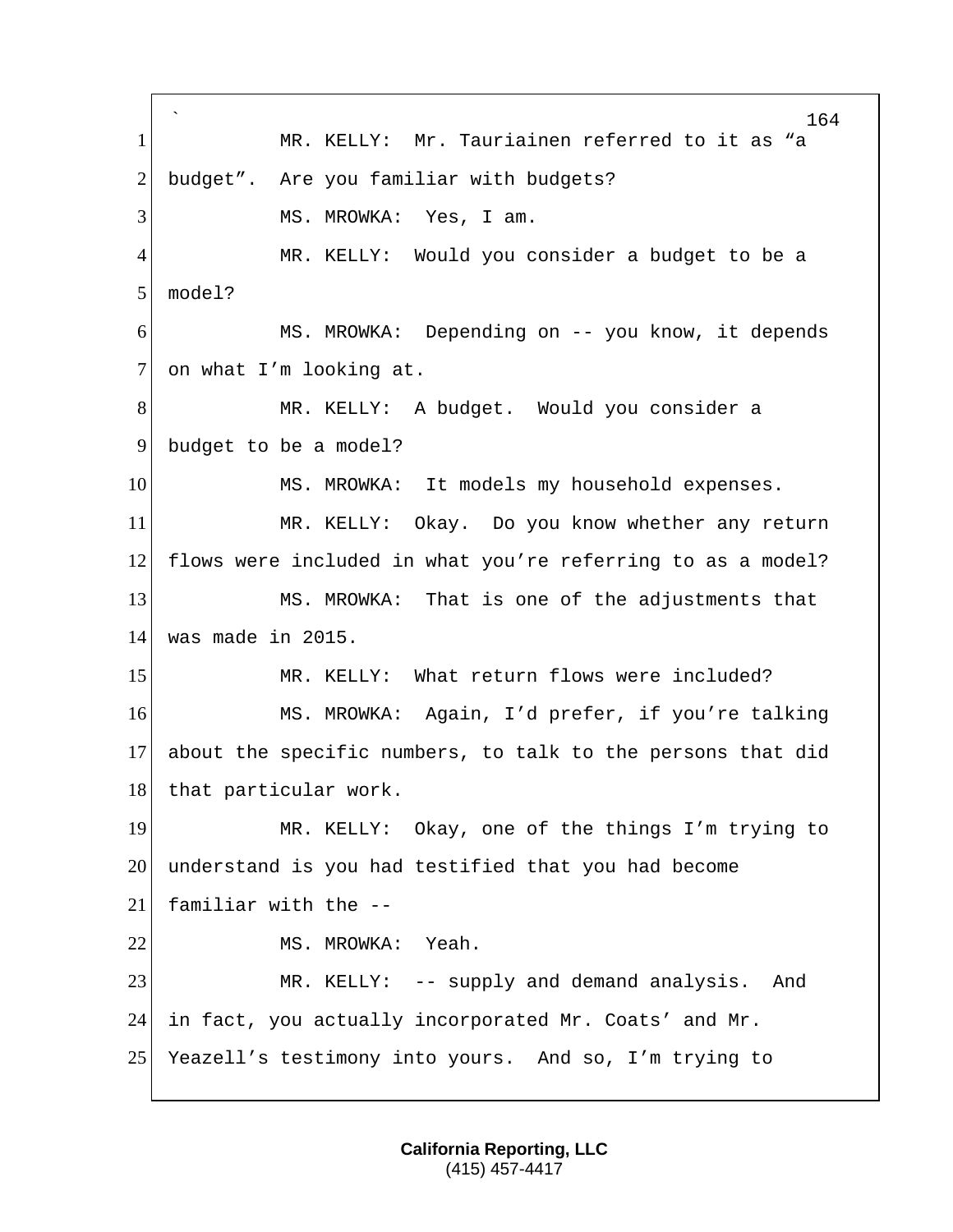` 165 1 understand that if you incorporated and you became familiar 2 with it, what your level of understanding is about what the 3 model did, what the inputs were and what the outputs were. 4 So, you're telling me, if I have any specific 5 questions about the inputs or the outputs, or how the model 6 was run, I should ask Mr. Coats or Mr. Yeazell? 7 MS. MROWKA: Yes. 8 MR. KELLY: Thank you. To your knowledge does 9 the water availability analysis look at any particular 10 diversion, in any geographical location? 11 MS. MROWKA: It looks at all of the diverters in 12 those geographical locations that were highlighted in  $Mr$ . 13 Coats' presentation. 14 MR. KELLY: But it only looks at them on a 15 priority basis, correct? 16 MS. MROWKA: Correct. It looks at them, and 17 based on their relative priority of the rights. 18 MR. KELLY: As compared to each other, only based 19 on priority, not on geography, correct? 20 MS. MROWKA: Well, they are placed within the 21 model -- within the spreadsheets based on where they are 22 located. Because if somebody is located in the San Joaquin 23 River, we're well aware of that when we do our evaluation 24 of their impacts on other right holders. 25 MR. KELLY: And so, do you know which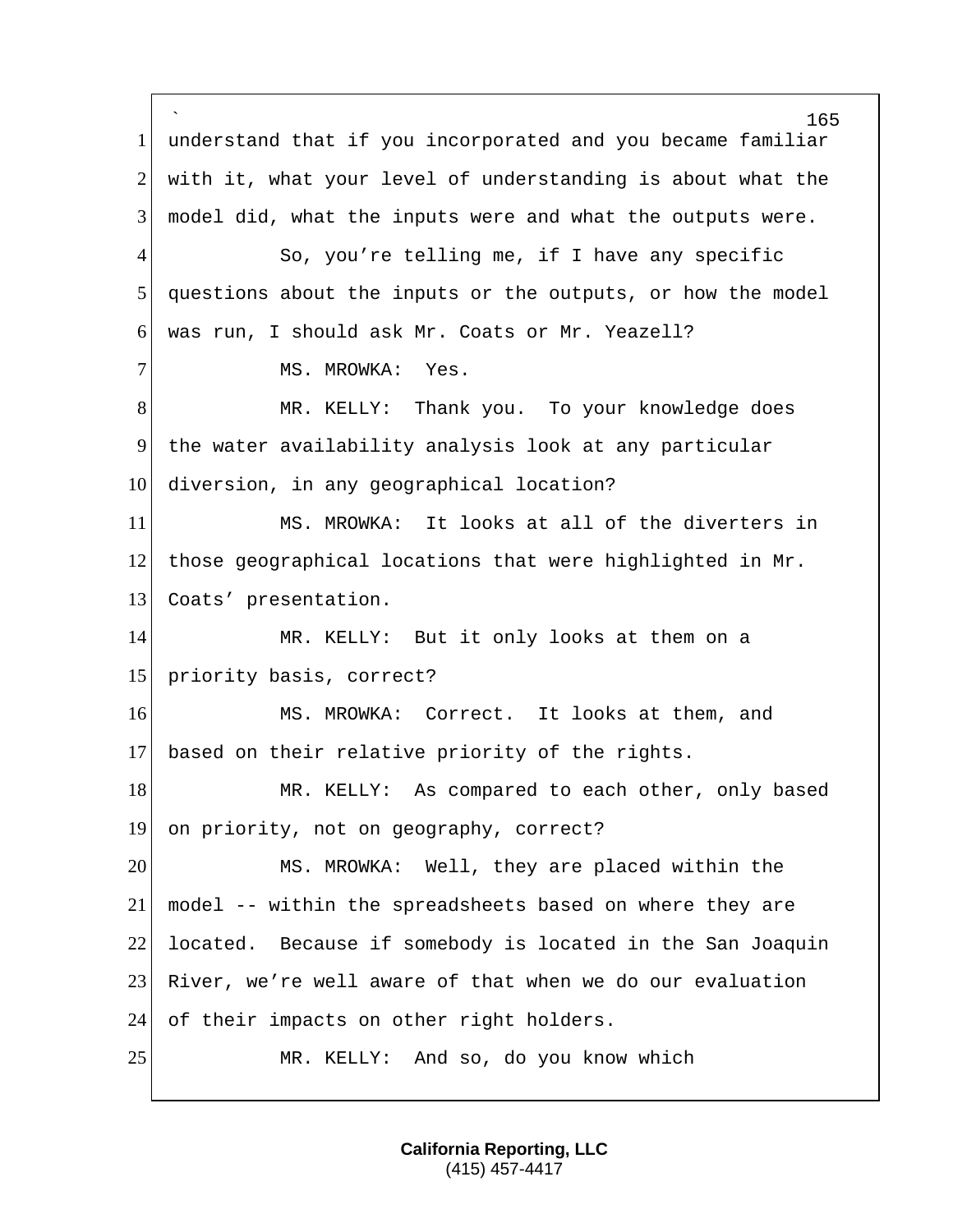` 166 1 geographical area BBID was included within for the purpose 2 of curtailments? Do you know? If, Ms. Mrowka, I prefer 3 that if you know, you answer the question. If you don't 4 know, we'll ask Mr. Coats. I'm just curious as to whether 5 you know? 6 MS. MROWKA: Yes, I would prefer you ask Mr. 7 Coats. 8 MR. KELLY: Okay, thank you. 9 Ms. Mrowka, did you conduct any analysis of the 10 availability of water at BBID's point of diversion? 11 MS. MROWKA: That is a task which is delegated to  $12$  staff to do. 13 MR. KELLY: Is the answer to that no? Did you 14 conduct any analysis -- 15 MS. MROWKA: I did not personally conduct such 16 analysis. 17 MR. KELLY: Thank you. 18 I also noted in your written testimony, and you 19 repeated it here orally, that you testified that based on 20 the Division's drought water availability supply and demand 21 analysis that water was not available for West Side or for 22 BBID. Is that correct? 23 MS. MROWKA: That is correct. 24 MR. KELLY: And so, the lack of availability is 25 based solely on the water supply analysis that staff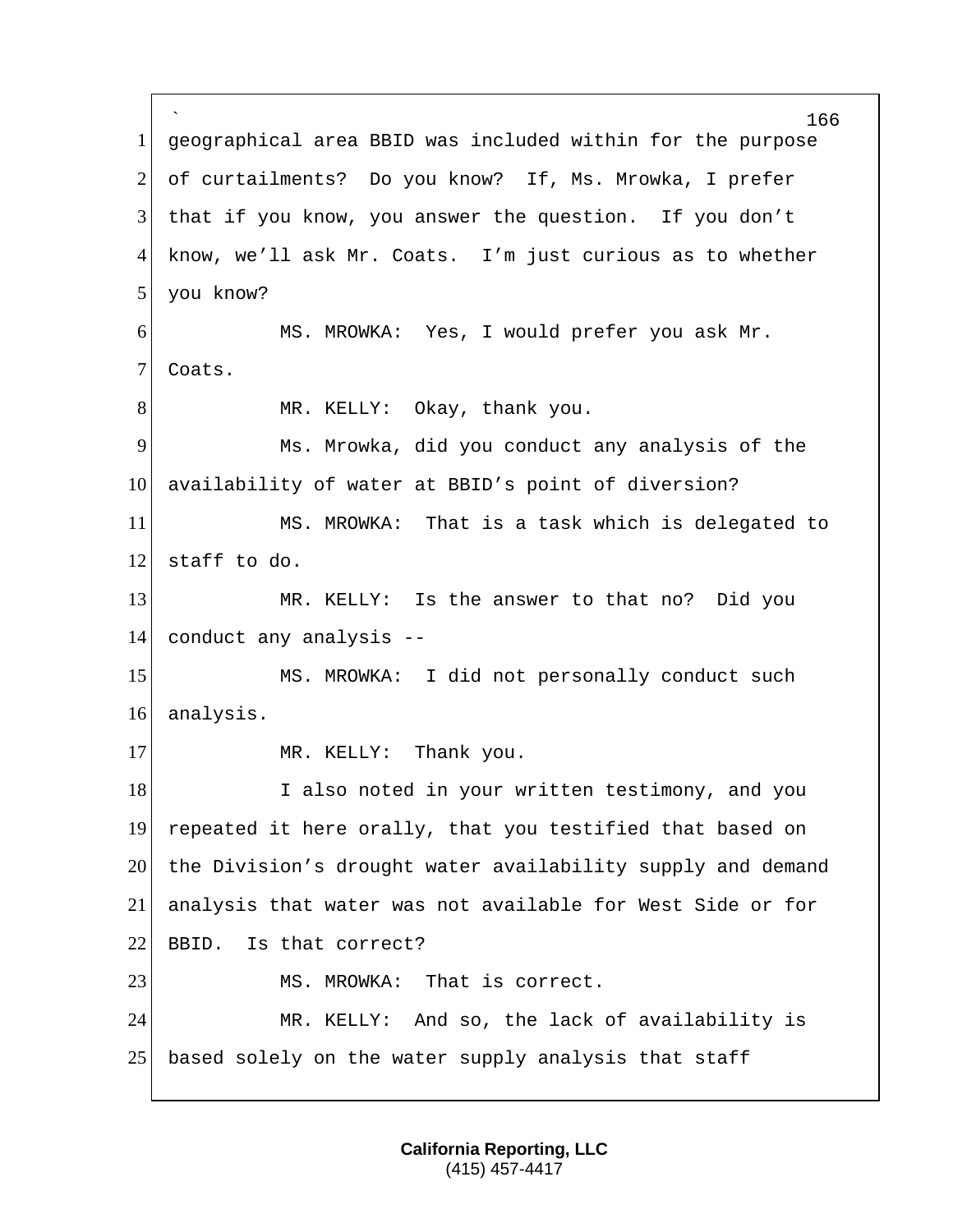` 167 1 conducted, the watershed-wide analysis? 2 MS. MROWKA: Yes. And as you heard Mr. Nemeth 3 say, we brought in information from the Department of Water 4 Resources, we used the 1977 Drought Report. We used all 5 available reporting types of information that we had in 6 order to assure ourselves of a good quality product. 7 MR. KELLY: I'm going to show you what's being 8 marked as BBID-402. 9 (Thereupon Exhibit BBID-402 was marked for 10 identification.) 11 MR. KELLY: Do you recognize what's been marked  $12$  as BBID-402? 13 MS. MROWKA: Yes, I do. 14 MR. KELLY: And BBID-402 is an e-mail chain 15 beginning on June the 16th, of 2015, and then eventually 16 running to August the 3rd, of 2015. And the initial e-mail 17 is from you, to several people within the Division of Water 18 Rights, with respect to what's called here, "The State 19 Water Contractors Water Rights Complaint". Is that 20 correct? 21 MS. MROWKA: Yes, it is. 22 MR. KELLY: And were you here for my Opening 23 Statement? 24 MS. MROWKA: Yes, I was. 25 MR. KELLY: And did you see one of the slides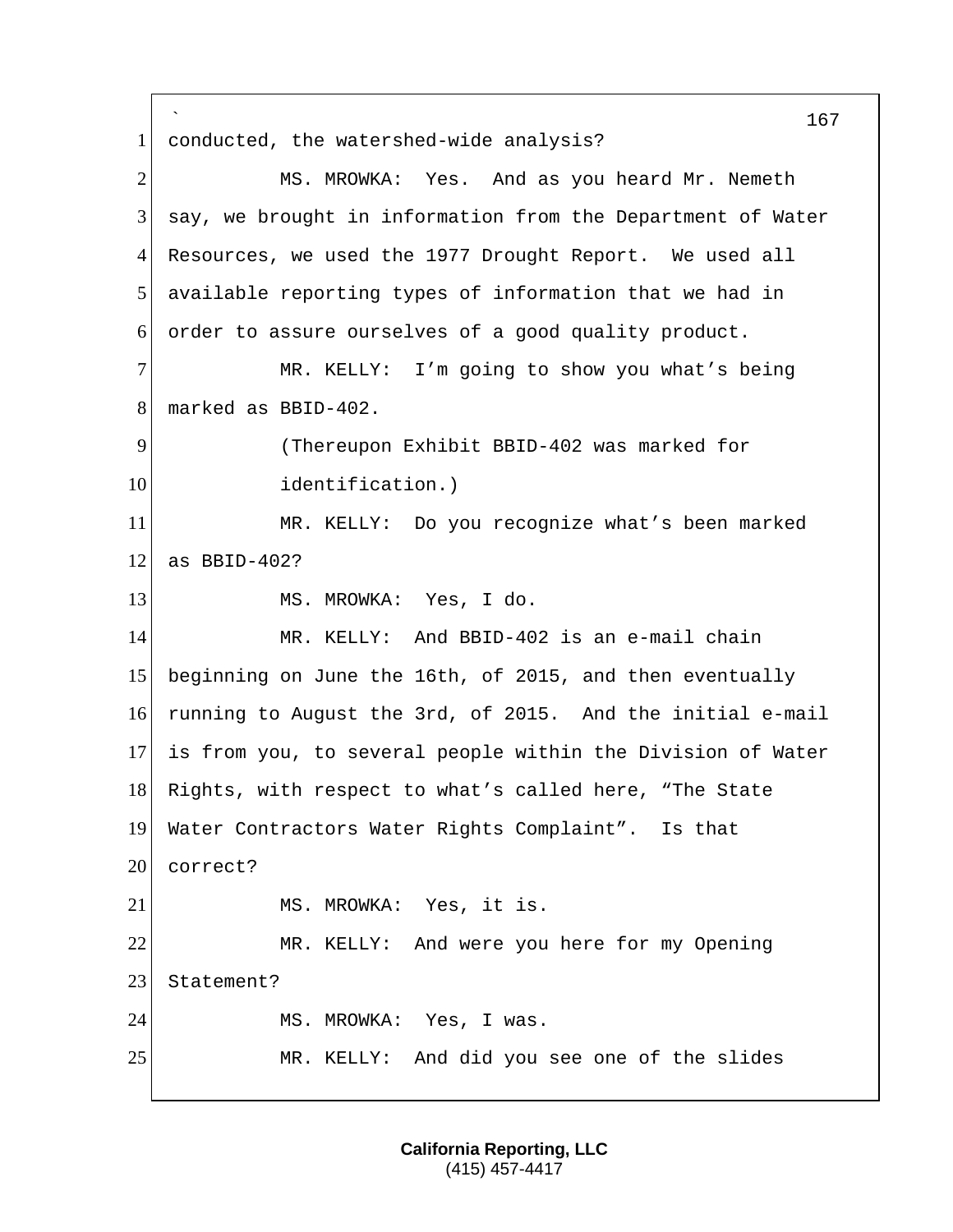` 168 1 that I had on the screen, that I indicated was from the 2 State Water Contractors complaint? 3 MS. MROWKA: I did. 4 MR. KELLY: Did you recognize that as one of the 5 slides that was contained in that complaint? 6 MS. MROWKA: I did. 7 MR. KELLY: And after you sent that complaint, 8 that contained that information, you sent it to Barbara 9 Evoy, John O'Hagan, Victor Vasquez, Diane Riddle, Les 10 Grober, and Michael George. That Barbara Evoy responded to 11 you, to have you work with Les and Diane. Do you know that 12 to be Les Grober and Diane Riddle? 13 MS. MROWKA: I do. 14 MR. KELLY: And the modelers, to see if it's an 15 approach that can be supported. 16 And then, Diane e-mailed Rich Satkowski, who I 17 believe is on the Hearing Panel, to assign someone to 18 review and assess the basis of complaint, correct? 19 MS. MROWKA: That is correct. 20 MR. KELLY: And then Mr. Satkowski responded to 21 or e-mailed Larry Lindsay, on August the 3rd, talking about  $22$  a discussion about the complaint, correct? 23 MS. MROWKA: Yes. 24 MR. KELLY: And so, you had that information as 25 well, didn't you? The information contained in the State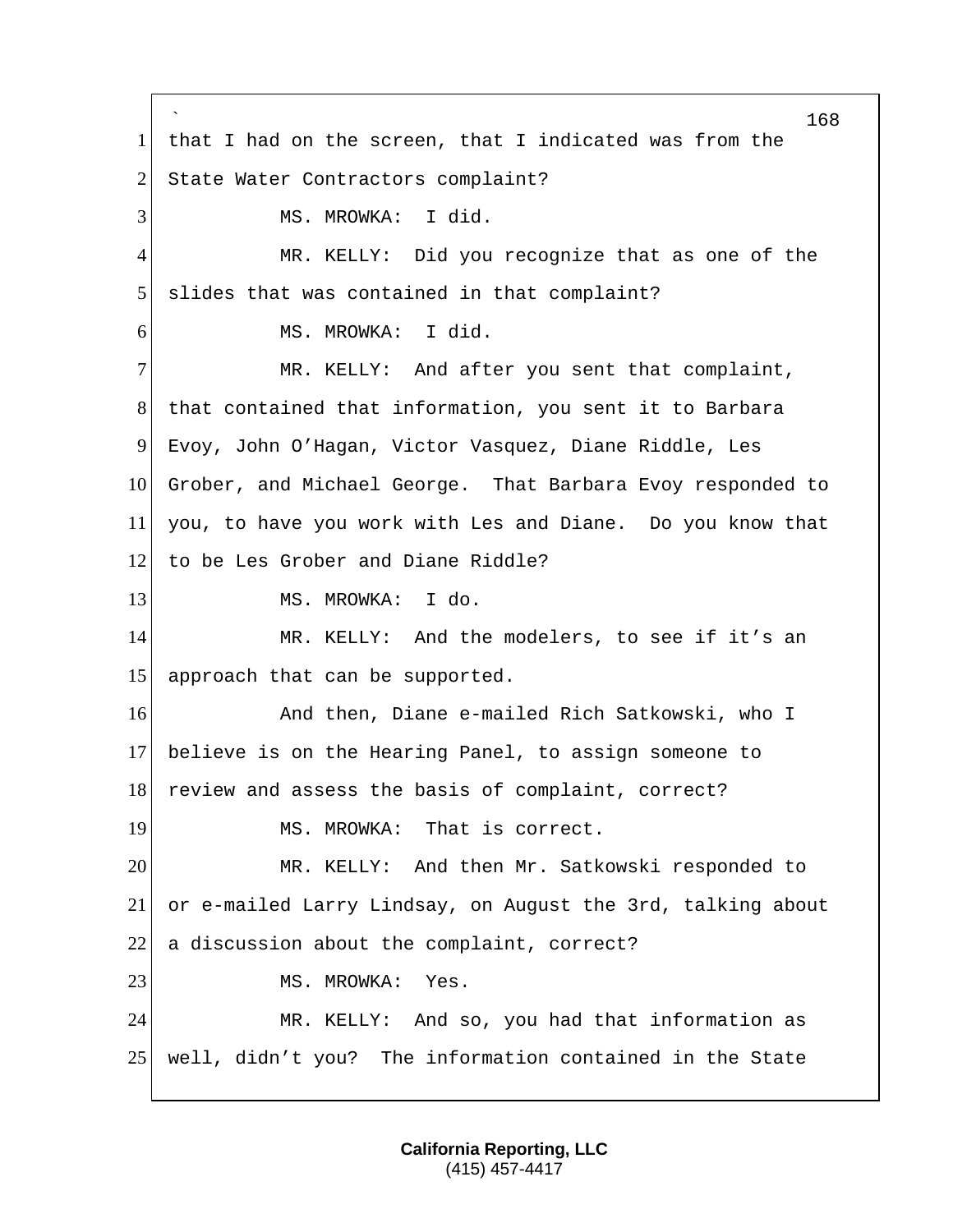` 1 Water Contractor's complaint that dealt with water 2 availability, particularly in the Delta? MS. MROWKA: Yes. On our complaints process, when we receive a complaint, we have to vet the complaint 5 and we also ask parties to respond. This particular compliant has never gotten that far. They didn't include an attached list of the parties that were alleged to be committing the issue in the complaint. And so, I could never send it out to a main 10 list to get comments. So, it hasn't gotten anywhere. MR. KELLY: Well, Barbara Evoy's e-mail to you, on June the 16th, says, "The approach is along the lines of what we had proposed to look at in our 'Delta Pool', proposal of December". Do you know what that proposal was? 15 MS. MROWKA: I am not privy to the Delta discussions. I don't know. 17 MR. KELLY: Well, that e-mail was from Barbara to you and John O'Hagan. Was she talking to somebody else, do you know, then? MS. MROWKA: Barbara frequently has conversations with John regarding the Division and management of Division 22 resources, things like that. And so, I can't speak to a discussion, if she had one with John. I didn't personally have one with Barbara, other than this little bit in this 25 e-mail, with respect to the Delta pool.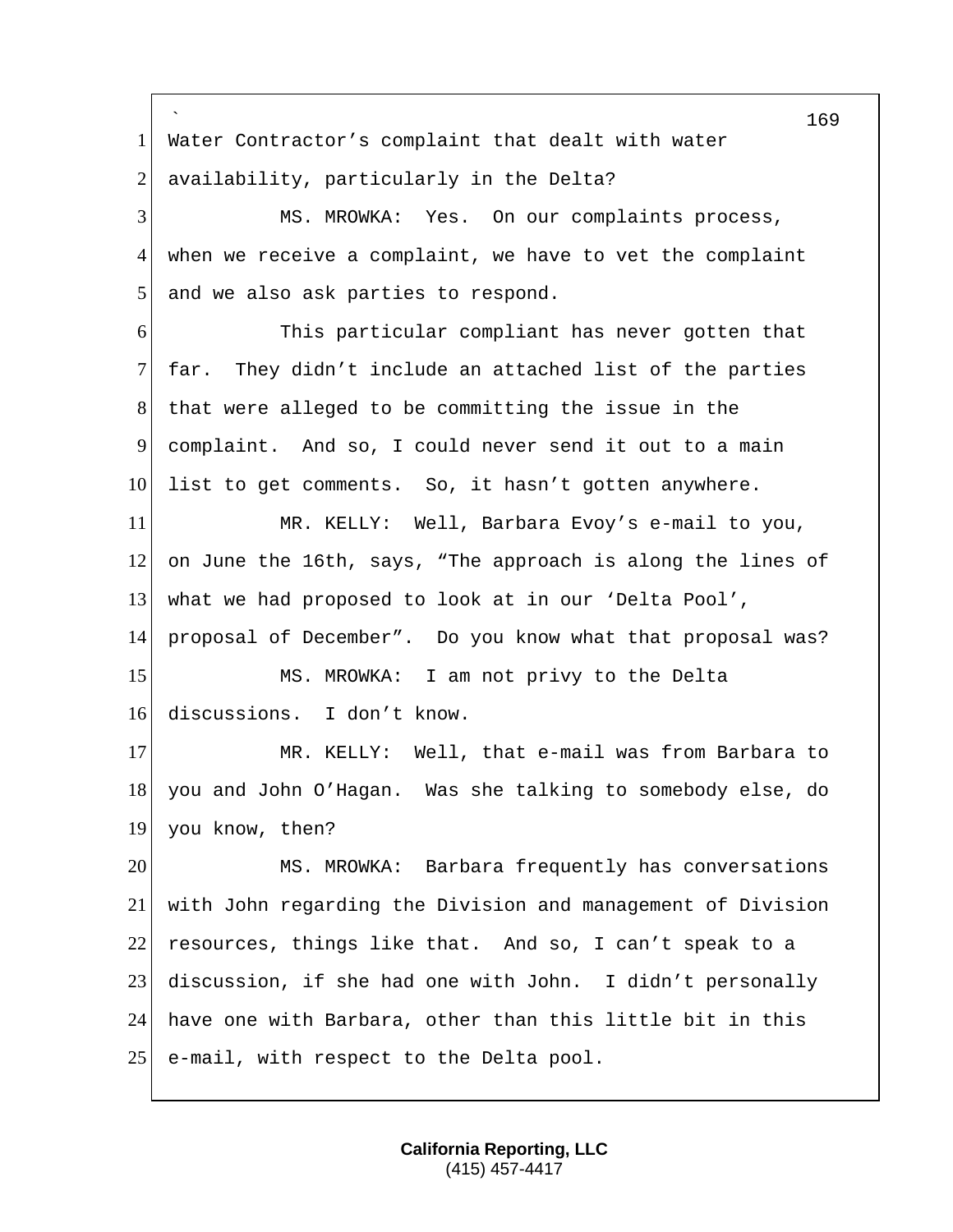` 170 1 MR. KELLY: Do you know whether or not there was  $2$  any consideration, in conducting the water availability  $3$  analysis, of that concept? 4 MS. MROWKA: I don't know which unit you're 5 referring to. What portion of the Division. 6 MR. KELLY: With you and your staff's water 7 availability analysis, was there any consideration of the 8 Delta pool proposal that was considered, apparently, that 9 prior December. 10 MS. MROWKA: We are not a Delta modeling unit. 11 That's why this e-mail exists is because we don't have the 12 basics -- we don't do Delta modeling as a general process 13 in my specific unit. We do complaints type issues. We do 14 the drought work. And so, we just lacked the underlying 15 information to assess the State Water Contractor complaint, 16 and that's why this discussion occurred. 17 MR. KELLY: Was there ever any discussion with 18 and Mr. O'Hagan, or you and your staff, about consideration 19 of the water that was present in the Delta, as part of your 20 water availability analysis? 21 MS. MROWKA: Because the model originated in 22 2014, I can't speak with certainty what discussions 23 occurred in 2014, before I came to the Unit. I only know 24 as to 2015, and at that point we were making refinements 25 based on return flow and issues of that nature. We didn't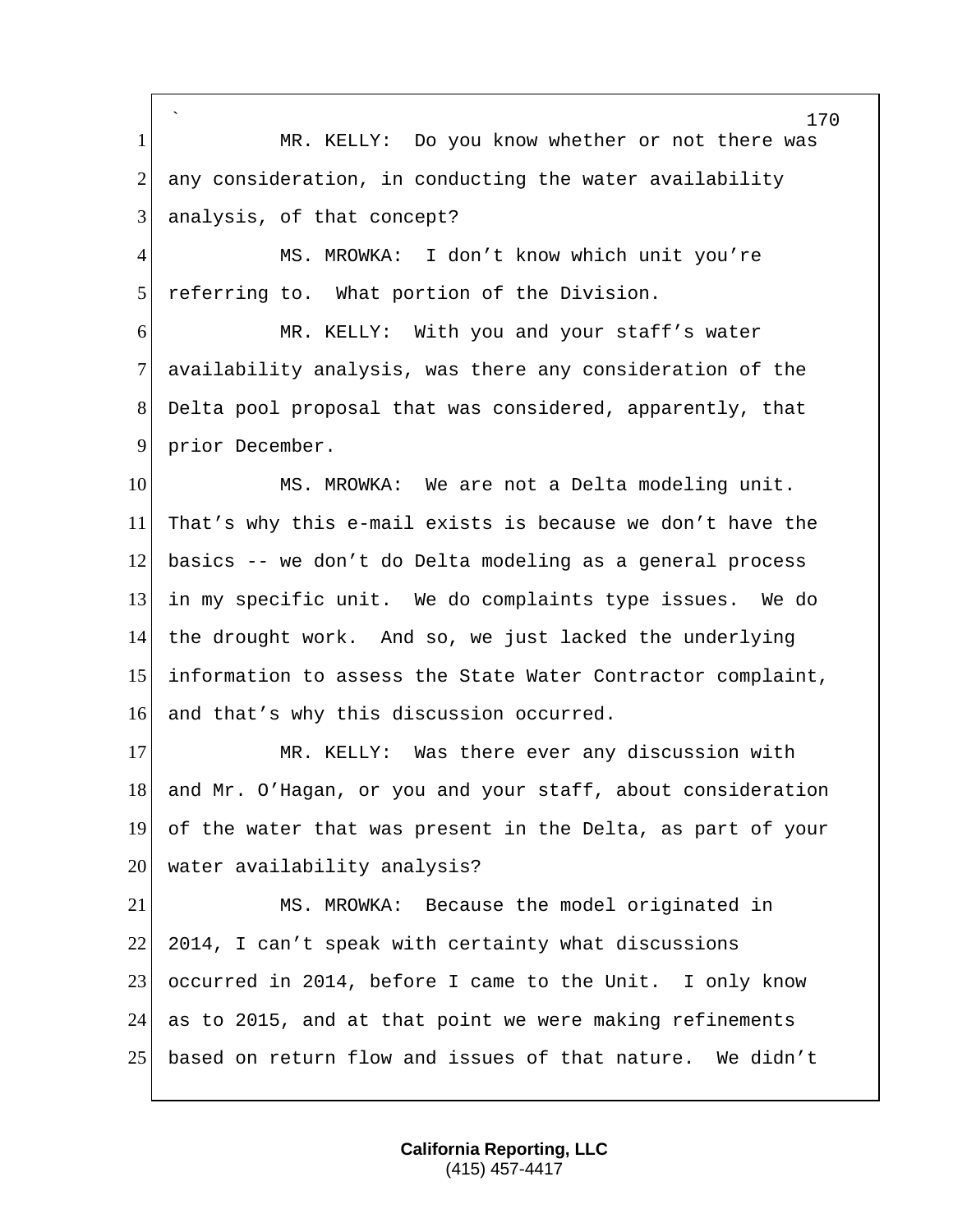` 171 1 make any judgment calls with respect to adding an element  $2$  on Delta pool. We made none. 3 MR. KELLY: So is the answer then that, no, you 4 didn't consider any of the water present in the Delta 5 channels as part of the analysis, in 2015? 6 MS. MROWKA: What we considered in the analysis 7 was traditionally engineering, water flowing down the 8 stream system. That's what we considered. 9 MR. KELLY: And so, if I --10 CO-HEARING OFFICER DODUC: Is the answer no? Ms. 11 Mrowka, I would ask you to please answer the question as 12 they're directly asked. 13 MS. MROWKA: No. 14 MR. KELLY: And if I wanted to understand whether 15 or not that was considered and who made those decisions in 16 2014, who would I need to talk to? 17 MS. MROWKA: You would need to ask Mr. O'Hagan. 18 MR. KELLY: Mr. O'Hagan. Did Mr. O'Hagan make 19 decisions with respect to the water availability analysis 20 that was conducted in 2014 and 2015? 21 MS. MROWKA: He was part of our team in 2015. 22 CO-HEARING OFFICER DODUC: Is that a yes? 23 MS. MROWKA: That is. 24 MR. KELLY: I want to show you, next, what's been 25 | marked as BBID Exhibit 403.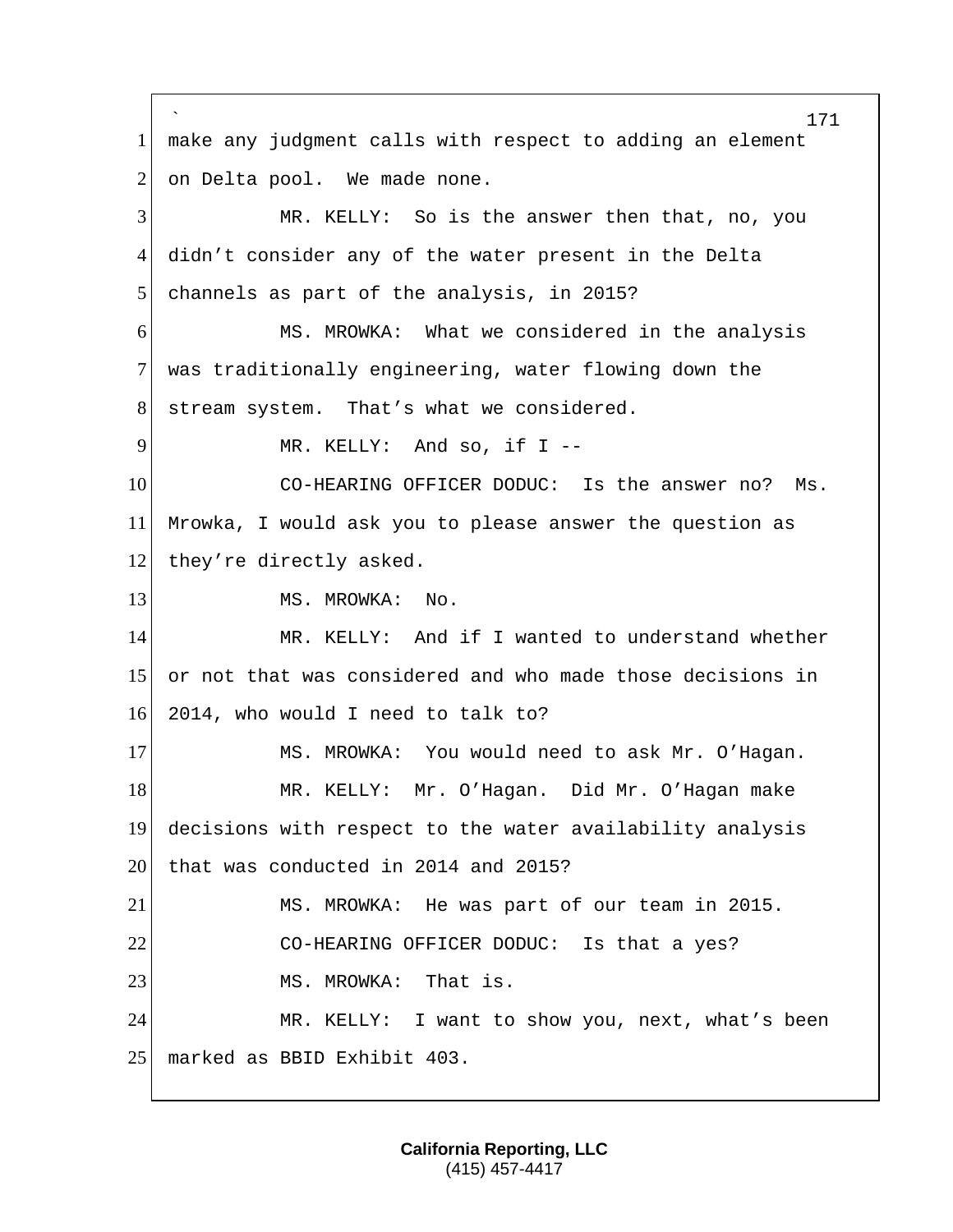` 172 1 (Thereupon Exhibit BBID-403 was marked for 2 identification.) 3 MR. KELLY: Do you recognize what's been marked 4 as Exhibit BBID-403? 5 MS. MROWKA: Yes. 6 MR. KELLY: Ms. Mrowka, do you remember me asking 7 you questions about this graph at your deposition? 8 MS. MROWKA: I recall that you asked questions 9 about a graph. 10 MR. KELLY: Based upon the water availability 11 analysis that you and your staff conducted in 2015 -- well, 12 let me tell you what my understanding is and you can 13 correct me if I'm wrong. That if there were demands that 14 were above the full natural flow line, that that meant that 15 those demands could not be met by full natural flow. Is 16 that a correct summary of what the graph shows? 17 MS. MROWKA: Yes. 18 MR. KELLY: And so, when Mr. Tauriainen, in his 19 opening, and when Mr. Coats showed graphs on the screen 20 that showed the full natural flow dipping below the 1914 21 demand, and dipping below the 1902 demand, that was that 22 same concept, that BBID's priority was above that full 23 natural flow line. And that establishes that there was 24 insufficient full natural flow to satisfy that right, 25 correct?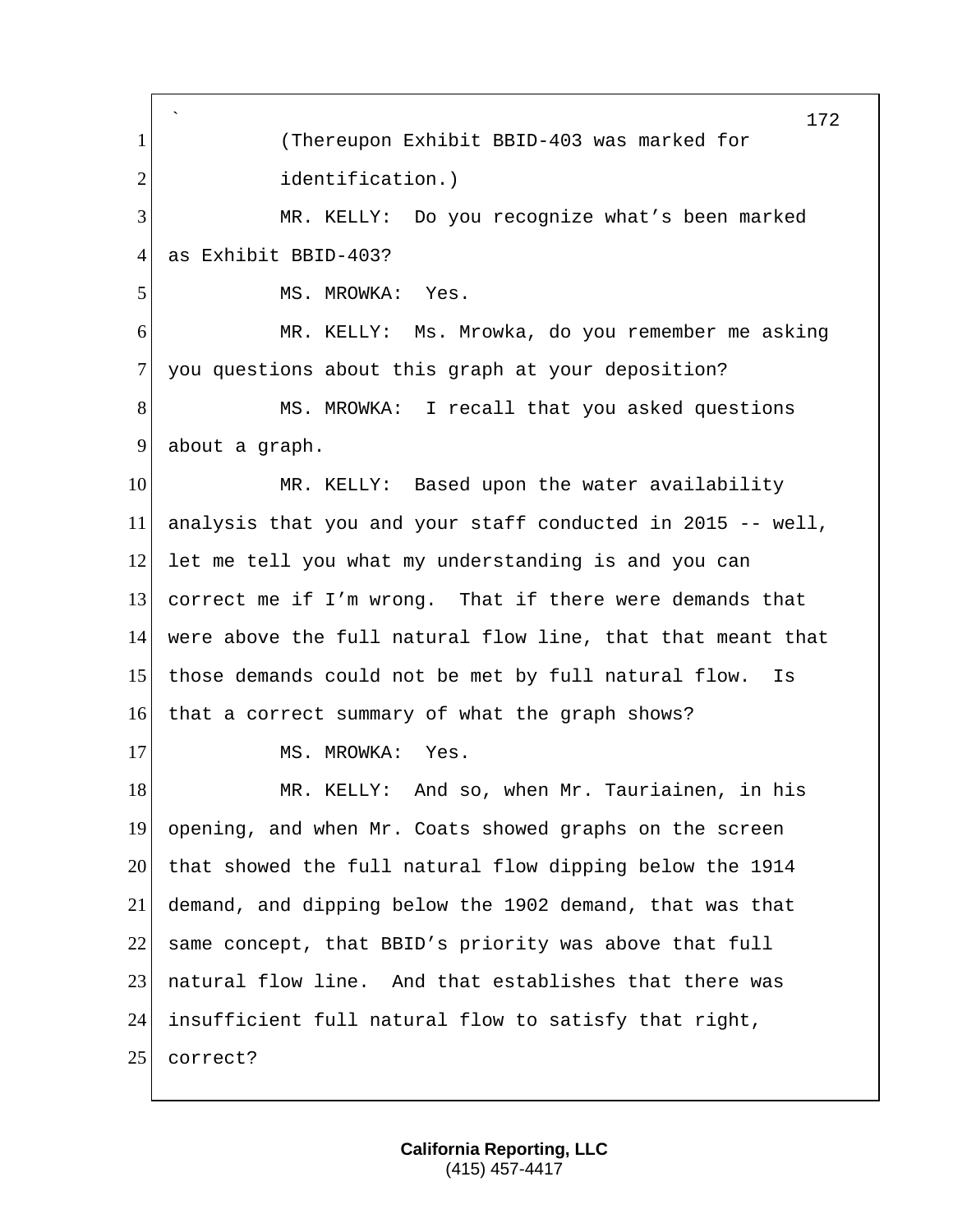` 173 1 MS. MROWKA: Yes. 2 MR. KELLY: And so, now, if we take a look at 3 this graph, what's been marked as BBID-403, and if I pick 4 the month of March of 2015, and that would be the bottom 5 left-hand. The dates run monthly along the bottom axis, is 6 that correct? And then the -- up the left-hand side is 7 time-averaged CFS, correct? 8 MS. MROWKA: Correct. 9 MR. KELLY: And so, between March the 1st of 2015 10 and April the 1st of 2015, the full natural flow line on 11 this graph runs anywhere from, it appears, about 15,000 CFS 12 down to just below 10,000 CFS. Is that reasonably 13 accurate? 14 MS. MROWKA: The blue daily full natural flow 15 line does that. 16 MR. KELLY: And is the blue daily full natural 17 flow line the line that we should look at for curtailments 18 for unavailability? 19 MS. MROWKA: When we are looking at making 20 decisions, we look at what has already occurred, which is 21 that daily full natural flow line, and then we project 22 forward as to what we expect to occur, which is those other 23 forecasted lines. And so, we look at both pieces of 24 information. 25 MR. KELLY: And demands below that line can be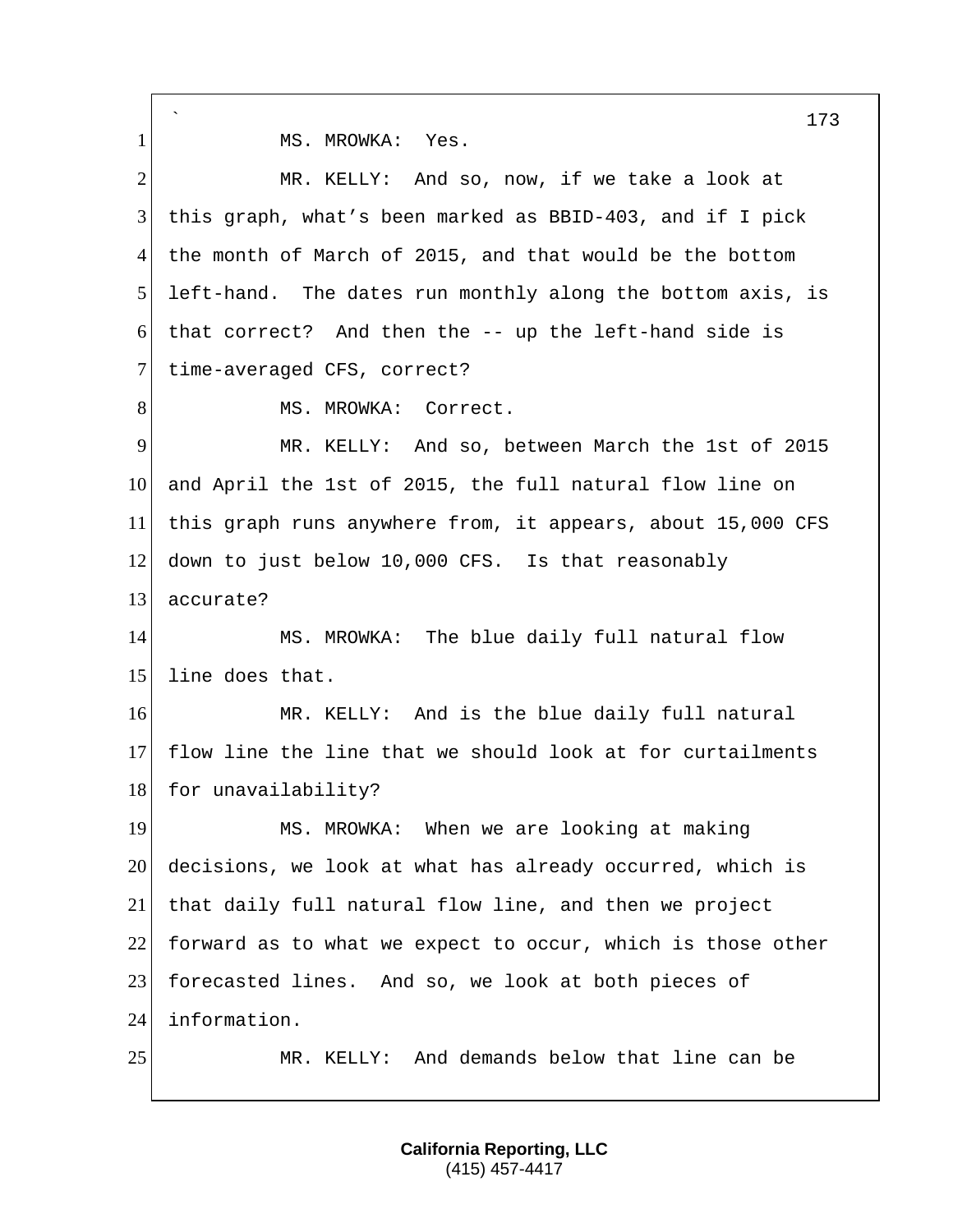` 174 1 met with full natural flow. Demands below that line cannot 2 be met, correct? 3 MS. MROWKA: Correct. 4 MR. KELLY: And so, for the month of March, in 5 2015, it appears to me, from looking at this graph, that 6 there was insufficient full natural flow to satisfy any 7 water rights that exceeded the 15,000 CFS limit. Is that 8 what this graph shows? 9 MS. MROWKA: Yes. 10 MR. KELLY: And all of the orange is post-1914 11 demand. Right, that's the demand that your staff analyzed 12 and plotted on these graphs, correct? 13 MS. MROWKA: The kind of burnt orange. There's 14 two oranges on the graph. 15 MR. KELLY: So, the darker orange. And so, all 16 of the demand, at least between 15,000 CFS and 50,000 CFS, 17 for the month of March, could not have been met with full 18 natural flow, correct? 19 MS. MROWKA: Yes. 20 MR. KELLY: But there was no Unavailability 21 Notice sent out yet, right? 22 MS. MROWKA: Correct. 23 MR. KELLY: In your opinion, in your position at 24 the Water Board, with your many years of experience at the 25 Water Board, and based upon your analysis in the ACL that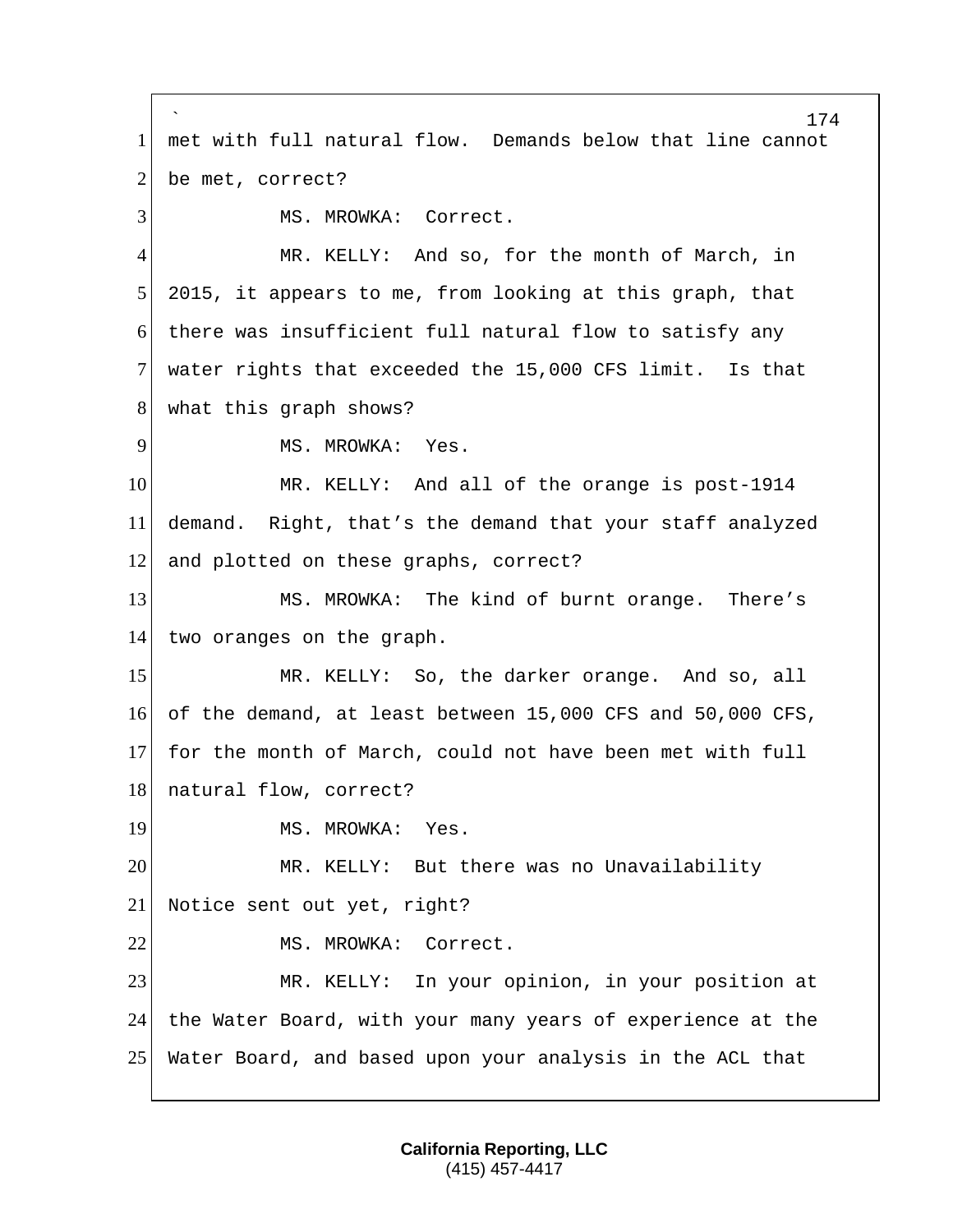` you issued to the Byron Bethany Irrigation District, based 2 on a lack of availability of water, didn't everybody within that upper demand section violate Water Code Section 1052? 4 MS. MROWKA: In March, it's early in the year for us to know what -- we want to wait and see until the last possible moment before we issue curtailments. MR. KELLY: I'm going to object to this as being nonresponsive. Ms. Mrowka, I'm asking you, based on the analysis that you conducted and the lines that you used not only to implement curtailments, but the lines that you used to issue the Administrative Civil Liability Complaint against the Byron Bethany Irrigation District, seeking over \$5 million in penalties, is all of the demand between 15,000 CFS and 50,000 CFS, are all of those diverters 15 violating Water Code Section 1052? 16 MS. MROWKA: If they were diverting. I mean, how do you know they were diverting. 18 MR. KELLY: Well, didn't your analysis, Ms. Mrowka, didn't this analysis assume that they were diverting, which is why they were a demand on the system? Is this artificial demand? MS. MROWKA: No, it's from our Water Rights database. MR. KELLY: And so, from April the 1st of 2015 to May the 1st of 2015, when the Notice of Unavailability went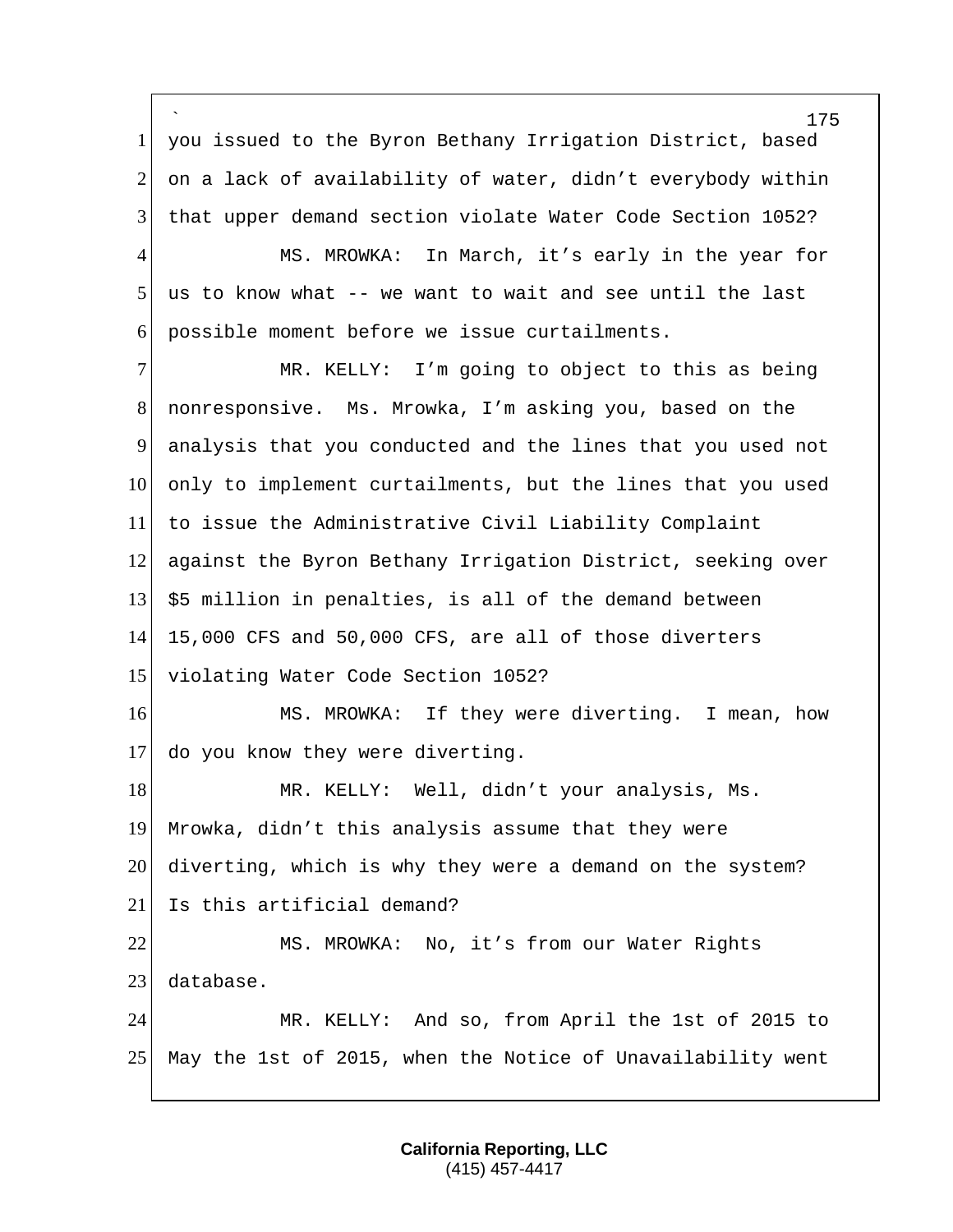` 176 1 out, is the same true that everybody above the 15,000 CFS 2 line, all the way up to about 55,000 CFS in demand, did all 3 of those people violate Water Code Section 1052? 4 MS. MROWKA: If they were diverting. 5 MR. KELLY: If they were diverting. But your 6 analysis certainly assumes, because it's part of the 7 demand, that all of those people were actually diverting, 8 right? 9 MS. MROWKA: It is part of the demand. 10 MR. KELLY: And so, can you explain to me why 11 Administrative Civil Liability Complaints or Cease and 12 Desist Orders didn't get sent to the folks that diverted 13 unlawfully in all of March and all of April? 14 MS. MROWKA: We had not yet informed them that 15 there was insufficient supply. And until we informed 16 persons, we didn't take actions related to enforcement. 17 MR. KELLY: Why is the notice important? 18 MS. MROWKA: It's important because we don't 19 believe that all of the water-diverting community has the 20 resources to make this type of evaluation on their own. We 21 certainly think that some agencies would have that 22 resource, but not everybody has that resource. And we want 23 to make sure we inform persons when we think there is a 24 problem with supply, of the scale we saw during the 25 drought.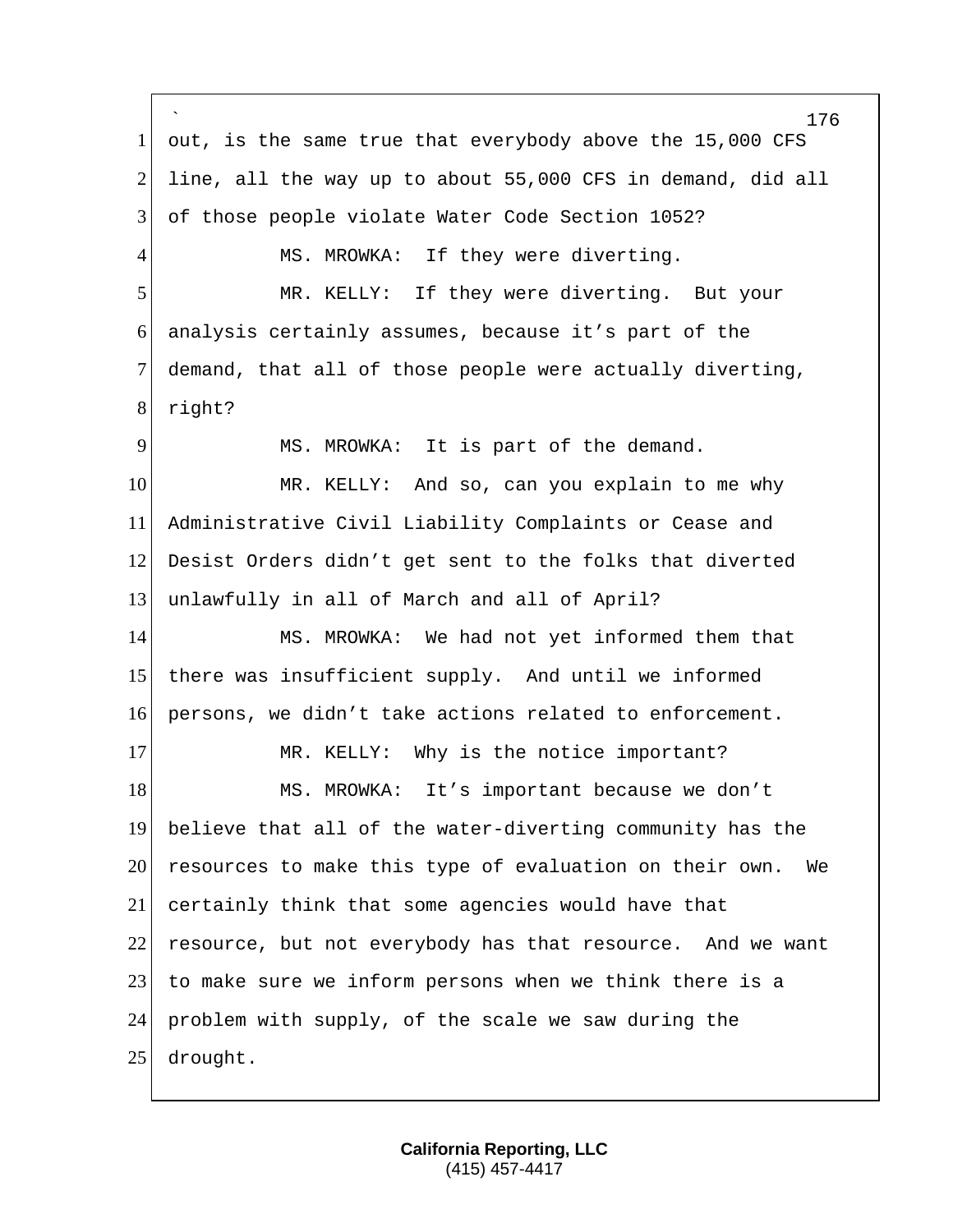` 177 1 MR. KELLY: So, when I look at this chart, I 2 think to myself, if this was all real demand in the system, 3 that this chart, it's impossible. It's impossible that 4 there was less than 20 percent of the water needed to meet 5 the total demand, yet we didn't  $-$  in March, we didn't see 6 people having a lack of water supply. Can you explain  $7$  that? 8 MS. MROWKA: I don't believe I have any testimony 9 related to March diversions. 10 MR. TAURIAINEN: And also, the Prosecution 11 objects to that entire question as testimony by counsel. 12 CO-HEARING OFFICER DODUC: Noted. 13 MS. MC GINNIS: DWR joins in that objection, the 14 whole hypothetical, assumes facts not in evidence, calls 15 for a legal conclusion. 16 MR. KELLY: Ms. Mrowka has been designated as an 17 expert witness on behalf of the Prosecution Team. And 18 expert witnesses absolutely can testify with respect to 19 hypotheticals. And she seemed to fully understand the 20 hypothetical that I posed and she gave answers to those 21 hypotheticals. 22 CO-HEARING OFFICER DODUC: Thank you. I will 23 note the objections. 24 Mr. Kelly, I appreciate your line of questioning 25 and I believe Ms. Mrowka has addressed them. I would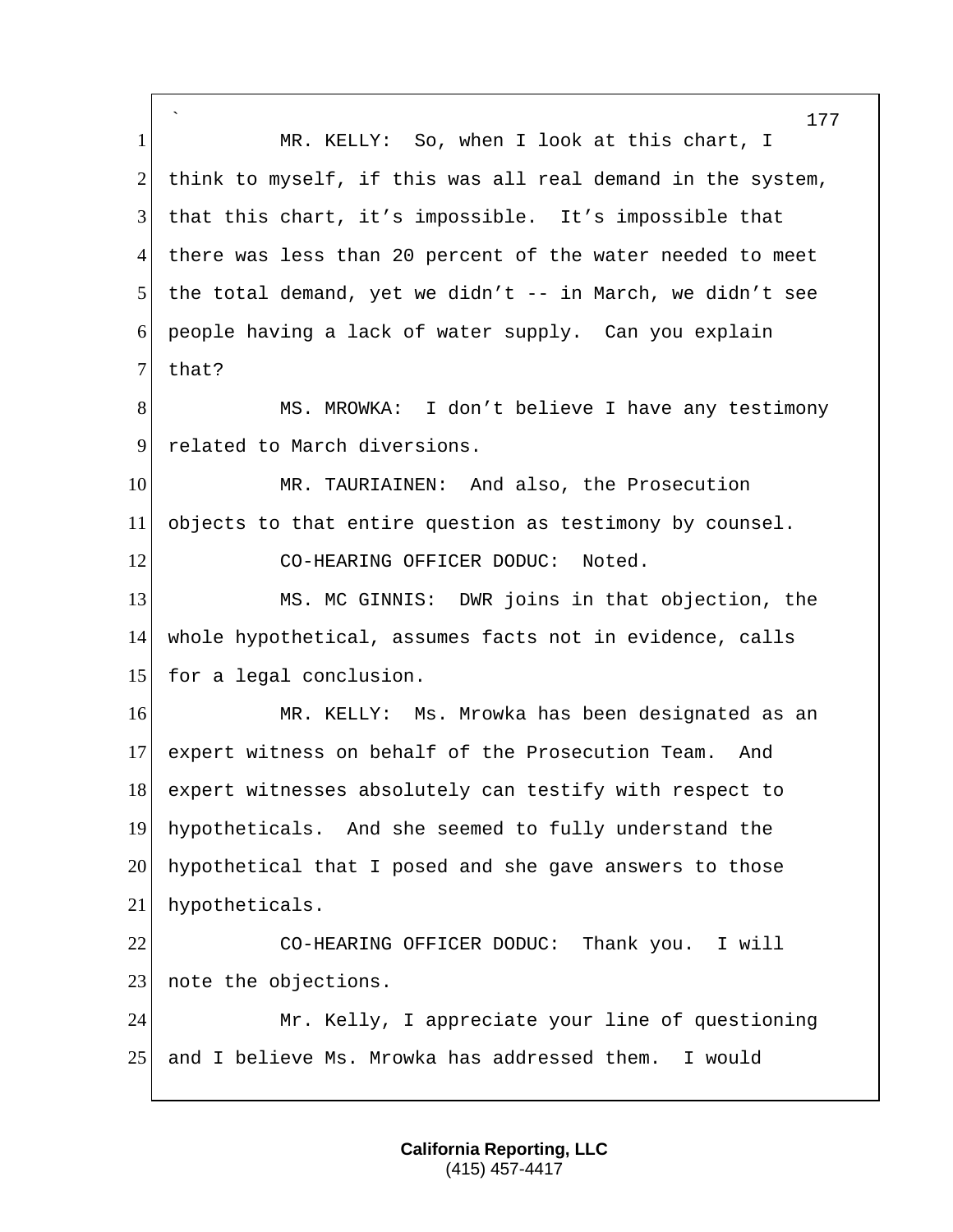` 178 1 encourage you to wrap up this line of questioning and move  $2$  on. 3 MR. KELLY: I will move on. Thank you. 4 I'd like to show you what's being marked as BBID- $5$  404, please. 6 (Thereupon Exhibit BBID-404 was marked for 7 **dentification.**) 8 MR. KELLY: Ms. Mrowka, BBID-404 is an e-mail 9 from Tom Howard to Joe Schofield, who, according to this e-10 mail is the Assistant General Counsel with the Sacramento 11 Municipal Utilities District. And when I looked at these 12 e-mails, it appears to be a request from the Sacramento 13 Municipal Utilities District, whom I will refer to as 14 SMUD -- is that how you know that organization? 15 MS. MROWKA: Yes. 16 MR. KELLY: -- SMUD, to get what can only be, I 17 guess, described as an exception to curtailments or relief 18 from curtailments for SMUD's License 11073 and 11074, for 19 SMUD's reservoirs up in the Sierra's. Is that an accurate 20 statement? 21 MS. MROWKA: Yes. 22 MR. KELLY: And by this e-mail, Mr. Howard told 23 SMUD that it could go ahead and divert water to storage, 24 even in light of curtailments of post-1914 water rights. 25 Isn't that correct?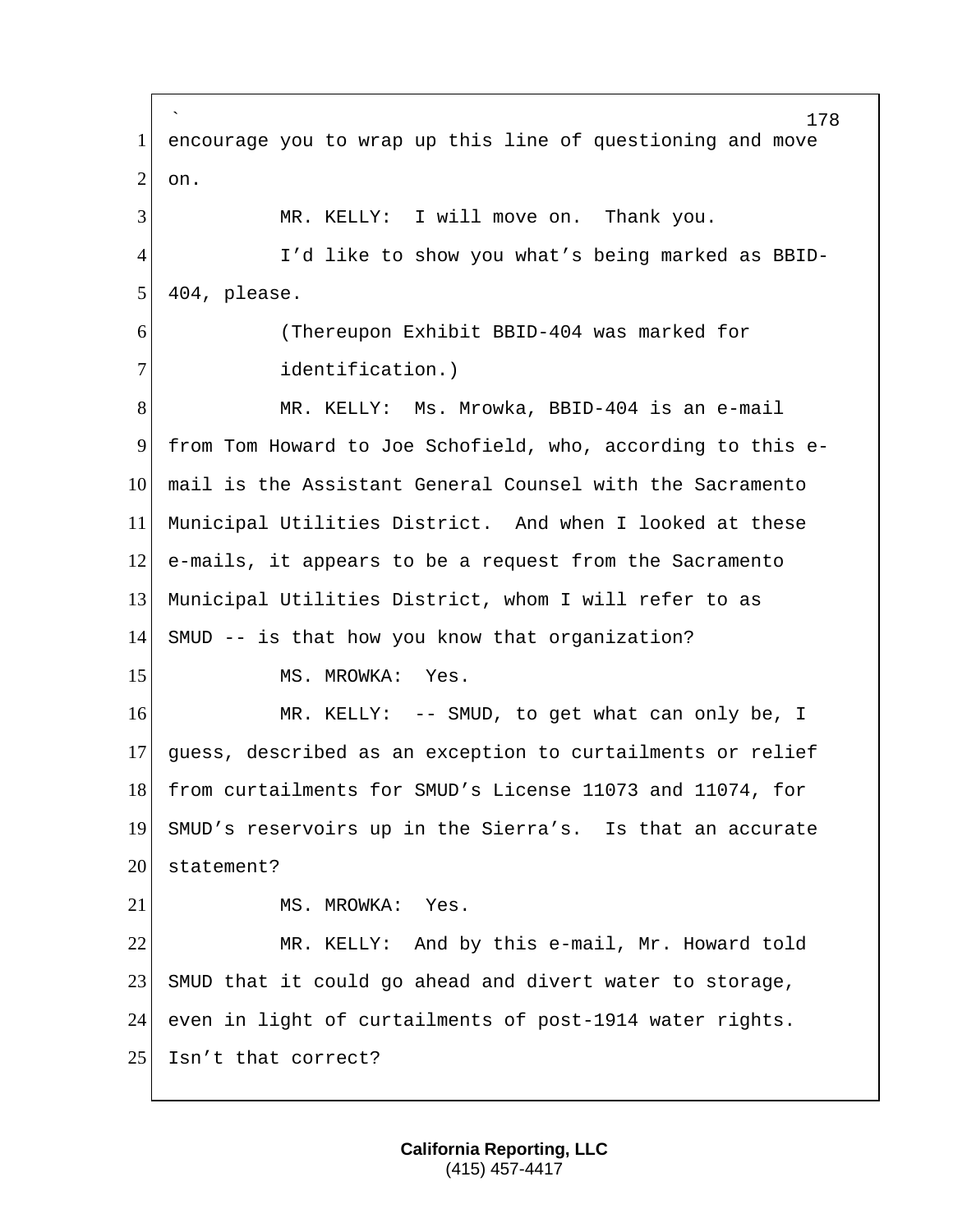` 179 1 MS. MROWKA: Yes, the water was for subsequent 2 power generation and would return to the stream system in 3 the same volume as it had left it. 4 MR. KELLY: But at a different time, correct. It 5 was actually being stored in those reservoirs, right? 6 MS. MROWKA: Correct. 7 MR. KELLY: And if you turn to the pages that 8 follow the letter, there are the two licenses, 11074 and 9 11073. And I will say that I attached these to these 10 exhibits. They were not attached to the original e-mail. 11 But I would like you to take a look at something 12 in these licenses, and it's on the second page of the 13 License 11074, and it's about four-fifths of the way down 14 the page. And it's a paragraph that starts with "No 15 diversion or use of water". Do you see that? 16 MS. MROWKA: I do. 17 MR. KELLY: Can you read that aloud for me, 18 please, into the record? 19 MS. MROWKA: "No diversion or use of water shall 20 be made under this license which will in any way interfere 21 with diversion or use of water for irrigation or domestic 22 purposes, whether such higher uses are made under either 23 prior or subsequent right." 24 MR. KELLY: Thank you. And then, if you look at 25 License 11073, the second page of that license, just about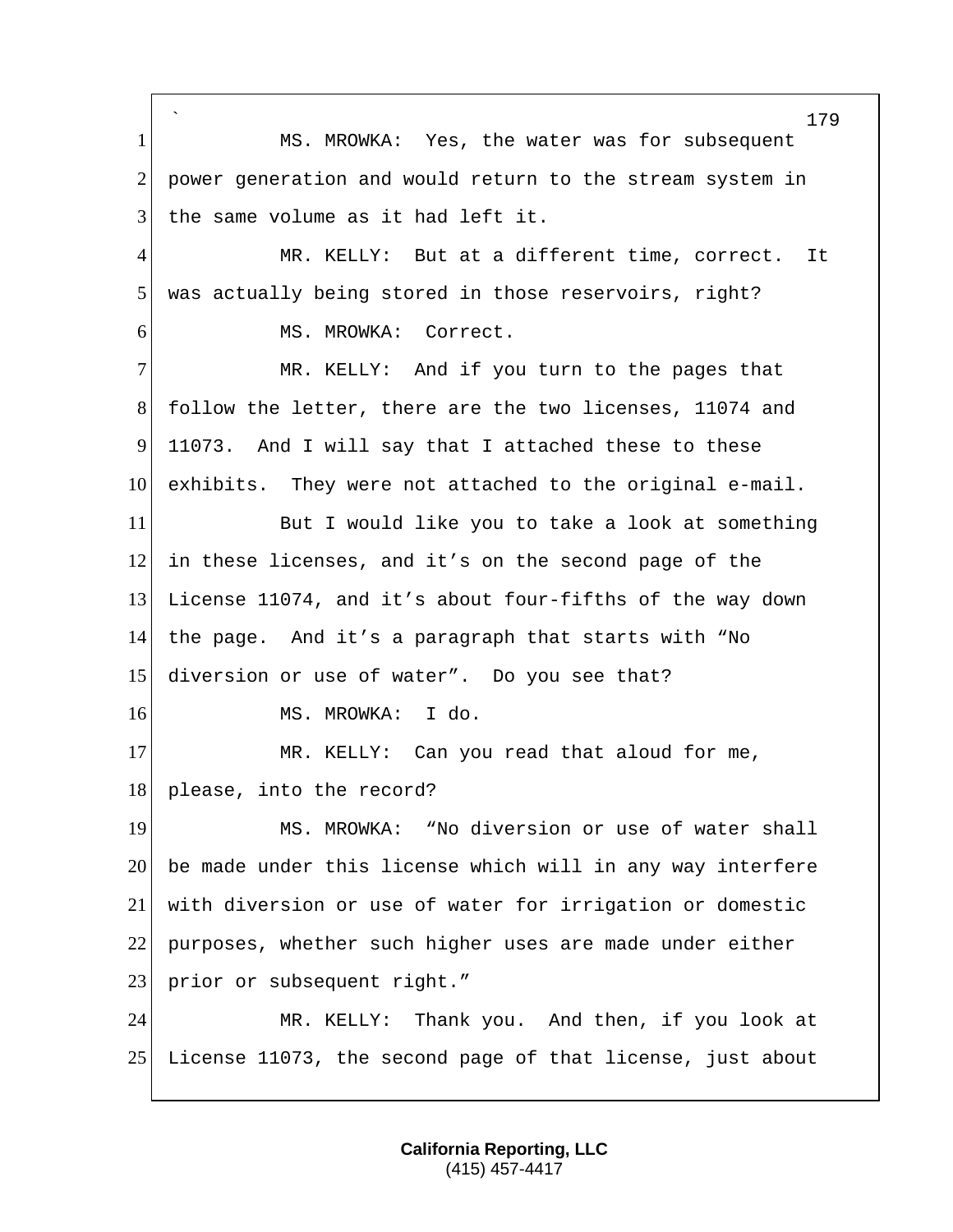` 180 1 in the middle of the page. Does the same exact language  $2$  appear? 3 MS. MROWKA: Yes. This is fairly typical 4 language for large power water rights. 5 MR. KELLY: And does this express a preference 6 that, to the extent there's water in the system, that it be 7 used for domestic and irrigation purposes before it's 8 stored for power uses? 9 MS. MROWKA: It is a provision that allows for 10 irrigation and domestic uses to be developed. 11 MR. KELLY: Do you know whether it expresses the 12 State Water Board policy that those uses are higher than 13 the use of water for power generation? 14 MS. MROWKA: I can't speak as to the policy 15 issue. I do know it's very, very standard in power water 16 rights. 17 MR. KELLY: But by Mr. Howard's e-mail, SMUD was 18 authorized under its post-1914 water right to divert water 19 to storage, even with curtailments in place. And SMUD 20 stored water. 21 MS. MROWKA: Yes. And if you read further into 22 the e-mail, it talks about the fact that there would be 23 full natural flow available downstream of Folsom Reservoir, 24 and so they were not expecting any impacts to other 25 diverters.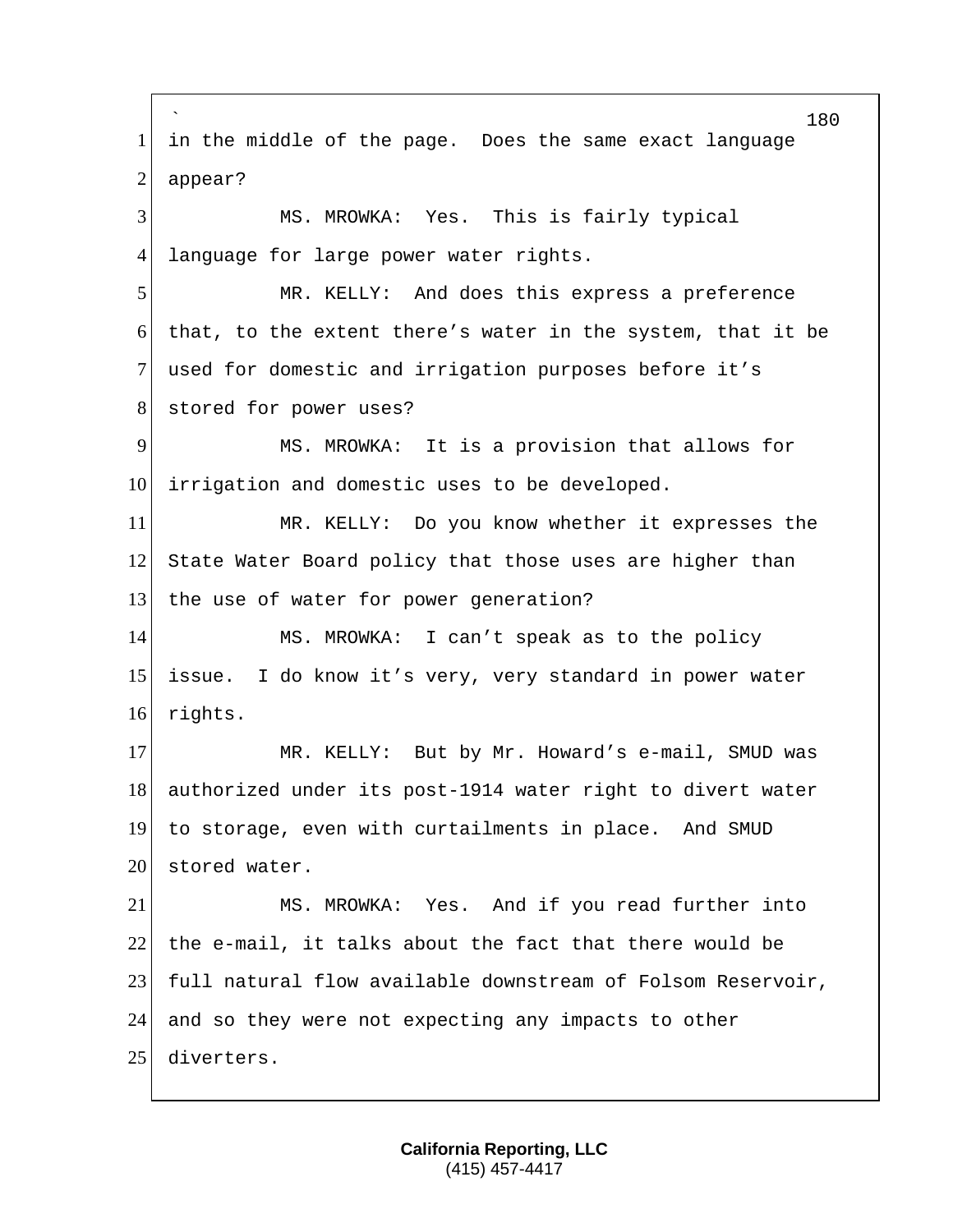` 181 1 MR. KELLY: Well, BBID was curtailed on June the 2 12th of 2015, wasn't it? And so, wouldn't the water that 3 SMUD had diverted into its upstream reservoirs, in light of 4 curtailments, made it down into the system and been 5 available to BBID and other senior water right holders? 6 MS. MROWKA: They are saying explicitly, in this 7 e-mail, that they would assure that full natural flow 8 occurred. 9 MR. KELLY: How can you assure full natural flow 10 occurs, do you know? 11 MS. MROWKA: Yes, reclamation makes sure that if 12 there was any shortage in full natural flow that they put 13 in a like amount so that there would not be a reduction in 14 the quantity associated with full natural flow. 15 MR. KELLY: And do you know whether any of that 16 water that the United States added to the system, and I 17 take it that that would be at Folsom, would have been 18 available then to BBID to divert? 19 MS. MROWKA: I do not know as to -- how it would 20 change the calculations in the spreadsheet because there 21 was still full natural flow. 22 MR. KELLY: But what this shows is that SMUD was 23 allowed to divert real water into its reservoirs in the 24 face of curtailments, correct? 25 MS. MROWKA: It does show that. It does show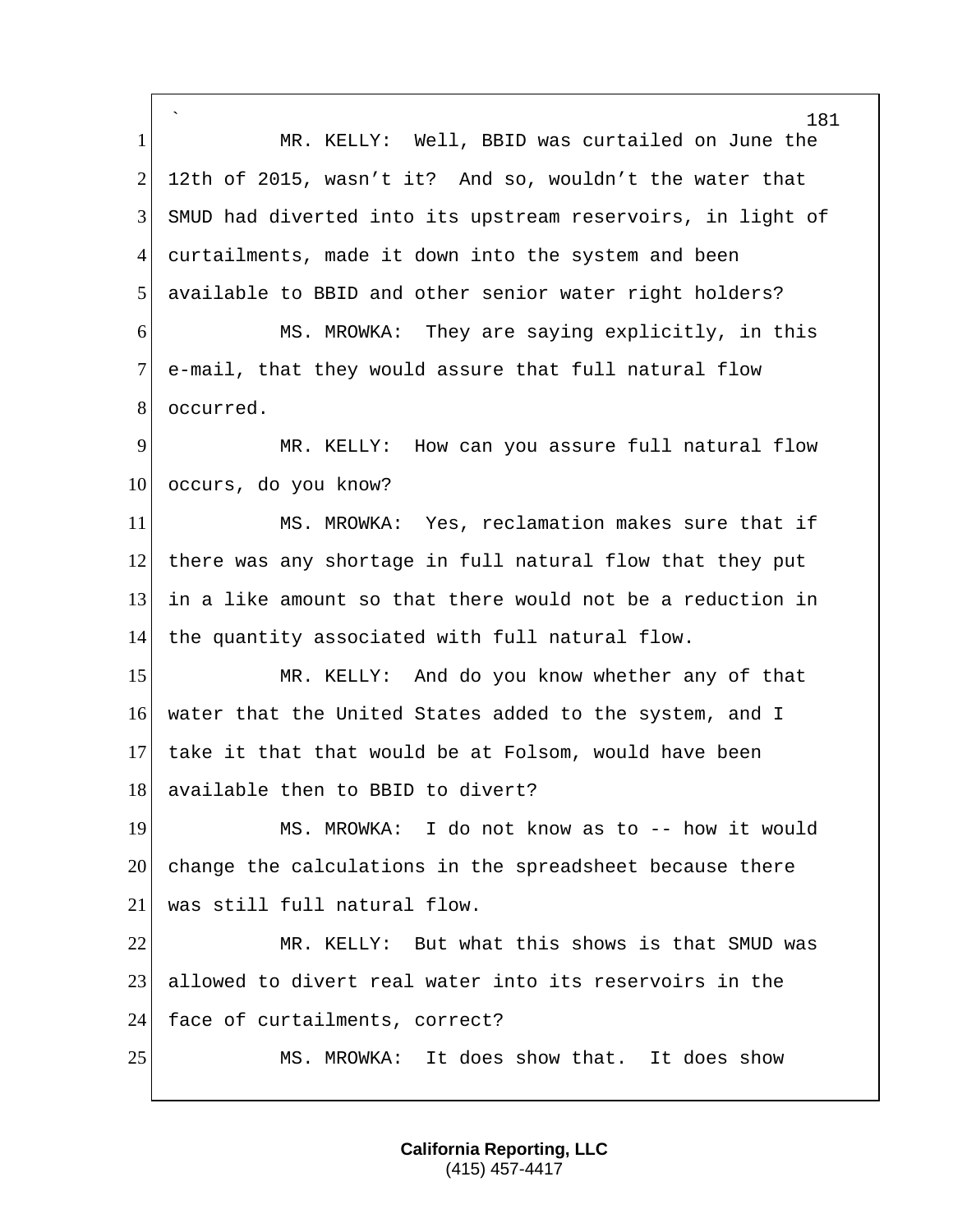` 182 1 that it was done  $-$ -2 MR. KELLY: Thank you. 3 MS. MROWKA: -- under certain provisions. 4 MR. KELLY: I have no further questions. 5 CO-HEARING OFFICER DODUC: Mr. Kelly, I'm sorry, 6 is that no further questions for Ms. Mrowka, or no further 7 questions --8 MR. KELLY: Yes, I'm sorry. I have no further 9 questions for Ms. Mrowka. My associate, Aaron Ferguson, 10 will be cross-examining other witnesses. But thank you for 11 the clarification. 12 MS. SPALETTA: If it's okay with the Hearing 13 Officers, what we'd like to do is go witness-by-witness, so 14 that it's more cohesive, if that's okay? 15 CO-HEARING OFFICER DODUC: Thank you. Actually, 16 I appreciate that. 17 CROSS-EXAMINATION BY MS. SPALETTA 18 FOR WEST SIDE IRRIGATION DISTRICT, SOUTH DELTA WATER AGENCY 19 **AND CENTRAL DELTA WATER AGENCY** 20 MS. SPALETTA: Good afternoon, Ms. Mrowka. 21 Jennifer Spaletta, I'm asking you questions this afternoon 22 on behalf of the Delta Agencies and West Side Irrigation 23 District. 24 I wanted to look at page 3 of your testimony, 25 which is Exhibit Water Rights 7. On page 3 of your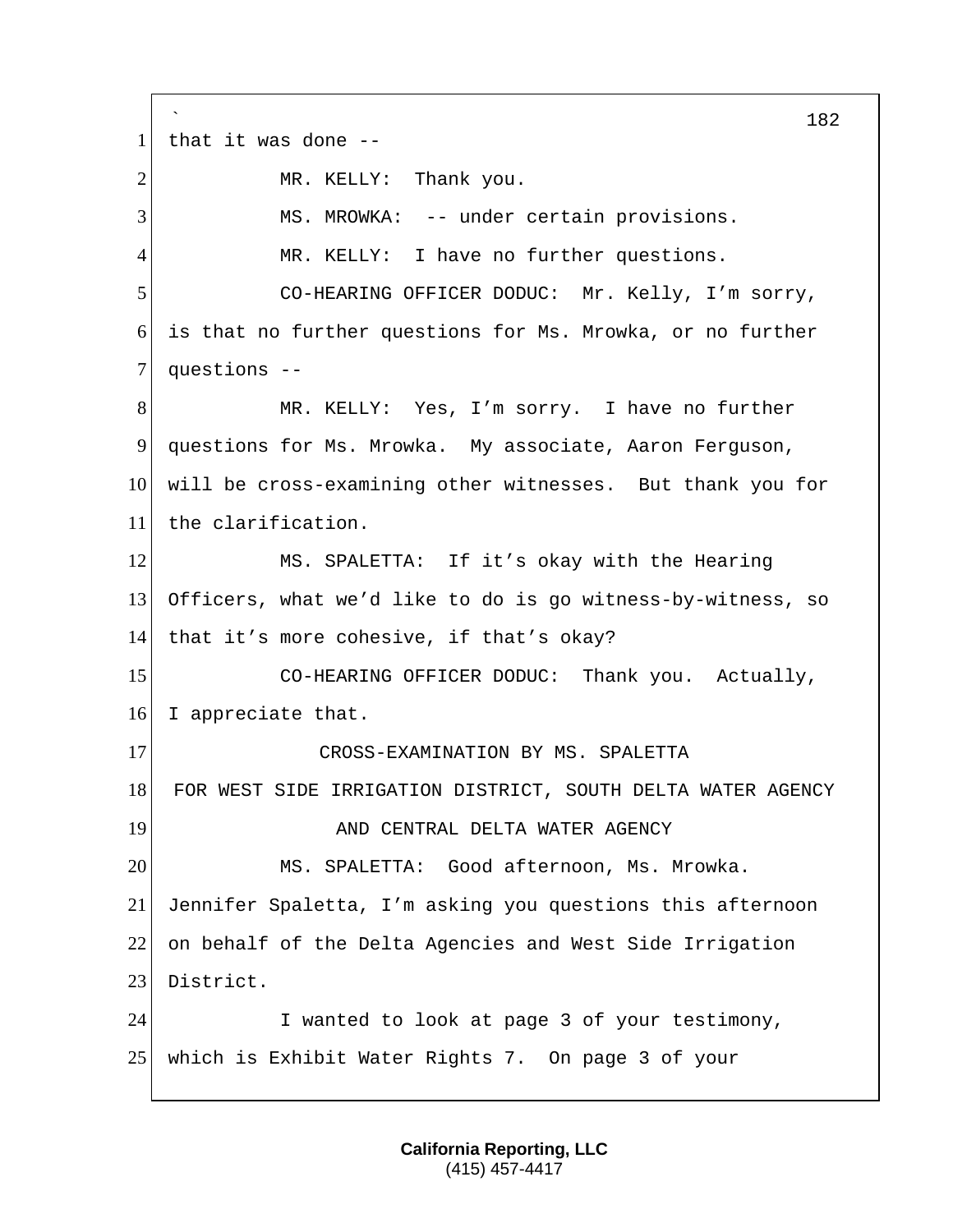` testimony, after explaining that you are the Prosecution 2 Team Lead for both of these enforcement actions, you have two paragraphs that state that based on the Division's drought water availability supply and demand analysis, conducted on May 1st, 2015 and on June 12th, no water was available to satisfy either West Side or BBID's priorities 7 of right. Correct. 8 MS. MROWKA: Correct. MS. SPALETTA: And then you conclude each of those paragraphs by stating that both the May 1st, 2015 notice and the June 12th, 2015 notice are based on an appropriate drought water availability methodology and incorporate the best available supply and demand information. Correct? 15 MS. MROWKA: Correct. MS. SPALETTA: And the May 1st and June 12th analyses that you're referring to are reflected in what was 18 previously shown as Prosecution Team Exhibits 47 and 48. Correct? 20 MS. MROWKA: I don't know the numbers but -- MS. SPALETTA: Let's go ahead and put 47 up on the screen, please. And so, we're looking at 47 and this is the analysis for the Sacramento River Basin that was dated April 29th, that Mr. Yeazell testified supported the May 1st notice. Is that the one you were referring to in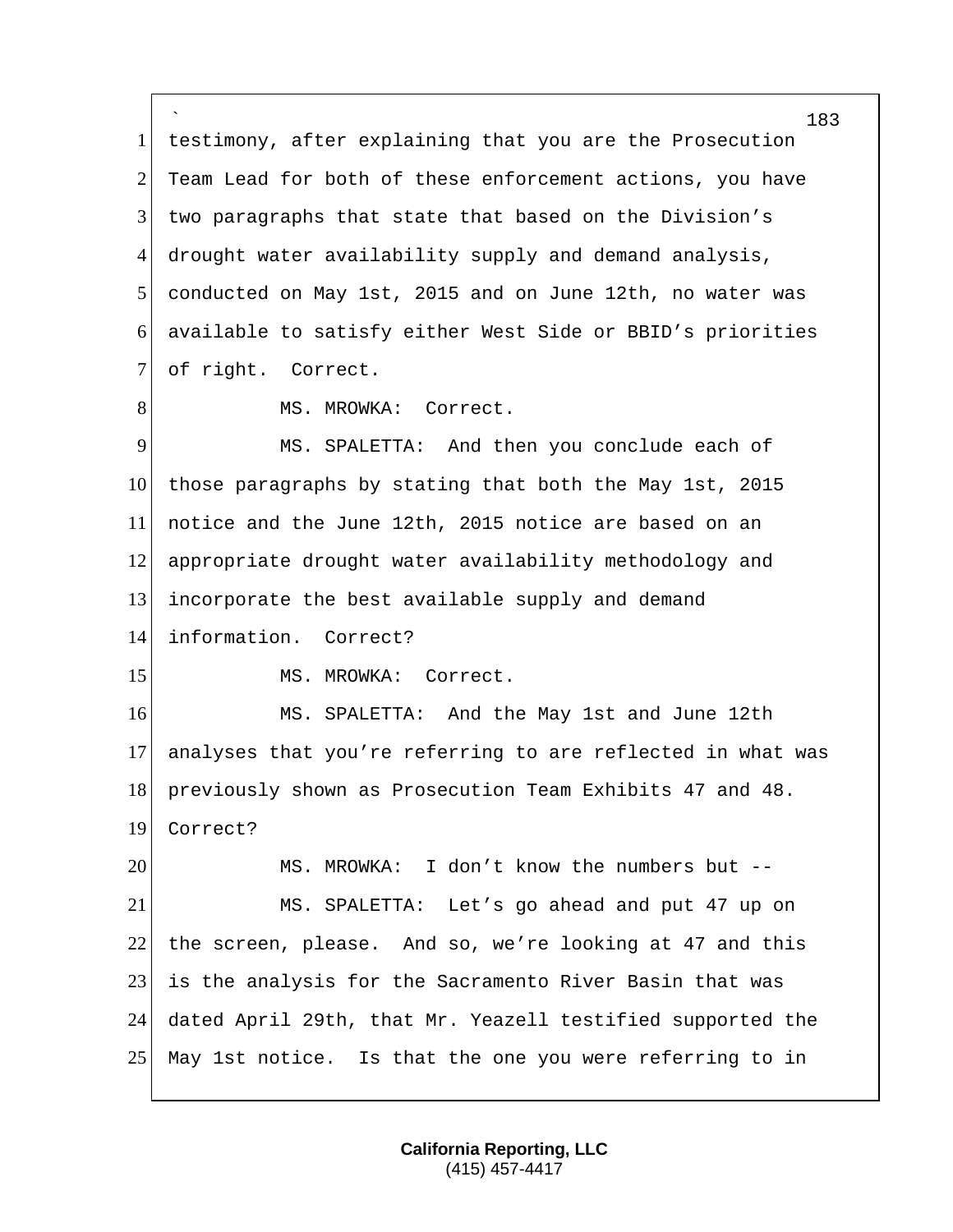` 184 1 your testimony? 2 MS. MROWKA: I believe it is. 3 MS. SPALETTA: Okay. And regarding your opinion 4 that it incorporates the best available supply information, 5 this graph actually does not include the after-the-fact DWR 6 monthly full natural flow calculations, does it? 7 MS. MROWKA: It includes them on the blue line. 8 MS. SPALETTA: Ms. Mrowka, isn't it true that the 9 blue line includes only the daily FNF calculations from 10 DWR? 11 MS. MROWKA: That's correct. 12 MS. SPALETTA: And actually, those daily FNF 13 calculations include no adjustments upward for anything 14 like return flows, correct? 15 MS. MROWKA: It's full natural flow up at the 16 perimeter reservoirs, and so that's above the area where 17 you would see much of the return flow. 18 MS. SPALETTA: But the answer to my question is 19 it's correct it does not include any of the return flows 20 that get into the system blow the rim reservoirs? 21 MS. MROWKA: It doesn't include any from below. 22 It would include anything that they incorporate into their 23 calculations of full natural flow for above the rim 24 reservoirs. They, being DWR. 25 MS. SPALETTA: But you don't actually know that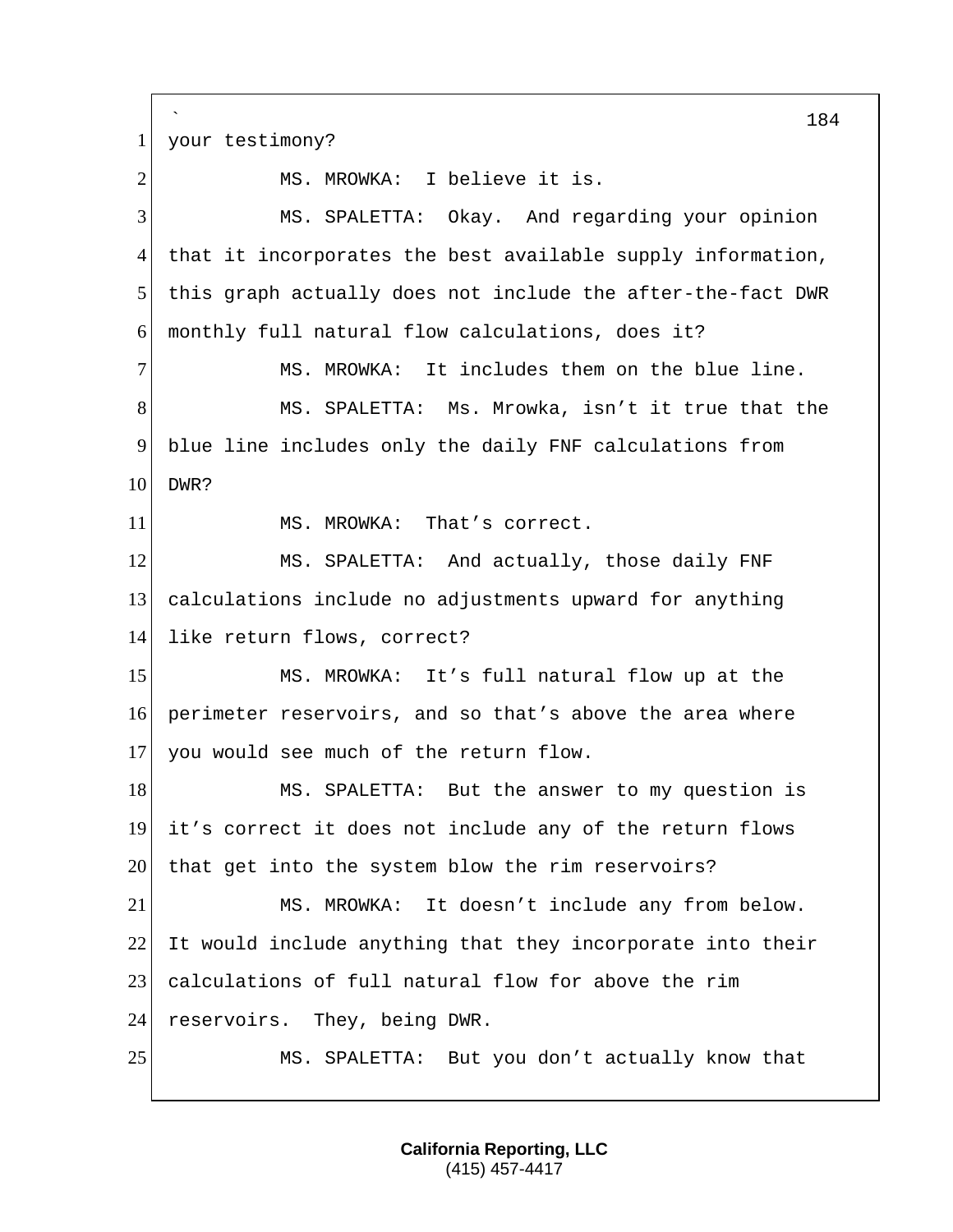` 185 1 they do that, right? 2 MS. MROWKA: You would have to ask Jeff Yeazell, 3 because he's far more familiar with what they do. 4 MS. SPALETTA: And the blue line there also 5 doesn't include any abandoned releases of stored water, 6 does it? 7 MS. MROWKA: No. 8 MS. SPALETTA: And in this West Side enforcement 9 action, you have actually brought an enforcement action 10 against West Side related to a threatened diversion of 11 treatment plan discharges from the City of Tracy, correct? 12 MS. MROWKA: Yes. 13 MS. SPALETTA: And that blue line there doesn't 14 include any supply attributable to treatment plan 15 discharges, such as those from the City of Tracy, correct? 16 MS. MROWKA: That's not part of full natural 17 flow. 18 MS. SPALETTA: And there's also the Sacramento 19 Regional Treatment Plant discharges that get included in 20 the normal Delta in-flow calculation. You're familiar with 21 those, right? 22 MS. MROWKA: Only on a periphery fashion. 23 MS. SPALETTA: You know that the Sacramento 24 Regional Water Treatment Plant discharges right above the 25 Delta?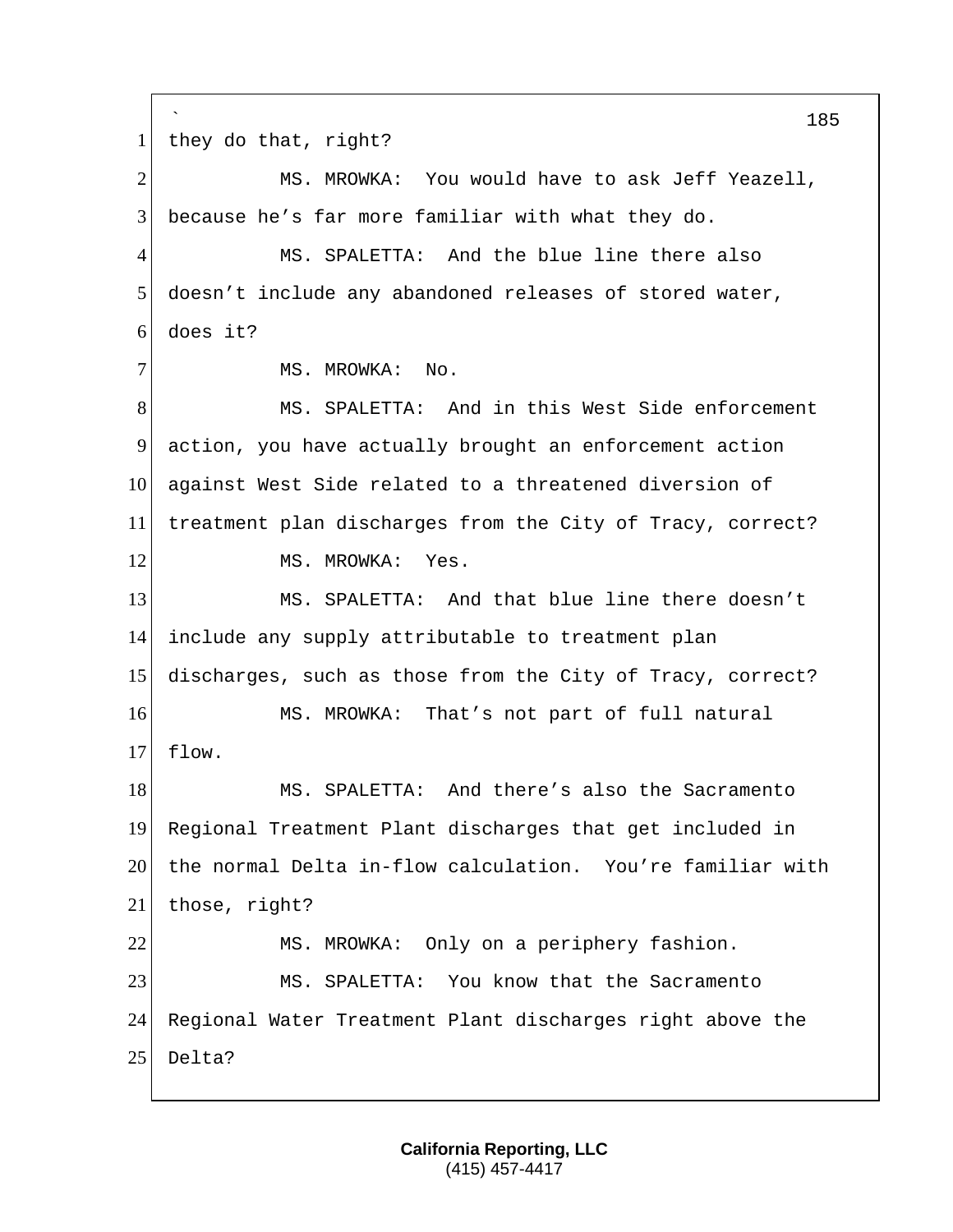` 186 1 MS. MROWKA: Yes, I do. 2 MS. SPALETTA: And those treatment plant 3 discharges are not included in your blue supply line on 4 what's been marked as Exhibit 47, correct? 5 MS. MROWKA: No, because on the treatment plants 6 we don't have the information on all their varied sources 7 of water, so we don't put it in as full natural flow. 8 MS. SPALETTA: But you agree, don't you, that 9 all of those treatment plant discharges and all of these 10 return flows that are not included in your blue supply line 11 are actually sources of supply available to appropriative 12 rights, including BBID and West Side? 13 MS. MROWKA: They are sources of supply for 14 appropriative rights. What we don't have is the data on 15 how many of those discharges have already been assigned to 16 existing rights and are already being diverted under valid 17 rights. 18 MS. SPALETTA: You also stated, on page 3 of your 19 testimony that this was the best available demand 20 information, correct? 21 MS. MROWKA: Yes. 22 MS. SPALETTA: But what we just looked at, which 23 was Exhibit 47, doesn't actually include the 2015 actual 24 diversion data, correct? 25 MS. MROWKA: It does not.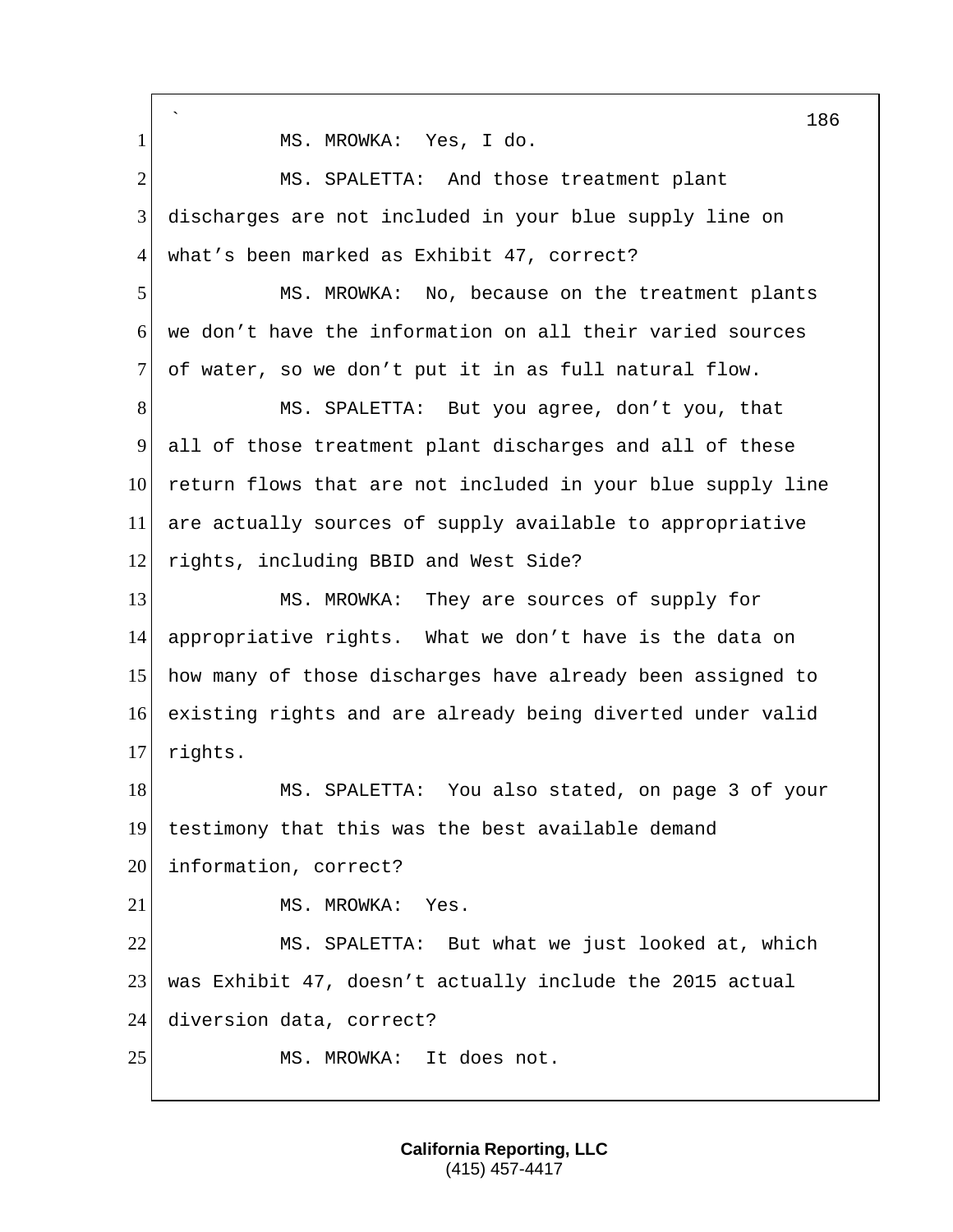` MS. SPALETTA: And the 2015 actual diversion data 2 came in lower than what's depicted on Exhibit 47, correct? 3 MS. MROWKA: Correct. MS. SPALETTA: And then, if we look at Exhibit 48, which is the other analysis that you opined was the best available supply and demand information, isn't it true that Exhibit 48 also does not include the actual 2015 8 diversion information? MS. MROWKA: That is correct. We obtain that information one month in arrears, and so it takes a while for us to obtain it, to check it through our system and make sure it looks okay. You know, not everybody files 13 those on time, either. MS. SPALETTA: Even though you received that information five days in arrears, after the actual month, when you prepared, in final, the draft CDO and ACL that were sent out in July of 2015, you did not have your staff 18 update these analyses to reflect the actual 2015 diversion data that you had received up 'till that date, did you? MS. MROWKA: I asked my staff regarding that data and whether it would make any differences in our determinations. And we reached the conclusion that it would not make a difference. There just was such a 24 horrible supply situation. 25 MS. SPALETTA: But you have since done that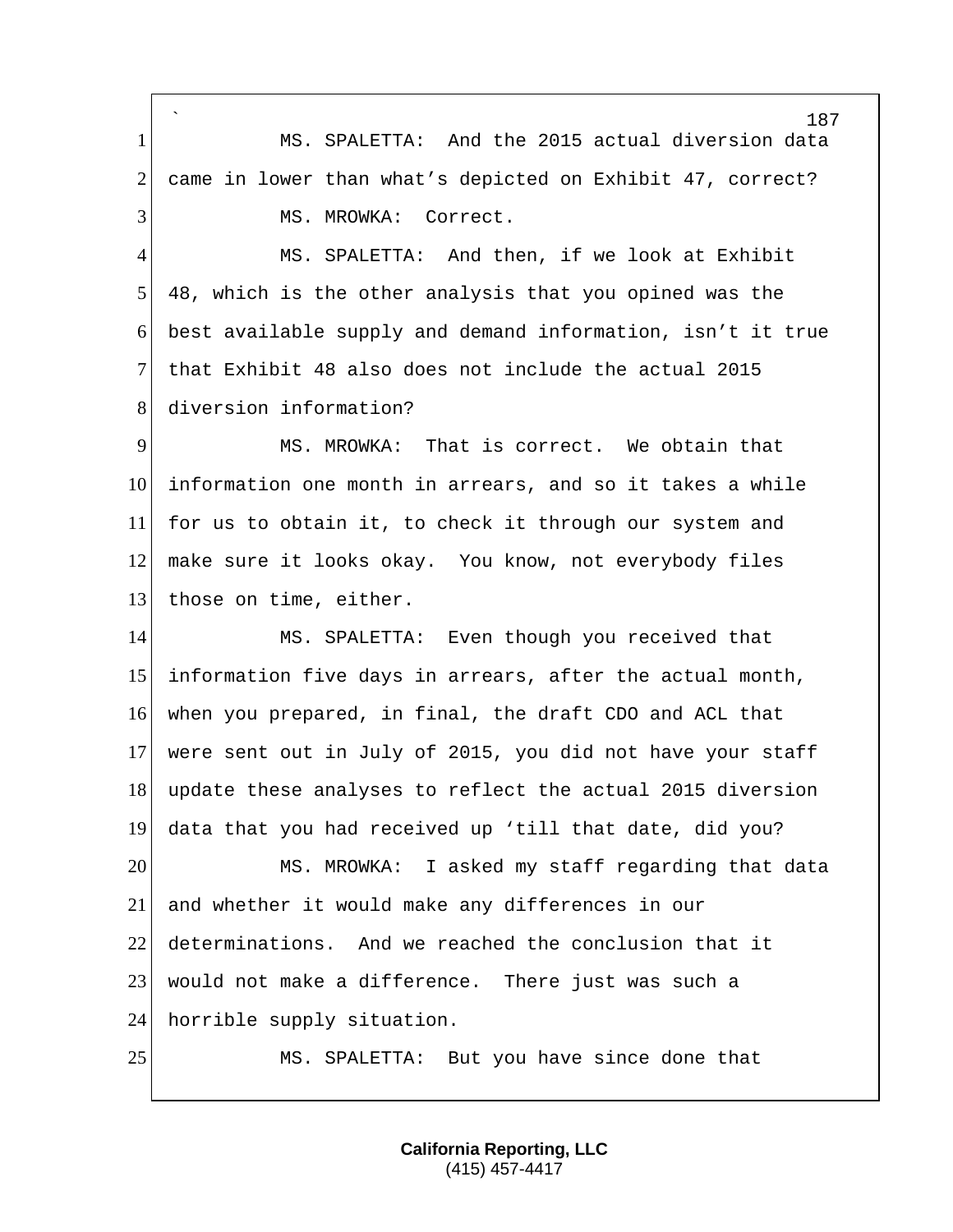` 188 1 analysis? 2 MS. MROWKA: The staff has now formalized that 3 discussion in an analysis. 4 MS. SPALETTA: But you did not rely on that for 5 your testimony. You relied on what was done on May 1st and 6 June  $12th?$ 7 MS. MROWKA: Correct. 8 MS. SPALETTA: Are you familiar with the North 9 Delta Water Agency contract with North Delta Water Agency 10 and the Department of Water Resources? 11 MS. MROWKA: Only in a very peripheral fashion. 12 MS. SPALETTA: We've marked it as Exhibit 100. 13 It's West Side Exhibit 100. 14 (Thereupon Exhibit WSID-100 was marked for 15 identification.) 16 MS. SPALETTA: You're aware, Ms. Mrowka, are you 17 not, that under that contract the State Water Project is 18 obligated to maintain certain water quality and water 19 supply in the North Delta? 20 MS. MROWKA: Yes. 21 MS. SPALETTA: But you did not include any of the 22 supply provided by the State Water Project to the North 23 Delta Water Agency in either Exhibit 47 or 48 that formed 24 the basis of the water availability analysis, correct? 25 MS. MROWKA: Reservoir releases are not part of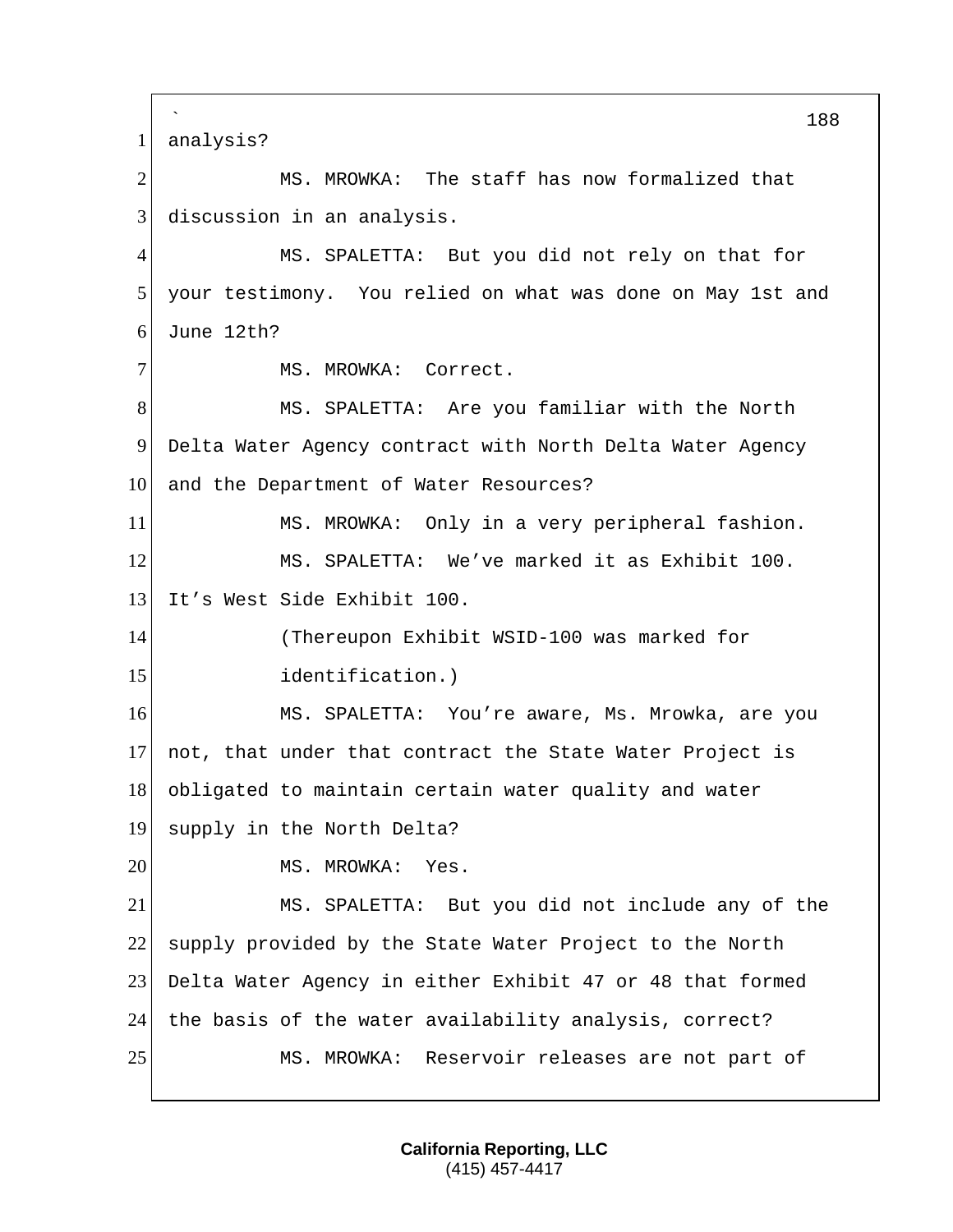` full natural flow. MS. SPALETTA: But all of the demand in the North Delta Water Agency was, in fact, included in both of those 4 water availability analyses, correct? MS. MROWKA: The demands under prior rights are included. MS. SPALETTA: I don't think that responded to my question. Did you make any adjustment to the demand for the North Delta Water Agency to account for the delivery of 10 stored water under the North Delta Water Agency contract with DWR? MS. MROWKA: We'd have to ask Mr. Yeazell that 13 question. 14 MS. SPALETTA: But you don't know? MS. MROWKA: I don't believe we've made one, but 16 you'd have to confirm. 17 MS. SPALETTA: I'd like to have you look at what 18 the Prosecution Team produced as Exhibit 58, please. This is one of the exhibits that Mr. Yeazell 20 testified that he prepared, related to 2015 water availability analysis. This one was prepared after the fact, October 27th, 2015. Are you familiar with it? 23 MS. MROWKA: Yes. MS. SPALETTA: And on this graph, which is for the San Joaquin River Basin, with proportional Delta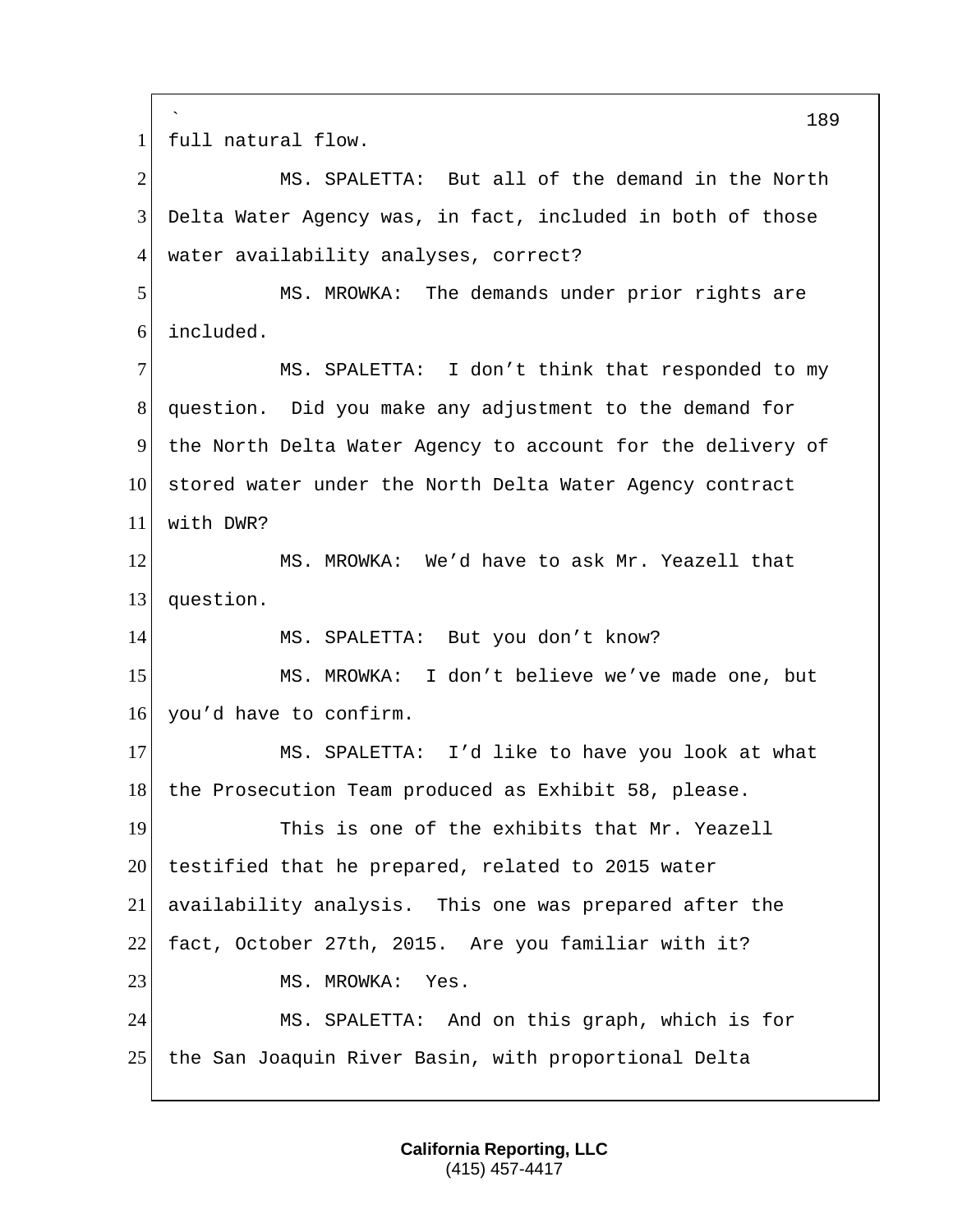` 190 1 demand, Prosecution Team Exhibit 58, the green line depicts 2 the actual 2015 diversion data, correct, for the San 3 Joaquin Basin? 4 MS. MROWKA: Yes. 5 MS. SPALETTA: And the blue line depicts what you 6 and your staff understood to be the actual supply, correct? 7 MS. MROWKA: I'm just reading the notes. Bear 8 with me. So, you're saying the blue line was the actual 9 demand? 10 MS. SPALETTA: No, I said the green line was the 11 actual 2015 demand, correct? 12 MS. MROWKA: Yes. 13 MS. SPALETTA: And the blue line, it's the jagged 14 up and down, is reflective of what you and your staff 15 believe was the actual supply, correct? 16 MS. MROWKA: Yes. 17 MS. SPALETTA: So, in this graph it shows that in 18 the end of the month of June, of 2015, the actual supply in 19 the San Joaquin Basin was hovering around 1,500 CFS, 20 correct? 21 MS. MROWKA: It appears that way. 22 MS. SPALETTA: But for that same period of time, 23 this graph is depicting that the actual demand on that 24 supply, that was satisfied, was in the neighborhood of 25 5,300 CFS?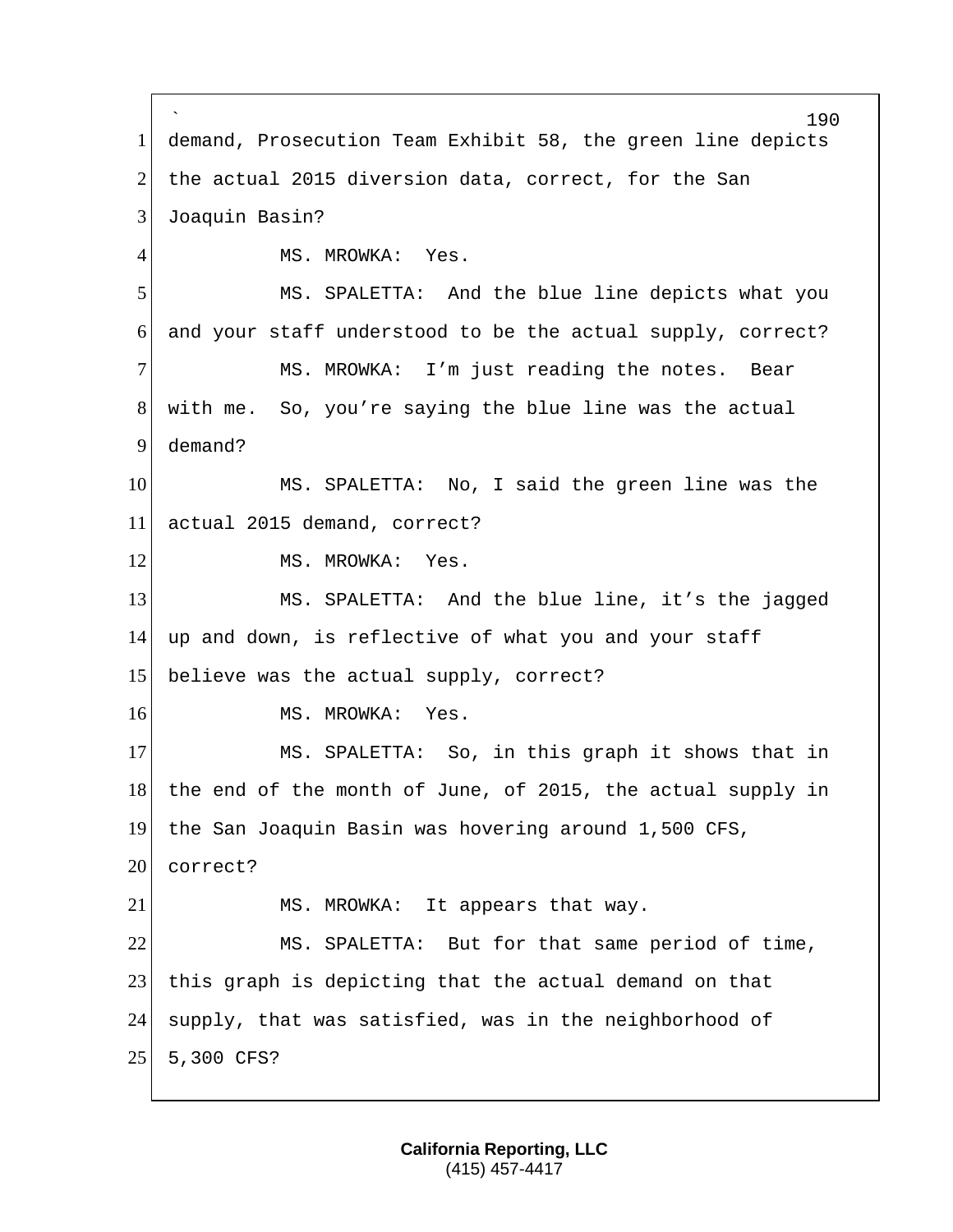` 191 1 MS. MROWKA: The green line is indicating about  $2$  5,300, right. It's hard to interpolate. 3 MS. SPALETTA: More than 5,000? 4 MS. MROWKA: Right. 5 MS. SPALETTA: So, isn't it true, Ms. Mrowka, 6 that if the actual supply in the system was only 1,500 CFS 7 that it would have been physically impossible for demand 8 of more than 5,000 CFS to have been satisfied? 9 MS. MROWKA: No, it just says that's the adjusted 10 senior demand in the notes. It doesn't say supplied. So, 11 that's the demand itself, and demand can be greater than 12 supply. 13 MS. SPALETTA: But this is actual. This is 14 supposed to be depicting what actually happened in the 15 system. 16 MS. MROWKA: And I understand that. I cannot 17 explain to you why, when supply's so low, people thought 18 | they could divert that much water. 19 MS. SPALETTA: Well, couldn't it be because your 20 graph is either omitting a significant source of supply or 21 that your graph is overstating demand? 22 MS. MROWKA: These are based on records that we 23 are provided by diverters. 24 MS. SPALETTA: So if, for example, in this graph 25 you had the San Joaquin Exchange Contractors demand, which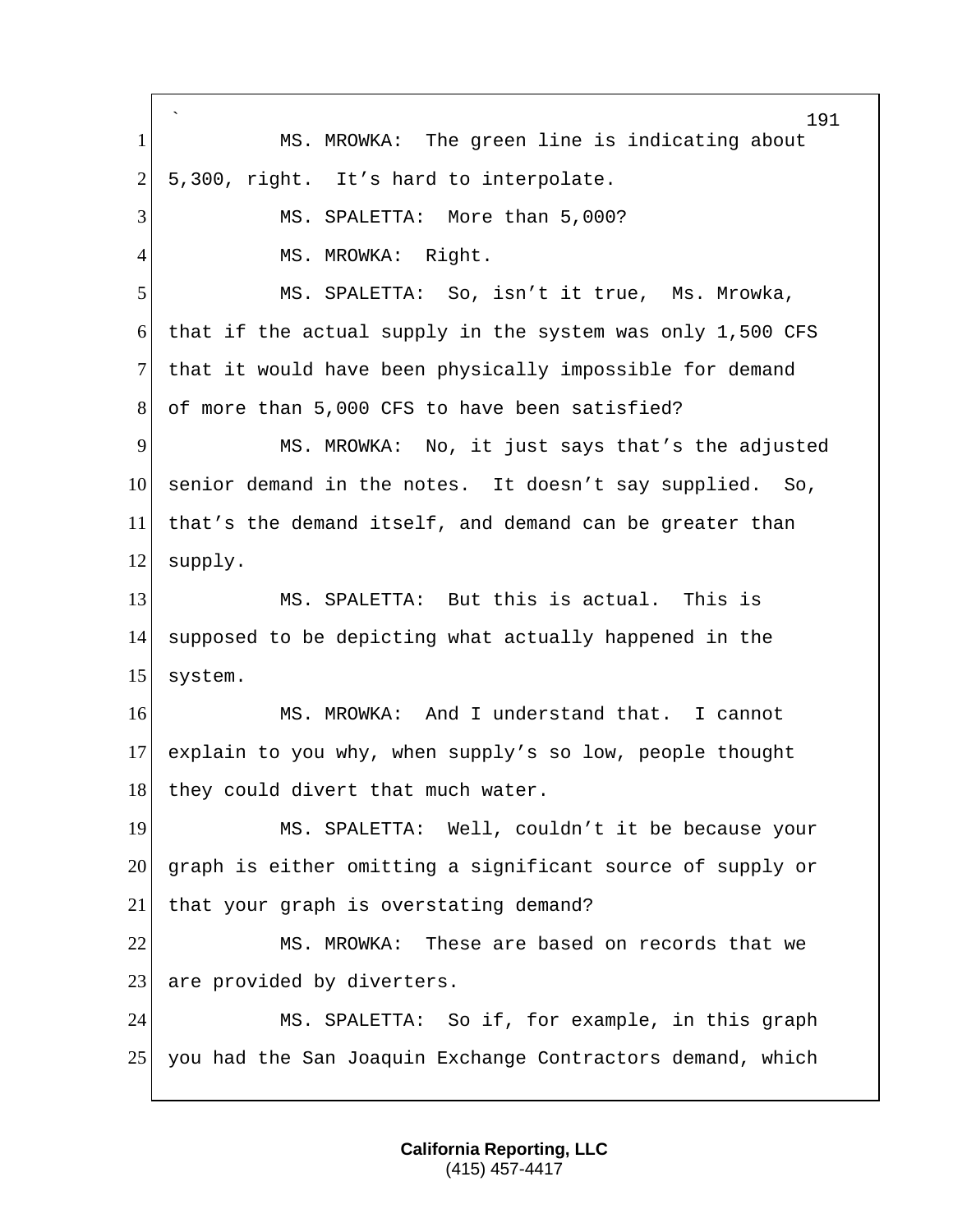` 192 1 was satisfied almost exclusively with stored water during 2 this period of time, and you had characterized it as 3 riparian demand, wouldn't that have caused the problem with 4 the visual display here? 5 MS. MROWKA: I do know that if the -- we don't -- 6 we take people at their word, on their submittals, as to 7 what they're saying their water diversions and demands are. 8 And we just have to plot it as it shows it, based on 9 whatever they send to us. 10 MS. SPALETTA: So, when your staff was generating 11 these graphs that show there was a 3,500 CFS discrepancy 12 between actual diversions and actual supplies in the river, 13 you didn't question whether or not that was accurately 14 depicting what was going on? 15 MS. MROWKA: We simply put on there what 16 information we receive in the door. 17 MS. SPALETTA: At this time, I'm going to turn 18 | the questioning over to Ms. Zolezzi. Thank you. 19 CO-HEARING OFFICER DODUC: While you're making 20 that change, Mr. Buckman, could you give me a time check? 21 How much time do they have left? 22 MR. BUCKMAN: Ninety minutes. 23 CO-HEARING OFFICER DODUC: I'm sorry? 24 MR. BUCKMAN: Ninety minutes. 25 CO-HEARING OFFICER DODUC: Ninety minutes, thank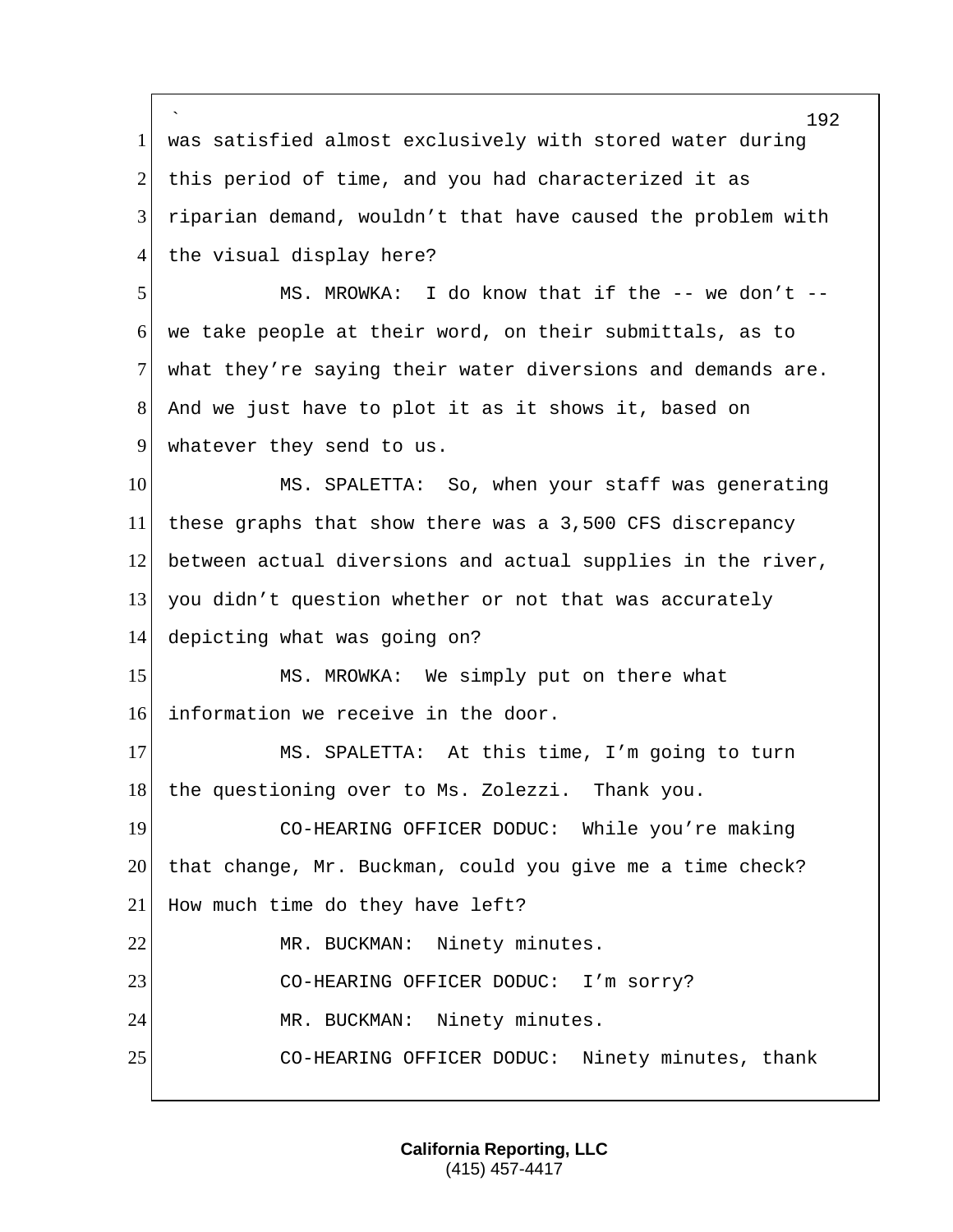## ` you. CROSS-EXAMINATION BY MS. ZOLEZZI FOR WEST SIDE IRRIGATION DISTRICT, BANTA-CARBONA IRRIGATION DISTRICT AND PATTERSON IRRIGATION DISTRICT 5 MS. ZOLEZZI: Two questions. CO-HEARING OFFICER DODUC: I'm going to wait until they finish with Mrowka before taking a break. 8 MS. ZOLEZZI: Thank you. Good afternoon, Ms. Mrowka. I have two questions. You testified in your written testimony that the failure of junior diverters to cease diversion, when no water is available under their priority of right, has a direct immediate impact on other 13 diverters. What do you base that statement on? 14 MS. MROWKA: I base that statement on the fact that when the junior diverter takes water it's not physically present in the stream to serve any other senior right holders that are located downstream of that junior 18 right holder. MS. ZOLEZZI: So, you have no evidence that the 20 failure of West Side or BBID to cease diverting actually 21 harmed another, more senior diverter?

 MS. MROWKA: We know from our supply analysis 23 that there was not enough water to serve these priorities of right. And so, the presumption that I made was that when somebody takes water and there is not enough water for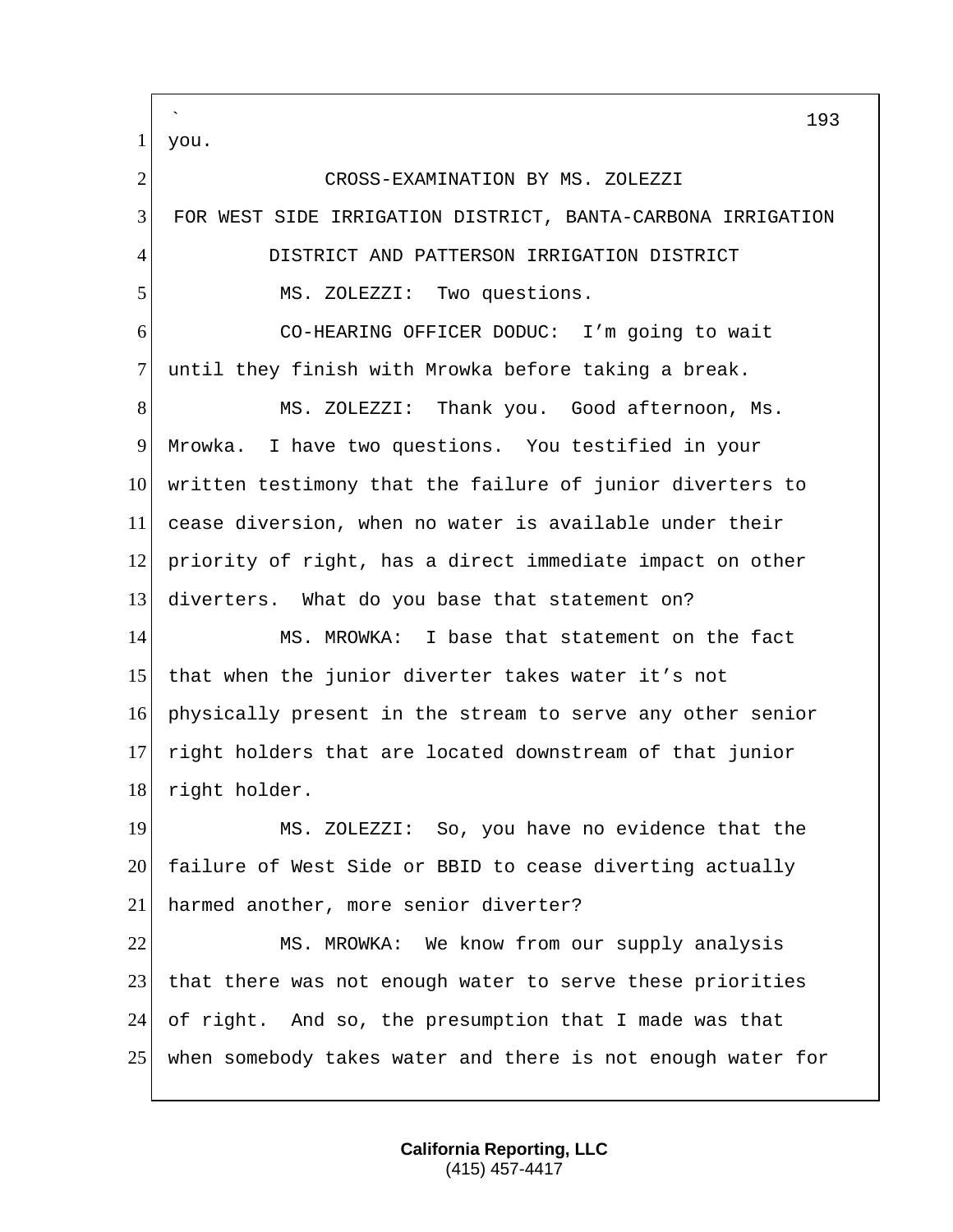` 1 | those priorities of right there would be a shortage to the 2 other right holders.

 MS. ZOLEZZI: I'll ask you the question again. Do you have any evidence that the failure of West Side or 5 BBID to cease diverting actually harmed another, more senior diverter? It's a yes or no question.

 MS. MROWKA: I did not go in the field and 8 collect evidence.

 MS. ZOLEZZI: Thank you. One more question. You also testified, about ten minutes ago, "When we do the evaluation of their impact on other water rights holders", presumably referring to BBID, or West Side, or any other junior water right holder. You actually didn't do an evaluation of their impact on other water right holders, correct?

16 MS. MROWKA: We do the spreadsheet analysis, which is an evaluation of potential impacts because it 18 tells us which priorities of right, you know, would be able to divert under the current supply situation.

 MS. ZOLEZZI: So, you did an evaluation of potential impact, if those senior diverters were actually 22 diverting as much as they projected?

 MS. MROWKA: It is based on the demands, as was explained during the earlier information. It's based on, depending on if it's from the Informational Order demands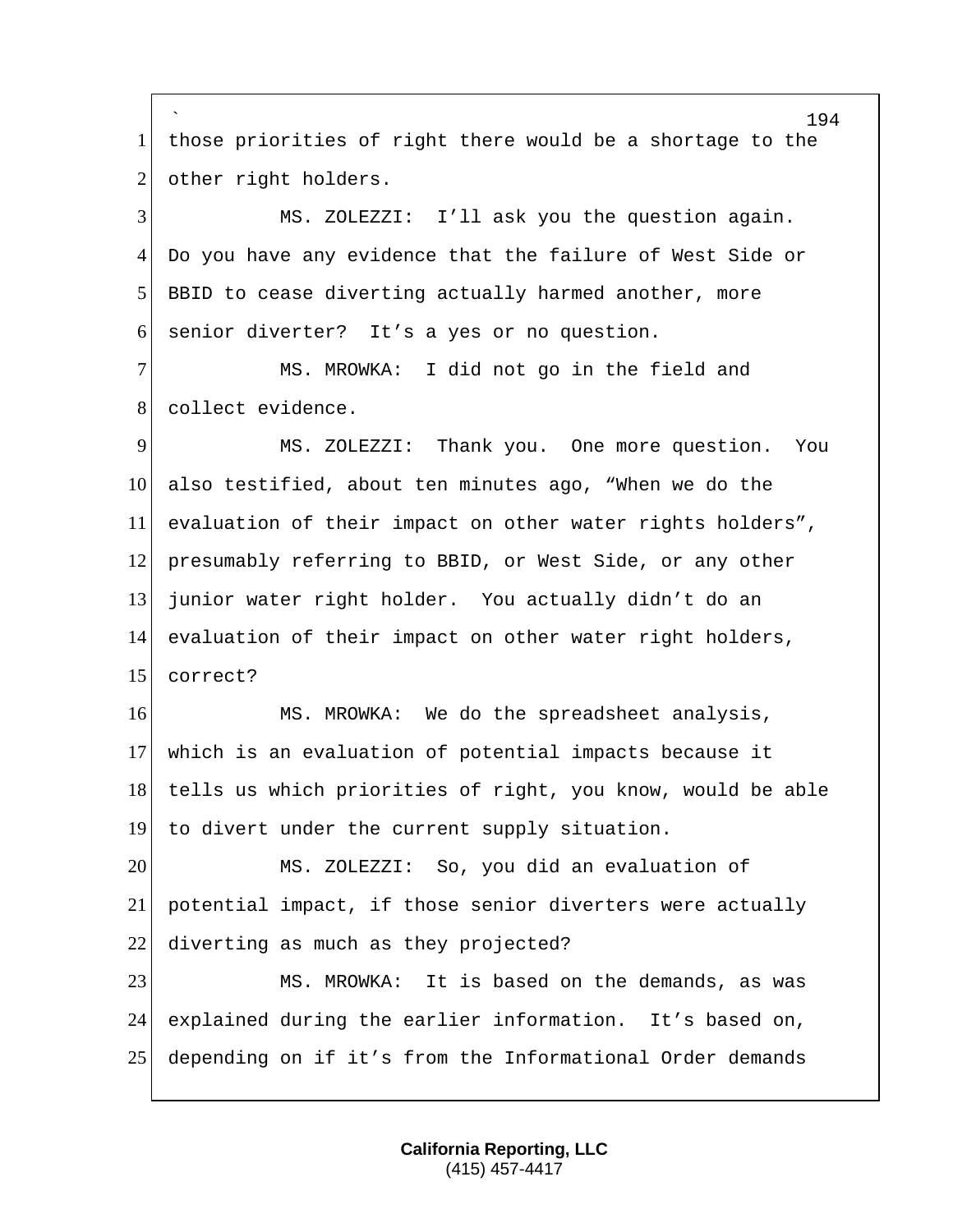` 195 1 or if it's from the 2010 to 2013 demands. So, it's based 2 on that information. 3 MS. ZOLEZZI: So, it's projected --4 MS. MROWKA: Rather than face value of water 5 rights. 6 MS. ZOLEZZI: It's projected demand, not actual 7 demand? 8 MS. MROWKA: It is based on our recorded demands. 9 MS. ZOLEZZI: Recorded from where? 10 MS. MROWKA: 2010 to 2013 Statements of Water 11 Diversion and Use -- 12 MS. ZOLEZZI: Okay. 13 MS. MROWKA: -- Reports of Licensee and 14 Permittees, Information Order reporting demands for 2014. 15 So, quite a few pieces of information on demand. 16 MS. ZOLEZZI: But you had no information on 17 actual demands in 2015 or whether or not they were impacted 18 by junior diversions? 19 MS. MROWKA: Well, actually, no. What we had in  $20\vert$  2015 was the month  $-$  we had the projected use for the 21 persons, the top 90 percent of diverters in the Delta that 22 were sending us in information on their projected 2015 23 demands, and their month-by-month in arrears reporting on 24 what they actually used. So, we did have information. 25 MS. ZOLEZZI: And that's -- those are the figures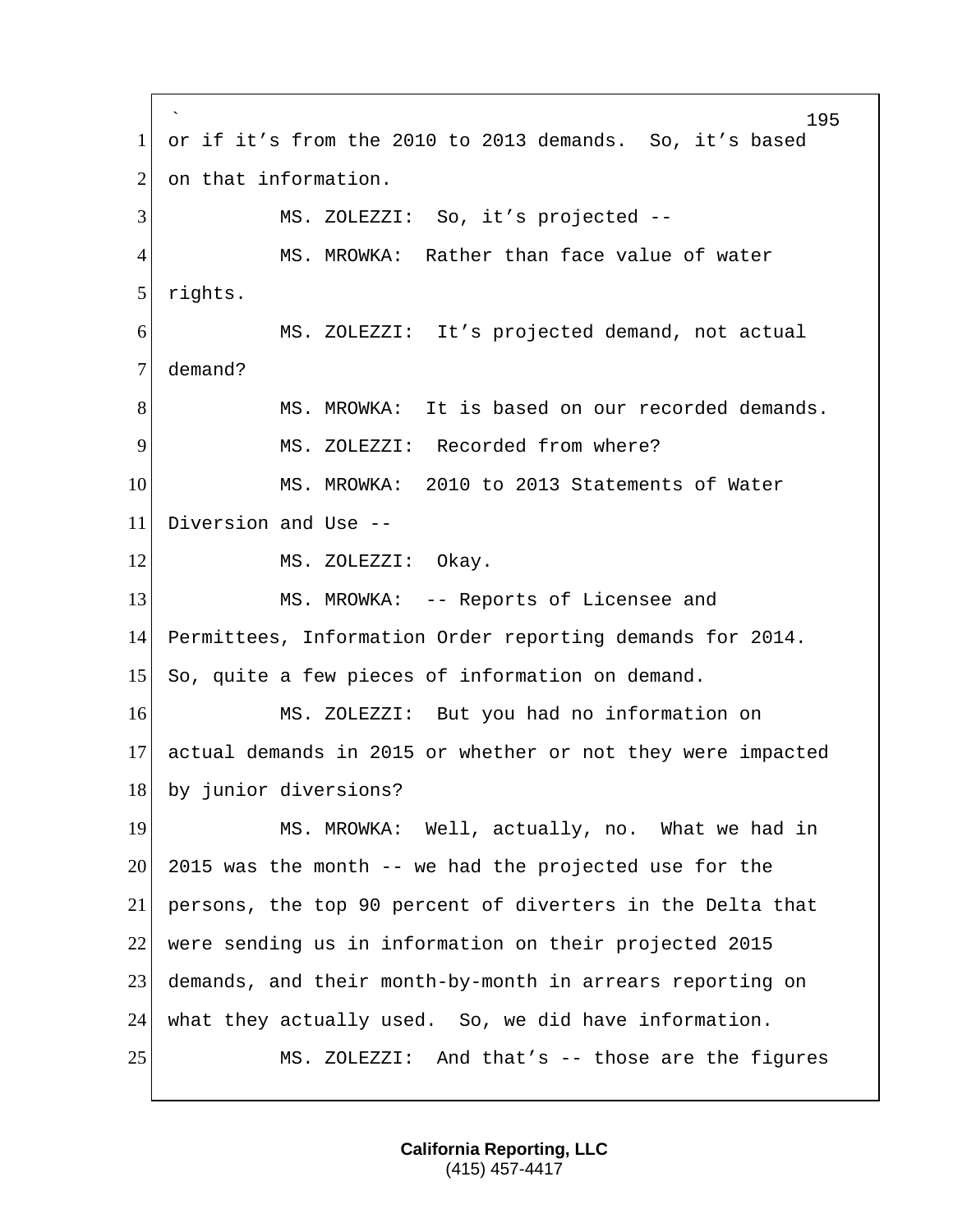` 196 1 that were in the charts? 2 MS. MROWKA: There's been a number of different 3 charts presented. 4 MS. ZOLEZZI: Well, my understanding is you 5 didn't use that 2015 actual number to put in the chart, 6 correct? 7 MS. MROWKA: We looked at the numbers and made 8 our own assessment as to whether or not it would have 9 changed the conclusions on lack of availability, and we 10 decided it wouldn't. 11 MS. ZOLEZZI: So, the answer's no. 12 MS. MROWKA: The answer is we didn't think it 13 would change the availability situation. 14 MS. ZOLEZZI: So, you didn't use it? 15 MS. MROWKA: We evaluated it. 16 MS. ZOLEZZI: Did you use it? 17 MS. MROWKA: We certainly did make an informed 18 decision -- 19 MS. ZOLEZZI: It's a yes or no question. Did you 20 use the information. 21 MS. MROWKA: Well, we did make an informed 22 decision. Yes, I used it for informing my decision making. 23 CO-HEARING OFFICER DODUC: I think we've had 24 enough on this, Ms. Zolezzi. 25 MS. ZOLEZZI: Thank you.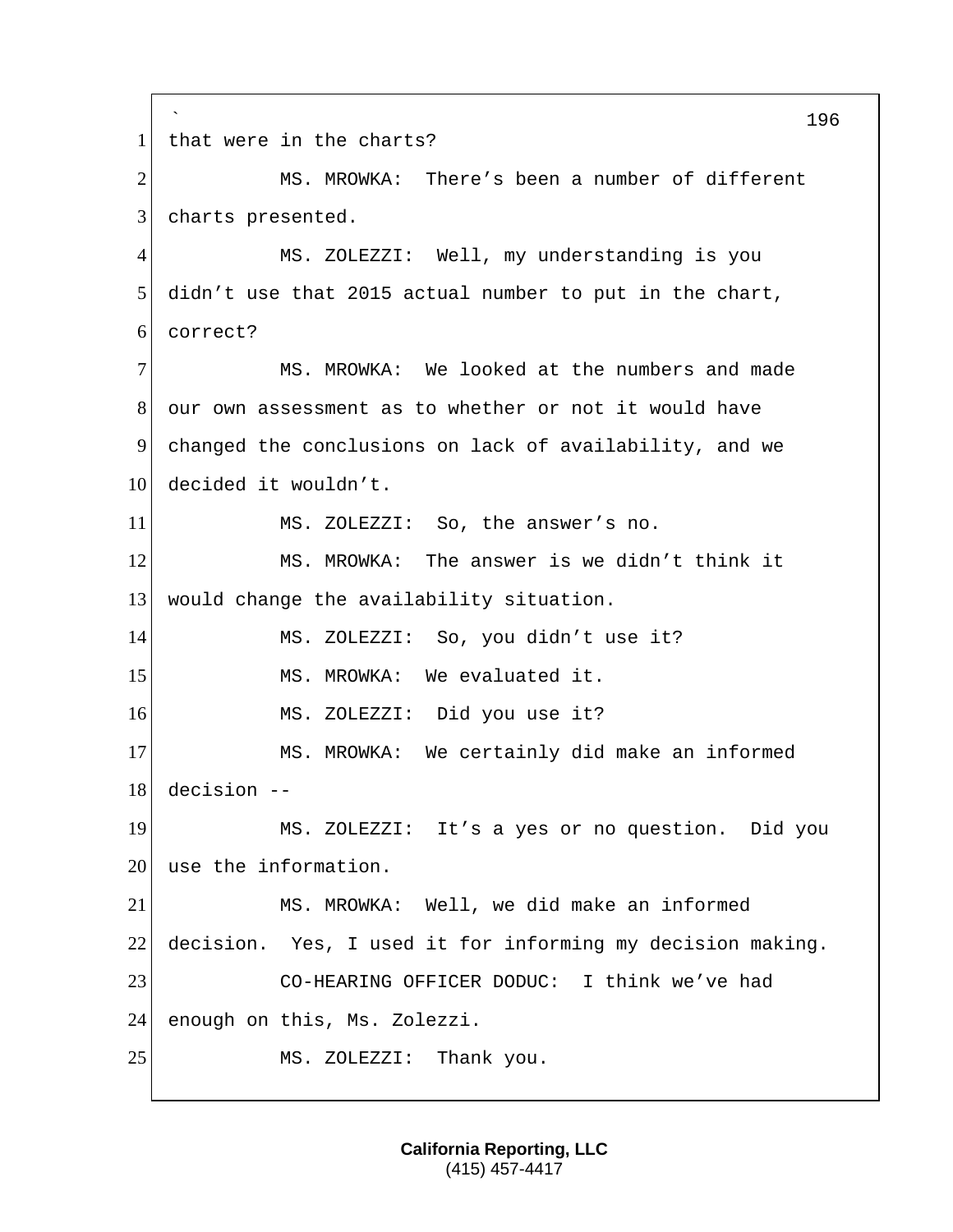` 197 1 MS. SPALETTA: Hearing Officers, our preference  $2$  would be that we have any redirect by the Prosecution Team 3 of the witness before the break. We think it's probably 4 improper for the witness to be discussing matters with her 5 counsel prior to redirect. So, if Mr. Tauriainen is 6 willing, we'd like to do that now, before the break. 7 CO-HEARING OFFICER DODUC: Do you have 8 objections? 9 MR. O'LAUGHLIN: Yes. 10 CO-HEARING OFFICER DODUC: Mr. O'Laughlin, what 11 is your objection? 12 MR. O'LAUGHLIN: I'm not -- I understand the --13 CO-HEARING OFFICER DODUC: Please, I can't hear 14 you. 15 MR. O'LAUGHLIN: Sorry about that. I understand 16 the concern being put forth by Ms. Spaletta. But there's 17 still other people who have the ability to cross-examine, 18 who haven't had their cross-examination, yet. And I would 19 prefer that we finish the cross-examination first, and then 20 | go to redirect. 21 CO-HEARING OFFICER DODUC: Thank you. 22 MS. SPALETTA: I agree with that. 23 CO-HEARING OFFICER DODUC: That, actually, was an 24 excellent point. 25 Does that conclude your cross-examination of Ms.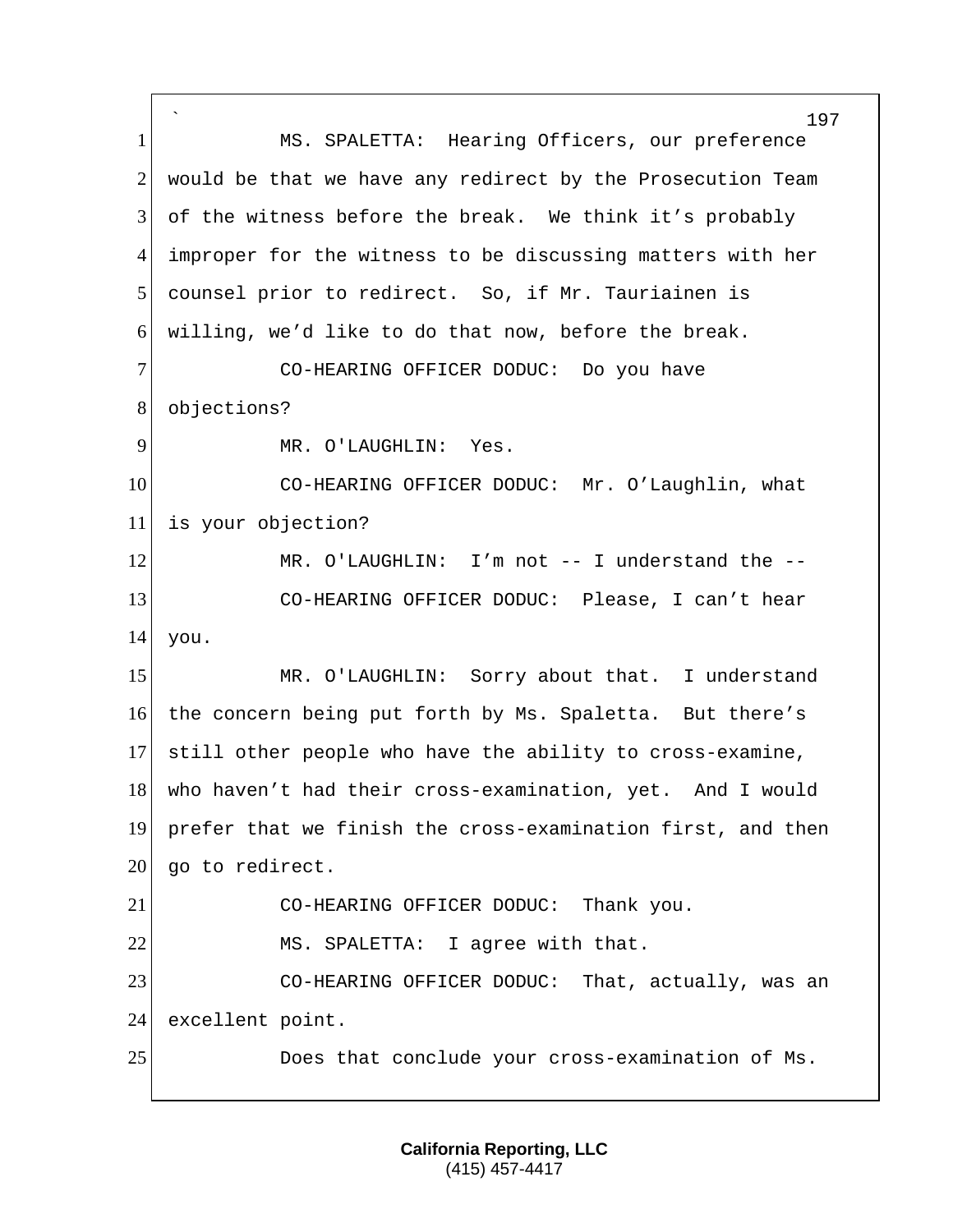` 198 1 Mrowka? 2 MS. SPALETTA: Yes, it does, unless there's any 3 issues that come up on redirect that we have to deal with. 4 CO-HEARING OFFICER DODUC: Right. Let's go ahead 5 and take our 10-minute break now. And we'll resume at  $6 \mid 2:40.$  $7$  (Off the record at 2:34 p.m.)  $8$  (On the record at 2:41 p.m.) 9 CO-HEARING OFFICER DODUC: We are resuming with, 10 I believe, the cross-examination of Mr. Coats. 11 MS. SPALETTA: I think there's continued cross-12 examination of Ms. Mrowka by the other parties. 13 CO-HEARING OFFICER DODUC: No, I'm going to -- I 14 was going to finish your cross-examination before I get to 15 them. 16 MS. SPALETTA: Oh, I thought that we had talked 17 about the opposite before the break. Let's just make sure 18 we're clear. Our understanding was that we would do one of 19 these witnesses at a time, do all of our cross and the 20 redirect, and then do the next witness. That way it's 21 cohesive. 22 CO-HEARING OFFICER DODUC: That causes a little 23 bit of a challenge in timekeeping. Are you all right with 24 that, Mr. Buckman? 25 MS. ANSLEY: Officer Doduc, the State Water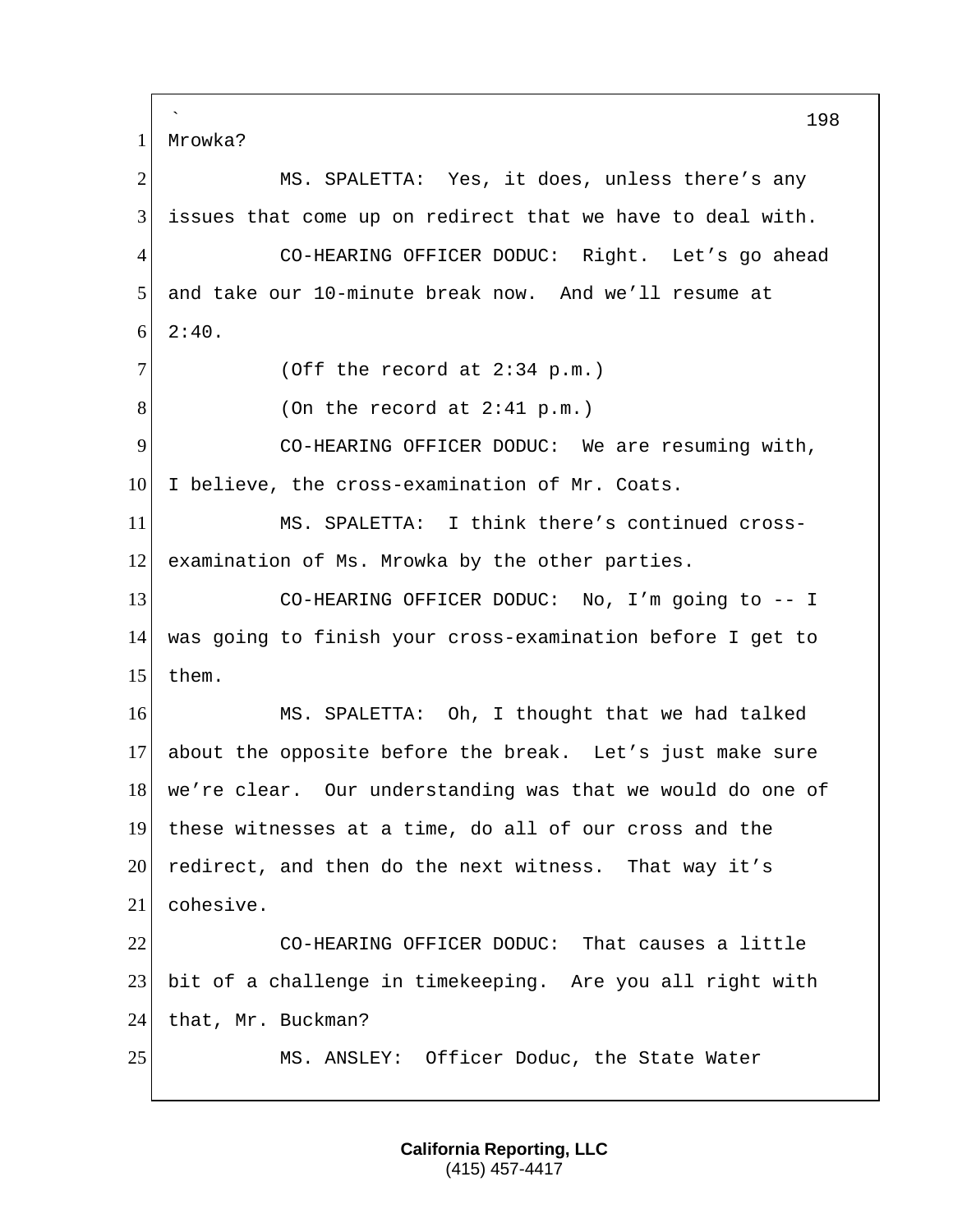` 199 1 Contractors would prefer to stay with the original order. 2 CO-HEARING OFFICER DODUC: I'm sorry. Yes? 3 MS. ANSLEY: The State Water Contractors would 4 prefer to stay to the original allotments and the original 5 order of cross-examination. 6 CO-HEARING OFFICER DODUC: For what reasons? 7 MS. ANSLEY: Just so that we can hear the cross-8 examination and have our chance to sort of fully understand 9 what the case in chief is. Or, what the cross-examination 10 of the case in chief is. 11 CO-HEARING OFFICER DODUC: I would prefer that, 12 myself. So, I would prefer that the joint BBID/Westside et 13 all party complete your cross-examination of this panel 14 before we move on to the cross-examination by San Francisco 15 and others. 16 MS. SPALETTA: Okay. 17 MR. MONA: Ms. Doduc, also, when you -- all these 18 new exhibits, could you also provide us with an electronic 19 PDF copy, those exhibits that you're entering? 20 MS. SPALETTA: Yes, as long as I can do it this 21 evening. 22 MR. MONA: Okay, thank you much. 23 MR. KELLY: And, Dan Kelly for BBID. Mr. Mona, I 24 believe that the flash drive that Mr. Buckman has, has all 25 of the exhibits that we marked additionally. We can either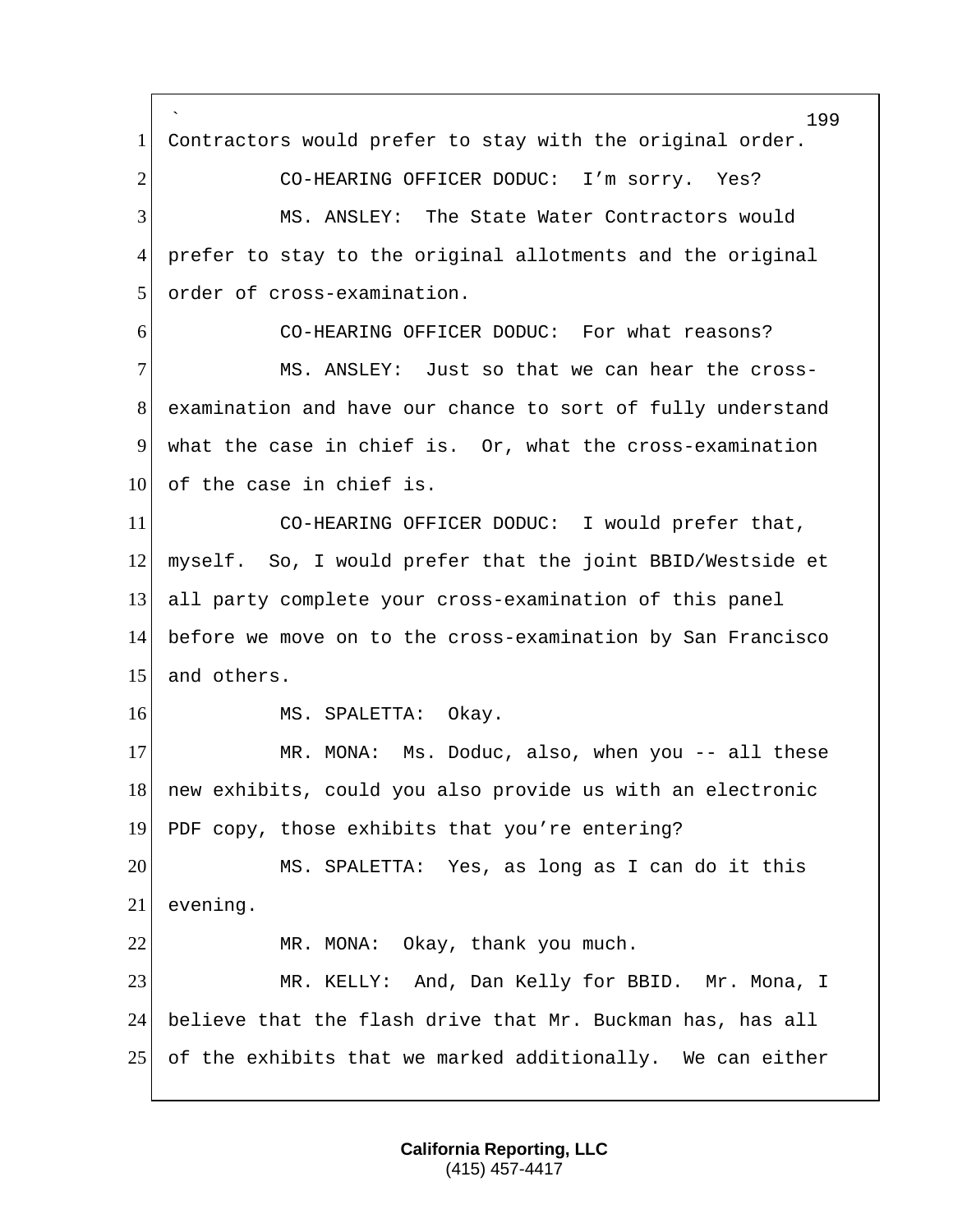` 200 1 cross-reference them for you, because they'll have a depo 2 exhibit number as well. And so maybe at the next break we 3 can talk about how best just to line those up for you. 4 Thank you. 5 MS. SPALETTA: Ready? 6 BRIAN COATS 7 CROSS-EXAMINATION BY MS. SPALETTA 8 FOR WEST SIDE IRRIGATION DISTRICT, SOUTH DELTA WATER AGENCY 9 AND CENTRAL DELTA WATER AGENCY 10 MS. SPALETTA: Good afternoon, Mr. Coats. My 11 name is Jennifer Spaletta. I'll be conducting some cross-12 examination this afternoon. 13 First of all, I just wanted to confirm that you 14 do not have any formal education in hydrology. Rather, you 15 are educated as a chemical engineer, correct? 16 MR. COATS: Correct. 17 MS. SPALETTA: And you are not a civil engineer? 18 MR. COATS: Correct. 19 MS. SPALETTA: And despite stating various things 20 regarding water law in your testimony, you are not a 21 lawyer? 22 MR. COATS: Correct. 23 MS. SPALETTA: The methodology that you describe 24 in your testimony regarding the May 1st and June 12th 25 notices, you actually did not develop that methodology,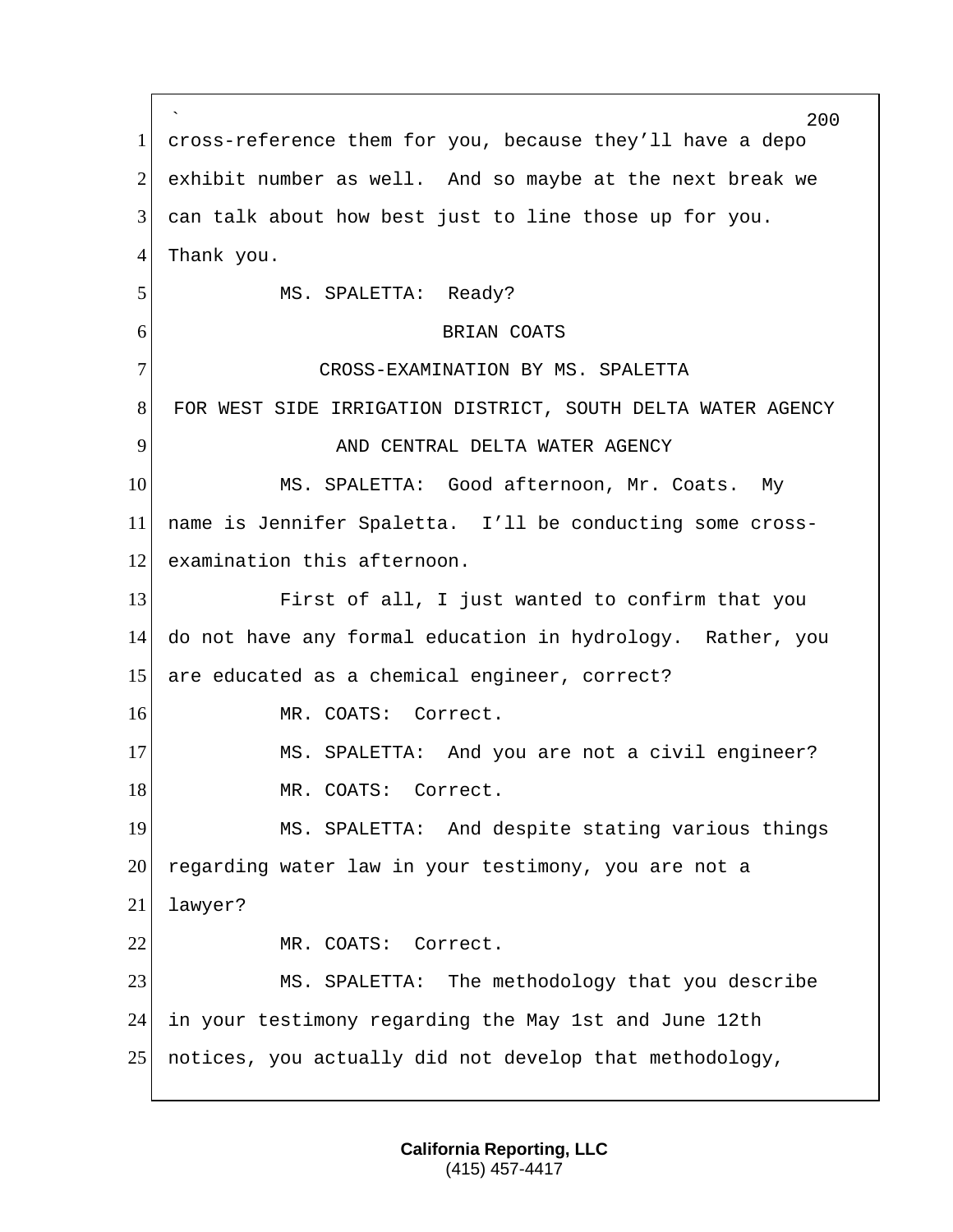` 201 1 correct? 2 MR. COATS: Please describe what you mean by 3 "develop"? 4 MS. SPALETTA: Did not make any decisions as to 5 what would be included in that methodology? 6 MR. COATS: I helped develop the methodology over 7 the past two years. 8 MS. SPALETTA: When I took your deposition, isn't 9 it true, Mr. Coats, that you told me that you made no 10 decisions regarding what went in the methodology. That all  $11$  of those decisions were made by --12 MR. COATS: Upper management. 13 MS. SPALETTA: Correct. 14 MR. COATS: Correct. 15 MS. SPALETTA: Isn't it also true, Mr. Coats, 16 that you did not make the decision to issue either the May 17 1st or the June 12th notice? 18 MR. COATS: Correct. 19 MS. SPALETTA: All of those decisions were made 20 by Mr. O'Hagan or his supervisors, correct? 21 MR. COATS: The decision to make those were 22 forwarded by John O'Hagan to Tom Howard, who actually 23 signed the notices. 24 MS. SPALETTA: So none of you, on the panel 25 today, actually made the decisions?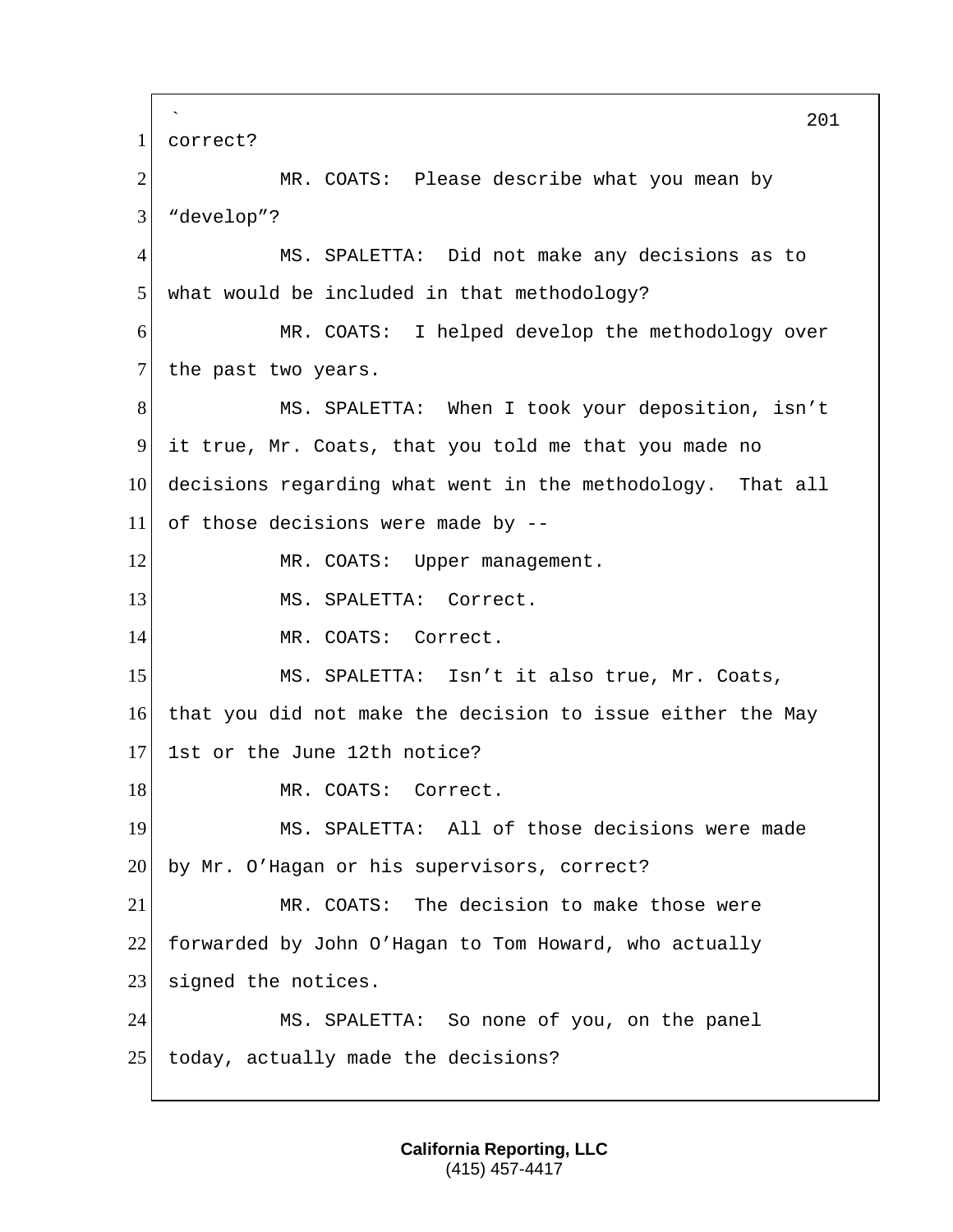` 202 1 MR. COATS: No. 2 MS. SPALETTA: I want to look at what was marked 3 as Prosecution Team Exhibit 54. This is a graph of the 4 Sacramento River Basin Supply Demand Analysis With 5 Proportional Delta Demand, prepared on October 30th, 2015. 6 This graph was prepared by Mr. Yeazell under your 7 direction, correct? 8 MR. COATS: Correct. 9 MS. SPALETTA: You actually have never gotten in 10 and worked with Mr. Yeazell's spreadsheets, correct? 11 MR. COATS: Correct. 12 MS. SPALETTA: In fact, there's no one who got in 13 and reviewed the work done in Mr. Yeazell's spreadsheets, 14 correct? 15 MR. COATS: Line by line, cell by cell, no. 16 MS. SPALETTA: Which spreadsheet contains the 17 information that's depicted on this graph? 18 MR. COATS: You would have to ask Jeff Yeazell to 19 that. 20 MS. SPALETTA: You don't know? 21 MR. COATS: No. 22 MS. SPALETTA: I want to be able to compare this 23 graph to the one that you, and Mr. Yeazell, and Ms. Mrowka 24 all testified to as forming the basis for the May 1st 25 notice, which was Prosecution Team Exhibit 47. So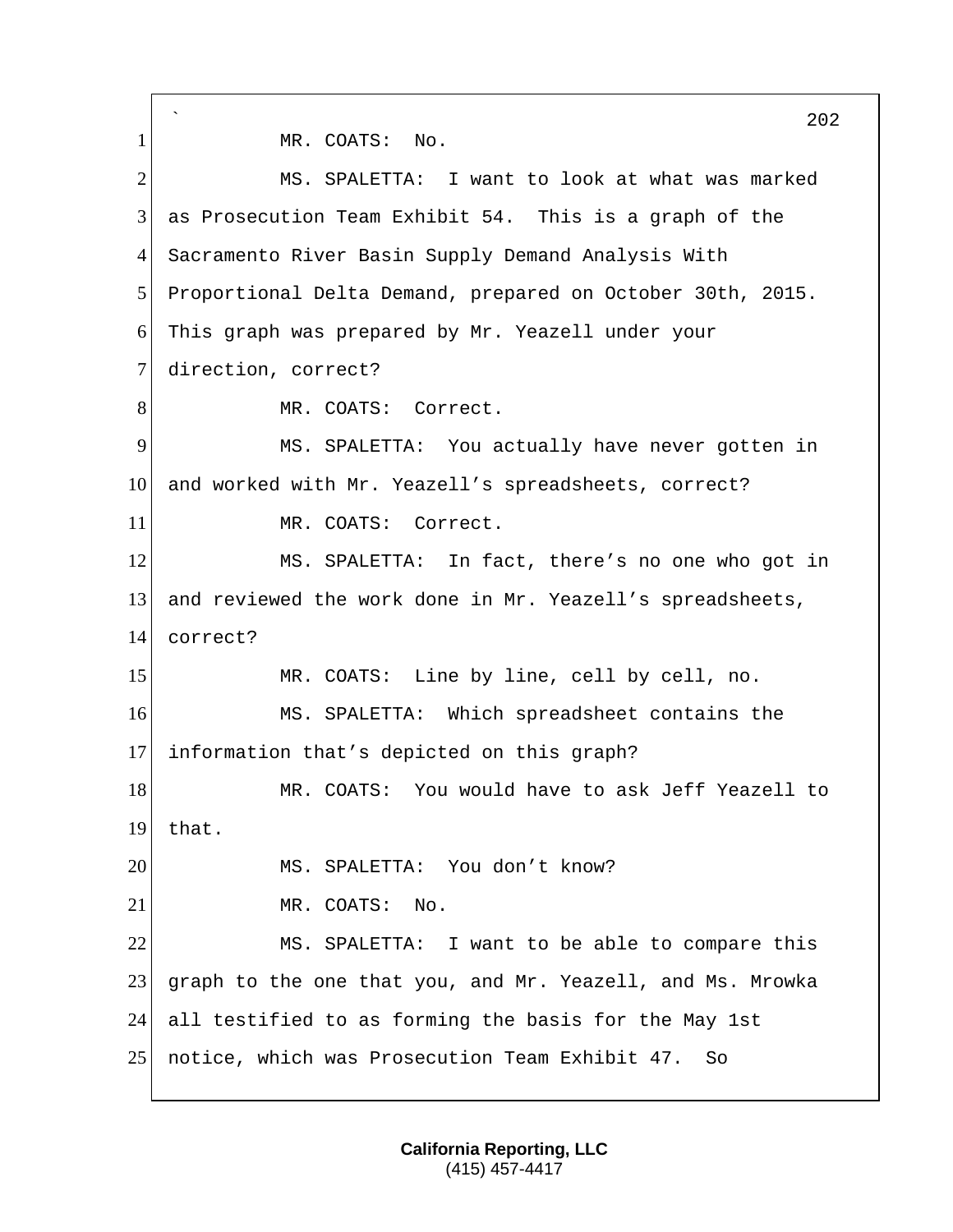` 203 1 we're going to be kind of flipping back and forth. I just 2 wanted to let Mr. Buckman know that. 3 So, looking at the Prosecution Team Exhibit 47, I 4 want to look at the differences between these two things. 5 The demands reflected on Exhibit 47 do not include the 6 actual 2015 demands, right? 7 MR. COATS: They do not include the actual 2015 8 Informational Order reported demands. 9 MS. SPALETTA: But the demands on Exhibit 54 do 10 include the actual demands, right? 11 MR. COATS: Those include the reported uses from 12 the Informational Order. 13 MS. SPALETTA: And approximately what was the 14 reduction in demands that resulted in looking at the 15 actuals in the month of June, for the senior demands? It 16 looks to me that it was about 2,000 CFS. 17 MR. COATS: You're asking an engineer. I've got 18 to make sure it's exact here. Yeah, about 2,000. 8,800 to 19 6,800's a fair bet. It's about 2,000 CFS difference. 20 MS. SPALETTA: And you had the actual demands in 21 the State Board's system at the time -- well, the actual 22 demands for April, May and June at the time that you issued 23 the Draft CDO and ACL in July, correct? 24 MR. COATS: We had not processed the demands at 25 that time, but we had the uses reported to us.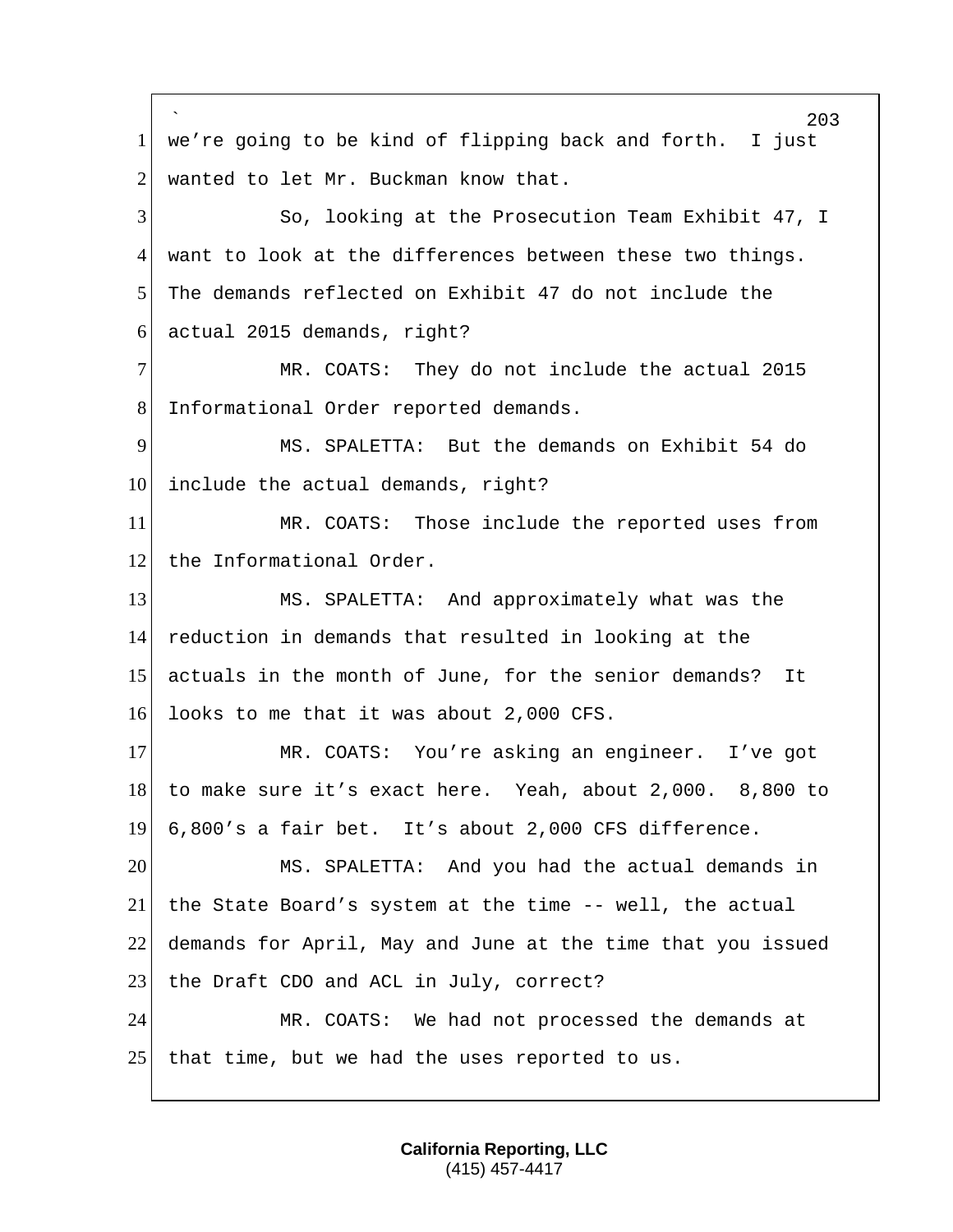` 204 1 MS. SPALETTA: But you hadn't taken the time to 2 actually plot them and look at them before you issued the 3 Draft ACL or CDO? 4 MR. COATS: We didn't have the time, no. 5 MS. SPALETTA: Now, looking at the supply, the 6 supply that's depicted on Exhibit 54, in the solid blue 7 line, that's your daily FNFs, correct? 8 MR. COATS: That's the daily FNF supply. 9 MS. SPALETTA: Now, flipping back again to 47. 10 You also have the daily FNF supply here, plotted through 11 what, approximately the end of April, correct? 12 MR. COATS: Along with the forecast of monthly 13 FNF, yes. 14 MS. SPALETTA: And then for the forecasted FNF, 15 that's actually more than just the 10-station FNF, correct, 16 it includes something else? 17 MR. COATS: The FNFs that are depicted here, 18 because it didn't incorporate the additional adjustments, 19 just has -- that's just for the Sacramento River Basin. 20 And if you note on the legend, that indicates which 21 stations are there. 22 MS. SPALETTA: But doesn't the legend also 23 indicate that that forecast also includes the minor stream 24 FNFs that were obtained from DWR's 2007 Unimpaired Flow 25 Data Report?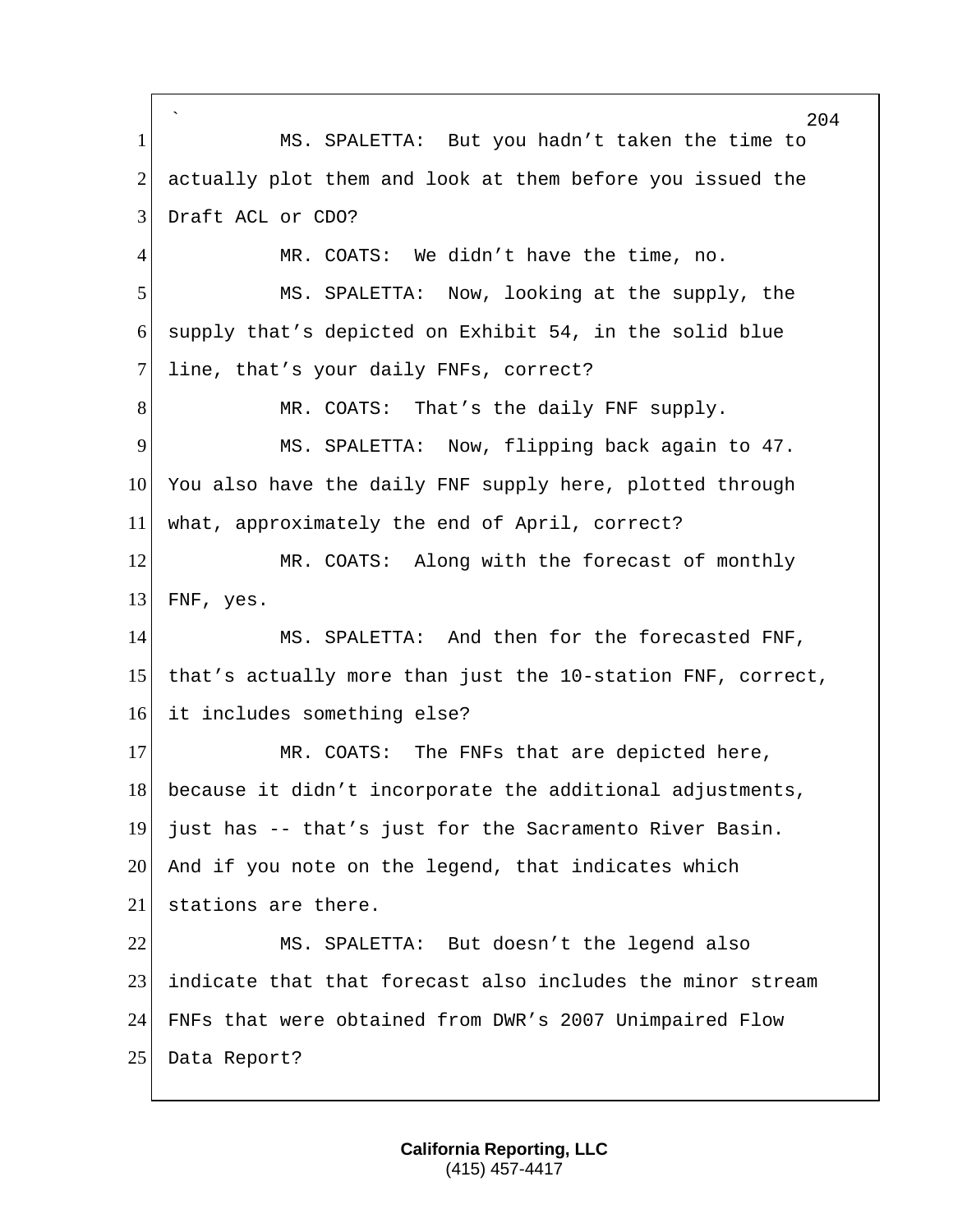` 205 1 MR. COATS: For certain UF basins, yes. 2 MS. SPALETTA: Okay. So, you included those 3 additional unimpaired flows for the non-FNF basins in this 4 chart, 47. But again, if we flip over to the other one, 5 54, you don't have the unimpaired flow from the non-FNF 6 basins depicted in this chart, right? 7 MR. COATS: And that's because we don't have the 8 monthly FNF plotted. 9 MS. SPALETTA: Right. So, this chart actually 10 only includes the daily FNF and it does not include any 11 additions that were reflected in the other chart. 12 MR. COATS: Nor depletions, correct. 13 MS. SPALETTA: Actually, you said "nor 14 depletions", but you actually didn't include depletions as 15 an issue with supply for any of the charts, correct? 16 MR. COATS: Not initially, no. 17 MS. SPALETTA: And then, when we looked at the 18 other chart, which was WR-48, this one has even more stuff 19 added to those dashed supply lines. It has the return 20 flows for the San Joaquin River and the Sacramento River, 21 so you assumed those were zero, right. So, just the San 22 Joaquin River return flows and then the Delta return flows? 23 MR. COATS: And then the Delta 40 percent, 24 correct. 25 MS. SPALETTA: But then again, if we switch back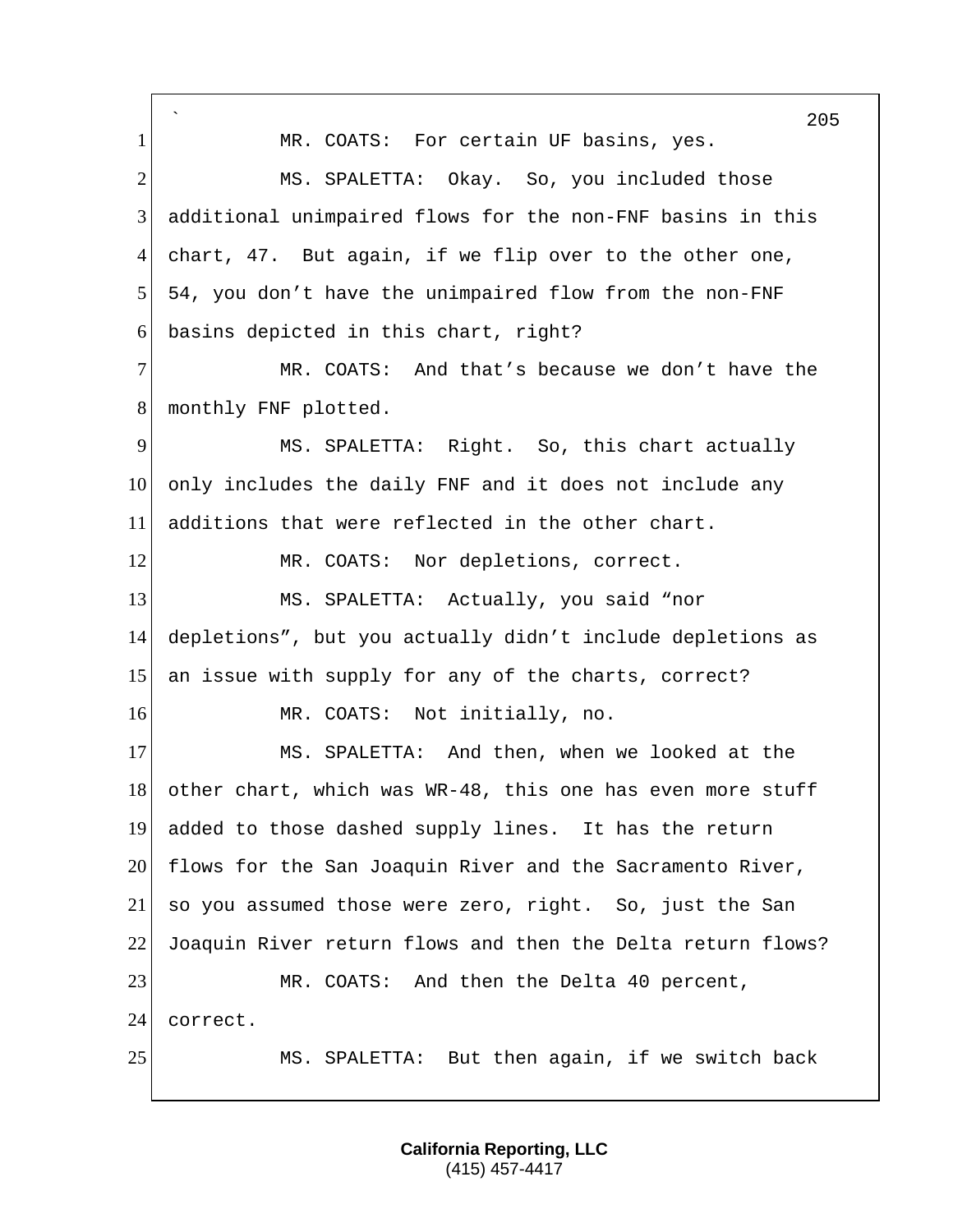` 206 1 over to Water Right 55 -- or I'm sorry, is it 54 -- 54, 2 that does not have those river return flows in it and 3 you've actually changed the way you're depicting the Delta 4 return flows. Now, instead of being in addition to supply, 5 they're a reduction in demand, correct? 6 MR. COATS: We never made any adjustments to the 7 daily FNF to account for those return flows. 8 MS. SPALETTA: So, just to be clear, in the graph 9 that was June 10th and marked as Exhibit 48, you adjusted 10 the monthly FNF to include a 40 percent return flow from 11 the Delta. But you never added a similar adjustment to any 12 of these daily blue lines in any of the charts? 13 MR. COATS: Correct. 14 MS. SPALETTA: And in none of these charts have 15 you included, in the supply line, the solid blue line, any 16 additional flows that might be present in the Delta 17 channels, regardless of FNF, correct? 18 MR. COATS: Well, you're referring to the daily 19 FNF as the supply. I'm referring to that as qualifier for 20 which monthly FNF forecast to use. So, could you repeat 21 the question? 22 MS. SPALETTA: Why don't you explain to me what 23 you mean? You said you're referring to the daily FNF as a 24 qualifier? 25 MR. COATS: As a qualifier as to which monthly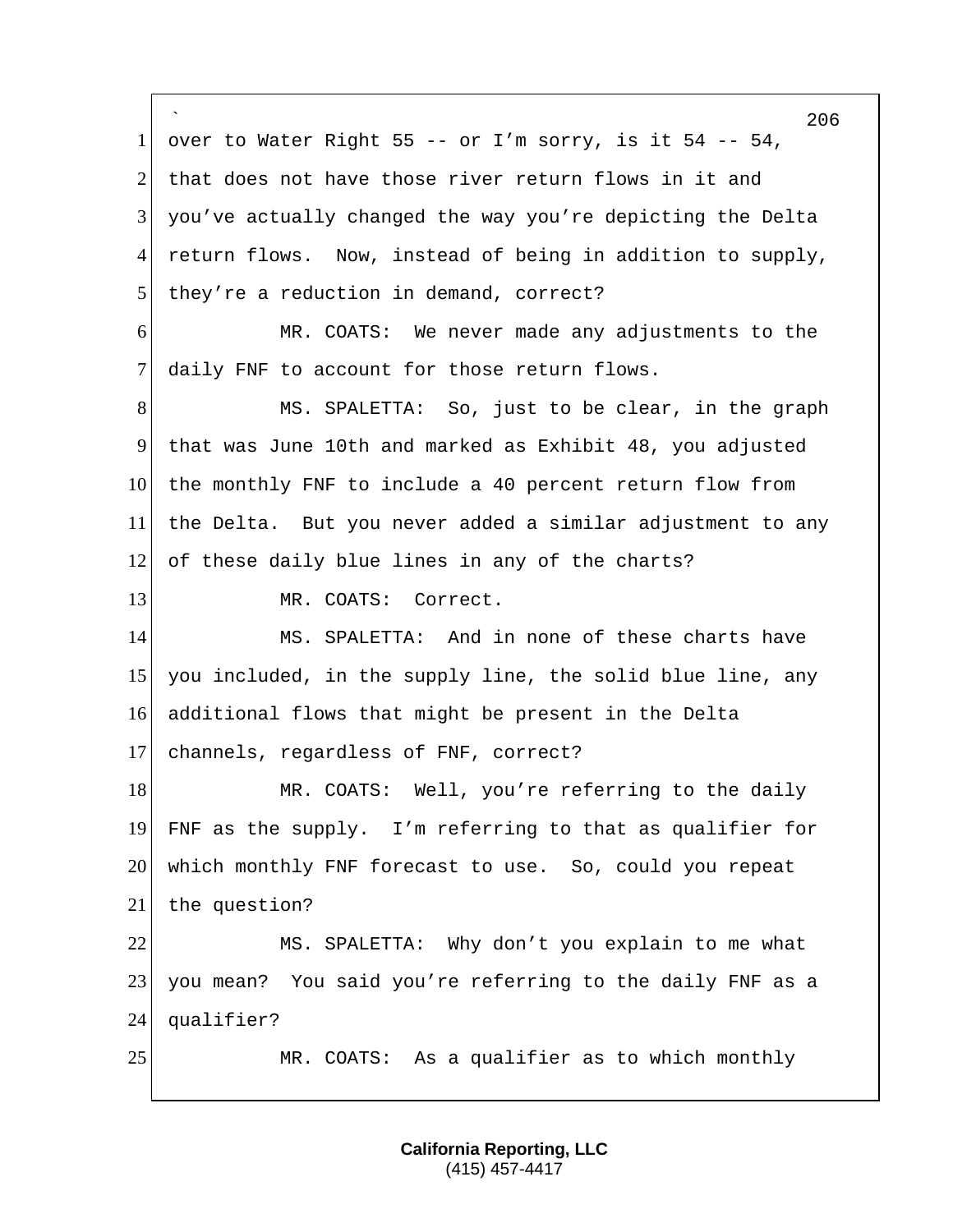` 207 1 FNF forecast to choose. 2 MS. SPALETTA: So, which line on this graph is 3 intended to depict the available supply in your supply 4 demand analysis? 5 MR. COATS: In this particular case, due to the 6 daily FNF trending slightly above the 50 percent adjusted 7 forecast, we would be using the adjusted 50 percent 8 forecast in this case. 9 MS. SPALETTA: So, you were using the adjusted 50 10 percent forecast, which is the dark blue dashed line? 11 MR. COATS: Correct. 12 MS. SPALETTA: But actually, at this point in 13 time you had received information from DWR, indicating that 14 that 50-percent forecast was being adjusted even further 15 upward, and that's denoted by the red dot on this graph, 16 right? 17 MR. COATS: That particular red-dot forecast was 18 providing by DWR, at our request, in response to a 19 precipitation event that happened in June, which was 20 unexpected. And they specifically indicated it was 21 something that they didn't have a lot of confidence behind 22 because it wasn't a publicly-produced product. 23 MS. SPALETTA: It wasn't a what? 24 MR. COATS: Publicly produced and reported 25 product. You won't find that on their website.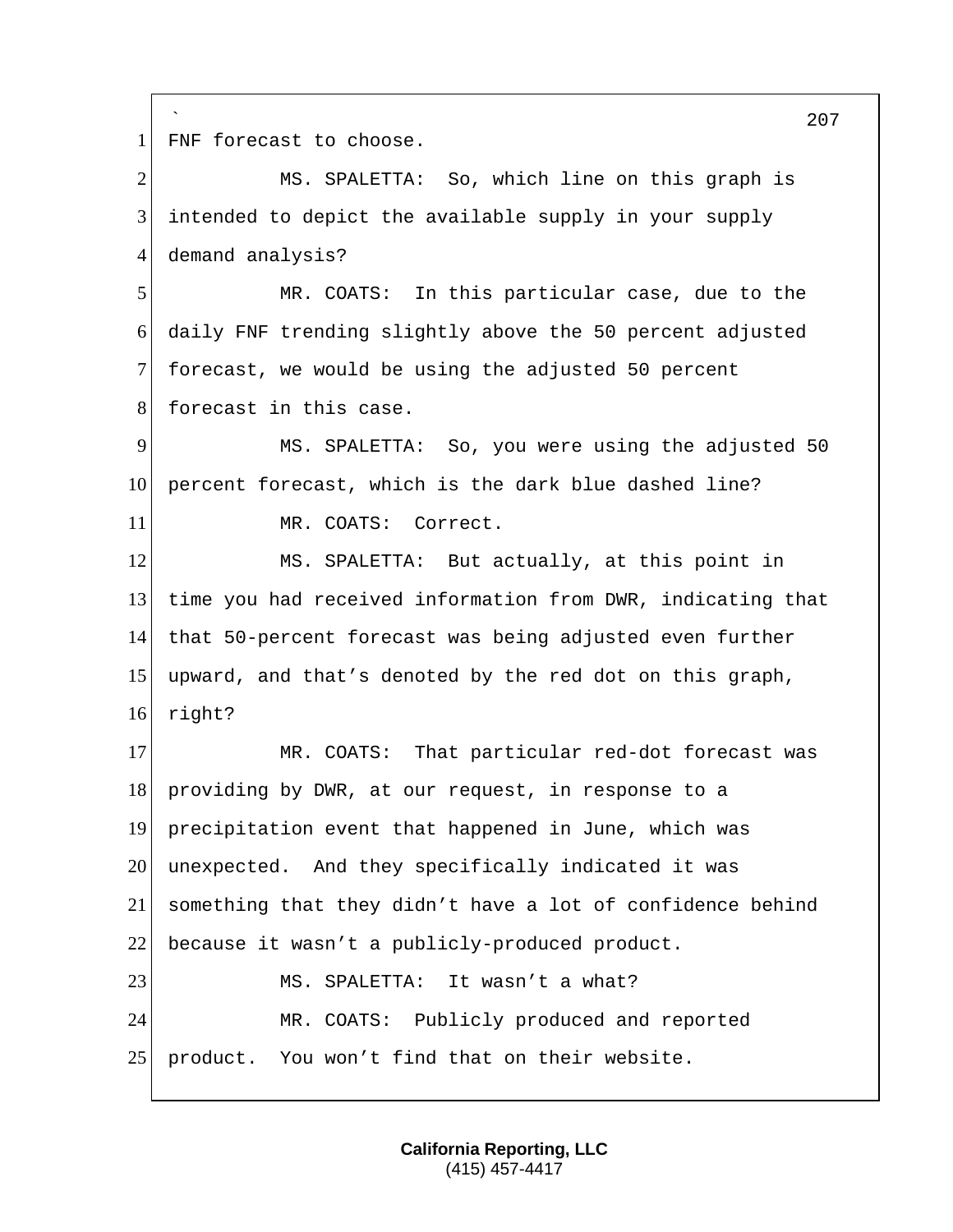` 208 1 MS. SPALETTA: But they performed the calculation  $2$  using the exact same method that they do to perform the 3 calculation for the data that is posted on the website? 4 MR. COATS: You would have to ask them for that. 5 I'm not an expert on their calculations. 6 MS. SPALETTA: But you just told me it wasn't the 7 same? 8 MR. COATS: It wasn't -- it wasn't actually 9 produced and posted on the website. 10 MS. SPALETTA: So, the fact that data's posted on 11 the website makes it more reliable than data that's not 12 posted on the website? 13 MR. COATS: It indicates they have confidence 14 behind it. 15 MS. SPALETTA: It couldn't indicate that this is 16 just their practice to only post it monthly? 17 MR. COATS: You have to ask them for that. 18 MS. SPALETTA: Now, let's look at Exhibit 52, 19 please. Okay, so Exhibit 52 is a combined Sacramento/San 20 Joaquin analysis that was generated on August 19th, by Mr. 21 Yeazell, at your direction, correct? 22 MR. COATS: Correct. 23 MS. SPALETTA: And as of August 19th you would 24 have received, from diverters, the April, May, June, July, 25 so four months of actual diversion data?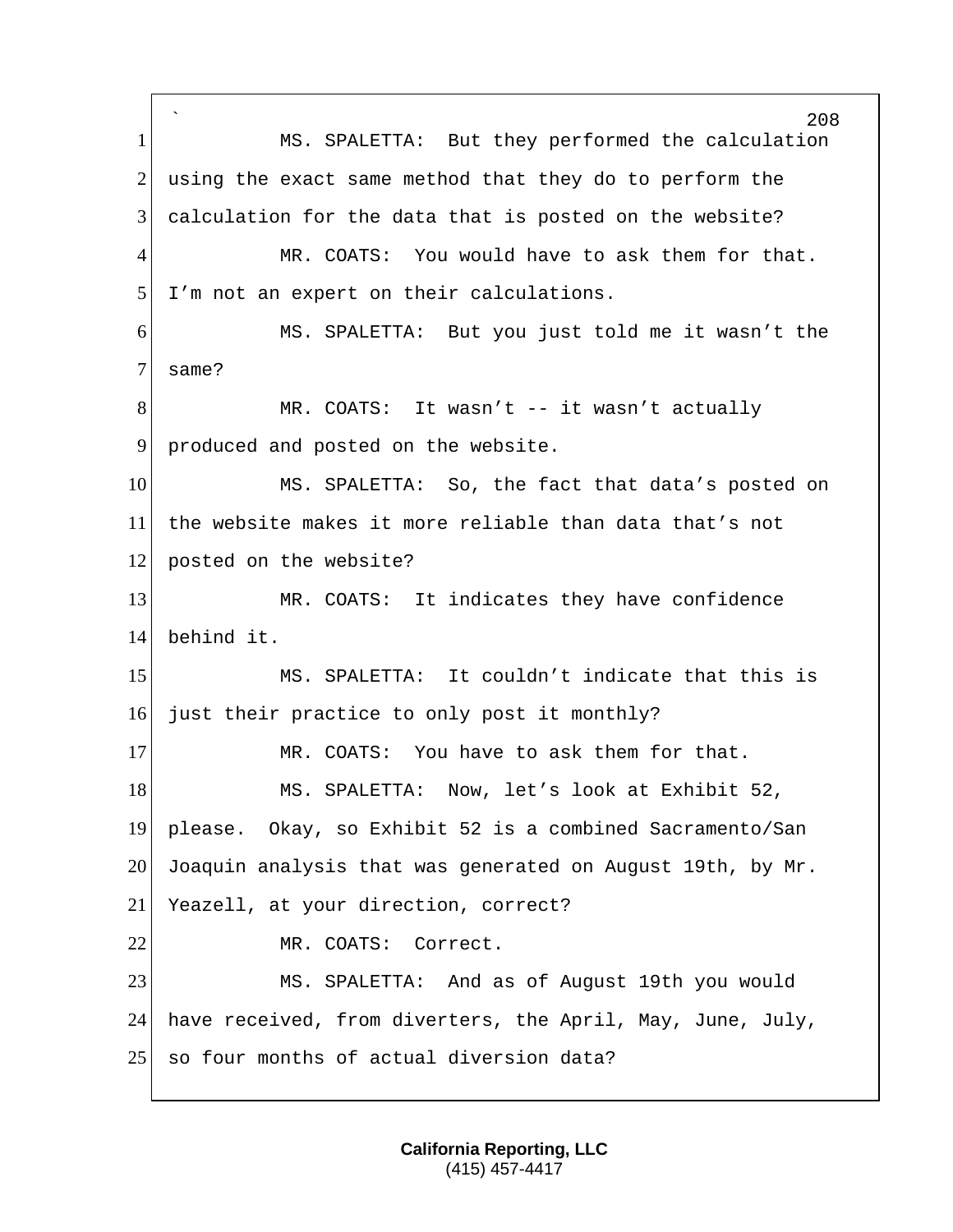` 209 1 MR. COATS: For the majority of them. Some of 2 them indicated that they wouldn't have enough time to 3 report but, yes. 4 MS. SPALETTA: But at this point in time you 5 still were not graphically depicting the actual diversion  $6$  data for 2015? 7 MR. COATS: On this graph, no. 8 MS. SPALETTA: But on a later graph? 9 MR. COATS: I believe so, yes. 10 MS. SPALETTA: For the combined? 11 MR. COATS: You have to check the exhibits, but I 12 think we did. 13 MS. SPALETTA: You don't know which one that is? 14 MR. COATS: Sorry, I'm not a computer. Sorry. 15 MS. SPALETTA: Now, on this particular graph was 16 there any effort made to remove the demands that could not 17 be satisfied with the available supply in a given sub-18 watershed? So, for example, on the Tuolumne River, if the 19 demand exceeded the supply that was available on the 20 Tuolumne River did you remove the demand or does this graph 21 include all of that demand that could not be satisfied? 22 MR. COATS: This particular graph includes all of  $23$  that supply. 24 MS. SPALETTA: Even though you knew at this point 25 in time it could not be satisfied?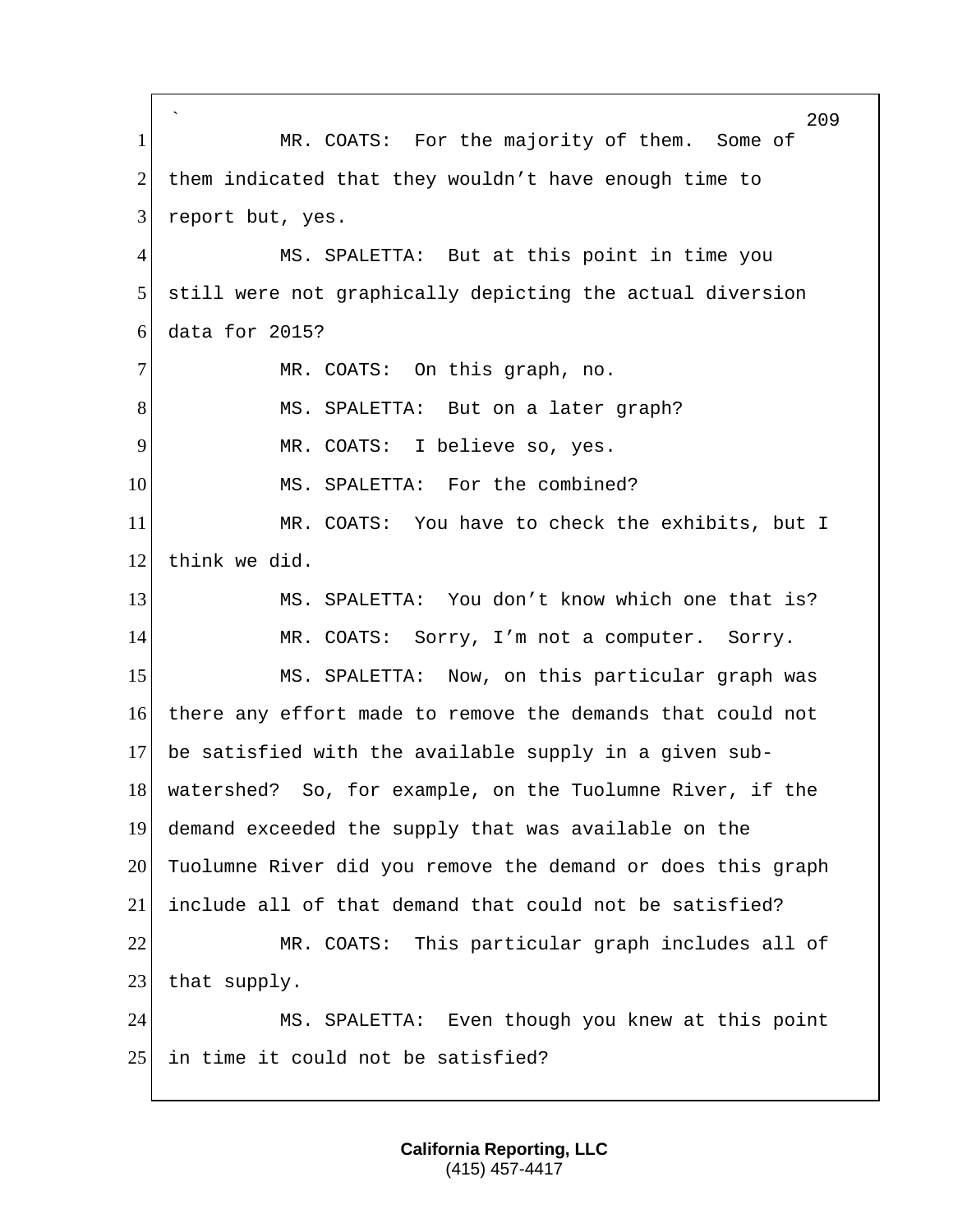` 210 1 MR. COATS: We weren't focusing on that at the  $2$  time. 3 MS. SPALETTA: So, when you were doing the supply 4 and demand analyses, you weren't focused on whether the 5 supply actually was unavailable to meet any particular 6 demand in the watershed? 7 MR. COATS: We did do sub -- or tributary level 8 analyses graphs. But for this particular graph, since it's 9 a combined basin, we included all of the demands and 10 supplies within the basin. 11 MS. SPALETTA: Well, actually, within the two  $12$  basins, right, the Sacramento and  $-$ -13 MR. COATS: The Sacramento and San Joaquin. 14 MS. SPALETTA: -- San Joaquin. 15 Okay, so in the spreadsheet then, what was 16 happening is since you were dividing things up based on 17 priority, someone with a high priority right on the 18 Tuolumne River was essentially able to pull water out of 19 the Sacramento River to satisfy their right, even though 20 there was no water physically available on the Tuolumne. 21 MR. COATS: On this graph, yes. 22 MS. SPALETTA: And wasn't that also the case for 23 the other two graphs that preceded this, that would be 24 Exhibits 47 and 48 that served as the basis for the 25 curtailment notices?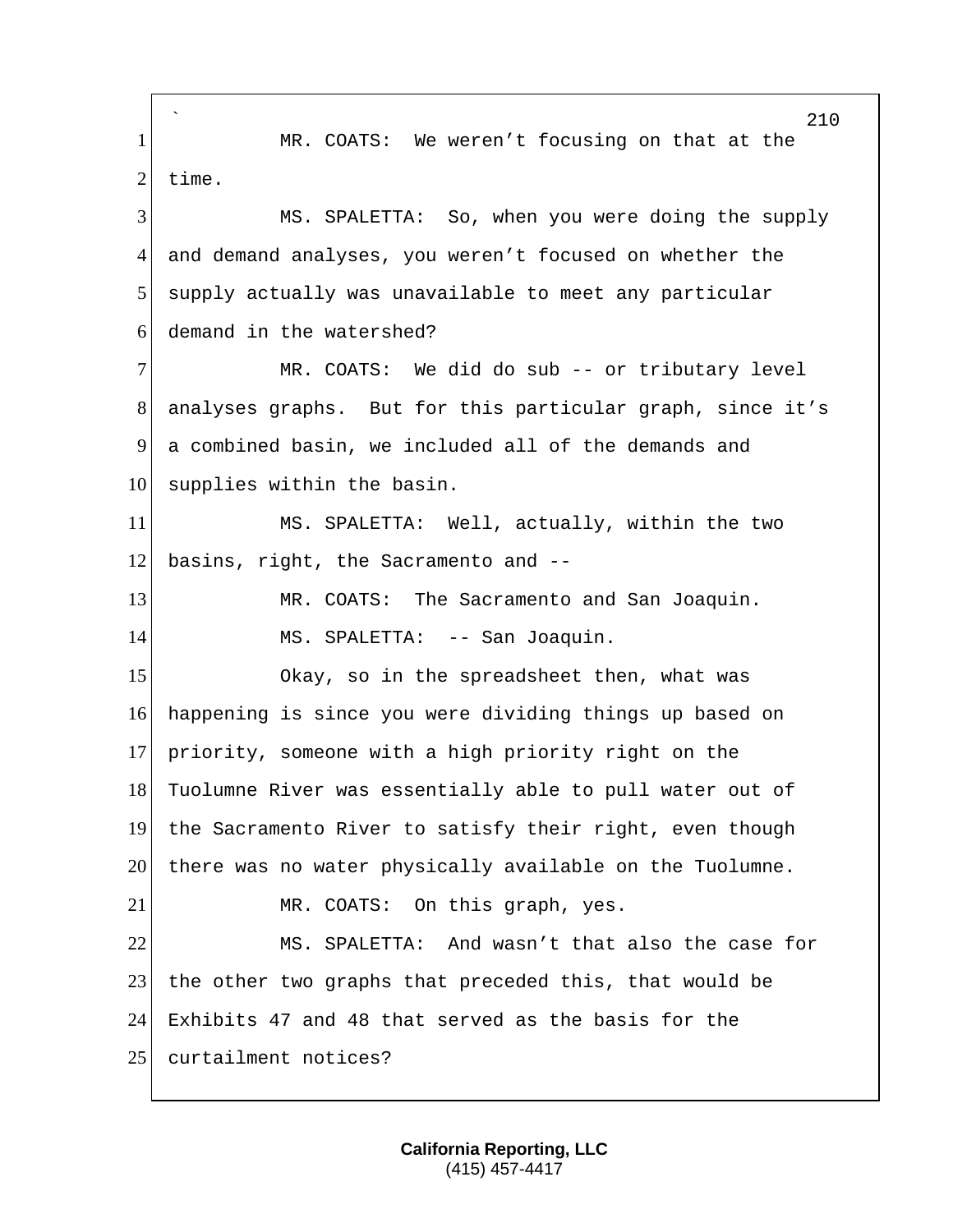` 211 1 MR. COATS: I'd have to look at those graphs 2 again, to refresh my memory. 3 MS. SPALETTA: Let's look at them. 4 MR. COATS: Sure. 5 MS. SPALETTA: So, did you remove any of this 6 excess demand on Exhibit 47, that could not have been 7 satisfied with the available supply in the watershed? 8 MR. COATS: I think on this graph we had removed 9 Cache and Putah Creek demand. 10 MS. SPALETTA: Those were the only two? 11 MR. COATS: I believe so, yes. 12 MS. SPALETTA: And then, let's look at 48. On 13 48, had you removed any of the excess demand that could not 14 be satisfied with available supply in the sub-watersheds? 15 MR. COATS: The same answer here, the Cache and 16 Putah have been removed from there. 17 MS. SPALETTA: Those were the only two? 18 MR. COATS: Correct. 19 MS. SPALETTA: Have you pulled up Exhibit 42, 20 yet? I'm sorry, 52. You'll have to excuse me, there are 21 so many graphs and so many spreadsheets that sometimes I 22 have to take a minute to get my bearings. 23 Okay, I think we looked at this one already. But 24 I just want to confirm, on this particular graph  $-$  I think 25 I asked you this with a different graph, but I'll confirm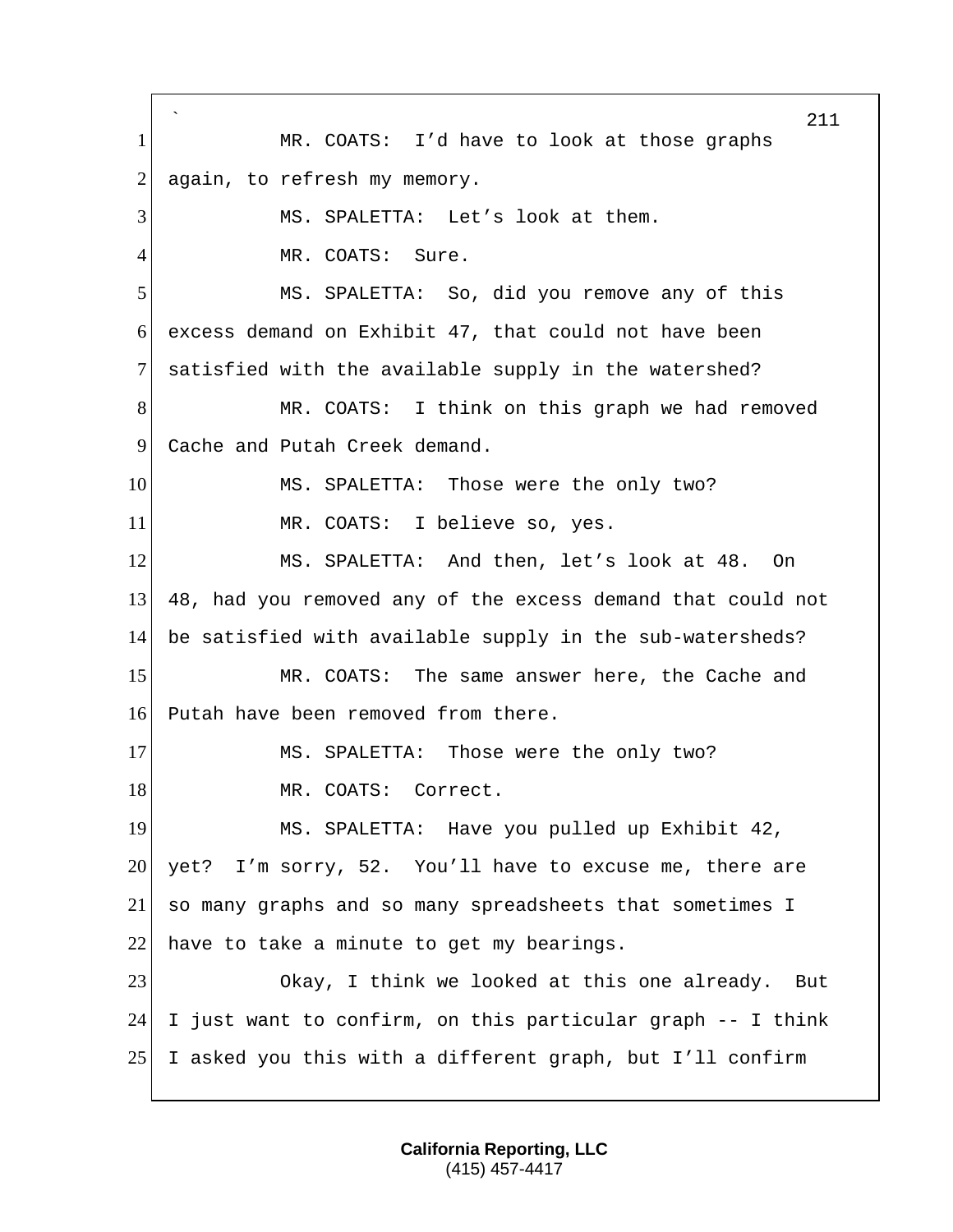` 212 1 it here. For this one, this blue line that's depicting the 2 adjusted  $-$  I'm sorry, not the adjusted, but the daily full 3 | natural flow, the blue jagged line. 4 MR. COATS: Correct. 5 MS. SPALETTA: Does it include the 40 percent 6 return flow for the Delta? 7 MR. COATS: We didn't make any adjustments to the 8 daily FNF. 9 MS. SPALETTA: And for the month of June, isn't 10 it true that those adjustments for the return flows for the 11 Delta and the return flows for the San Joaquin River, they 12 totaled more than 2,200 CFS of supply? 13 MR. COATS: Now, which area are you looking at, 14 again, for June? And what was your question, again? 15 MR. COATS: Didn't the adjustments, as a result 16 of looking at return flow in the San Joaquin River and 17 return flow in the Delta amount to more than 2,200 CFS of 18 supply? 19 MR. COATS: I don't have the spreadsheet in front  $20$  to confirm that. 21 MS. SPALETTA: But if you were to add them, 22 wouldn't you have to bump this blue line up by 2,200 CFS? 23 MR. COATS: I don't make any adjustments to the 24 daily FNF. 25 MS. SPALETTA: You don't make any adjustments.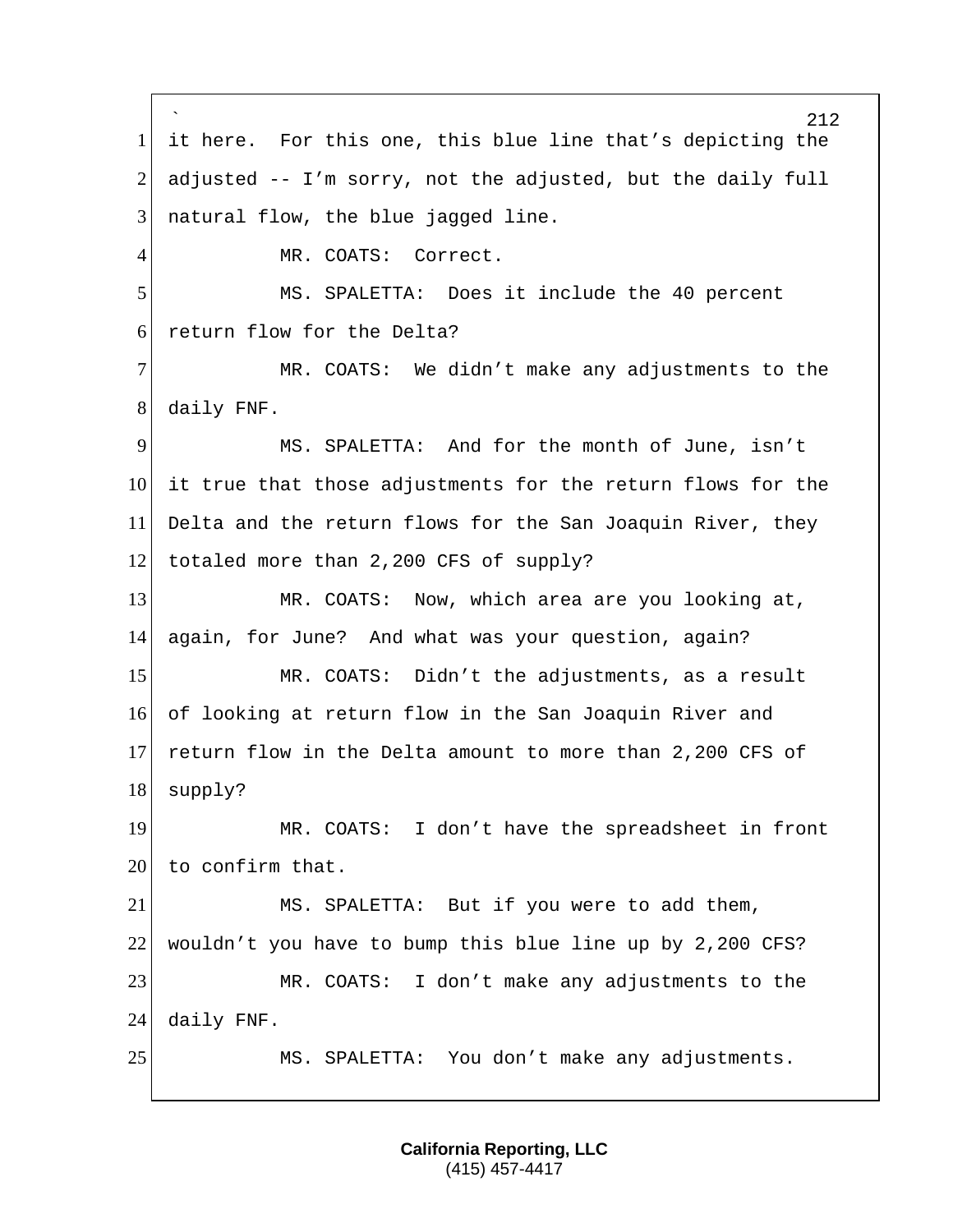` 213 1 So, even if you, in your spreadsheet, were analyzing 2 additional supply that was available, as a result of your 3 discussions with your supervisors, Ms. Mrowka and Mr. 4 O'Hagan, you would not be depicting it as part of the blue 5 supply line on the graph? 6 MR. COATS: Not adjustments to daily FNF, no. 7 MS. SPALETTA: And then, you didn't provide any 8 alternative supply line on this graph that showed what the 9 daily supply would be if you added that? 10 MR. COATS: The only adjustments to those 11 particular -- on that graph, with respect to supply, are 12 the adjusted 50 and 90 percent forecasts. 13 MS. SPALETTA: But again, those are forecasted 14 data, not actual supply? 15 MR. COATS: Correct. 16 MS. SPALETTA: So, let's just go ahead and 17 confirm what that adjustment was for June. If we could 18 look at the spreadsheet, which is Prosecution Team Exhibit 19 77? And if it's not loading very quickly, that's just 20 because it's big and it doesn't load very quickly. So, if 21 we could hold the timer while it's trying to load, that 22 would be great. 23 MR. TAURIAINEN: If I could suggest, Mr. Buckman, 24 look in your downloads folder. I think it just downloads 25 | the spreadsheet files, rather than opening.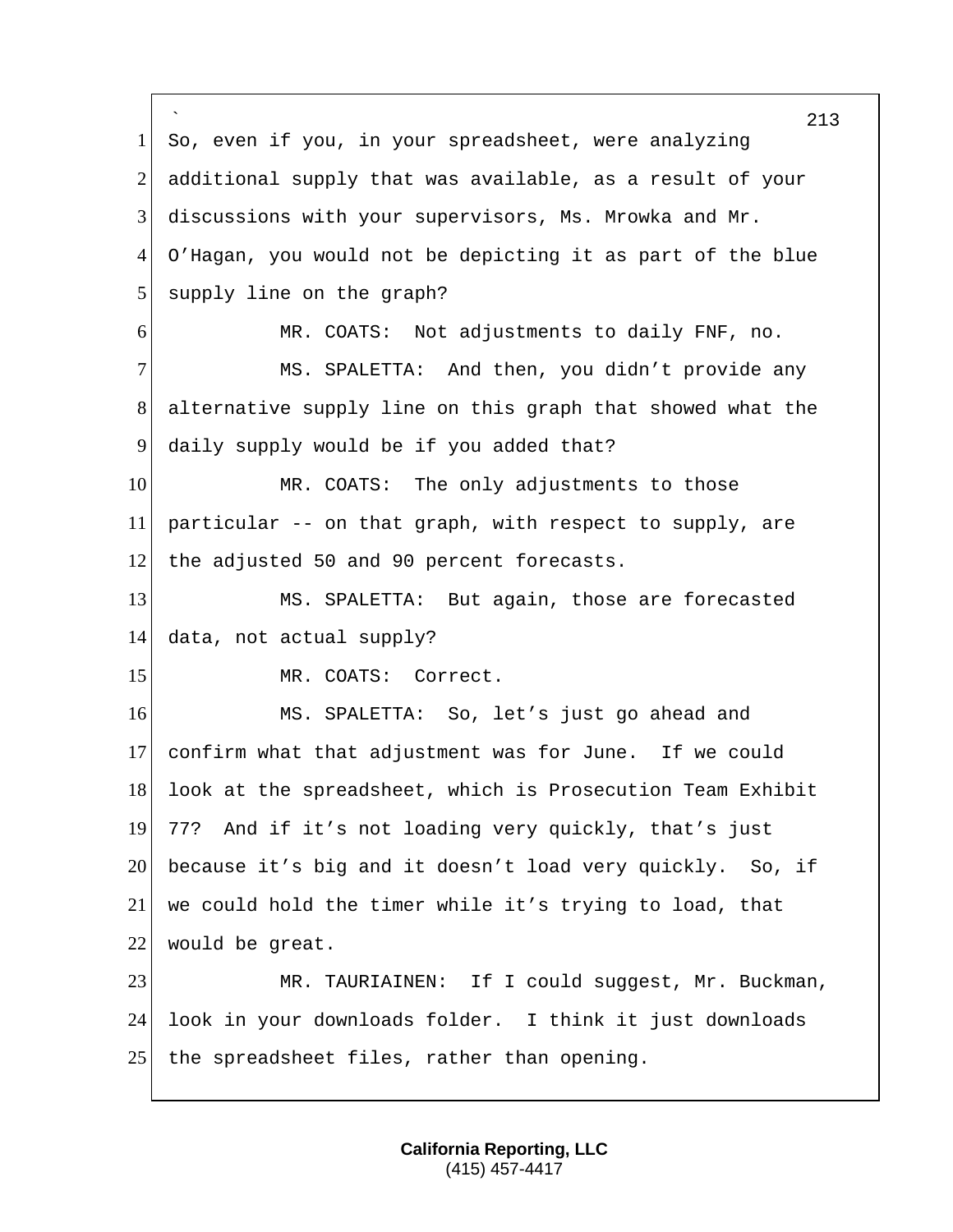` 214 1 MR. KELLY: If it helps speed things up at all,  $2$  we have every exhibit on the flash drive that we provided 3 to Mr. Buckman. So, instead of trying to download them 4 from the website, Mr. Buckman can access any exhibit on the 5 flash drive, if it's quicker. 6 MS. SPALETTA: So, here we go. This is a 7 spreadsheet, so let's go look at the chart just to make 8 sure it's the right one. So, you're going to go all the 9 way over and it's the chart on the  $-$ - there you go. You 10 have to scroll over more, there's more charts. No, use the 11 scroll on the other side of Excel. There you go. 12 Let's pull up the senior chart and let's just 13 make sure it's the right chart. Okay, so we're looking at 14 the same chart. 15 MR. COATS: I can't speak to that because it's 16 not listed as an exhibit for me to compare to, but if you 17 say it is. 18 MS. SPALETTA: So, you don't know which 19 spreadsheets go with which charts? 20 MR. COATS: No. 21 MS. SPALETTA: So, then that needs to be a 22 question for Mr. Yeazell? 23 MR. COATS: Correct. 24 MS. SPALETTA: All right. 25 MR. TAURIAINEN: Can we get the timer rolling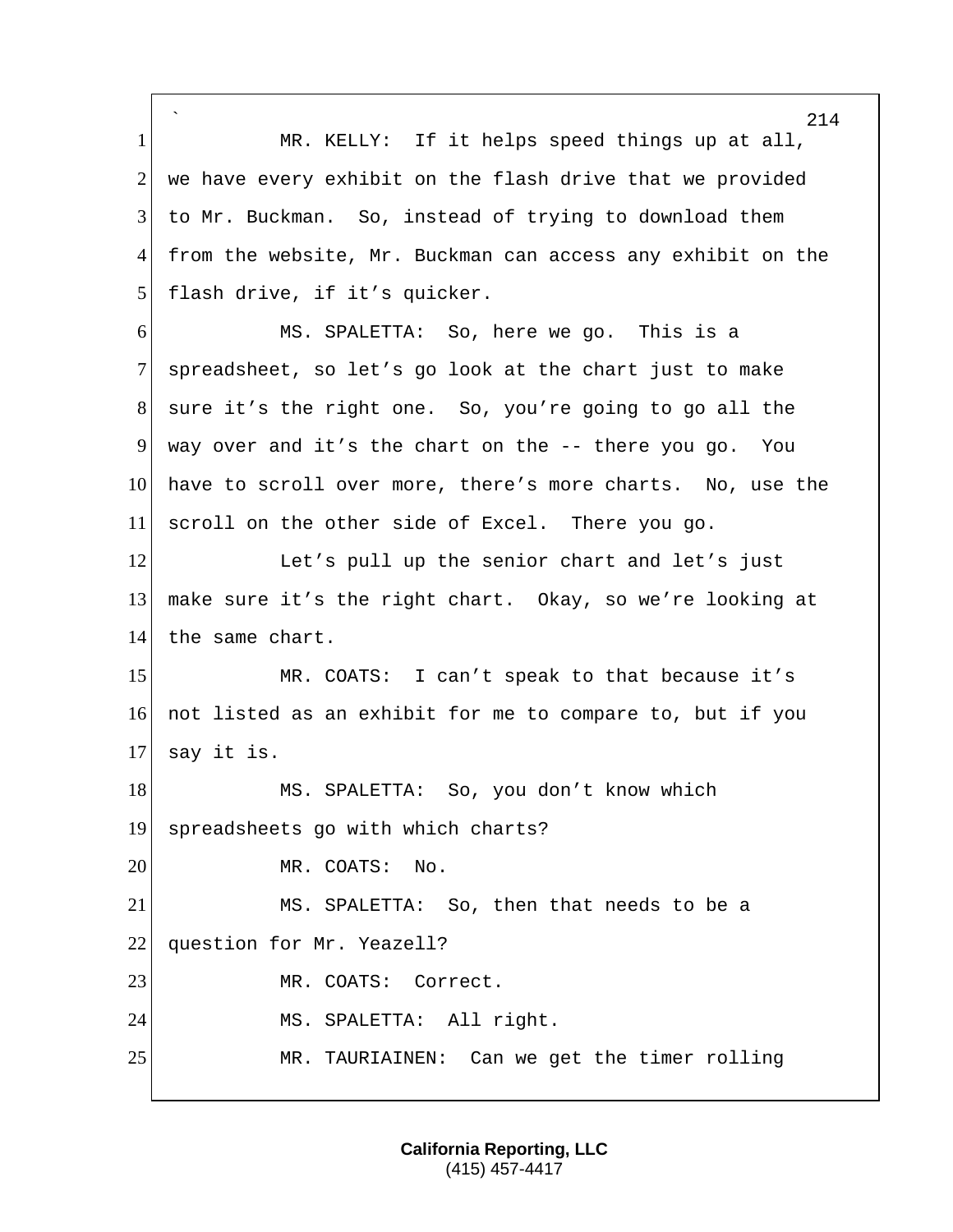` 215 1 again, please? 2 MS. SPALETTA: I'll turn the questioning over, 3 now, to Mr. Ferguson. 4 CROSS-EXAMINATION BY MR. FERGUSON 5 FOR BRYON BETHANY IRRIGATION DISTRICT 6 MR. FERGUSON: Good afternoon, Mr. Coats. My 7 name is Aaron Ferguson, with Somach Simmons & Dunn, on 8 behalf of the Byron Bethany Irrigation District. I'm going 9 to ask a few follow-up questions related to your work in 10 this matter. 11 So, just at the broader level -- oh, excuse me. 12 In performing these water availability analyses, 13 did you use a specific definition of water availability to 14 perform your analysis? 15 MR. COATS: A specific definition by what? 16 MR. FERGUSON: Well, did you actually have a 17 definition or a set of rules in order to conduct this water 18 availability analysis that you followed? 19 MR. COATS: Well, generally, a water availability 20 analysis, as what we did, includes using full natural flow 21 in comparison to reported demands. 22 MR. FERGUSON: Did you rely on any sort of 23 | written procedure that the State Board has or any 24 regulations that the State Board have in order to perform 25 this analysis?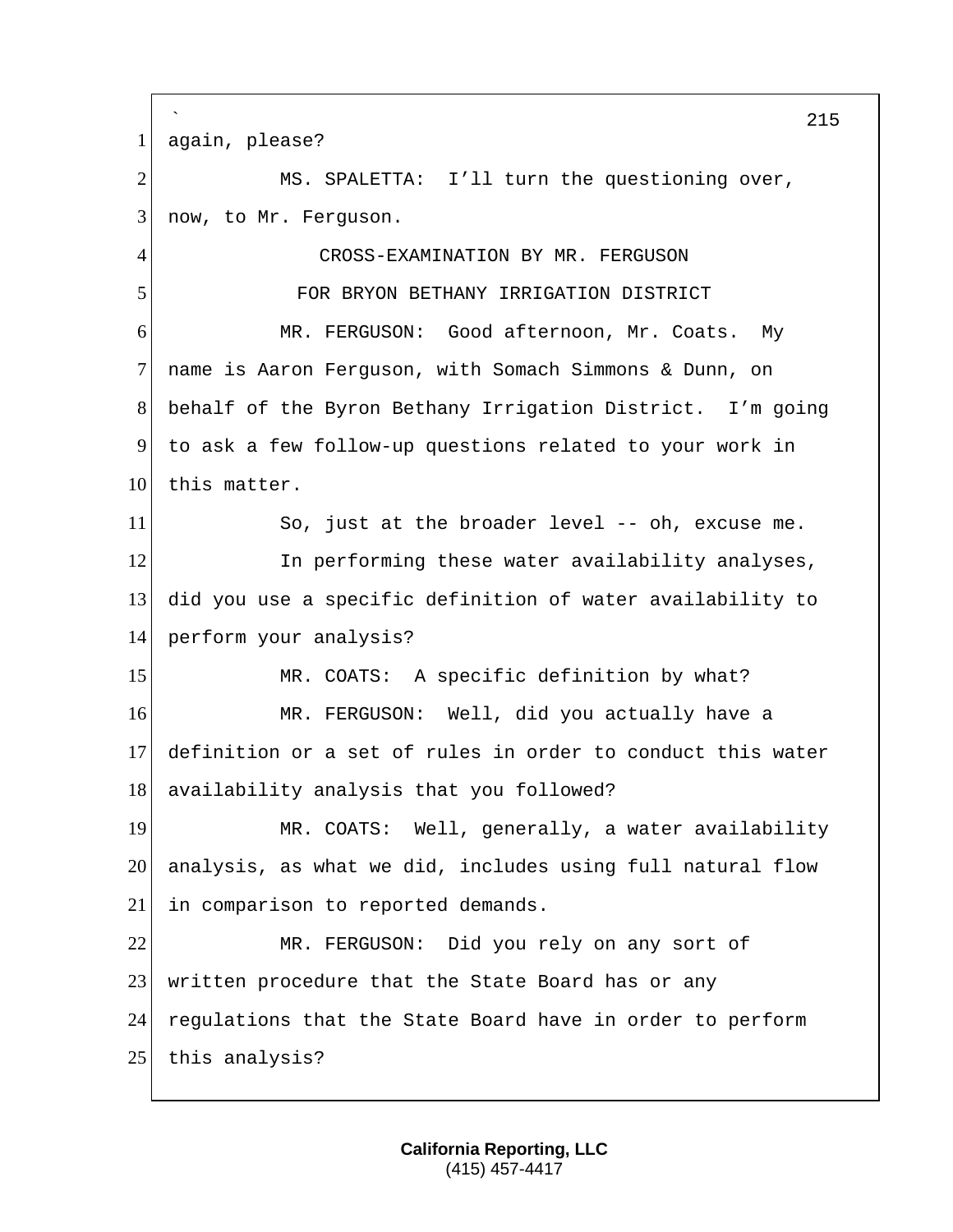` 216 1 MR. COATS: No. 2 MR. FERGUSON: Were there any formal hearings 3 held to determine what water availability methodology to  $4^{\mathrm{+}}$ use? 5 MR. COATS: I don't believe there was, no. 6 MR. FERGUSON: And the methodology was never 7 formally adopted or approved by the State Water Board, 8 right, prior to the Board issuing the ACL or the CDO in 9 this matter, correct? 10 MR. COATS: By formally adopted, what are you 11 referring to? 12 MR. FERGUSON: Well, did the State Board have an 13 opportunity to review this methodology in a formal 14 proceeding -- 15 MR. COATS: No. 16 MR. FERGUSON: -- of some sort, before the 17 enforcement actions are commenced? 18 MR. COATS: No. 19 MR. FERGUSON: So, even though there wasn't a 20 formal set of rules or written procedures, and the Board 21 hadn't reviewed the methodology, you still believe it was 22 the appropriate standard? 23 MR. COATS: Yes. 24 MR. FERGUSON: So, other than your job at the 25 State Water Board, do you have any formal education in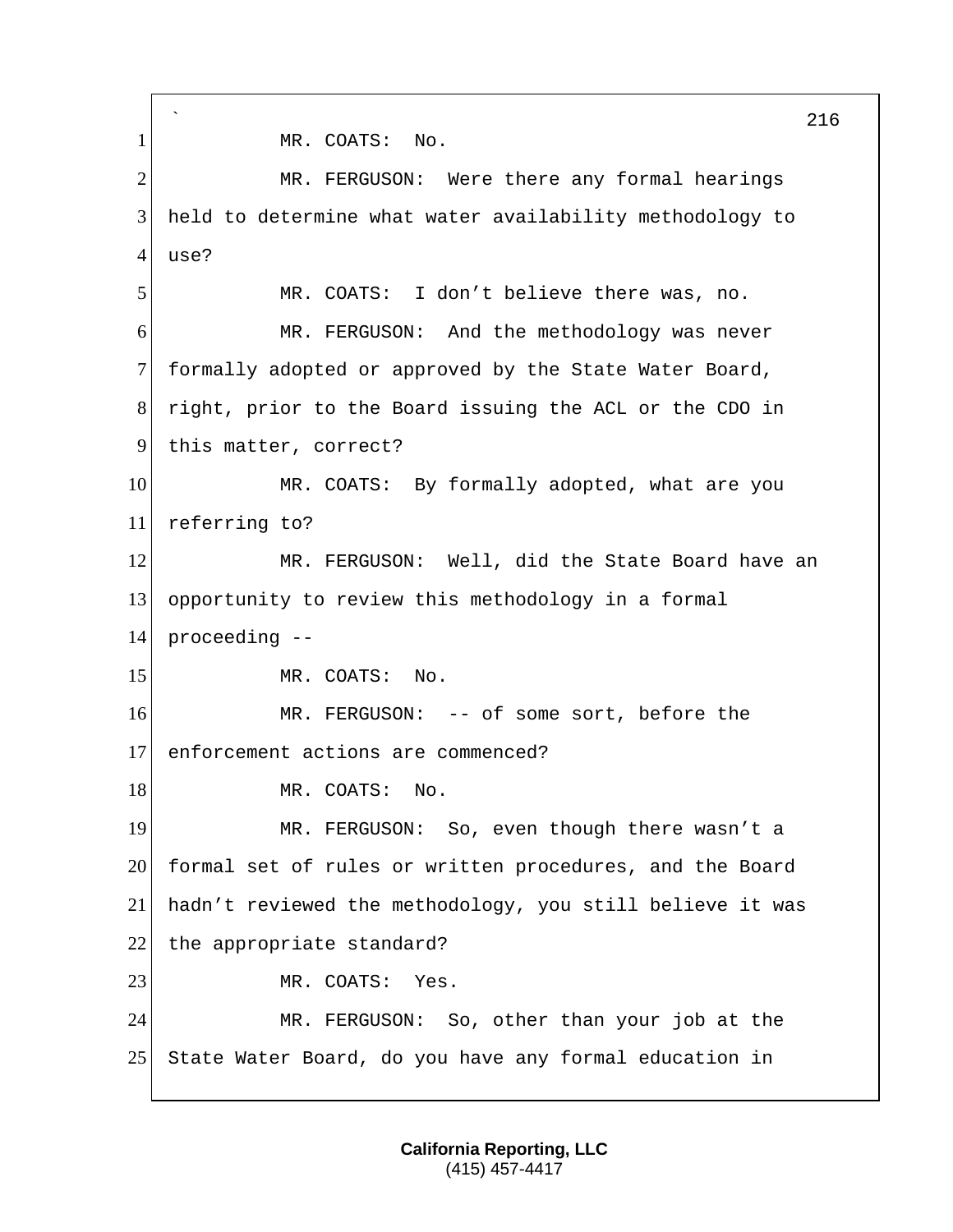` 217 1 creating a water supply methodology? 2 MR. COATS: No. 3 MR. FERGUSON: Before 2013, had you ever 4 performed a water availability analysis? 5 MR. COATS: No. 6 MR. FERGUSON: And then, the method you relied on 7 in 2015 had never been used before, correct? 8 MR. COATS: To my knowledge, no. 9 MR. FERGUSON: How did you come about selecting 10 the 1977 drought year as a reference point for your 2015 11 analysis? 12 MR. COATS: In June 2014, I was approached by 13 John O'Hagan, after we had received word that due to 14 declining water supplies that we would be likely looking at 15 a drought year. And then I went downstairs into our file 16 room and researched relevant correspondence, dating back to 17 the 1970s, on drought year. I found some information there 18 that appeared to be helpful and from that point on we used 19 that. 20 MR. FERGUSON: So, other than the 1977 report, 21 did you rely on any previously existing standards to 22 develop the methodology or scientific standards of any 23 sort? 24 MR. COATS: No, we just relied on what had been 25 done in the 1977 report and then just adapted it to current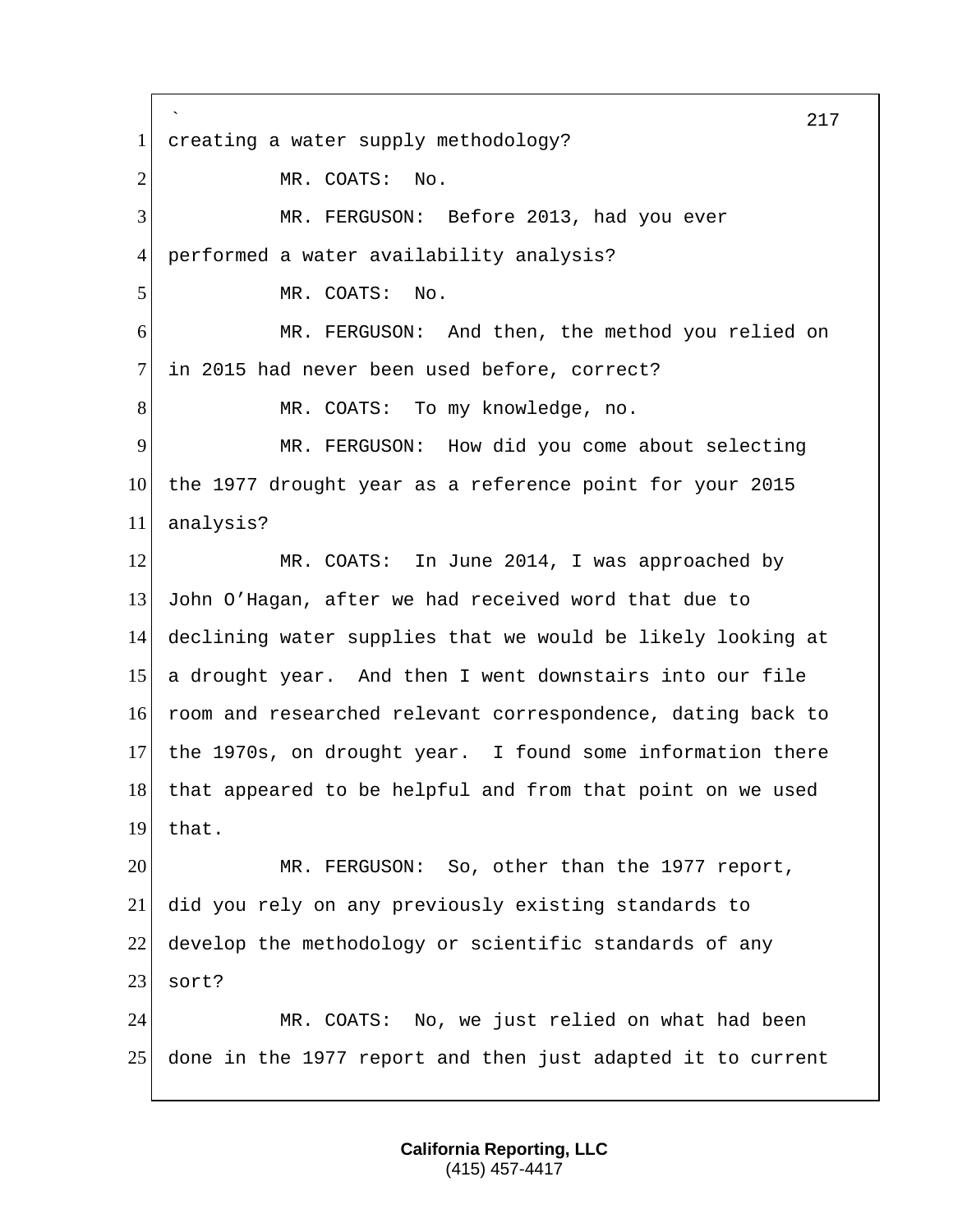` 218 1 technology and use reports. 2 MR. FERGUSON: Are you familiar with the models 3 CalSIM and DSM2? 4 MR. COATS: I am not intimately familiar with 5 them, no. 6 MR. FERGUSON: So, you'd never used a model like 7 CalSIM before? 8 MR. COATS: No. 9 MR. FERGUSON: No. So, they didn't factor into 10 the water availability analysis in these proceedings, 11 correct? 12 MR. COATS: No. 13 MR. FERGUSON: Did the curtailment analyses or 14 the water availability analyses that supported those look 15 at actual water availability in the Delta at all? 16 MR. COATS: What do you mean by actual water 17 availability? 18 MR. FERGUSON: Well, did you actually evaluate 19 water availability at the Delta level, say at the points of 20 diversion of the two districts in this matter? 21 MR. COATS: We did a comparison, which is 22 different than a formal water availability determination, 23 using gauged flow at Vernalis. But that's not a water 24 availability determination. 25 MR. FERGUSON: What do you mean by a comparison?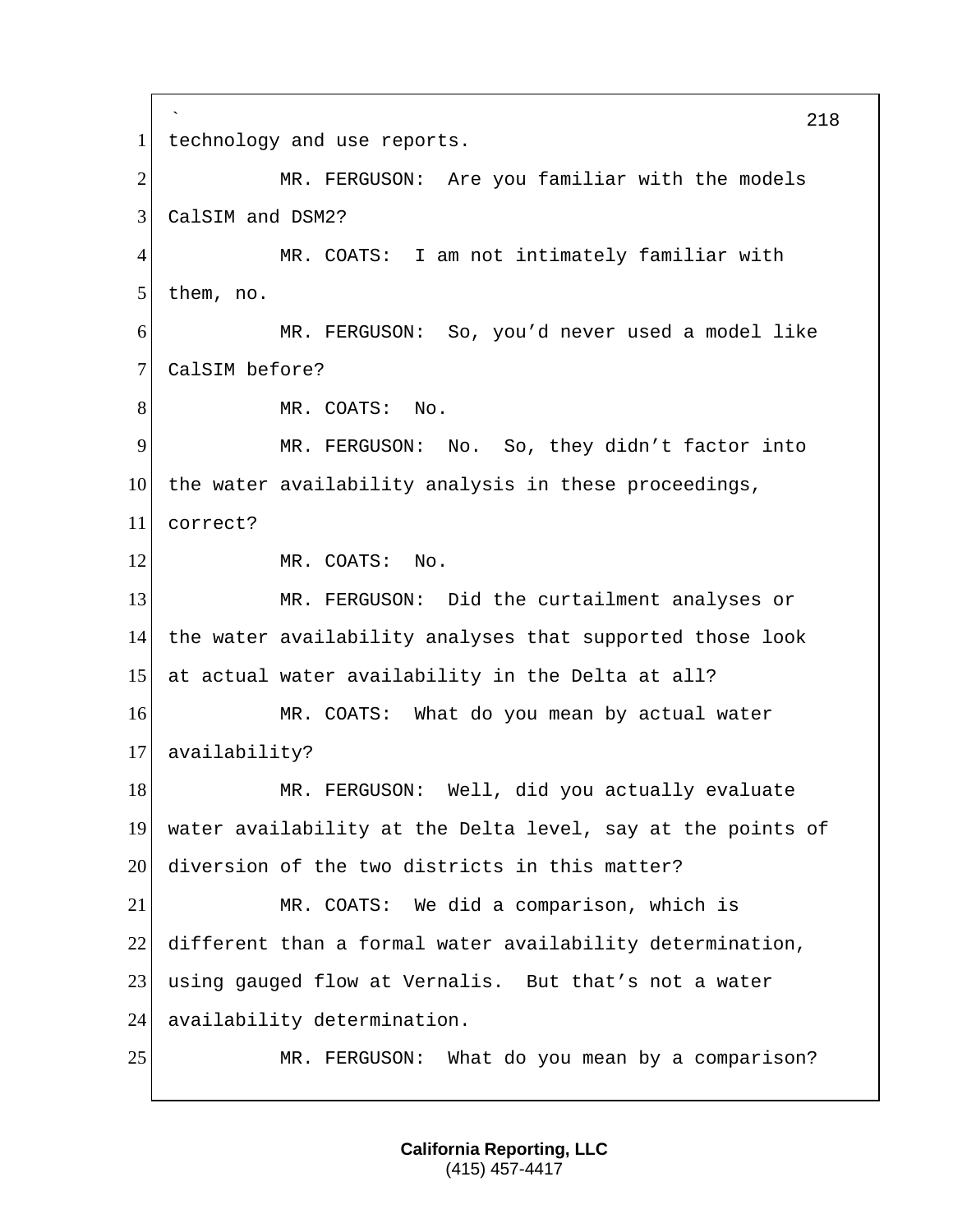` 1 MR. COATS: Well, in that case, as I indicated 2 earlier, a water availability determination, as we use the 3 term, compares full natural flow to reported uses. The 4 comparison that we  $-$ - that I had indicated in my testimony, 5 in our presentation related to the measured flow at 6 Vernalis which, since the gauged flow is not full natural 7 flow, I can't use the same term as a water availability 8 determination, so we use it as a comparison. 9 MR. FERGUSON: So, based on your analysis at the 10 watershed level, was it your understanding that water, 11 essentially that would be available in Redding, could 12 essentially be available in the Delta on the same day? 13 MR. COATS: The way we conducted the analysis, 14 yes. 15 MR. FERGUSON: Is that realistic or 16 scientifically realistic? 17 MR. COATS: From the resident or the actual 18 travel time, as I indicated in my deposition, not with 19 current technology, no. 20 MR. FERGUSON: Yet, you still stand by your 21 position that the watershed-wide analysis was the 22 appropriate analysis, water availability analysis to 23 support these enforcement actions? 24 MR. COATS: Because we're forward looking, 25 correct.

219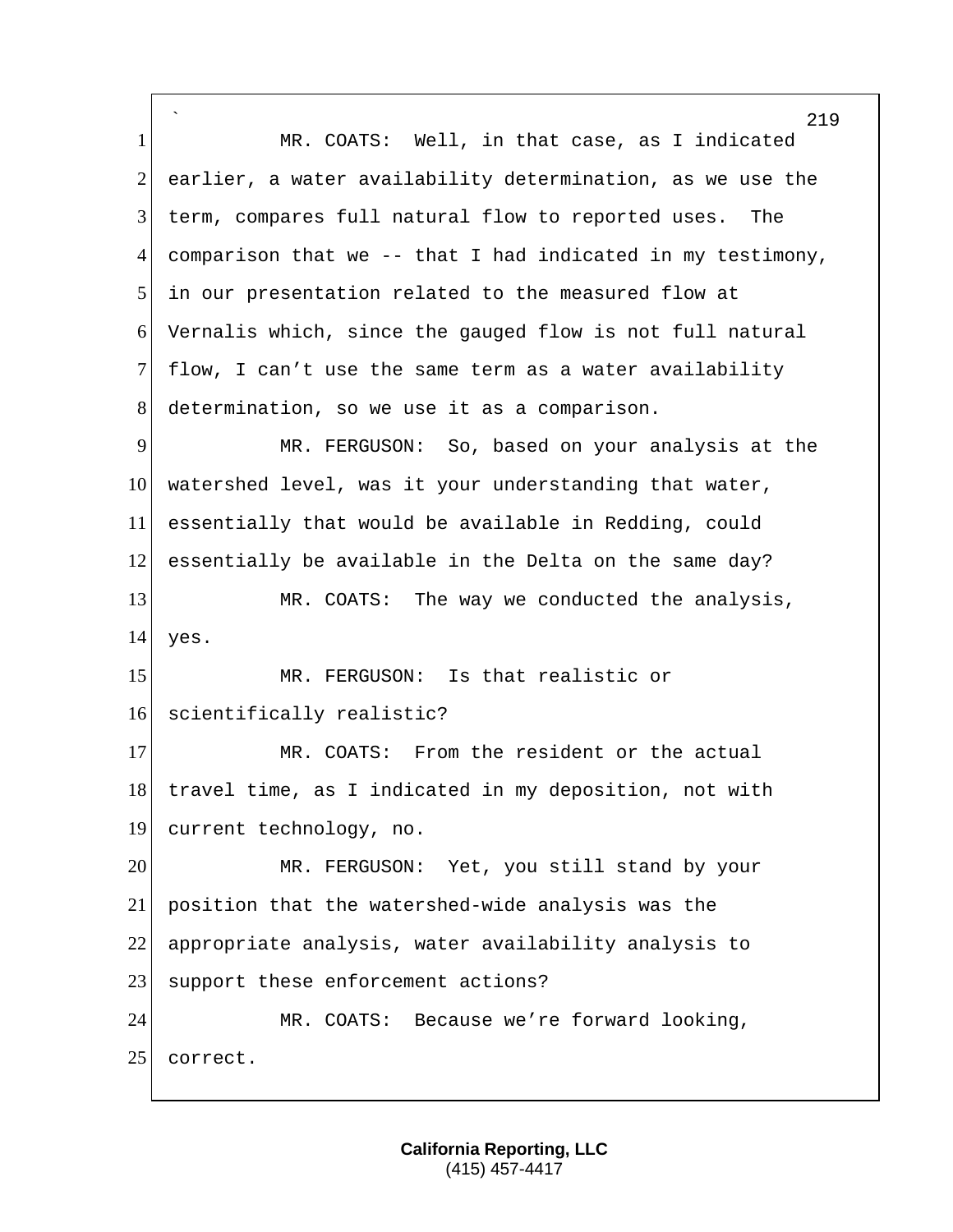` 220 1 CO-HEARING OFFICER DODUC: Can we do a time check 2 here? Is that the entirety of time that they have left, 3 Mr. Buckman? 4 Okay. Even though you do have an hour, I would 5 encourage you to move a little bit faster. This is 6 becoming a bit redundant. 7 MR. FERGUSON: Okay, I just want to cover a 8 couple of items. Your analyses used 40 percent return flow 9 for the Delta, correct? 10 MR. COATS: As a return flow credit, either as an 11 addition to supply or reduction of demand, yes. 12 MR. FERGUSON: And also used return flows for the 13 San Joaquin River, as well, based on the dry year report? 14 MR. COATS: Based on the monthly percentages 15 outlined in the dry report, correct. 16 MR. FERGUSON: Are you aware that the '77 report 17 also includes return flows in the Sacramento River system? 18 MR. COATS: No, I'm not. 19 MR. FERGUSON: Can you go ahead and bring up WR- $20\vert$  79, and then pages 76 and 77. And if you go to the next, 21 77, the lines at the bottom, actually the third line up, I 22 believe, talks about monthly outflow from the Sacramento 23 River system. They're documented. And then the previous 24 lines also address various outflows from the district 25 systems up in the Sacramento River Watershed.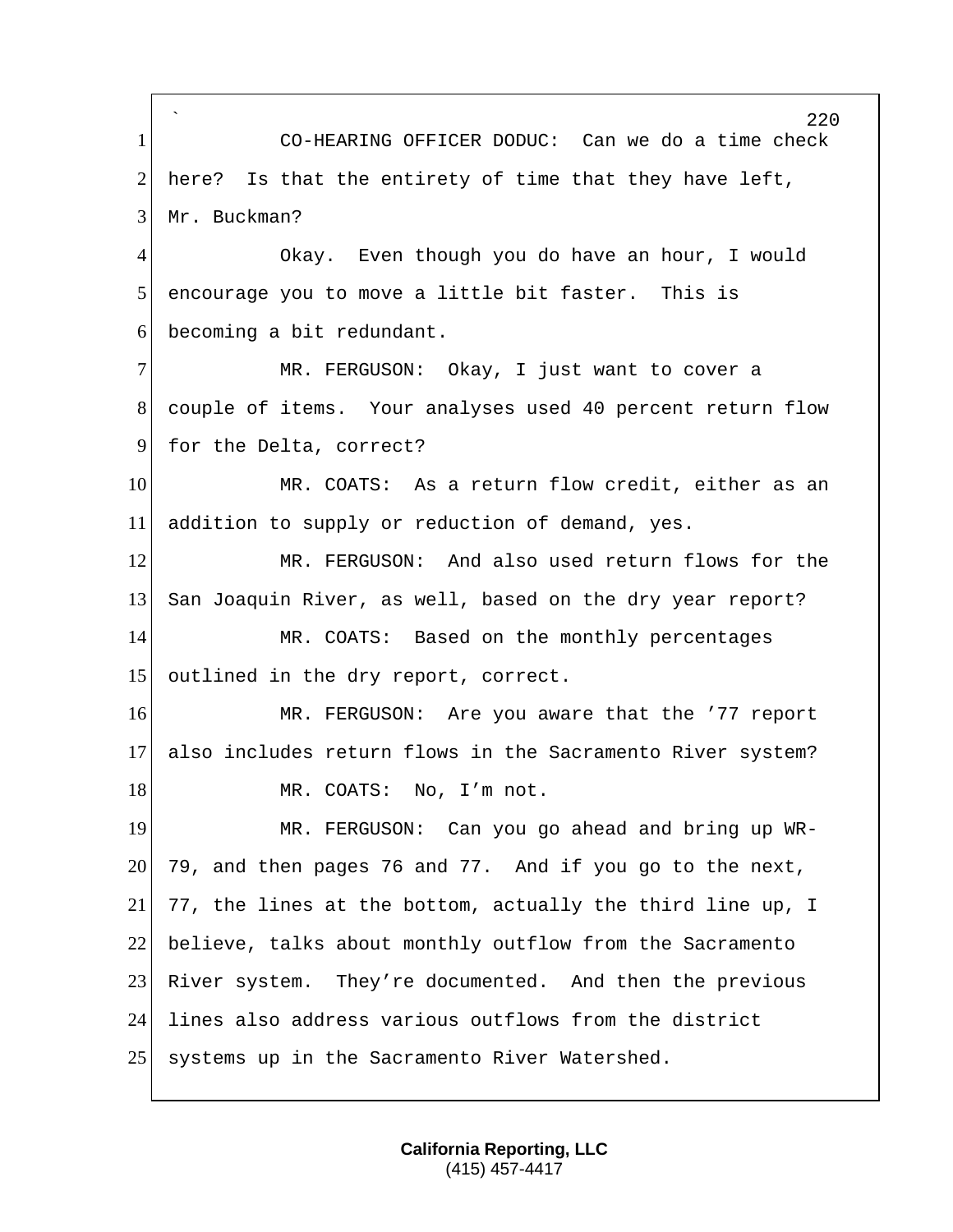` 221 1 So, you were not aware of this? 2 MR. COATS: I don't recall seeing that table, no. 3 MR. FERGUSON: You didn't use this information at 4 all in the water availability analyses? 5 MR. COATS: As I haven't seen that table, no. 6 MR. FERGUSON: I just have a quick question, 7 couple questions. There were some discussion in your 8 testimony about the ability to evaluate water availability 9 at a global scale, Sacramento or San Joaquin Watershed 10 scale, a tributary and sub-tributary scale. Did you ever 11 consider whether that sort of analysis could be done for 12 the Delta, recognizing that you can do it on a sub-13 watershed bases? 14 MR. COATS: Not for the Delta. No, we didn't. 15 MR. FERGUSON: I don't have any further 16 questions. 17 CO-HEARING OFFICER DODUC: Does that complete 18 your cross-examination of Mr. Coats? 19 MS. SPALETTA: Yes. 20 CO-HEARING OFFICER DODUC: All right. 21 MS. SPALETTA: We'll move on -- 22 CO-HEARING OFFICER DODUC: Mr. Mona, would you 23 like to step out and get some water? 24 Go ahead, Ms. Spaletta. 25 MS. SPALETTA: Okay. So, we'll go ahead, now,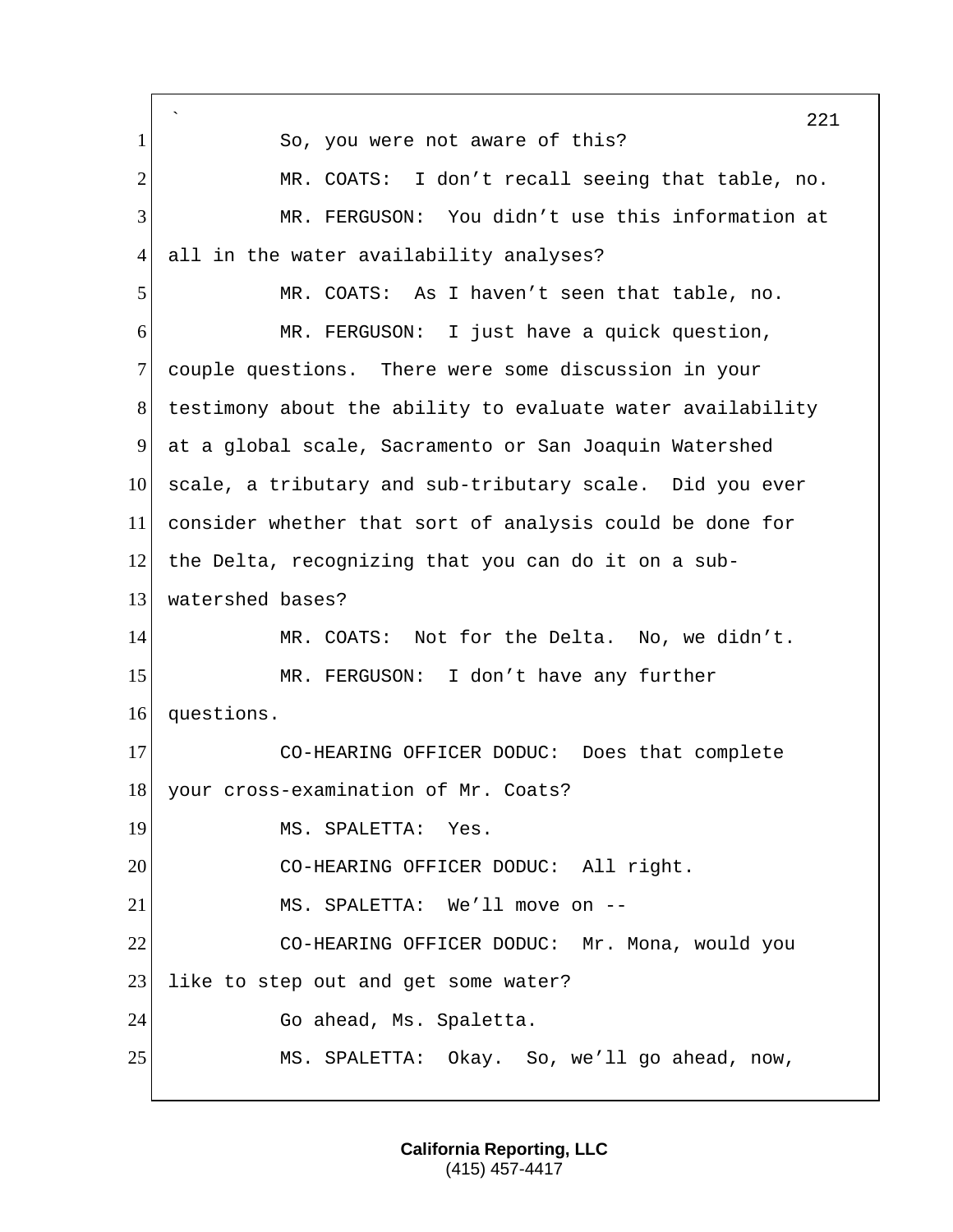` 222 1 and do our cross-examination of Mr. Yeazell. 2 JEFFREY YEAZELL 3 CROSS-EXAMINATION BY MS. SPALETTA 4 FOR WEST SIDE IRRIGATION DISTRICT, SOUTH DELTA WATER AGENCY 5 AND CENTRAL DELTA WATER AGENCY 6 MS. SPALETTA: All of our questions regarding 7 spreadsheets have been directed to you, so we'll start 8 there. 9 I asked Mr. Coats about the amount of the 10 adjustment in June 2015 that was included in the June 12th 11 water supply availability analysis. So, which spreadsheet 12 do I need to pull up to find that number? 13 MR. YEAZELL: I couldn't tell you right off the 14 top of my head. 15 MS. SPALETTA: And actually, at your deposition, 16 when I asked you which spreadsheet, which had been produced 17 to us on the drive, by the Prosecution Team, support the 18 June 12th analysis, you also were not able to tell me. Do 19 you recall that? 20 Okay, so do you need to look at your testimony to 21 figure out which spreadsheet includes -- 22 MR. YEAZELL: That would help. 23 MS. SPALETTA: Why don't you do that. And if we 24 could keep note of the time? 25 1 I think that you previously said in your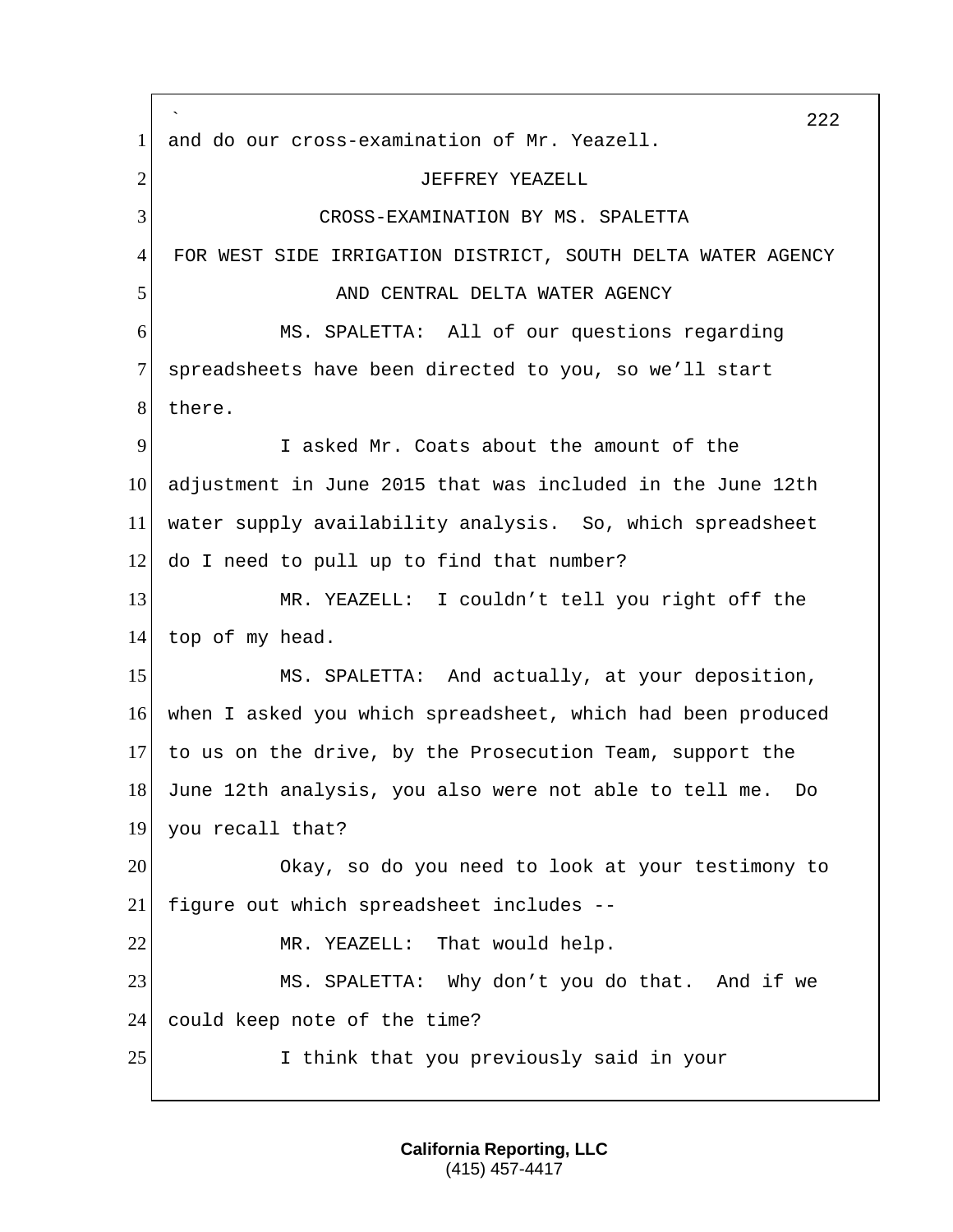` 223 1 presentation it was either Exhibit 53 or 77, but there was  $2$  some confusion about which one it might be. 3 MR. YEAZELL: Put it up on the screen, please. 4 MS. SPALETTA: Which one do you want, 53 or 77? 5 MR. YEAZELL: My testimony. 6 MS. SPALETTA: Testimony. Which is Exhibit 11. 7 And so, which spreadsheet should I look at to know which 8 analysis supported the June 12th Curtailment Notice, and 9 the one that Ms. Mrowka's relying on for prosecution of  $10<sup>1</sup>$  BBID? 11 MR. YEAZELL: For the June 12th, that would --12 can you scroll down? It's either 75 or 77. Keep scrolling 13 down to where it says construction of the graph. Oh, thank 14 you. 15 MR. TAURIAINEN: Mr. Buckman, the clock, please. 16 MR. KELLY: This is Dan Kelly for BBID. The 17 clock here is actually running. That clocks not  $-$ - they 18 differ, now. But I think that Ms. Spaletta requested that 19 the lock be stopped until Mr. Yeazell could -- or Yeazell, 20 I'm sorry, could determine which exhibit he actually needs 21 to find. So, I don't know that the clock should run on 22 cross-examination time while he's trying to figure out what 23 he relied on. 24 CO-HEARING OFFICER DODUC: That will be the 25 official clock over there.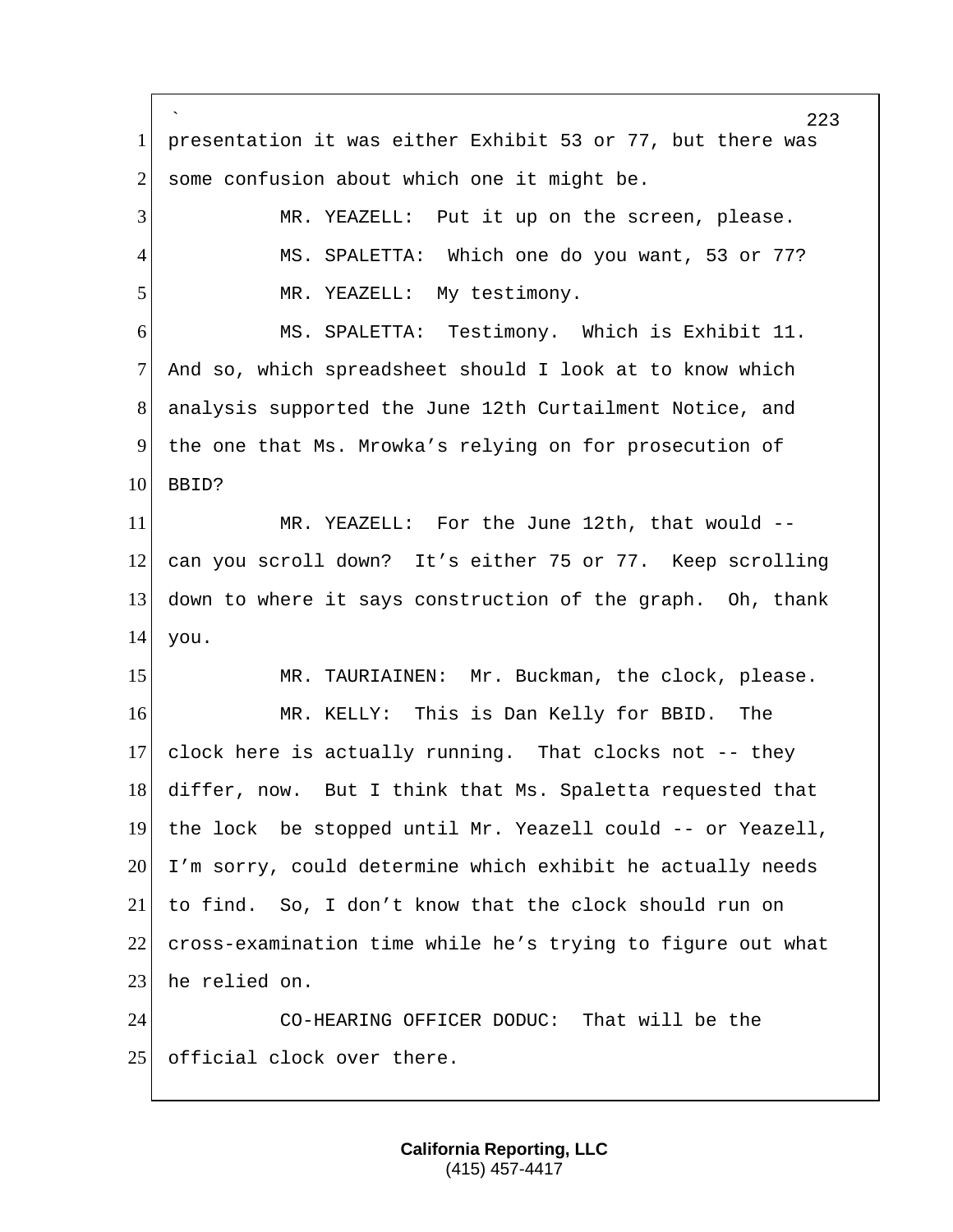` 224 1 | MR. KELLY: Thank you. Thank you. 2 CO-HEARING OFFICER DODUC: Is it on hold while -- $3$  yes, it is on hold. 4 MR. YEAZELL: Okay, you can start the clock, now.  $5$  It is  $-$ 6 CO-HEARING OFFICER DODUC: Maybe we shouldn't 7 start the clock, yet. 8 MR. YEAZELL: I'm sorry, I thought I had it in 9 front of me. 10 MR. KELLY: This is Dan Kelly, again. I'm 11 informed it might be on page 14. 12 MR. YEAZELL: Yes, it's the WR-77. Now, you can 13 start the clock. 14 MS. SPALETTA: WR-47 is --15 MR. YEAZELL: Seventy-seven. 16 MS. SPALETTA: I'm sorry, 77, okay, good. I 17 thought you said 47, which is the graph. So, 77 is the 18 supporting spreadsheet? 19 Okay, so now you're having the same technical 20 difficulty that I had when I tried to open two spreadsheets 21 at my office. 22 Okay, so do we have the right spreadsheet up on 23 the screen? 24 MR. YEAZELL: Scroll a couple tabs over to the 25 right and look at the senior chart. Okay, yeah, that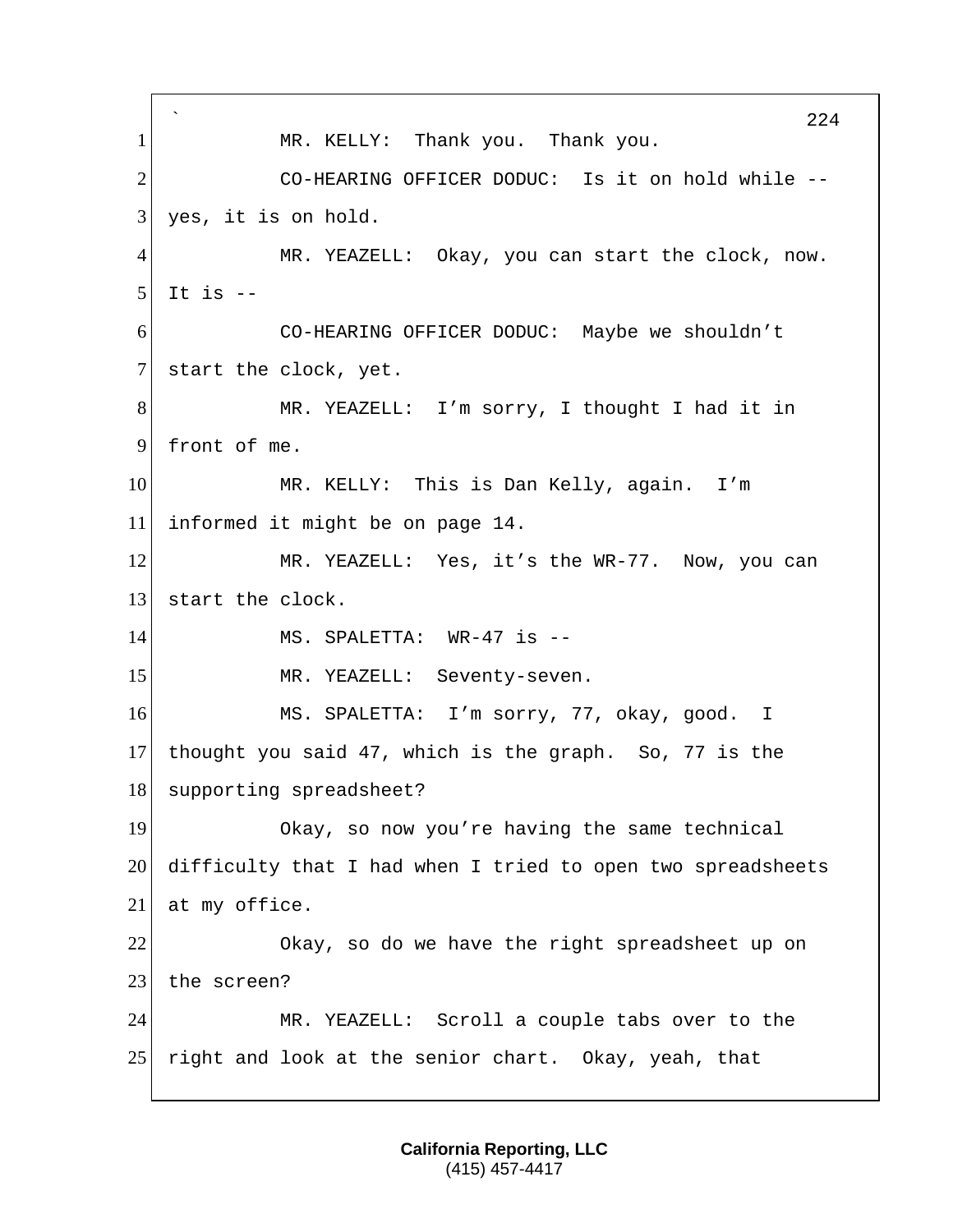` 225 1 represents -- that's correct. 2 MS. SPALETTA: Okay. So, in this analysis did 3 you look at adjustments to full natural flow to account for 4 return flows? 5 MR. YEAZELL: Those are included in the 6 forecasted FNF forecasts. 7 MS. SPALETTA: So, the tab says "FNF Adjustment", 8 should we click on that one? 9 MR. YEAZELL: Yes. 10 MS. SPALETTA: Click on that. And can you tell 11 me what the total adjustment for June was in CFS? 12 MR. YEAZELL: That would be 2,252. 13 MS. SPALETTA: That's in cell E-29, right? 14 MR. YEAZELL: Right. 15 MS. SPALETTA: So, that's adding up all of these 16 additional flows from the smaller watersheds below the FNF 17 stations, that you got from the 2007 DWR report, right? 18 MR. YEAZELL: Correct. 19 MS. SPALETTA: As well as a San Joaquin River 20 return flow component of 13,262 acre feet from the 1977 21 report. But no return flow for the Sacramento Valley. And 22 then, plus 92,730 acre feet of Delta return flow. For a 23 total adjustment of 2,252 CFS? 24 MR. YEAZELL: Correct. 25 MS. SPALETTA: And then you actually used that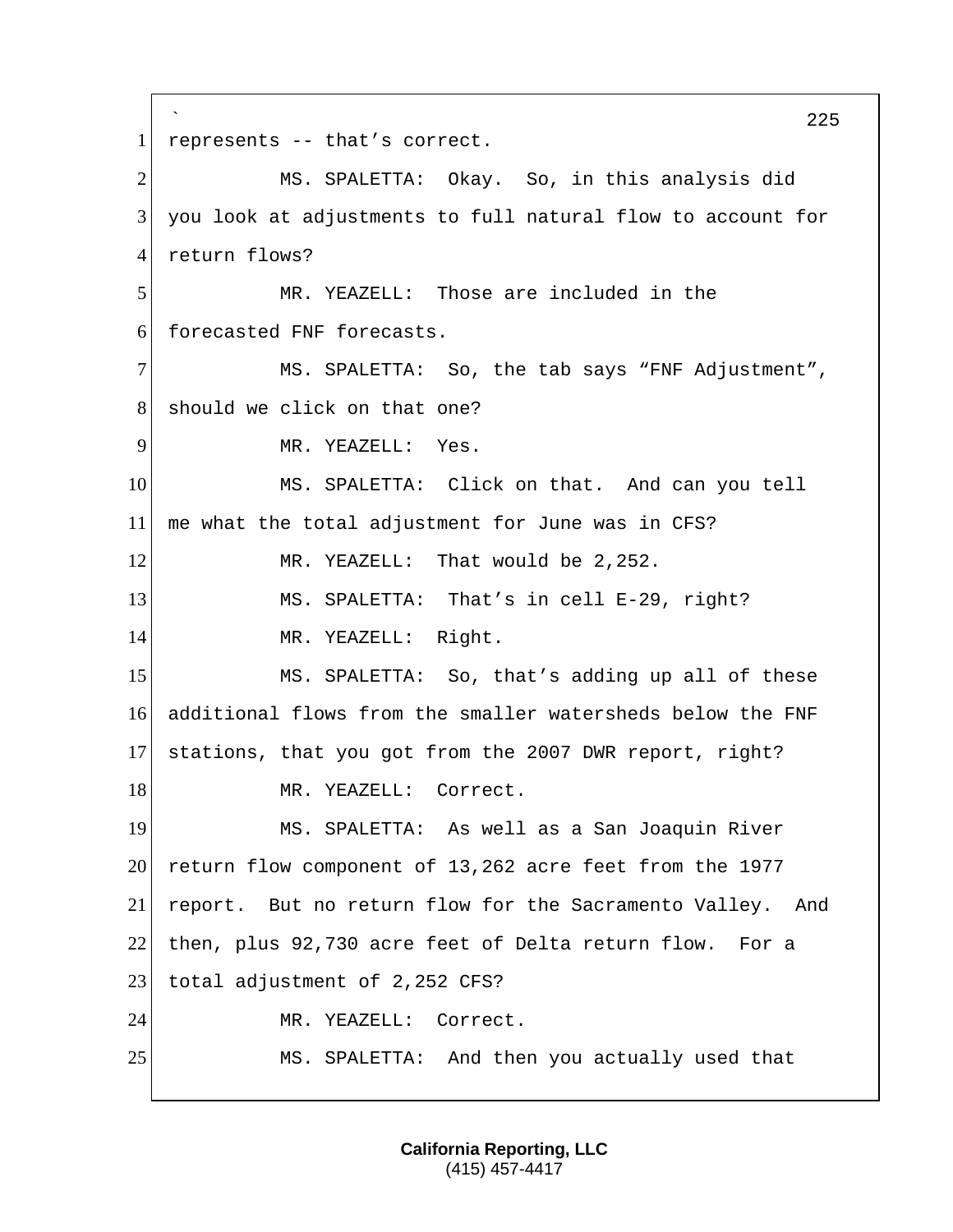` 226 1 adjustment to increase the forecasted FNF lines on the 2 chart, right? So, if we switch back over to the senior 3 chart, so those dashed blue and purple lines, those reflect 4 that adjustment, correct? 5 MR. YEAZELL: Correct. 6 MS. SPALETTA: But that solid blue line, which is 7 your daily FNF, does not include the adjustment? 8 MR. YEAZELL: Correct. 9 MS. SPALETTA: So, for the entire month of June, 10 then, which is basically where we see the blue line 11 dropping off, if we were to compare apples to apples here, 12 we would have to actually increase that blue line by 2,253 13 CFS. Correct? 14 MR. YEAZELL: That makes sense. 15 MS. SPALETTA: And that would actually place the 16 blue line near the top of the pre-1914 demand that you've 17 depicted on this chart, correct? 18 MR. YEAZELL: I'd say in the neighborhood. 19 MS. SPALETTA: And the demand that you've 20 depicted on this chart is based on prior year's data and 21 does not reflect the reduced actual demand in 2015, 22 correct? 23 MR. YEAZELL: That's correct. 24 MS. SPALETTA: Now, you mentioned in your direct 25 testimony that there was some confusion over which one of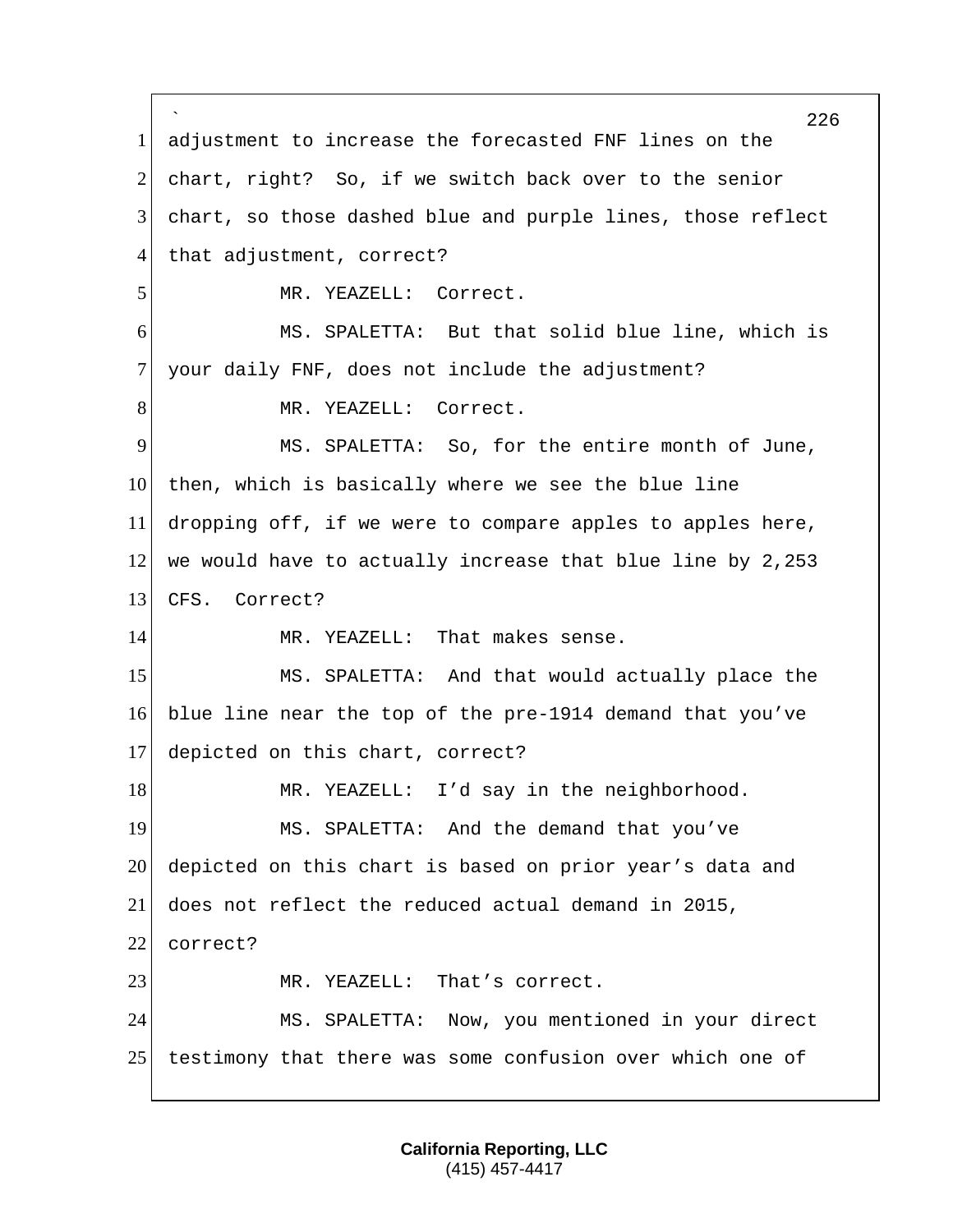` 227 1 | these spreadsheets actually supported the June 12th notice. 2 Whether it was the spreadsheet that's marked as Exhibit 77 3 or whether it's the spreadsheet that's marked as Exhibit 4 53. And I think you said that one of them contains some 5 kind of an update. Which one contains the update? 6 MR. YEAZELL: I believe that was 52. 7 MS. SPALETTA: Fifty-two is a chart. So, which 8 spreadsheet contains the updated data? 9 MR. YEAZELL: Fifty-three. Fifty-three's the 10 spreadsheet. 11 | MS. SPALETTA: And isn't it true, Mr. Yeazell, 12 that one of the major updates that was made between the 13 spreadsheet that's Exhibit 77, and your updated version 14 which is Exhibit 53, is corrections to the Joint Board 15 demand that were provided to you by MBK Engineers? 16 MR. YEAZELL: Correct. They were minor, but 17 correct. 18 MS. SPALETTA: Did you consider 740 CFS reduced 19 demand to be a minor correction? 20 MR. YEAZELL: Compared to how the full natural 21 flows were, yes. 22 MS. SPALETTA: You consider that to be a minor 23 correction? 24 MR. YEAZELL: Yes. 25 MS. SPALETTA: Well, let's go ahead and look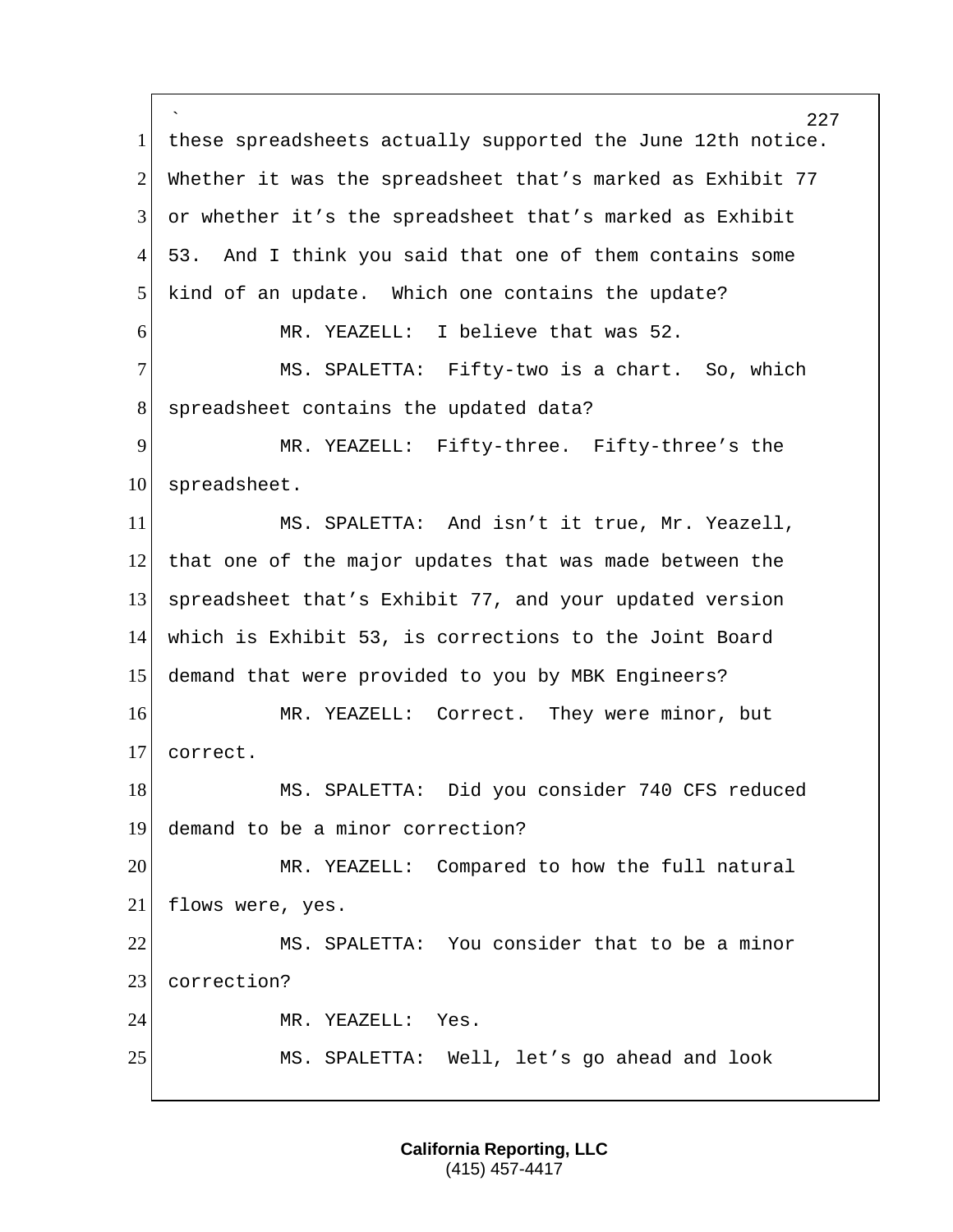` 228 1 again at the graph, Exhibit 48. Now, we just went through 2 an exercise where we established that if that blue line had 3 been adjusted to reflect your return flows of 2,252 CFS, 4 that it would actually be hovering right there along the 5 top of what you've depicted as the demand in June. Isn't 6 it true that if you had actually made this adjustment of 7 740 CFS that that supply line would have been clearly above 8 the pre-1914 demand line? 9 MR. YEAZELL: With my understanding that it was 10 the monthly FNF forecasts that were used for the basis of 11 the decisions -- 12 MS. SPALETTA: Mr. Yeazell, I asked you a yes or 13 no question. I'm asking you  $-$ 14 MR. YEAZELL: Okay, I'll say yes. 15 MS. SPALETTA: -- if this solid blue line, once 16 adjusted to include the 2,252 CFS of return low that you 17 did add to the FNF lines, but you did not add to the blue 18 line, if that blue line had been similarly adjusted so that 19 it would hover right around the top of the senior demand, 20 wouldn't that 740 CFS of demand reduction have made a 21 difference? 22 MR. YEAZELL: Yeah, but I can't quantify as to 23 how much or how the picture would look with all those 24 included. 25 MS. SPALETTA: So, to quantify it, you would have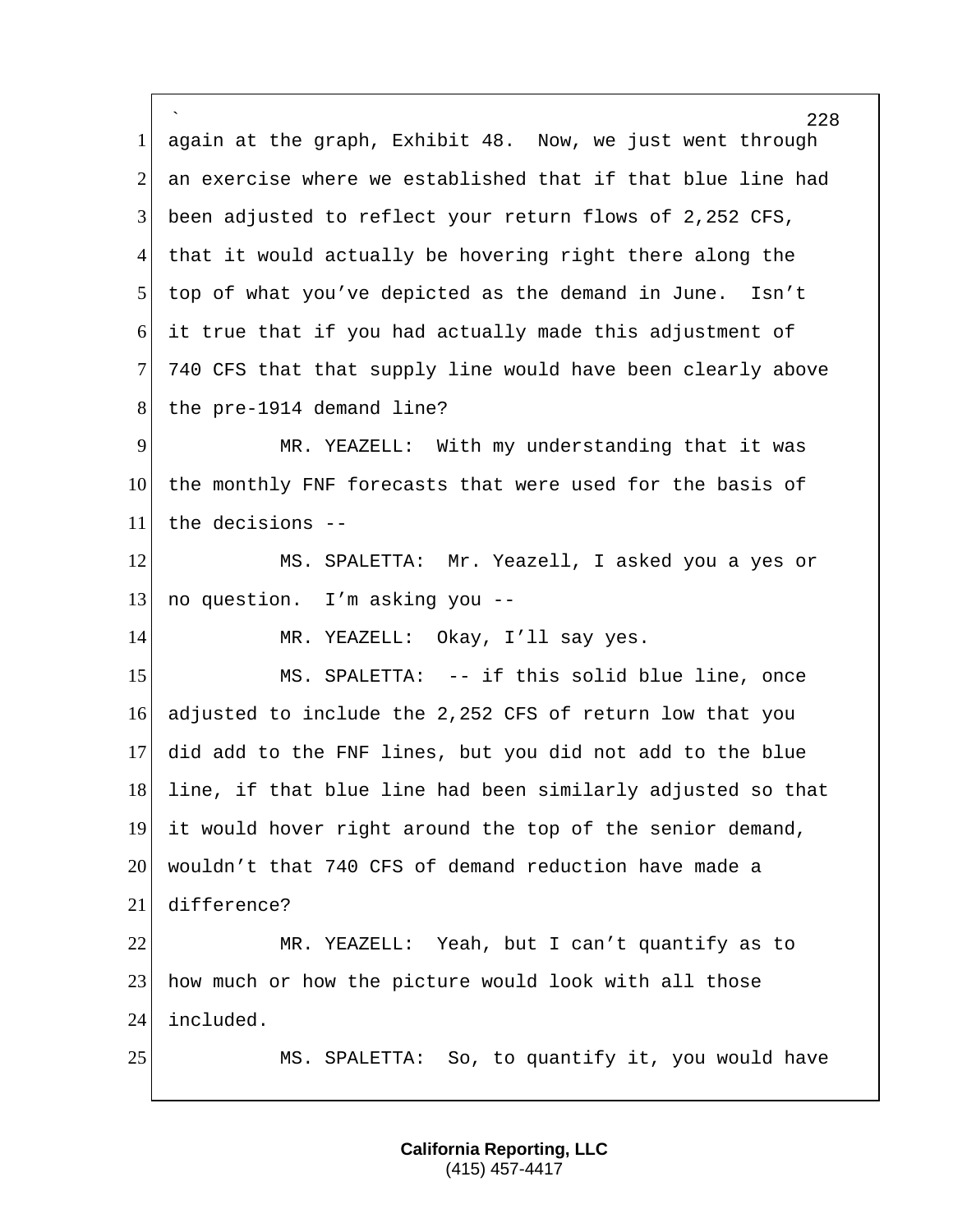` 229 1 actually had to regenerate this graph right after the State 2 Board staff had issued the June 12th notice, right, and it 3 might have actually depicted that supply was exceeding 4 demand in June? 5 MR. YEAZELL: No, because that's how it looks 6 now. 7 MS. SPALETTA: What do you mean that's how it 8 looks now? 9 MR. YEAZELL: That's the graph -- wait, that's 10 the June 10th graph. The 742 would still be -- I forget 11 what their priority year was or what type of water right, 12 but the 1902 one would still be above the blue line. 13 MS. SPALETTA: Are you absolutely positive of 14 that? 15 MR. YEAZELL: Not without recreating the graph 16 that way. That's what the other graph shows. 17 MS. SPALETTA: So, I'm looking at this graph, and 18 call me crazy, but between the end of the blue line and the 19 top of your red dashed line looks to be about 2,000 CFS to  $20 \mid me.$ 21 MR. YEAZELL: From the top to the -- okay. 22 MS. SPALETTA: You agree with that?: 23 MR. YEAZELL: Okay. 24 MS. SPALETTA: And we just established that your 25 blue solid line omits 2,252 CFS of supply in the form of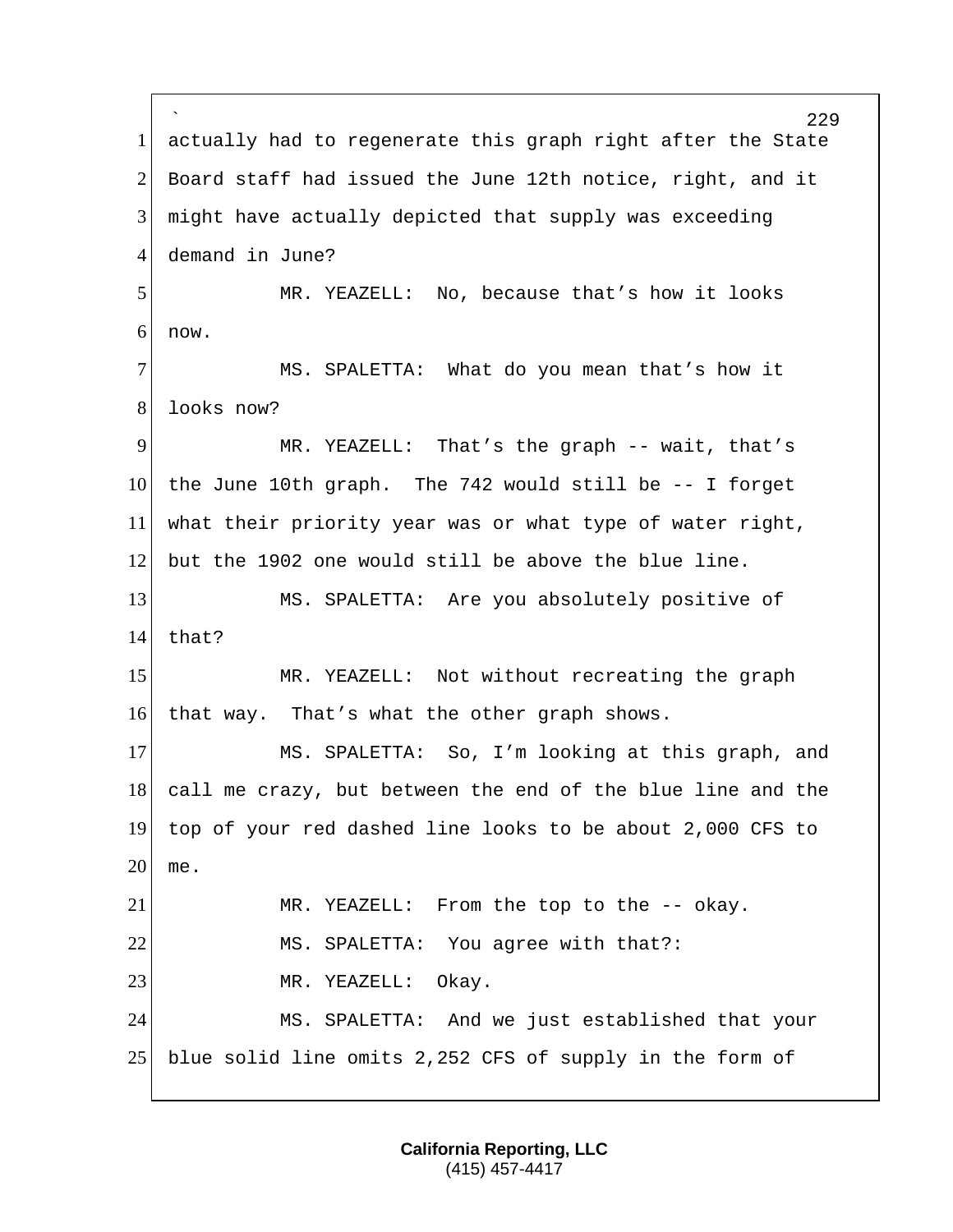` 230 1 return flows, right? 2 MR. YEAZELL: You established that, correct. 3 MS. SPALETTA: So, that actually would put it 4 above your dashed blue line -- or dashed red line, excuse 5 me. 6 MR. YEAZELL: One more time? 7 MS. SPALETTA: If you add 2,252 CFS to your solid 8 blue line, it would end up above your dashed red line. 9 MR. YEAZELL: It would end up near it. I'm not  $10$  going to say above. 11 MS. SPALETTA: And then, if you further reduced 12 your dashed red line by 740 CFS, it wouldn't even be close, 13 would it? 14 MR. YEAZELL: Yeah, I can't argue that. 15 MS. SPALETTA: And again, we're talking about 16 demand data that's based on prior years and not the actual 17 2015 demand data that turned out to be lower? 18 MR. YEAZELL: I just put the numbers in the 19 spreadsheet so, yeah. 20 CO-HEARING OFFICER DODUC: Ms. Spaletta, let's 21 move on. You've made your point, at least to me you have. 22 So, let's move on. 23 MS. SPALETTA: Let's go back to that spreadsheet 24 we pulled up. I think it was 77. Actually, it doesn't 25 really matter which one. You have all of the senior demand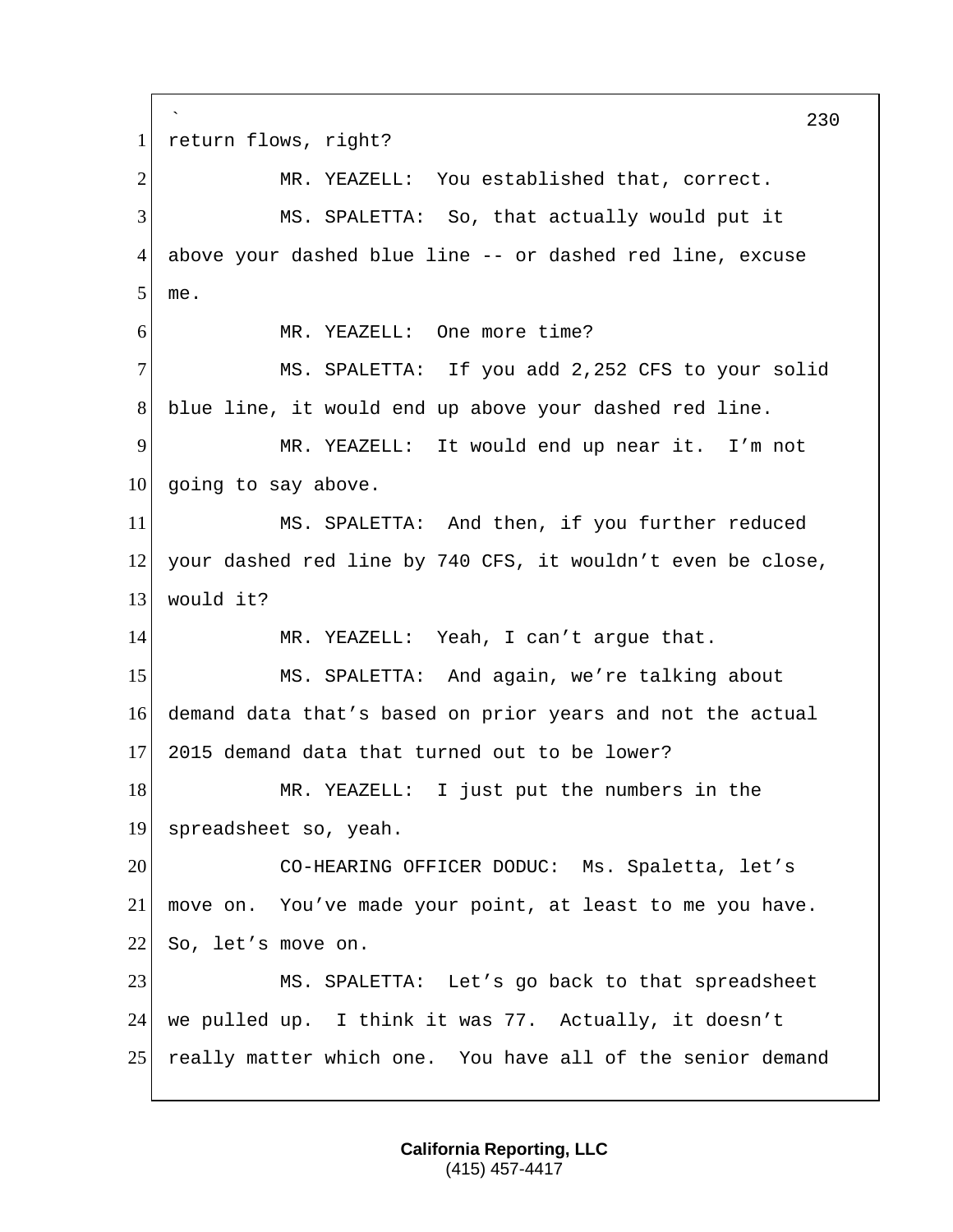` 231 1 in here, right? It's a cut and paste out of the WREDS 2 database? 3 MR. YEAZELL: As it existed at the time I made 4 that particular spreadsheet, yes. 5 MS. SPALETTA: So you could actually, if you  $6$  wanted to  $-$ - we don't necessarily have to do this today. 7 But if you wanted to, you could simply use the filters on 8 your dataset here to identify the top 40 or 50 largest 9 diverters in this watershed? 10 MR. YEAZELL: Correct. 11 MS. SPALETTA: And it would take you about a 12 minute? 13 MR. YEAZELL: About that. 14 MS. SPALETTA: I've seen you use the spreadsheet, 15 you're very good at it. So, it would take you about a 16 minute to identify the top 50 diverters in this 17 spreadsheet. 18 Did your supervisors ever ask you to identify the 19 top 50 diverters so that you, or Mr. Coats, could call them 20 and verify their demand data, so that this analysis could 21 be more accurate? 22 MR. YEAZELL: I know that I did that for the 23 riparian pre-14 demands as part of the Information Order. 24 MS. SPALETTA: What do you mean you did it? 25 MR. YEAZELL: I collected the -- I sorted -- I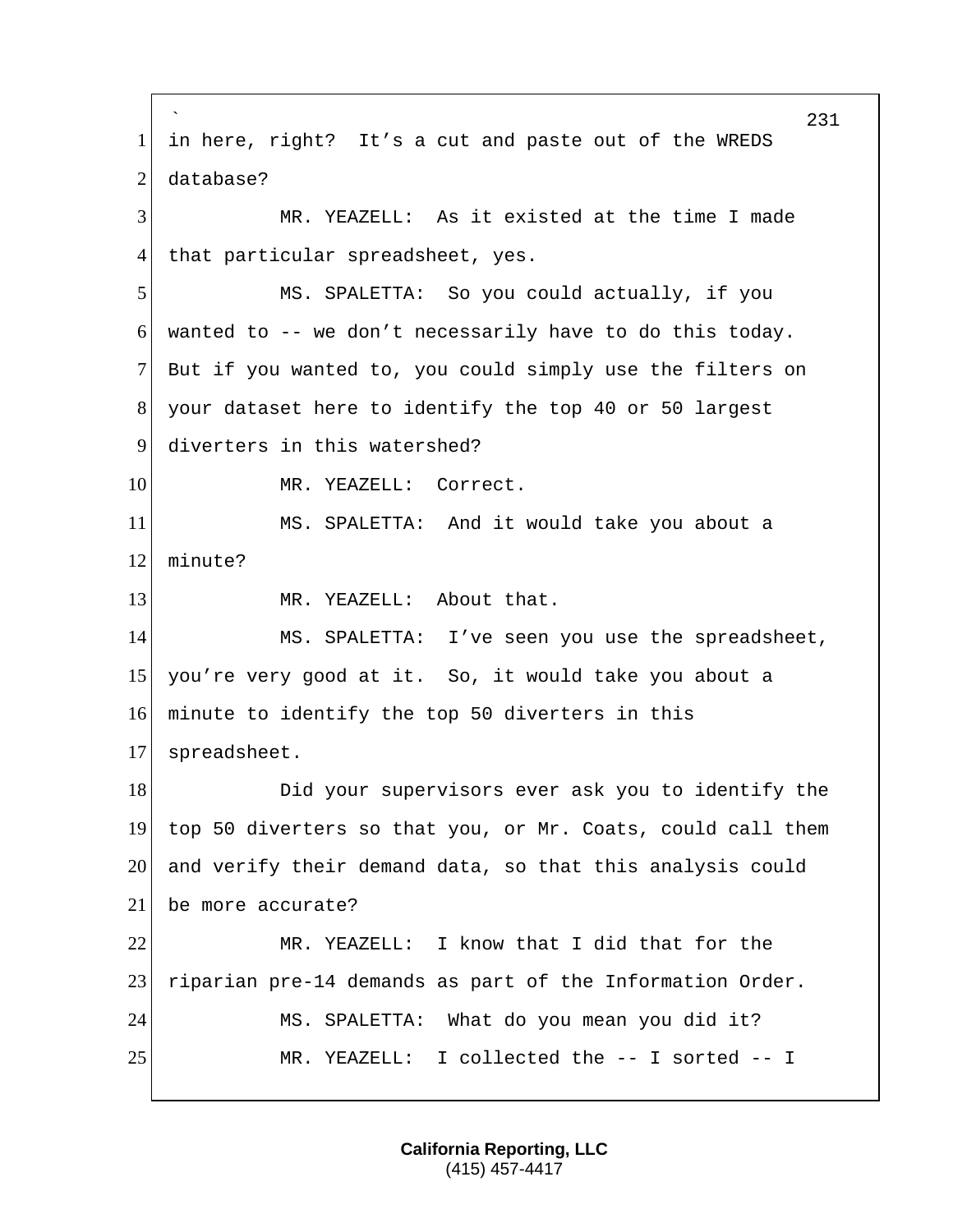` 232 1 determined the top 90 percent for the Information Order, of 2 the demand holders for the senior list. 3 MS. SPALETTA: All right, so you knew how to do  $4$  it to get  $-$ 5 MR. YEAZELL: Yeah. 6 MS. SPALETTA: -- the information order. But you 7 could have even further refined it to pick a manageable 8 number of people to call, that would have represented a 9 very large chunk of the demand in this spreadsheet? 10 MR. YEAZELL: Yes. 11 MS. SPALETTA: But you did not do that? 12 MR. YEAZELL: I was not requested to. 13 MS. SPALETTA: I went over, earlier today with 14 Mr. Nemeth, from DWR, the fact that DWR publishes the 15 monthly unimpaired flow data. Were you aware of that? 16 MR. YEAZELL: Yes. 17 MS. SPALETTA: On these graphs, it's interesting 18 to me that you've depicted the demand in monthly chunks as 19 a bar, but you've depicted the supply as a varying line. 20 You actually had the ability, with DWR's monthly unimpaired 21 flow data, to do a visually apples-to-apples comparison of 22 | monthly FNF to monthly demand, right? 23 MR. YEAZELL: Possible. 24 MS. SPALETTA: But you did not do that? 25 MR. YEAZELL: No.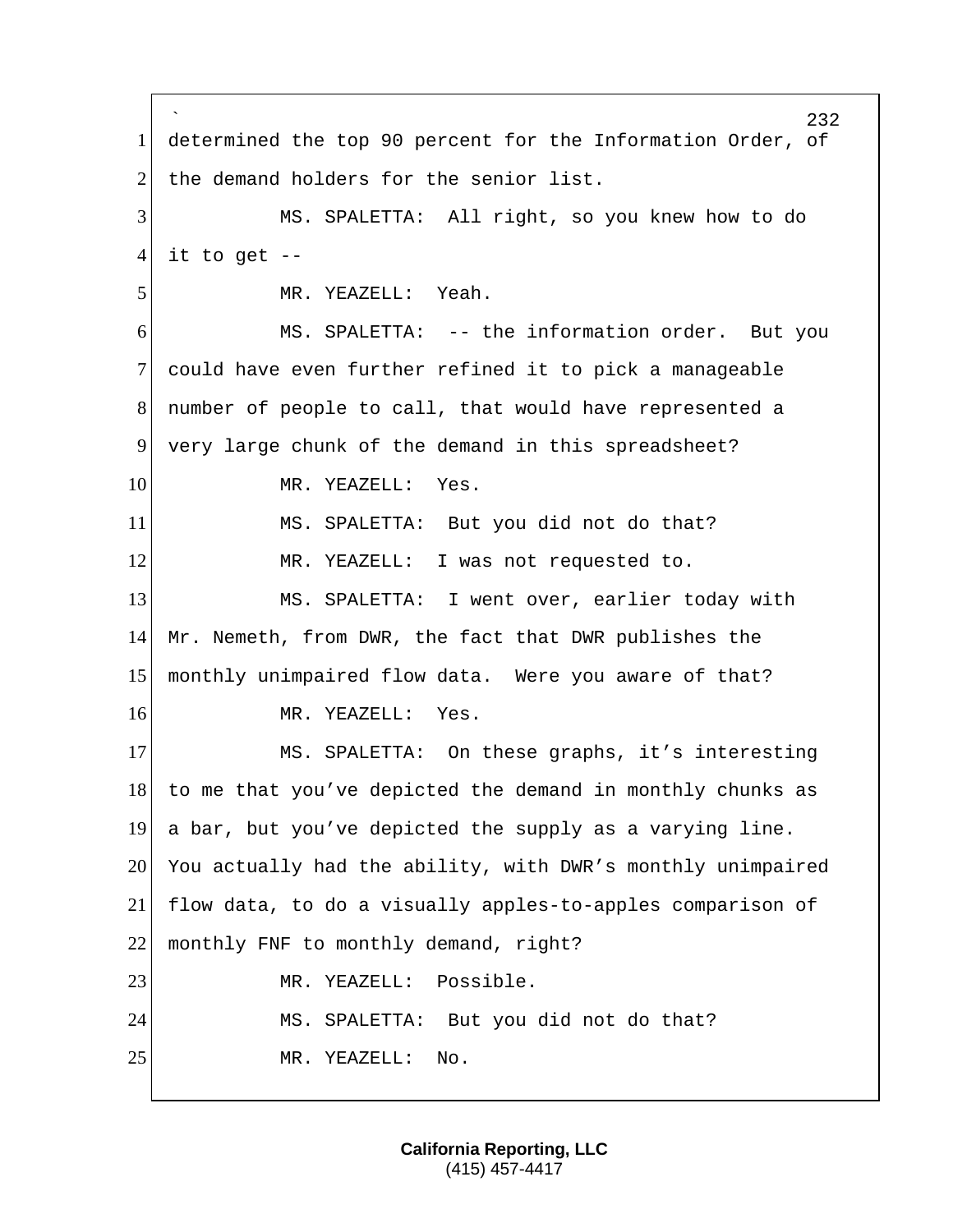` 233 1 MS. SPALETTA: And no one, none of your 2 supervisors have actually asked you to update these graphs 3 with the final monthly FNF numbers from DWR? 4 MR. YEAZELL: No. 5 MS. SPALETTA: I have no further questions. 6 CO-HEARING OFFICER DODUC: Mr. Ferguson, do you 7 have questions? 8 CROSS-EXAMINATION BY MR. FERGUSON 9 FOR BYRON BETHANY IRRIGATION DISTRICT 10 MR. FERGUSON: Good afternoon, Mr. Yeazell, I do 11 have a couple of quick, follow-up questions. I just want 12 to be clear and confirm something. 13 You indicated, when Ms. Spaletta was questioning 14 you, that on this exact graph, WR-48, that you used the 15 forecast to issue the  $-$ - to make the water availability 16 determination. Is that correct? 17 MR. YEAZELL: Oh, that's somewhat of my 18 understanding. I'm not the decider. I just put the graphs 19 together. 20 MR. FERGUSON: Okay. In Mr. Coats' testimony, on 21 WR-9, at page 18, he indicates that since daily FNF was 22 tracking higher than the 50 percent exceedance, and in fact 23 daily FNF was used to inform the decision in terms of water 24 availability, is that correct? 25 MR. YEAZELL: That's what he said, yes. Yeah.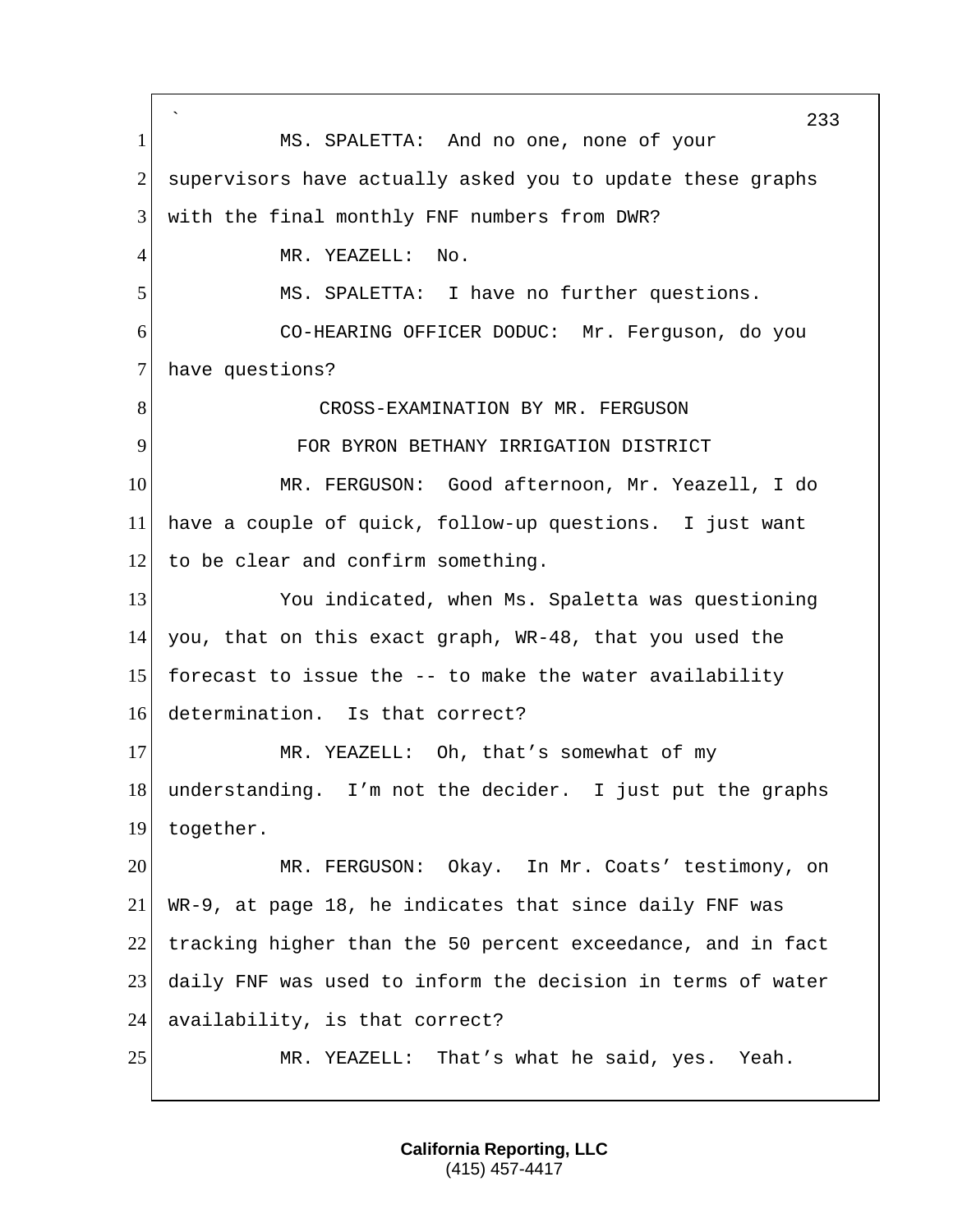` 234 1 MR. FERGUSON: I'd like to go to WR-47, please.  $2$  I want to know, in terms of plotting demands on this graph, 3 would it be possible to draw demand lines that identify 4 priority dates, essentially, for groups of water users, 5 similar to what you've done for WR? 6 MR. YEAZELL: Right, the graphs are set up to do 7 that, to basically slice it at any year. 8 MR. FERGUSON: Okay. So, say 1930, you could 9 chart it there? 10 MR. YEAZELL: Correct. 11 MR. FERGUSON: 1940, 1950? 12 MR. YEAZELL: Uh-huh. 13 MR. FERGUSON: Okay, great. I just want to ask 14 you a couple of questions about the quality control 15 procedures because you addressed some of these in your 16 written testimony. So, I understand you did a handful of 17 things. One of the procedures you mentioned had to do with 18 correcting for those demands that showed greater than eight 19 acre feet per acre of demand, is that correct? 20 MR. YEAZELL: Yes. 21 MR. FERGUSON: So, and you adjusted that demand 22 downwards, is that correct? 23 MR. YEAZELL: Yes. 24 MR. FERGUSON: What demand amount did you set 25 those to when you made that adjustment?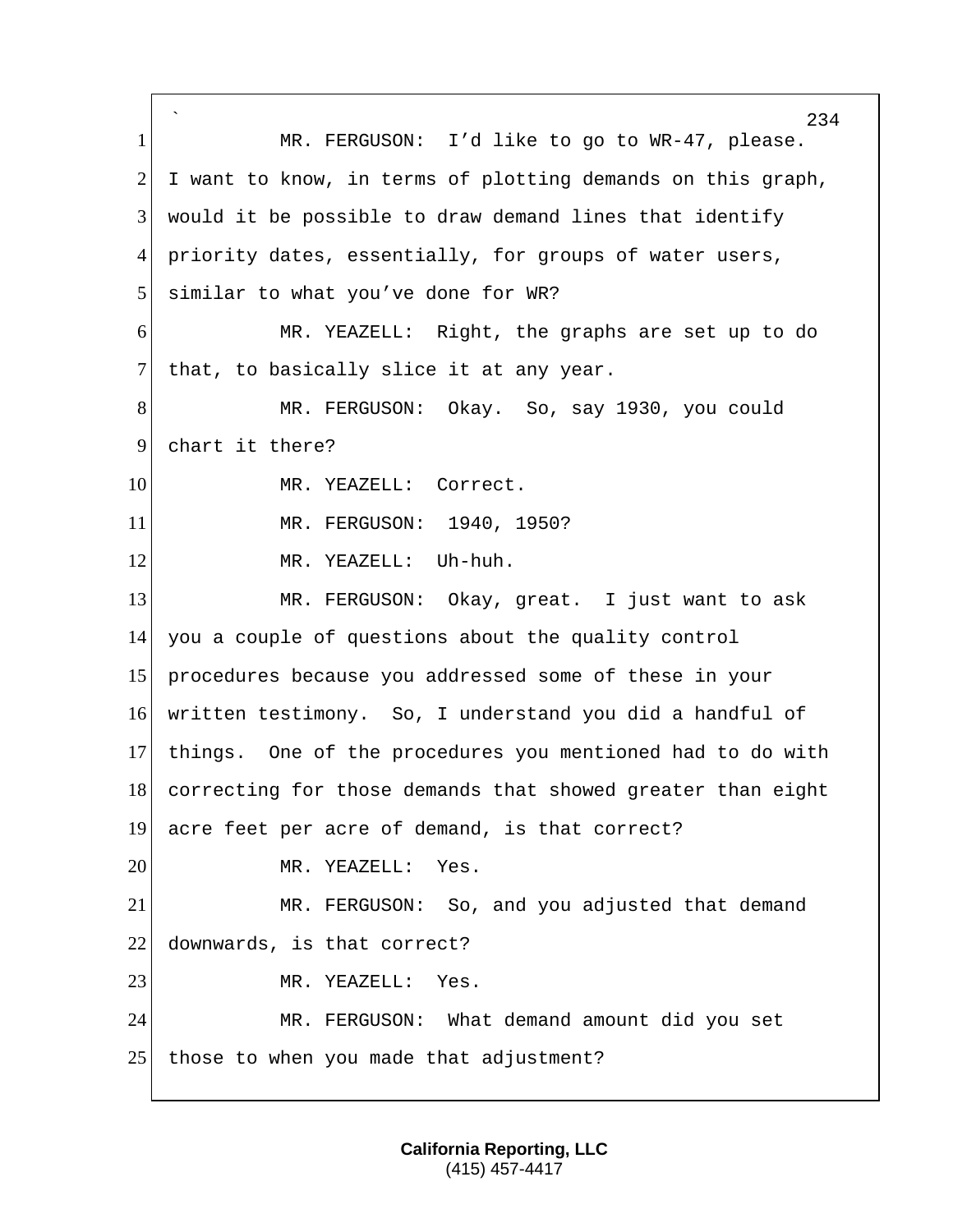` 235 1 MR. YEAZELL: Just whatever they're, you know,  $2$  net acreage that they reported in eWRIMS was. 3 MR. FERGUSON: Set that to 8, is that correct? 4 MR. YEAZELL: Oh, why that was set to 8? That 5 was a number that as given to me. I don't recall where it 6 came from. 7 MR. FERGUSON: Okay, so you didn't do anything to 8 verify, say, with those water rights holders, whether that 9 number would be correct or not? 10 MR. YEAZELL: No. It was just basically, for my 11 understanding, the intention just to weed out -- you know, 12 to filter down the worst of the worst. Like I said, we had 13 that 40,000, you know, times the eight acre feet. That's 14 obviously big. So, we just wanted to do some sort of 15 correction for the obvious super over-reporters. 16 MR. FERGUSON: Did you independently make the 17 decision to make that adjustment? 18 MR. YEAZELL: I suggested it. 19 MR. FERGUSON: You guys have no idea of whether  $20$  eight acre feet would be the right number? 21 MR. YEAZELL: I can't comment on that, I don't 22 know. 23 MR. FERGUSON: WR-47, can we bring that up again? 24 Sorry about that. Okay. So, just real quickly, I have 25 quick follow-up question on some of the questions I asked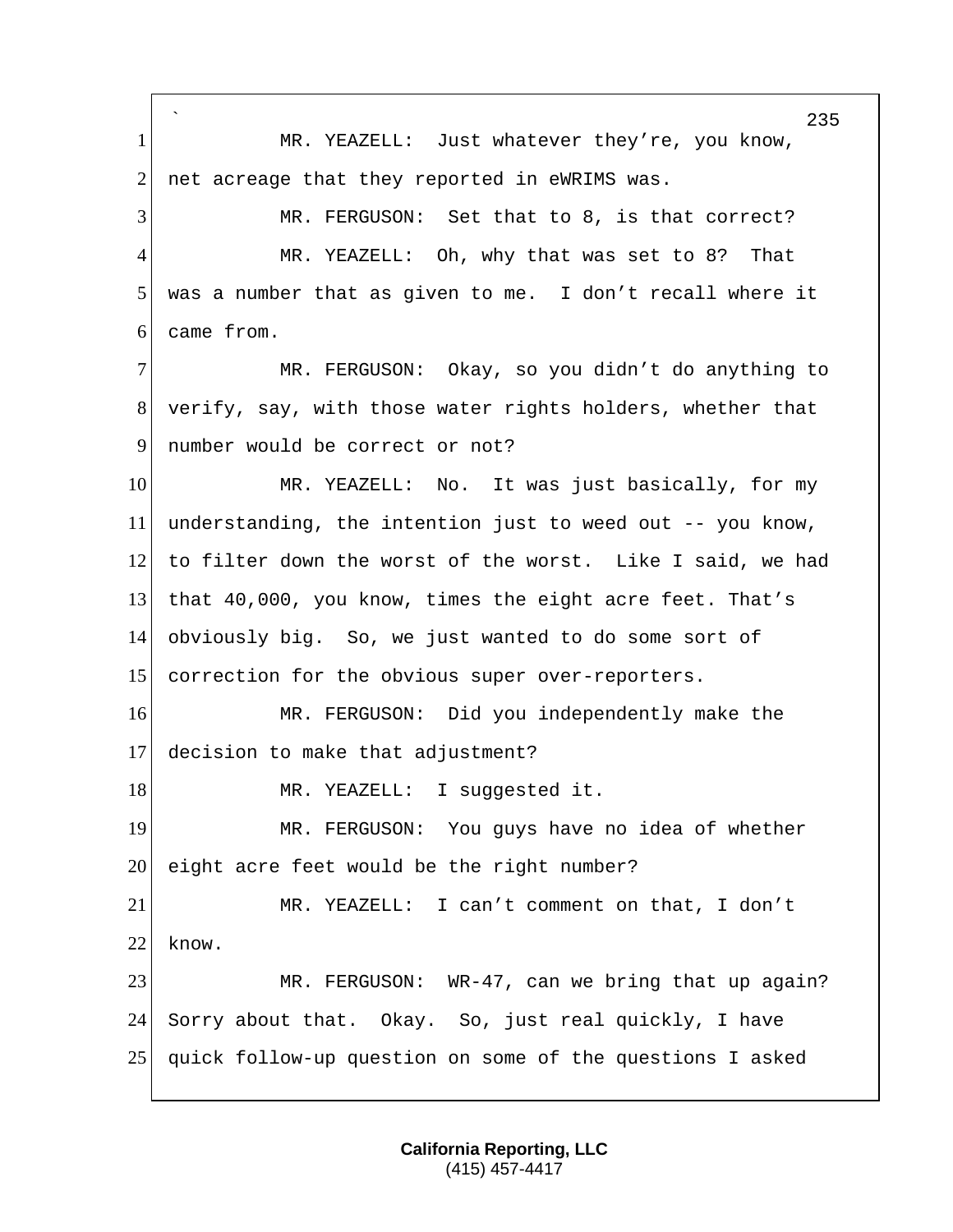` 236 1 you about charting the demands by year. If you had to 2 chart the 1940 demand to the 1950 demand, how would you 3 actually go about doing that? 4 MR. YEAZELL: There's a -- one of the sheets in 5 | the workbook, I just pull the -- if we're looking at post-6 14 demand, I just pull the post-14 cumulative post-14 7 demand for that year, and then I tell the -- and then  $8$  there's a placeholder in the  $-$ -9 MR. FERGUSON: Would it help if we went to the 10 spreadsheet? 11 MR. YEAZELL: It would help, yeah. 12 MR. FERGUSON: WR-75, is that correct? 13 MR. YEAZELL: It's 75, yes. So, if you click on 14 the junior demand tab. And so, basically, that's 15 cumulative demands sorted by year. So, if you pick a year, 16 1940, then I would just copy that row of demand and then 17 paste it into, I believe it's the prorated chart data tab. 18 MS. SPALETTA: Can the witness have a mouse to 19 actually do this?: 20 MR. YEAZELL: I do? Oh, can I. 21 MS. SPALETTA: Is there a mouse so that the 22 witness can actually manipulate the spreadsheet? 23 MR. YEAZELL: I'm having déjà vu. 24 CO-HEARING OFFICER DODUC: Or, does the clicker 25 have a pointer?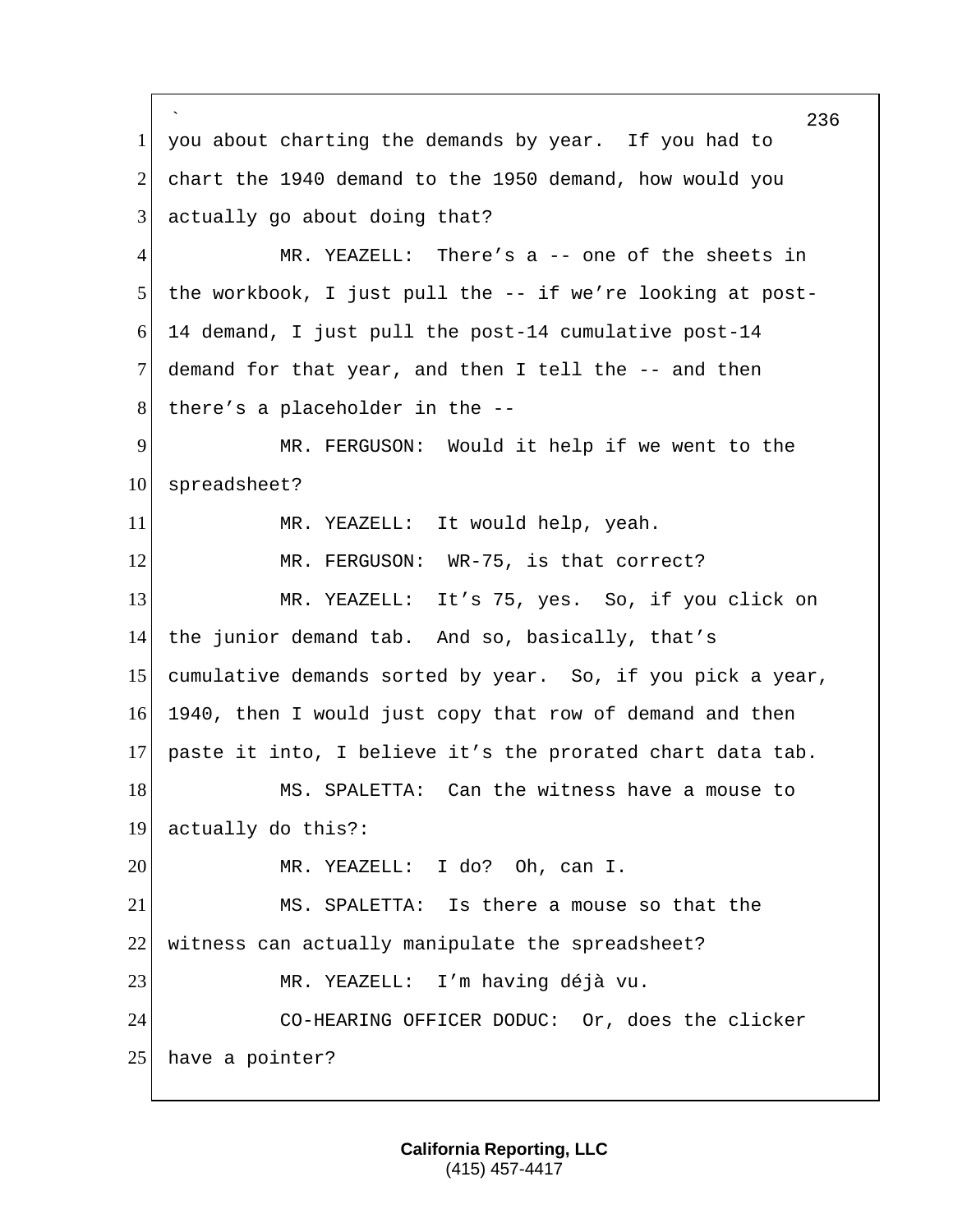` 237 1 MR. YEAZELL: Is that okay. 2 CO-HEARING OFFICER DODUC: So, why don't you move 3 over there and there should be a microphone over there. 4 MR. YEAZELL: Pick a year. 5 CO-HEARING OFFICER DODUC: Go ahead and restart 6 the clock. 7 MR. FERGUSON: All right, Mr. Yeazell, are you 8 ready? 9 MR. YEAZELL: Yeah. 10 MR. FERGUSON: Can you go ahead and create that 11 line on the graph, let's say the 1950 priority level. So, 12 cumulative demands up to 1950, I guess it would be. 13 Actually, this spreadsheet isn't quite set up to 14 do this, but I can give a -- it wouldn't exactly show the 15 line, but it would reduce the post-14 demand down to 16 whatever that years is, if that makes sense. So, basically 17 I would take the  $-$ - so, I have the appropriative demand for 18 the Sacramento area. This is just for demonstration 19 purposes, so I'm not claiming that these are the right 20 numbers. 21 So, I copy the 1950 data and I'm just going to 22 stick it in the post-14 -- in other spreadsheets I have a 23 separate little table to pick particular years. We're 24 missing a column. 25 MR. FERGUSON: You know, Mr. Yeazell, as you walk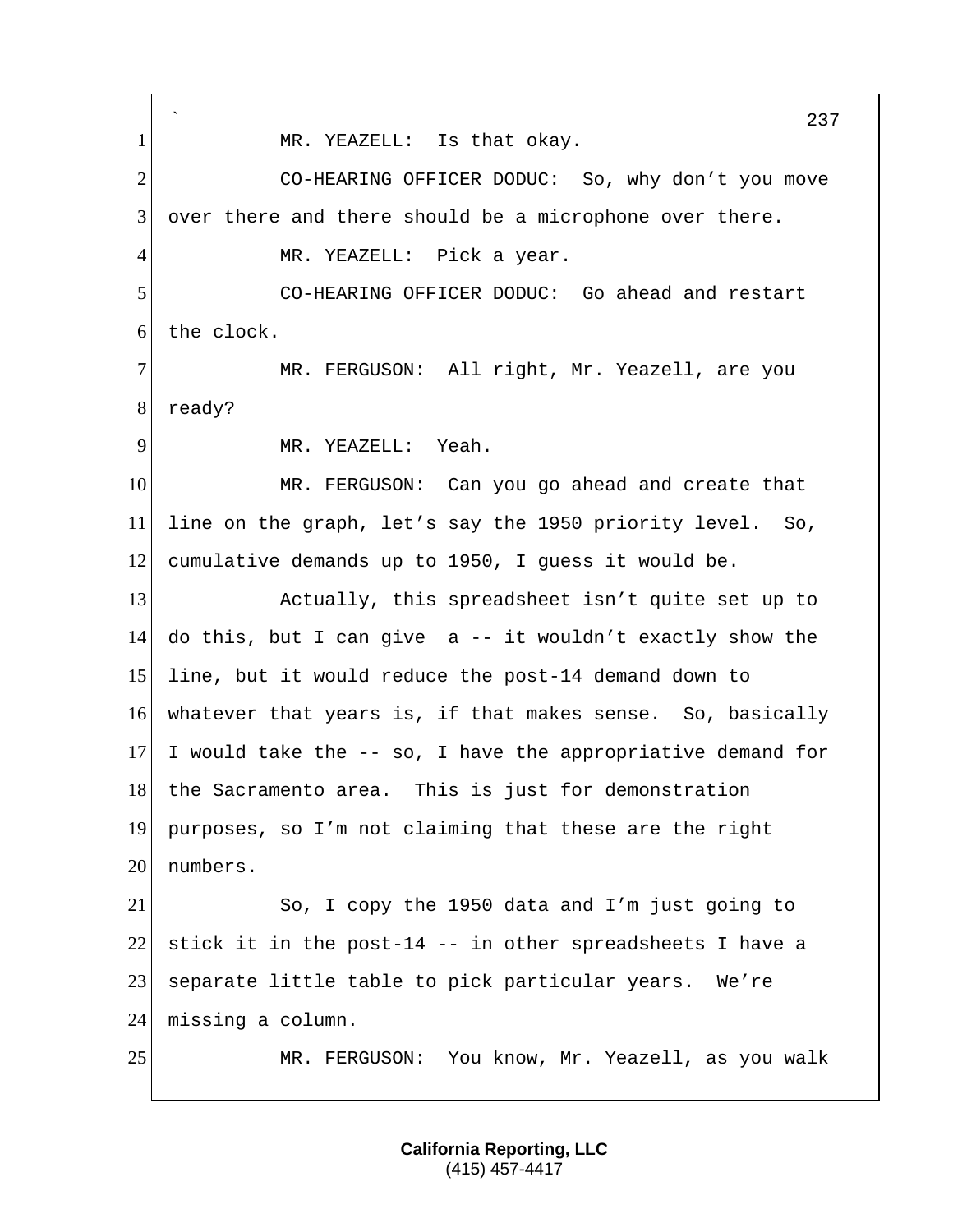` 238 1 through this, if it's possible to kind of explain the steps  $2$  you're following, it would be helpful. 3 MR. YEAZELL: Yeah, I'm trying to set some things 4 up. I'm not quite used to with this version of Excel,  $5$  either, so bear with me. 6 CO-HEARING OFFICER DODUC: While he's doing that, 7 Mr. Ferguson, perhaps you can help me understand what is it 8 | that you are demonstrating through this experiment? 9 MR. FERGUSON: I think this relates to Mr. 10 Kelly's line of questioning, previously, about what sort of 11 actions were or were not taken with respect to the early 12 season water demands and where that line was just, 13 essentially, drawn on that chart with respect to daily FNF, 14 and comparing the two. 15 So, we wanted an understanding of, you know, if 16 they needed to make some calls by priority date along this 17 line, where exactly those demand would fall. 18 CO-HEARING OFFICER DODUC: Thank you, that's 19 helpful. Okay, and so you picked the 1950 as an example, 20 okay. 21 Let's go ahead and stop the clock while he's 22 doing this. 23 MR. FERGUSON: Mr. Yeazell, it looks like some of 24 the numbers in the columns are changing, is there  $-$ -25 MR. YEAZELL: Yeah, it was just missing a column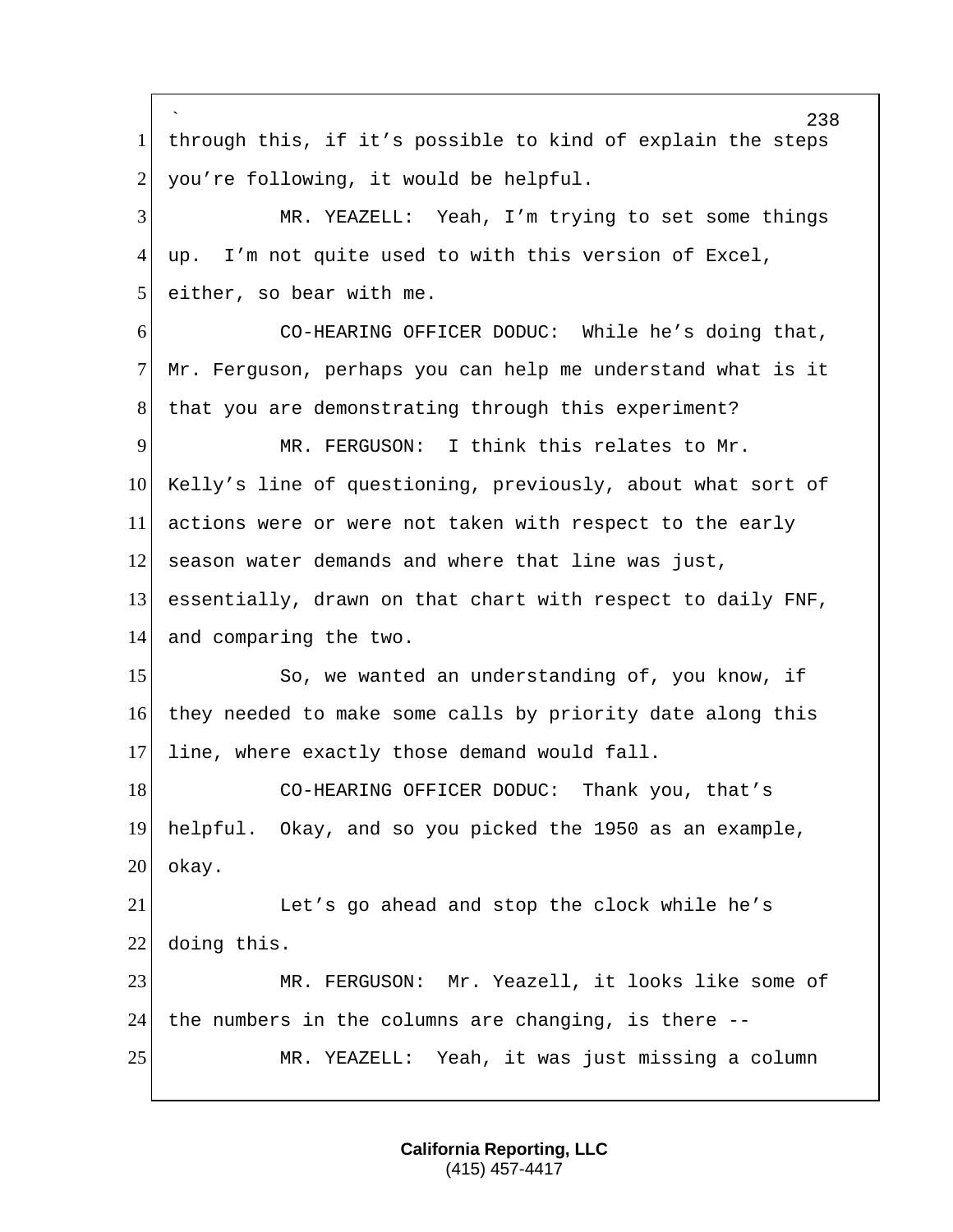` 239 1 for June. I had to just stick it back in there. It was 2 there, but it just wasn't on the spreadsheet. 3 MR. FERGUSON: Showing up in the chart? 4 MR. YEAZELL: Yeah, it is showing up in the 5 chart. It's just it happened to be in the state that it 6 was saved that the column wasn't there. 7 Okay, so for 1950, you can see that it's a 8 running cumulative demand by priority, so in 1915, and then 9 it just adds  $-$ - so I pull the  $-$ - so, this is for the 10 Sacramento appropriative area, analysis area. So, copy 11 those, paste them into the Sacramento area, post-14 table. 12 And then the same thing for the Legal Delta. 13 MR. TAURIAINEN: I have a point of clarification. 14 At what point should the clock start back up again? Mr. 15 Yeazell's actually doing things that he's been asked to do 16 by the cross-examiner. 17 CO-HEARING OFFICER DODUC: As soon as he finishes 18 doing them. 19 MR. YEAZELL: Not while I'm doing them? 20 CO-HEARING OFFICER DODUC: No. 21 MR. YEAZELL: This is part of my testimony. 22 CO-HEARING OFFICER DODUC: Yes, spreadsheet on 23 demand. 24 MR. YEAZELL: I better speed up, then. Okay, so 25 and here we have the Delta demand for  $-$ - the post-14 demand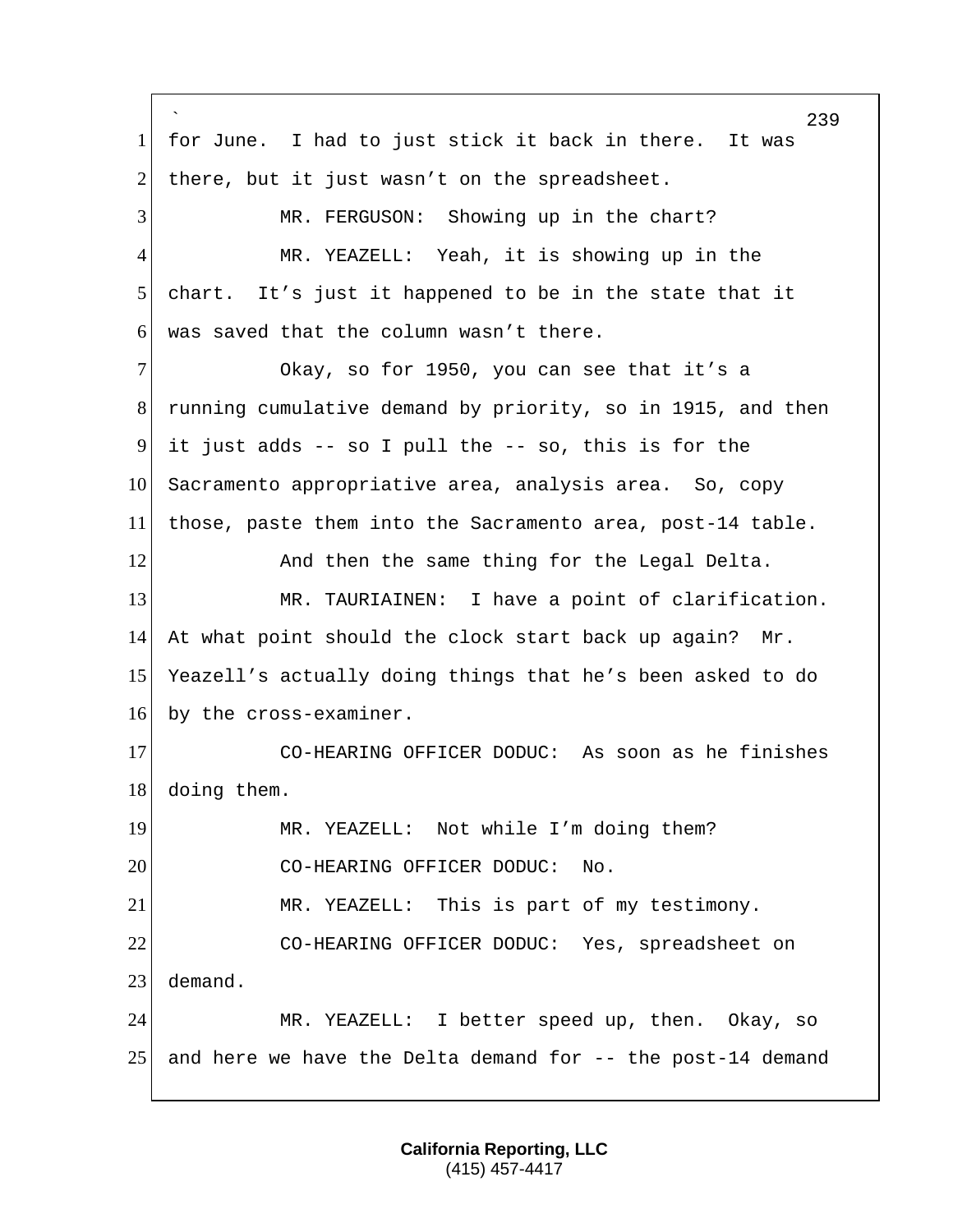`  $240$ 1 for 1950. I'll put that there. 2 CO-HEARING OFFICER DODUC: Okay. Are you done? 3 MR. YEAZELL: Nope. And then I take this 4 subtotal, put it on the chart data, so I have post-14, see,  $5$  so that's post-14 all. Why isn't it changing? 6 CO-HEARING OFFICER DODUC: Oh, dear.  $7$  I'm going to suggest we take  $-$ -8 MR. YEAZELL: I'm sorry. 9 CO-HEARING OFFICER DODUC: -- a break. 10 MR. YEAZELL: This is kind of hard to do on 11 demand, under pressure. 12 CO-HEARING OFFICER DODUC: Rather than sit here 13 and wait for this to happen, let's go ahead and take a 10- 14 minute break. We'll resume at 4:00.  $15$  (Off the record at 3:51 p.m.)  $16$  (On the record at  $4:00 \text{ p.m.}$ ) 17 CO-HEARING OFFICER DODUC: So, it looks like 18 everyone's ready, so we might get started a minute early. 19 MS. MC GINNIS: I have a couple of things, Robin 20 McGinnis, DWR. 21 CO-HEARING OFFICER DODUC: Oh, yes. 22 MS. MC GINNIS: I'm wondering if the Court 23 Reporter can read the question back? I'm a little unclear 24 on what question Mr. Yeazell is trying to answer. 25 CO-HEARING OFFICER DODUC: That's a good point.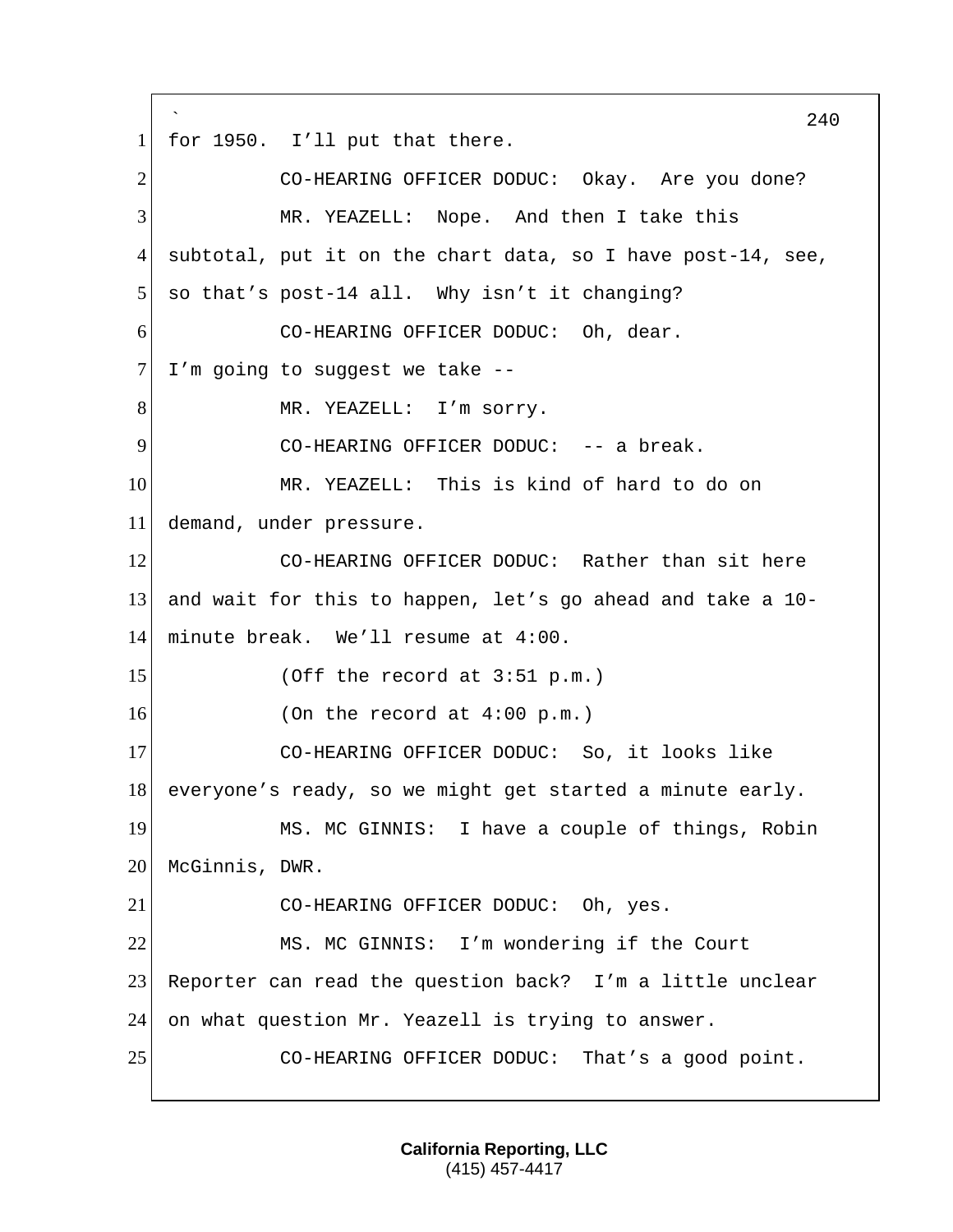` 241 1 MS. MC GINNIS: And the second thing is I'd like 2 to object to Counsel's request for Mr. Yeazell to 3 manipulate the spreadsheet. I'm not sure if this is an 4 attempt to muddy the record or do an analysis that counsel 5 thinks should have been done, or to do an analysis that 6 should be done in a workshop. So, I just wanted to file 7 that objection. 8 CO-HEARING OFFICER DODUC: I will note your 9 objection. But since I'm interested in it, myself, I will 10 allow it to continue. 11 Since you're our official court reporter -- 12 (Discussion off the record) 13 CO-HEARING OFFICER DODUC: Then why don't I ask, 14 Mr. Ferguson, could you restate or repeat your question? 15 MR. FERGUSON: Okay, so just to clarify, the --16 first of all, can I make a quick request? Can you make the 17 red dashed line, that it looks like you've now drawn 18 visible or more visible? I don't know if you can change, 19 it's really hard to see it. Okay, thank you. 20 All right, I just want to back up and walk 21 through what we've asked you to do and then have you 22 confirm what you've done. 23 CO-HEARING OFFICER DODUC: And actually, you can 24 actually start the clock again. 25 MR. FERGUSON: So, I asked you if it would be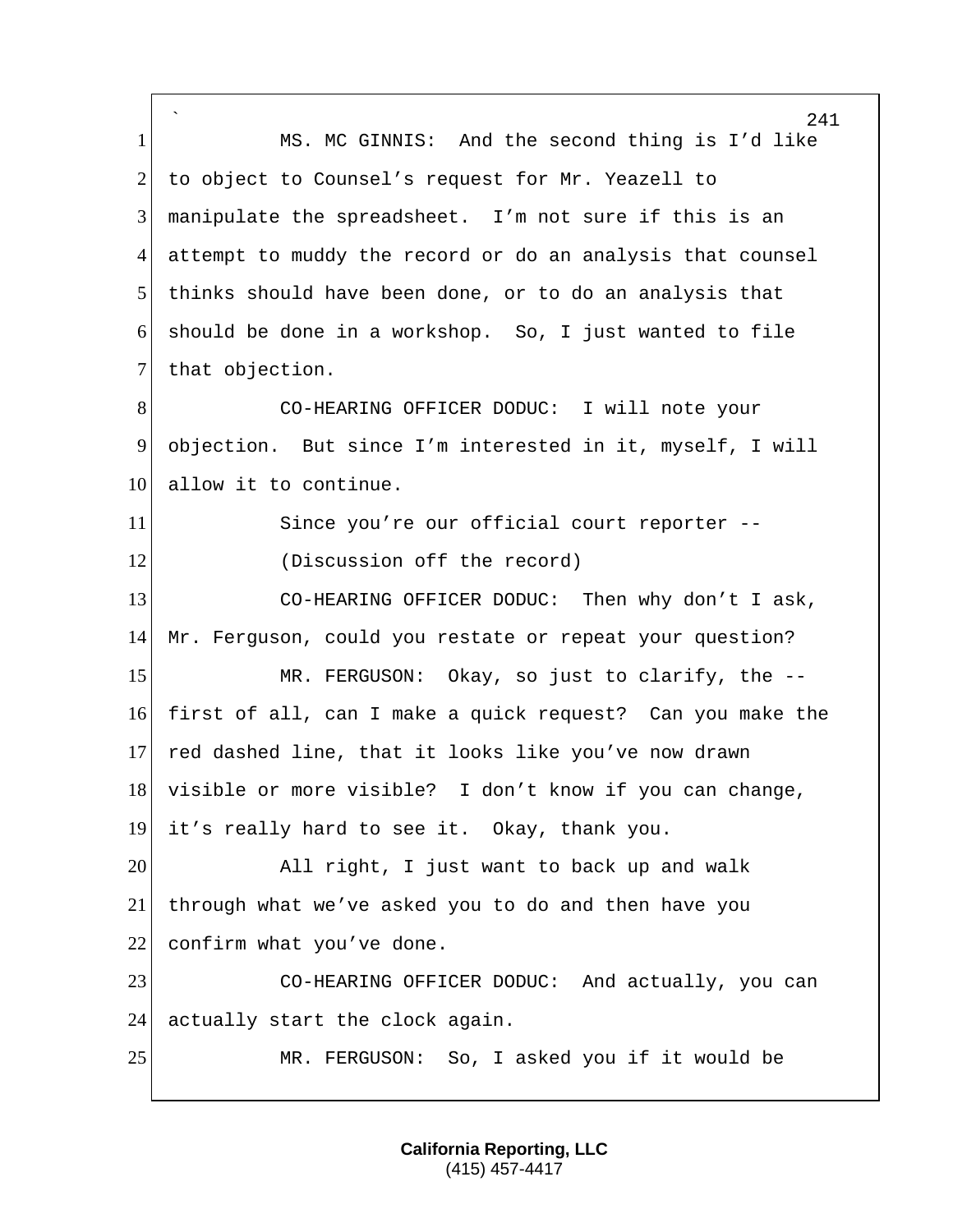` possible for you to chart demand at the 1950 priority level 2 on this chart. Is that what you've done here? MR. YEAZELL: Yes, that's what the data in the database at that time says is the 1950 demand. MR. FERGUSON: So, in March, demand is at around 36,000, is that correct, 38,000? 7 MR. YEAZELL: Yeah. 8 MR. FERGUSON: So, I just want to confirm that, 9 you know, those demands are well in excess of the daily FNF 10 line, is that correct? 11 MR. YEAZELL: Yes. MR. FERGUSON: Okay. So, any demand in excess of the daily FNF line, according to the testimony we've heard today, should have been water rights are essentially curtailed and been issued a Curtailment Notice on May 1, is 16 that correct? 17 MR. YEAZELL: That's not my decision to make. All I did was create the graphs and present what the data shows. MR. FERGUSON: But do you think it would be possible to mark this graph that he's created as an exhibit, BBID-405? If it's possible to save it and mark it? CO-HEARING OFFICER DODUC: Any objections? MR. TAURIAINEN: I'm not sure. I'm still not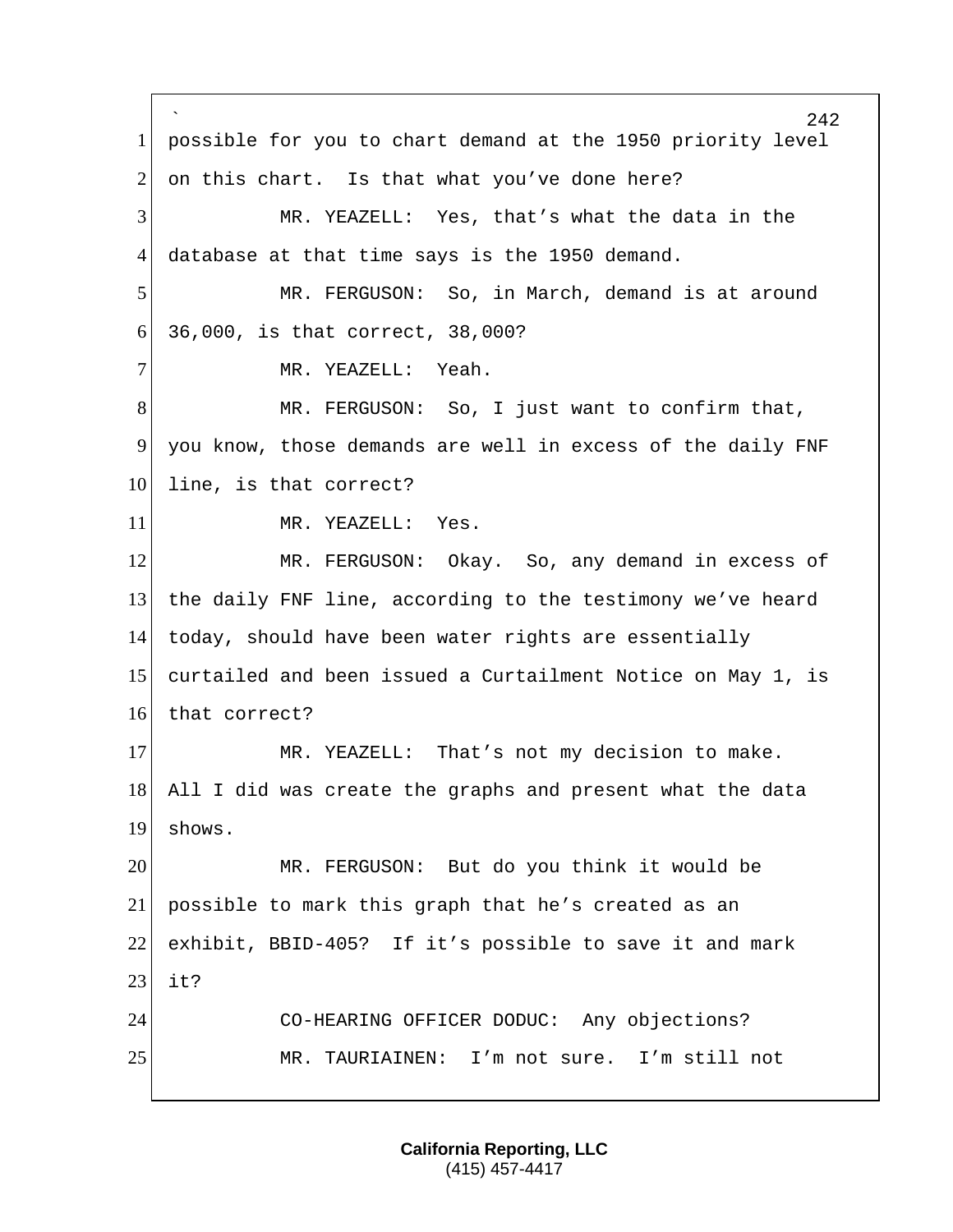` 243 1 clear exactly what the purpose of the questioning is. And, 2 in effect, this is new  $-$  and Jeff has admitted, Mr. 3 Yeazell has admitted that, you know, it's difficult to 4 manipulate this spreadsheet. So, we're not exactly sure if 5 the questions and the answers are matching up. Yeah, or  $6$  accurate for the purposes to which Mr. Ferguson is putting 7 questions forward. 8 CO-HEARING OFFICER DODUC: All right. Mr. 9 O'Laughlin? 10 MR. O'LAUGHLIN: If I heard the Chair correctly, 11 the question wasn't whether or not the questions match up 12 with the answers. The question was whether or not this 13 should be admitted or marked for admission. And the 14 answer is unequivocally yes. It's a demonstrative exhibit, 15 by an expert, to prove a point. So, this is done all the 16 time in court. It's no big deal, mark it and -- 17 CO-HEARING OFFICER DODUC: So, you're objecting 18 to the objection. Thank you, Mr. O'Laughlin. 19 CO-HEARING OFFICER DODUC: Let's go ahead and 20 mark it for now, and I will consider the objections. At 21 some point you'll be entering your exhibits into the record  $22$  and we'll  $-$ 23 MR. FERGUSON: Yeah, and it will be BBID Exhibit 24 405. 25 (Thereupon Exhibit BBID-405 was marked for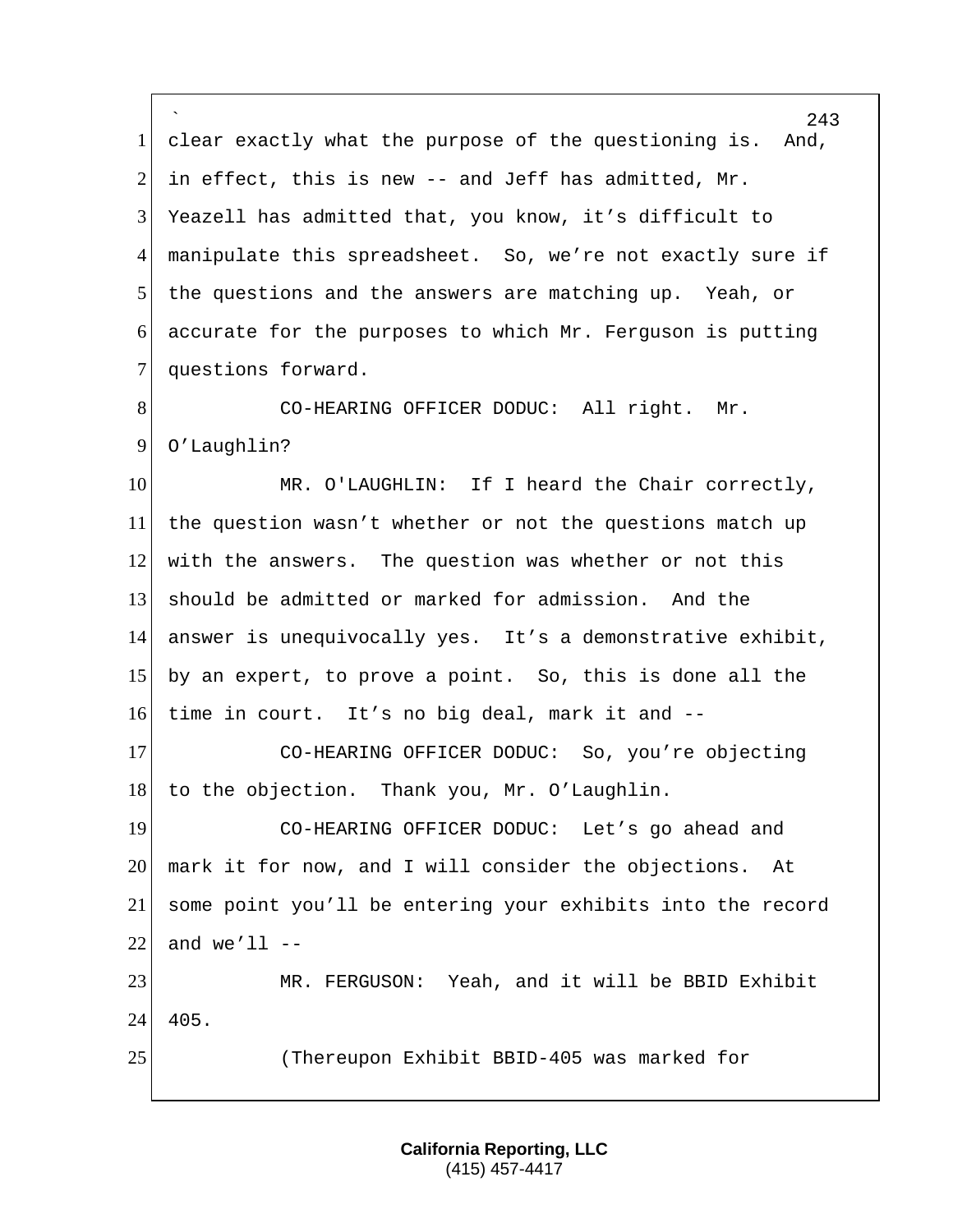` 244 1 identification.) 2 CO-HEARING OFFICER DODUC: Then let's move on, 3 please. 4 MR. FERGUSON: Did you save the chart, Mr. 5 Yeazell? Okay, thank you. 6 CO-HEARING OFFICER DODUC: That was a yes, for 7 the record. 8 MR. TAURIAINEN: I would ask, also, that he save 9 the spreadsheet and that BBID be directed to enter the  $10$  spreadsheet as the next exhibit. 11 MR. YEAZELL: I saved the spreadsheet in the 12 current state it's in. 13 CO-HEARING OFFICER DODUC: Under a different 14 name? 15 MR. YEAZELL: Yes, it has my initials after it. 16 MS. MC GINNIS: I would also ask that you 17 verbally explain which -- 18 CO-HEARING OFFICER DODUC: Ms. McGinnis? 19 MS. MC GINNIS: Yes. 20 CO-HEARING OFFICER DODUC: It would just be very 21 helpful for me if you guys could raise your hands or 22 something. Because, otherwise, voices are coming at me 23 from everywhere. 24 MS. MC GINNIS: It would be helpful for the 25 record if Mr. Yeazell could explain what he did to create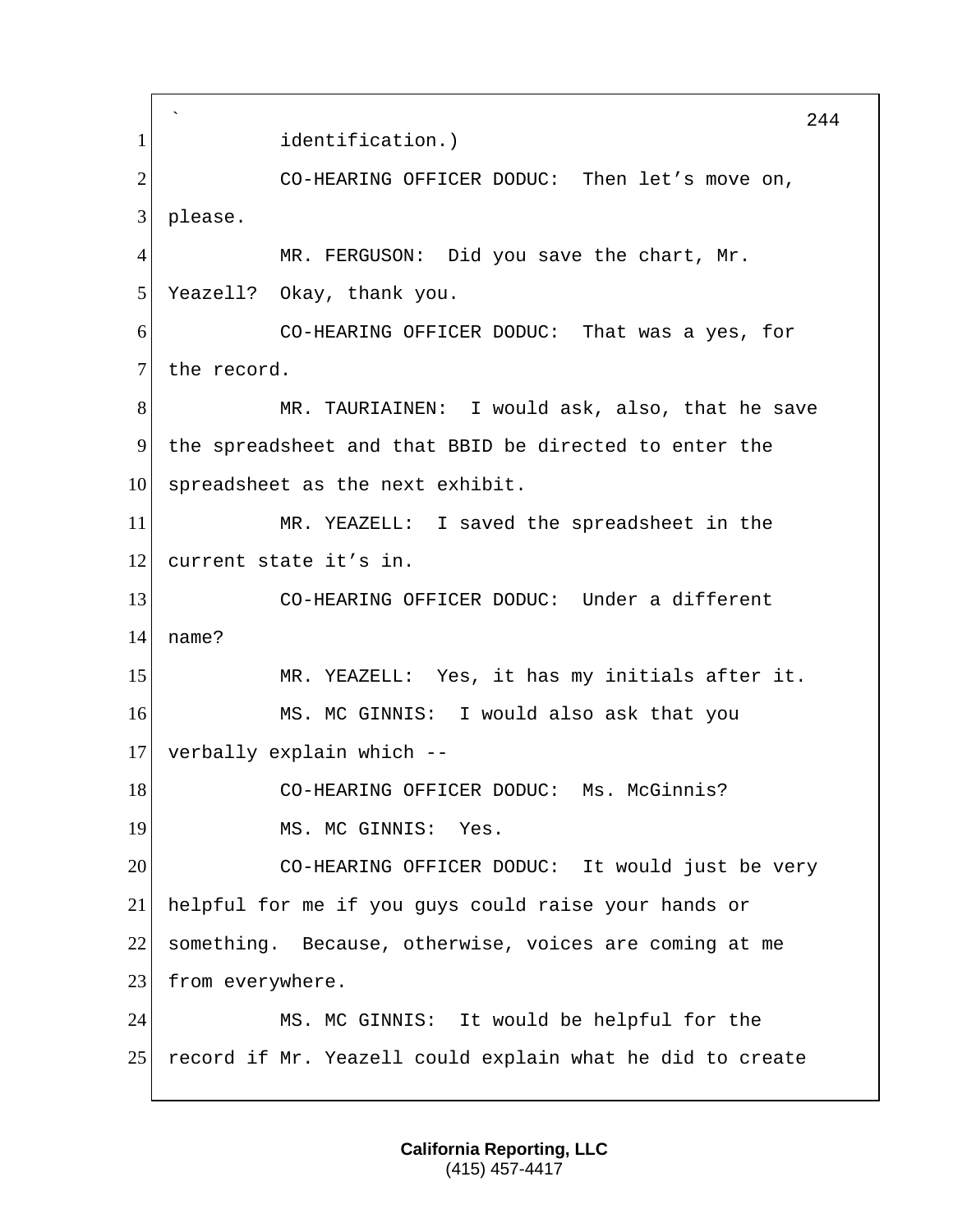` 245 1 that line so that we know for the future, when we're trying 2 to recreate this, what it is we're looking at. 3 MR. YEAZELL: Can I walk back to the computer? 4 CO-HEARING OFFICER DODUC: No. I think we all 5 saw what he tried to do. 6 MR. YEAZELL: It's just a matter of -- there's a 7 box in the  $-$ - if you go to the prorated chart data  $-$ -8 CO-HEARING OFFICER DODUC: You know what, let's 9 not. The chart was revised to reflect the new yellow line 10 that shows the 1950 level of demand, and let's leave it at 11 that. 12 MR. FERGUSON: I just have one final set of 13 questions. 14 CO-HEARING OFFICER DODUC: All right. 15 MR. FERGUSON: And WR-81, can you bring that up 16 real quickly? 17 CO-HEARING OFFICER DODUC: You're not going to 18 modify this one, too, are we? 19 MR. FERGUSON: No, we're not going to modify. I 20 just want to confirm that this graphic has been offered a 21 couple of times today by the Prosecution Team, as claimed 22 confirmation of the water unavailability for BBID. But I 23 just want to confirm that this graph is simply showing 24 measured flows from the San Joaquin system. Is that 25 correct?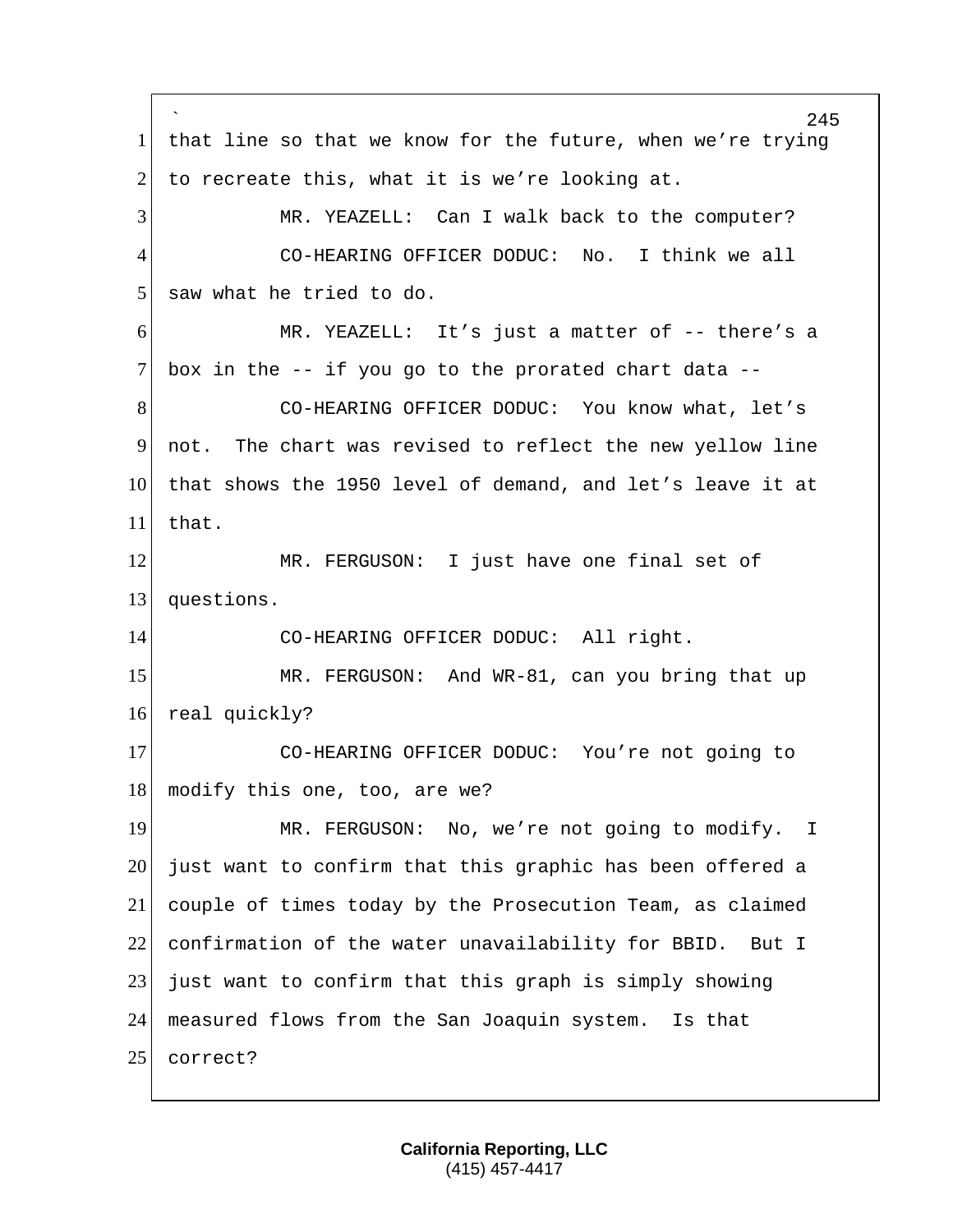` 246 1 MR. YEAZELL: It's been a while since I've spent 2 any time with that but, yeah, I believe that's the case. 3 MR. FERGUSON: And then WR-48, which is the graph 4 that the Prosecution Team has indicated supported the water 5 availability determination for the BBID enforcement action, 6 that's a combined watershed graph, right? So, it would 7 incorporate supplies from the Sacramento and the San 8 Joaquin, is that correct? 9 MR. YEAZELL: Correct. 10 | MR. FERGUSON: Thank you. No further questions. 11 CO-HEARING OFFICER DODUC: Ms. Zolezzi, does 12 anyone else have questions? Does that complete your cross-13 examination of the Prosecution Team witnesses? Thank you. 14 MR. FERGUSON: Yes. 15 CO-HEARING OFFICER DODUC: Let's move on, now, 16 just for your information, I would like to complete the 17 other parties' cross-examination of the Prosecution Team 18 today, if possible. 19 So, we'll start with the City and County of San 20 Francisco, followed by the San Joaquin Tributaries 21 Authority. You will each have ten minutes. 22 And yes, Mr. O'Laughlin, I might grant you 23 additional time if your showing of cause, and relevance, 24 and yada-yada-yada. So, please don't ask me. 25 I take it you're not representing City and County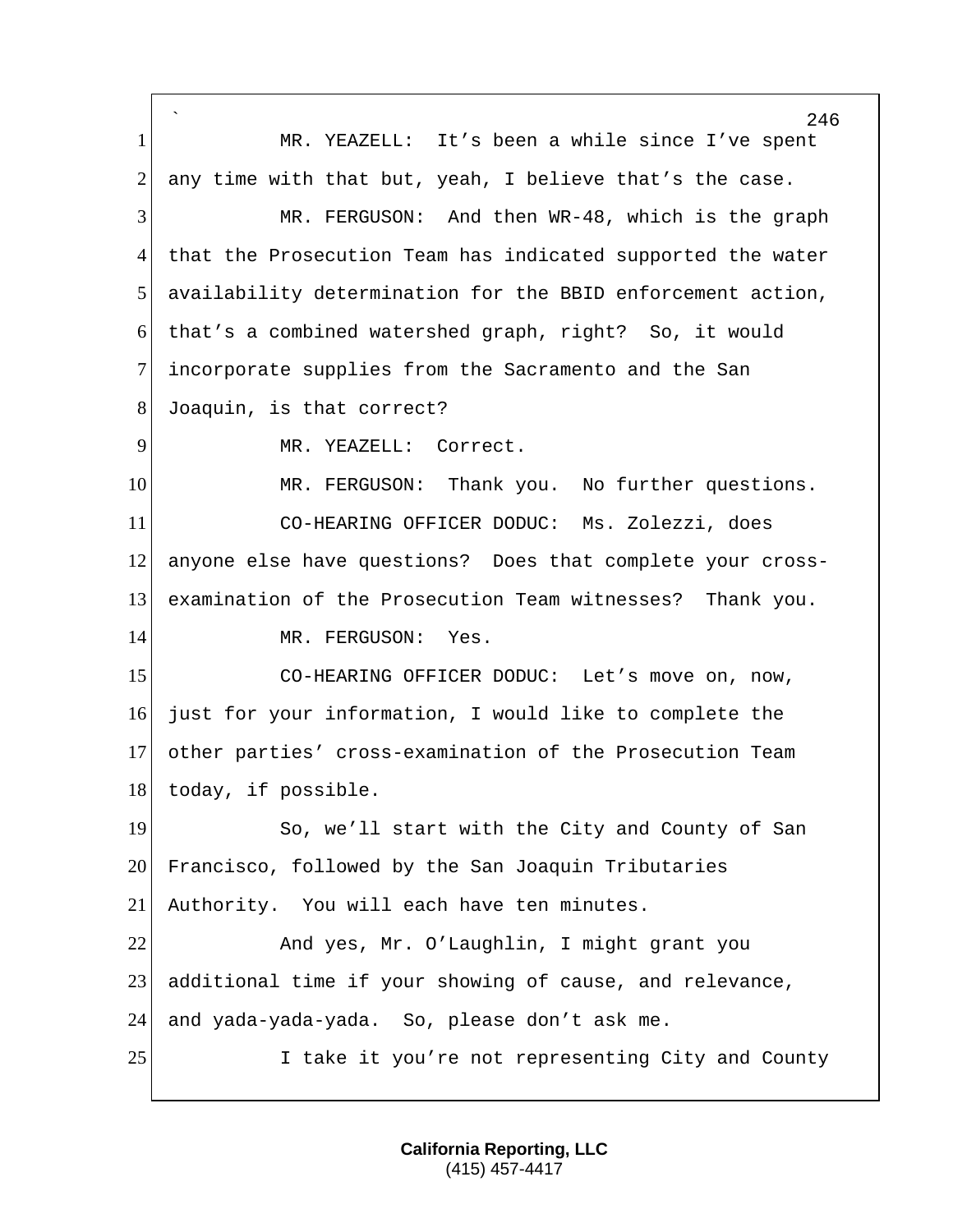` 247 1 of San Francisco? 2 MR. O'LAUGHLIN: Tim O'Laughlin, the San Joaquin 3 Tributaries Authority. We've worked out our time together 4 and our questioning. And I'm going to do the questioning 5 of this panel, so I would like to take the full 20 minutes, 6 if I could. 7 CO-HEARING OFFICER DODUC: We had asked that 8 parties notify -- 9 MR. O'LAUGHLIN: Necessary, if it's necessary. 10 CO-HEARING OFFICER DODUC: -- us ahead of time 11 when you're going to consolidate and coordinate your 12 efforts. 13 MR. O'LAUGHLIN: Yeah, well, it didn't come up 14 until today. 15 So, based on how the witnesses went down and they 16 excluded part of their panel that went into Part 2  $17$  so  $-$ 18 CO-HEARING OFFICER DODUC: Let's just do this, 19 let's just give you your ten minutes, Mr. O'Laughlin, and 20 then you will need to demonstrate to me that you have 21 sufficient justified cause to continue. 22 Yes, you need to do both. Only for you, Mr. 23 O'Laughlin. 24 MR. O'LAUGHLIN: Thank you. 25 KATHY MROWKA, BRIAN COATS AND JEFFREY YEAZELL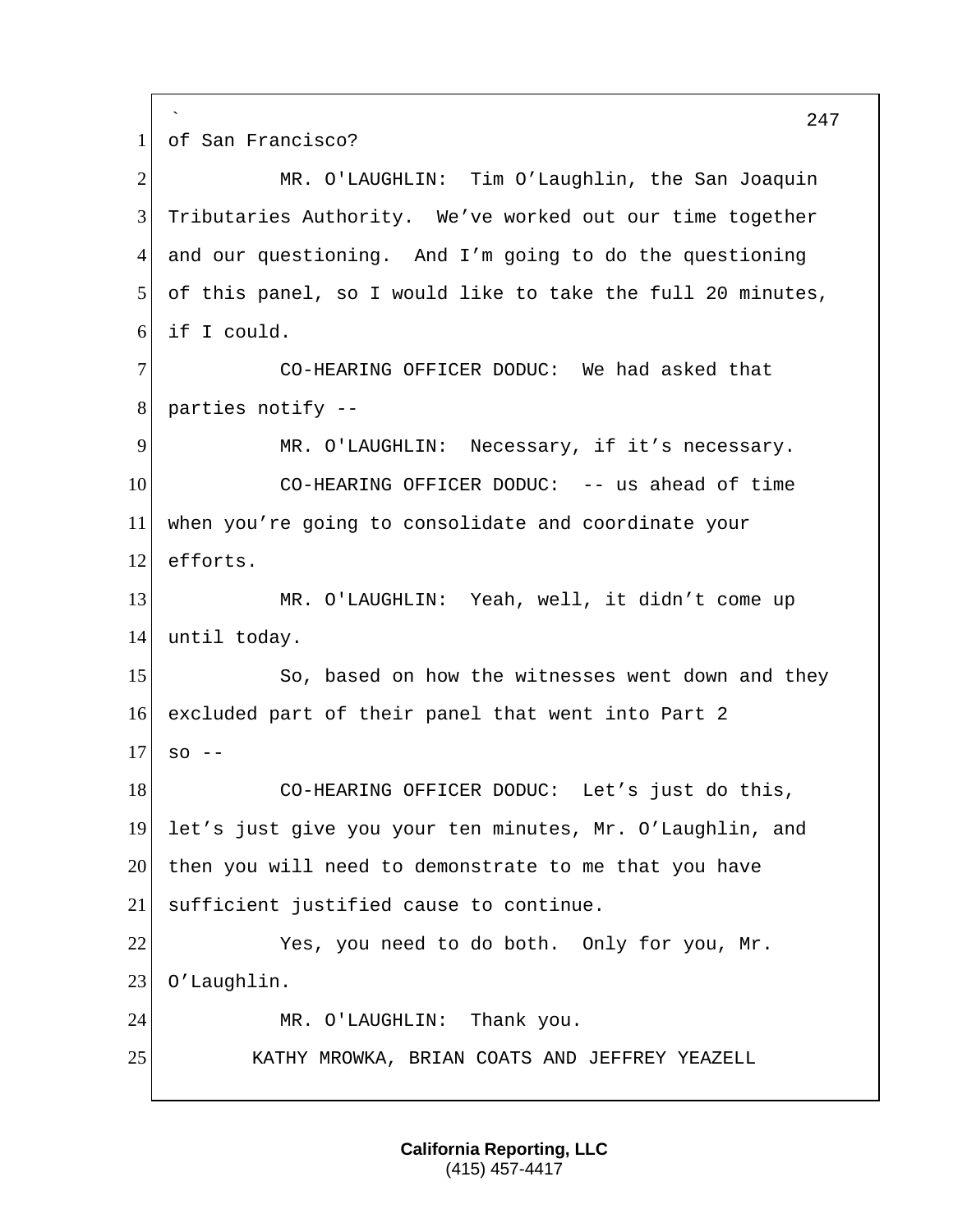` 1 CROSS-EXAMINATION BY MR. O'LAUGHLIN 2 FOR SAN JOAOUIN TRIBUTARIES AUTHORITY 3 AND CITY AND COUNTY OF SAN FRANCISCO 4 MR. O'LAUGHLIN: Okay, Ms. Mrowka, you were 5 present when the Prosecution Team made their Opening 6 Statement, is that correct? 7 MS. MROWKA: Yes, it is. 8 MR. O'LAUGHLIN: Okay, and your attorney stated 9 that two factors were in play here in regards to bringing 10 this action. One was water right priority and the other 11 was injury to senior water rights. Did you hear him make 12 those statements? 13 MS. MROWKA: I heard him make his statements. 14 MR. O'LAUGHLIN: Okay. Did you make any inquiry 15 as to what water right priority was impacted or harmed by 16 an alleged diversion by BBID in this matter? 17 MS. MROWKA: I know that parties that are senior  $18$  to the BBID --19 MR. O'LAUGHLIN: No, no, no, I want a particular 20 water right. I want to know exactly. I want to know the 21 name, I want to know the water right, and I want to know 22 the location so  $-$ -23 CO-HEARING OFFICER DODUC: Mr. O'Laughlin, this 24 question has been asked. 25 MR. TAURIAINEN: He's harassing the witness.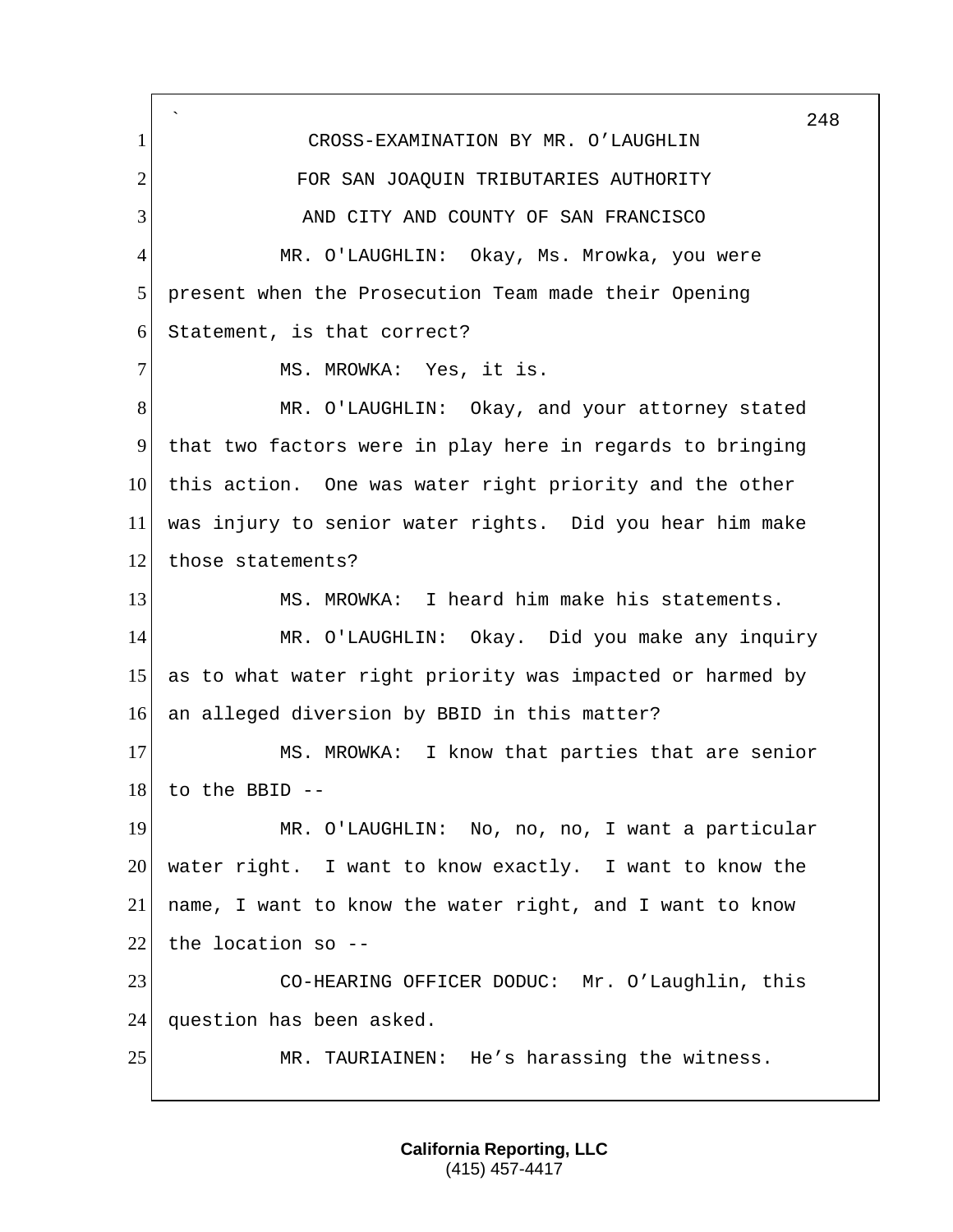` 1 CO-HEARING OFFICER DODUC: But this question has 2 been asked earlier.

3 MR. O'LAUGHLIN: No, it hasn't because the 4 question was asked, but there was no response.

5 CO-HEARING OFFICER DODUC: The question was asked 6 whether there was evidence of harm to anyone else. And she 7 answered the question.

 MR. O'LAUGHLIN: No, she didn't. She answered the question in this fashion, she said that on a water 10 right priority basis there was. So, what I want to know is which particular water right priority was impacted by the alleged diversion by BBID. Not a general statement that 13 water rights were impacted. I want to know the specific water right priority that was impacted. It's a pretty simple question.

16 CO-HEARING OFFICER DODUC: All right, answer it 17 so that we can move on. Actually, repeat your answer which 18 you had before.

19 MS. MROWKA: Right, I believe before I said that 20 we did not investigate which parties would have been 21 impacted, specifically.

22 CO-HEARING OFFICER DODUC: So, we are moving on, 23 Mr. O'Laughlin.

24 MR. O'LAUGHLIN: Well, here's the thing. I 25 understand that Chair wants to move on. I have my time and

> **California Reporting, LLC** (415) 457-4417

249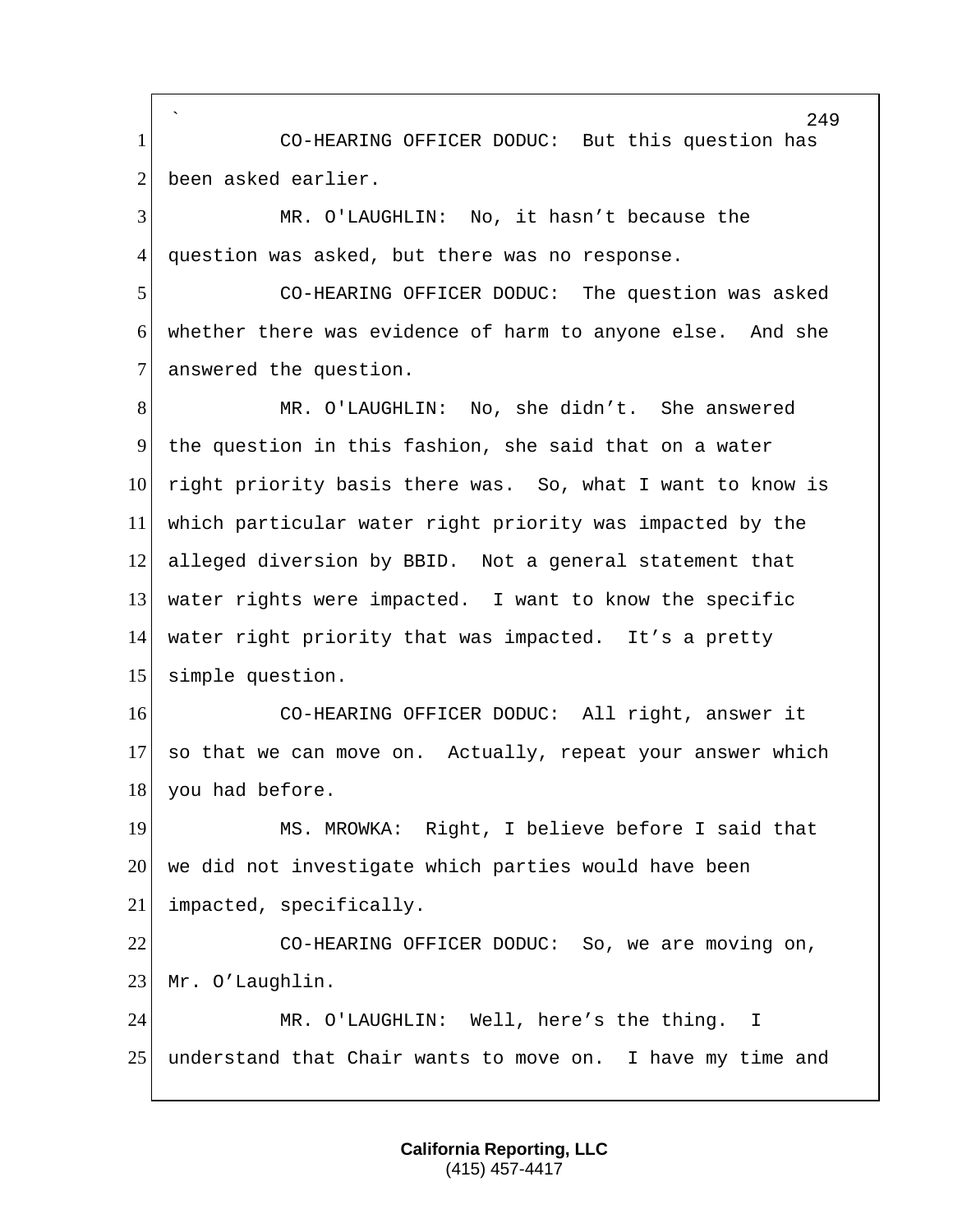` 250 1 it's allocated to me. And I don't want to get in a fight, 2 but I have a due process right to conduct my cross- $3$  examination the way I want. So, if I want to ask 4 additional questions, I can ask additional questions. 5 CO-HEARING OFFICER DODUC: I will allow you to 6 ask additional questions, as long as it furthers this 7 discussion, rather than just repeating the same question 8 over and over again. 9 MR. O'LAUGHLIN: Well, that's your decision, 10 that's not my decision. 11 CO-HEARING OFFICER DODUC: Ask your question, Mr. 12 O'Laughlin. 13 MR. O'LAUGHLIN: I'm making a record for not only 14 here, but for afterwards on appeal. 15 CO-HEARING OFFICER DODUC: Fine, ask your 16 question. 17 MR. O'LAUGHLIN: So I have to protect -- I am 18 going to ask my questions, thank you. 19 Okay, did you make any inquiry as to an entry to 20 a senior water right holder, rather than water right 21 priorities in general? 22 MS. MROWKA: I did not investigate any 23 individuals in this matter, other than the parties named in 24 the actions. 25 MR. O'LAUGHLIN: Has there been any determination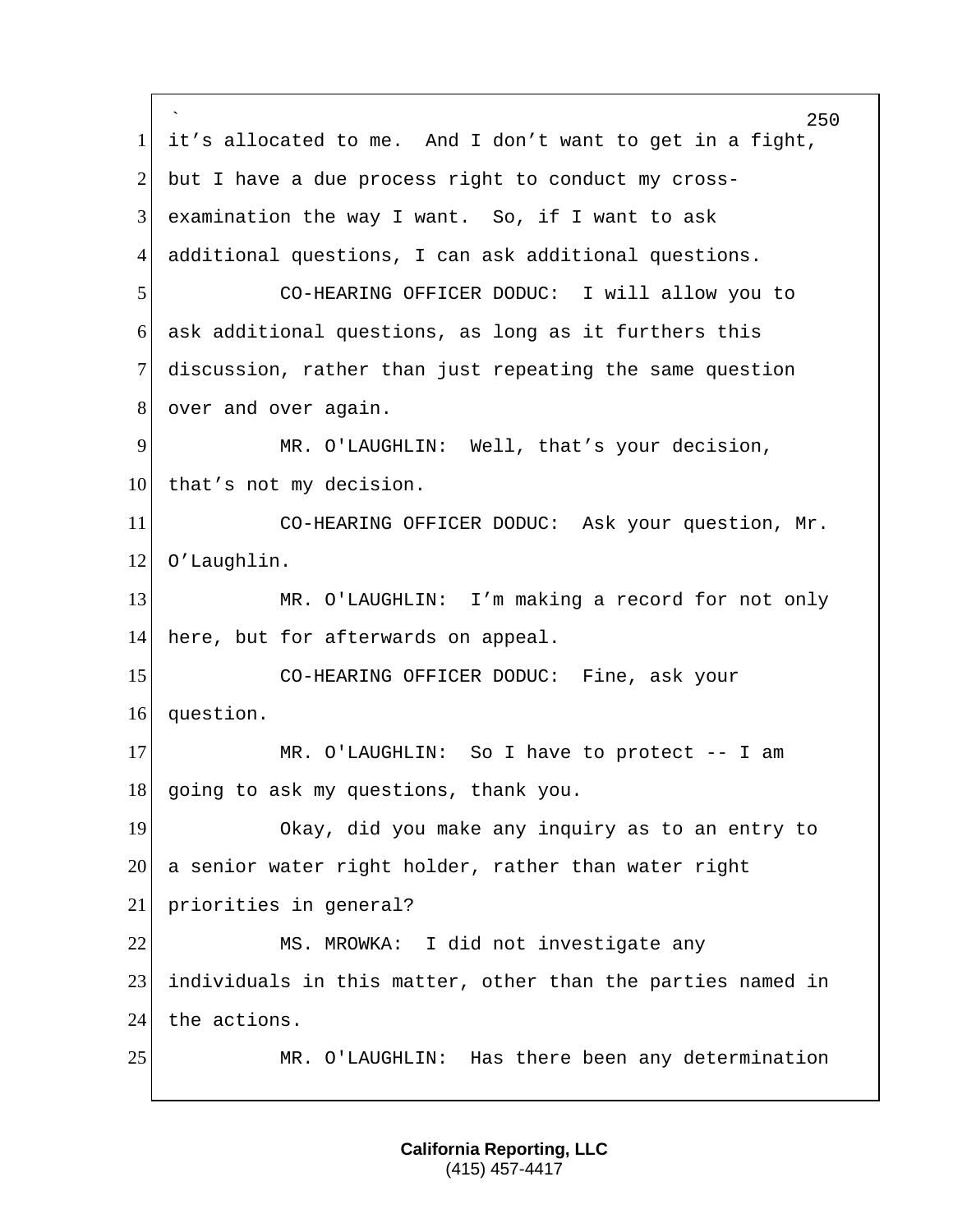` 251 1 by your office as to whether or not stored water was being 2 illegally diverted in the Delta? 3 MS. MROWKA: This action was related to our water 4 availability analysis, which is based on full natural flow. 5 Stored water is not a component of full natural flow. 6 MR. O'LAUGHLIN: Questions can go to either Mr. 7 Coats or Mr. Yeazell. 8 In April or May, on your spreadsheet, if 9 landowners in the Delta reported that they had both pre-14 10 and riparian rights, how were they treated in April? 11 MR. YEAZELL: If they had -- in eWRIMS, if they 12 claimed both riparian and pre-14, in other words both boxes 13 were checked in eWRIMS, they were treated as riparian. 14 MR. O'LAUGHLIN: In April, in the April 15 spreadsheet? 16 MR. YEAZELL: As far as I know. 17 MR. O'LAUGHLIN: Okay. Were you aware, Ms. 18 Mrowka, in your testimony you were -- in your deposition 19 you talked about the change that was made to pre-14s and 20 riparians in the Delta that claimed those rights were 21 changed to all riparians for the June spreadsheet. Do you 22 remember that testimony? 23 MS. MROWKA: Yes. 24 MR. O'LAUGHLIN: Okay. So, in fact then, in 25 April it may have been that they weren't treated that way,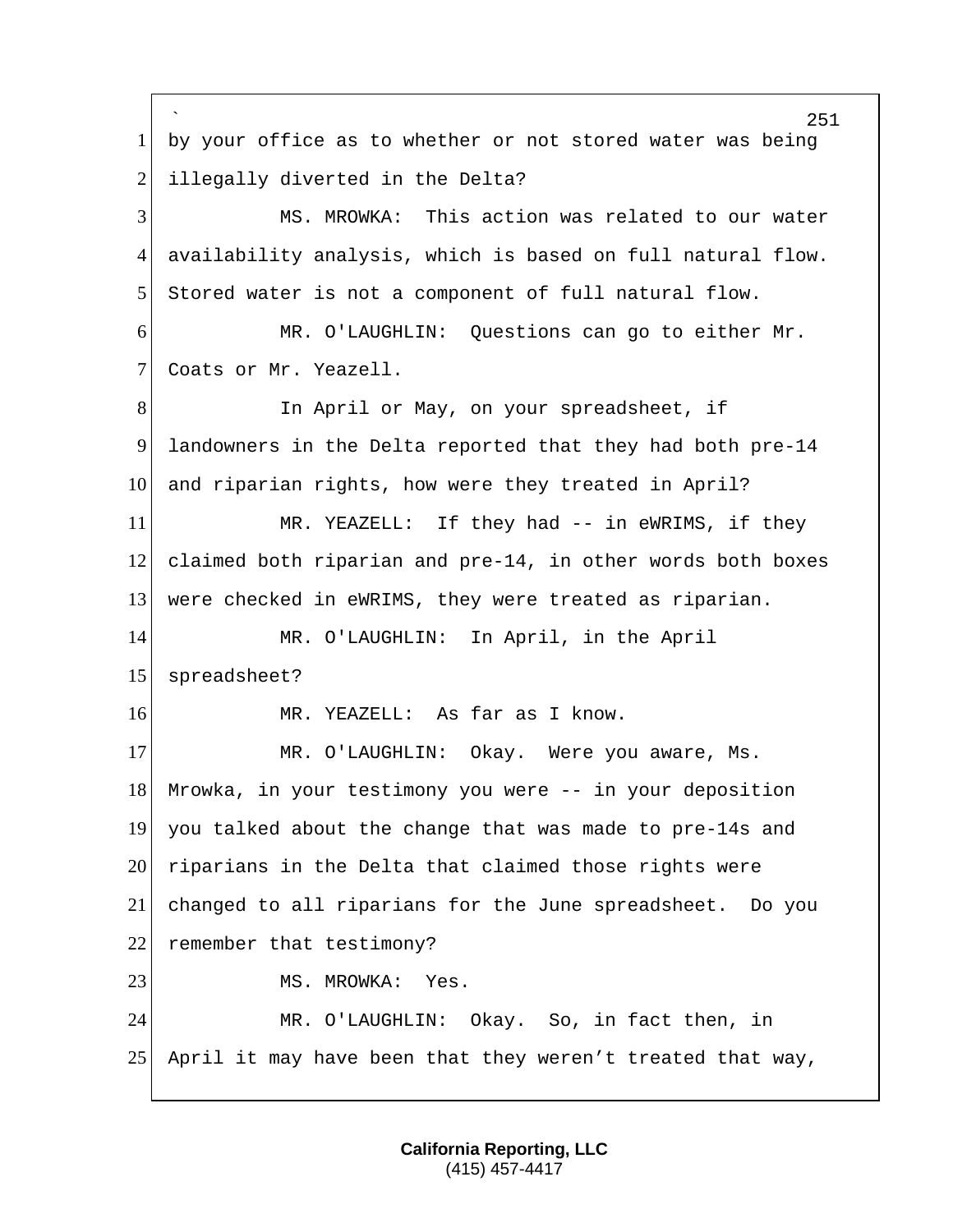` is that correct? 2 MS. MROWKA: I don't believe I entered testimony on April. MR. O'LAUGHLIN: Okay. So, who decided to make the change that people who reported that they were both pre-14 and riparians were changed to riparians, only? MS. MROWKA: I believe I discussed that with Mr. O'Hagan, and we wanted to make sure that parties, who have a senior right, are credited with that senior right. 10 MR. O'LAUGHLIN: But who made the decision? 11 | MS. MROWKA: I believe that we jointly made it. MR. O'LAUGHLIN: Okay. So, when you were making that decision, did you take into account the Millview case that, except in limited circumstances, you can't claim both a riparian and a pre-14 water right at the same time? MS. MROWKA: We were well aware of that. 17 MR. O'LAUGHLIN: And did you take that into 18 consideration when you were making your decision? 19 MS. MROWKA: When we were making our decision, it was based upon the fact that these parties assert that they had a valid right. We had sent out Information Orders. We had asked for Title D documents. And so, we made our decision because we had asked for these documents. We hadn't had opportunity to fully view them, yet, but we had done work to gather information on their claimed senior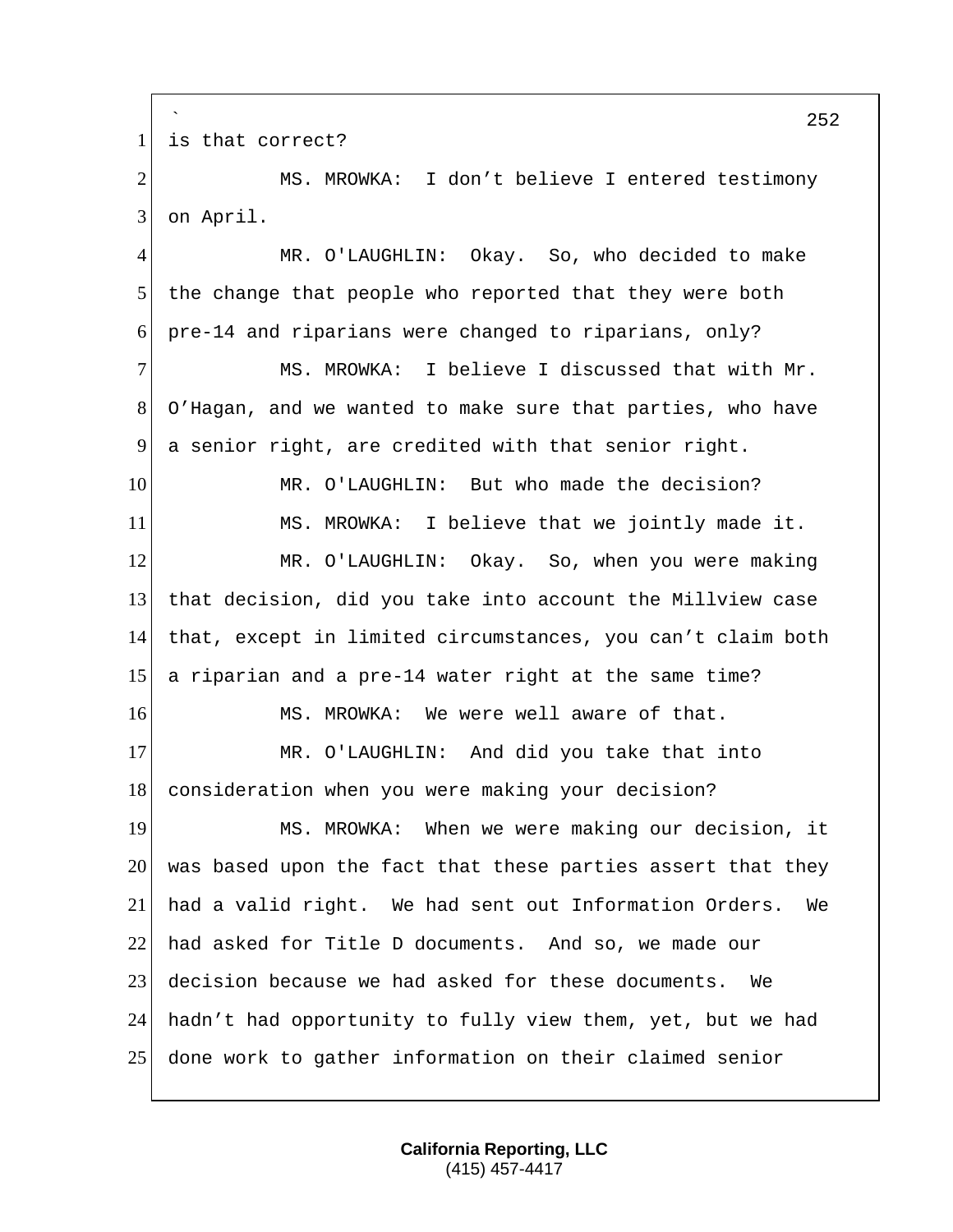` 253 1 rights. 2 MR. O'LAUGHLIN: And these are claimed senior 3 rights, rather than adjudicated pre-14 rights, is that 4 correct? 5 MS. MROWKA: As to riparian and pre-1914? 6 MR. O'LAUGHLIN: No, pre-14. 7 MS. MROWKA: Pre-14? 8 MR. O'LAUGHLIN: Pre-14, yeah. 9 MS. MROWKA: So, our database includes both 10 adjudicated right holders, such as in the Stanislaus River 11 adjudication area and non-adjudicated pre-14s. 12 MR. O'LAUGHLIN: In the Delta, though, were there 13 any adjudicated pre-14 water rights claimed? 14 MS. MROWKA: We did not run the database looking 15 for that, so I can't say yes or no. 16 MR. O'LAUGHLIN: Okay. So, this is a question 17 for the panel, anyone who feels comfortable answering it 18 can respond. 19 By changing the pre-14 riparians to strictly 20 riparians, does that mean in effect that all those 21 claimants now had priority over any pre-14 person who 22 claimed strictly a pre-14 right? 23 MS. MROWKA: So, on our database, what we did was 24 we based it upon information that we have in from the  $25$  diverters, themselves, as to their  $-$ -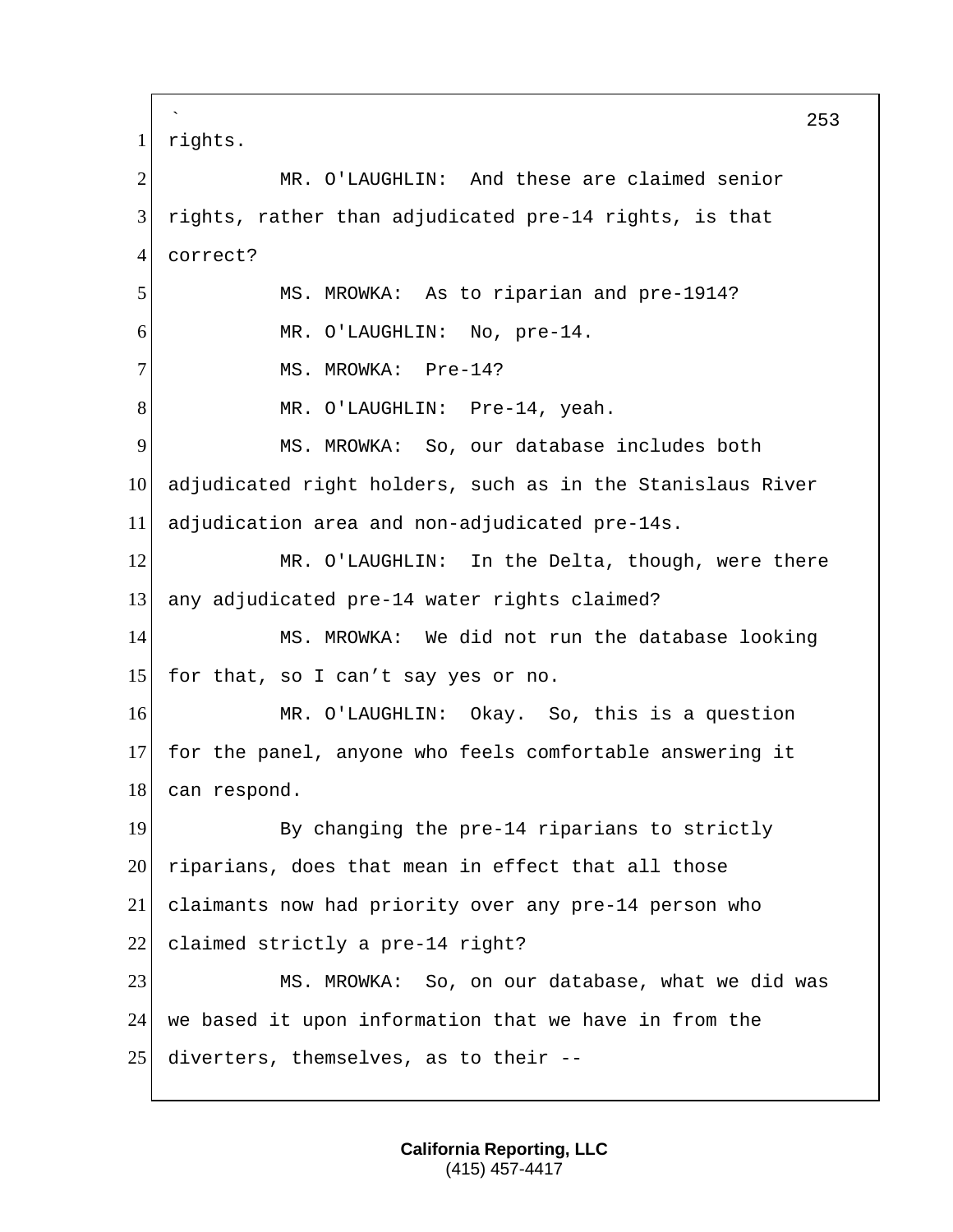` 254 1 MR. O'LAUGHLIN: But here's the question, maybe  $2$  I'll rephrase it. When you made the change from pre-14 3 riparians to strictly riparians, based under your analysis 4 that you did, all of those people now had priority over any 5 pre-14 water right claimant, is that correct? 6 MS. MROWKA: In the way that we used the data for 7 the evaluation. 8 MR. O'LAUGHLIN: I'm assuming that's a yes. 9 MS. MROWKA: Well, their water rights are their 10 water rights. 11 MR. O'LAUGHLIN: Yeah, but if you -- okay. Well, 12 you testified earlier about you knew and understood water 13 rights. So, under the analysis that you did, if you made 14 everybody a riparian, they now had priority over anybody 15 who claimed a pre-14 right. Is that correct? 16 MS. MROWKA: In our evaluation work, yes. 17 MR. O'LAUGHLIN: Based on the change in the 18 evaluation, can either Mr. Coats or Yeazell tell me what 19 the change in the demand was in the Delta? 20 MR. COATS: I think we'd have to actually look at 21 the spreadsheet to find out what the pre- and post-22 conditions are. 23 MR. O'LAUGHLIN: Okay, that would be great. 24 MR. COATS: I'm not an expert on the spreadsheet, 25 so I'll have to defer to Jeff to see if he can potentially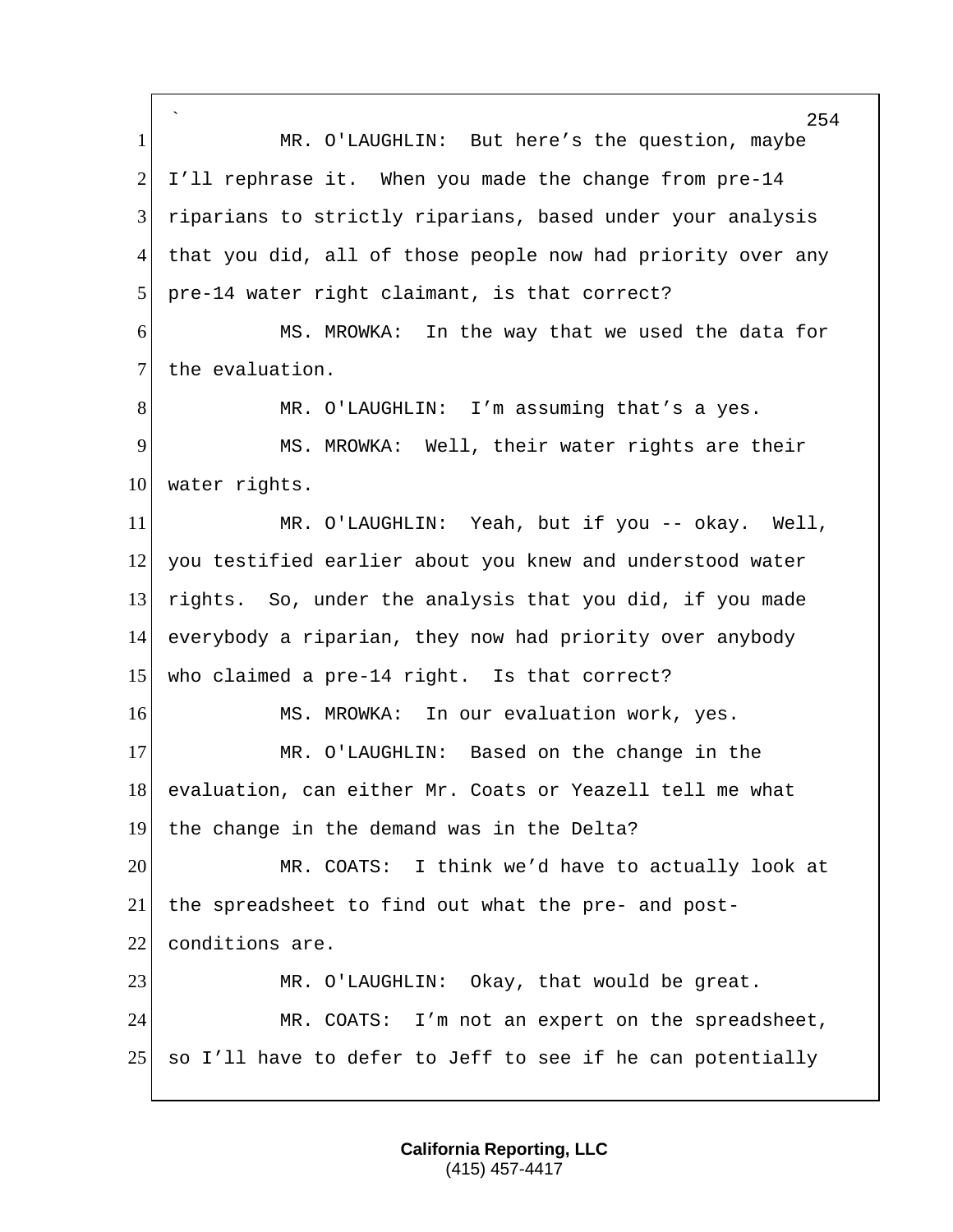` 255 1 answer that question, as far as an actual amount. 2 MR. O'LAUGHLIN: Sure. All I want to know is how 3 the change from pre-14 and riparian, to strictly riparian, 4 changed the demand in the Delta. 5 MR. YEAZELL: Which ones? 6 MR. O'LAUGHLIN: You can take the April one and 7 take the June one. 8 MR. YEAZELL: Okay. Which ones are they? 9 I quess pull up WR-75. 10 MR. O'LAUGHLIN: And here's the point for this --11 CO-HEARING OFFICER DODUC: And I'm sorry, you're 12 not able to give a qualitative answer to that question? 13 MR. YEAZELL: They should be the same. 14 MR. O'LAUGHLIN: If you're fine with that answer, 15 I'm willing to go with it. 16 MR. YEAZELL: And qualitatively, it should be  $17$  if  $-$ 18 MR. COATS: I think the total statement demand 19 didn't change. 20 MR. YEAZELL: Right. 21 MR. COATS: But the amount -- I think the 22 question is going from that duplicative claim, going from a 23 pre-14 and riparian, how much of the pre-14 amount declined 24 and how much did the riparian increase? 25 MR. O'LAUGHLIN: That's an excellent way to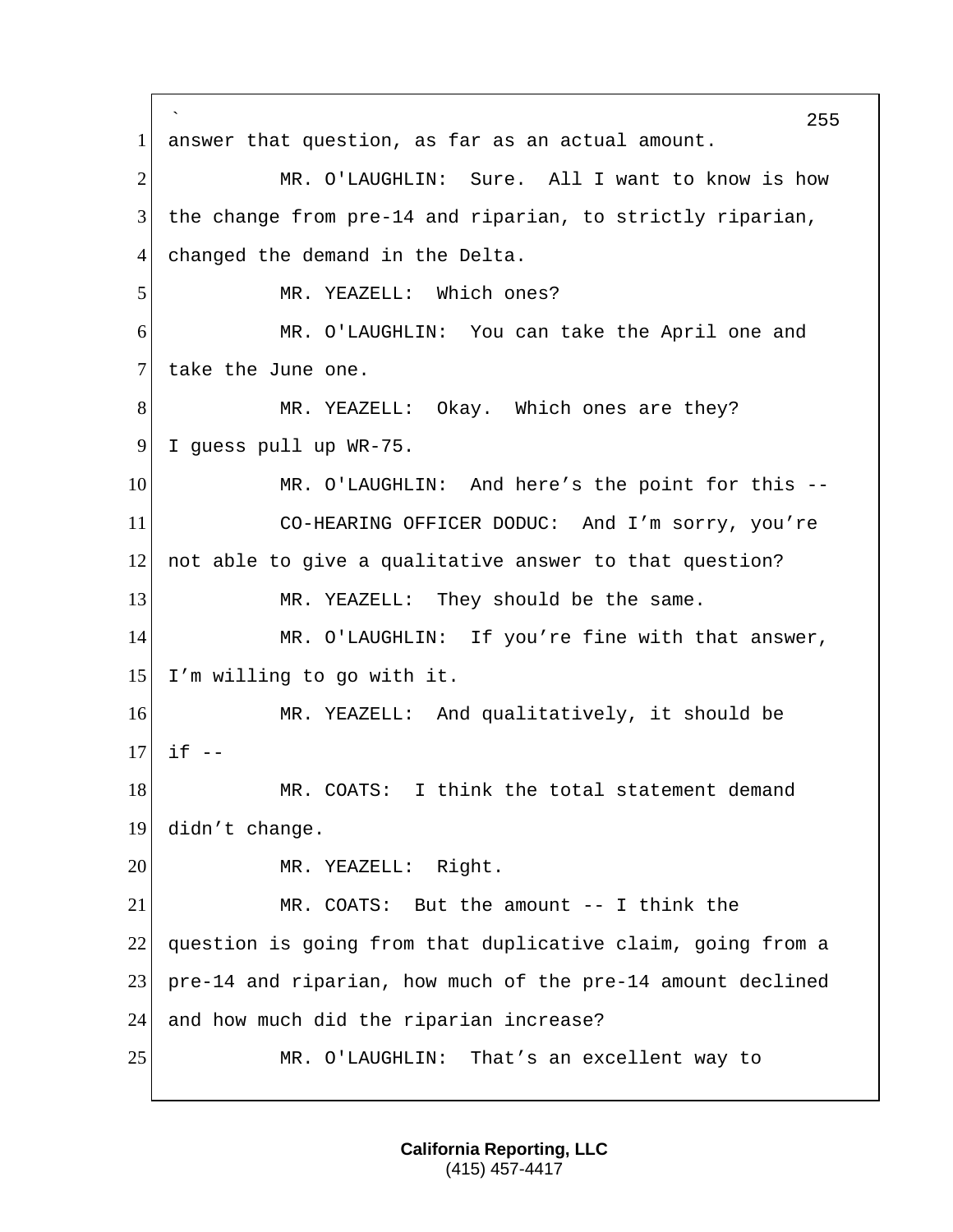` 256 1 restate the question. 2 And the reason, just so the Chair knows the  $3$  reason I'm asking this, so you wanted an offer of proof, is 4 if that change was made, how much that change looks like in 5 a demand basis, based on CFS. 6 MR. YEAZELL: So, if you go to prorated demand 7 tab, and then add up riparian and pre-14 values for the 8 Delta. 9 MR. O'LAUGHLIN: So in June, under that graph, 10 there's 250,923 acre feet of pre-14 Delta demand. And in 11 June, there is a -- sorry, pre-14 demand. And then for 12 riparians, there's 51,152, is that correct? 13 MR. YEAZELL: No, riparian for Delta would be 14 unadjusted or adjusted, prorated or un-prorated? 15 MR. O'LAUGHLIN: Just up on the top it says  $16$  what  $-$ 17 MR. YEAZELL: Okay, 12,072 riparian and 109,666 18 pre-14, whatever that totals out to be. 19 MR. O'LAUGHLIN: Compared to the June one? 20 MR. YEAZELL: That would be --21 MR. O'LAUGHLIN: Spreadsheet. 22 MR. YEAZELL: Then that would be WR-77. And then 23 scroll to the right. I believe the senior demand summary. 24 So, it would be riparian 105,820. Pre-14, 15,940. 25 MR. O'LAUGHLIN: So, they basically flip-flopped,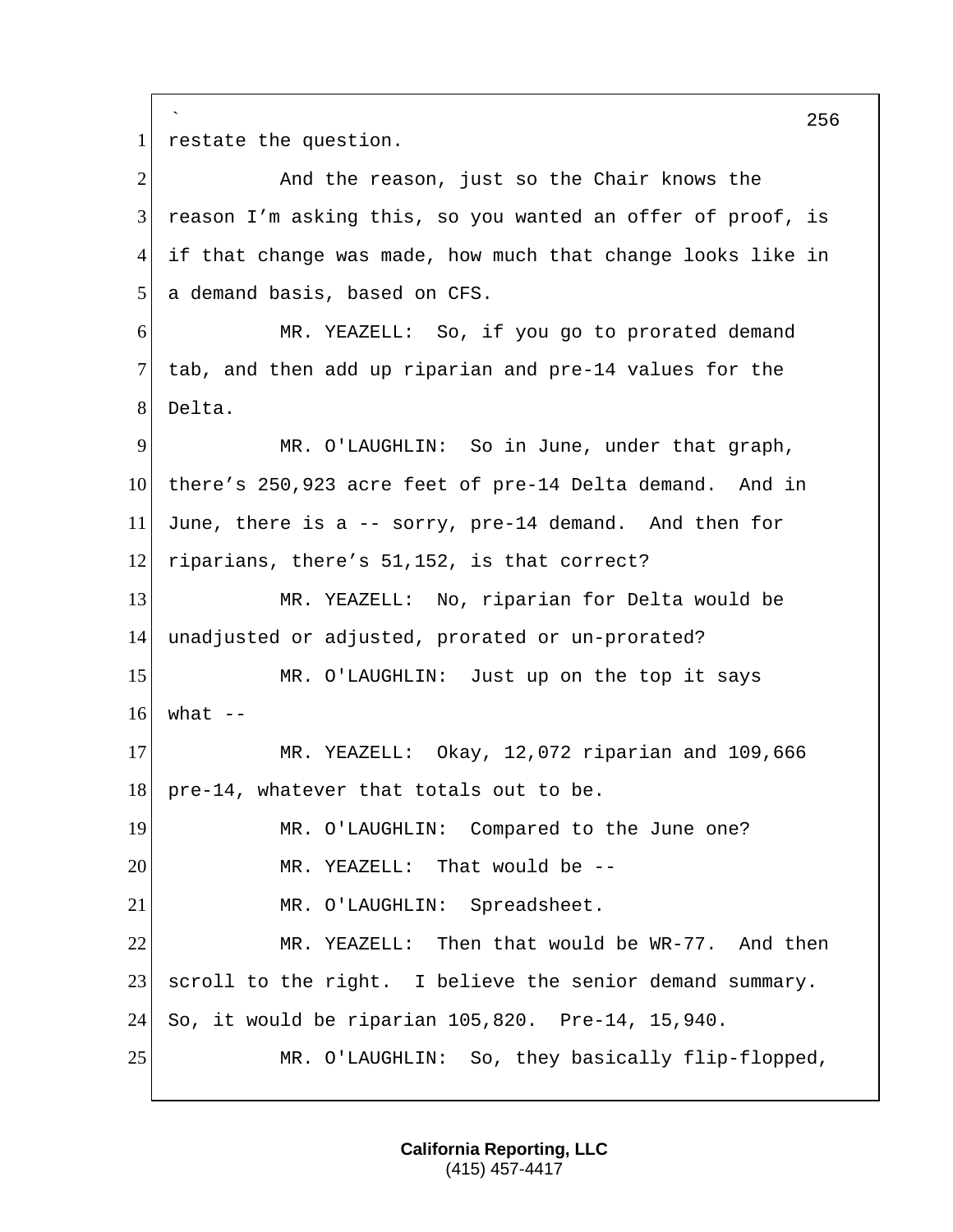` 257 1 basically, qualitatively? 2 MR. YEAZELL: Right. 3 MR. O'LAUGHLIN: So, looking at the difference in 4 those numbers, now, the 105,000 acre feet in a month 5 equates to what? And I usually just divide by 30 and 6 divide by 2, I'm not very precise on this. Would that be 7 an accurate display of how much CFS difference there would 8 be in the Delta for riparian? 105,000 divided by 2 would 9 give you roughly 55,050, divided by 3, divided by 2 again, 10 divided by 30. So, it would give you about 2,000 CFS, 11 about 1,750, ballpark? A lot of water. 12 Okay, so then, based on this analysis then, so in 13 June then  $-$ 14 MS. KALNINS TEMPLE: Objection. Objection, he 15 didn't let the witness answer the question. It sounded 16 like testimony, rather than a question, to which the 17 witness was allowed to provide an answer. 18 MR. O'LAUGHLIN: Oh, okay, I'll wait. 19 MS. KALNINS TEMPLE: Sure. 20 MR. YEAZELL: My own calculation here. 21 CO-HEARING OFFICER DODUC: And while he's 22 thinking about that, Mr. O'Laughlin, you've already used 23 your ten minutes. How do you -- I'm assuming you want more 24 time. How do you propose to use that time and what do you 25 propose to demonstrate?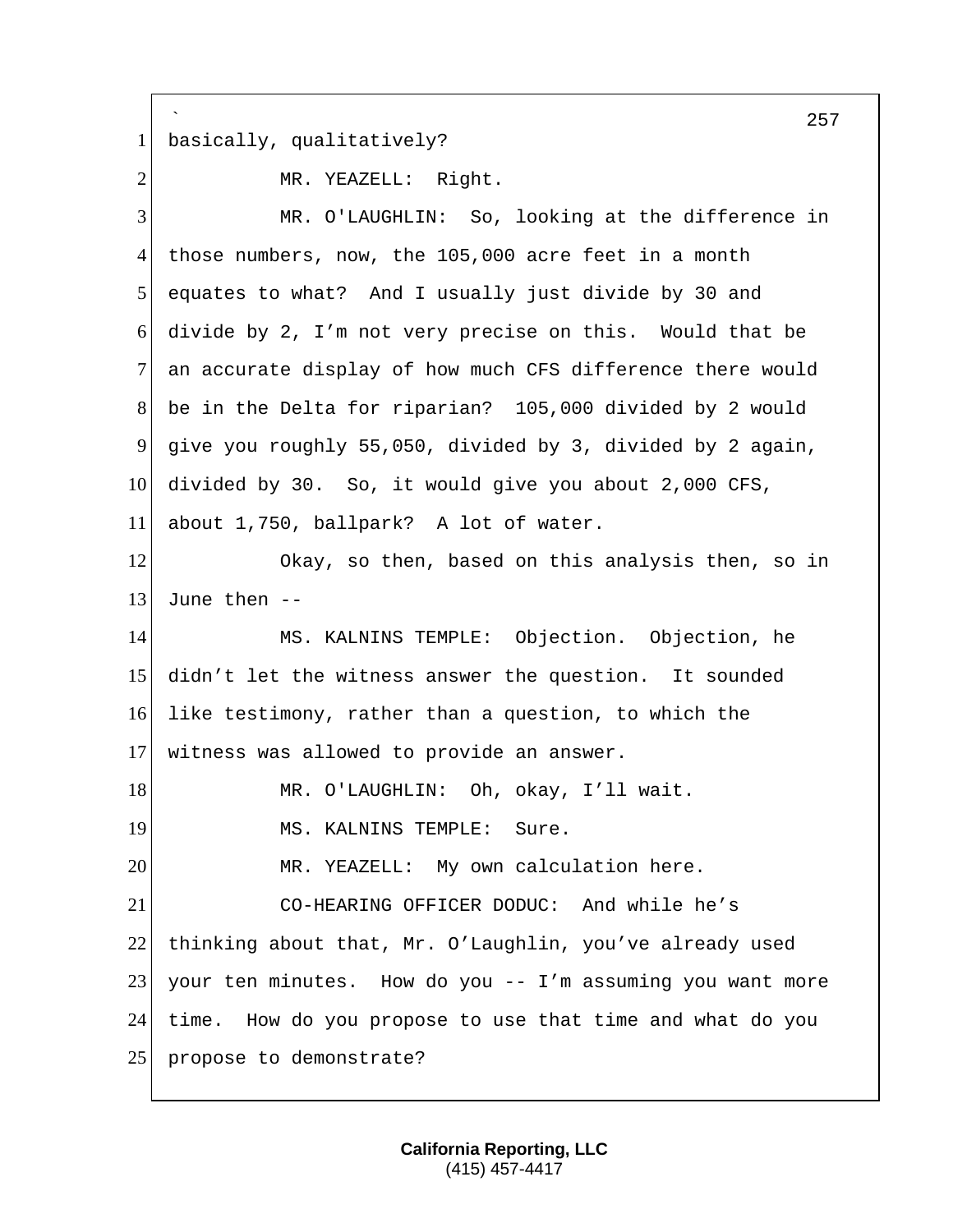` 1 MR. O'LAUGHLIN: I have one more line of 2 questioning about diversions on the lower San Joaquin and 3 in the Delta immediately upstream of BBID and West Side 4 that should provide insight into what water was available 5 for BBID and West Side. It's pretty limited.

6 CO-HEARING OFFICER DODUC: All right, I see a 7 hand from Ms. Spaletta.

8 MS. SPALETTA: It actually doesn't have to do 9 with Mr. O'Laughlin's questioning. But there was just an 10 objection from an attorney, who I believe is with the 11 Attorney General's Office. And I understand that the 12 Attorney General's Office is actually defending the State 13 Water Resources Control Board in the litigation related to 14 this case. So, can we get some clarification on the role 15 of the Attorney General counsel in this proceeding?: 16 CO-HEARING OFFICER DODUC: Mr. Tauriainen? 17 MR. TAURIAINEN: Thank you, I'd be happy to do 18 that. Yeah, sitting to my left, I apologize, this morning 19 first thing I did not recognize all my co-counsel here. 20 From my immediate left is Jennifer Kalnins Temple, with the 21 Attorney General's Office. 22 To her left is Ken Petruzzelli from the Office of

23 Enforcement. And to his left is John Prager from the 24 Office of Enforcement.

25 The Attorney General's Office represents the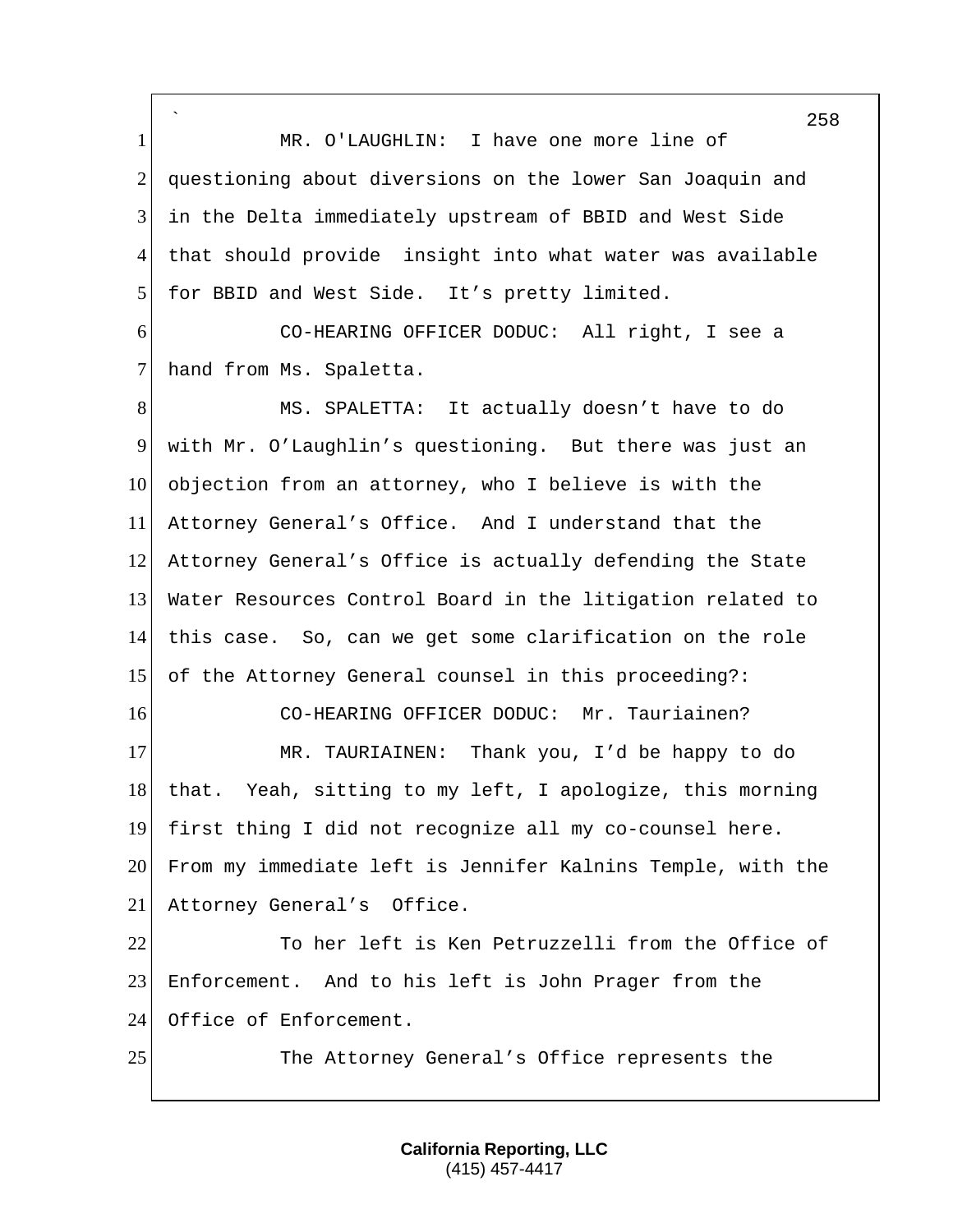` 1 State Board in matters including, at times, provides  $2$  assistance in administrative proceedings, such as this one, 3 upon request.

4 Very similar to the way the prosecution and the 5 hearing sides of the State Water Board have separation of 6 functions, the Attorney General's Office sets up and 7 maintains a separation of functions for the various units 8 that are representing the Water Board in the litigation, 9 for example in this case and this administrative 10 proceeding. 11 Ms. Kalnins Temple is part of a group of Deputy 12 Attorney Generals who are assisting the Prosecution Team in 13 this enforcement proceeding, but are not participating in 14 the litigation. And that litigation team is not 15 participating in this enforcement proceeding. 16 And I'm not -- the OE is not participating in the 17 litigation, as well. 18 CO-HEARING OFFICER DODUC: Thank you for that 19 clarification. 20 MR. O'LAUGHLIN: I think we have a number. 21 MR. YEAZELL: What was your number? 22 MR. O'LAUGHLIN: My number was 1,700. What's 23 yours? 24 MR. YEAZELL: It's 1,500, the same ball park. 25 MR. O'LAUGHLIN: Oh, okay, the same ball park.

> **California Reporting, LLC** (415) 457-4417

259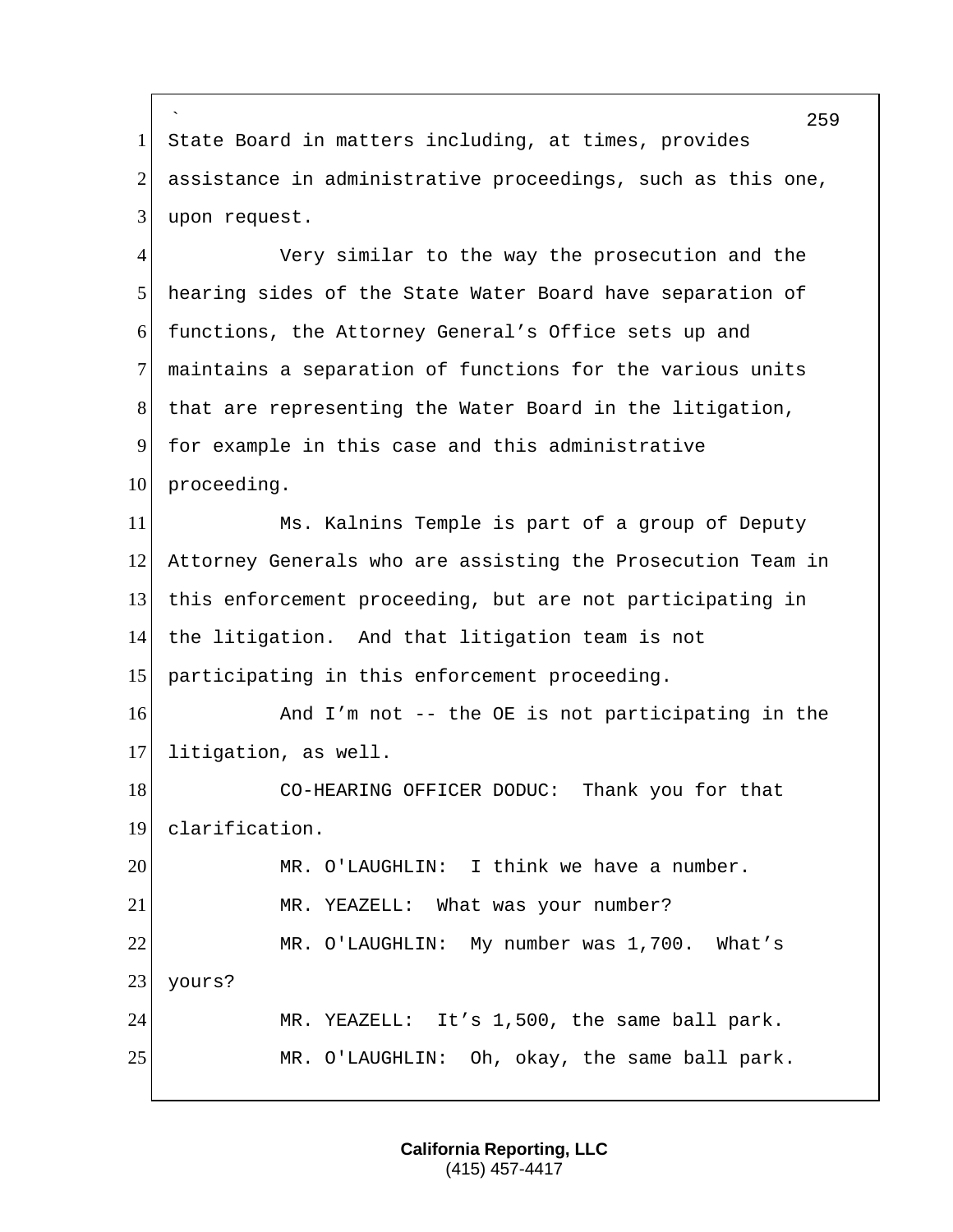` 260 1 Horseshoes and hand grenades, thank you very much. 2 Okay, let's move on to something really quickly, 3 and if anybody feels comfortable answering these questions, 4 just raise your hand and answer. 5 Is anyone on the panel familiar with 6 Reclamation's permits at its diversion facility in the 7 Delta banks? 8 MS. MROWKA: Only in a cursory fashion. I don't 9 know the terms and conditions of the rights. 10 MR. O'LAUGHLIN: Okay. Did anybody from your 11 office look at whether or not Reclamation was allowed to 12 divert San Joaquin River flow in June of 2015? 13 MS. MROWKA: I did not direct staff to look into 14 that issue. 15 MR. O'LAUGHLIN: Do you know whether or not 16 Reclamation has the right to divert San Joaquin River flow 17 and under what conditions? 18 MS. MROWKA: Again, I have cursory knowledge. I 19 don't know the specific terms and conditions without  $20$  refreshing my memory on that. 21 MR. O'LAUGHLIN: So, would you agree that 22 Reclamation has the right to divert previously stored 23 Sacramento River water from Shasta or from Folsom, at its 24 diversion facility located on Old River? 25 MS. MROWKA: I believe it's an authorized point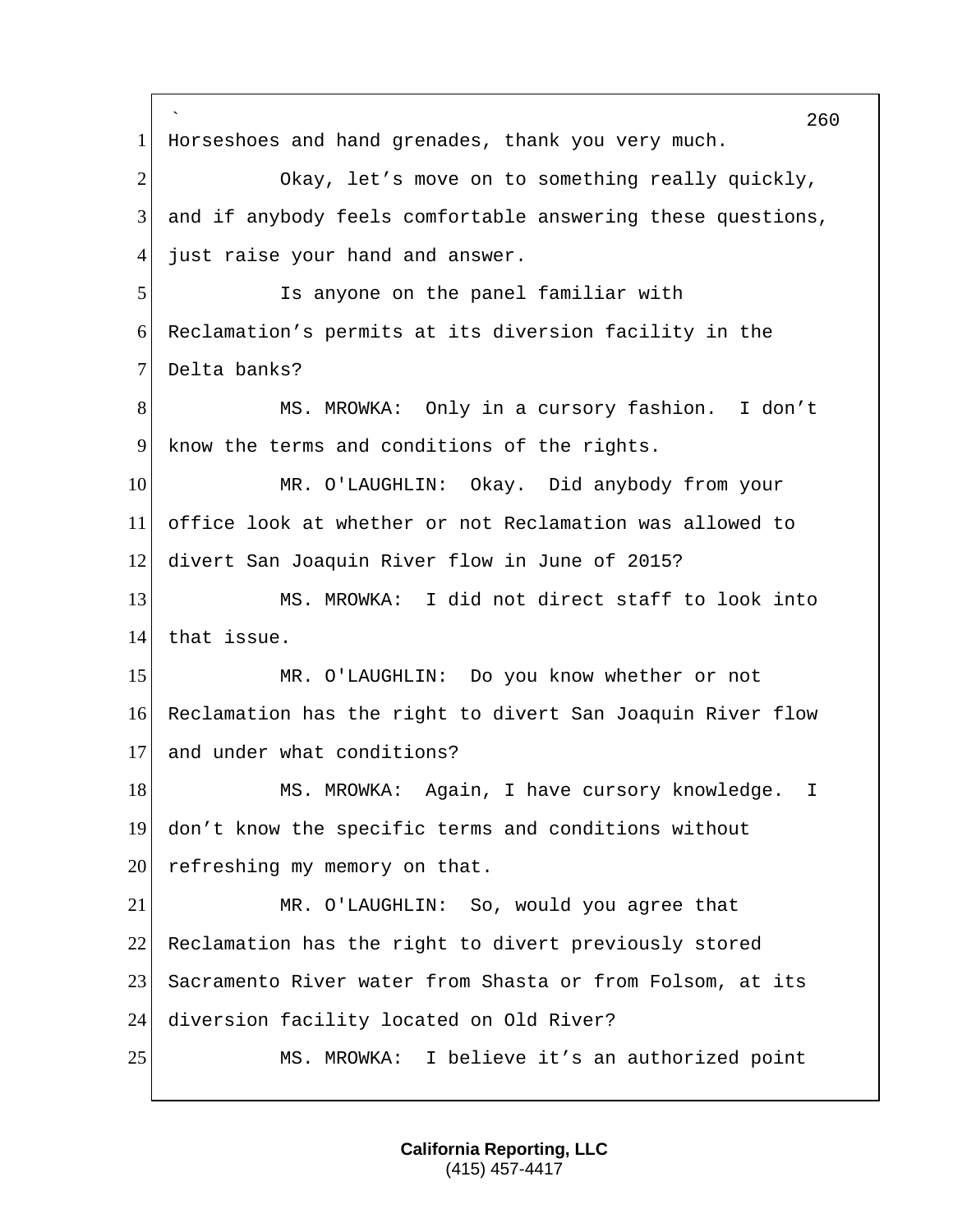` 261 1 of diversion. 2 MR. O'LAUGHLIN: Did you or your staff, or did 3 you ask anyone at DWR to assist you in determining what 4 amount of water the Reclamation was diverting in June, and 5 where the source of that water was from? 6 MS. MROWKA: I believe that in June, the 7 Temporary Urgent Change Petition was very directive as to 8 what could be diverted. 9 MR. O'LAUGHLIN: Okay, and at the time it said 10 that the diversion, that there would be 1,500 CFS of stored 11 water being diverted at both the CVP and SWP facilities, is 12 that correct? 13 MS. MROWKA: It's up to. 14 MR. O'LAUGHLIN: Up to, thank you, that's much 15 more. 16 **Did your staff request DWR to do any particle** 17 tracking model to determine whether or not Reclamation was 18 in fact diverting previously stored water in June of 2015? 19 MS. MROWKA: I could not answer for other 20 Division program functions. But in enforcement, we did not 21 do that. 22 MR. O'LAUGHLIN: Do you know if DWR has the 23 capability, based on salinity analysis, to determine 24 whether water is being taken in at Clifton Court Forebay, 25 and at Banks?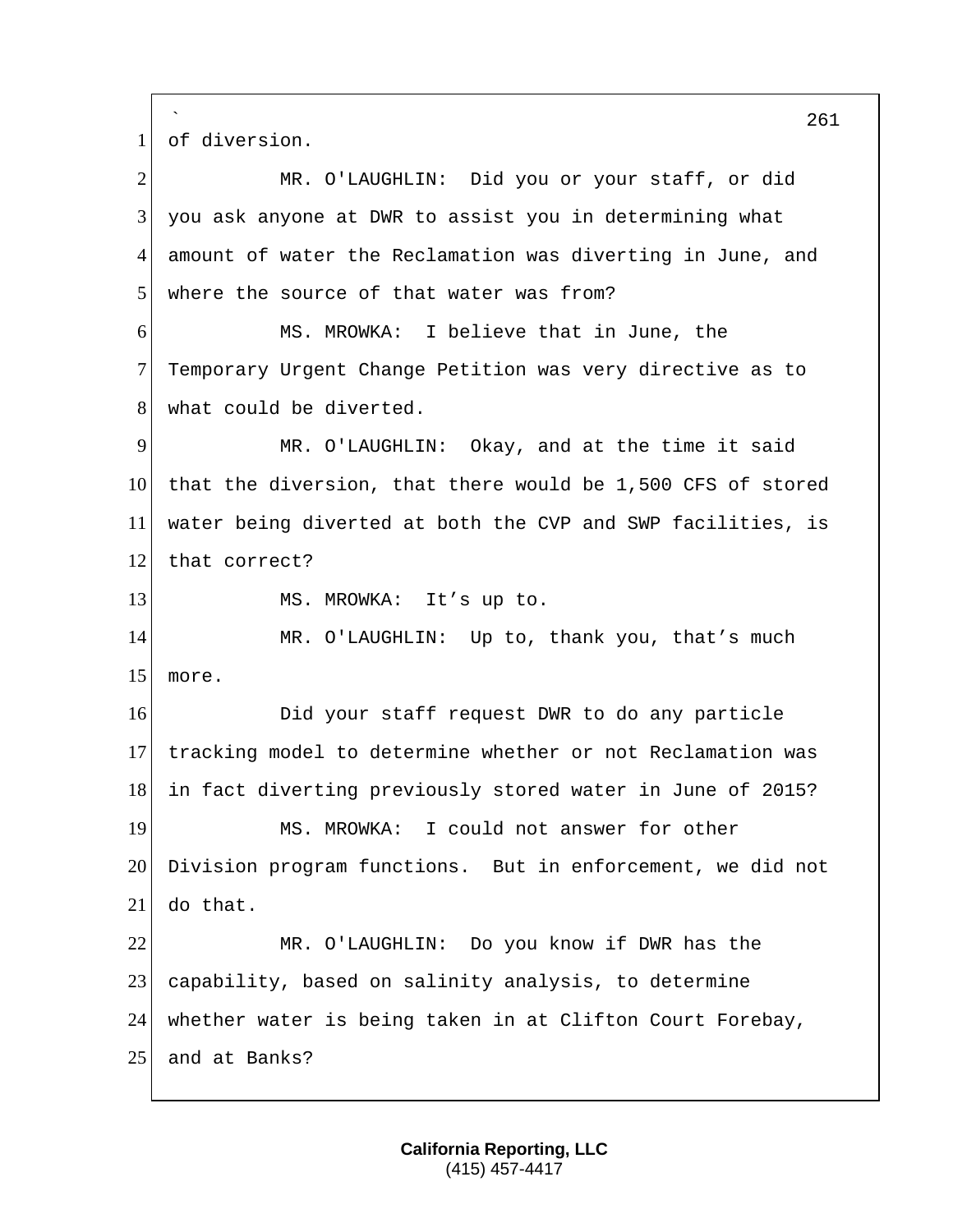` MS. MROWKA: Can you repeat, please? I'm sorry. 2 MR. O'LAUGHLIN: Sure. Do you know if DWR has the capability, with salinity analysis, to determine the source of the water coming in at either Clifton Court 5 Forebay or at Banks? MS. MROWKA: I am not familiar with their 7 capabilities. MR. O'LAUGHLIN: So, that would mean that you didn't ask for that, then, would that be correct? 10 MS. MROWKA: I did not. MR. O'LAUGHLIN: I have a hypothetical for you, and anybody can answer this one. If Reclamation was diverting 500 CFS of San Joaquin River water that was flowing in from Vernalis flow, and they were not entitled to do so under their permits, wouldn't that water be available to senior appropriators in the South Delta? 17 MS. MROWKA: That hypothetical, are you assuming 18 they're taking released stored water, because that wasn't part of what we're doing here? MR. O'LAUGHLIN: No, no. Let me go back. Real simple, water is coming in from Vernalis, Reclamation diverts 500 CFS of San Joaquin River flow at their facility at Banks, that under their permits they are not entitled to do so. Now, this is a hypothetical, you don't have to agree with that. Would that water then be available to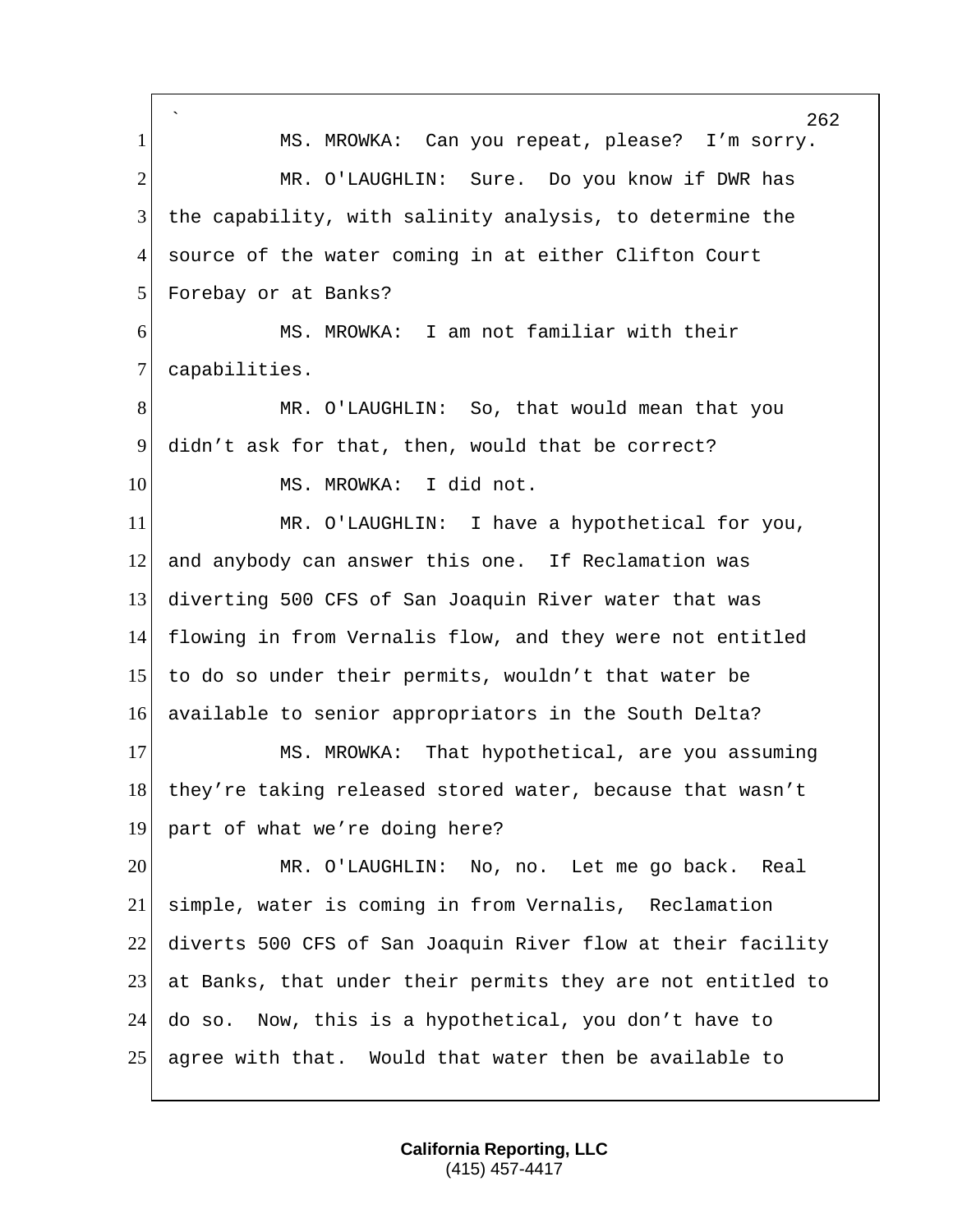` senior appropriators in the South Delta? 2 MS. MROWKA: I believe Reclamation's water rights have specific end dates for their diversion period. Are you assuming they're diverting outside of their diversion 5 period? MR. O'LAUGHLIN: I'm going to tell you that they 7 have no ability to divert San Joaquin River water when the Delta is not in excess. And clearly, you would agree that the Delta was not in excess in 2015, correct, June of 2015? 10 MS. MROWKA: It was imbalanced, yeah. MR. O'LAUGHLIN: Okay, so if it's imbalanced conditions, I will make an offer of proof to the State Board, and the Hearing Officers, and to you, that Reclamation is not entitled to divert San Joaquin River water at Banks. Given that, if Reclamation was diverting water from the San Joaquin River, and that water -- and they weren't entitled to do so, wouldn't that water be 18 available to senior appropriators in the South Delta? Oh, Jones, not Banks, sorry. Sorry, slight mistake. MS. MROWKA: So, you're basically asking us to hypothetically decide that Reclamation was diverting from a specific source. Okay, but that's outside of our scope of 23 testimony. MR. O'LAUGHLIN: Yeah, but it doesn't matter if it's outside the scope of your testimony because,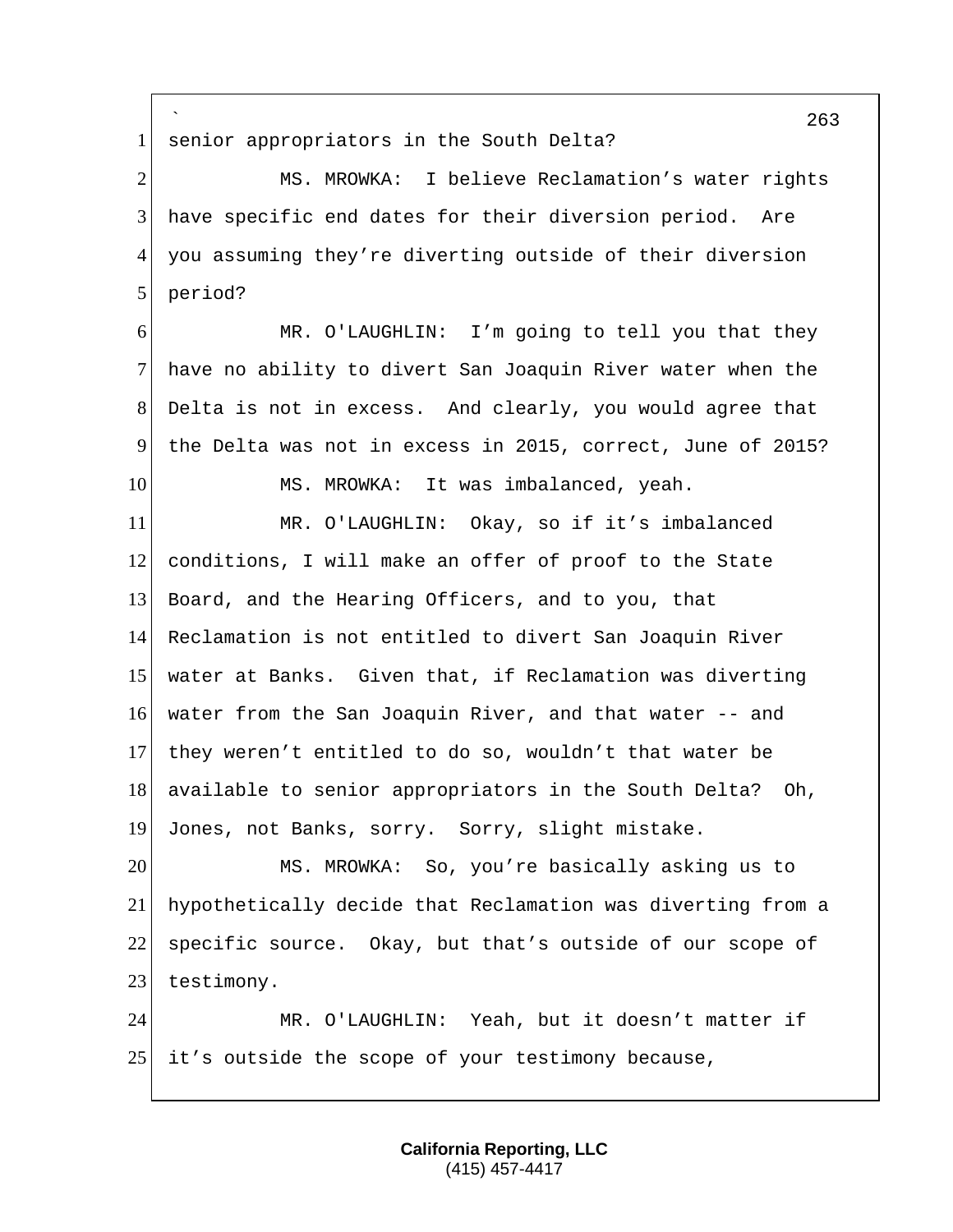` 264 1 unfortunately, when I get to ask cross-examination 2 questions, and the Chair can correct me if I'm wrong, I get 3 to ask questions outside the scope of your testimony, your 4 direct testimony, to elucidate information that I can use 5 at a later date. 6 So, I just want an answer to the question? 7 MS. MROWKA: So in general, if a diverter is not 8 authorized to divert, if it's past their diversion period 9 and their water rights, if it's a source that's not 10 authorized in their water rights that it's an unauthorized 11 diversion. 12 MR. O'LAUGHLIN: Okay. And then, if that's the 13 case, and they diverted, whether it was 100, 200 or 300 CFS 14 of San Joaquin River water in June of 2015, if they had 15 bypassed that water, it would have been available for 16 senior diverters downstream, correct? 17 MS. MROWKA: If they had bypassed the flow,  $18$  instead of diverting it --19 MR. O'LAUGHLIN: Yes. 20 MS. MROWKA: -- then it would be in the stream. 21 MR. O'LAUGHLIN: For senior diverters, correct? 22 MS. MROWKA: It would be available under whatever 23 priority of right has that season, that source. 24 MR. O'LAUGHLIN: Okay, so I have one final 25 question. In your testimony, earlier, you mentioned that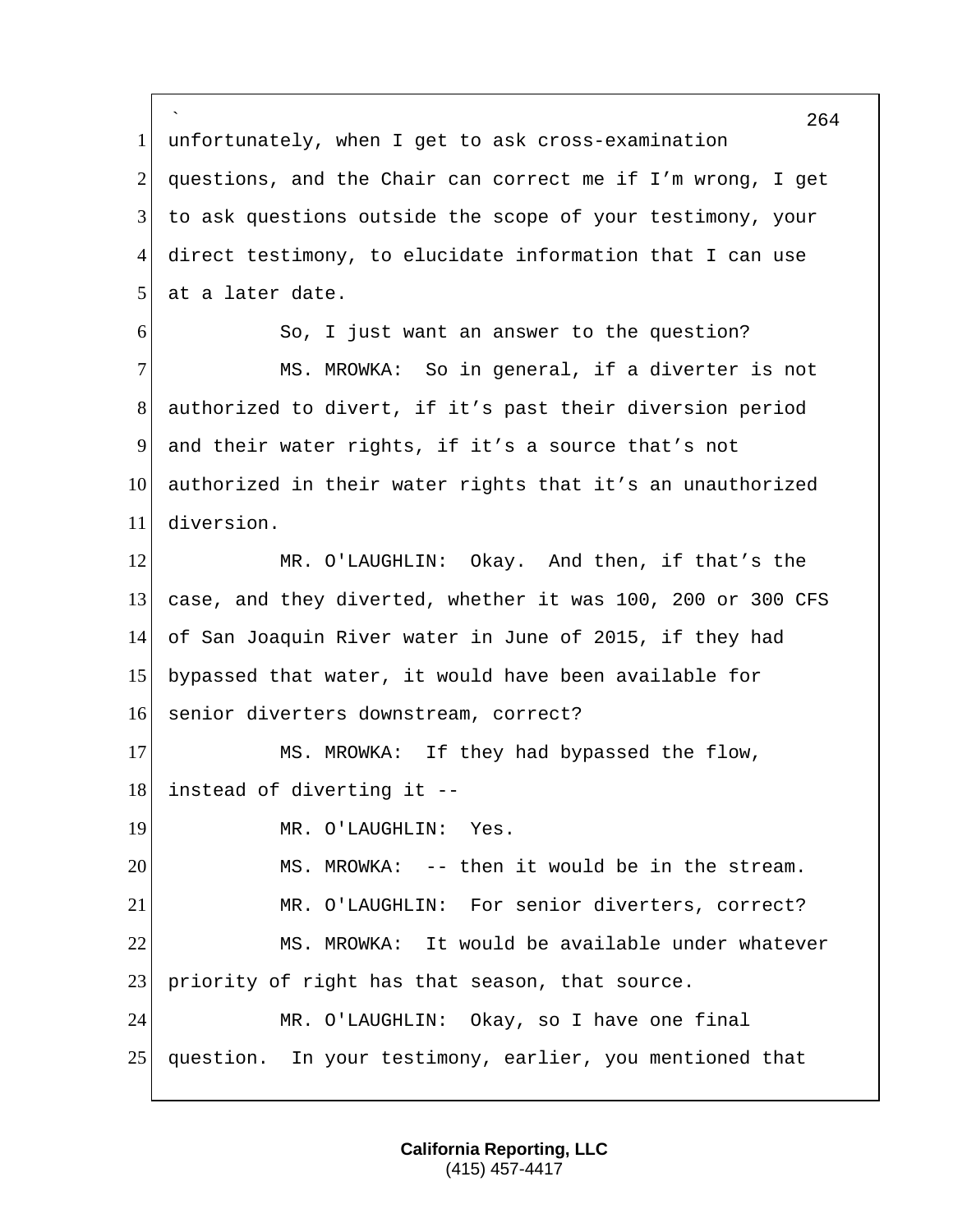` 265 1 the complaint by the State Water Project Contractors didn't 2 go anywhere because no specific illegal diversion had been 3 listed. Yet, CalSpa filed a complaint and identified that 4 the Bureau was illegally diverting water at the Jones 5 Pumping Plan and, yet, you made no inquiry at the time of 6 June of 2015 to determine if, in fact, they were diverting 7 water illegally that would have been available to senior 8 appropriators downstream. Is that correct? 9 MS. MROWKA: As to the CalSpa complaint, I have  $10$  staff assigned to investigate it. 11 MR. O'LAUGHLIN: That's a nonresponsive. What I 12 wanted to know is did you look at it in June of 2015? 13 MS. MROWKA: I believe it's an ongoing 14 investigation. 15 MR. O'LAUGHLIN: Did you look at it in June of 16 2015 to determine if, in fact, Reclamation was illegally 17 diverting water they weren't entitled to, that may have 18 been available to downstream appropriators? 19 MS. MROWKA: I'm not sure. I haven't asked the 20 staff if they looked at it specifically in June. I know 21 it's an ongoing investigation. I have staff assigned and 22 that they're evaluating it. 23 CO-HEARING OFFICER DODUC: Is that a no? 24 MS. MROWKA: I don't know what work the staff did 25 in June. It's likely they were all diverted to the drought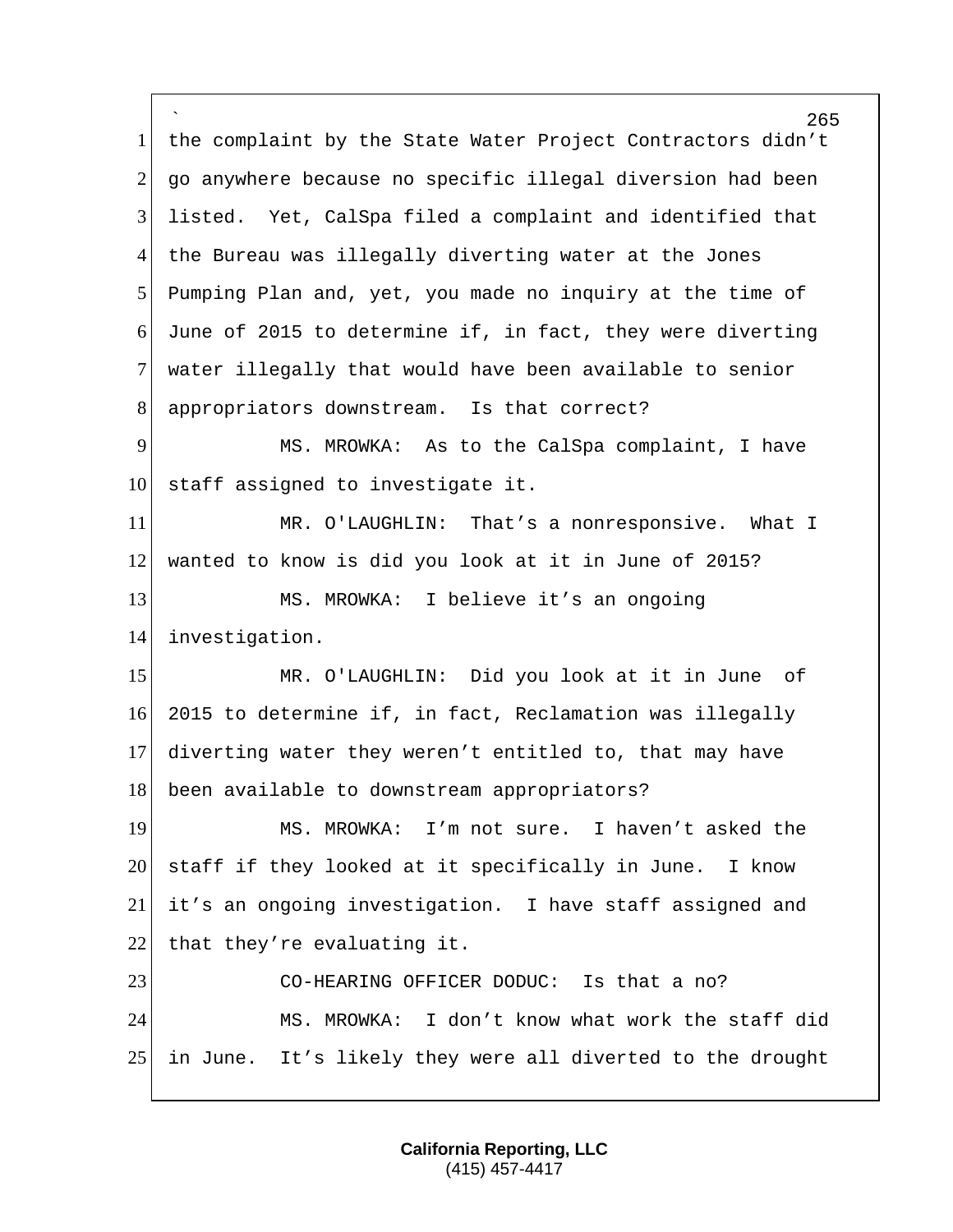` effort and likely they didn't work on that one in June. 2 CO-HEARING OFFICER DODUC: Mr. O'Laughlin, is it your intention to ask if, in the course of determining water availability, Ms. Mrowka and her staff looked at that 5 issue in June, as they were determining that? MR. O'LAUGHLIN: That was going to be my next question. But since they couldn't answer the first one, it's pretty hard to ask the second one, so I'm going to assume  $-$  MS. MROWKA: Well, I did not ask staff to look at any of the complaints, materials that are pending, in their 12 work on the water availability issue. 13 MR. O'LAUGHLIN: I'm sorry, I'm just perplexed. But if somebody is claiming that there is a major illegal diversion occurring in the Delta, that is without right, how do you make a determination that a downstream appropriator is illegally diverting water without first determining whether the people immediately upstream are properly taking the water that might be available to them? MS. MROWKA: If you recall the testimony here today, the full natural flow is calculated up at the rim reservoirs, and then we subtract the demands from that full 23 natural flow. Now, we quickly curtailed the post-1914 right holders. They did not have any basis to divert once we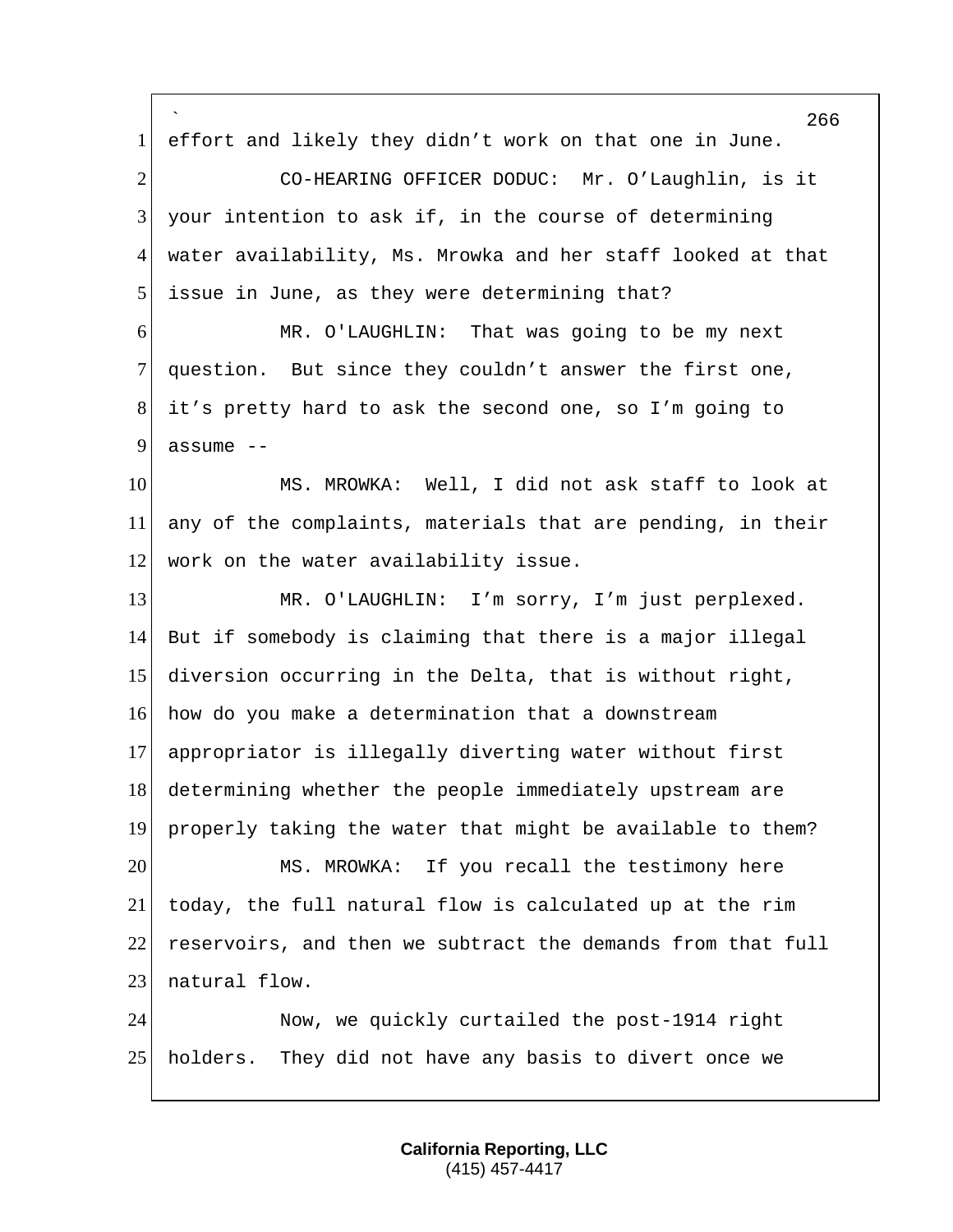` 267 1 told them there was no supply available to them. Certainly 2 in June, the post-14s had no right to divert. So, you 3 know, when we look at who was diverting, we would evaluate 4 whether those parties were out there diverting. We did 5 1,325 inspections to see if these people that we said 6 there's no water for right are diverting. And so, we did a 7 lot of inspections to try and elicit information on just 8 this question. 9 MR. O'LAUGHLIN: No, but I have one question. 10 You did 1,300 -- or, wait, was it 1,300 or 3,000 11 inspections?: 12 MS. MROWKA: 1,325. 13 MR. O'LAUGHLIN: Okay. And, yet, you have one of 14 the largest diversions occurring in the Delta immediately 15 upstream and you didn't go and inspect whether or not they 16 were illegally diverting water? 17 MS. MROWKA: Staff were assigned to inspect 18 Reclamation's diversions. 19 MR. O'LAUGHLIN: And what was the report? 20 MS. MROWKA: It is a work in progress. It's 21 confidential until such time as it's public. 22 MR. O'LAUGHLIN: I thank the Chair and the 23 Hearing Officers for the indulgence of time. Thank you. 24 CO-HEARING OFFICER DODUC: Thank you, Mr. 25 O'Laughlin.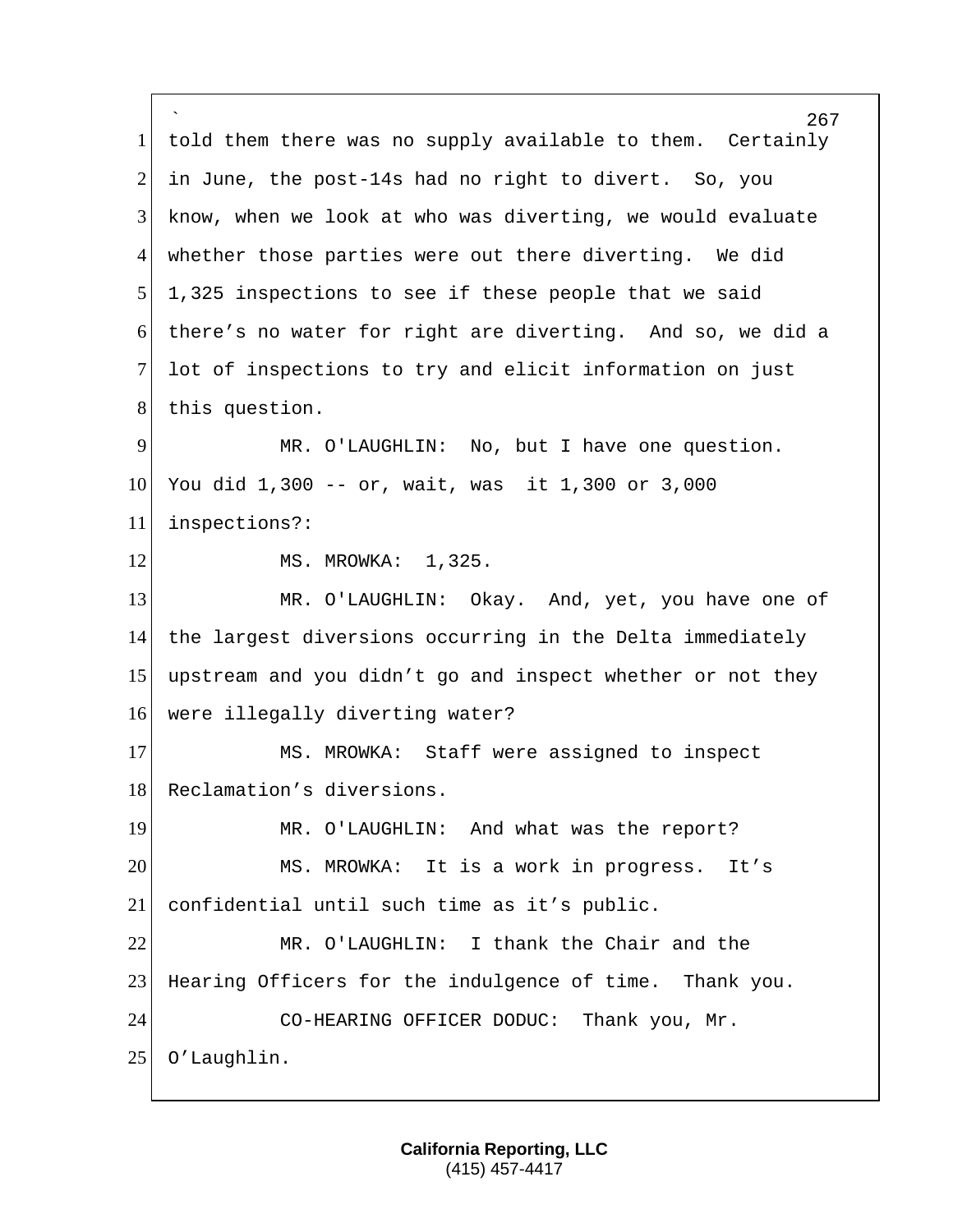` 268 1 Department of Water Resources. 2 MS. MC GINNIS: No questions for these witnesses, 3 thanks. 4 CO-HEARING OFFICER DODUC: State Water 5 Contractors? 6 MS. ANSLEY: I have just a very few questions. 7 CO-HEARING OFFICER DODUC: Come up. 8 KATHY MROWKA 9 CROSS-EXAMINATION BY MS. ANSLEY 10 FOR STATE WATER CONTRACTORS 11 MS. ANSLEY: Good afternoon. I'm wondering if we 12 could call up an exhibit that BBID brought in earlier, on 13 their cross, which is BBID-403. I'm wondering if the 14 witnesses still have it before them, when it was passed 15 out. 16 MR. TAURIAINEN: We would need to have BBID 17 identify where, on the flash drive, that is. 18 MR. KELLY: What's the exhibit number, 403? 19 MS. ANSLEY: And is that the same exact chart as  $20$  WR-47? 21 MR. KELLY: I believe -- I believe that it is, 22 but I don't know if WR-47 had the depo exhibit sticker on 23 it. And because it was the subject of deposition 24 testimony, I wanted to make sure I used it. So, it may be 25 that it's the same exhibit, but we have to look. But are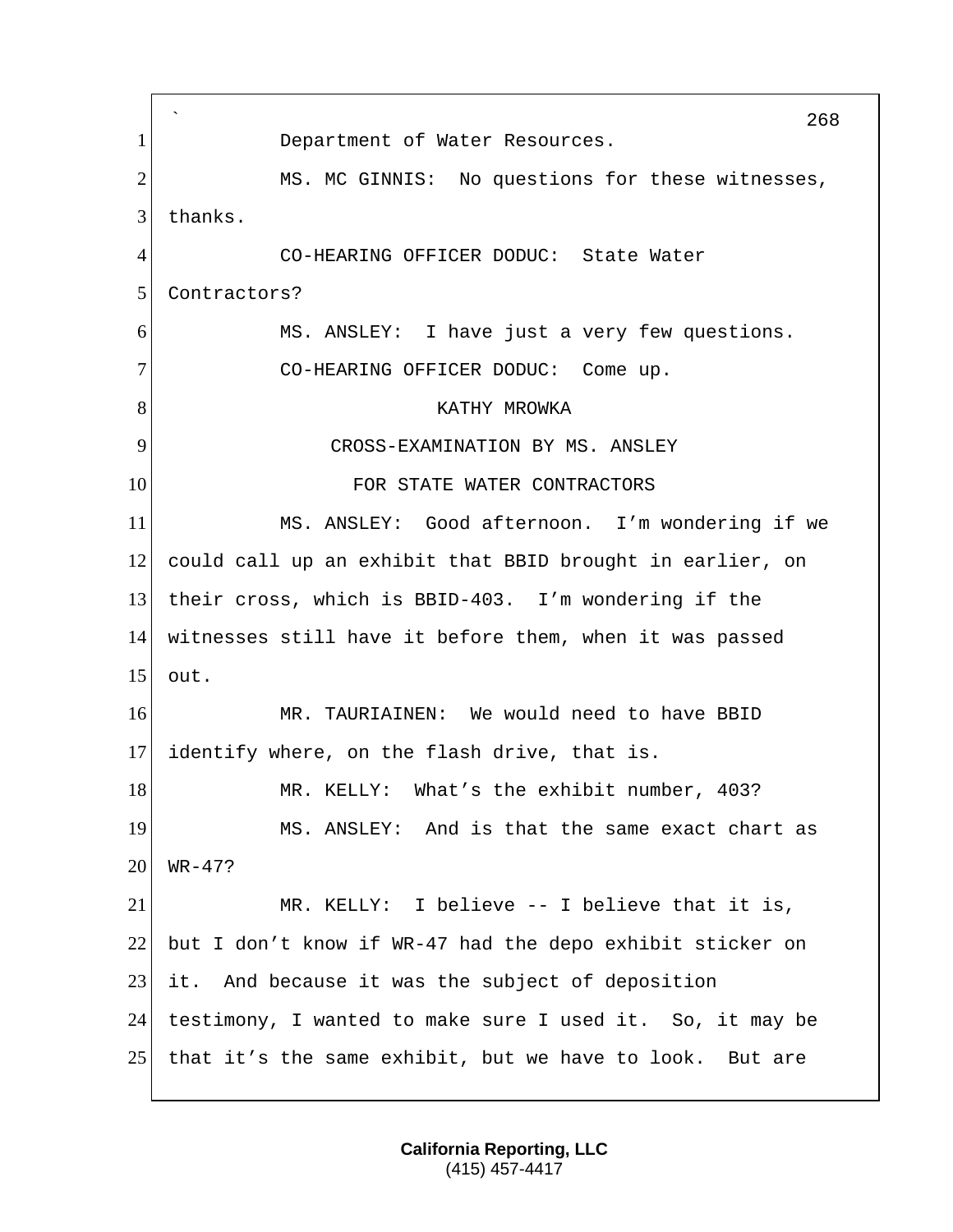` 269  $1$  we getting  $-$ 2 MS. ANSLEY: If no one has any objections, 3 whatever's easiest to call up. I don't want to cause undue 4 delay. I believe that's it, thank you. 5 MR. KELLY: Madam --6 CO-HEARING OFFICER DODUC: Mr. Kelly? 7 MR. KELLY: Thank you. So, the electronic 8 version, for whatever reason, doesn't open. I have BBID-9 403 here. You're welcome to use my paper copy. 10 MS. ANSLEY: I have a copy here. I just wanted, 11 whichever one's easy enough just to flash up. 12 MR. KELLY: So, I'll just say it appears as 13 though it's the same exact graph, it's just simply missing 14 the deposition exhibit number. There you go, okay. 15 MS. ANSLEY: Thank you. I just have some 16 questions. 17 So, earlier today, Ms. Mrowka, Mr. Kelly was 18 questioning you about the water availability analysis, and 19 which you said was based on the full natural flow. Is that 20 correct? 21 MS. MROWKA: Yes, that is. 22 MS. ANSLEY: And the full natural flow did not 23 include stored water, is that correct? 24 MS. MROWKA: That is correct. 25 MS. ANSLEY: And then he was questioning you with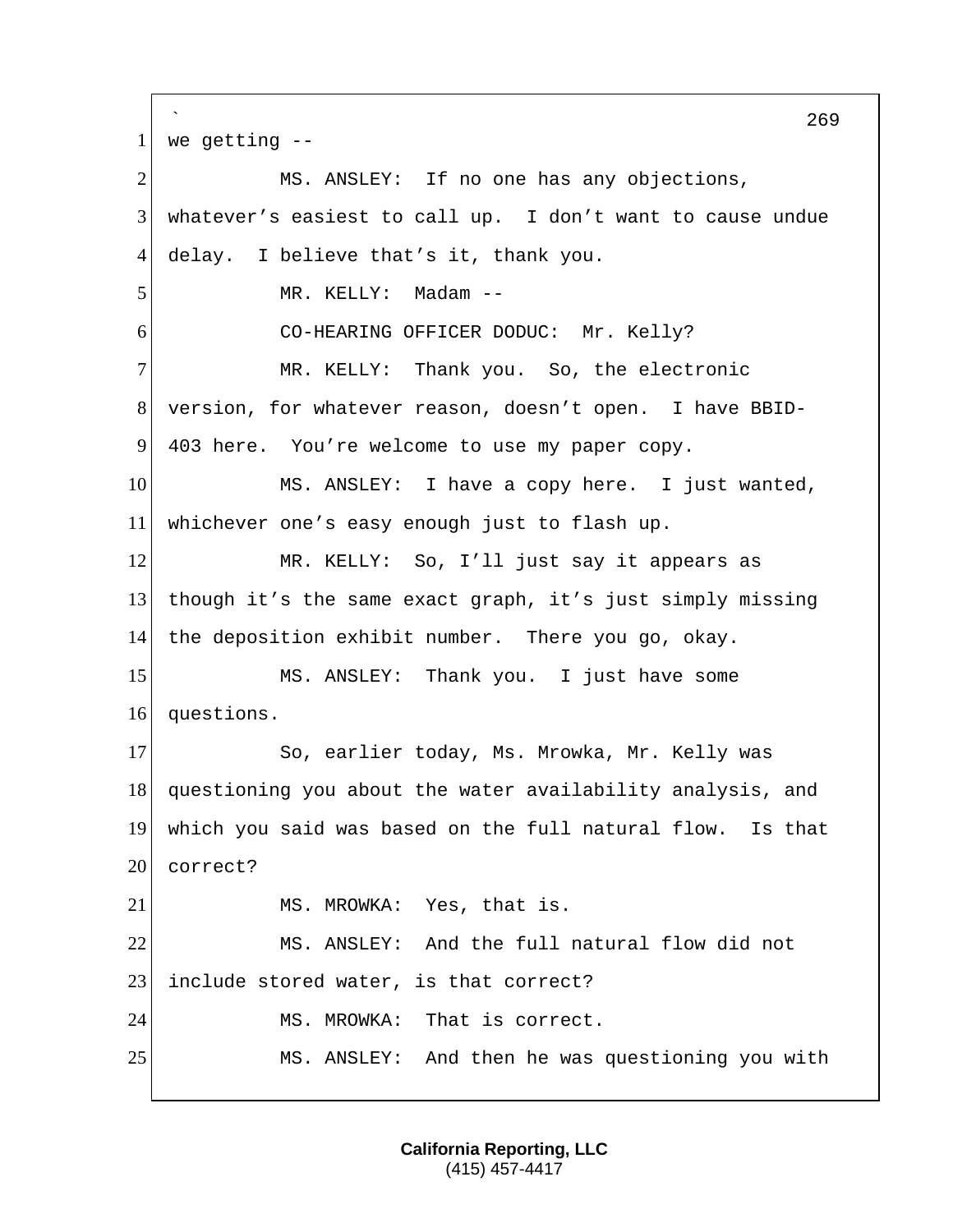` 270  $1$  regards to  $-$ - I think the graph is shown a little low here, 2 but he was questioning you with regards to a full natural 3 flow. And I believe he used the number -- he was pointing 4 at the 15,000 CFS mark. He was questioning you about the 5 demand that was above the full natural flow level. Do you 6 recall that? 7 MS. MROWKA: Yes, I do. 8 MS. ANSLEY: Did some of the diversions, as 9 indicated by the demand shown in the upper part of the 10 graph had been partially composed of stored water supplies? 11 MS. MROWKA: As to the -- I'm sorry, the demand, 12 itself? 13 MS. ANSLEY: Yes. 14 MS. MROWKA: Yes, the demand could be for stored 15 water. 16 MS. ANSLEY: Okay. 17 MS. MROWKA: And then, the March period is when a 18 lot of reservoirs are still collecting to storage. You 19 know, it is that time window, right, typical for storage 20 periods? 21 MS. ANSLEY: So, looking at the graph then, above 22 the full natural flow line and the forecasted full natural 23 flow line, let's say, mid-March forward, the demand that is 24 above those levels could have been partially comprised or 25 satisfied by stored water leases. Is that correct?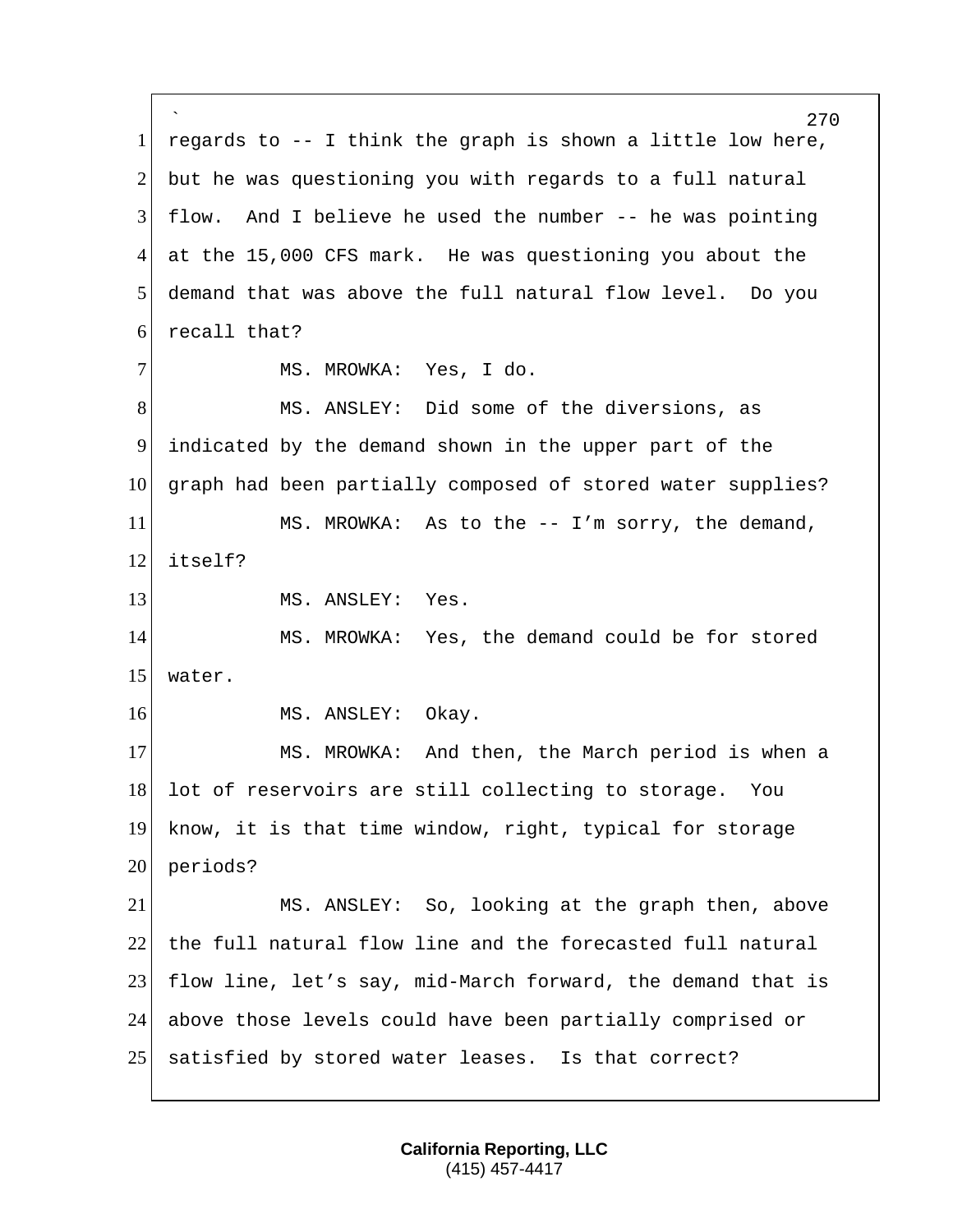` 271 1 MS. MROWKA: Yes, it could have. 2 MS. ANSLEY: Okay. I'm going to hand you what's 3 been submitted already, so it is already submitted to the 4 Board as SWC-007, which is a joint letter from the DRW and 5 the Bureau of Reclamation to the Division of Water Rights, 6 dated July 23rd, 2014. 7 (Discussion off the record) 8 MS. ANSLEY: And take a moment and look it over, 9 if you like. Are you ready? 10 and I just have a couple of just very, very basic 11 questions. Do you recognize this letter? 12 MS. MROWKA: Yes, I believe so. 13 MS. ANSLEY: And you have reviewed this letter as 14 a member of the Division of Water Rights, Program Manager 15 for Water Enforcement? 16 MS. MROWKA: That type of material is generally 17 referred to my section. 18 MS. ANSLEY: Okay. Does this appear to be, and 19 please your time looking it over, does this appear to be a 20 true and correct copy of this letter that was received by 21 the Division of Water Rights? 22 MS. MROWKA: I believe so. 23 MS. ANSLEY: Then my final question, and like I 24 said, please feel free to take your time. I don't mean to 25 flop a large letter on you. But in this letter, is it your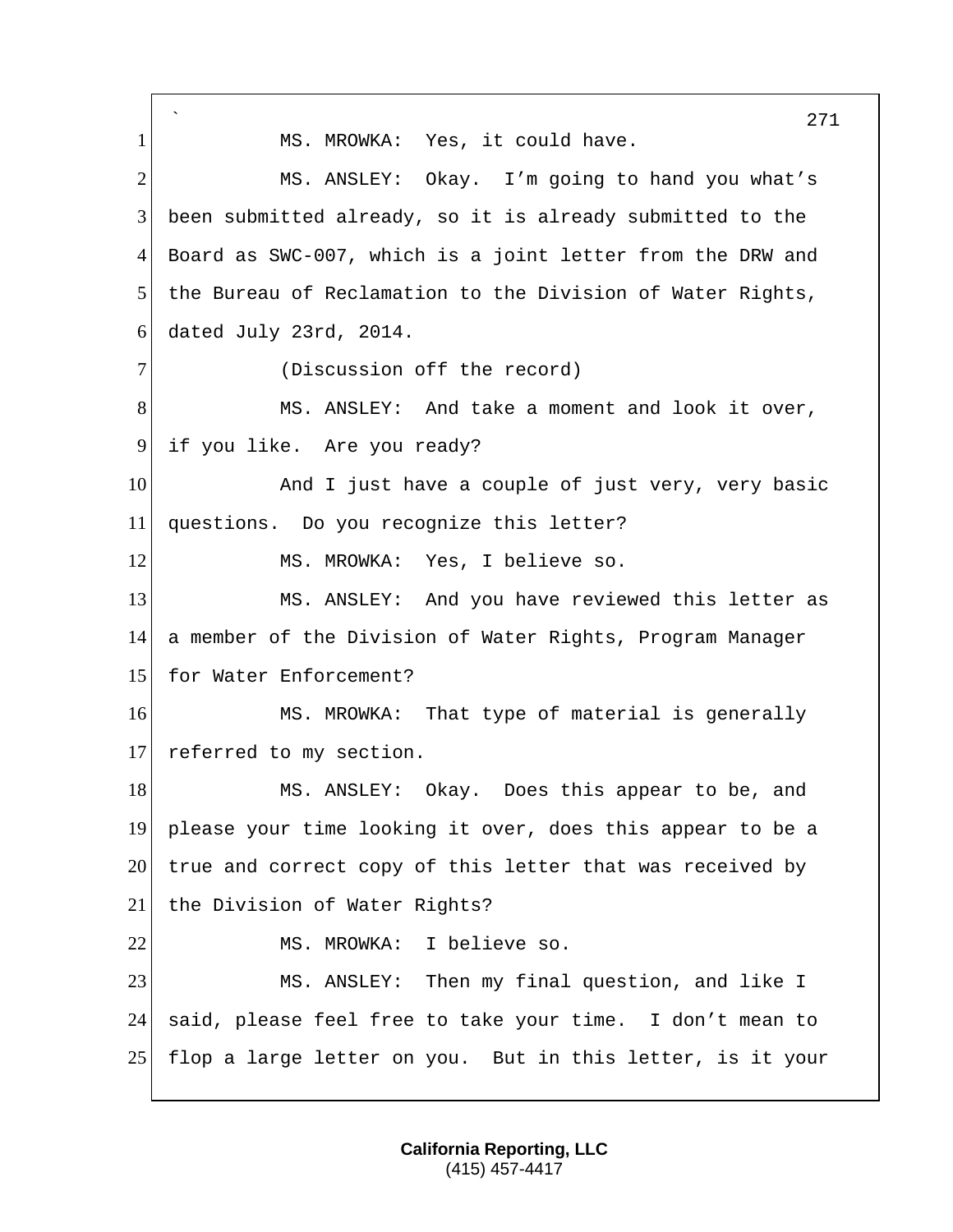` 272 1 understanding that the DWR and the Bureau are asserting 2 circumstances under which unauthorized diversions of stored  $3$  water may be occurring, just generally? 4 MS. MROWKA: Yes. And I do recall the letter 5 better, now, thank you. 6 MS. ANSLEY: I don't have any further questions 7 for the witness, thank you. 8 CO-HEARING OFFICER DODUC: Thank you. 9 Westlands? 10 KATHY MROWKA, BRIAN COATS AND JEFFREY YEAZELL 11 CROSS-EXAMINATION BY MS. AKROYD 12 WESTLANDS WATER DISTRICT 13 MS. AKROYD: Thank you. Rebecca Akroyd for 14 Westlands Water District. I'd like to start with just a 15 few questions for Ms. Mrowka. 16 **Earlier today, when we were looking at various** 17 graphs with Ms. Spaletta, you referred to  $-$ - or she 18 referred to, I believe, as abandoned releases of stored 19 water. I'd like to discuss that with you a little bit. 20 Now, I'd like to specifically ask a few questions 21 regarding releases from Central Valley Project and State 22 Water Project storage. 23 When previously stored water is meeting specific 24 fishery requirements in the Delta, the State Board does not 25 | treat that water as abandoned, correct?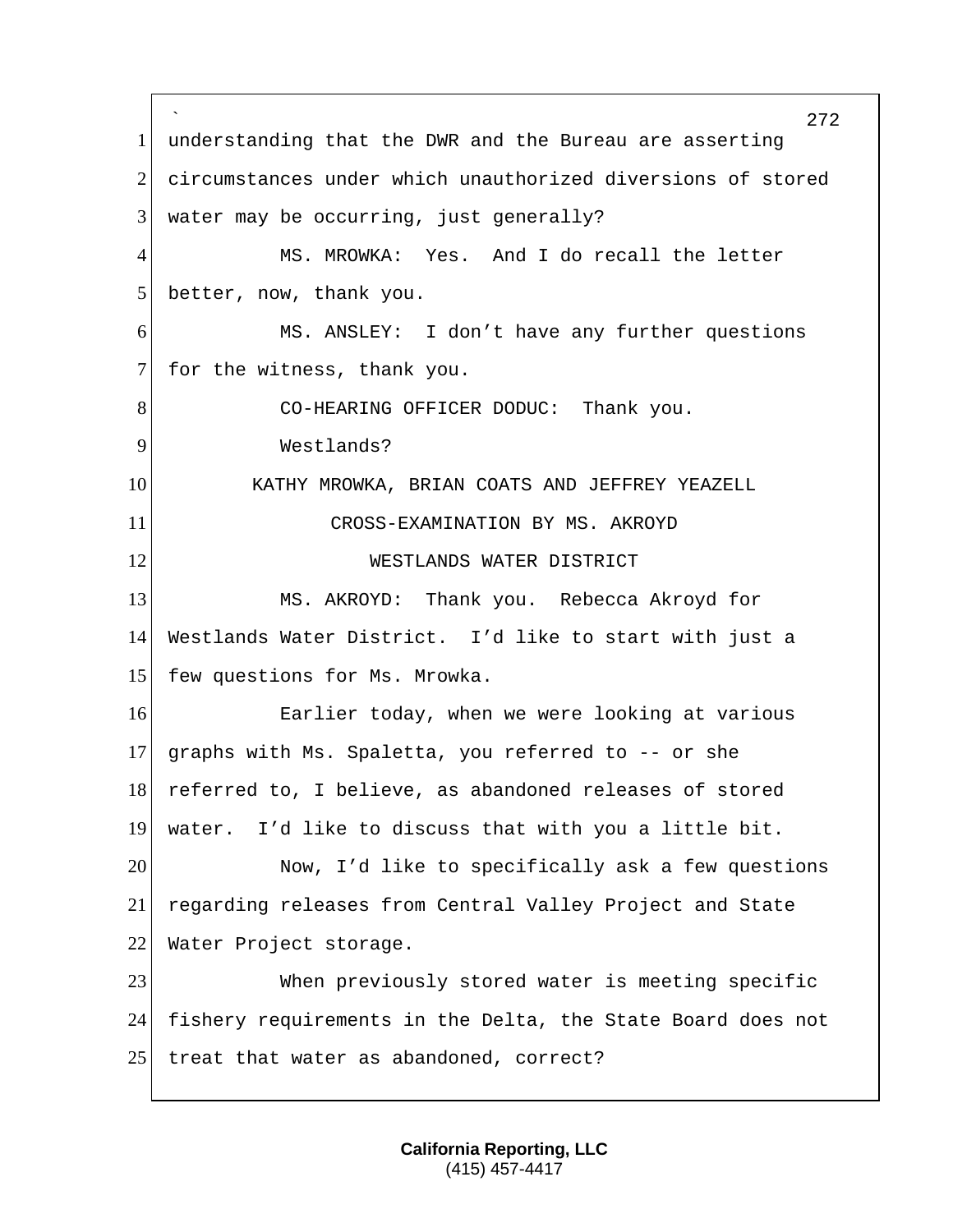` 273 1 MS. MROWKA: I am not aware of any decisions that  $2$  would say that was abandoned flow. In fact, what I'm aware 3 of is State Water Board decisions requiring flow standards 4 to be met at specific locations. 5 MS. AKROYD: Is it true as well, then, when 6 releases are meeting water quality standards in the Delta, 7 that water is not treated as abandoned, either? 8 MS. MROWKA: I don't believe it's abandoned. 9 MS. AKROYD: And reservoir releases are traveling 10 through the Delta for export from the South Delta and the 11 State Board does not treat that water as abandoned either, 12 correct? 13 MS. MROWKA: Correct. 14 MS. AKROYD: So, is it correct to say that while 15 releases from Central Valley Project and State Water 16 Project storage are fulfilling the requirements of a State 17 Board order, are being conveyed through the Delta for 18 export, they are not treated as available for 19 appropriation? 20 MS. MROWKA: That is my understanding. 21 MS. AKROYD: I'd like to turn to Mr. Coats. 22 Good afternoon. I'd like to start by asking you a few 23 questions regarding Delta return flow. 24 MR. COATS: Okay. 25 MS. AKROYD: Earlier today you summarized the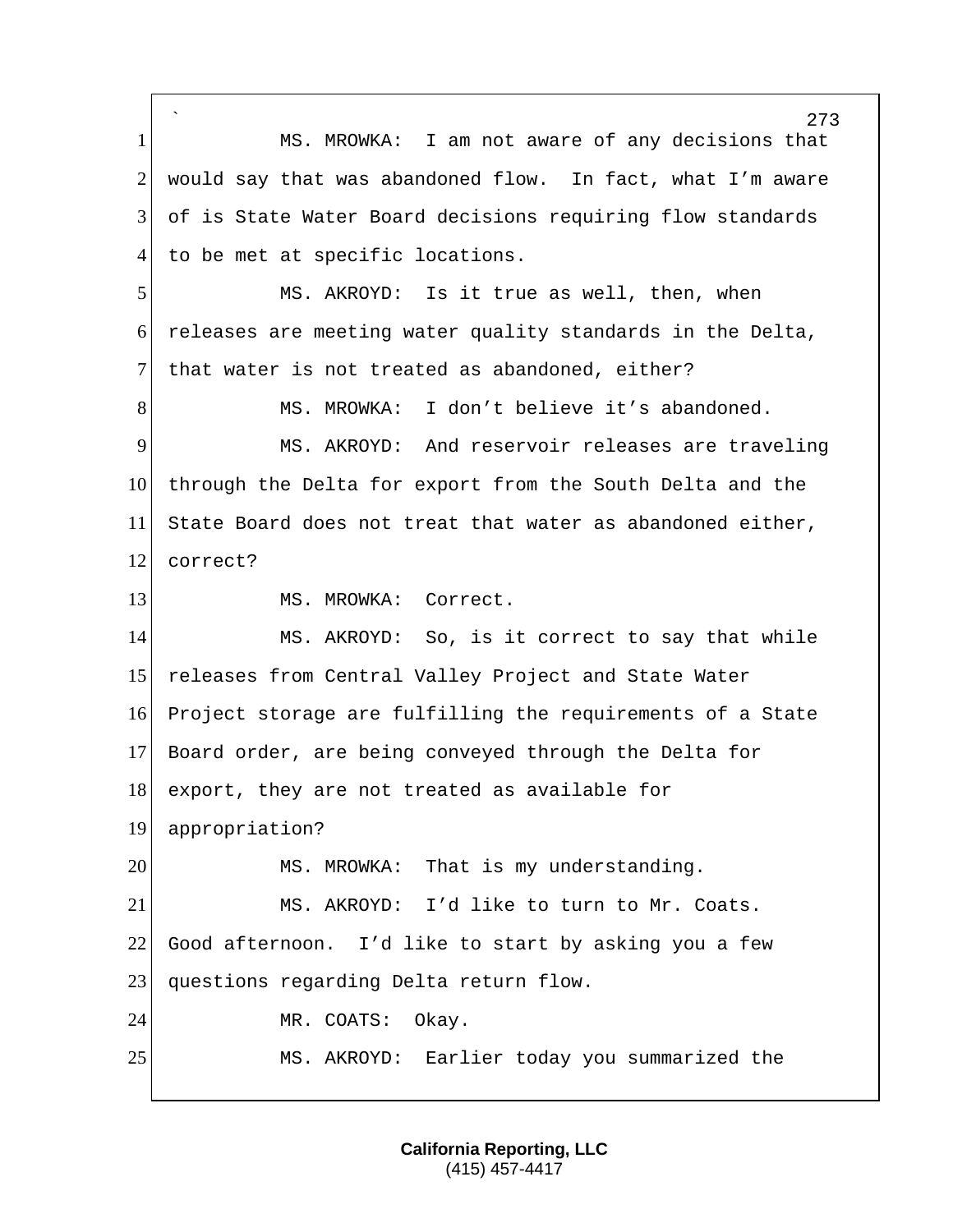` 274 1 treatment of Delta return flow. And specifically, I 2 believe, you explained that the 40 percent Delta return 3 flow credit was first proposed during a May 12th, 2015 4 meeting. Is that right? 5 MR. COATS: That's the meeting date that it was 6 proffered by the stakeholders and then from that point 7 forward we ended up incorporating that into our analysis, 8 yes. 9 MS. AKROYD: Return flow in this context refers 10 to water pumped off of the irrigated islands in the Delta 11 that results in a net consumptive quantity less than that 12 diverted. Is that right? 13 MR. COATS: Correct. 14 MS. AKROYD: I understand that there are a number 15 of factors that may be relevant to calculating return 16 flows. Would you consider the quantity of water being 17 diverted and applied on the Delta islands a relevant factor 18 to the calculation of return flow? 19 MR. COATS: Correct. 20 MS. AKROYD: And the quantity of water being 21 pumped off or drained off of the Delta islands would be 22 another relevant factor to the calculation of return flow? 23 MR. COATS: Yes. 24 MS. AKROYD: And data regarding consumptive use 25 or evacotranspiration could also be another relevant factor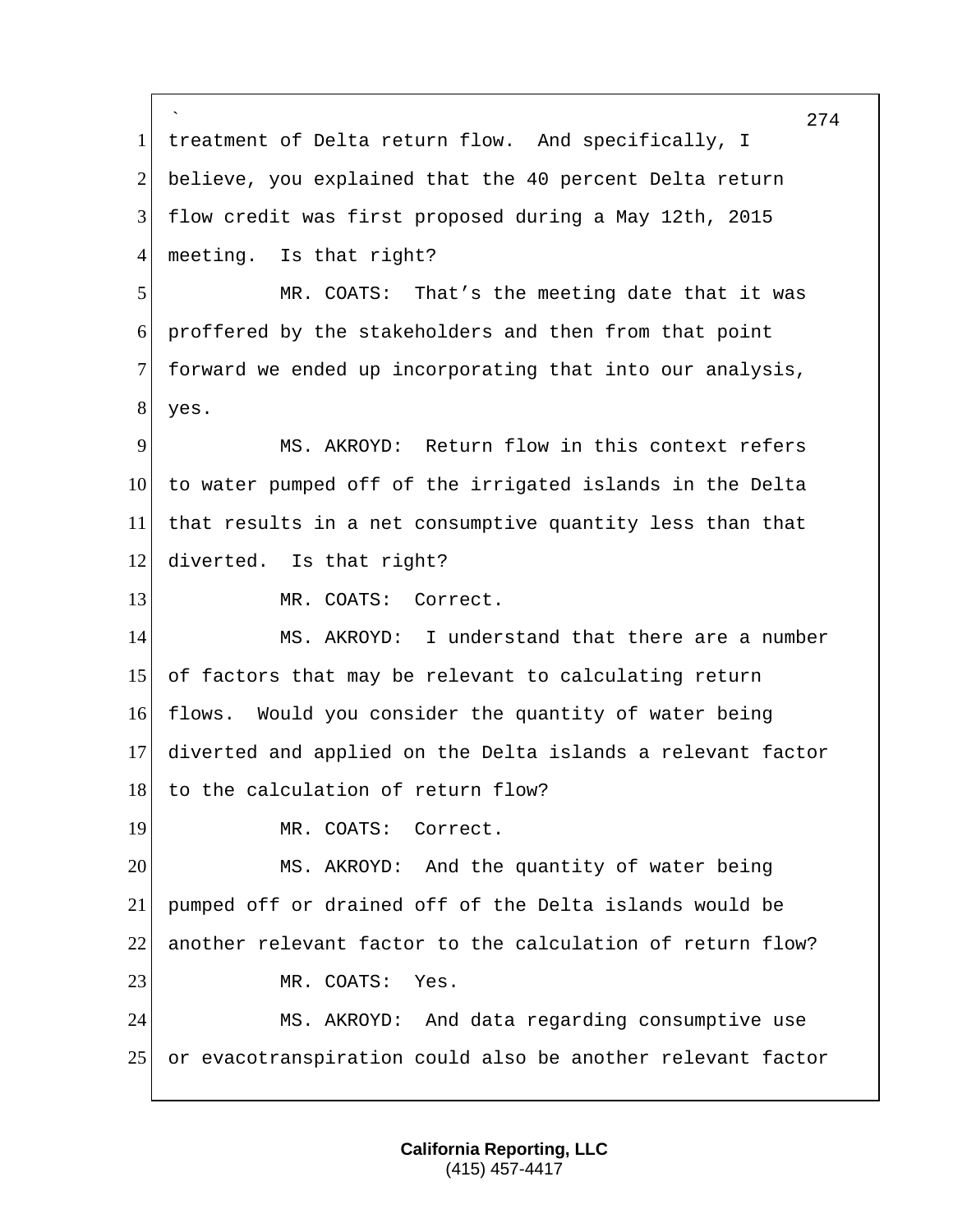` 275 1 to the calculation of return flow, is that correct? 2 MR. COATS: Yes. 3 MS. AKROYD: Historical records, or trends in 4 drainage of pumping off of Delta islands would also be a 5 relevant consideration in the calculation of return flow? 6 MR. COATS: Correct. 7 MS. AKROYD: Now, prior to applying the 40 8 percent Delta return flow credit, you didn't consider any 9 quantity, historical or consumptive use data for 2015, did  $10$  you? 11 MR. COATS: Could you rephrase the question? 12 MS. AKROYD: No quantity, historical or 13 consumptive use data was used to calculate the 40 percent 14 Delta return flow credit? 15 MR. COATS: Correct. 16 MS. AKROYD: And you're not aware of Mr. Yeazell 17 or any other State Board staff considering any of those 18 types of data in the calculation of Delta return flow for 19 the unavailability determinations? 20 MR. COATS: We just applied the 40 percent 21 factor blindly. 22 MS. AKROYD: Thank you. 23 So then no other data was provided or -- excuse 24 me, no other data was considered to inform the 40 percent 25 return flow credit, is that right?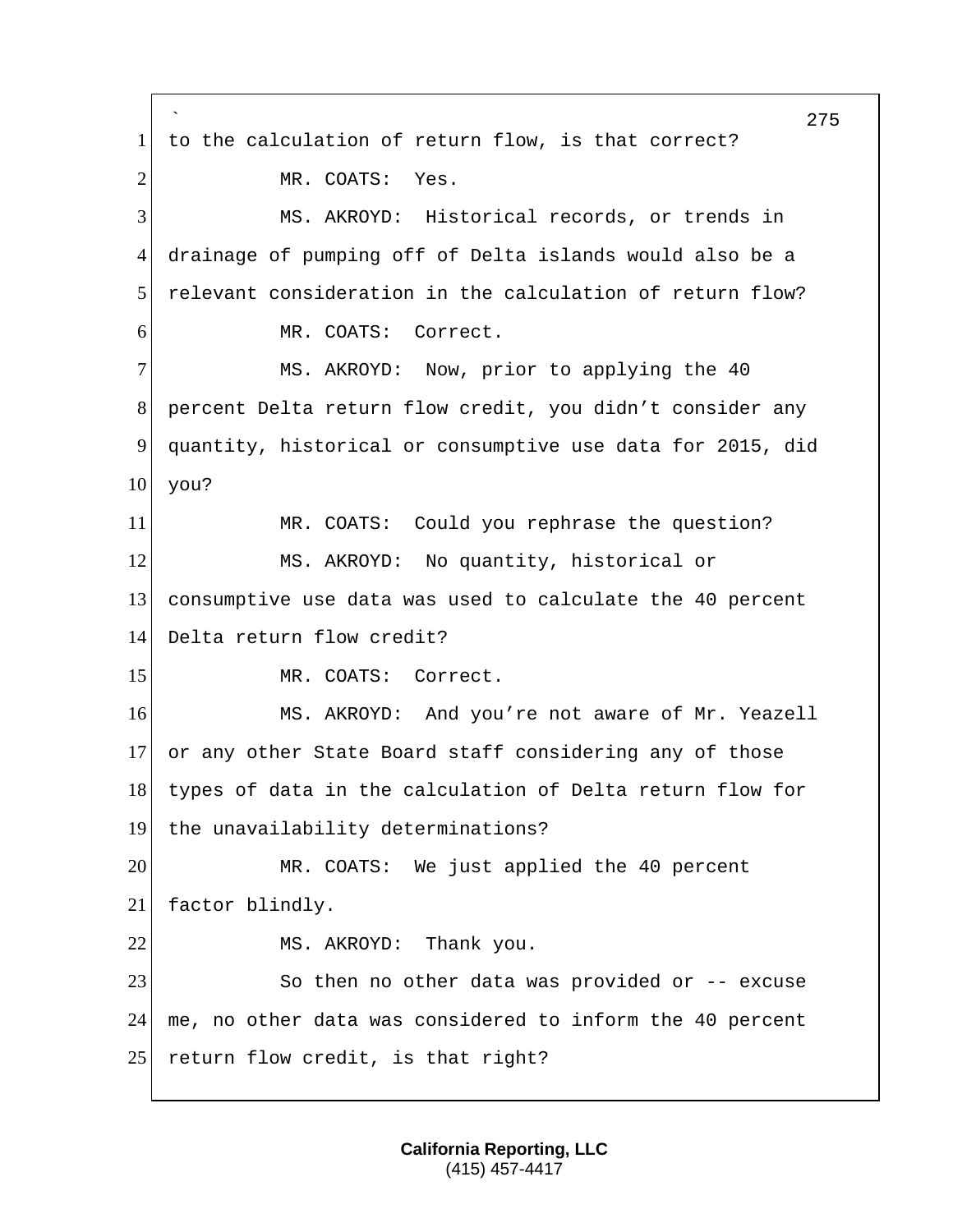` 276 1 MR. COATS: Right. 2 MS. AKROYD: No data was provided to support the 3 40 percent return low credit during the May 12th meeting, 4 is that also right? 5 MR. COATS: Correct. 6 MS. AKROYD: And there hasn't been any data 7 subsequently provided to support the 40 percent Delta 8 return flow credit, is that right? 9 MR. COATS: Not to my knowledge. 10 MS. AKROYD: Excuse me. Excuse my laryngitis. 11 I'd like to turn, now, to the topic of supply 12 from unimpaired flow sub-basins. Is it possible to get WR-13 47 on the screen, please? Thank you. 14 Earlier today, I believe that you confirmed 15 monthly adjusted FNF forecasts were used to determine water 16 availability. Is that correct? 17 MR. COATS: The unimpaired flow from the sub-18 basins was added to the monthly FNF forecast, correct. 19 MS. AKROYD: And during the cross-examination by 20 Ms. Spaletta, you confirmed that the adjusted FNF lines, on 21 the graphs underlying the May 1st notice, and also the June 22 12th notice, included supply from the unimpaired flow sub-23 basins, correct? 24 MR. COATS: Yes, because they're referenced in  $25$  the legend so, yes.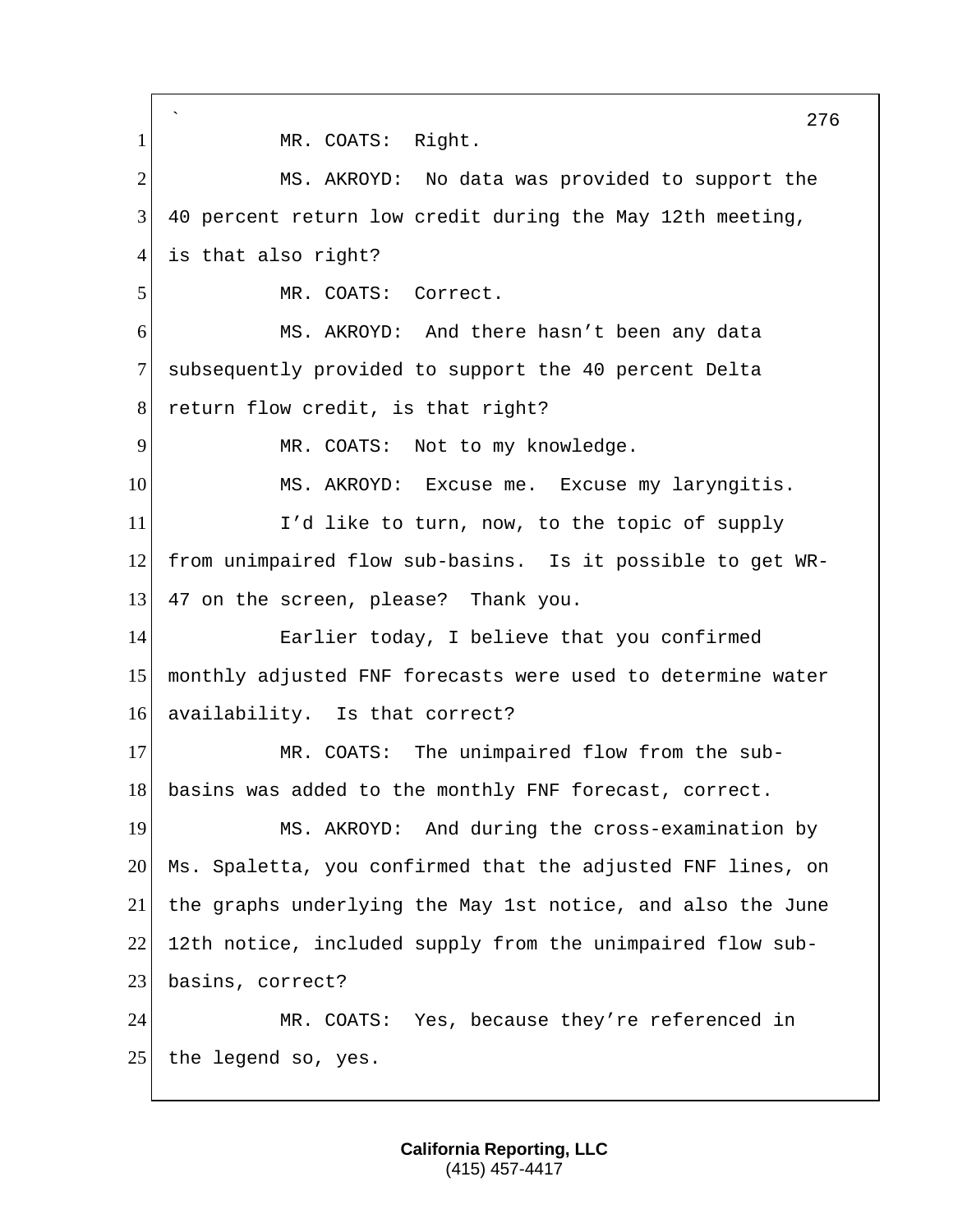` 277 1 MS. AKROYD: Looking again at the -- looking at 2 that legend for the analysis that was underlying the May 3 1st notice, we can see the adjusted FNF included supply 4 from 7 of 13 sub-basis. Is that right? 5 MR. COATS: One through 5, 7 and 10. 6 MS. AKROYD: Turn to Exhibit WR-48, please. 7 And looking at the legend there, it indicates that the 8 adjusted FNF included supply from 8 of the 13 sub-basins, 9 is that right? 10 MR. COATS: I'm showing in the legend, UF sub-11 basins 1 through 5, 7, 1 and 17. 12 MS. AKROYD: Now, I understand that in the 13 written testimony, submitted by other parties, Mr. 14 Bonsignore has criticized the State Board analyses for 15 failing to consider supply from the unimpaired flow sub-16 basins. Based on what we've just read in the legends, that 17 isn't correct, is it? 18 MR. COATS: He critiqued that there were 19 additional sub-basins that we did not include. 20 MS. AKROYD: But we just confirmed that there was 21 consideration of flow from 7 and 8 of the sub-basins, 22 respectively. 23 MR. COATS: Correct. 24 MS. AKROYD: Switching again to a different 25 topic, I'd like to speak about agricultural return flows.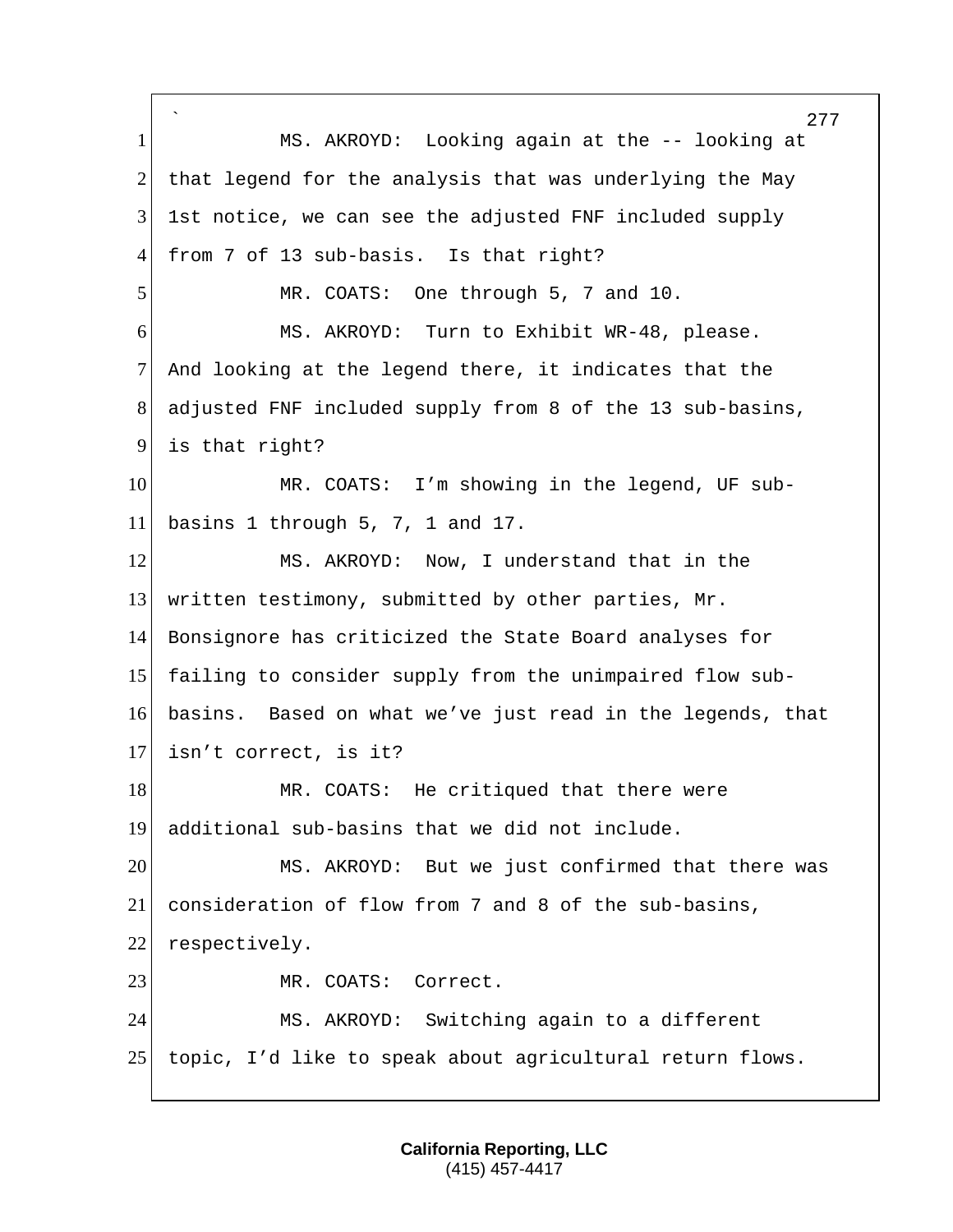` 278 1 Now, earlier today, there's some brief discussion in our 2 direct summary of the State Board's treatment of 3 agricultural return flows. 4 You testified, and I'm paraphrasing, that your 5 treatment of return flows on the San Joaquin and Sacramento 6 Rivers was guided by the 1977 Dry Year Report appendix, 7 correct? 8 MR. COATS: The actual, there was monthly figures 9 for the San Joaquin, and then I think page 6 of the Dry 10 Year Report indicated that nothing was added for the 11 Sacramento so, correct. 12 MS. AKROYD: Can you please pull up what has been 13 marked as Exhibit WR-79, it's the Dry Year Report. 14 and can you please turn to page 13 of the report? 15 I think it's 24 of the exhibit. Thank you. And scroll up 16 so we can see the whole page. Thank you. 17 So, beginning on page 13, the report identifies a 18 number of assumptions that were made in estimating the 19 water supply available to pre-1914 appropriators in the 20 Sacramento River Basin. Do you see that? 21 MR. COATS: Yes. 22 MS. AKROYD: I'd like to look at the fourth 23 assumption, which is toward the bottom of the page. 24 MR. COATS: Okay. 25 MS. AKROYD: The fourth assumption reads, "The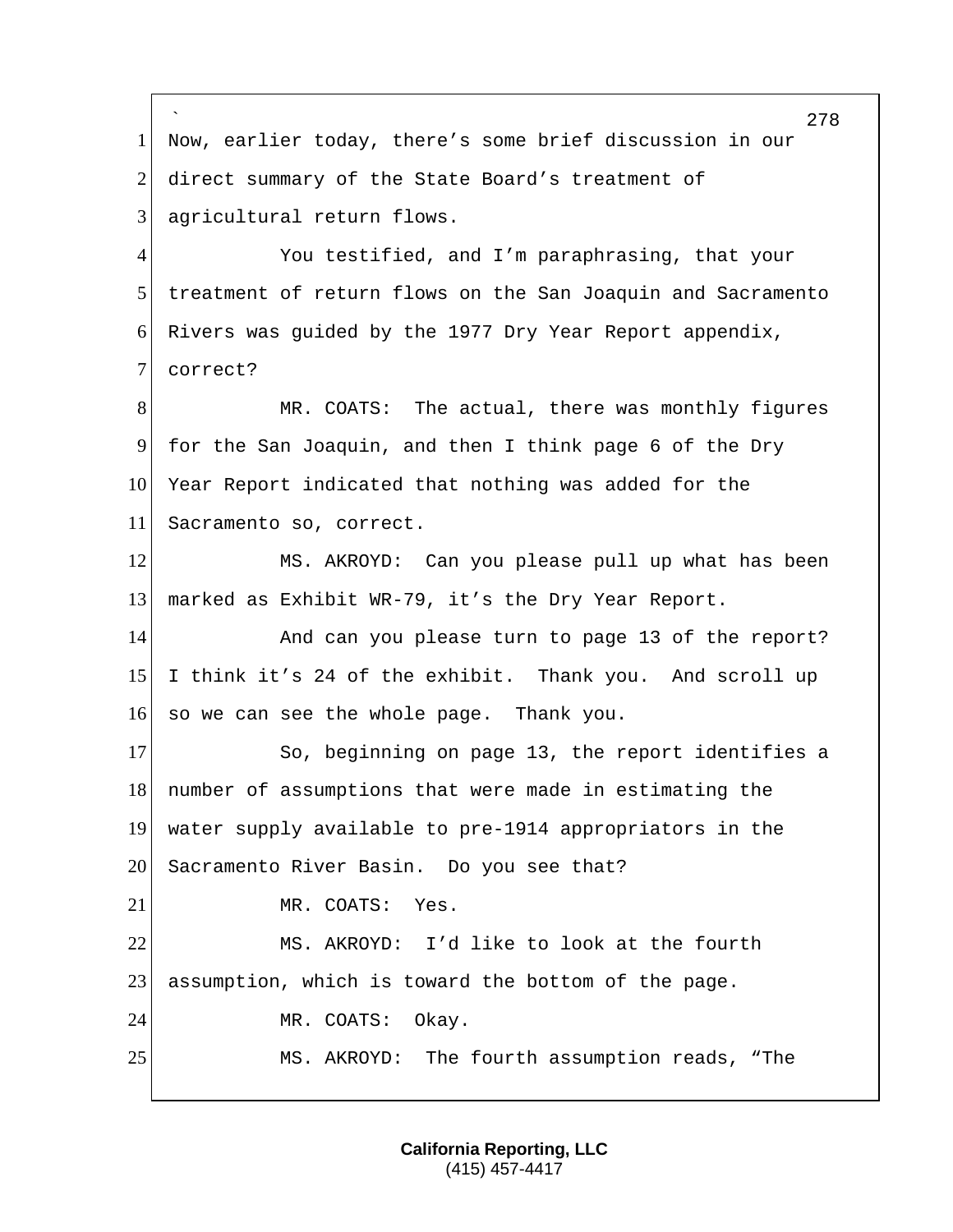` estimation of return flow was based on the assumption that 2 the United States Bureau of Reclamation does not assert claim of right to recapture return flow originating from the use of Project stored or imported water". Do you see that? MR. COATS: Yes, I do. MS. AKROYD: So, now, please turn page 18 of the report, which is marked as page 29 of the exhibit. And there we can just see that we're beginning to discuss San 10 Joaquin River supply. Now, on the next page, you can go to the assumptions similar. Thank you. We begin seeing, again, assumptions that were relating to San Joaquin River supply. 14 And I'd like to go to the fourth assumption, so one more page forward, please. Thank you. There, similar to what we just read a moment ago, the third sentence reads, "The calculations assumed that 18 the Bureau does not assert a claim of right to recapture return flows originating from the use of Central Valley Project Water in the upper San Joaquin River Basin". 21 MR. COATS: I see that. MS. AKROYD: Now, when the State Board staff incorporated the 1977 Dry Year Report's treatment of return lows, it didn't change that treatment in response to the assumptions about Project Water that I just read, is that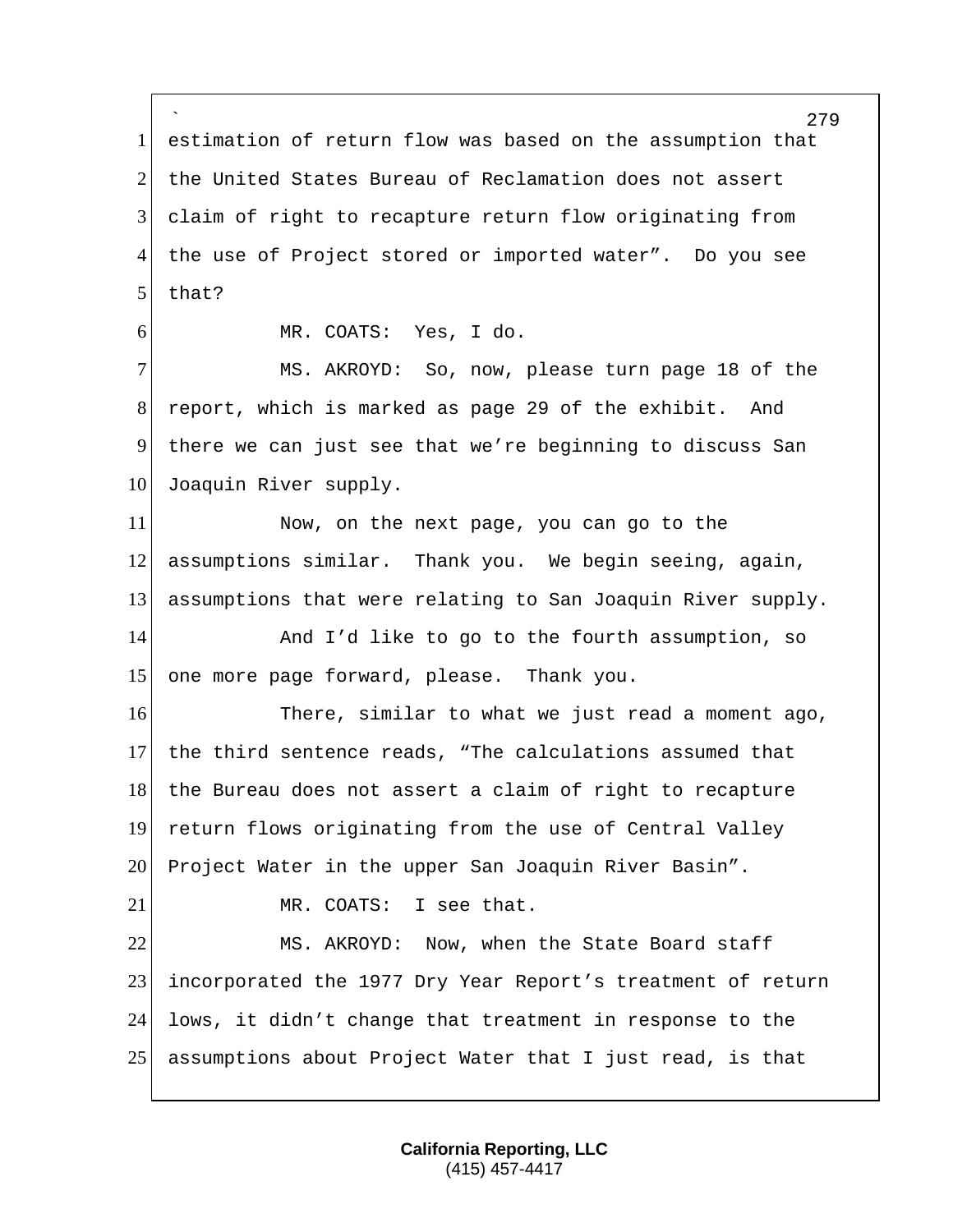` 280 1 right? 2 MR. COATS: We used the assumptions that were  $3$  based on a different page within that report. 4 MS. AKROYD: But for the treatment that did 5 occur, including returns for the San Joaquin River, or the 6 Sacramento River, although I understand it was zero, but 7 for the San Joaquin there was no backing out or specific 8 treatment, change of treatment for Project return flows, is 9 that right? 10 MR. COATS: Correct. 11 MS. AKROYD: Today, the State Board recognizes 12 that the Bureau does assert a claim of right to Project 13 return flows? 14 MR. COATS: No, I don't have an answer to that. 15 CO-HEARING OFFICER DODUC: Time. 16 MS. AKROYD: Thank you. I have read some of the 17 Bureau of Reclamation contracts where they make such 18 claims. So, to the extent I'd like to  $-$ - I understand I'm 19 out of time. Is it possible for me to ask just a few more 20 questions on one additional topic? 21 CO-HEARING OFFICER DODUC: On what additional 22 topic? 23 MS. AKROYD: Well, I'd like to ask Mr. Coats a 24 few questions regarding the treatment of demand for the San 25 Joaquin River exchange contractors. I can be more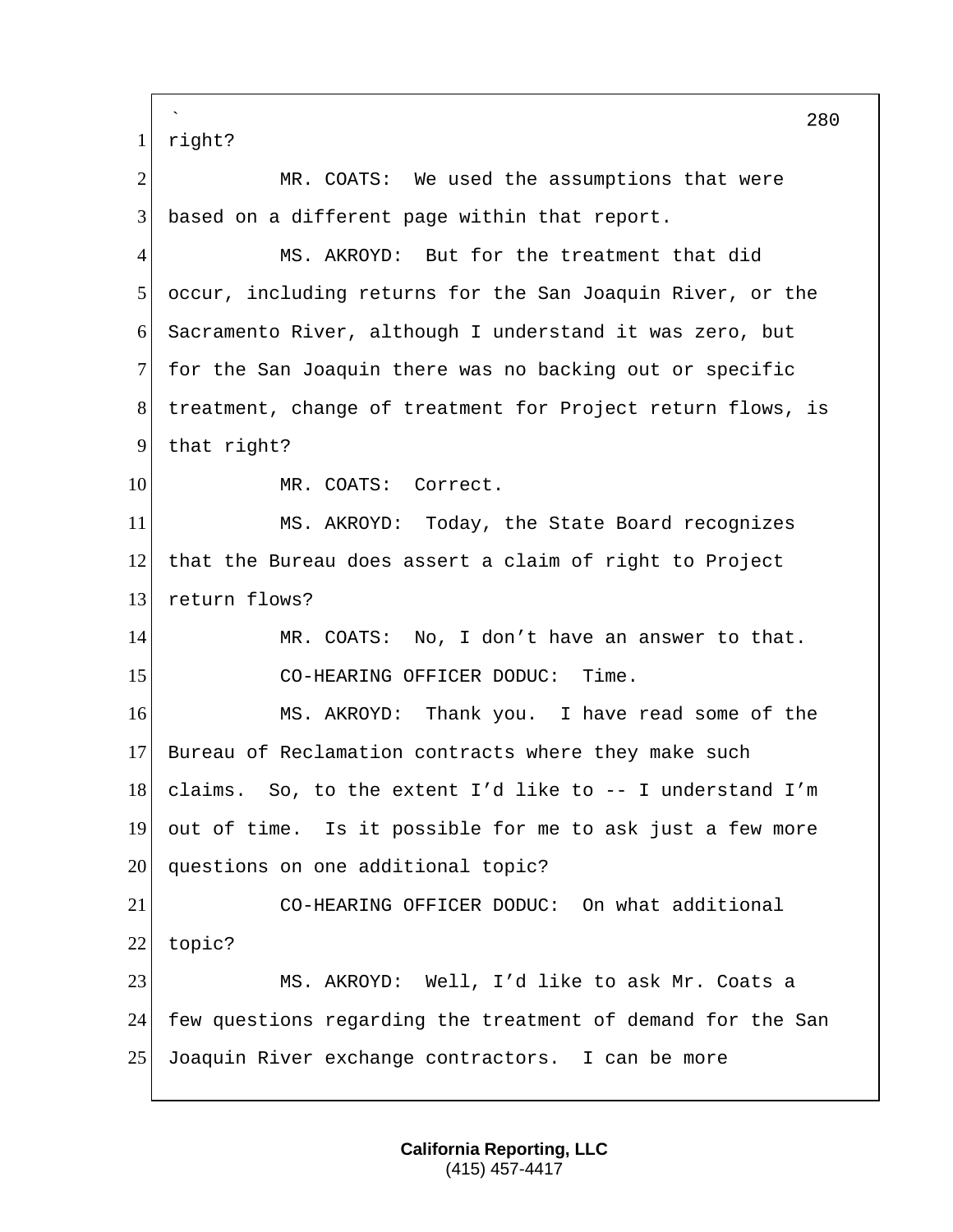` specific. 2 CO-HEARING OFFICER DODUC: More specific. MS. AKROYD: To establish that the State Board treated the demand of the San Joaquin River exchange contractors consistent with how that demand was reported by the exchange contractors. CO-HEARING OFFICER DODUC: And how does that relate to -- make the connection for me, in terms of how that relates to the key issues that are before us. MS. AKROYD: In terms of looking at whether the calculation of demand was correct. There have been criticisms that San Joaquin River exchange contractor demand on the San Joaquin River shouldn't have been included and that it should have been backed out of that demand. And I'd like to establish that it's a proper demand on the system because it's consistent with how the 17 San Joaquin River exchange contractors reported that demand. CO-HEARING OFFICER DODUC: All right, I'll allow it. MS. AKROYD: Earlier today, I believe, and I 22 think this was Mr. Coats, that you were testifying about 23 this. You testified that the demand included in the water availability analyses incorporated the demands report in response to the 2014 and 2015 Informational Orders.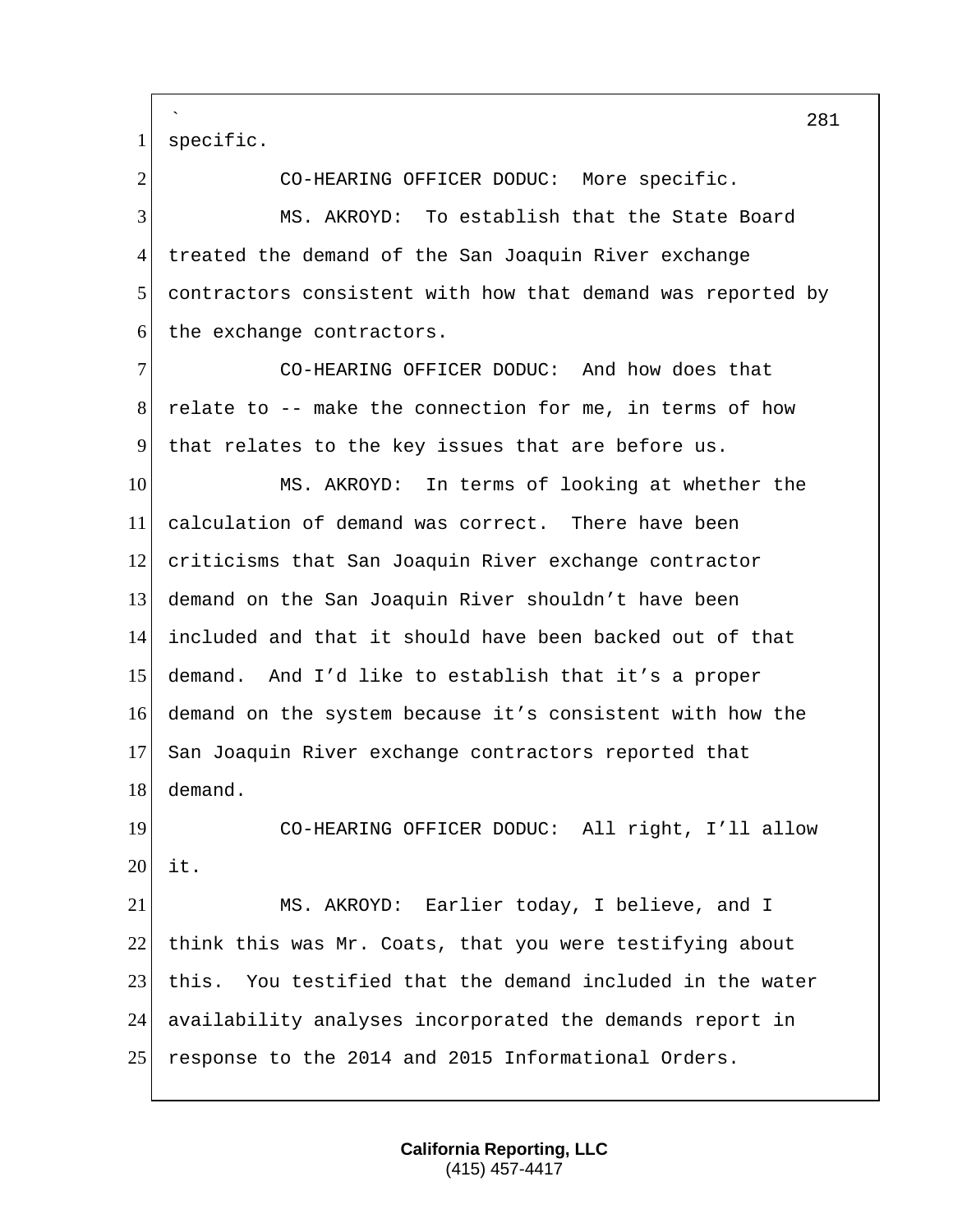` 282 1 MR. COATS: The 2015 Informational Order, in 2 response to that order, which gave us the 2014 use, as well  $3$  as the projected 2015 use, correct. 4 MS. AKROYD: Thank you for the clarification. 5 Now, the Water Board initially used reported 6 demands from the San Joaquin River exchange contractors 7 responses for 2014 demand, correct? 8 MR. COATS: Correct. 9 MS. AKROYD: And are familiar with the specific 10 reported demand of the San Joaquin River exchange 11 contractors? 12 MR. COATS: I briefly remember looking at the 13 submittal that they submitted and replied to the 14 Informational Order, which indicated what their 2014 uses 15 were. And then, as far as the 2015 projected use, I ended 16 up having to call them to find out what their uses were, 17 since they failed provide a response to that. And the 18 gentleman I spoke to on the phone had indicated that their 19 2014 uses would best represent their 2015 uses. 20 MS. AKROYD: And the exchange contractors' 21 responses to the Information Order included reported demand 22 on the San Joaquin River, is that right? 23 MR. COATS: Yes. 24 MS. AKROYD: Now, going back to the State Board's 25 analysis, I understand that to assess demand the State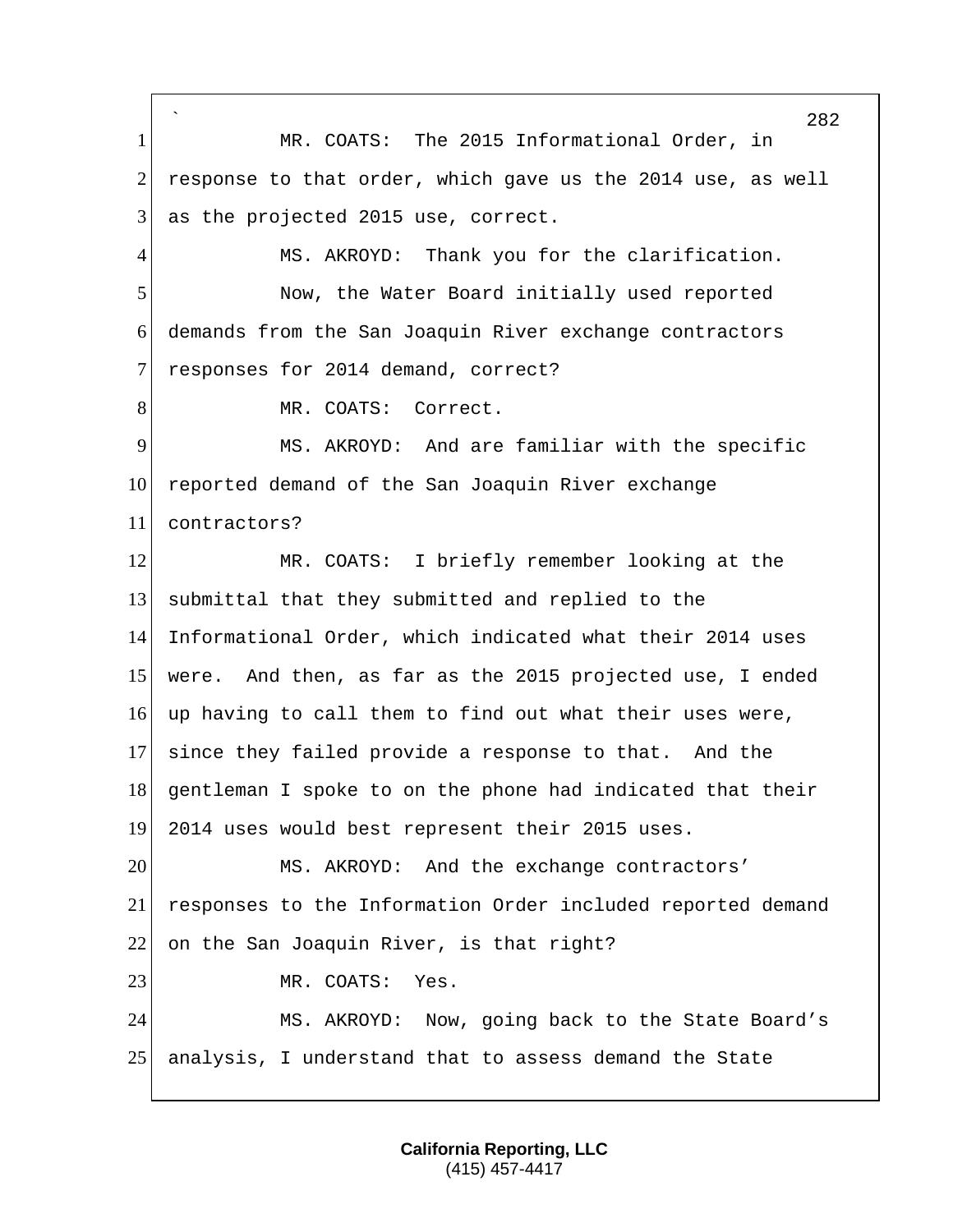` 283 1 Board relied on information provided by water users, is  $2$  that right? 3 MR. COATS: Correct. 4 MS. AKROYD: So then, in the water availability 5 analyses underlying the May and June Notices of 6 Unavailability, the State Board treated the demand of 7 statement holders consistently with how they reported that 8 demand, correct? 9 MR. COATS: Correct. 10 MS. AKROYD: Turning back to the San Joaquin 11 River exchange contractors, the State Board treated their 12 demands consistently with how they reported it, is that 13 right? 14 MR. COATS: They reported in their submittal that 15 it would be very difficult to separate out the riparian 16 from the pre-14 uses. 17 MS. AKROYD: But in terms of they reported demand 18 on the San Joaquin River, the State Board then treated 19 their demand on the San Joaquin River consistent with how  $20$  it was reported, is that right? 21 MR. COATS: Correct. 22 MS. AKROYD: Thank you. I have no further 23 questions. 24 CO-HEARING OFFICER DODUC: And that concludes the 25 cross-examination of the Prosecution Team's witnesses.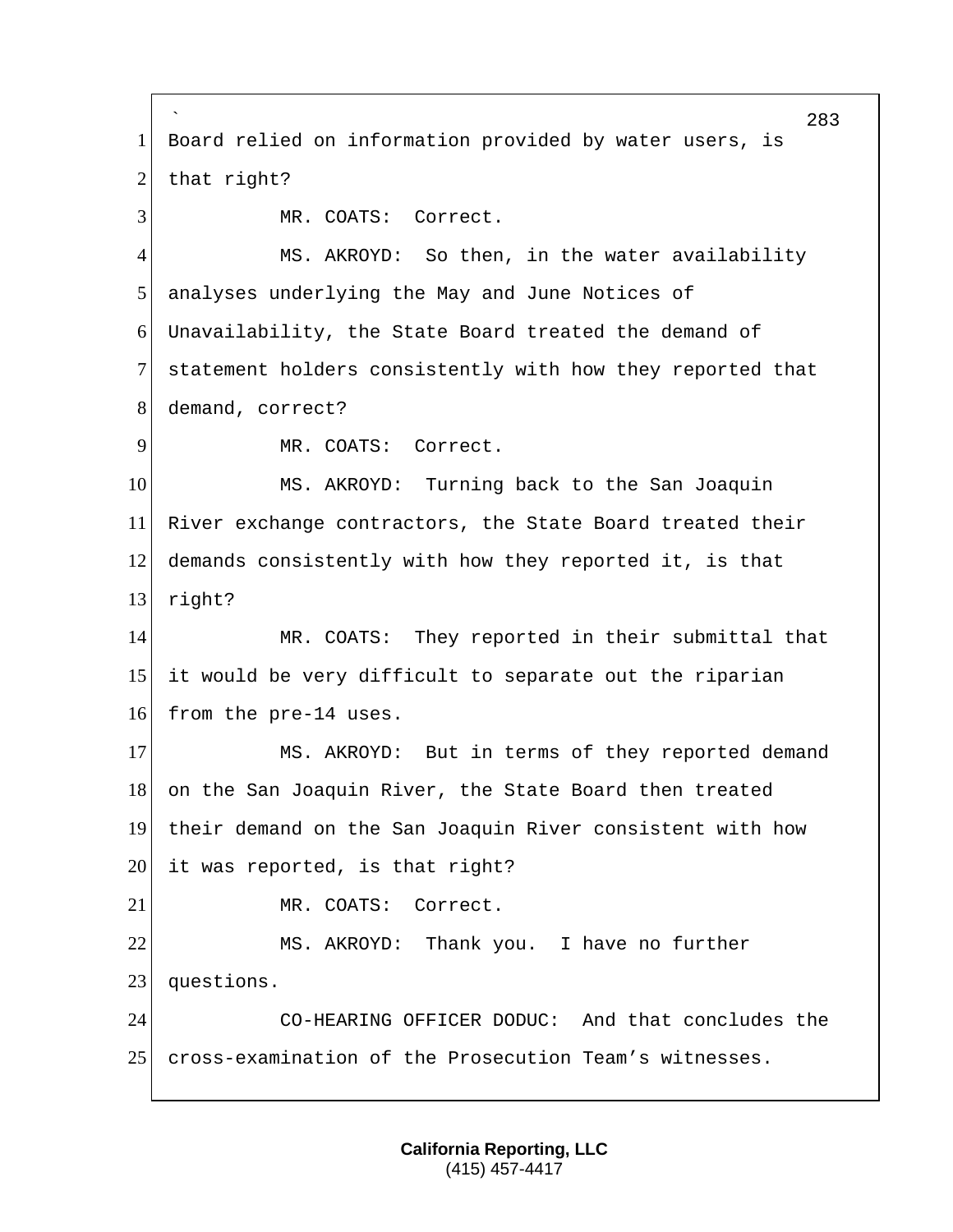` 284 1 Mr. Tauriainen, are you requesting redirect? And  $2$  if so, for what purpose? 3 MR. TAURIAINEN: Yes. Brief redirect on two 4 specific points, which will involve just a few questions 5 and a few minutes each, not much time at all. 6 CO-HEARING OFFICER DODUC: What are the points? 7 MR. TAURIAINEN: The first is generally 8 addressing what most of the cross-examination today focused 9 on, the methodology and the analysis underlying the June 10 12th and May 1st notices. 11 That's not the subject of this proceeding. The 12 proceeding is whether there was water available for Byron 13 Bethany and West Side during certain periods. 14 I'd like to redirect Jeff Yeazell, very briefly, 15 to focus or refocus some of the questioning that Ms. 16 Spaletta asked him regarding water availability. Instead 17 of on June 12th, to focus it on the actual period of June 18 13th through June 24th. 19 It will take me less time to ask him the 20 questions than it just took me to explain that. Very  $21$  close, don't  $-$ 22 CO-HEARING OFFICER DODUC: And what's your second 23 point? 24 MR. TAURIAINEN: I'd like Ms. Mrowka to discuss a 25 little bit more how investigations and enforcement actions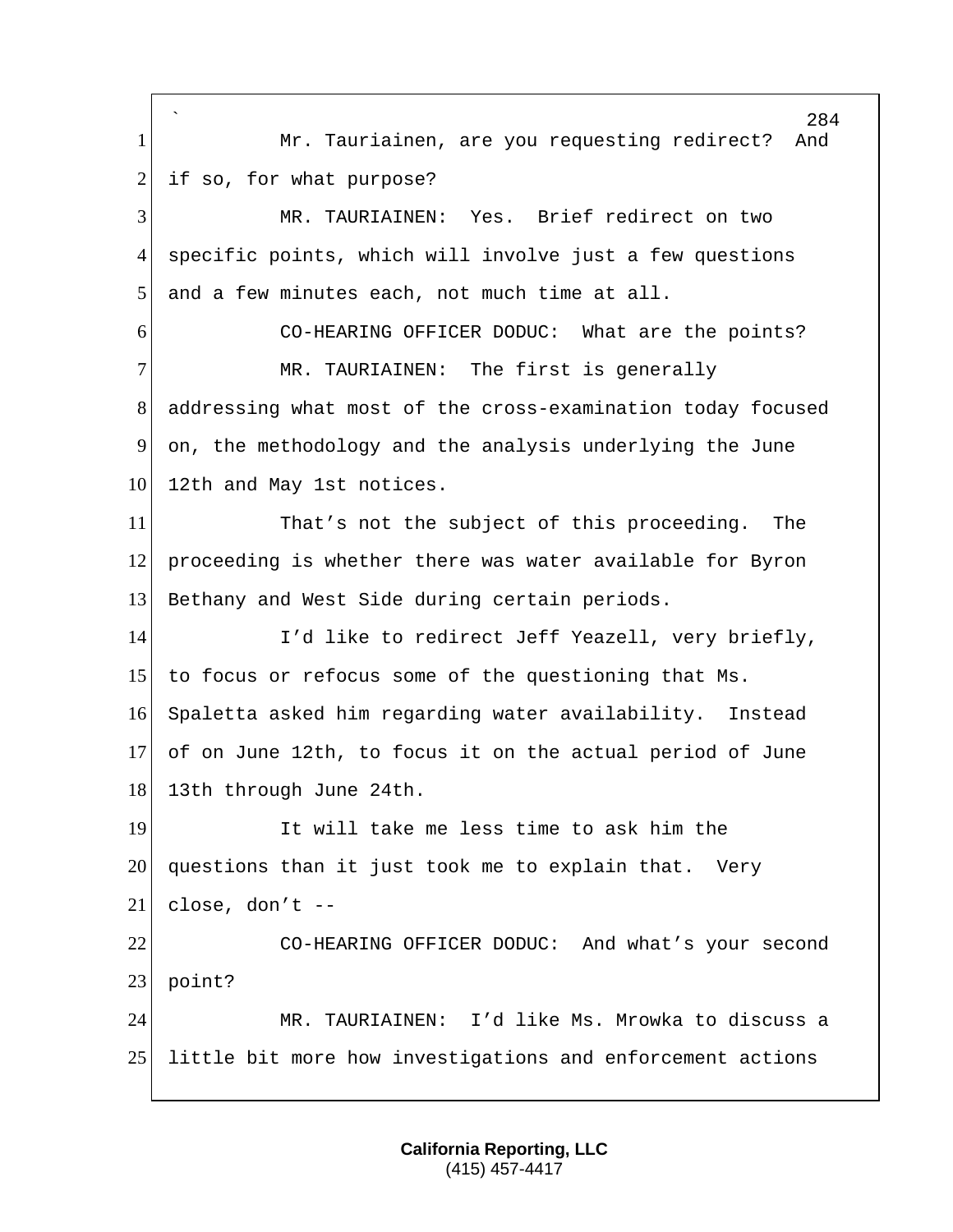` 1 commence and go forward.

| $\overline{2}$ | There's been a strong implication, I don't think            |
|----------------|-------------------------------------------------------------|
| 3              | it's even been implied, it's been expressed that there's    |
| 4              | been some sort of target placed on Byron Bethany. And we    |
| 5              | can talk about that, and Ms. Mrowka can explain why that's  |
| 6              | just not the case, that there's a different process, that   |
| $\tau$         | just hasn't come out through the cross-examination,         |
| 8              | regarding investigations and enforcement actions.           |
| 9              | Specifically regarding to the -- I believe it's WR-47 that  |
| 10             | has the post-14 rights that were in March and April of 2015 |
| 11             | that, you know, allegedly involved a lot of violations      |
| 12             | that we haven't gone after.                                 |
| 13             | CO-HEARING OFFICER DODUC: I'll allow you time to            |
| 14             | make the second point, but not the first. The first point   |
| 15             | you've made in your Opening Statement. The first point      |
| 16             | you've made in, I believe briefs, as well. So, I will       |
| 17             | allow you ten minutes to make your -- do you need less?     |
| 18             | MR. TAURIAINEN: I'll take ten, I'll probably use            |
| 19             | less.                                                       |
| 20             | CO-HEARING OFFICER DODUC: All right.                        |
| 21             | MR. TAURIAINEN: I'll try to use less.                       |
| 22             | CO-HEARING OFFICER DODUC: Ten minutes for your              |
| 23             | second point to redirect Ms. Mrowka.                        |
| 24             | Thank you.<br>MR. TAURIAINEN:                               |
| 25             | KATHY MROWKA                                                |
|                |                                                             |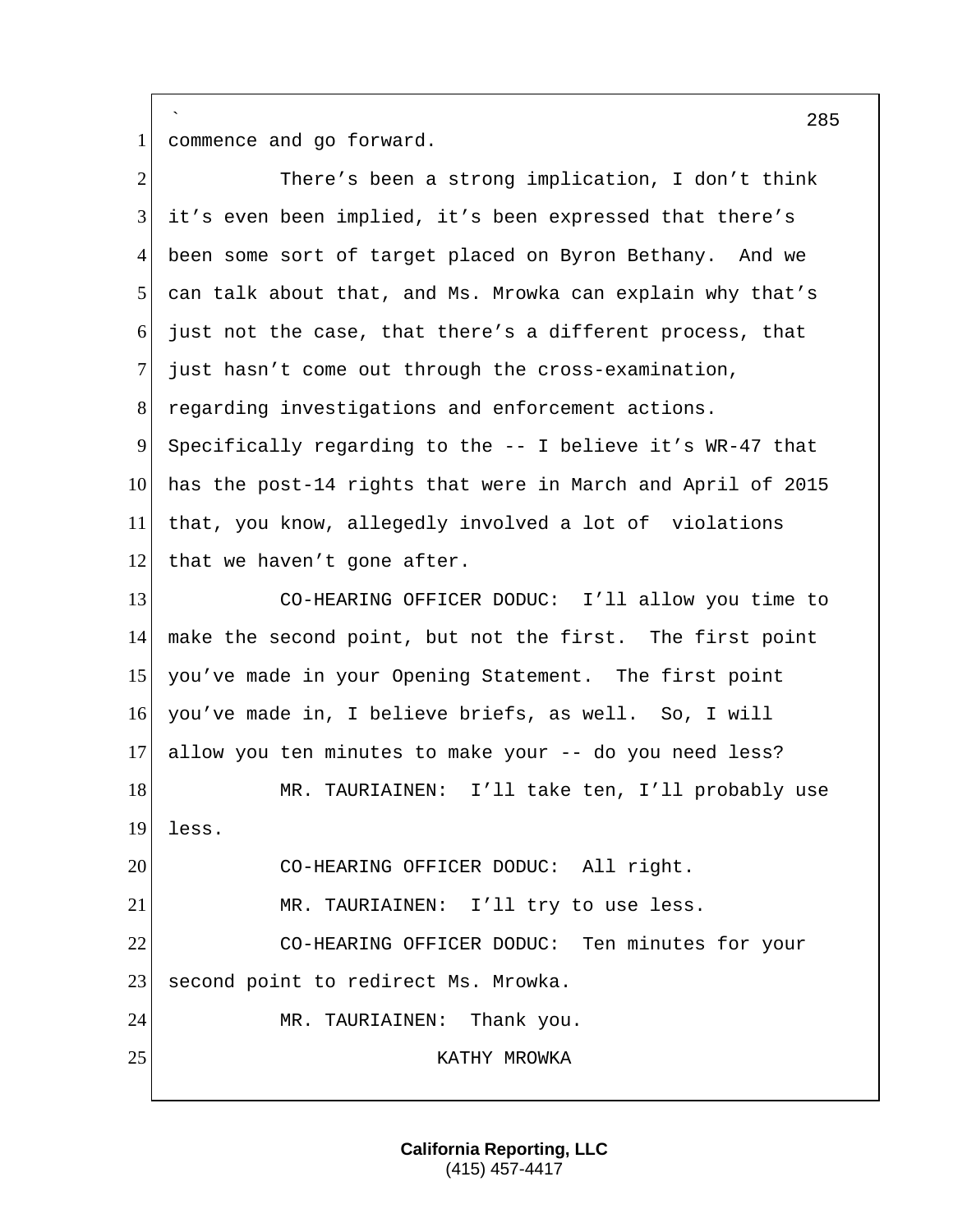` 286 1 REDIRECT EXAMINATION BY MR. TAURIAINEN 2 FOR THE PROSECUTION TEAM 3 MR. TAURIAINEN: Okay, we can go. First, Ms. 4 Mrowka, Kathy, I'd like to redirect you to the BBID-401 5 Exhibit, which is an e-mail. It's an e-mail chain from 6 you. 7 MS. MROWKA: Okay. 8 MR. TAURIAINEN: The first question. Who has the 9 delegated authority to commence enforcement actions in the 10 Delta? 11 MS. MROWKA: The Delta Water Master. 12 MR. TAURIAINEN: The Delta Water Master on this 13 e-mail chain? 14 MS. MROWKA: No. 15 MR. TAURIAINEN: The second, broader question, 16 and can we bring up  $-$  I believe it's WR-47. It's the one 17 that BBID and the others have Exhibit 10 on, for their 18 BBID-43. But Number 47, we can go with. 19 Okay, earlier today you had -- you heard cross-20 examination, face cross-examination suggesting that there 21 might be a number of potential violations in the March and 22 April period. 23 CO-HEARING OFFICER DODUC: Are you trying to get 24 into your first point on Ms. Mrowka? 25 MR. TAURIAINEN: I thought this was my second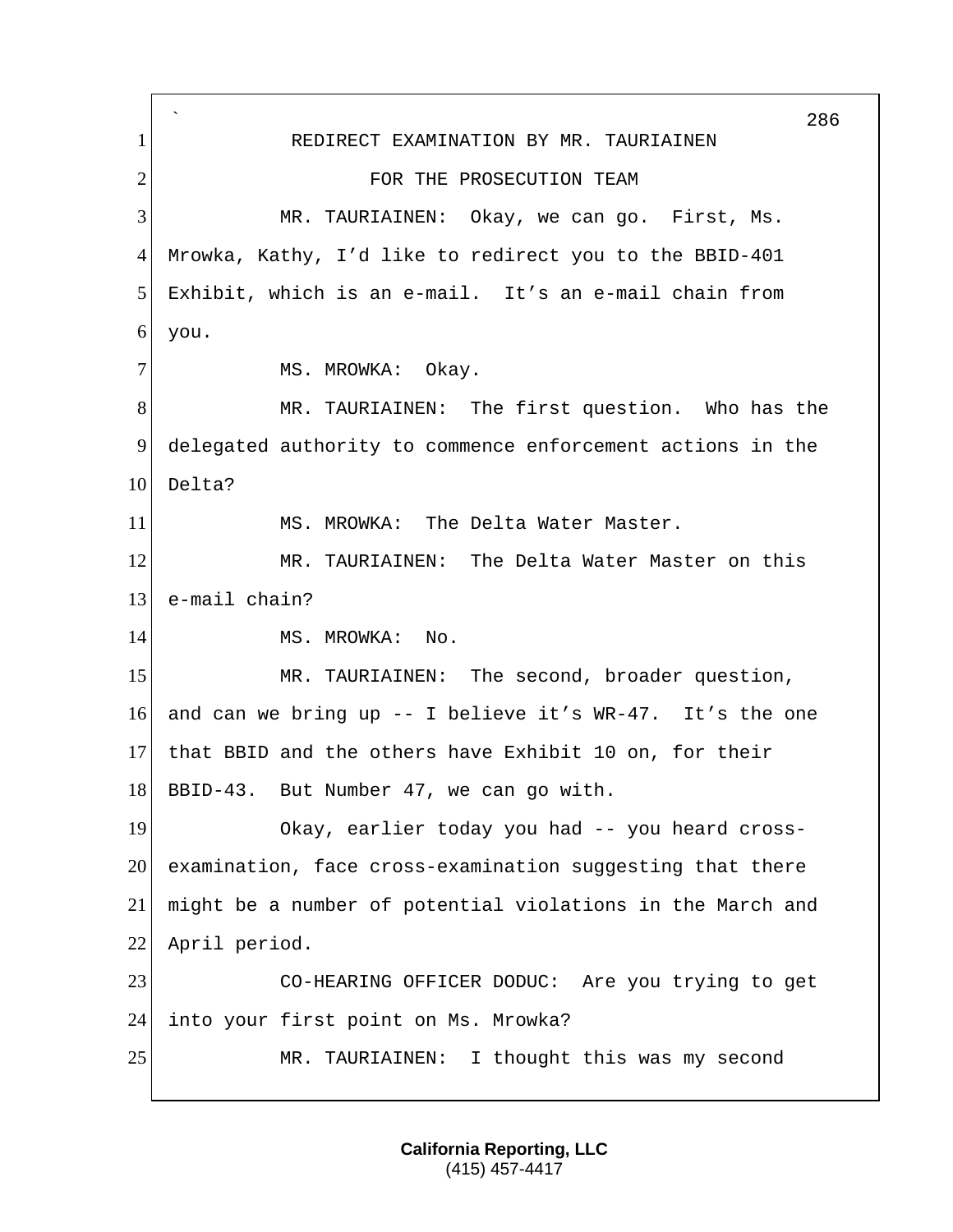` 287 1 point. 2 CO-HEARING OFFICER DODUC: This is your second  $3$  point. So, you're going to go  $-$  ask your question. 4 MR. TAURIAINEN: My first point was about Mr. 5 Yeazell, and I thought that was the one you said that I'd 6 already addressed. 7 CO-HEARING OFFICER DODUC: Your first point -- 8 okay, go ahead. Ask your question. My apologies. 9 MR. TAURIAINEN: I'll talk to Mr. Yeazell, if  $10$  that's what --11 CO-HEARING OFFICER DODUC: No, go ahead, ask your 12 question of Ms. Mrowka. 13 MR. TAURIAINEN: Just generally describe, how 14 does the enforcement process work, from the beginning, what 15 triggers and enforcement action? 16 MS. MROWKA: An enforcement action can be 17 triggered in different manners. We can evaluate whether a 18 water right holder is in compliance with their water 19 rights, on our own motion. We can evaluation whether 20 there's a violation because we've received a complaint. 21 Or, in the case of the drought inspections, you 22 know, we did a large field effort to validate whether 23 persons had stopped diverting when there was no water under 24 their priority of right. And so, we started investigations 25 based on those and field investigations, also.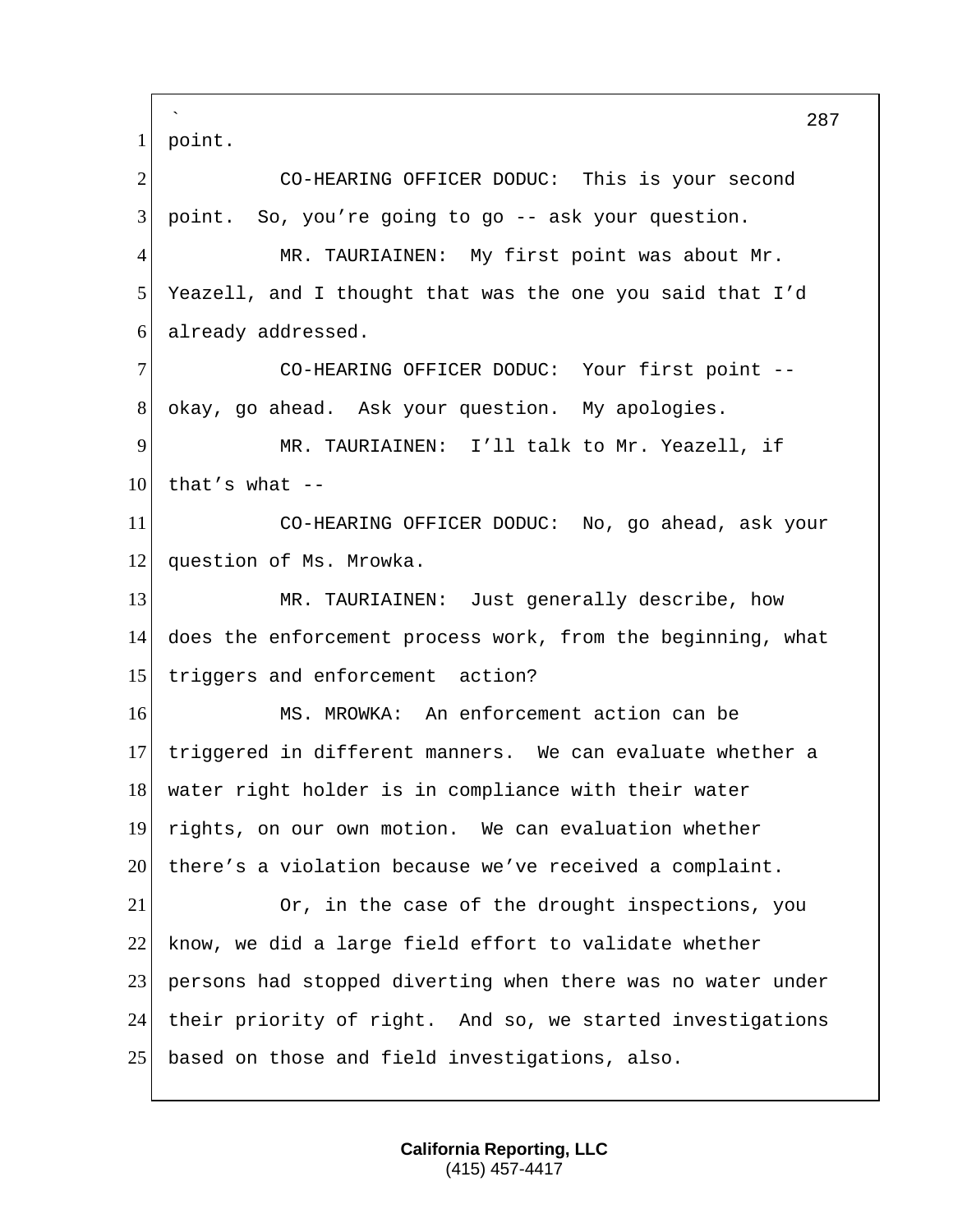` 1 MR. TAURIAINEN: How many investigations, disregarding the drought, would you estimate are ongoing, 3 now, in your Enforcement Unit? MS. MROWKA: Oh, my goodness. Right now, the number of investigations each staff has got, I would say anywhere from four to ten active cases that they're working 7 on, and there's 25 or so staff, so quite a few. 8 Yeah, we had four this past year, about 125 coming out of our Complaints Branch that we're investigating. And then we have also got -- we did the 1,325 field inspections. And out of that, I would say that we're doing -- and some of these are 2014-2015 combined investigations, where we've had issues both years. We're doing a minimum of 30 ongoing investigations right now. Some stuff is queued up, where staff hasn't yet become available to finish out work, or to make recommendations to me whether to move cases forward. 18 So, I'd say at least 30 actives on that portion. MR. TAURIAINEN: And what does it take to turn an investigation into an issued enforcement action? MS. MROWKA: It takes a quite a bit of effort. 22 Basically, we have to evaluate whether there was in fact a 23 violation of the Water Code, or whether there's a threatened unauthorized diversion. So, we would have to, 25 you know, basically decide is there a threatened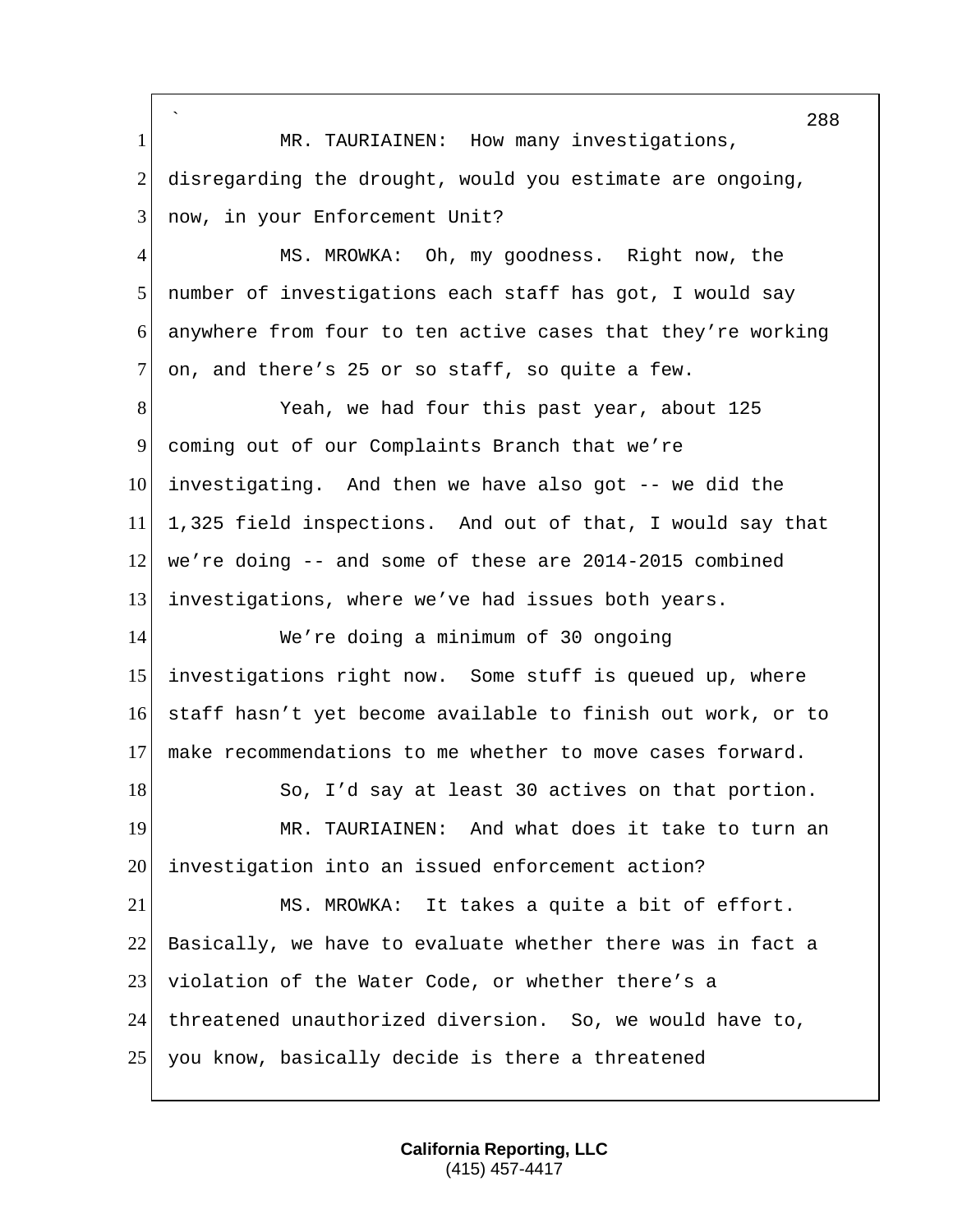` unauthorized diversion or is there an actual unauthorized diversion? Is it an action which we have sufficient data? There's just a huge amount of data we have to collect to bring a matter forward because we have to make the case that there was a violation or a threatened unauthorized diversion. MR. TAURIAINEN: Everyone forgive me for putting words in my mouth, but you're describing evidence? MS. MROWKA: I am describing evidence, that's 10 correct. MR. TAURIAINEN: It takes evidence to -- 12 MS. MROWKA: It takes a lot of evidence to bring 13 a case forward. 14 MR. TAURIAINEN: Okay. Do you know whether there are any investigations ongoing for potential unauthorized diversions from the period that Mr. Kelly was so enamored with? But, certainly, you can go across the entire year in post-1914 demand? 19 MS. MROWKA: Yes, there are investigations ongoing with that. MR. TAURIAINEN: You can't comment on those? MS. MROWKA: Well, they're confidential until 23 such time as we issue an enforcement item, such as a Draft Cease and Desist Order, or the ACL complaint. MR. TAURIAINEN: Let's go back for a second to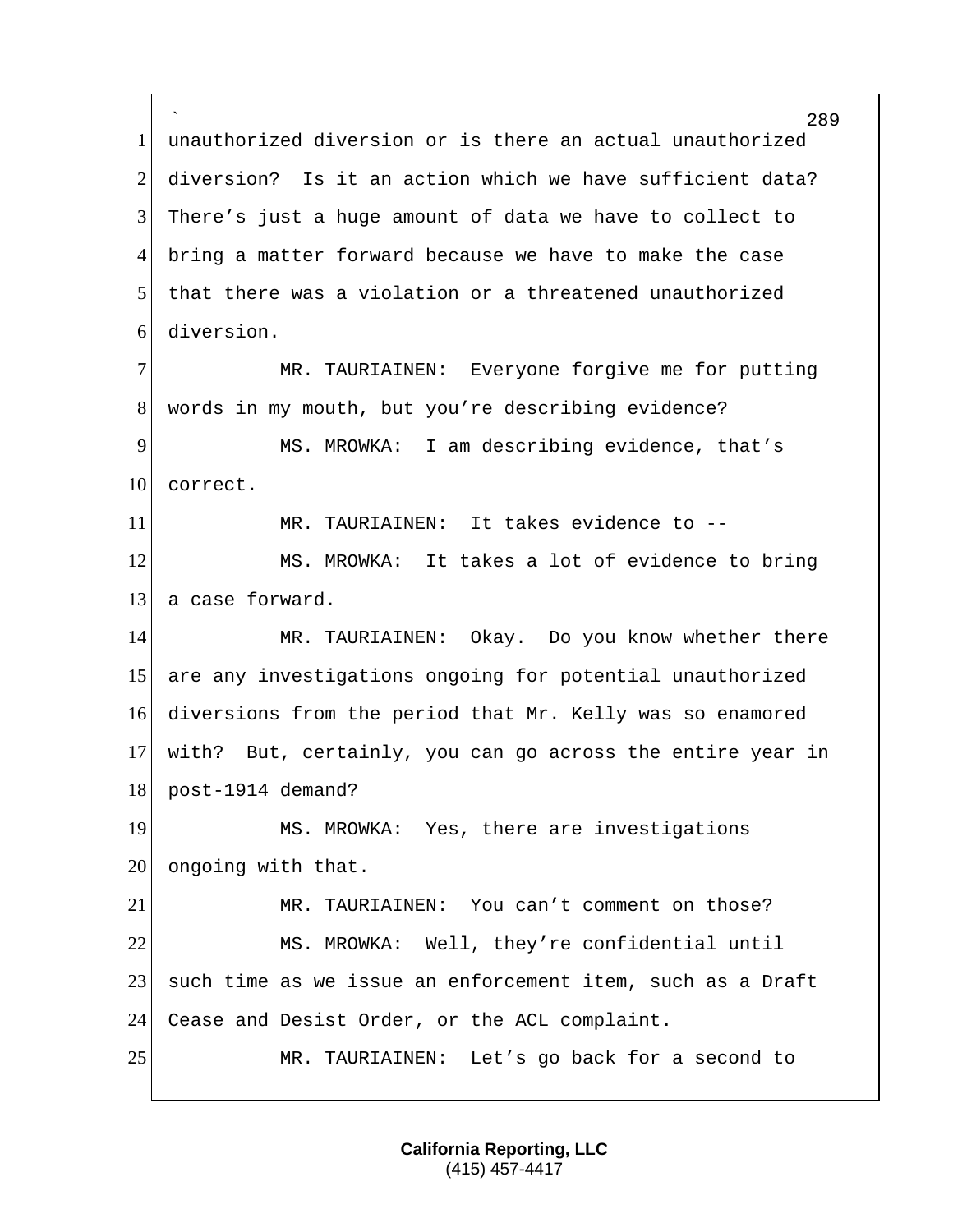` the BBID-401. There's a letter -- the e-mail chain has a 2 letter attached to it. Is there any language in that letter that clearly indicates to you that BBID is still diverting on June -- the letter is dated June 23rd? MS. MROWKA: It indicates that they have discussed obtaining alternate supplies and they intend to continue to provide minimal water supplies to lands within 8 BBID. It talks about a lot of these efforts. Hang on a minute while I look through it. It says that the notice is not an actual curtailment of BBID's pre-1914 appropriative water right and was issued solely for informational purposes to BBID and the general public. Because the curtailment notice does not actually require a cessation in diversions and does not, as the State Water Board's opposition provides, mandate any action by BBID, BBID will independently assess the water supply situation and determine appropriate next steps. 18 Moreover, because the curtailment notice is solely a courtesy -- 20 CO-HEARING OFFICER DODUC: Could you please stop? 21 There's no need to read the entire letter. MR. TAURIAINEN: Is this the kind of evidence 23 | that might trigger an investigation? 24 MS. MROWKA: Yes. 25 MR. TAURIAINEN: Is this evidence -- are the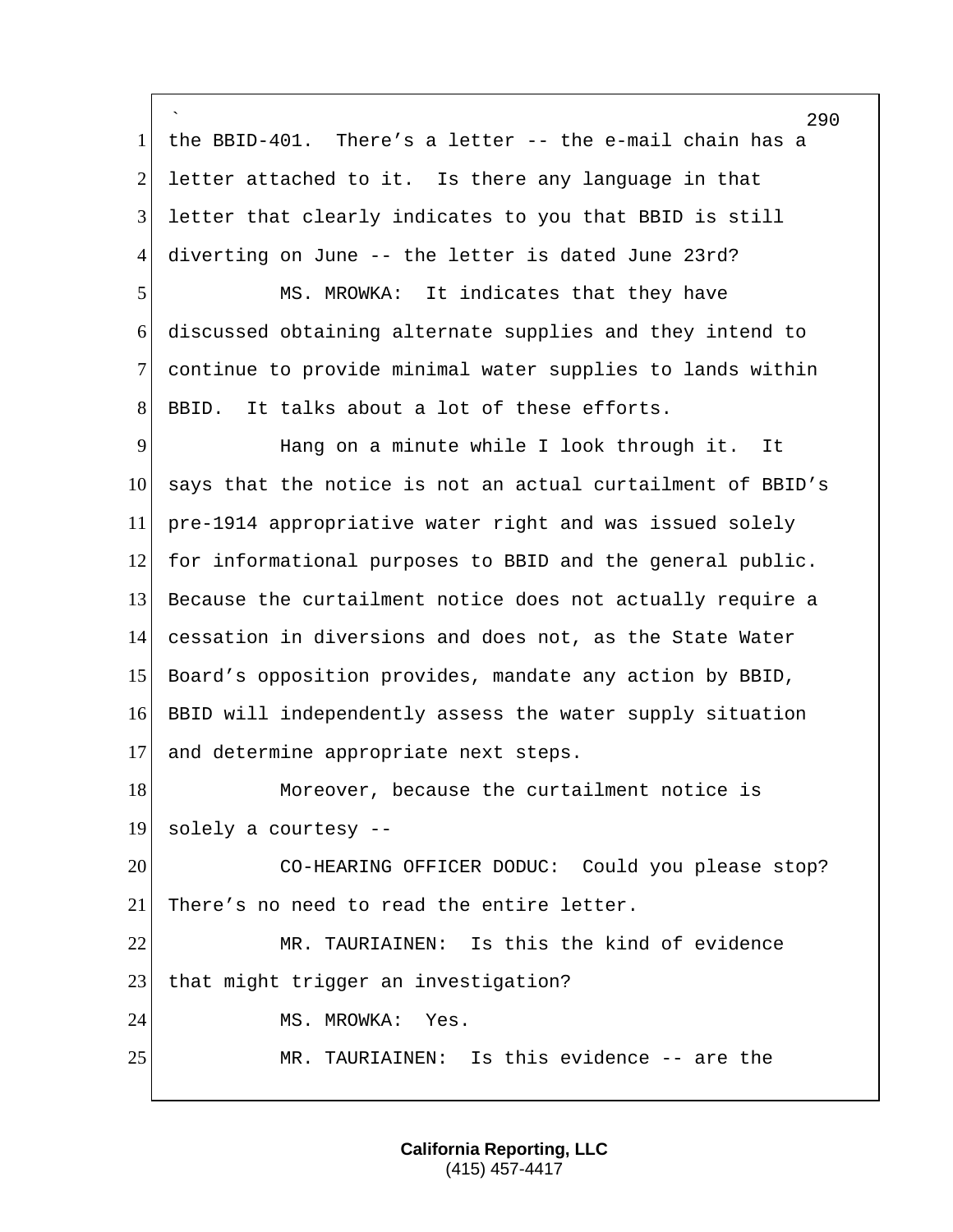` 291 1 statements in this letter as clear and as definitive -- I 2 mean, it took you  $-$  you had to leaf through the whole 3 thing. Are they as clear and definitive as the quote from  $4$  Mr. Gilmore that we put on the slide in my opening, in 5 which it's part of my exhibits? 6 MS. MROWKA: No, Mr. Gilmore's was more clear. 7 MR. TAURIAINEN: Okay. Again, don't speak to any 8 investigations that might be ongoing, but just ballpark, 9 what sort of evidence, along the nature of either the 10 letter that came from BBID's lawyer on June 23rd, or the 11 statement by Mr. Gilmore on June 25th, might be comparable,  $12$  if any, to any evidence that you might have  $-$ - oh, 47 is 13 the one I would want to point out right now. 14 But is there any evidence comparable, that you're 15 aware of, alleging unauthorized diversions by any of the 16 post-14s that Mr. Kelly accused of unlawfully diverting? 17 MS. MROWKA: As to that, if there was information 18 coming from the complaints process, then we're evaluating 19 it under that process. 20 But under this process, we hadn't yet issued any 21 notification to parties that there was lack of water for  $22$  them. And so, you know, we had not yet issued those 23 notifications. 24 MR. TAURIAINEN: So, there might be, but 25 investigations are ongoing. Again, pardon me for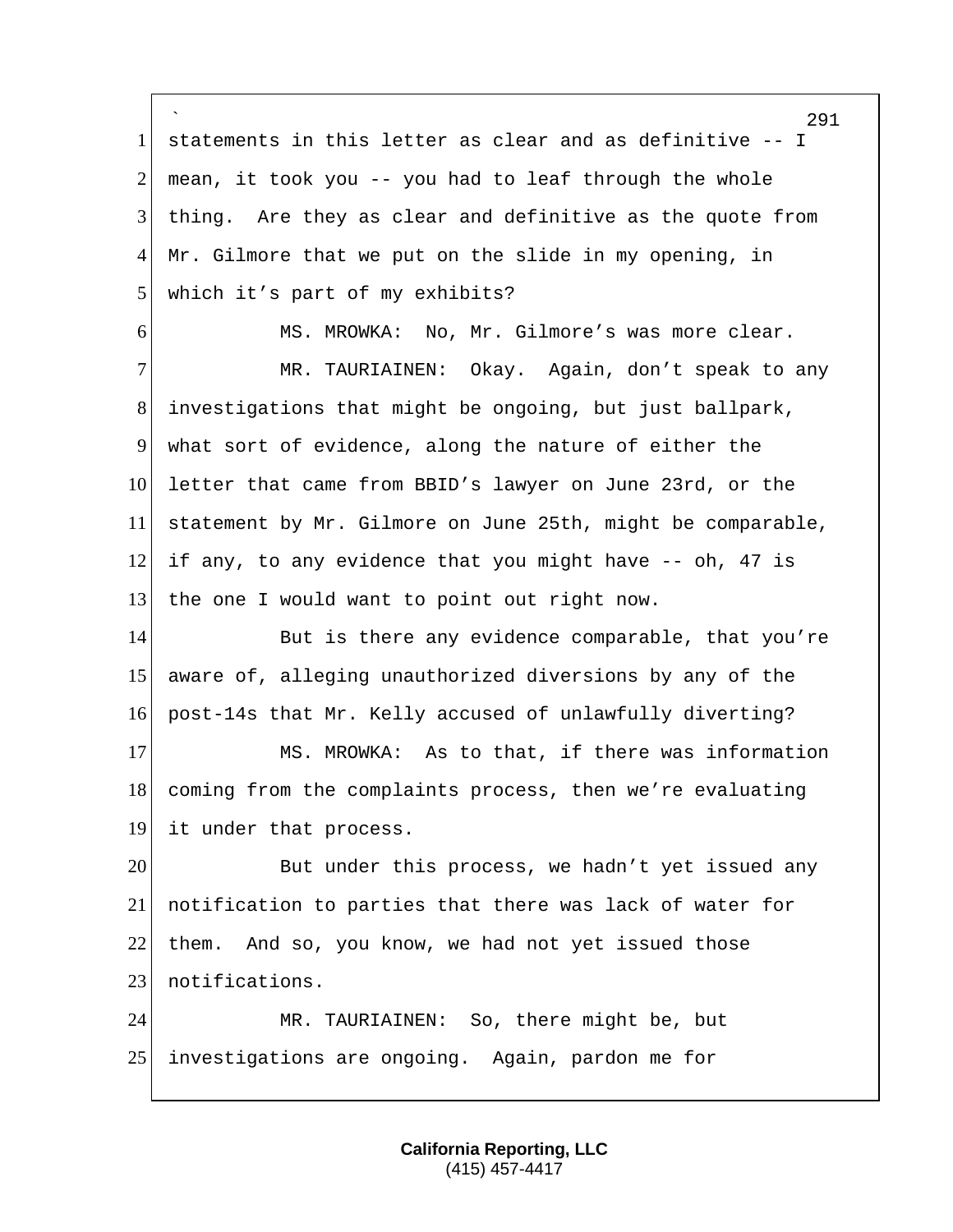` 1 paraphrasing the witness's testimony.

2 MS. MROWKA: We didn't really begin a lot of the 3 curtailment inspections until the June 1st date. That's 4 when we really sent the troops out in the field to look and 5 see what's going on. 6 CO-HEARING OFFICER DODUC: You're about out of  $7$  time so  $-$ 8 MR. TAURIAINEN: Oh, I want to make sure we know, 9 too, regarding the evidence leading to the West Side 10 diversions. We heard in my opening and in our exhibits, 11 could you describe just generally what the nature of that 12 evidence was? 13 MS. MROWKA: For West Side, we had information 14 came in through our complaints process, with respect to use 15 of treated wastewater that  $-$ 16 MR. TAURIAINEN: Can I scratch that and so I can 17 ask you one more, different question? 18 We heard earlier today that there had been no

 discussion between the Board or the Enforcement Unit, and West Side, regarding whether or not West Side had a right to divert under the Tracy Water Agreement. Was there any 22 discussion about that?

23 CO-HEARING OFFICER DODUC: Actually, your time is 24 up. And that, actually, was not part of what you outlined 25 to me as the point that you were going to make with Ms.

292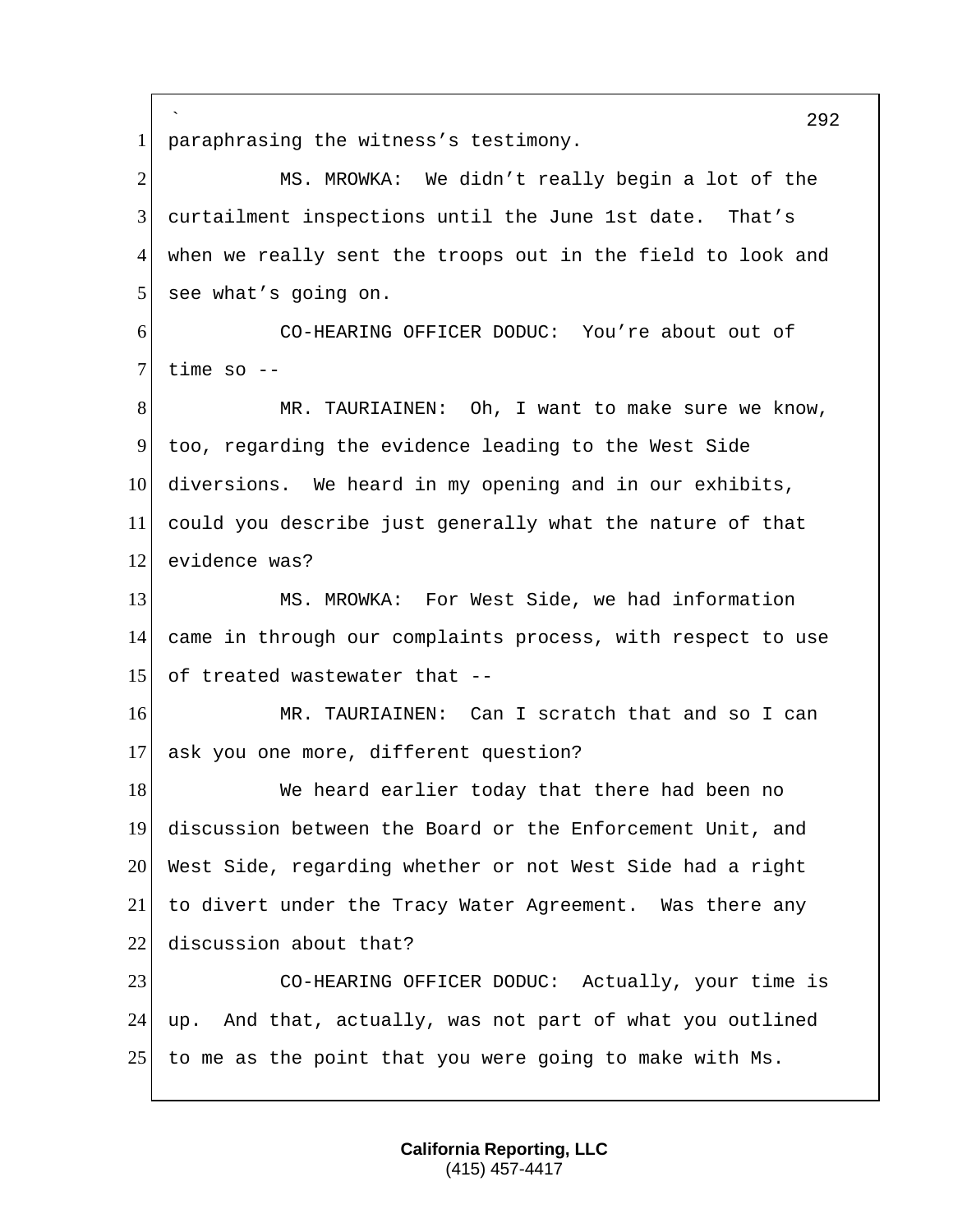` 293 1 Mrowka. So, I will stop you right there. 2 MR. TAURIAINEN: Okay. 3 CO-HEARING OFFICER DODUC: And I will hear from 4 Mr. Kelly. 5 MR. KELLY: Thank you, Hearing Officer Doduc. I 6 actually don't think  $I - - I$  don't think I have any recross 7 based on what just happened. I'll let the letter, the 8 June 23rd letter speak for itself. 9 I do, though, ask for three minutes to allow, 10 perhaps, the witnesses to clarify their testimony for the 11 benefit of the record. And I'm going to make an offer of 12 proof to you right now that there was some testimony that 13 came out on what I would consider kind of a friendly cross, 14 about the demands shown on this chart, including demands 15 on stored water. And that's inconsistent with everything 16 we've been told for the past six months. That the demands 17 in this chart were demands on the flow of the river and not 18 demands on stored water. 19 And I just want to make sure that the witnesses 20 intended to say what they actually said in response to Ms. 21 Ansley's question about what was in that demand. 22 CO-HEARING OFFICER DODUC: Well, thank you for 23 your offer, but that's not cross. It's not recross. So, 24 we'll -- any suggestion, Ms. Kuenzi, on this legal request? 25 MR. KELLY: And if I can say, everybody --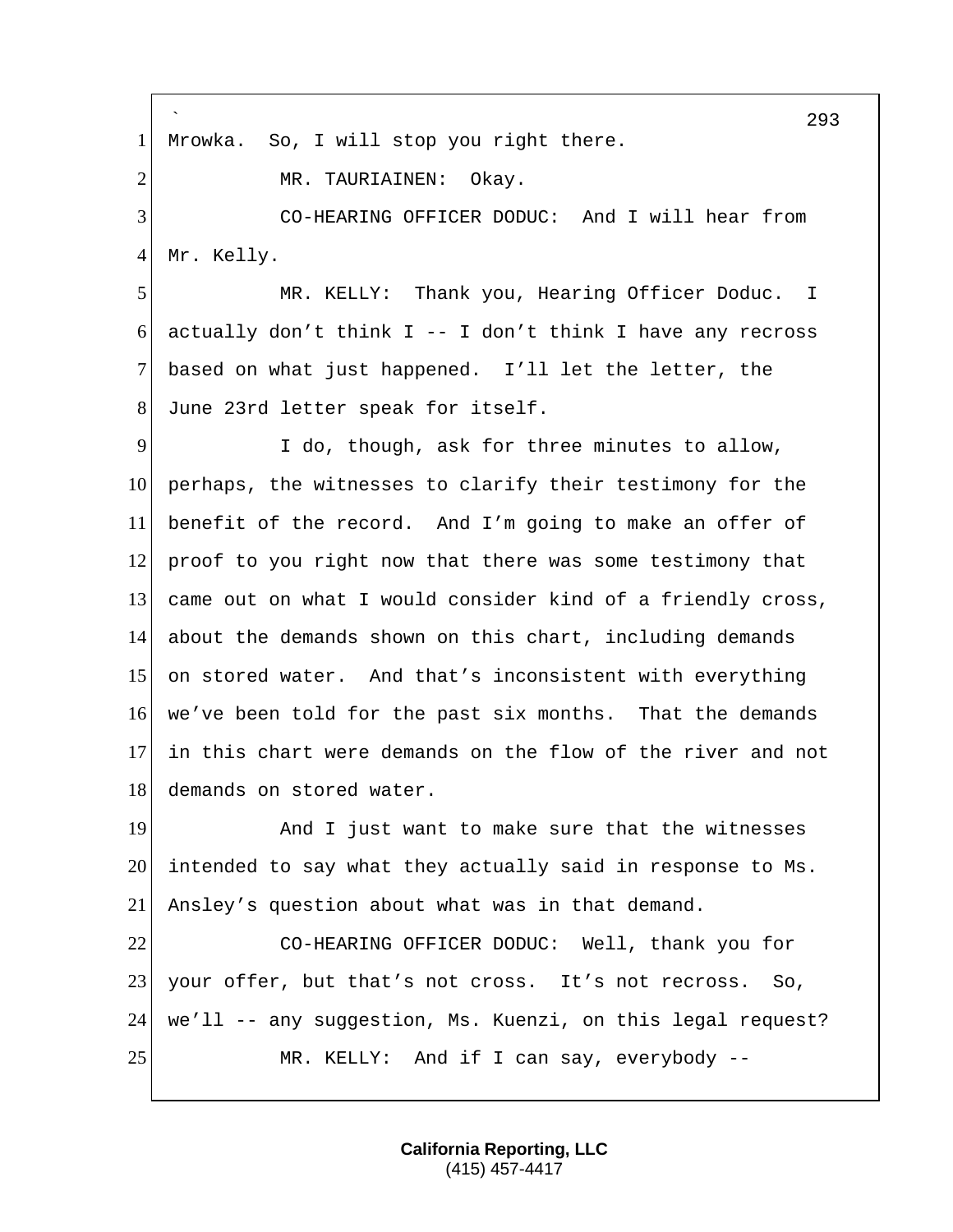` CO-HEARING OFFICER DODUC: Mr. Tauriainen, since 2 they are your witnesses, do you have any objections? MR. TAURIAINEN: I would object that this isn't within the scope of anything that you would consider recross at all. It wasn't within the scope of my redirect. MR. KELLY: I appreciate that. So for the record 7 then, I will just say that BBID had to cross-examine these witnesses first. And the parties that followed BBID were entitled to ask questions about BBID's questions to the witnesses. And I've not been given a chance to ask questions of these witnesses about the questions that followed me. And so, I'm at a disadvantage here. 13 And like I said, I think the record is now inaccurate and it's not inaccurate from my witnesses, it's inaccurate from these witnesses. These aren't my witnesses. And I'm just trying to make sure that the 17 record is clear. 18 If you don't want me to ask the questions, I 19 won't ask them. CO-HEARING OFFICER DODUC: All right, repeat your question again, for me. MR. KELLY: The question is, demands shown in that dark orange shading, demands -- water right demands on the full natural flow of the system or do they include the demands on stored water, contract demands on stored water.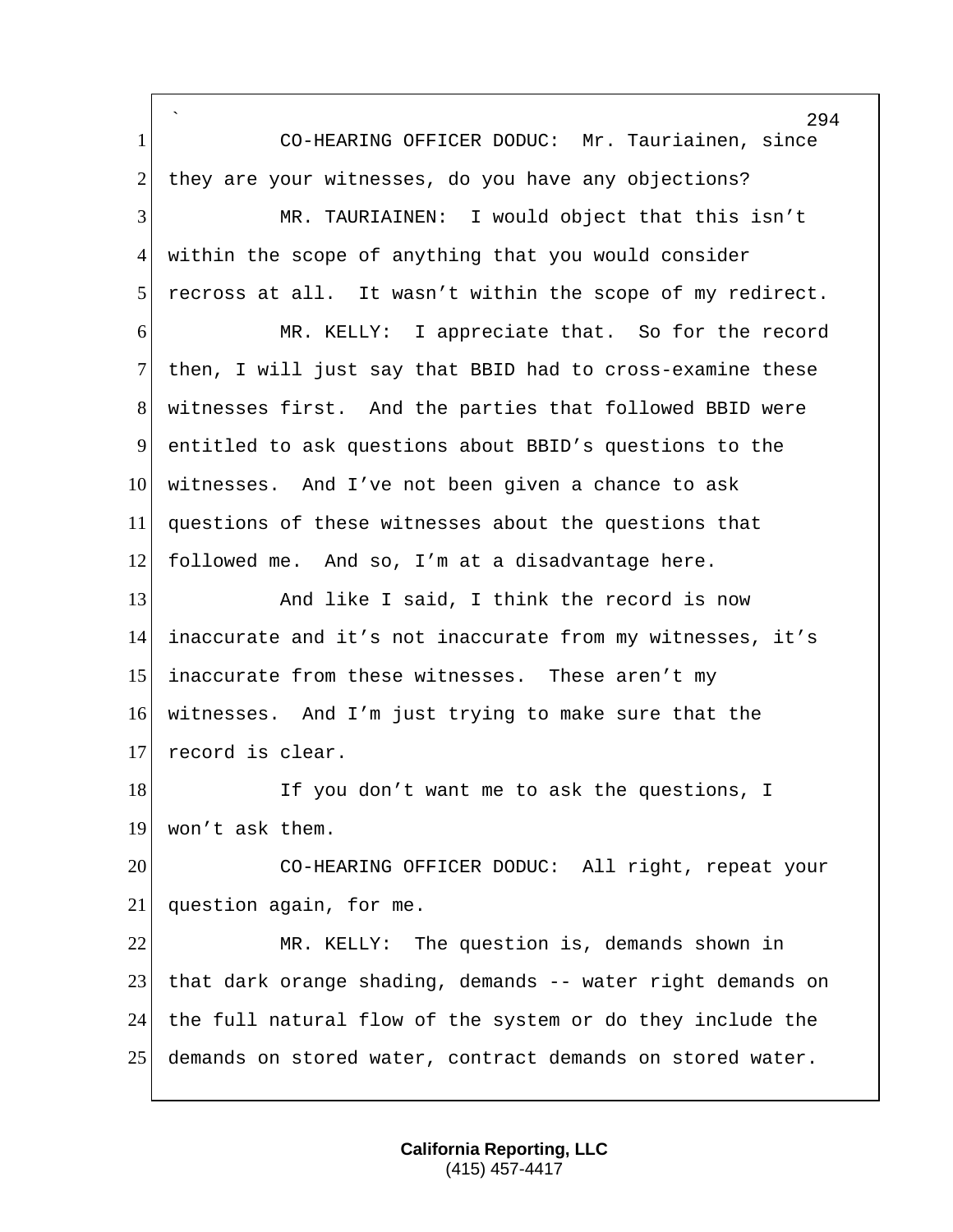` 295 1 CO-HEARING OFFICER DODUC: All right, I will ask  $2$  for an answer. 3 MR. COATS: As far as the water right demands, 4 that's the demands that are reported to us in our system. 5 If a diverter elects to report stored water, under their 6 water right, then that demand could potentially include 7 stored water. It just depends --8 CO-HEARING OFFICER DODUC: What is --9 MR. COATS: What's that? 10 CO-HEARING OFFICER DODUC: What is it reflected? 11 MR. COATS: It depends on each diverter and how 12 they report the water that they divert, if it's from full 13 natural flow and stored water, or one or the other. Every 14 single water right diverter is independent. 15 CO-HEARING OFFICER DODUC: That's enough. That's 16 all I will entertain on this. 17 MR. TAURIAINEN: I would like to just follow up 18 very briefly. 19 CO-HEARING OFFICER DODUC: All right, Mr. 20 Tauriainen. 21 MR. TAURIAINEN: And just ask that in the future,  $22$  if the Delta parties want to reserve a portion of their 23 cross-examination time which, by any definition has been 24 ample, so that they can do what he just did, which is 25 recross after other party cross-examinations, that he make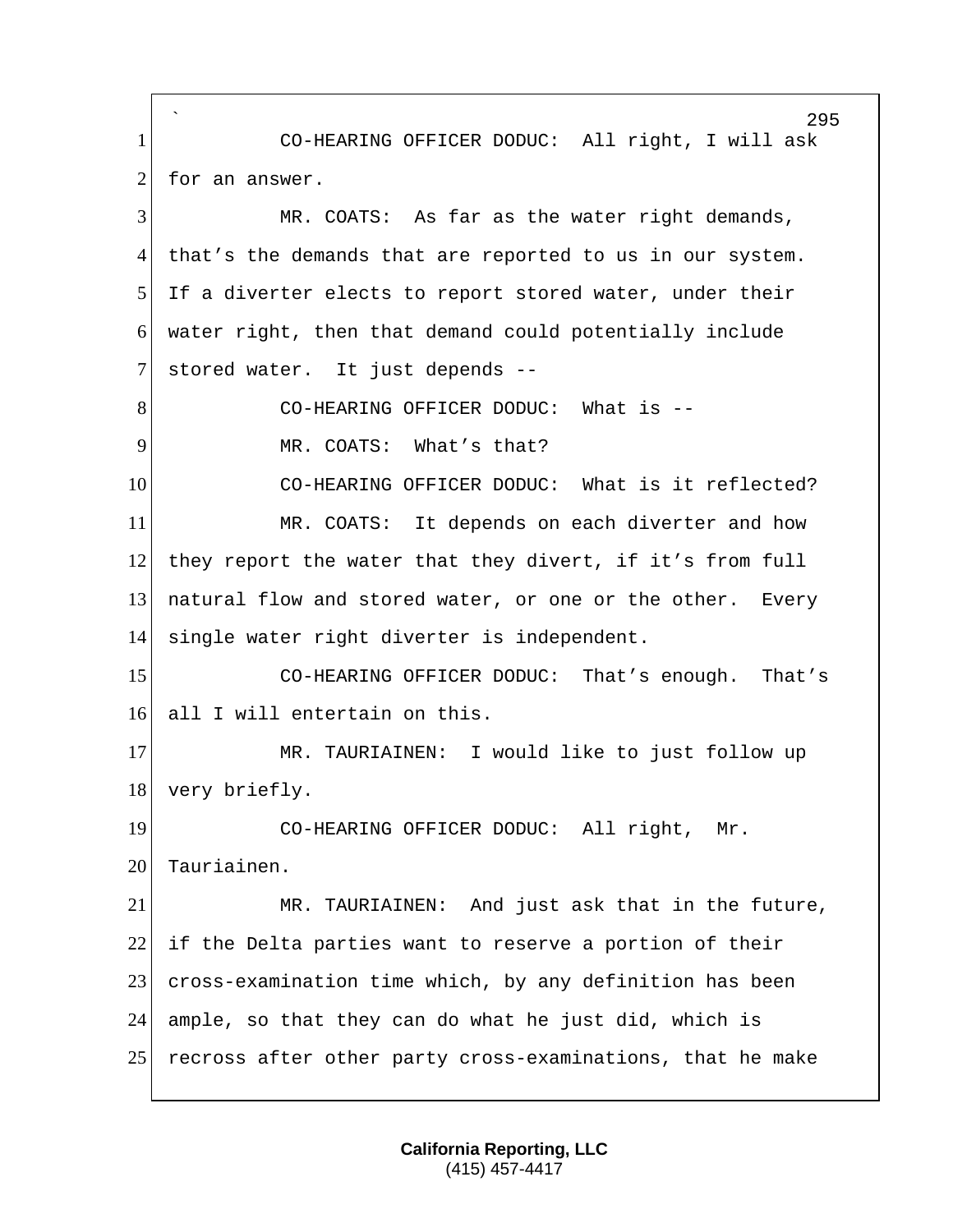` 296 1 that request and do that request in the future, and maybe  $2$  give an offer of proof for it. 3 CO-HEARING OFFICER DODUC: Okay. 4 MR. TAURIAINEN: But, otherwise, I would object 5 to any attempt by the Delta parties to recross after cross-6 examination. 7 CO-HEARING OFFICER DODUC: I appreciate that. 8 And I understand. But he raised an interesting question 9 that I was curious about. 10 Ms. Ansley? 11 MS. ANSLEY: I'd just like to lodge an objection 12 that I merely asked a simple question, which the witnesses 13 understood, which now I feel is slightly mischaracterized. 14 So, I wanted to lodge that objection for the record, that I 15 do believe that my question was simply, you know, there had 16 been much discussion about how the -- how there were so 17 many diversions, how there was so much demand above a very 18 low-looking full natural flow line. And my simple question 19 was, could not some of that demand, during that time period 20 that Mr. Kelly was asking, you know, in a sense how were 21 they diverting, I just simply asked could some of those 22 people in the upper part of the chart  $-$ -23 CO-HEARING OFFICER DODUC: Thank you. I was 24 there, I heard your question. 25 Mr. O'Laughlin?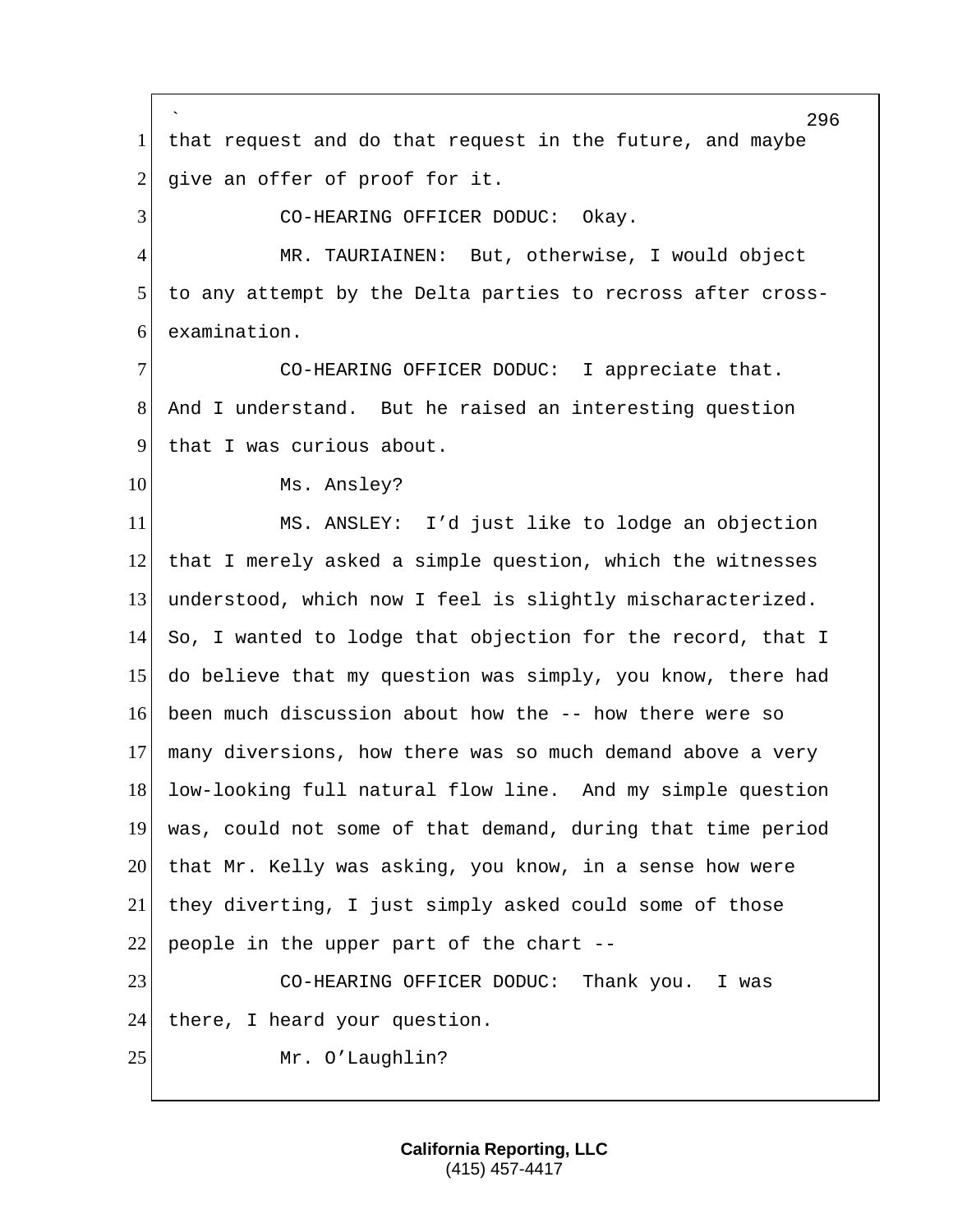` 297 1 MR. O'LAUGHLIN: I have a simple question. Are 2 we allowed to keep our materials here overnight or shall we 3 take them home? 4 CO-HEARING OFFICER DODUC: I believe you should 5 take them home. 6 MR. O'LAUGHLIN: Thank you. 7 CO-HEARING OFFICER DODUC: We are not going to 8 assume responsibility for anything taken from this room. 9 MS. SANTOS-AGUIRRE: We were told we could leave 10 our supplies here and the room would be locked. 11 CO-HEARING OFFICER DODUC: This room is never 12 locked. 13 Mr. Buckman? 14 MR. BUCKMAN: Can I ask who told you that? 15 Because our standard response is this room is never locked. 16 You are free to leave your equipment here. You are free to 17 leave your books, your bindings. But just know that there 18 is security, so the access into the building is restricted 19 to some degree. But these rooms are never locked. 20 CO-HEARING OFFICER DODUC: All right. 21 MS. SANTOS-AGUIRRE: Actually, I had spoken to 22 Jane on Friday and she clarified that. 23 CO-HEARING OFFICER DODUC: Well, whoever you -- I 24 don't think we're finished here. Is this the time for me 25 to ask the Prosecution Team to enter their exhibits?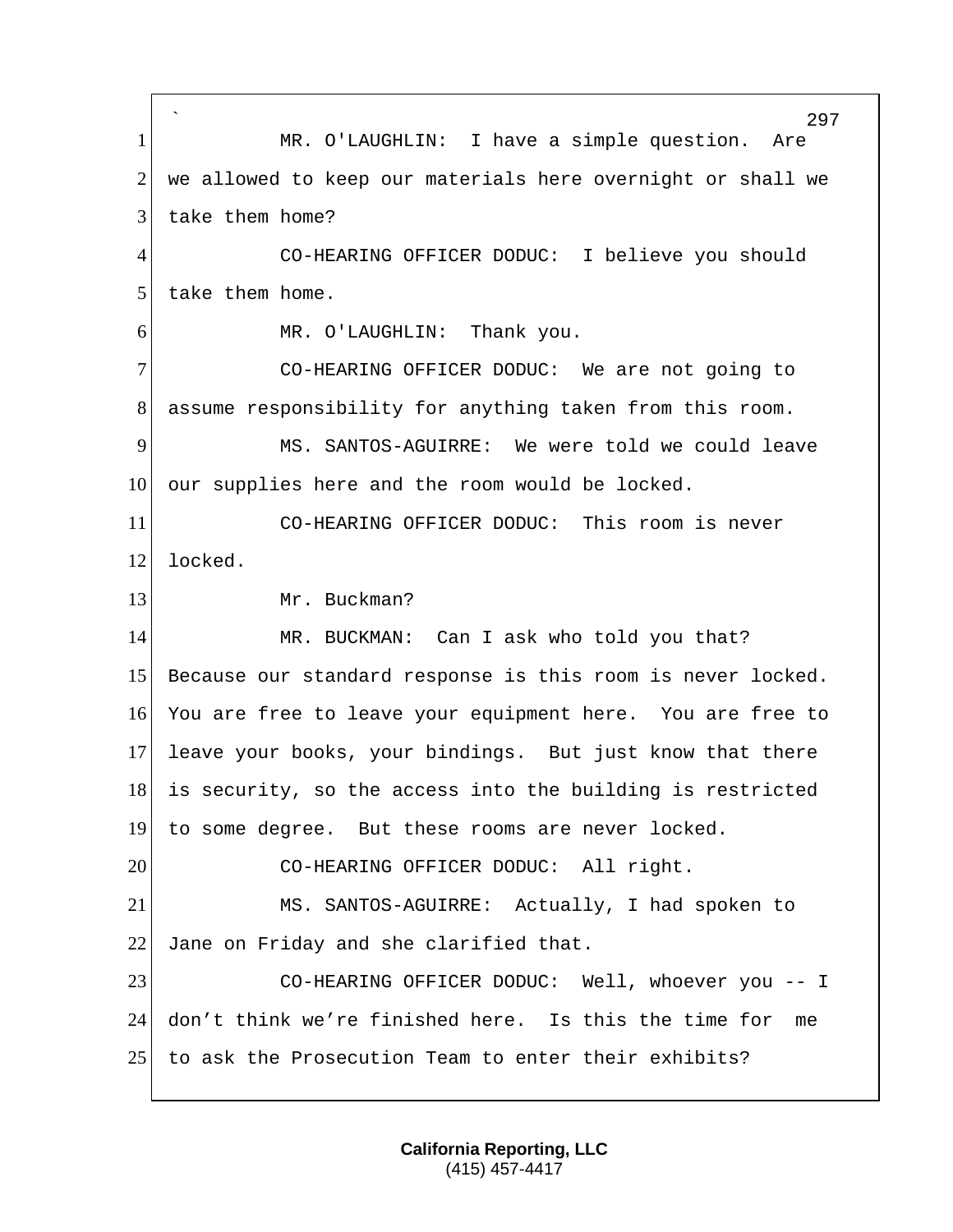` 1 So, before we get to the mundane stuff, let me at least wrap up this proceeding.

 Mr. Tauriainen, would you like to enter your exhibits, including your Power Point presentation or 5 whatever else you produced today?

 MR. TAURIAINEN: Just produced the Power Point presentation, in addition to the witness statements and the 8 exhibits going with them.

 The Power Point presentation, I believe was marked as Exhibit WR-253, and I've served that via e-mail to all the parties and to the Hearing Team, and provided a 12 copy of the Power Point to the Hearing Team here, and then a PDF version of it. So, we would offer that into the record.

15 As well as the -- given that Ms. Bare and Mr. Wells were essentially asked not to testified today, I won't seek to submit their witness statements as relevant 18 to the Phase 1 issues. But I would ask to enter Ms. Mrowka, Mr. Coats, and Mr. Yeazell, and Mr. Nemeth's witness statements, which they identified in their testimony, and the Phase 1 exhibits relating to those witness statements into the record at this time.

 CO-HEARING OFFICER DODUC: All right. As I noted earlier, we have already received some objections and we've ruled that we will consider your objections in weighing the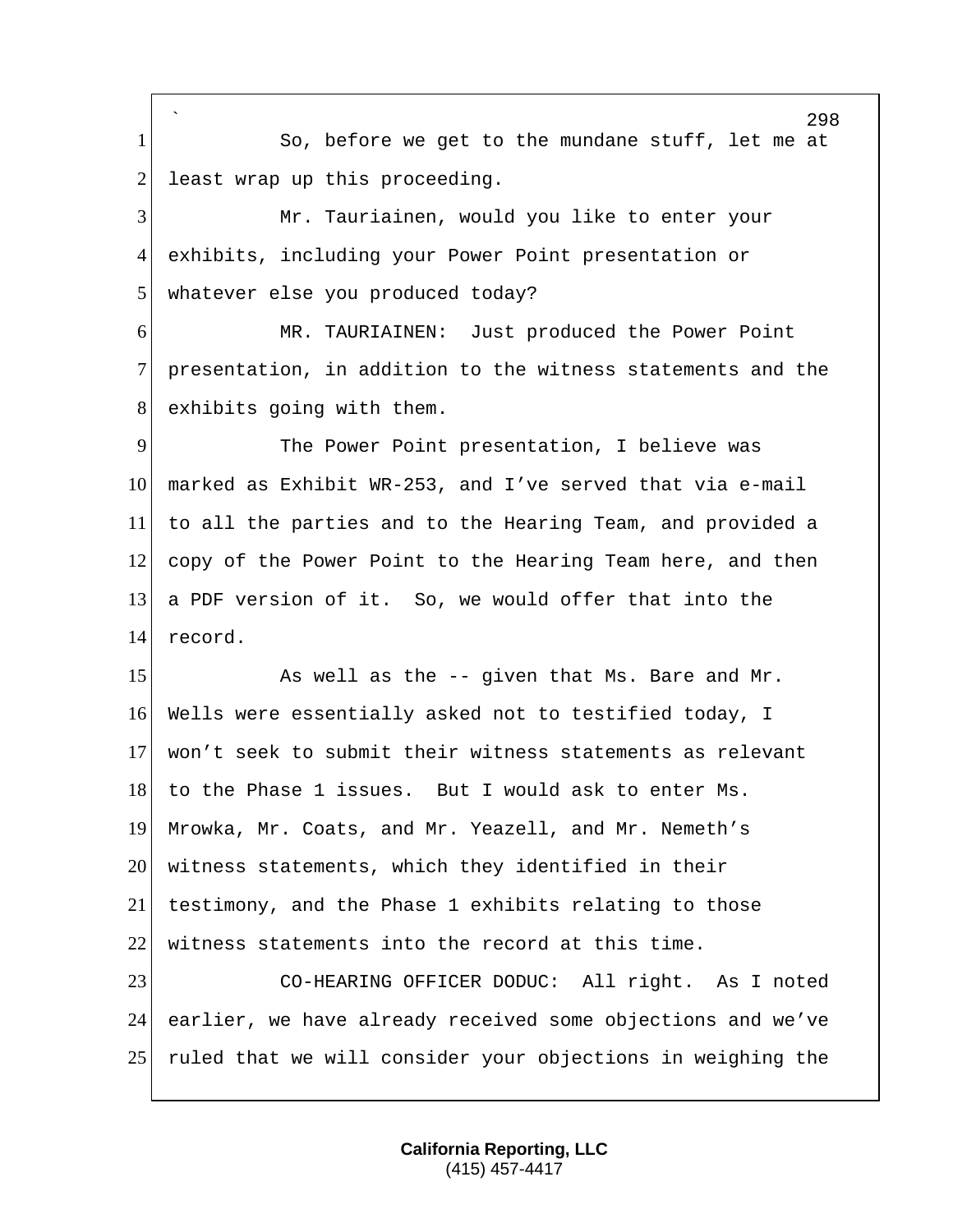` evidence based on the whole record. So, I don't want to hear the same objections again. Are there any other objections to the Prosecution Team's exhibits, as just specified by Mr. Tauriainen? 5 Ms. Spaletta? MS. SPALETTA: My objection is really more a request for clarification of which numbered exhibits he is requesting to enter? Because there are many exhibits listed on his exhibit list and not all of them were 10 referenced in his witnesses' testimony. MR. TAURIAINEN: I would ask to know which ones weren't referenced? Because it's the Prosecution Team's 13 position that the witnesses referenced all of the exhibits. MS. SPALETTA: Well, I can give an example. 15 There were -- there are numerous additional spreadsheets and graphs that I believe were probably prepared by Mr. Yeazell, that represent alternative analyses, that were not 18 discussed during testimony today. 19 So, is it the Prosecution Team's position that 20 they are admitting into evidence, as relevant to this proceeding, every single spreadsheet and graph in this list? MR. TAURIAINEN: Our witnesses had 90 minutes. 24 They couldn't speak to everything. And, in fact, were directed not to speak to everything in their written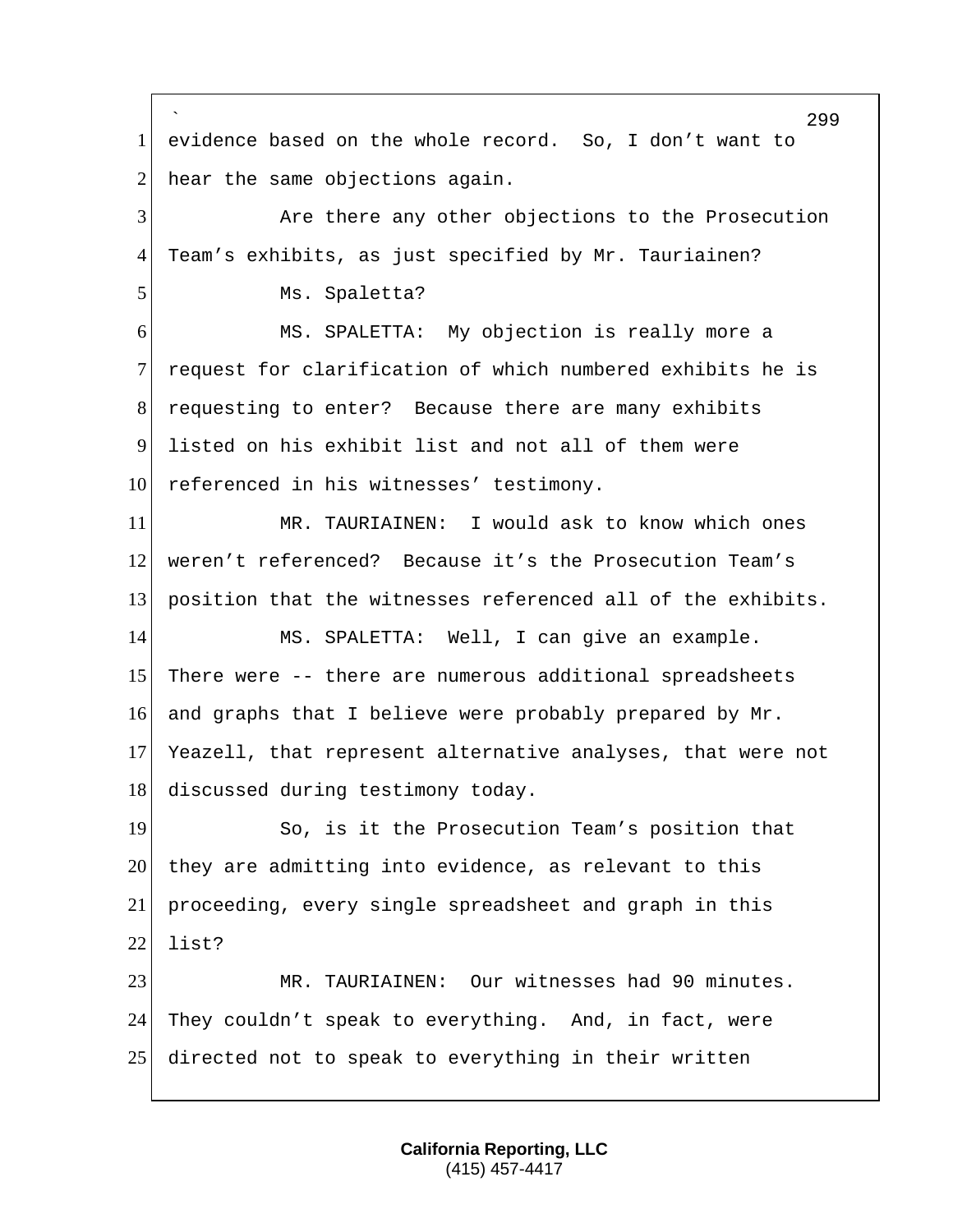` 300 1 testimony. These were summaries today. We submitted 2 something like 252 exhibits before today and there's --3 CO-HEARING OFFICER DODUC: So, is it your 4 intention to move everything, except the testimony and 5 statement of qualification for Paul Wells and Katherine 6 Bare? 7 MR. TAURIAINEN: I can actually go from the other 8 direction probably a little more simply. And that is, Mr. 9 Coats, which is WR-9. All of his exhibits, with the 10 exception of the ones he references at the very, like the 11 last two pages of his testimony relate to Phase 1. 12 CO-HEARING OFFICER DODUC: All right. 13 MR. TAURIAINEN: Mr. Yeazell, all of his exhibits 14 related to Phase 1. Ms. Mrowka -- and so, his testimony is 15 WR-11. 16 Ms. Mrowka is WR-7. She has a mixture. She 17 discusses some Phase 2 issues in her testimony, as well. 18 I'm prepared to list all of the exhibits that 19 they reference, but without taking a little more time to go 20 through their witness statements and specify which ones are 21 specifically Phase 1, which is identified on the -- 22 CO-HEARING OFFICER DODUC: It is. 23 MR. TAURIAINEN: -- on the exhibit index, I 24 wouldn't be able to read the entire list. I can read the 25 entire list of all the exhibits that they reference in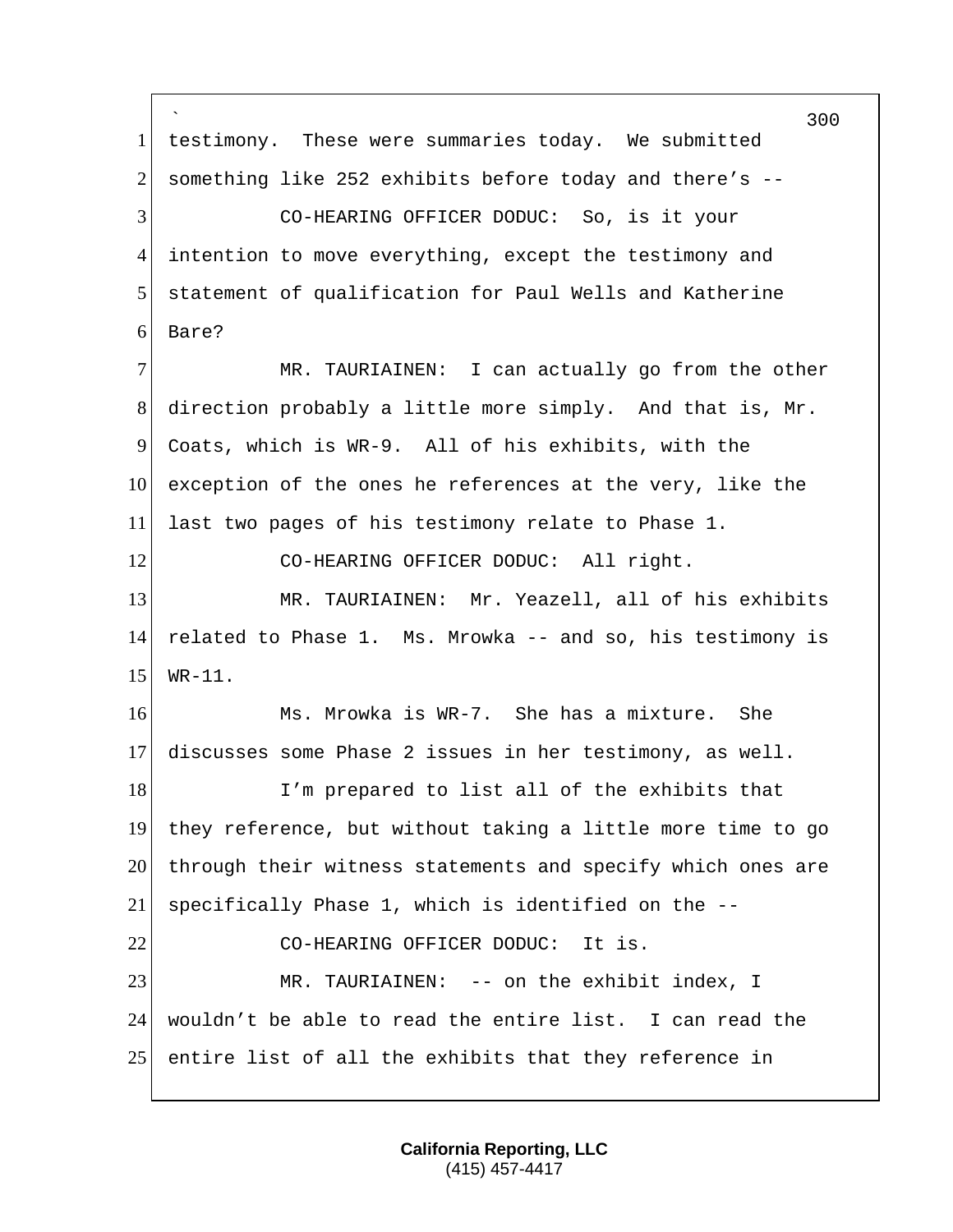` 1 | their testimony, in their written testimony, and that 2 would take some time. I don't know if that's necessary, either.

4 I would just suggest that we submit the witness statements as drafted. And the ones that are relevant to Phase 1 issues, the exhibits that are referenced within should be pretty self-explanatory as to which ones are 8 relevant.

 And then, by the end of each Phase 2, when I 10 resubmit the relevant witness statements for Phase 2 purposes, that will capture all the rest of the exhibits for the proceeding. And then by the end, you know, the entire witness statements and all of the exhibits will have 14 been submitted.

 CO-HEARING OFFICER DODUC: All right, so that would be Water Rights 7, Water Rights 8, as appropriate to Phase 1. Water Rights 9, Water Rights 10, Water Rights 11, 18 Water Rights 12, and all the other exhibits mentioned within those exhibits.

20 MR. TAURIAINEN: In addition, Mr. Nemeth's testimony, which is Water Rights 17, and his statement of qualifications, which is Water Rights 18. Oh, and all of his testimony and exhibits that he references are Phase 1, as well.

CO-HEARING OFFICER DODUC: And I will assume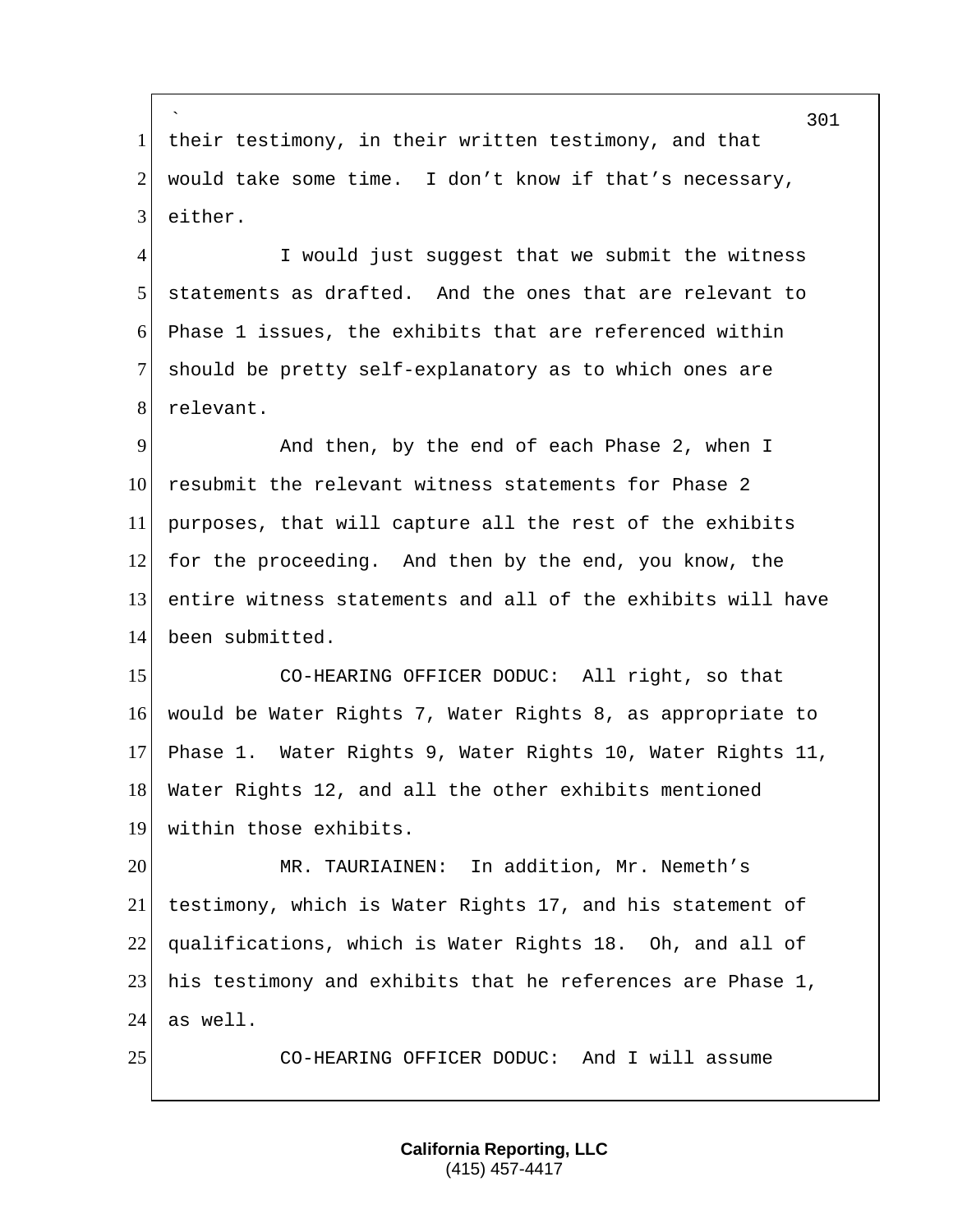` 302 1 you'll also want to enter Water Rights 1 and Water Rights  $2^{2}$ 3 MR. TAURIAINEN: That's correct. And as 4 referenced by -- 5 CO-HEARING OFFICER DODUC: And 5, okay. 6 MR. TAURIAINEN: -- I think, Mr. Coats and Ms. 7 Mrowka both discussed Water Rights 1 through 6, actually, 8 are all addressed in that testimony. 9 CO-HEARING OFFICER DODUC: All right, thank you. 10 And Ms. Spaletta, your objection is noted. 11 MS. SPALETTA: I honestly just need to have a 12 list of numbers for the record at some point. So, maybe 13 after we get through a few days of testimony, we can have a 14 time where we designate that everyone kind of comes and 15 compares numbers, just so that we're clear in the record at 16 the end. 17 CO-HEARING OFFICER DODUC: Thank you. 18 MR. TAURIAINEN: I'd be happy to do that at the 19 end of the West Side Phase 2 proceeding, which is when all 20 of it will be  $-$ 21 CO-HEARING OFFICER DODUC: All right. 22 Mr. Kelly? 23 MR. KELLY: Yes, I was just going to make sure 24 that we move the cross-examination exhibits into evidence, 25 as well, BBID-400 through BBID-405, that were all marked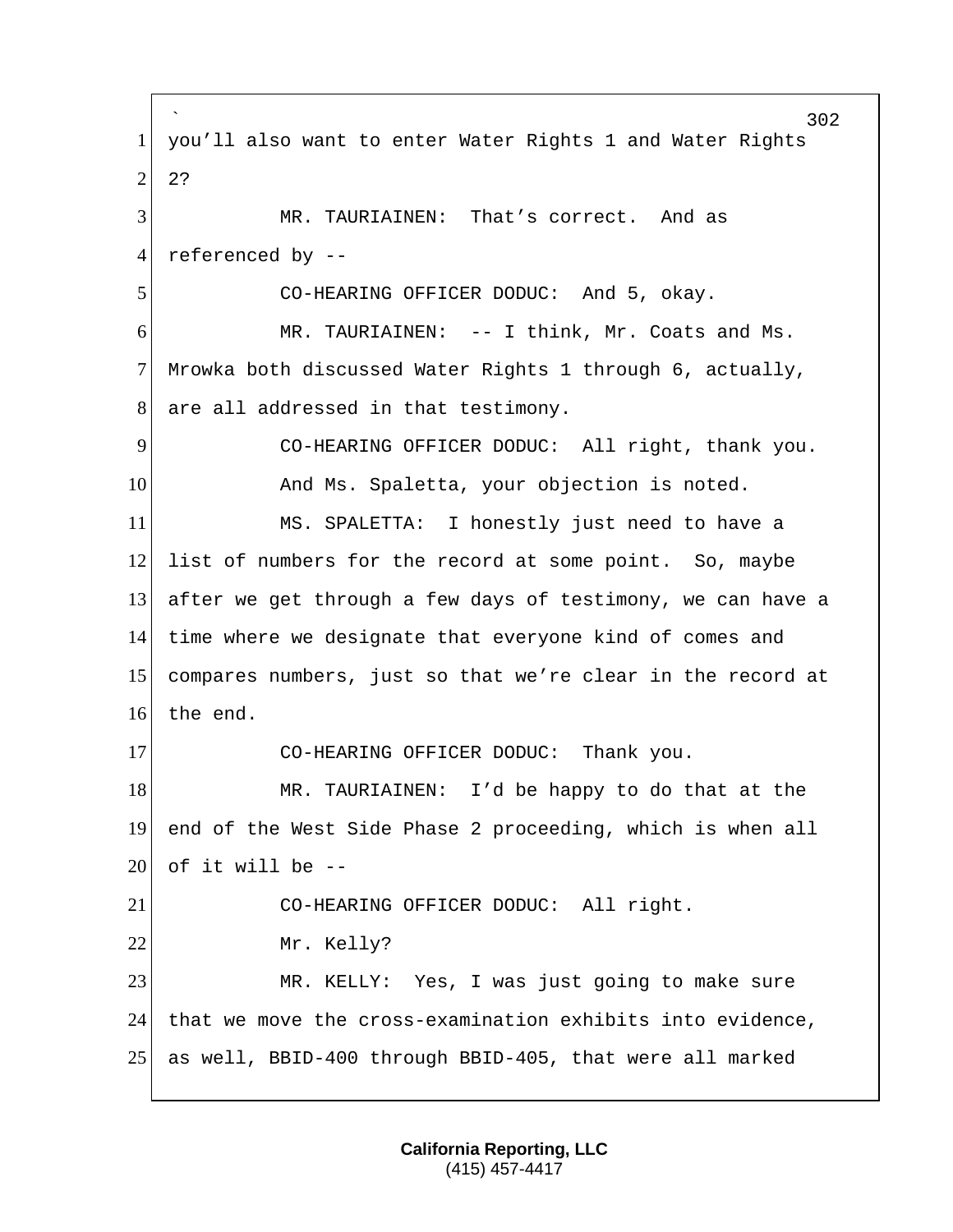` 303 1 and used on cross-examination. 2 CO-HEARING OFFICER DODUC: Yes, I have a pile 3 right here. 4 MS. ANSLEY: I would also ask the same exact 5 thing for the one exhibit that I also submitted. 6 CO-HEARING OFFICER DODUC: That was Ms. Ansley? 7 MS. ANSLEY: Which was SW -- I'm also asking the 8 same thing as Mr. Kelly, that the one exhibit, SWC-007, 9 also similarly used on cross, also be admitted at this  $10$  time. 11 CO-HEARING OFFICER DODUC: All right. 12 MS. SPALETTA: The additional exhibits that were 13 moved in by West Side and the Delta Agencies, it was West 14 Side Exhibit 181 and 182. 15 CO-HEARING OFFICER DODUC: Yes, I have 181, 182. 16 I have BBID-400, BBID-401, 402, 402, 404 -- 17 MR. KELLY: 405 was the revised spreadsheet that 18 Mr. Yeazell prepared and saved with his initials on it, on 19 Mr. Buckman's computer. 20 CO-HEARING OFFICER DODUC: Yes, all right. Thank 21 you very much for that. 22 (Whereupon, the above-referenced exhibits were 23 admitted into evidence by the Hearing Officer.) 24 CO-HEARING OFFICER DODUC: And with that, we are 25 concluding today's session. We will resume at 9:00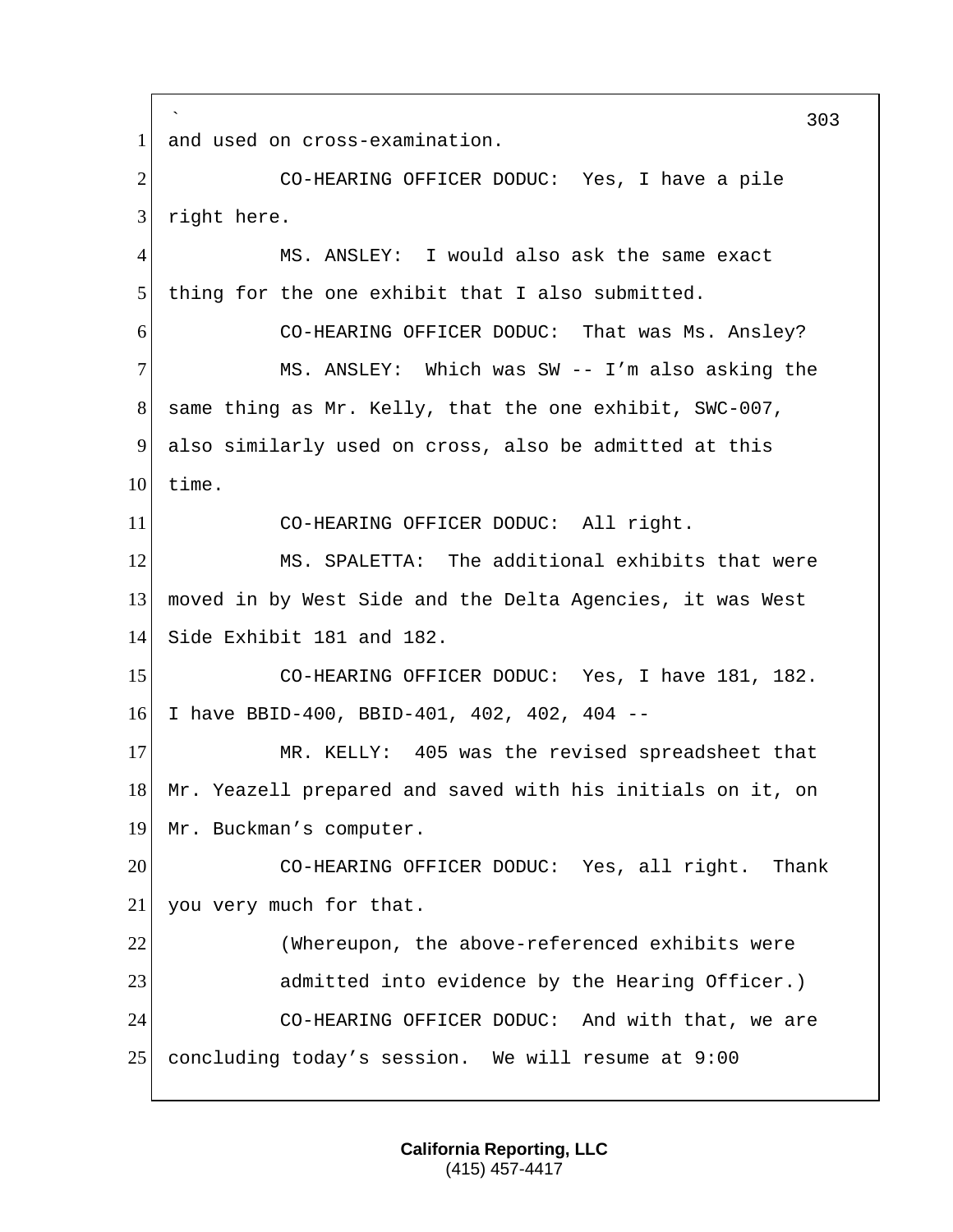` tomorrow, when we will hear -- when we will hear from Mr. 2 Kelly, presenting BBID's case in chief.  $\begin{array}{ccc} 3 & \ast & \ast & \ast \end{array}$ 4 (Thereupon the hearing recessed at 5  $5:23 \text{ p.m.}$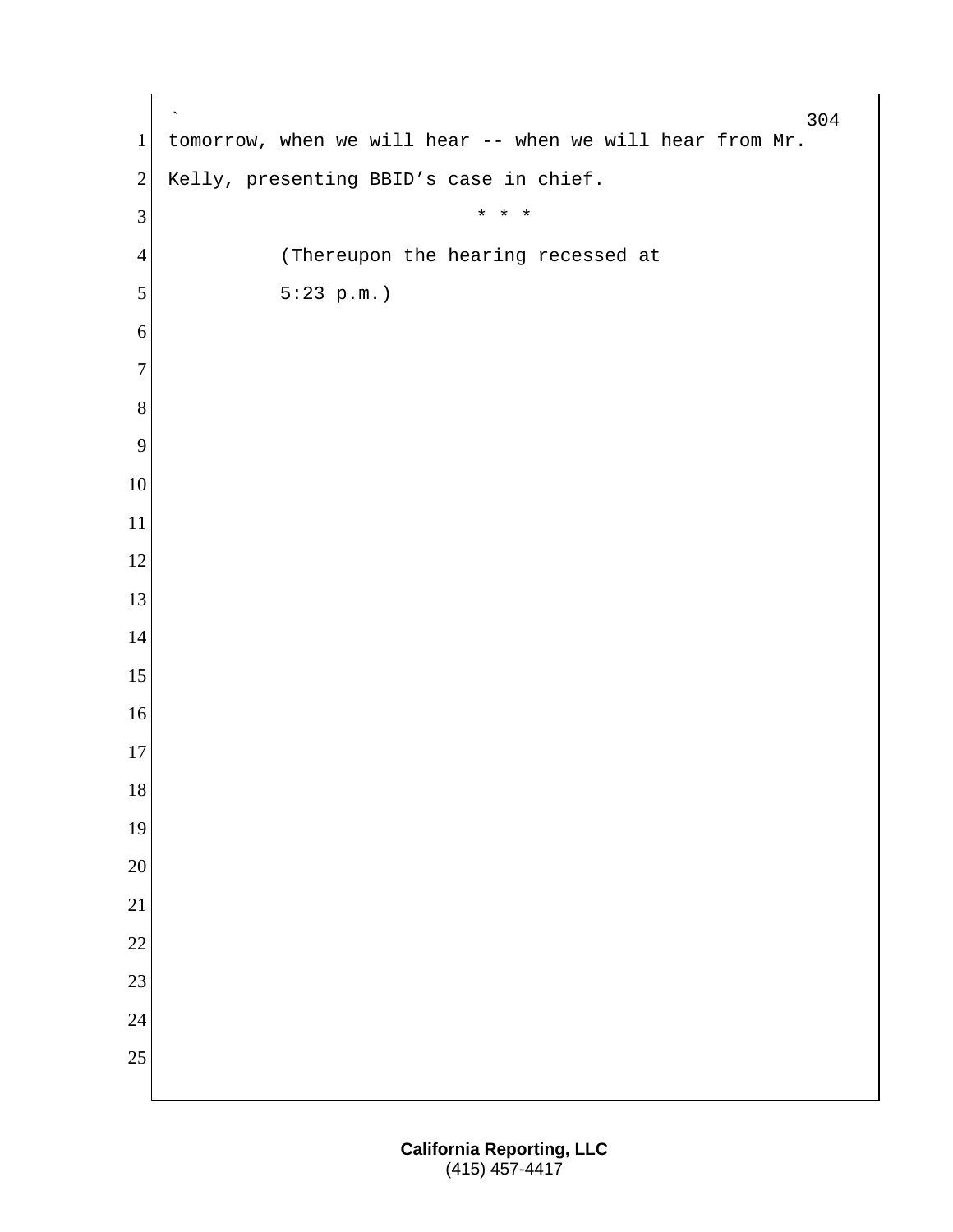## **REPORTER'S CERTIFICATE**

`

I do hereby certify that the testimony in the foregoing hearing was taken at the time and

place therein stated; that the testimony of said witnesses were reported by me, a certified electronic court reporter and a disinterested person, and was under my supervision thereafter transcribed into typewriting.

And I further certify that I am not of counsel or attorney for either or any of the parties to said hearing nor in any way interested in the outcome of the cause named in said caption.

IN WITNESS WHEREOF, I have hereunto set my hand this 12th day of April, 2016.

PETER PETTY CER\*\*D-493 Notary Public